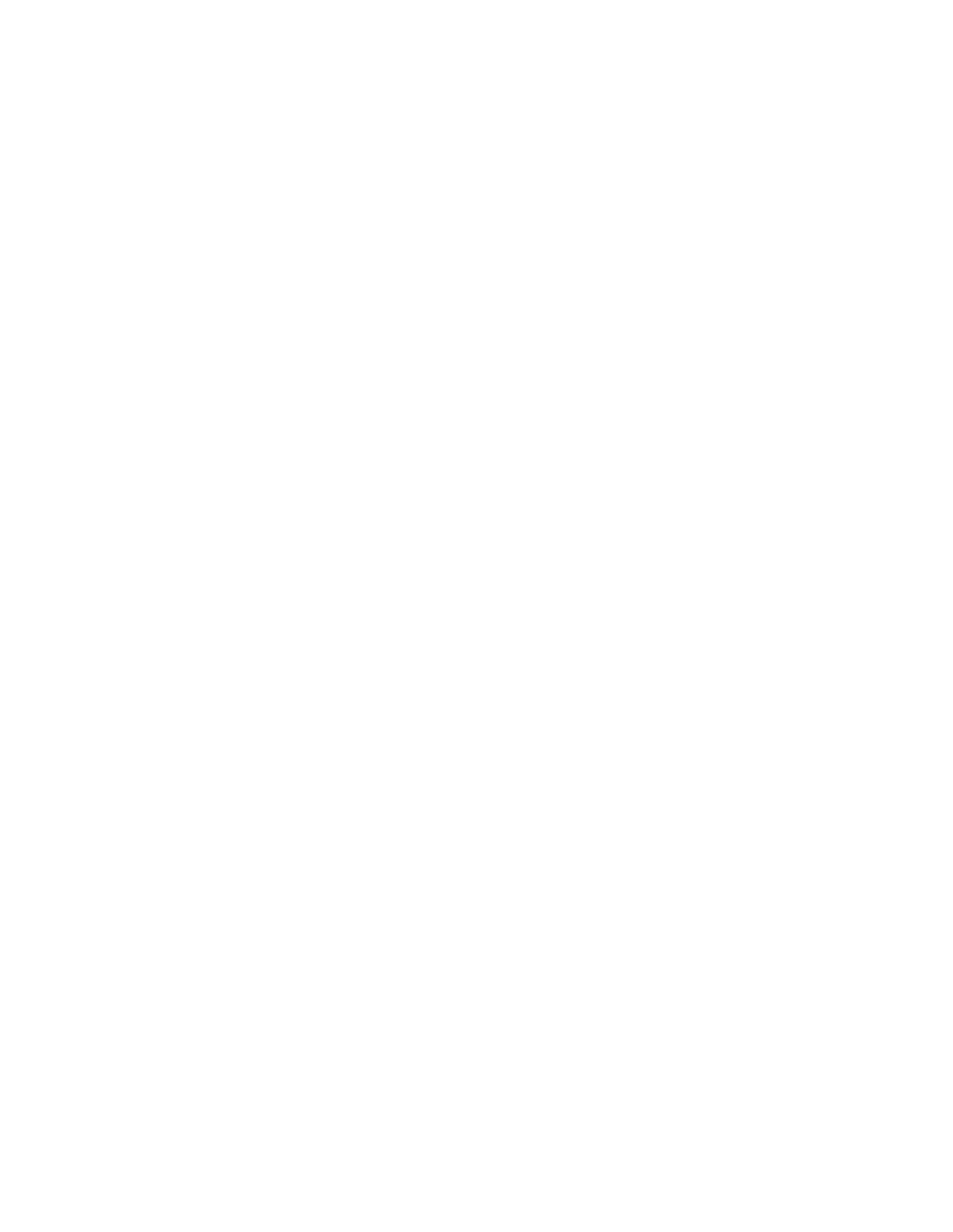### Contents

| $\mathbf{1}$ | 1.1                                                                                                 | <b>Autotest Client Test Documentation</b> | $\overline{\mathbf{3}}$<br>3                                                                 |
|--------------|-----------------------------------------------------------------------------------------------------|-------------------------------------------|----------------------------------------------------------------------------------------------|
| $\mathbf{2}$ | 2.1<br>2.2                                                                                          | <b>Autotest Shared Definitions</b>        | 7<br>$\overline{7}$<br>$\overline{7}$                                                        |
| $\mathbf{3}$ | 3.1                                                                                                 | <b>RPC Server</b>                         | 9<br>9                                                                                       |
| 4            | 4.1<br>4.2<br>4.3<br>4.4<br>4.5<br>4.6<br>4.7<br>4.8<br>4.9<br>4.10<br>4.11<br>4.12<br>4.13<br>4.14 | client Package                            | 13<br>13<br>13<br>14<br>17<br>20<br>20<br>21<br>21<br>21<br>22<br>23<br>25<br>25<br>26<br>27 |
|              | 4.16<br>4.17<br>4.18<br>4.19<br>4.20<br>4.21<br>4.22<br>4.23<br>4.24<br>4.25                        |                                           | 27<br>27<br>29<br>29<br>29<br>33<br>34<br>35<br>35<br>36                                     |
|              | 4.26<br>4.27                                                                                        |                                           | 36<br>37                                                                                     |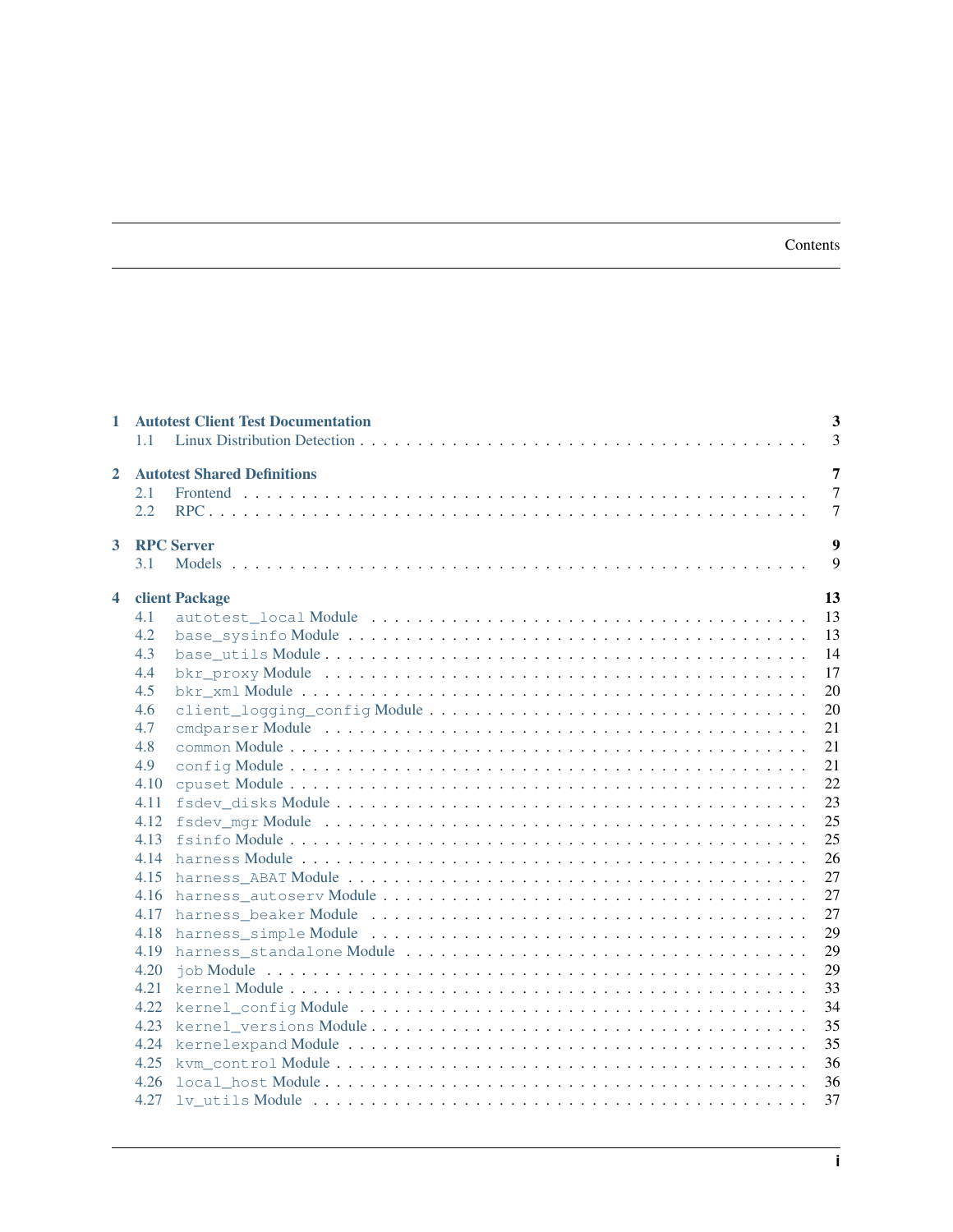|    | 4.29 |                           |     |
|----|------|---------------------------|-----|
|    |      |                           | -38 |
|    |      |                           | -38 |
|    |      |                           | 42  |
|    | 4.33 |                           | 43  |
|    | 4.34 |                           | 43  |
|    | 4.35 |                           | 44  |
|    |      |                           | 44  |
|    |      |                           | -44 |
|    |      |                           | 45  |
|    |      |                           | 45  |
|    | 4.40 |                           | -45 |
|    |      |                           |     |
| 5. |      | <b>Indices and tables</b> | 181 |

[Python Module Index](#page-186-0) 183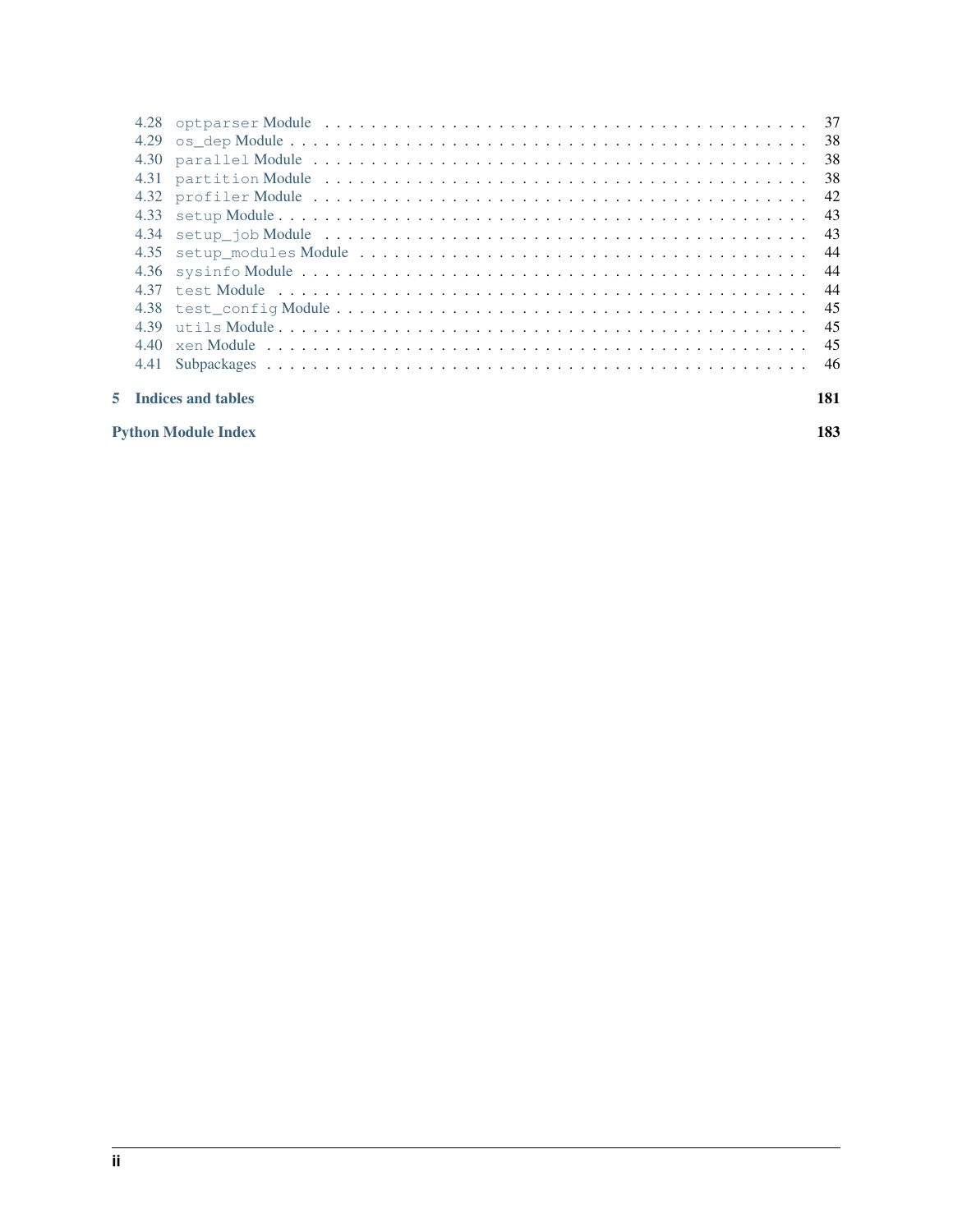Welcome! This is the Autotest documentation.

Autotest is a framework for fully automated testing.

It is designed primarily to test the Linux kernel, though it is useful for many other functions such as qualifying new hardware.

Contents: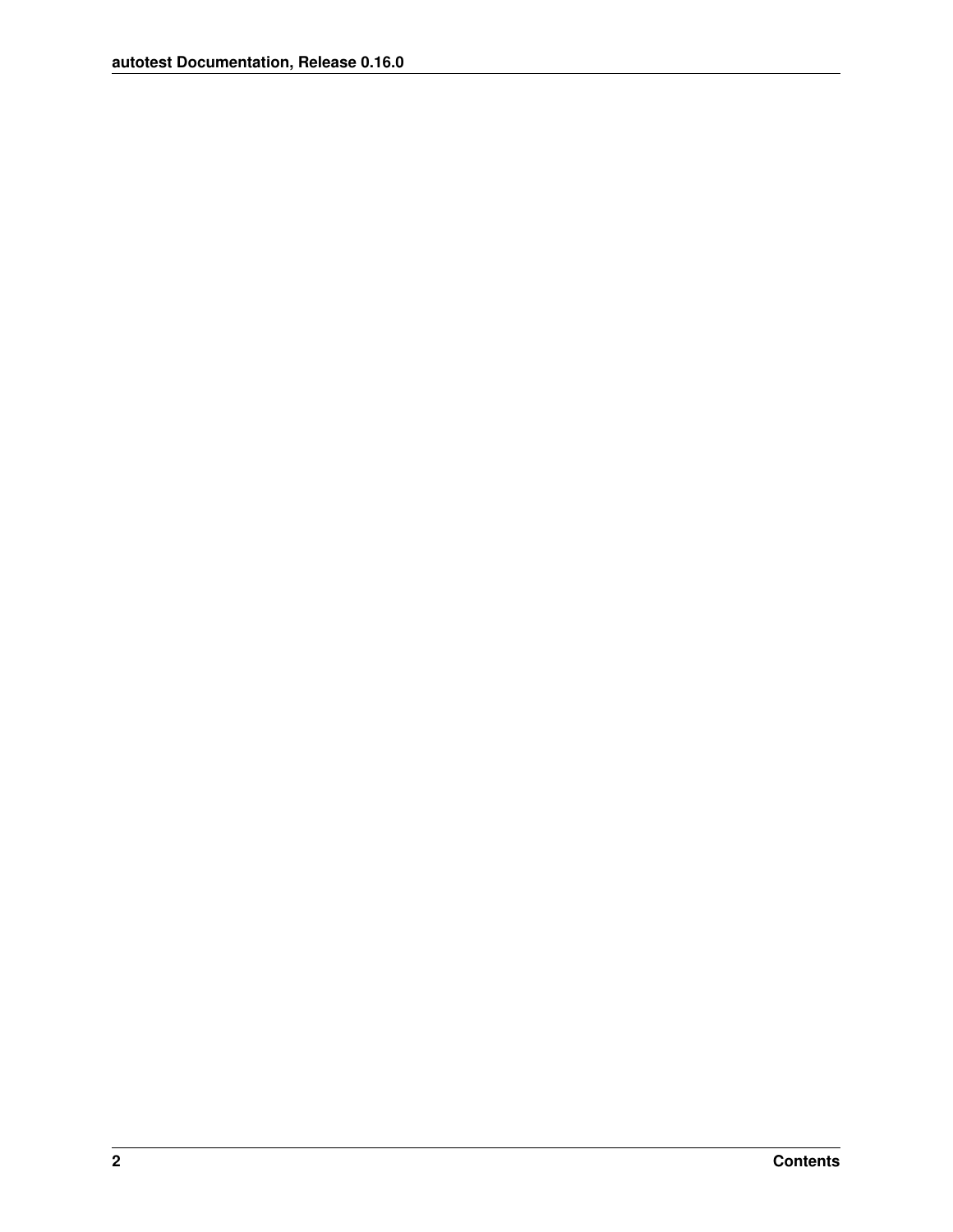# **Autotest Client Test Documentation**

<span id="page-6-0"></span>The Autotest Client Tests are the most common type of tests (the other being Server tests).

Contents:

# <span id="page-6-1"></span>**1.1 Linux Distribution Detection**

Autotest has a facility that lets tests determine quite precisely the distribution they're running on.

This is done through the implementation and registration of probe classes.

Those probe classes can check for given characteristics of the running operating system, such as the existence of a release file, its contents or even the existence of a binary that is exclusive to a distribution (such as package managers).

### **1.1.1 Quickly detecting the Linux Distribution**

The [autotest.client.shared.distro](#page-6-1) module provides many APIs, but the simplest one to use is the [detect\(\)](#page-9-0).

Its usage is quite straighforward:

```
>>> from autotest.client.shared import distro
>>> detected_distro = distro.detect()
```
The returned distro can be the result of a probe validating the distribution detection, or the not so useful [UNKNOWN\\_DISTRO](#page-7-0).

To access the relevant data on a  $LinuxDistro$ , simply use the attributes:

- name
- version
- release
- arch

Example:

```
>>> detected_distro = distro.detect()
>>> print detected_distro.name
redhat
```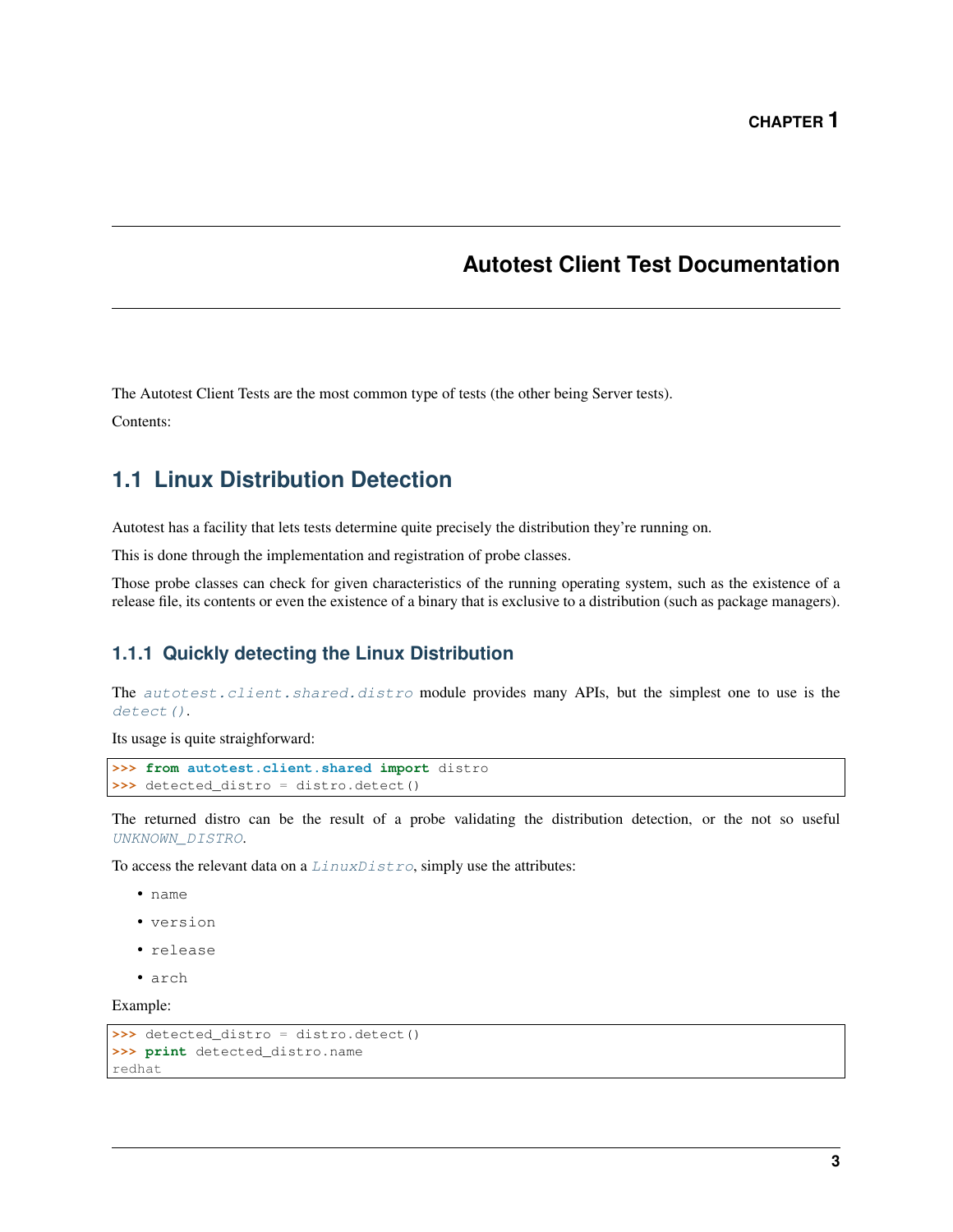### **1.1.2 The unknown Linux Distribution**

When the detection mechanism can't precily detect the Linux Distribution, it will still return a [LinuxDistro](#page-8-0) instance, but a special one that contains special values for its name, version, etc.

<span id="page-7-0"></span>autotest.client.shared.distro.UNKNOWN\_DISTRO = <LinuxDistro: name=unknown, version=0, release=0, arch=un The distribution that is used when the exact one could not be found

### **1.1.3 Writing a Linux Distribution Probe**

The easiest way to write a probe for your target Linux Distribution is to make use of the features of the  $Prob$  class.

Even if you do plan to use the features documented here, keep in mind that all probes should inherit from [Probe](#page-8-1) and provide a basic interface.

### **Checking the Distrution name only**

The most trivial probe is one that checks the existence of a file and returns the distribution name:

```
class RedHatProbe(Probe):
    CHECK_FILE = '/etc/redhat-release'
    CHECK_FILE_DISTRO_NAME = 'redhat'
```
To make use of a probe, it's necessary to register it:

```
>>> from autotest.client.shared import distro
>>> distro.register_probe(RedHatProbe)
```
And that's it. This is a valid example, but will give you nothing but the distro name.

You should usually aim for more information, such as the version numbers.

#### **Checking the Distribution name and version numbers**

If you want to also detect the distro version numbers (and you should), then it's possible to use the [Probe](#page-8-1). CHECK\_VERSION\_REGEX feature of the Probe class.

#### <span id="page-7-1"></span>Probe.**CHECK\_VERSION\_REGEX** = None

A regular expresion that will be run on the file pointed to by CHECK\_FILE\_EXISTS

If your regex has two or more groups, that is, it will look for and save references to two or more string, it will consider the second group to be the LinuxDistro.release number.

#### **Probe Scores**

To increase the accuracy of the probe results, it's possible to register a score for a probe. If a probe wants to, it can register a score for itself.

Probes that return a score will be given priority over probes that don't.

The score should be based on the number of checks that ran during the probe to account for its accuracy.

Probes should not be given a higher score because their checks look more precise than everyone else's.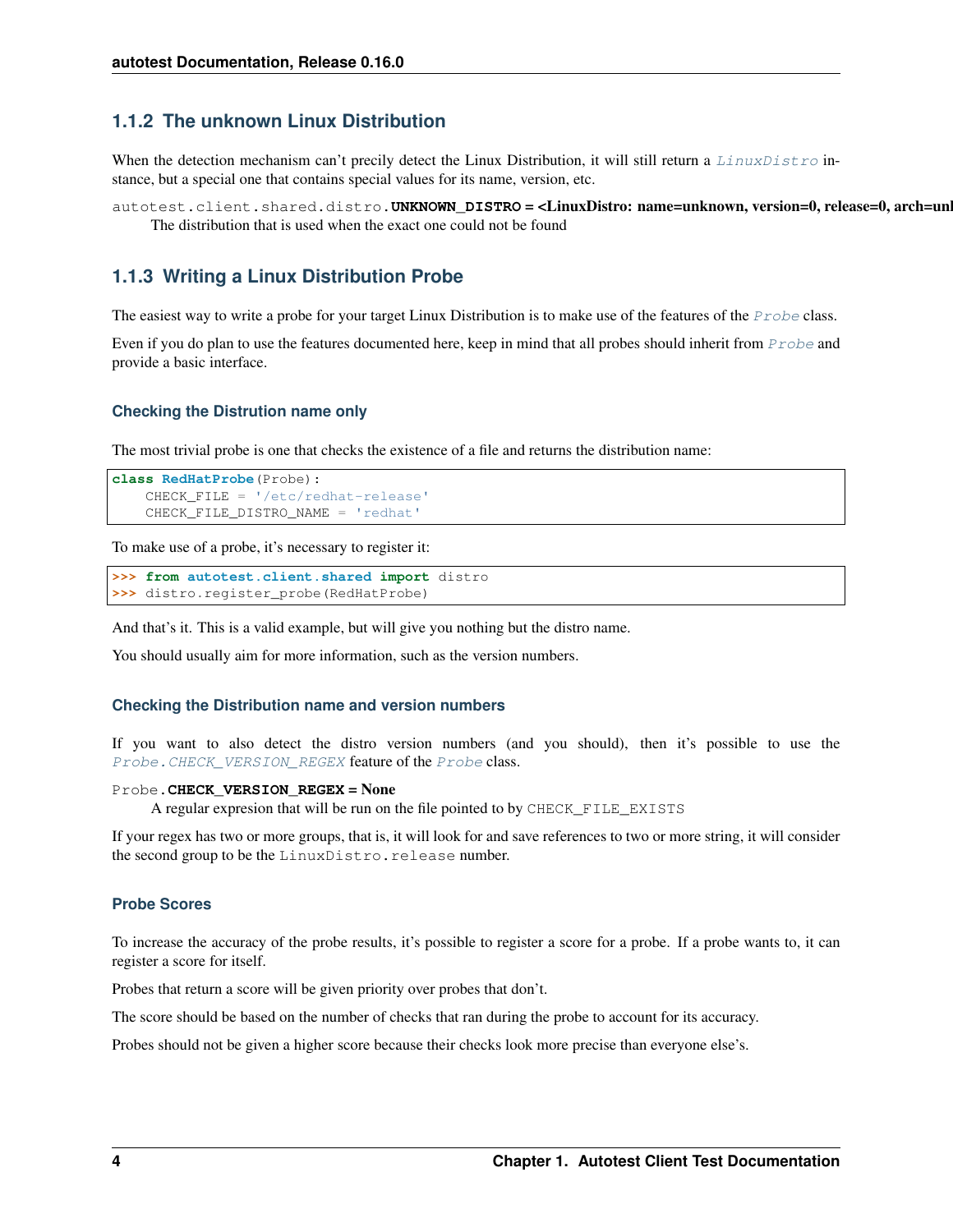### **Registering your own probes**

Not only the probes that ship with autotest can be used, but your custom probe classes can be added to the detection system.

<span id="page-8-2"></span>To do that simply call the function  $register\_probe()$ :

autotest.client.shared.distro.**register\_probe**(*probe\_class*) Register a probe to be run during autodetection

Now, remember that for things to happen smootlhy your registered probe must be a subclass of [Probe](#page-8-1).

### **1.1.4 API Reference**

### **LinuxDistro**

<span id="page-8-0"></span>class autotest.client.shared.distro.**LinuxDistro**(*name*, *version*, *release*, *arch*) Simple collection of information for a Linux Distribution

### **Probe**

<span id="page-8-3"></span><span id="page-8-1"></span>class autotest.client.shared.distro.**Probe** Probes the machine and does it best to confirm it's the right distro

### **CHECK\_FILE** = None

Points to a file that can determine if this machine is running a given Linux Distribution. This servers a first check that enables the extra checks to carry on.

#### <span id="page-8-5"></span>**CHECK\_FILE\_CONTAINS** = None

Sets the content that should be checked on the file pointed to by CHECK\_FILE\_EXISTS. Leave it set to *None* (its default) to check only if the file exists, and not check its contents

#### <span id="page-8-4"></span>**CHECK\_FILE\_DISTRO\_NAME** = None

The name of the Linux Distribution to be returned if the file defined by CHECK FILE EXISTS exist.

### **CHECK\_VERSION\_REGEX** = None

A regular expresion that will be run on the file pointed to by CHECK\_FILE\_EXISTS

### **check\_name\_for\_file**()

Checks if this class will look for a file and return a distro

The conditions that must be true include the file that identifies the distro file being set ([CHECK\\_FILE](#page-8-3)) and the name of the distro to be returned ([CHECK\\_FILE\\_DISTRO\\_NAME](#page-8-4))

#### **check\_name\_for\_file\_contains**()

Checks if this class will look for text on a file and return a distro

The conditions that must be true include the file that identifies the distro file being set (CHECK FILE), the text to look for inside the distro file ([CHECK\\_FILE\\_CONTAINS](#page-8-5)) and the name of the distro to be returned ([CHECK\\_FILE\\_DISTRO\\_NAME](#page-8-4))

### **check\_release**()

Checks if this has the conditions met to look for the release number

#### **check\_version**()

Checks if this class will look for a regex in file and return a distro

### **get\_distro**()

Returns the [LinuxDistro](#page-8-0) this probe detected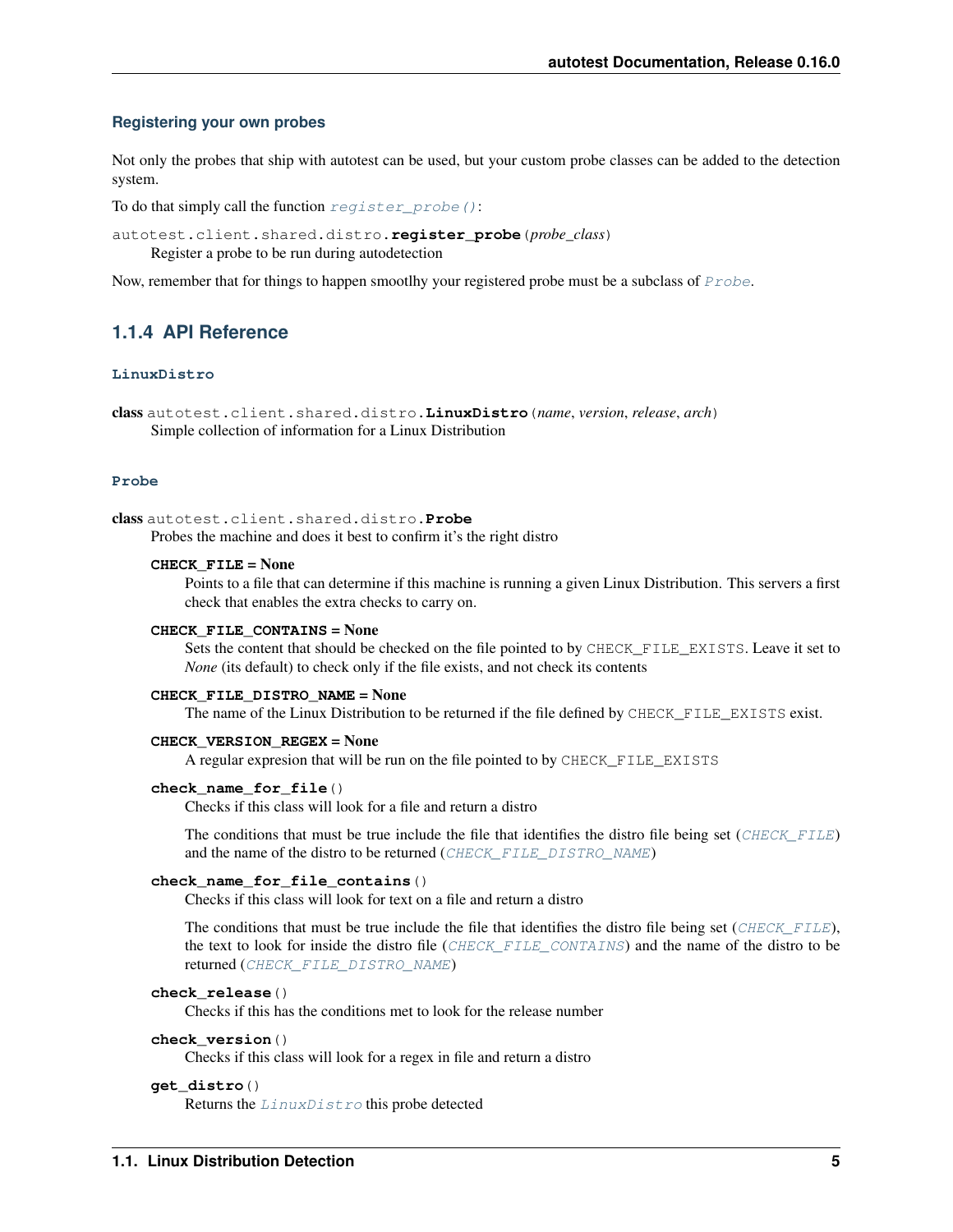**name\_for\_file**() Get the distro name if the [CHECK\\_FILE](#page-8-3) is set and exists

### **name\_for\_file\_contains**()

Get the distro if the [CHECK\\_FILE](#page-8-3) is set and has content

### **release**()

Returns the release of the distro

**version**() Returns the version of the distro

### **register\_probe()**

autotest.client.shared.distro.**register\_probe**(*probe\_class*) Register a probe to be run during autodetection

### **detect()**

<span id="page-9-0"></span>autotest.client.shared.distro.**detect**() Attempts to detect the Linux Distribution running on this machine

Returns the detected [LinuxDistro](#page-8-0) or [UNKNOWN\\_DISTRO](#page-7-0)

Return type [LinuxDistro](#page-8-0)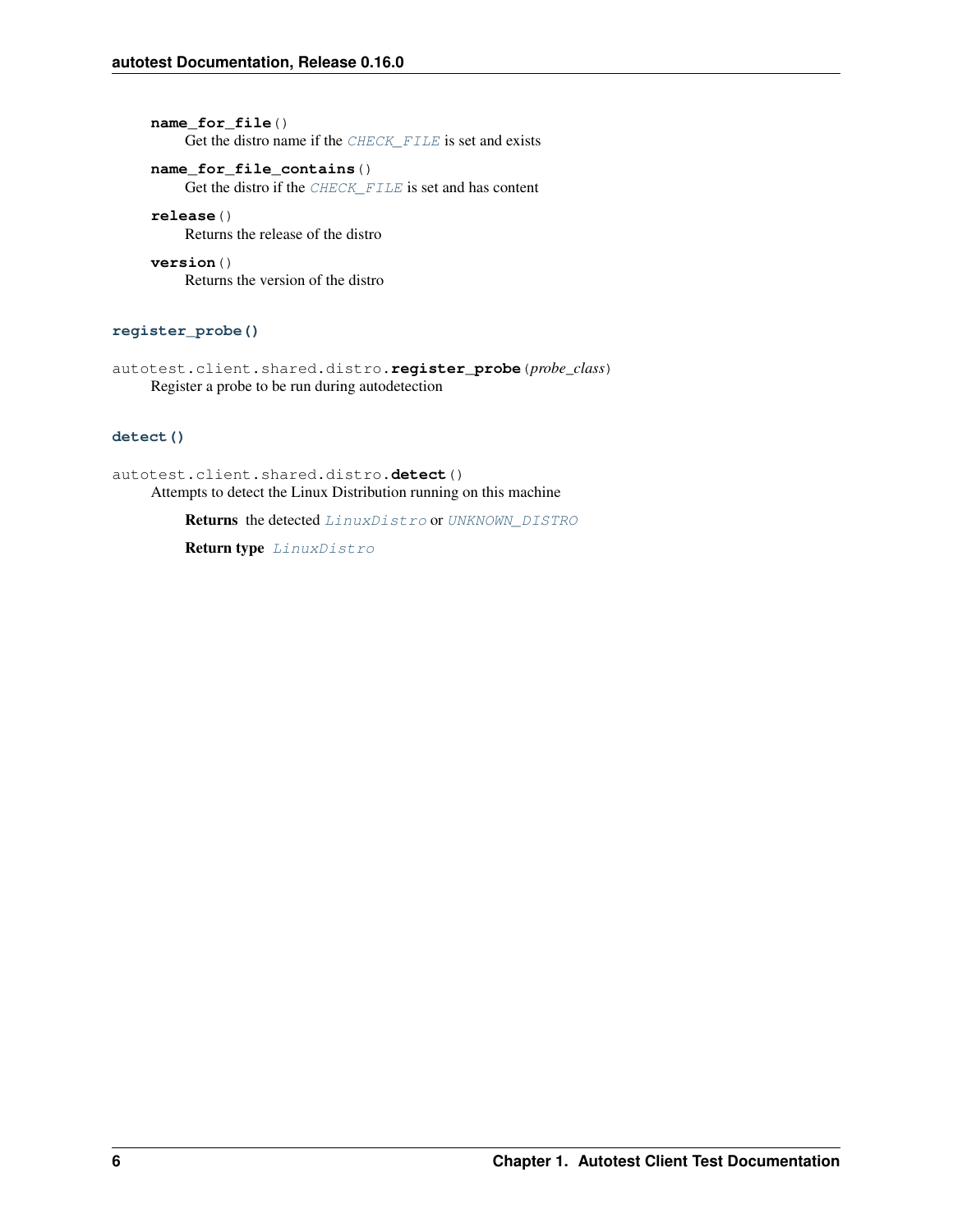# **Autotest Shared Definitions**

<span id="page-10-0"></span>As some of Autotest's functionality is being split into external components and source code repositories, a new namespace, autotest. shared contains definitions that is supposed be common and thus shared among these.

Contents:

# <span id="page-10-1"></span>**2.1 Frontend**

Basic definitions for the frontend.

Note that the frontend is broader in scope and functionality than the rpc server. Another way to put that is the rpc server is a subset of the frontend.

```
autotest.shared.frontend.AFE SERVICE NAME = 'afe'
     The name of the "AFE" service, used when accessing that service
```
- autotest.shared.frontend.**TKO\_SERVICE\_NAME** = 'tko' The name of the "TKO" service, used when accessing that service
- autotest.shared.frontend.**AFE\_URL\_PREFIX** = 'afe/server/' Prefix applied to all AFE URLs. This information is useful if requests are coming through apache, and you need this app to coexist with others
- autotest.shared.frontend.**TKO\_URL\_PREFIX** = 'new\_tko/server/' Prefix applied to the TKO server frontend

# <span id="page-10-2"></span>**2.2 RPC**

Basic definitions for the rpc services.

```
autotest.shared.rpc.DEFAULT_PATH = '/'
     RPC path to use for unknown service
```

```
autotest.shared.rpc.AFE_PATH = 'afe/server/rpc/'
     RPC path for the AFE service
```

```
autotest.shared.rpc.TKO_PATH = 'new_tko/server/rpc/'
     RPC path for the TKO service
```

```
autotest.shared.rpc.PATHS = {'afe': 'afe/server/rpc','tko': 'new_tko/server/rpc'}
     The service available on a regular Autotest RPC server and their RPC PATHS
```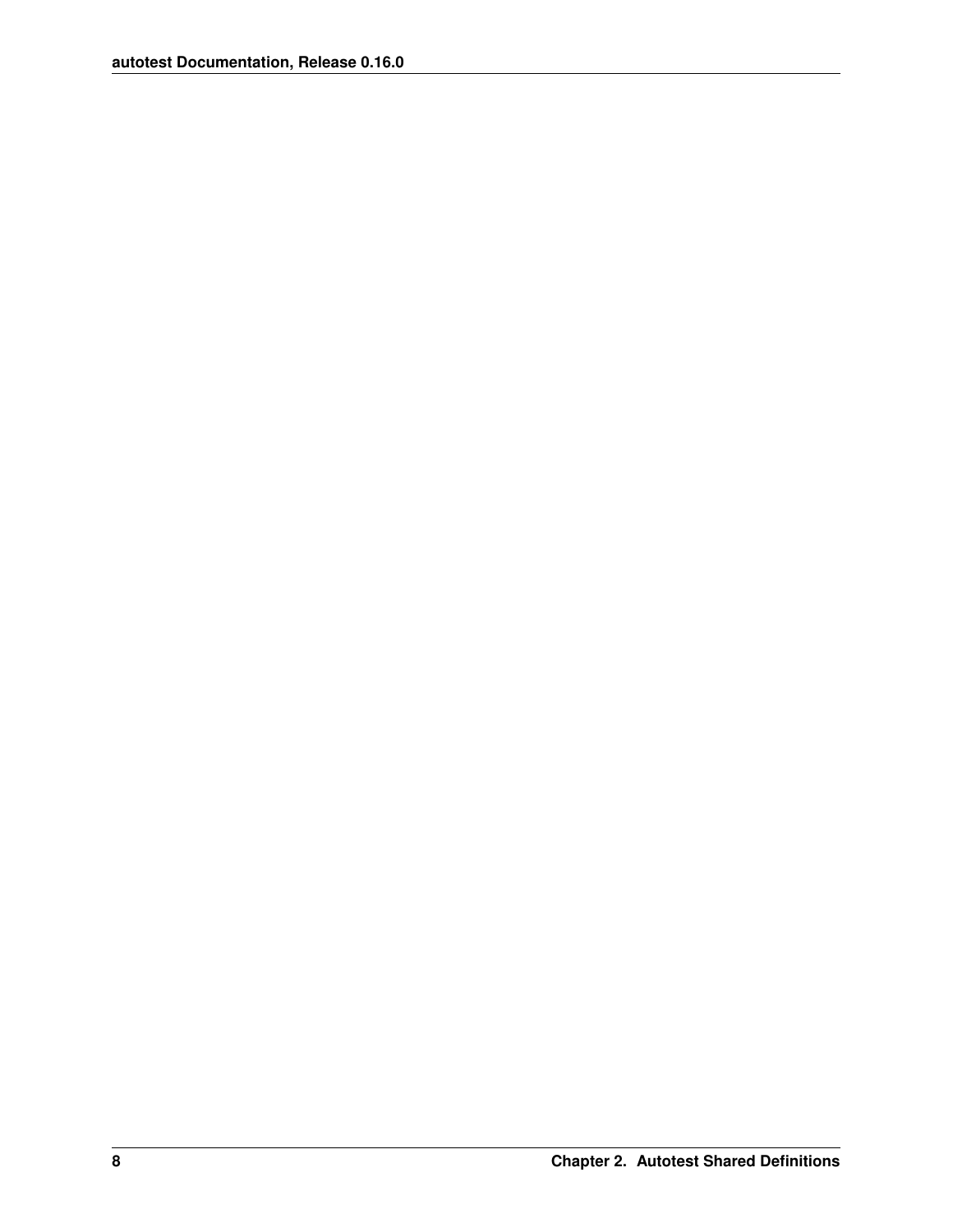# **RPC Server**

<span id="page-12-0"></span>The Autotest RPC Server, also known as the frontend, is a Django based application that provides:

- The Database Objects (defined by Django [Models](http://docs.djangoproject.com/en/dev/topics/db/models/#module-django.db.models))
- A remoting interface using the JSON-RPC protocol
- The [Administration Web Interface](http://docs.djangoproject.com/en/dev/ref/contrib/admin/#module-django.contrib.admin) that Django gives us for free

We'll start by taking a look at the Database the Models and the database structure that they generate. Contents:

## <span id="page-12-1"></span>**3.1 Models**

The Database Models play a major role in the RPC server. The most important things they do:

- Define and create the database structure on the Autotest Relational Database
- Provide a object like uniform API for the Database entries

Note: For historical reasons, the RPC server is composed of two different applications, AFE and TKO. Because of that, the models are also defined in two different modules.

These may soon be united into a single application, specially their model definition. For now, keep in mind that the model you are looking for may be in one of two different places.

### **3.1.1 Model Logic**

Autotest extends the base Django Database models with some custom logic.

### **ModelWithInvalid**

### **3.1.2 AFE Models**

AFE stands for Autotest Front End. It's an application that provides access to the core of Autotest definitions, such as Hosts, Tests, Jobs, etc.

For the classes that inherit from [django.db.models.Model](http://docs.djangoproject.com/en/dev/ref/models/instances/#django.db.models.Model) some of the attributes documented here are instances from one of the many [django.db.models.fields](http://docs.djangoproject.com/en/dev/ref/models/fields/#module-django.db.models.fields) classes and will be mapped into a field on the relational database.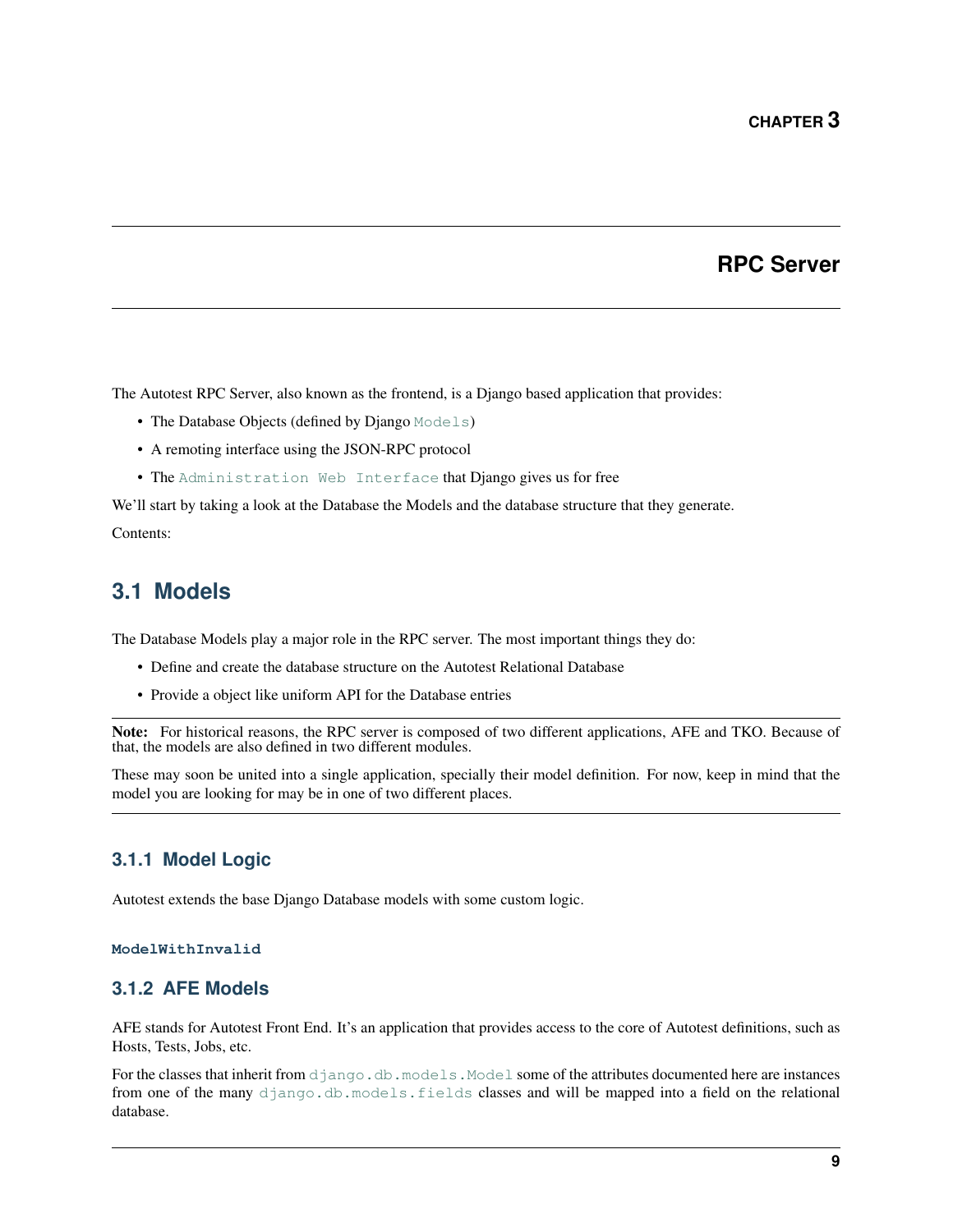**AtomicGroup Job Label Drone DroneSet User Host HostAttribute Test TestParameter Profiler AclGroup Kernel ParameterizedJob ParameterizedJobProfiler ParameterizedJobProfilerParameter ParameterizedJobParameter Job**

### **3.1.3 AFE Exceptions**

Besides persistence, Models also provide some logic. And as such, some custom error conditions exist.

### **3.1.4 TKO Models**

TKO is the autotest application dedicated to storing and querying test results.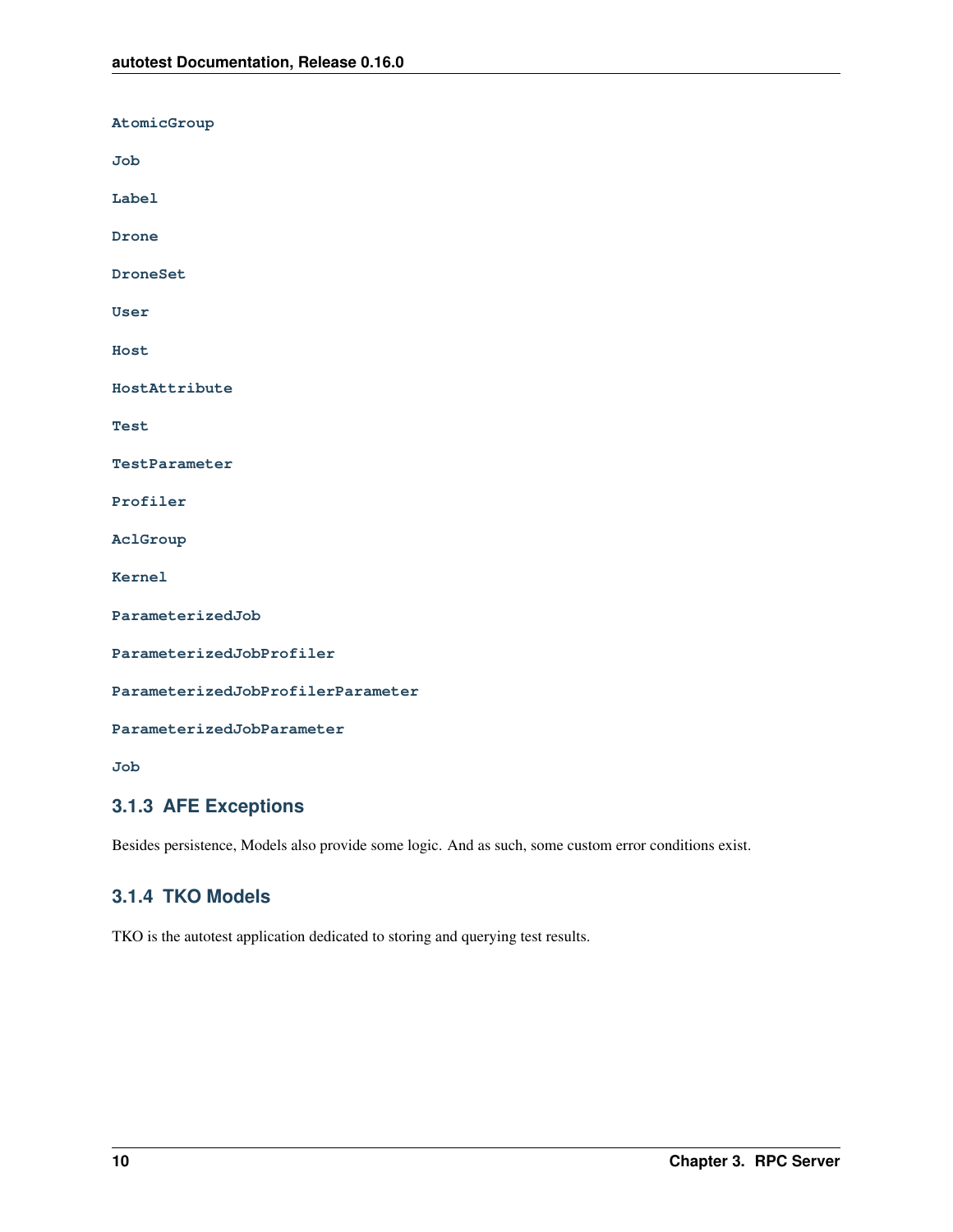**Machine**

**Kernel**

**Patch**

**Status**

**Job**

**JobKeyval**

**Test**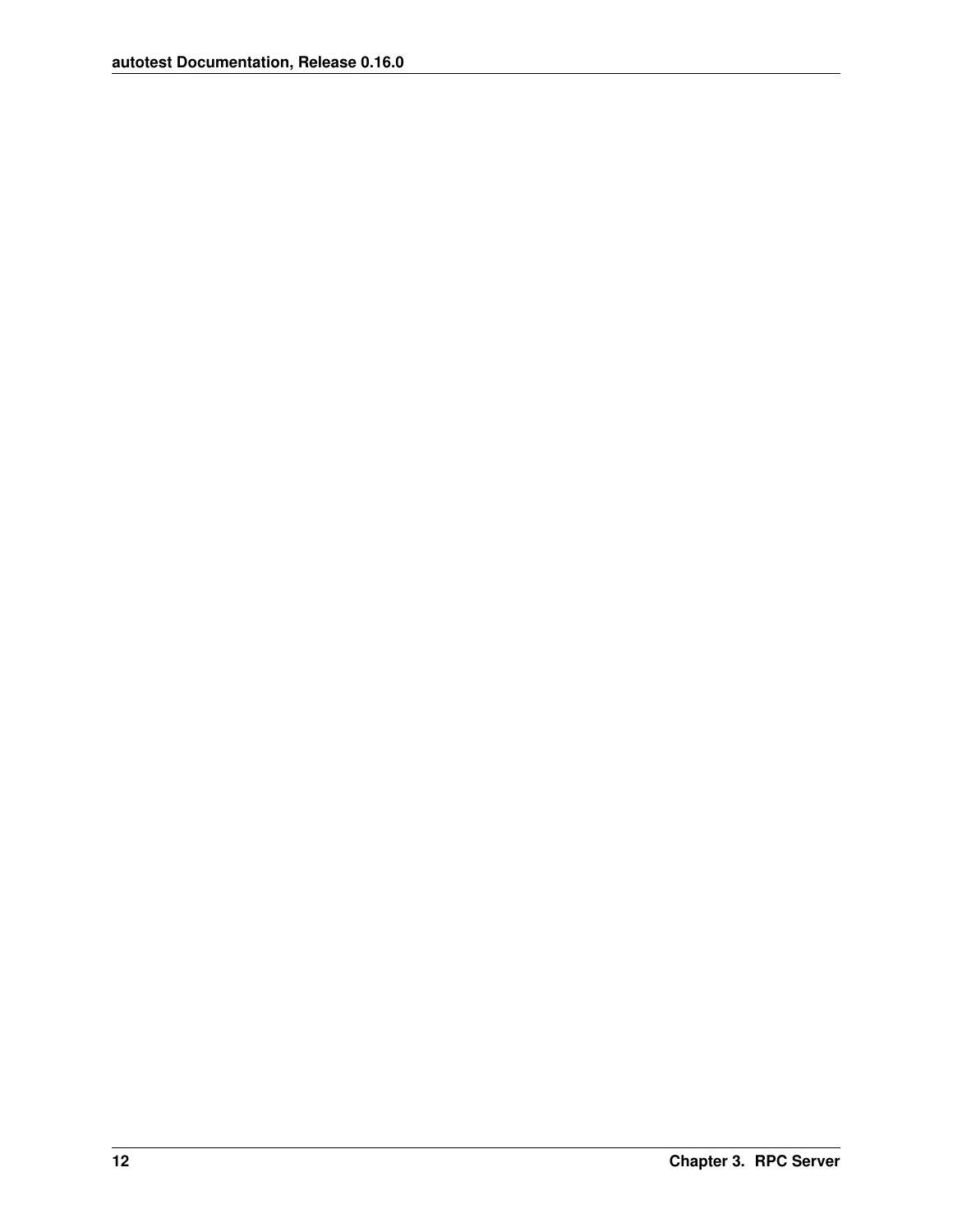### **client Package**

### <span id="page-16-1"></span><span id="page-16-0"></span>**4.1 autotest\_local Module**

class autotest.client.autotest\_local.**AutotestLocalApp** Autotest local app runs tests locally Point it to a control file and let it rock

**main**()

**parse\_cmdline**()

**usage**()

# <span id="page-16-2"></span>**4.2 base\_sysinfo Module**

```
class autotest.client.base_sysinfo.base_sysinfo(job_resultsdir)
    object
    deserialize(serialized)
    log_after_each_iteration(*args, **dargs)
    log_after_each_test(*args, **dargs)
    log_before_each_iteration(*args, **dargs)
    log_before_each_test(*args, **dargs)
    log_per_reboot_data(*args, **dargs)
    log_test_keyvals(test_sysinfodir)
         Logging hook called by log_after_each_test to collect keyval entries to be written in the test keyval.
    serialize()
class autotest.client.base_sysinfo.command(cmd, logf=None, log_in_keyval=False, com-
                                                press_log=False)
    Bases: autotest.client.base_sysinfo.loggable
    run(logdir)
class autotest.client.base_sysinfo.logfile(path, logf=None, log_in_keyval=False)
    Bases: autotest.client.base_sysinfo.loggable
    run(logdir)
```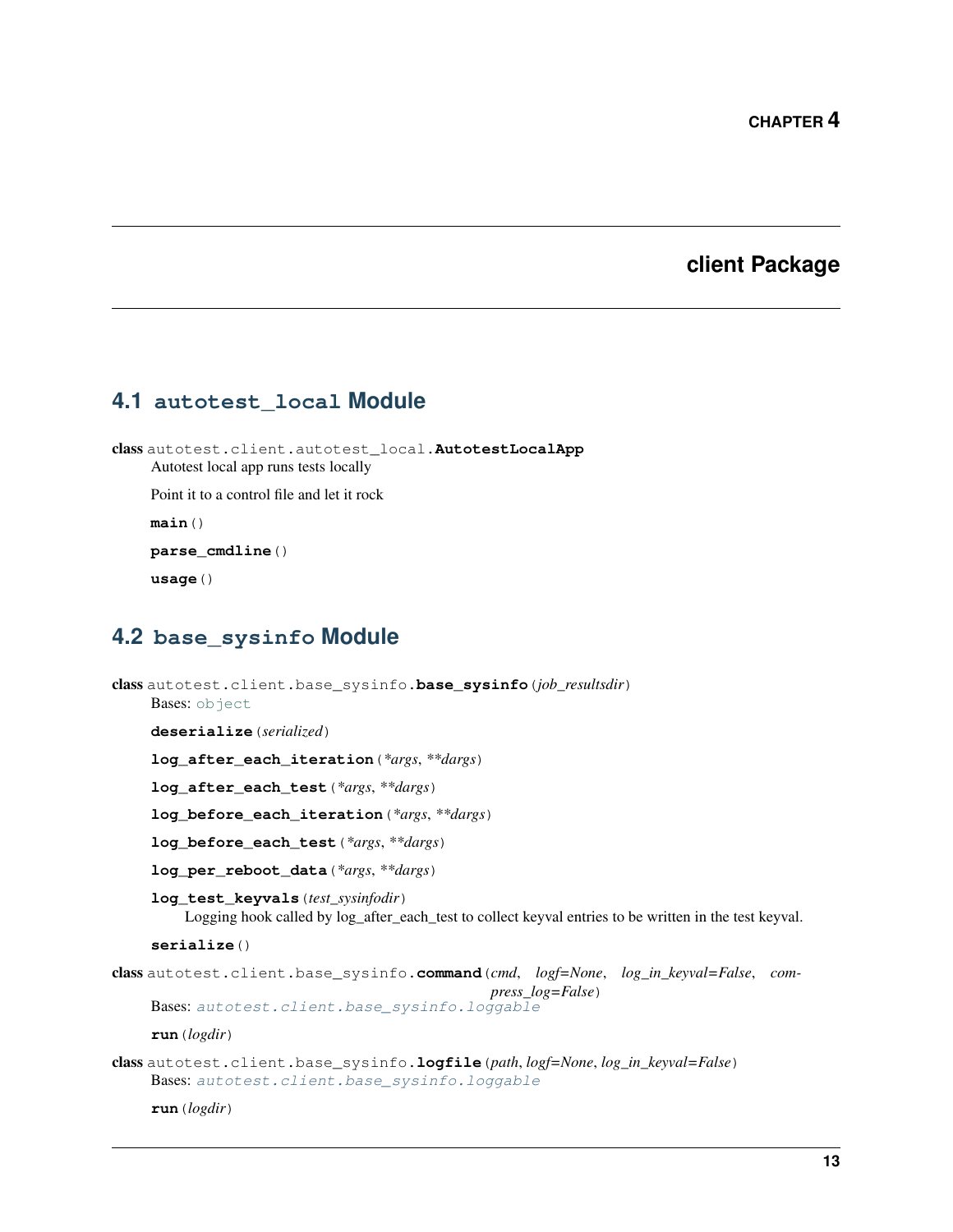class autotest.client.base\_sysinfo.**loggable**(*logf*, *log\_in\_keyval*) Bases: [object](http://docs.python.org/library/functions.html#object)

Abstract class for representing all things "loggable" by sysinfo.

**readline**(*logdir*)

# <span id="page-17-0"></span>**4.3 base\_utils Module**

DO NOT import this file directly - import client/bin/utils.py, which will mix this in

Convenience functions for use by tests or whomever.

Note that this file is mixed in by utils.py - note very carefully the precedence order defined there

```
autotest.client.base_utils.append_path(oldpath, newpath)
    append newpath to oldpath
```

```
autotest.client.base_utils.avgtime_print(dir)
```
Calculate some benchmarking statistics. Input is a directory containing a file called 'time'. File contains oneper-line results of /usr/bin/time. Output is average Elapsed, User, and System time in seconds,

and average CPU percentage.

autotest.client.base\_utils.**cat\_file\_to\_cmd**(*file*, *command*, *ignore\_status=0*, *return\_output=False*) equivalent to 'cat file | command' but knows to use zcat or bzcat if appropriate

autotest.client.base\_utils.**check\_for\_kernel\_feature**(*feature*)

autotest.client.base\_utils.**check\_glibc\_ver**(*ver*)

autotest.client.base\_utils.**check\_kernel\_ver**(*ver*)

autotest.client.base\_utils.**count\_cpus**() number of CPUs in the local machine according to /proc/cpuinfo

autotest.client.base\_utils.**cpu\_has\_flags**(*flags*) Check if a list of flags are available on current CPU info

Parameters **flags** – A *list* of cpu flags that must exists

on the current CPU. :type flags: *list* :returns: *bool* True if all the flags were found or False if not :rtype: *list*

autotest.client.base\_utils.**cpu\_online\_map**() Check out the available cpu online map

```
autotest.client.base_utils.difflist(list1, list2)
     returns items in list2 that are not in list1
```
autotest.client.base\_utils.**disk\_block\_size**(*path*) Return the disk block size, in bytes

autotest.client.base\_utils.**dump\_object**(*object*) Dump an object's attributes and methods

kind of like dir()

autotest.client.base\_utils.**environ**(*env\_key*) return the requested environment variable, or '' if unset

autotest.client.base\_utils.**extract\_all\_time\_results**(*results\_string*) Extract user, system, and elapsed times into a list of tuples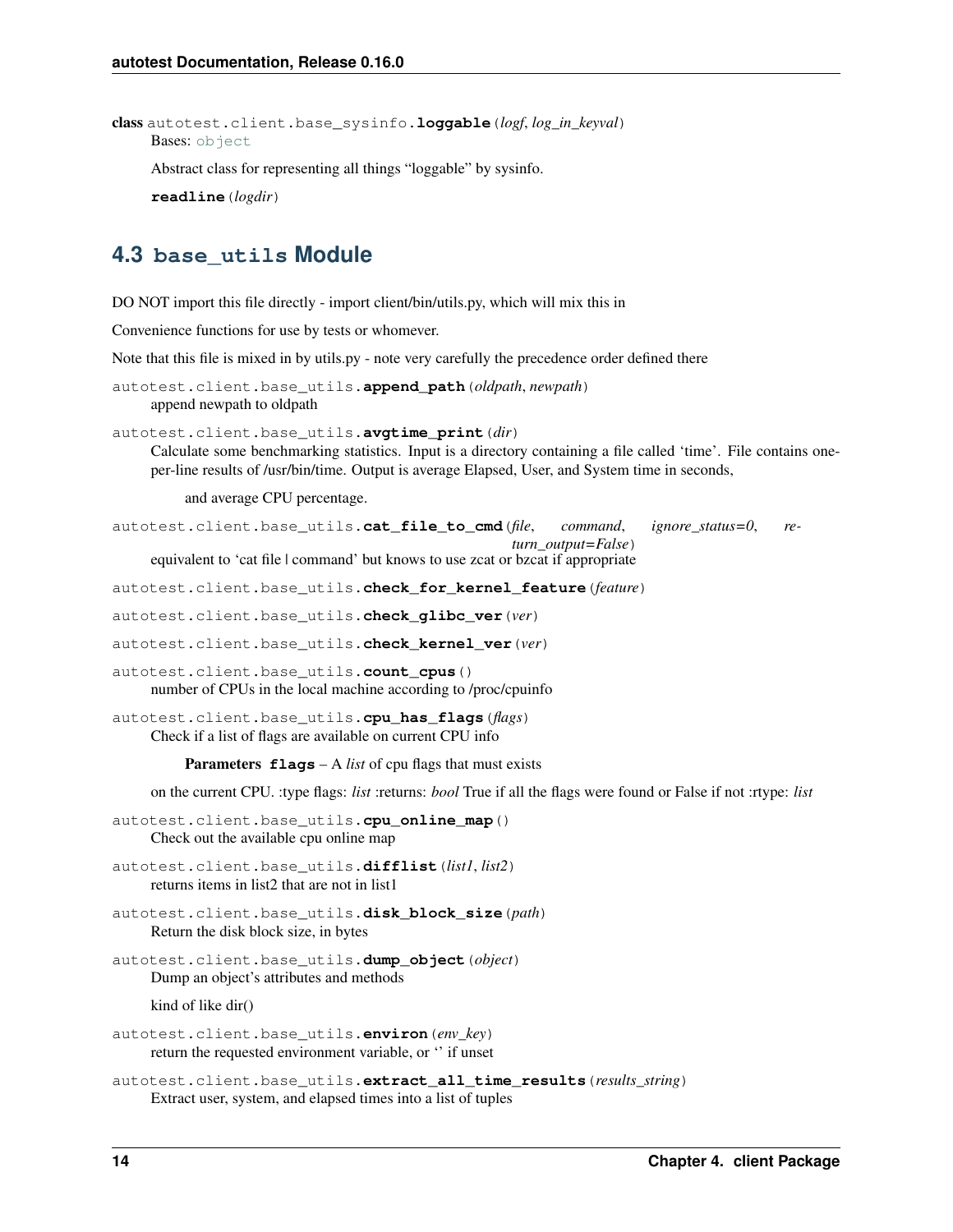```
autotest.client.base_utils.extract_tarball(tarball)
     Returns the directory extracted by the tarball.
```
autotest.client.base\_utils.**extract\_tarball\_to\_dir**(*tarball*, *dir*) Extract a tarball to a specified directory name instead of whatever the top level of a tarball is - useful for versioned directory names, etc

```
autotest.client.base_utils.file_contains_pattern(file, pattern)
     Return true if file contains the specified egrep pattern
```
autotest.client.base\_utils.**force\_copy**(*src*, *dest*) Replace dest with a new copy of src, even if it exists

```
autotest.client.base_utils.force_link(src, dest)
     Link src to dest, overwriting it if it exists
```

```
autotest.client.base_utils.freespace(path)
     Return the disk free space, in bytes
```
autotest.client.base\_utils.**get\_cc**()

```
autotest.client.base_utils.get_cpu_arch()
    Work out which CPU architecture we're running on
```

```
autotest.client.base_utils.get_cpu_family()
```
autotest.client.base\_utils.**get\_cpu\_info**() Reads /proc/cpuinfo and returns a list of file lines

Returns *list* of lines from /proc/cpuinfo file

#### Return type *list*

autotest.client.base\_utils.**get\_cpu\_stat**(*key*) Get load per cpu from /proc/stat :return: list of values of CPU times

autotest.client.base\_utils.**get\_cpu\_vendor**()

```
autotest.client.base_utils.get_cpu_vendor_name()
    Get the current cpu vendor name
```
Returns string 'intel' or 'amd' or 'power7' depending

on the current CPU architecture. :rtype: *string*

autotest.client.base\_utils.**get\_current\_kernel\_arch**() Get the machine architecture

autotest.client.base\_utils.**get\_disks**()

autotest.client.base\_utils.**get\_file\_arch**(*filename*)

autotest.client.base\_utils.**get\_hwclock\_seconds**(*utc=True*) Return the hardware clock in seconds as a floating point value. Use Coordinated Universal Time if utc is True, local time otherwise. Raise a ValueError if unable to read the hardware clock.

autotest.client.base\_utils.**get\_loaded\_modules**()

autotest.client.base\_utils.**get\_modules\_dir**() Return the modules dir for the running kernel version

```
autotest.client.base_utils.get_os_vendor()
    Try to guess what's the os vendor.
```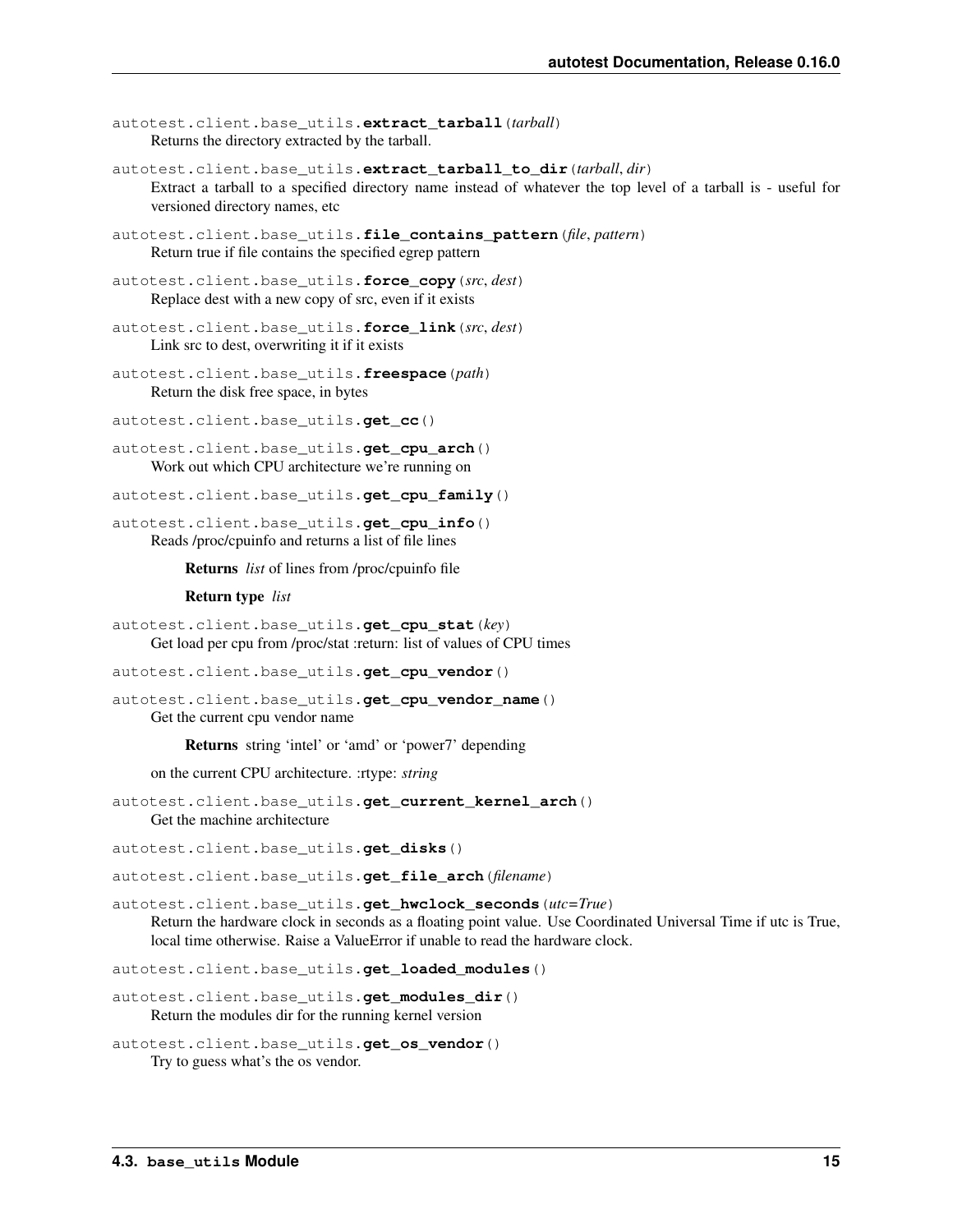autotest.client.base\_utils.**get\_systemmap**() Return the full path to System.map

Ahem. This is crap. Pray harder. Bad Martin.

```
autotest.client.base_utils.get_uptime()
```
Returns return the uptime of system in secs in float

in error case return 'None'

autotest.client.base\_utils.**get\_vmlinux**() Return the full path to vmlinux

Ahem. This is crap. Pray harder. Bad Martin.

autotest.client.base\_utils.**grep**(*pattern*, *file*) This is mainly to fix the return code inversion from grep Also handles compressed files.

returns 1 if the pattern is present in the file, 0 if not.

autotest.client.base\_utils.**hash\_file**(*filename*, *size=None*, *method='md5'*)

Calculate the hash of filename. If size is not None, limit to first size bytes. Throw exception if something is wrong with filename. Can be also implemented with bash one-liner (assuming size%1024==0): dd if=filename  $bs=1024$  count=size/1024 | sha1sum -

### **Parameters**

- **filename** Path of the file that will have its hash calculated.
- **method** Method used to calculate the hash. Supported methods: \* md5 \* sha1

Returns Hash of the file, if something goes wrong, return None.

autotest.client.base\_utils.**human\_format**(*number*)

autotest.client.base\_utils.**list\_grep**(*list*, *pattern*)

True if any item in list matches the specified pattern.

autotest.client.base\_utils.**load\_module**(*module\_name*)

autotest.client.base\_utils.**locate**(*pattern*, *root='/home/docs/checkouts/readthedocs.org/user\_builds/autotest/checkouts/0.16.0/documentation/source'*)

autotest.client.base\_utils.**module\_is\_loaded**(*module\_name*)

autotest.client.base\_utils.**pickle\_load**(*filename*)

autotest.client.base\_utils.**ping\_default\_gateway**() Ping the default gateway.

autotest.client.base\_utils.**prepend\_path**(*newpath*, *oldpath*) prepend newpath to oldpath

autotest.client.base\_utils.**print\_to\_tty**(*string*) Output string straight to the tty

autotest.client.base\_utils.**process\_is\_alive**(*name\_pattern*)

'pgrep name' misses all python processes and also long process names. 'pgrep -f name' gets all shell commands with name in args. So look only for command whose initial pathname ends with name. Name itself is an egrep pattern, so it can use | etc for variations.

autotest.client.base\_utils.**running\_config**() Return path of config file of the currently running kernel

autotest.client.base\_utils.**running\_os\_full\_version**()

autotest.client.base\_utils.**running\_os\_ident**()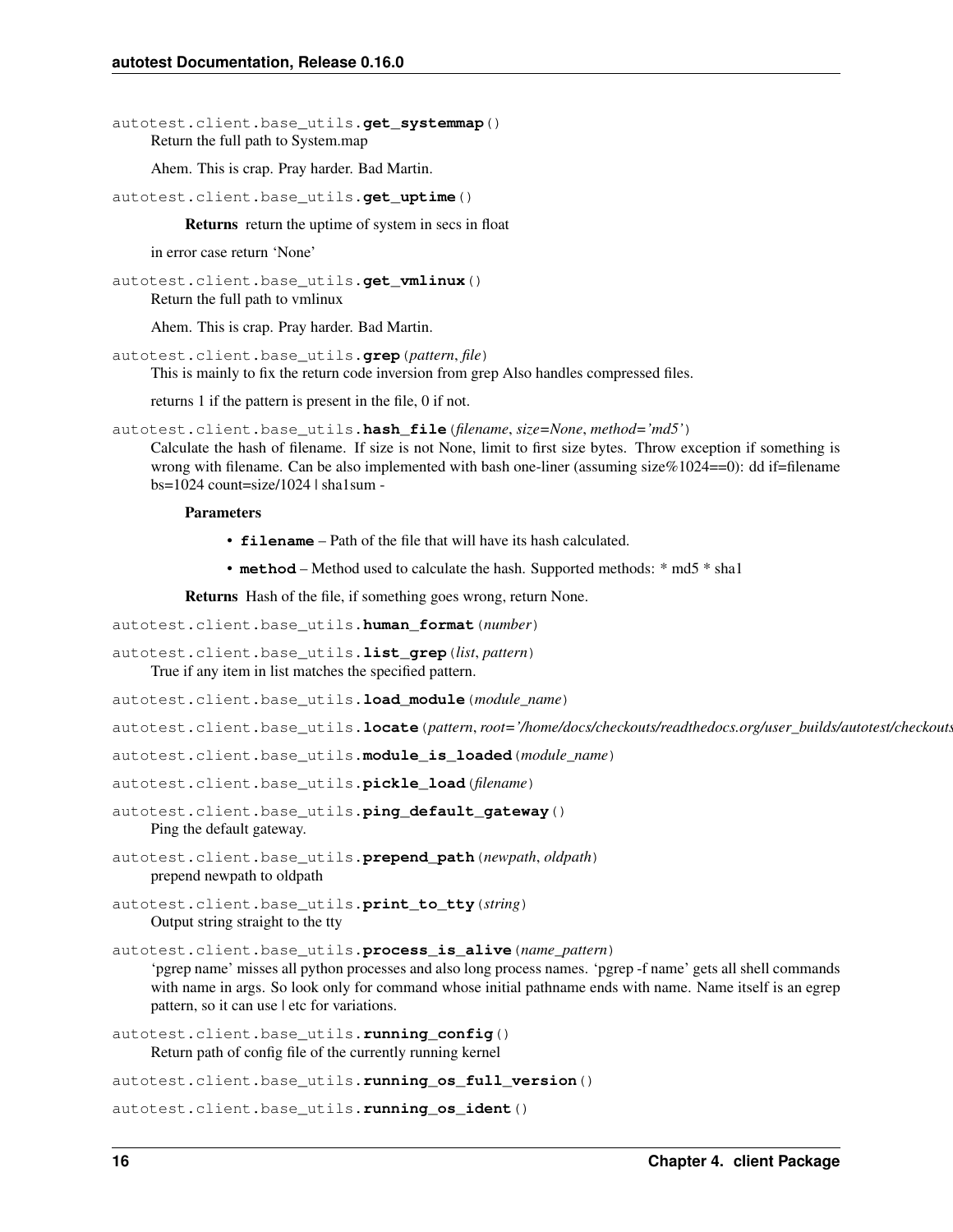autotest.client.base utils.running os release()

- autotest.client.base\_utils.**set\_power\_state**(*state*) Set the system power state to 'state'.
- autotest.client.base\_utils.**set\_wake\_alarm**(*alarm\_time*) Set the hardware RTC-based wake alarm to 'alarm time'.

```
autotest.client.base_utils.standby()
    Power-on suspend (S1)
```

```
autotest.client.base_utils.suspend_to_disk()
    Suspend the system to disk (S4)
```

```
autotest.client.base_utils.suspend_to_ram()
    Suspend the system to RAM (S3)
```

```
autotest.client.base_utils.sysctl(key, value=None)
     Generic implementation of sysctl, to read and write.
```
#### **Parameters**

- **key** A location under /proc/sys
- **value** If not None, a value to write into the sysctl.

Returns The single-line sysctl value as a string.

```
autotest.client.base_utils.sysctl_kernel(key, value=None)
     (Very) partial implementation of sysctl, for kernel params
```
autotest.client.base\_utils.**to\_seconds**(*time\_string*) Converts a string in M+:SS.SS format to S+.SS

autotest.client.base\_utils.**unload\_module**(*module\_name*) Removes a module. Handles dependencies. If even then it's not possible to remove one of the modules, it will trhow an error.CmdError exception.

Parameters module name – Name of the module we want to remove.

autotest.client.base\_utils.**unmap\_url\_cache**(*cachedir*, *url*, *expected\_hash*, *method='md5'*) Downloads a file from a URL to a cache directory. If the file is already at the expected position and has the expected hash, let's not download it again.

#### Parameters

- **cachedir** Directory that might hold a copy of the file we want to download.
- **url** URL for the file we want to download.
- **expected hash** Hash string that we expect the file downloaded to have.
- **method** Method used to calculate the hash string (md5, sha1).

autotest.client.base\_utils.**where\_art\_thy\_filehandles**() Dump the current list of filehandles

# <span id="page-20-0"></span>**4.4 bkr\_proxy Module**

bkr\_proxy - class used to talk to beaker

```
class autotest.client.bkr_proxy.BkrProxy(recipe_id, labc_url=None)
    Bases: object
```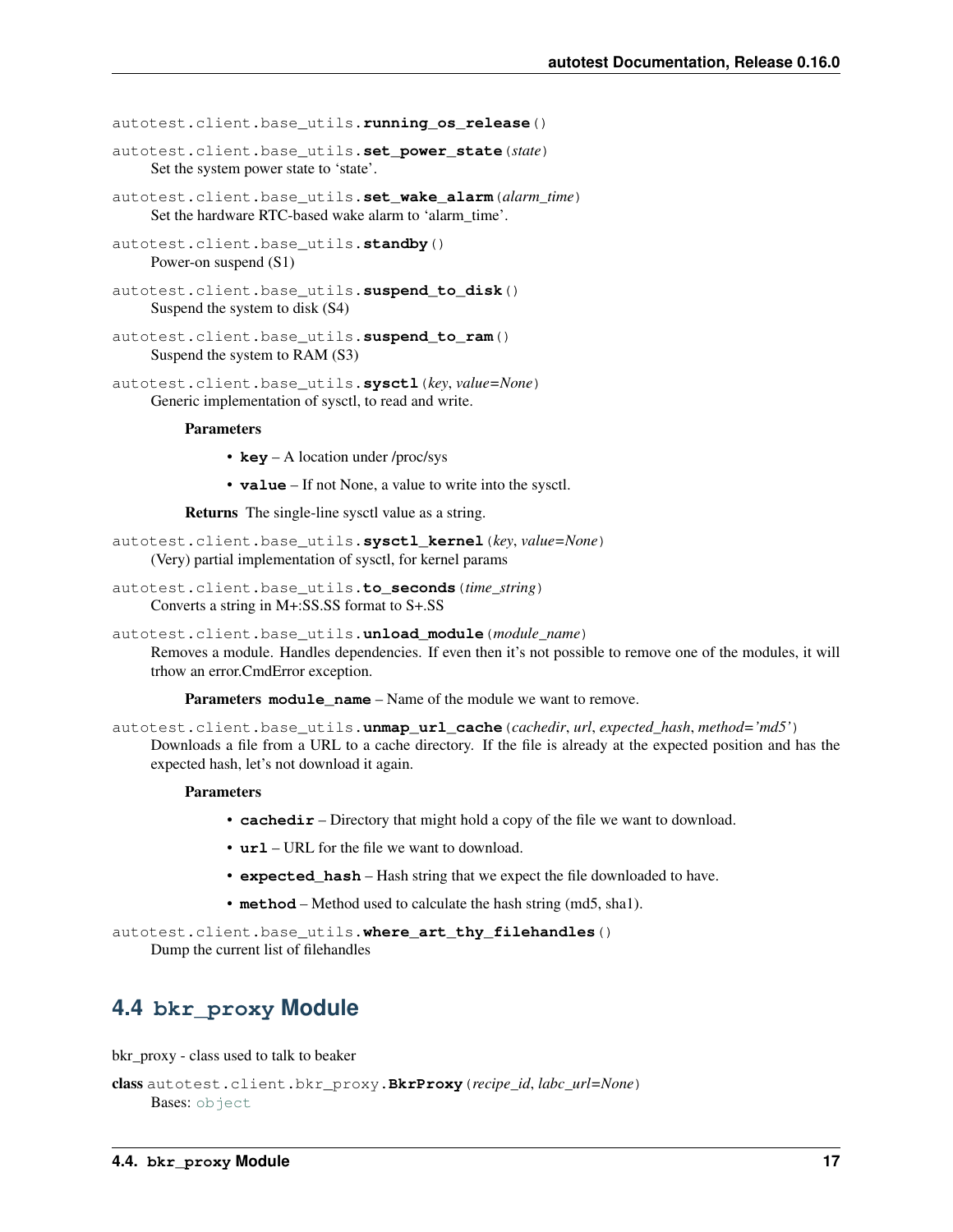**get\_recipe**() **recipe\_abort**() **recipe\_stop**() **recipe\_upload\_file**(*localfile*, *remotepath=''*) **result\_upload\_file**(*task\_id*, *result\_id*, *localfile*, *remotepath=''*) **task\_abort**(*task\_id*) **task\_result**(*task\_id*, *result\_type*, *result\_path*, *result\_score*, *result\_summary*) **task\_start**(*task\_id*, *kill\_time=0*) **task\_stop**(*task\_id*) **task\_upload\_file**(*task\_id*, *localfile*, *remotepath=''*)

**update\_watchdog**(*task\_id*, *kill\_time*)

```
exception autotest.client.bkr_proxy.BkrProxyException(text)
    Bases: exceptions.Exception
```
autotest.client.bkr\_proxy.**copy\_data**(*data*, *dest*, *header=None*, *use\_put=None*) Copy data to a destination

To aid in debugging, copy a file locally to verify the contents. Attempts to write the same data that would otherwise be sent remotely.

### Parameters

- **data** data string to copy
- **dest** destination path
- **header** header info item to return
- **use\_put** dictionary of items for PUT method

Returns nothing or header info if requested

```
autotest.client.bkr_proxy.copy_local(data, dest, use_put=None)
```
Copy data locally to a file

To aid in debugging, copy a file locally to verify the contents. Attempts to write the same data that would otherwise be sent remotely.

#### **Parameters**

- **data** encoded data string to copy locally
- **dest** local file path
- **use\_put** chooses to write in binary or text

### Returns nothing

```
autotest.client.bkr_proxy.copy_remote(data, dest, use_put=None)
```
Copy data to a remote server using http calls POST or PUT

Using http POST and PUT methods, copy data over http. To use PUT method, provide a dictionary of values to be populated in the Content-Range and Content-Length headers. Otherwise default is to use POST method.

Traps on HTTPError 500 and 400

### **Parameters**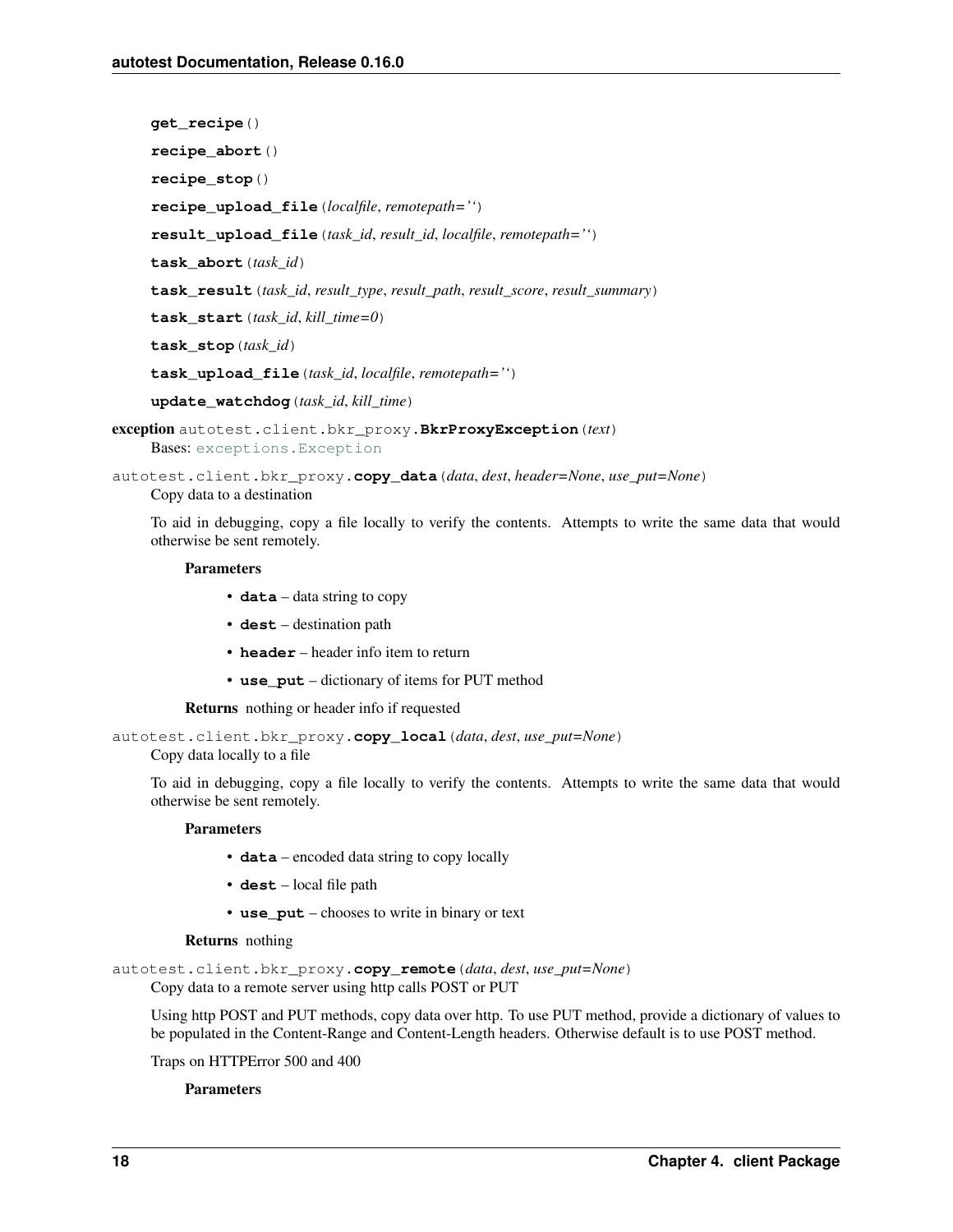- **data** encoded data string to copy remotely
- **dest** remote server URL
- **use\_put** dictionary of items if using PUT method

Returns html header info for post processing

autotest.client.bkr\_proxy.**make\_path\_bkrcache**(*r*)

Converts a recipe id into an internal path for cache'ing recipe

Parameters **r** – recipe id

Returns a path to the internal recipe cache file

autotest.client.bkr\_proxy.**make\_path\_cmdlog**(*r*)

Converts a recipe id into an internal path for logging purposes

**Parameters**  $\mathbf{r}$  **– recipe id** 

Returns a path to the internal command log

autotest.client.bkr\_proxy.**make\_path\_log**(*r*, *t=None*, *i=None*)

Converts id into a beaker path to log file

Given a recipe id, a task id, and/or result id, translate them into the proper beaker path to the log file. Depending on which log file is needed, provide the appropriate params. Note the dependency, a result id needs a task id and recipe id, while a task id needs a recipe id.

#### **Parameters**

- **r** recipe id
- $\cdot$  **t** task id
- **i** result id

Returns a beaker path of the task's result file

autotest.client.bkr\_proxy.**make\_path\_recipe**(*r*) Converts a recipe id into a beaker path

**Parameters <b>r** – recipe id

Returns a beaker path to the recipe id

autotest.client.bkr\_proxy.**make\_path\_result**(*r*, *t*)

Converts task id into a beaker path to result file

Given a recipe id and a task id, translate them into the proper beaker path to the result file.

#### Parameters

- **r** recipe id
- $\cdot$  **t** task id

Returns a beaker path of the task's result file

autotest.client.bkr\_proxy.**make\_path\_status**(*r*, *t=None*)

Converts id into a beaker path to status file

Given a recipe id and/or a task id, translate them into the proper beaker path to the status file. Recipe only, returns the path to the recipe's status, whereas including a task returns the path to the task's status.

#### **Parameters**

• **r** – recipe id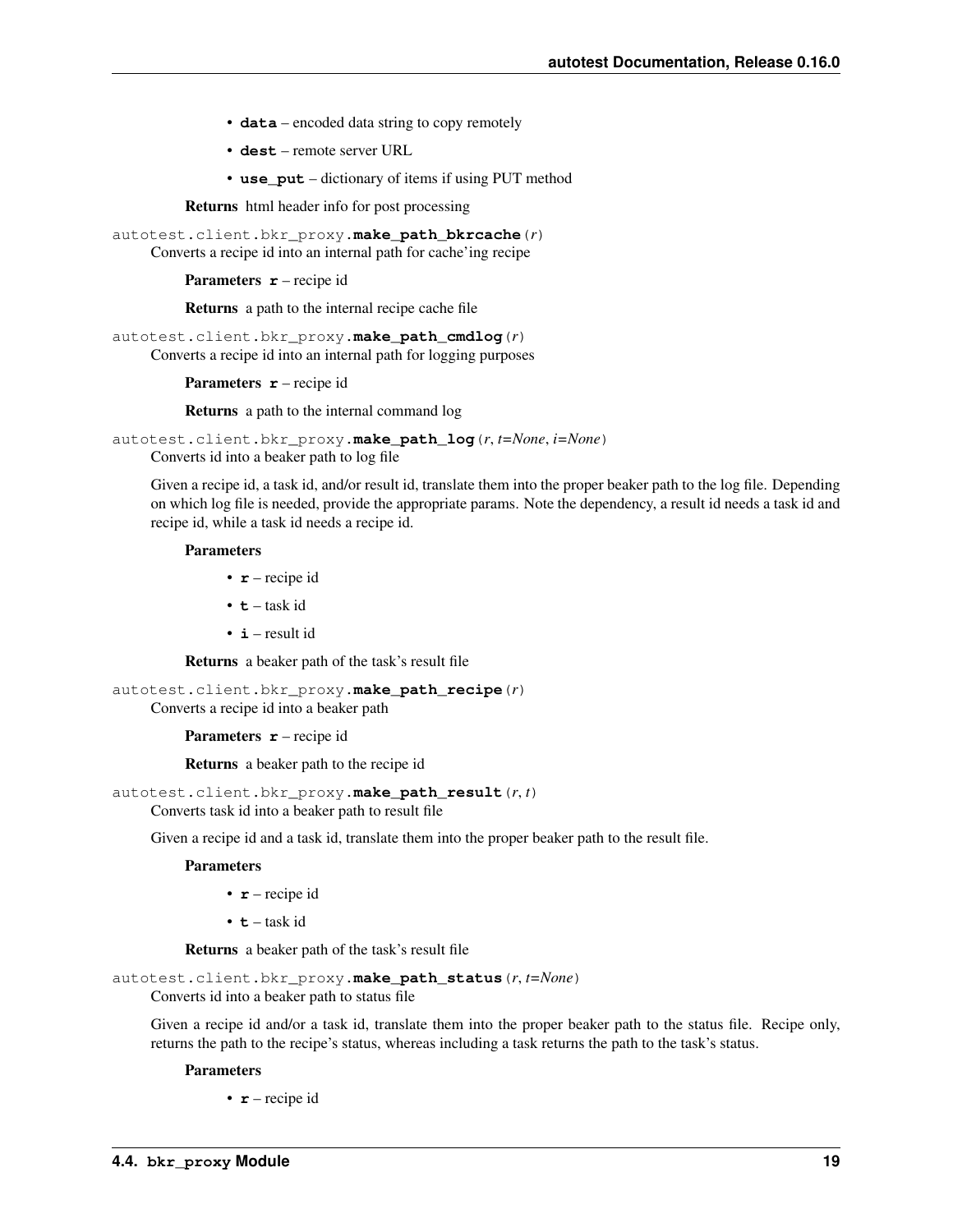• **t** – task id

Returns a beaker path of the recipe's/task's status file

autotest.client.bkr\_proxy.**make\_path\_watchdog**(*r*) Converts a recipe id into a beaker path for the watchdog

**Parameters**  $\mathbf{r}$  **– recipe id** 

Returns a beaker path of the recipe's watchdog file

### <span id="page-23-0"></span>**4.5 bkr\_xml Module**

module to parse beaker xml recipe

```
class autotest.client.bkr_xml.BeakerXMLParser
```
Bases: [object](http://docs.python.org/library/functions.html#object)

Handles parsing of beaker job xml

**handle\_recipe**(*recipe\_node*)

**handle\_recipes**(*recipe\_nodes*)

**handle\_task**(*recipe*, *task\_node*)

**handle\_task\_param**(*task*, *param\_node*)

**handle\_task\_params**(*task*, *param\_nodes*)

**handle\_tasks**(*recipe*, *task\_nodes*)

**parse\_from\_file**(*file\_name*)

**parse\_xml**(*xml*) Returns dict, mapping hostname to recipe

class autotest.client.bkr\_xml.**Recipe** Bases: [object](http://docs.python.org/library/functions.html#object)

class autotest.client.bkr\_xml.**Task** Bases: [object](http://docs.python.org/library/functions.html#object)

Simple record to store task properties

**get\_param**(*key*, *default=None*)

autotest.client.bkr\_xml.**xml\_attr**(*node*, *key*, *default=None*)

autotest.client.bkr\_xml.**xml\_get\_nodes**(*node*, *tag*)

# <span id="page-23-1"></span>**4.6 client\_logging\_config Module**

class autotest.client.client\_logging\_config.**ClientLoggingConfig**(*use\_console=True*) Bases: [autotest.client.shared.logging\\_config.LoggingConfig](#page-96-0)

**add\_debug\_file\_handlers**(*log\_dir*, *log\_name=None*)

**configure\_logging**(*results\_dir=None*, *verbose=False*)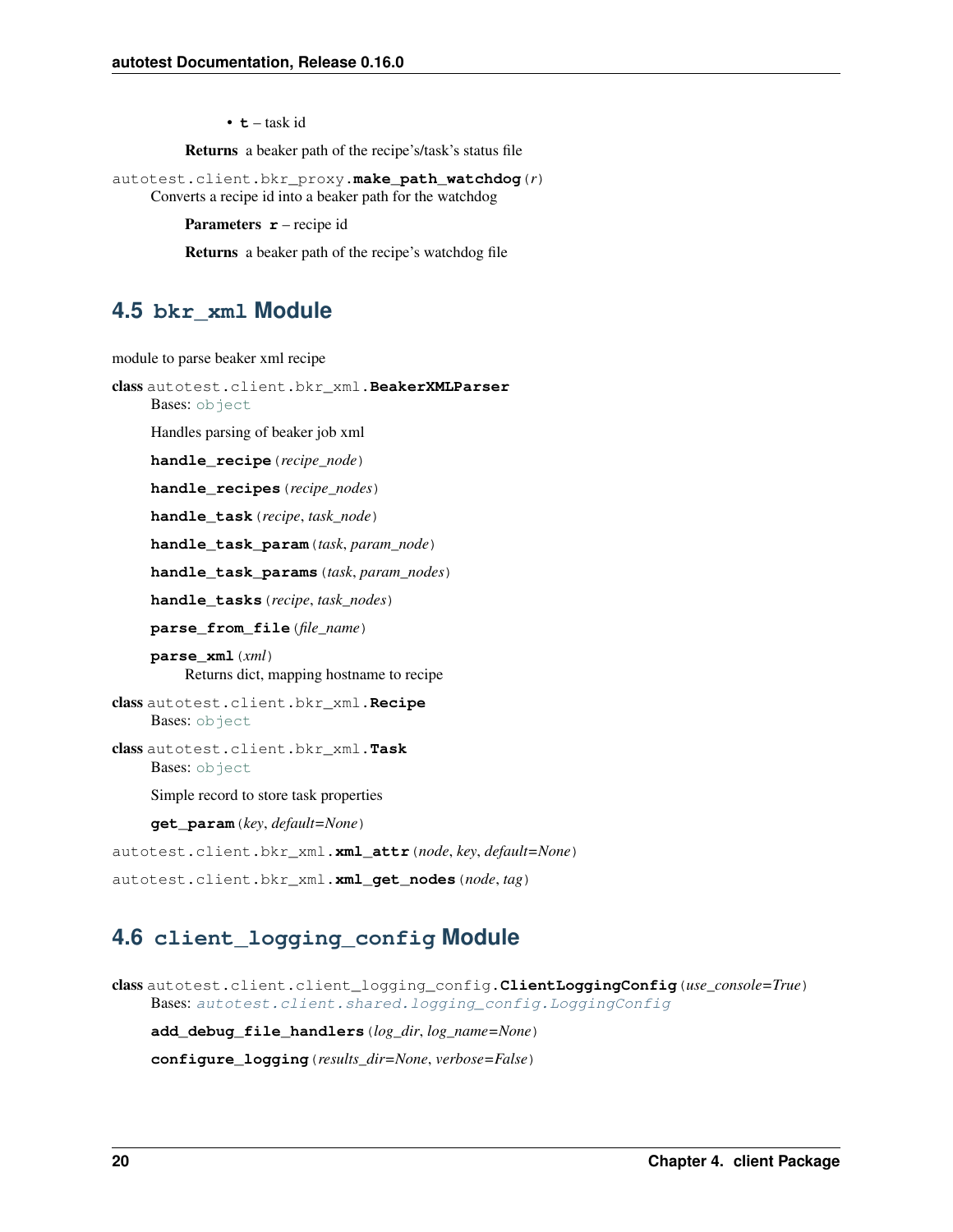# <span id="page-24-0"></span>**4.7 cmdparser Module**

Autotest command parser

copyright Don Zickus [<dzickus@redhat.com>](mailto:dzickus@redhat.com) 2011

class autotest.client.cmdparser.**CmdParserLoggingConfig**(*use\_console=True*) Bases: [autotest.client.shared.logging\\_config.LoggingConfig](#page-96-0)

Used with the sole purpose of providing convenient logging setup for the KVM test auxiliary programs.

**configure\_logging**(*results\_dir=None*, *verbose=False*)

class autotest.client.cmdparser.**CommandParser**

Bases: [object](http://docs.python.org/library/functions.html#object)

A client-side command wrapper for the autotest client.

### **COMMAND\_LIST** = ['help', 'list', 'run', 'fetch', 'bootstrap']

**bootstrap**(*args*, *options*)

Bootstrap autotest by fetching the control file first and pass it back

Currently this relies on a harness to retrieve the file

**fetch**(*args*, *options*) fetch a remote control file or packages

classmethod **help**() List the commands and their usage strings.

:param args is not used here.

classmethod **list\_tests**() List the available tests for users to choose from

**parse\_args**(*args*, *options*) Process a client side command.

Parameters **args** – Command line args.

**run**(*args*, *options*) Wrap args with a path and send it back to autotest.

# <span id="page-24-1"></span>**4.8 common Module**

# <span id="page-24-2"></span>**4.9 config Module**

The Job Configuration

The job configuration, holding configuration variable supplied to the job.

The config should be viewed as a hierarchical namespace. The elements of the hierarchy are separated by periods (.) and where multiple words are required at a level they should be separated by underscores (\_). Please no StudlyCaps.

For example: boot.default\_args

```
class autotest.client.config.config(job)
    Bases: object
```
The BASIC job configuration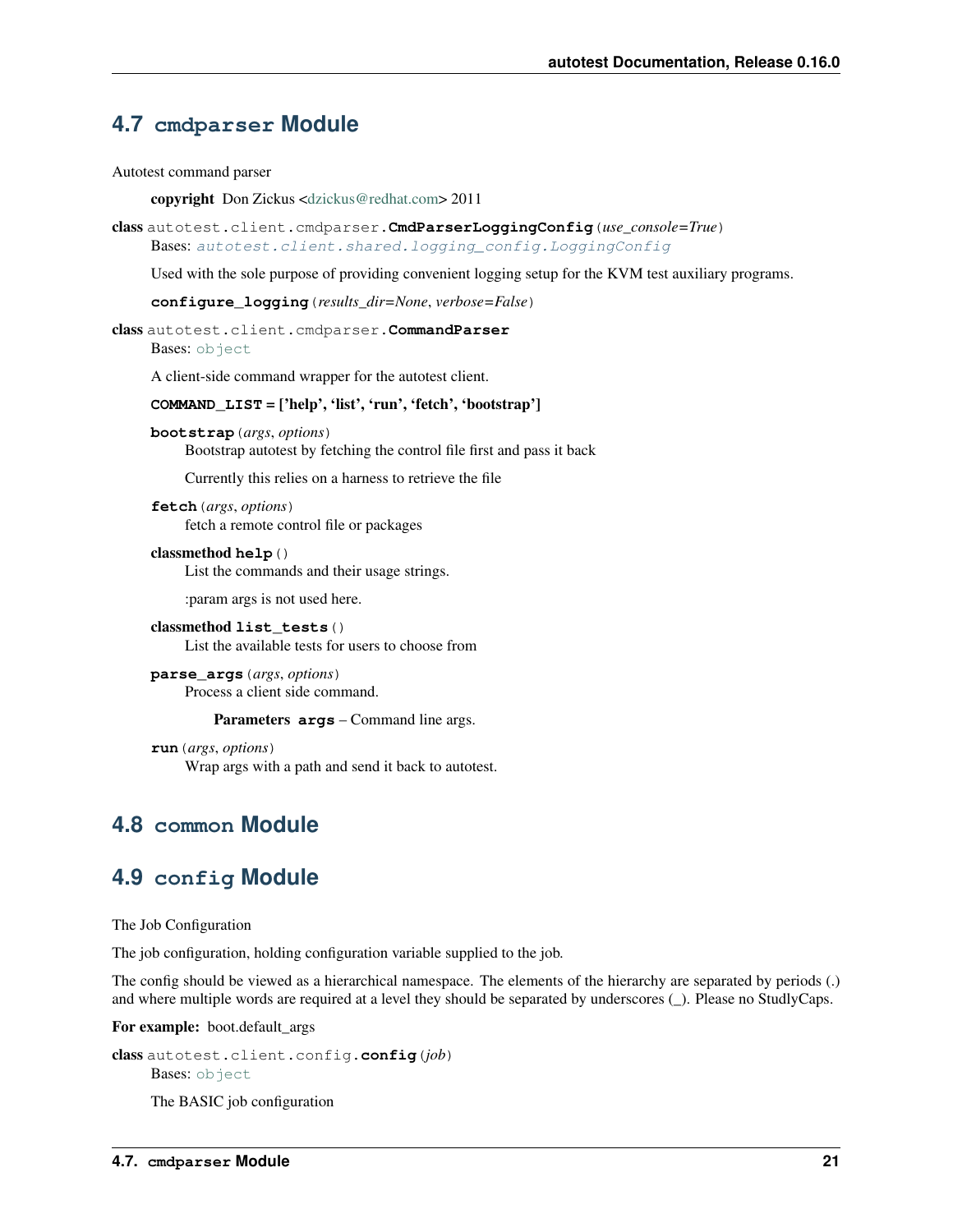### Properties:

job The job object for this job

config The job configuration dictionary

**get**(*name*)

**set**(*name*, *value*)

### <span id="page-25-0"></span>**4.10 cpuset Module**

```
autotest.client.cpuset.abbrev_list(vals)
    Condense unsigned (0,4,5,6,7,10) to '0,4-7,10'.
autotest.client.cpuset.all_drive_names()
autotest.client.cpuset.avail_mbytes(parent='')
autotest.client.cpuset.available_exclusive_mem_nodes(parent_container)
autotest.client.cpuset.container_bytes(name)
autotest.client.cpuset.container_exists(name)
autotest.client.cpuset.container_mbytes(name)
autotest.client.cpuset.cpus_path(container_name)
autotest.client.cpuset.cpuset_attr(container_name, attr)
autotest.client.cpuset.create_container_directly(name, mbytes, cpus)
autotest.client.cpuset.create_container_via_memcg(name, parent, bytes, cpus)
autotest.client.cpuset.create_container_with_mbytes_and_specific_cpus(name,
                                                                             mbytes,
                                                                             cpus=None,
                                                                             root='',
```
*io={}*, *move\_in=True*,

*time-*

*out=0*)

Create a cpuset container and move job's current pid into it Allocate the list "cpus" of cpus to that container

name = arbitrary string tag mbytes = reqested memory for job in megabytes cpus = list of cpu indices to associate with the cpuset

defaults to all cpus avail with given root

### root = the parent cpuset to nest this new set within  $\degree$ : unnested top-level container

io = arguments for proportional IO containers move\_in = True: Move current process into the new container now. timeout = must be 0: persist until explicitly deleted.

```
autotest.client.cpuset.create_container_with_specific_mems_cpus(name, mems,
```
*cpus*)

```
autotest.client.cpuset.delete_leftover_test_containers()
```

```
autotest.client.cpuset.discover_container_style()
```

```
autotest.client.cpuset.full_path(container_name)
```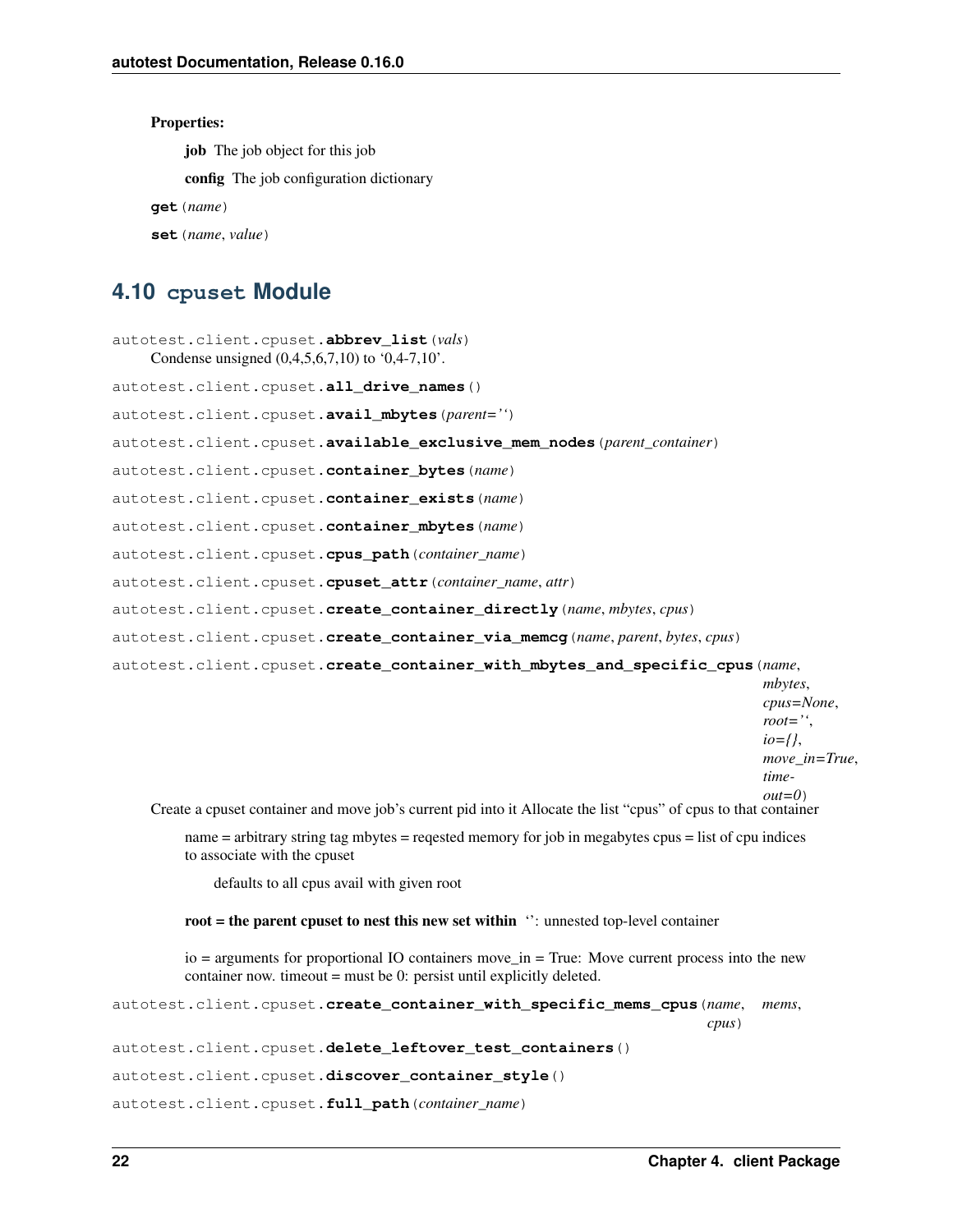autotest.client.cpuset.**get\_boot\_numa**() autotest.client.cpuset.**get\_cpus**(*container\_name*) autotest.client.cpuset.**get\_mem\_nodes**(*container\_name*) autotest.client.cpuset.**get\_tasks**(*container\_name*) autotest.client.cpuset.**inner\_containers\_of**(*parent*) autotest.client.cpuset.**io\_attr**(*container\_name*, *attr*) autotest.client.cpuset.**mbytes\_per\_mem\_node**() autotest.client.cpuset.**memory\_path**(*container\_name*) autotest.client.cpuset.**mems\_path**(*container\_name*) autotest.client.cpuset.**move\_self\_into\_container**(*name*) autotest.client.cpuset.**move\_tasks\_into\_container**(*name*, *tasks*) autotest.client.cpuset.**my\_available\_exclusive\_mem\_nodes**() autotest.client.cpuset.**my\_container\_name**() autotest.client.cpuset.**my\_lock**(*lockname*) autotest.client.cpuset.**my\_mem\_nodes**() autotest.client.cpuset.**my\_unlock**(*lockfile*) autotest.client.cpuset.**need\_fake\_numa**() autotest.client.cpuset.**need\_mem\_containers**() autotest.client.cpuset.**node\_avail\_kbytes**(*node*) autotest.client.cpuset.**nodes\_avail\_mbytes**(*nodes*) autotest.client.cpuset.**rangelist\_to\_set**(*rangelist*) autotest.client.cpuset.**release\_container**(*container\_name=None*) autotest.client.cpuset.**remove\_empty\_prio\_classes**(*prios*) autotest.client.cpuset.**set\_io\_controls**(*container\_name, disks=[], ioprio\_classes=[2], io\_shares=[95], io\_limits=[0]*) autotest.client.cpuset.**tasks\_path**(*container\_name*) autotest.client.cpuset.**unpath**(*container\_path*)

### <span id="page-26-0"></span>**4.11 fsdev\_disks Module**

autotest.client.fsdev\_disks.**finish\_fsdev**(*force\_cleanup=False*)

This method can be called from the test file to optionally restore all the drives used by the test to a standard ext2 format. Note that if use\_fsdev\_lib() was invoked with 'reinit\_disks' not set to True, this method does nothing. Note also that only fsdev "server-side" dynamic control files should ever set force\_cleanup to True.

class autotest.client.fsdev\_disks.**fsdev\_disks**(*job*) Disk drive handling class used for file system development

```
config_sched_tunables(desc_file)
```
**get\_fsdev\_mgr**()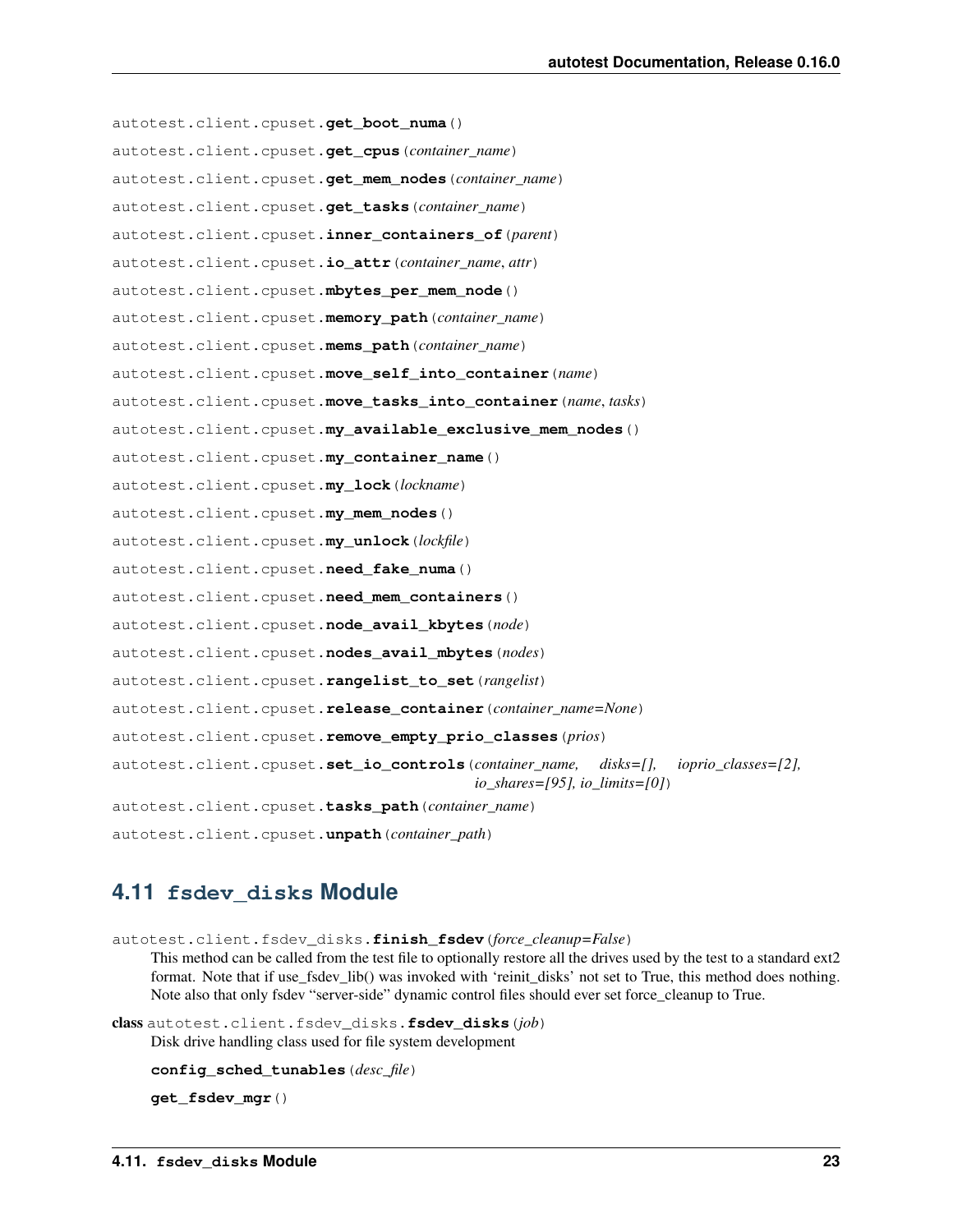### **load\_sched\_tunable\_values**(*val\_file*)

### **set\_sched\_tunables**(*disks*)

Given a list of disks in the format returned by get\_disk\_list() above, set the I/O scheduler values on all the disks to the values loaded earlier by load\_sched\_tunables().

#### **set\_tunable**(*disk*, *name*, *path*, *val*)

Given a disk name, a path to a tunable value under TUNE PATH and the new value for the parameter, set the value and verify that the value has been successfully set.

autotest.client.fsdev\_disks.**get\_disk\_list**(*std\_mounts\_only=True*, *get\_all\_disks=False*) Get a list of dictionaries with information about disks on this system.

### Parameters

- **std\_mounts\_only** Whether the function should return only disks that have a mount point defined (True) or even devices that doesn't (False).
- **get\_all\_disks** Whether the function should return only partitioned disks (False) or return every disk, regardless of being partitioned or not (True).

Returns List of dictionaries with disk information (see more below).

The 'disk list' array returned by get disk list() has an entry for each disk drive we find on the box. Each of these entries is a map with the following 3 string values:

'device' disk device name (i.e. the part after /dev/) 'mountpt' disk mount path 'tunable' disk name for setting scheduler tunables (/sys/block/sd??)

The last value is an integer that indicates the current mount status of the drive:

### 'mounted' 0 = not currently mounted

 $1 =$  mounted r/w on the expected path

-1 = mounted readonly or at an unexpected path

When the 'std\_mounts\_only' argument is True we don't include drives mounted on 'unusual' mount points in the result. If a given device is partitioned, it will return all partitions that exist on it. If it's not, it will return the device itself (ie, if there are /dev/sdb1 and /dev/sdb2, those will be returned but not /dev/sdb. if there is only a /dev/sdc, that one will be returned).

autotest.client.fsdev\_disks.**match\_fs**(*disk*, *dev\_path*, *fs\_type*, *fs\_makeopt*) Matches the user provided fs\_type and fs\_makeopt with the current disk.

autotest.client.fsdev\_disks.**mkfs\_all\_disks**(*job*, *disk\_list*, *fs\_type*, *fs\_makeopt*, *fs\_mnt\_opt*)

Prepare all the drives in 'disk\_list' for testing. For each disk this means unmounting any mount points that use the disk, running mkfs with 'fs\_type' as the file system type and 'fs\_makeopt' as the 'mkfs' options, and finally remounting the freshly formatted drive using the flags in 'fs\_mnt\_opt'.

autotest.client.fsdev\_disks.**prepare\_disks**(*job*, *fs\_desc*, *disk1\_only=False*, *disk\_list=None*)

Prepare drive(s) to contain the file system type / options given in the description line 'fs\_desc'. When 'disk\_list' is not None, we prepare all the drives in that list; otherwise we pick the first available data drive (which is usually hdc3) and prepare just that one drive.

Args:

### fs\_desc: A partition.FsOptions instance describing the test -OR- a

legacy string describing the same in '/' separated format: 'fstype / mkfs opts / mount opts / short name'.

disk1 only: Boolean, defaults to False. If True, only test the first disk.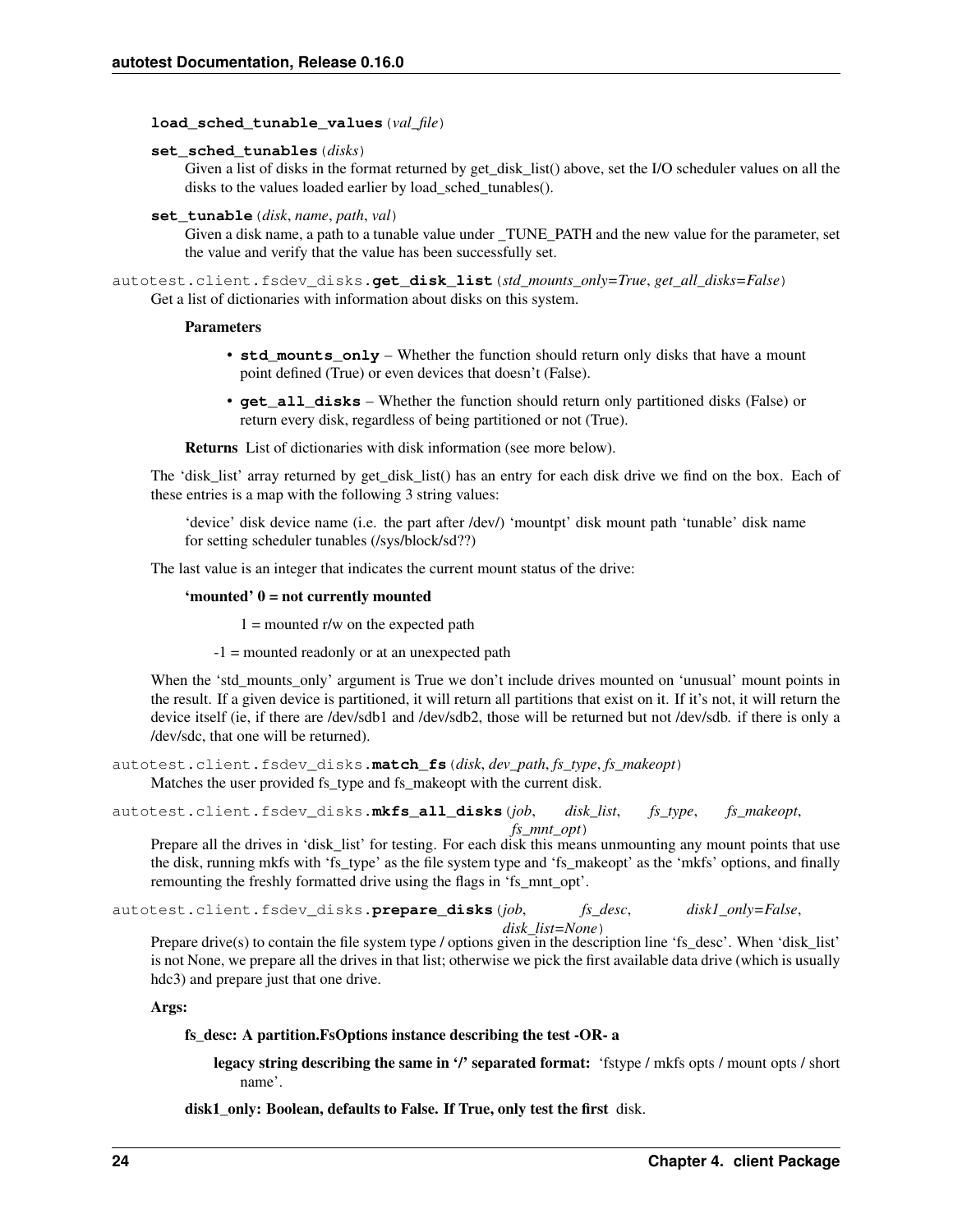disk list: A list of disks to prepare. If None is given we default to asking get disk list().

Returns: (mount path of the first disk, short name of the test, list of disks) OR (None, '', None) if no fs\_desc was given.

autotest.client.fsdev\_disks.**prepare\_fsdev**(*job*)

Called from the test file to get the necessary drive(s) ready; return a pair of values: the absolute path to the first drive's mount point plus the complete disk list (which is useful for tests that need to use more than one drive).

- autotest.client.fsdev\_disks.**restore\_disks**(*job*, *restore=False*, *disk\_list=None*) Restore ext2 on the drives in 'disk\_list' if 'restore' is True; when disk\_list is None, we do nothing.
- autotest.client.fsdev\_disks.**use\_fsdev\_lib**(*fs\_desc*, *disk1\_only*, *reinit\_disks*) Called from the control file to indicate that fsdev is to be used.

autotest.client.fsdev\_disks.**wipe\_disks**(*job*, *disk\_list*) Wipe all of the drives in 'disk list' using the 'wipe' functionality in the filesystem class.

### <span id="page-28-0"></span>**4.12 fsdev\_mgr Module**

This module defines the BaseFsdevManager Class which provides an implementation of the 'fsdev' helper API; site specific extensions to any of these methods should inherit this class.

```
class autotest.client.fsdev_mgr.BaseFsdevManager
```
Bases: [object](http://docs.python.org/library/functions.html#object)

**check\_mount\_point**(*part\_name*, *mount\_point*)

Parameters

- **part\_name** A partition name such as 'sda3' or similar.
- **mount\_point** A mount point such as '/usr/local' or an empty string if no mount point is known.

Returns The expected mount point for part\_name or a false value (None or '') if the client should not mount this partition.

**include\_partition**(*part\_name*)

```
map_drive_name(part_name)
```

```
use_partition(part_name)
```
**Parameters part name** – A partition name such as 'sda3' or similar.

Returns bool, should we use this partition for testing?

class autotest.client.fsdev\_mgr.**FsdevManager** Bases: [autotest.client.fsdev\\_mgr.BaseFsdevManager](#page-28-2)

autotest.client.fsdev\_mgr.**SiteFsdevManager** alias of [BaseFsdevManager](#page-28-2)

# <span id="page-28-1"></span>**4.13 fsinfo Module**

This module gives the mkfs creation options for an existing filesystem.

tune2fs or xfs\_growfs is called according to the filesystem. The results, filesystem tunables, are parsed and mapped to corresponding mkfs options.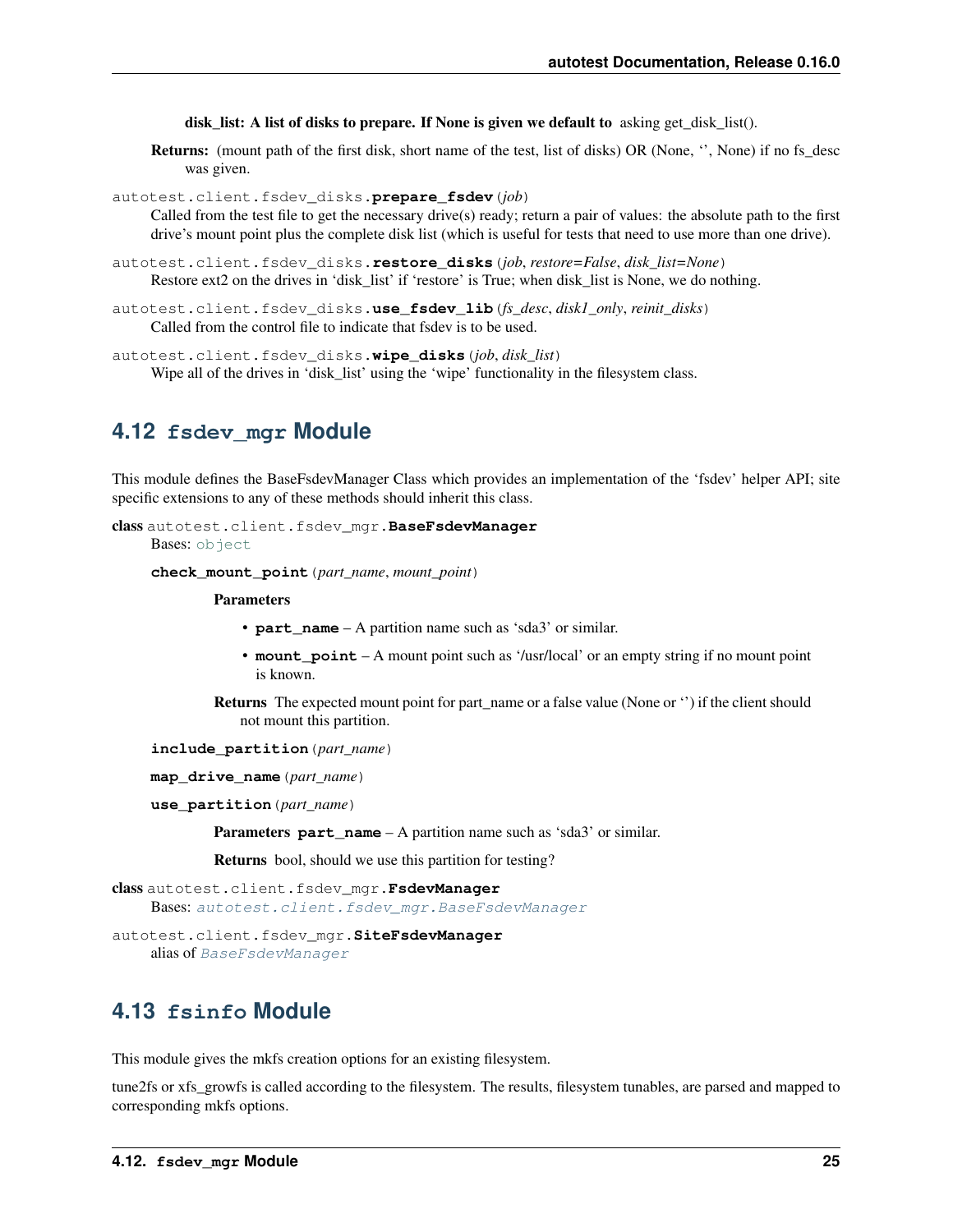```
autotest.client.fsinfo.compare_features(needed_feature, current_feature)
     Compare two ext* feature lists.
autotest.client.fsinfo.convert_conf_opt(default_opt)
autotest.client.fsinfo.ext_mkfs_options(tune2fs_dict, mkfs_option)
     Map the tune2fs options to mkfs options.
autotest.client.fsinfo.ext_tunables(dev)
     Call tune2fs -l and parse the result.
autotest.client.fsinfo.match_ext_options(fs_type, dev, needed_options)
     Compare the current ext* filesystem tunables with needed ones.
autotest.client.fsinfo.match_mkfs_option(fs_type, dev, needed_options)
     Compare the current filesystem tunables with needed ones.
autotest.client.fsinfo.match_xfs_options(dev, needed_options)
     Compare the current ext* filesystem tunables with needed ones.
autotest.client.fsinfo.merge_ext_features(conf_feature, user_feature)
autotest.client.fsinfo.opt_string2dict(opt_string)
     Breaks the mkfs.ext* option string into dictionary.
autotest.client.fsinfo.parse_mke2fs_conf(fs_type, conf_file='/etc/mke2fs.conf ')
     Parses mke2fs config file for default settings.
autotest.client.fsinfo.xfs_mkfs_options(tune2fs_dict, mkfs_option)
     Maps filesystem tunables to their corresponding mkfs options.
```

```
autotest.client.fsinfo.xfs_tunables(dev)
     Call xfs_grow -n to get filesystem tunables.
```
# <span id="page-29-0"></span>**4.14 harness Module**

The harness interface

<span id="page-29-1"></span>The interface between the client and the server when hosted.

```
class autotest.client.harness.harness(job)
```
Bases: [object](http://docs.python.org/library/functions.html#object)

The NULL server harness

#### Properties:

job The job object for this job

```
run_abort()
```
A run within this job is aborting. It all went wrong

```
run_complete()
```
A run within this job is completing (all done)

```
run_pause()
```
A run within this job is completing (expect continue)

```
run_reboot()
```
A run within this job is performing a reboot (expect continue following reboot)

```
run_start()
     A run within this job is starting
```
**26 Chapter 4. client Package**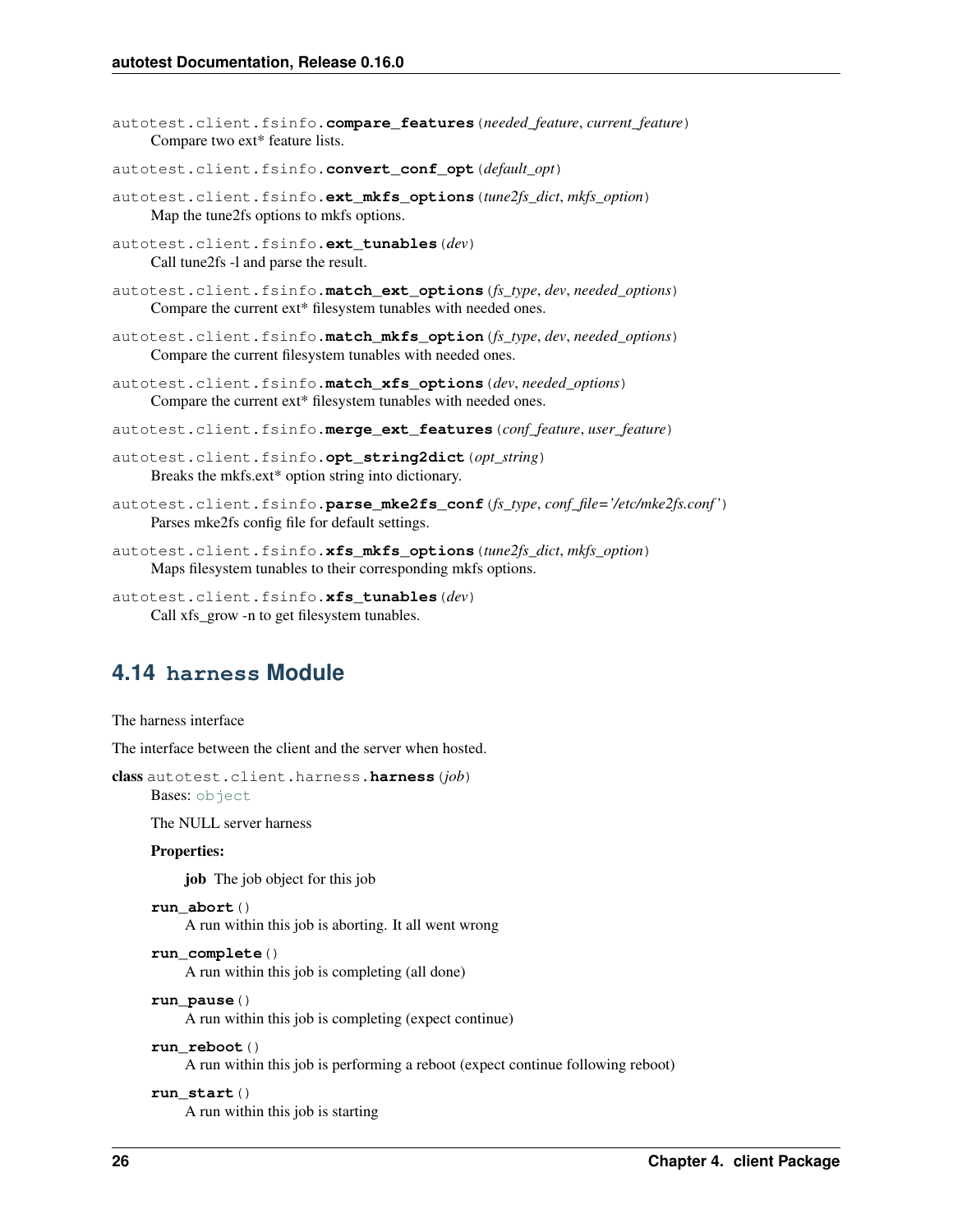**run\_test\_complete**()

A test run by this job is complete. Note that if multiple tests are run in parallel, this will only be called when all of the parallel runs complete.

**setup**(*job*)

job The job object for this job

```
test_status(status, tag)
     A test within this job is completing
```
**test\_status\_detail**(*code*, *subdir*, *operation*, *status*, *tag*, *optional\_fields*) A test within this job is completing (detail)

autotest.client.harness.**select**(*which*, *job*, *harness\_args*)

### <span id="page-30-0"></span>**4.15 harness\_ABAT Module**

### <span id="page-30-1"></span>**4.16 harness\_autoserv Module**

```
class autotest.client.harness_autoserv.AutoservFetcher(package_manager,
                                                         job_harness)
    Bases: autotest.client.shared.base_packages.RepositoryFetcher
```
### **fetch\_pkg\_file**(*filename*, *dest\_path*)

```
class autotest.client.harness_autoserv.harness_autoserv(job, harness_args)
    Bases: autotest.client.harness.harness
```
The server harness for running from autoserv

#### Properties:

job The job object for this job

```
fetch_package(pkg_name, dest_path)
     Request a package from the remote autoserv.
```
#### Parameters

- **pkg** name The name of the package, as generally used by the client.shared.packages infrastructure.
- **dest\_path** The path the package should be copied to.

```
run_start()
```

```
run_test_complete()
```
A test run by this job is complete, signal it to autoserv and wait for it to signal to continue

```
test_status(status, tag)
     A test within this job is completing
```
# <span id="page-30-2"></span>**4.17 harness\_beaker Module**

The harness interface The interface between the client and beaker lab controller.

```
exception autotest.client.harness_beaker.HarnessException(text)
    Bases: exceptions.Exception
```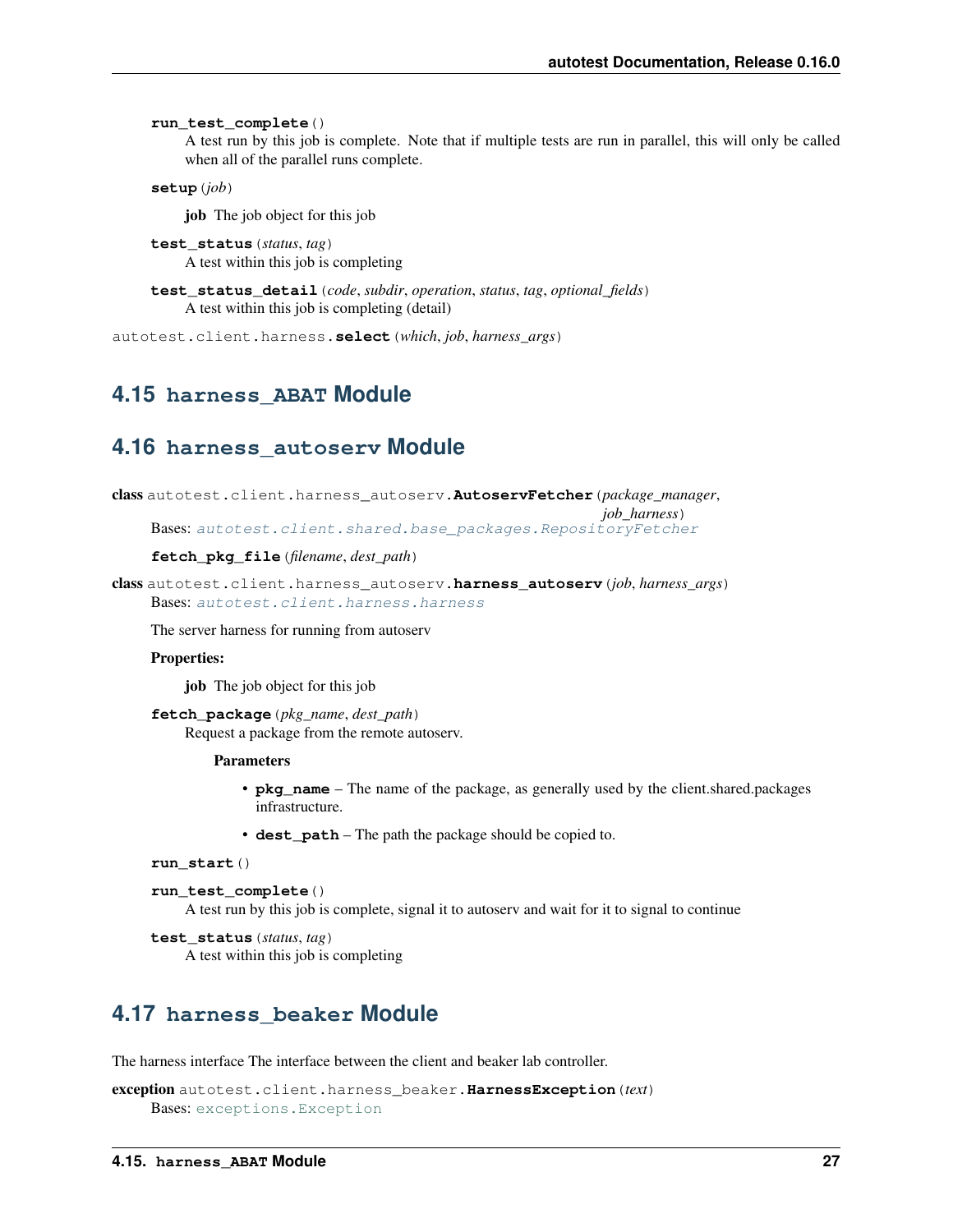autotest.client.harness\_beaker.**get\_beaker\_code**(*at\_code*)

class autotest.client.harness\_beaker.**harness\_beaker**(*job*, *harness\_args*)

Bases: [autotest.client.harness.harness](#page-29-1)

### **bootstrap**(*fetchdir*)

How to kickstart autotest when you have no control file? You download the beaker XML, convert it to a control file and pass it back to autotest. Much like bootstrapping.. :-)

```
convert_task_to_control(fetchdir, control, task)
     Tasks are really just: # yum install $TEST # cd /mnt/tests/$TEST # make run
```
Convert that into a test module with a control file

**find\_recipe**(*recipes\_dict*)

```
get_processed_tests()
```

```
get_recipe_from_LC()
```
**get\_test\_name**(*task*)

**init\_recipe\_from\_beaker**()

**init\_task\_params**(*task*)

**kill\_watchdog**()

```
parse_args(args, is_bootstrap)
```

```
parse_quickcmd(args)
```
### **run\_abort**()

A run within this job is aborting. It all went wrong

### **run\_complete**()

A run within this job is completing (all done)

#### **run\_pause**()

A run within this job is completing (expect continue)

### **run\_reboot**()

A run within this job is performing a reboot (expect continue following reboot)

#### **run\_start**()

A run within this job is starting

#### **run\_test\_complete**()

A test run by this job is complete. Note that if multiple tests are run in parallel, this will only be called when all of the parallel runs complete.

#### **setupInitSymlink**()

```
start_watchdog(heartbeat)
```
### **tear\_down**()

called from complete and abort. clean up and shutdown

#### **test\_status**(*status*, *tag*)

A test within this job is completing

**test\_status\_detail**(*code*, *subdir*, *operation*, *status*, *tag*, *optional\_fields*) A test within this job is completing (detail)

```
upload_recipe_files()
```
**upload\_result\_files**(*task\_id*, *resultid*, *subdir*)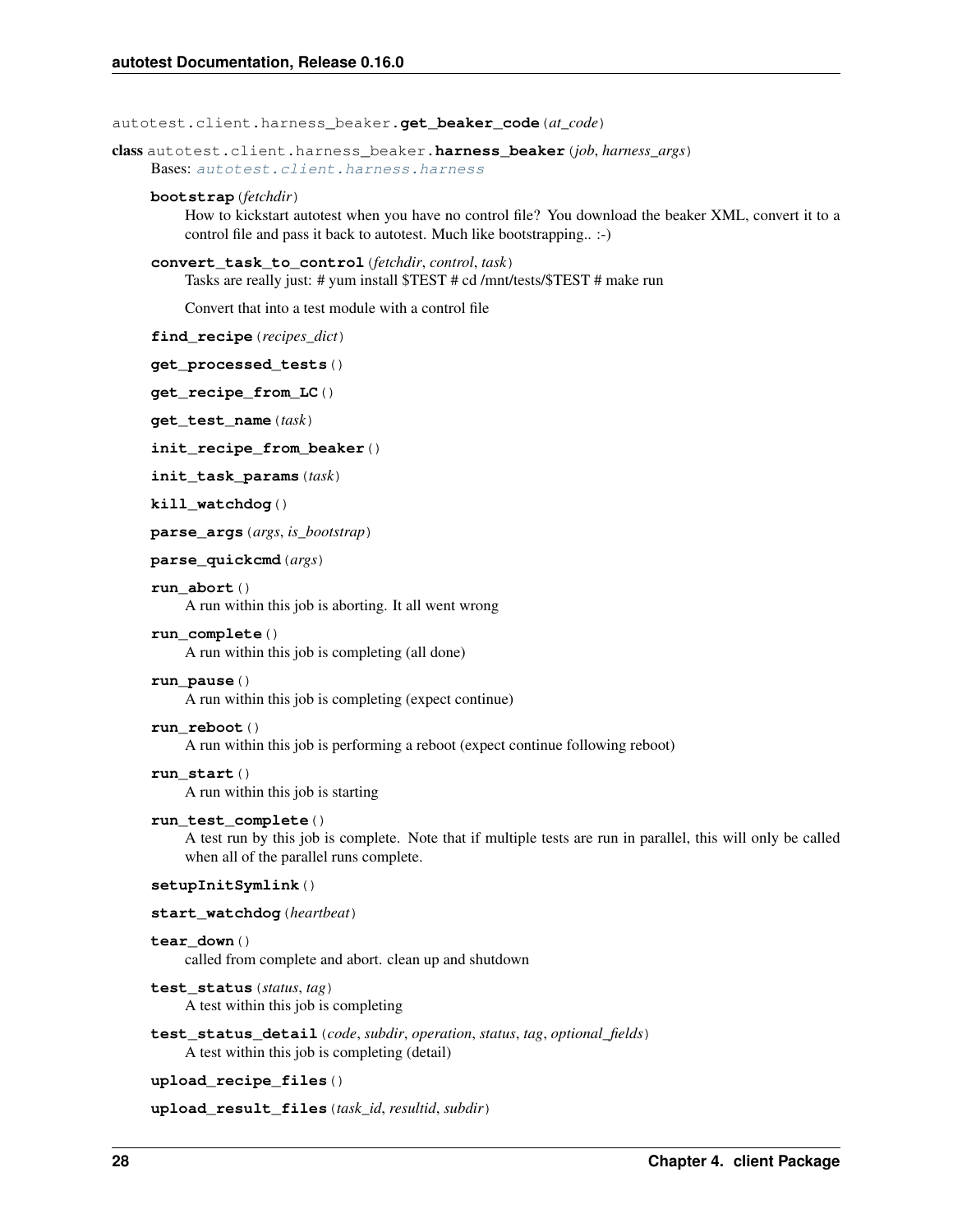**upload\_task\_files**(*task\_id*, *subdir*) **watchdog\_loop**(*heartbeat*) **write\_processed\_tests**(*subdir*, *t\_id='0'*)

### <span id="page-32-0"></span>**4.18 harness\_simple Module**

The simple harness interface

```
class autotest.client.harness_simple.harness_simple(job, harness_args)
    Bases: autotest.client.harness.harness
```
The simple server harness

Properties:

job The job object for this job

**test\_status**(*status*, *tag*) A test within this job is completing

### <span id="page-32-1"></span>**4.19 harness\_standalone Module**

The standalone harness interface

The default interface as required for the standalone reboot helper.

```
class autotest.client.harness_standalone.harness_standalone(job, harness_args)
    Bases: autotest.client.harness.harness
```
The standalone server harness

### Properties:

job The job object for this job

# <span id="page-32-2"></span>**4.20 job Module**

The main job wrapper

This is the core infrastructure.

Copyright Andy Whitcroft, Martin J. Bligh 2006

exception autotest.client.job.**NotAvailableError** Bases: [autotest.client.shared.error.AutotestError](#page-86-0)

exception autotest.client.job.**StepError**

Bases: [autotest.client.shared.error.AutotestError](#page-86-0)

<span id="page-32-3"></span>class autotest.client.job.**base\_client\_job**(*control*, *options*, *drop\_caches=True*, *extra\_copy\_cmdline=None*) Bases: [autotest.client.shared.base\\_job.base\\_job](#page-67-0)

The client-side concrete implementation of base\_job.

Optional properties provided by this implementation: control bootloader harness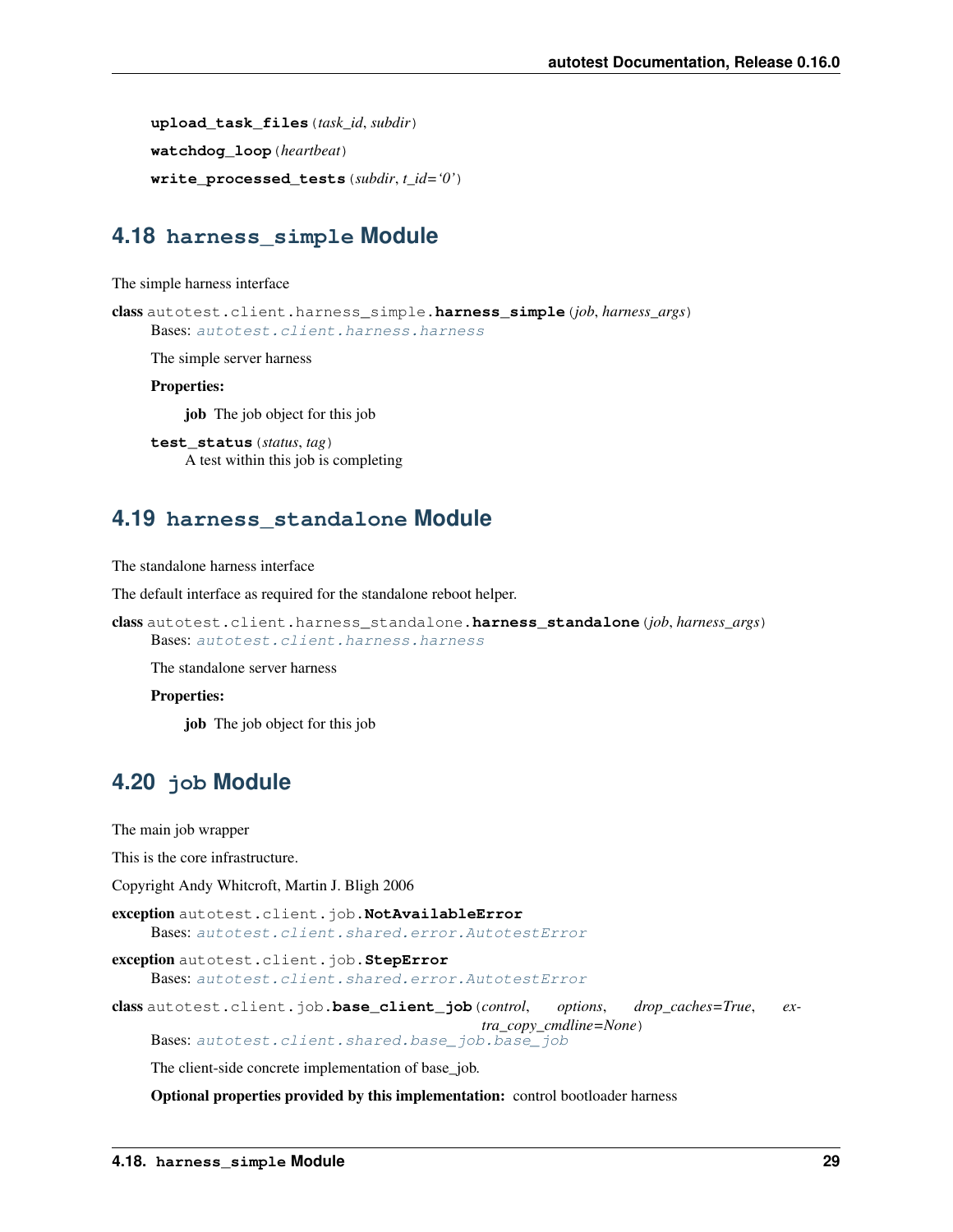```
add_repository(repo_urls)
```
Adds the repository locations to the job so that packages can be fetched from them when needed. The repository list needs to be a string list Ex: job.add\_repository([['http://blah1','http://blah2'](http://blah1)])

**add\_sysinfo\_command**(*command*, *logfile=None*, *on\_every\_test=False*)

**add\_sysinfo\_logfile**(*file*, *on\_every\_test=False*)

```
barrier(*args, **kwds)
     Create a barrier object
```
**complete**(*status*) Write pending TAP reports, clean up, and exit

**config\_get**(*name*)

**config\_set**(*name*, *value*)

**control\_get**()

**control\_set**(*control*)

**cpu\_count**()

```
disable_external_logging()
```
**disable\_warnings**(*warning\_type*)

**enable\_external\_logging**()

**enable\_warnings**(*warning\_type*)

**end\_reboot**(*subdir*, *kernel*, *patches*, *running\_id=None*)

```
end_reboot_and_verify(expected_when, expected_id, subdir, type='src', patches=[])
     Check the passed kernel identifier against the command line and the running kernel, abort the job on
     missmatch.
```
**filesystem**(*\*args*, *\*\*dargs*) Same as partition

@deprecated: Use partition method instead

```
handle_persistent_option(options, option_name)
```
Select option from command line or persistent state. Store selected option to allow standalone client to continue after reboot with previously selected options. Priority: 1. explicitly specified via command line 2. stored in state file (if continuing job '-c') 3. default is None

**harness\_select**(*which*, *harness\_args*)

**install\_pkg**(*name*, *pkg\_type*, *install\_dir*)

This method is a simple wrapper around the actual package installation method in the Packager class. This is used internally by the profilers, deps and tests code. name : name of the package (ex: sleeptest, dbench etc.) pkg\_type : Type of the package (ex: test, dep etc.) install\_dir : The directory in which the source is actually

untarred into. (ex: client/profilers/<name> for profilers)

**kernel**(*base\_tree*, *results\_dir=''*, *tmp\_dir=''*, *leave=False*) Summon a kernel object

```
monitor_disk_usage(max_rate)
```
Signal that the job should monitor disk space usage on / and generate a warning if a test uses up disk space at a rate exceeding 'max\_rate'.

Parameters: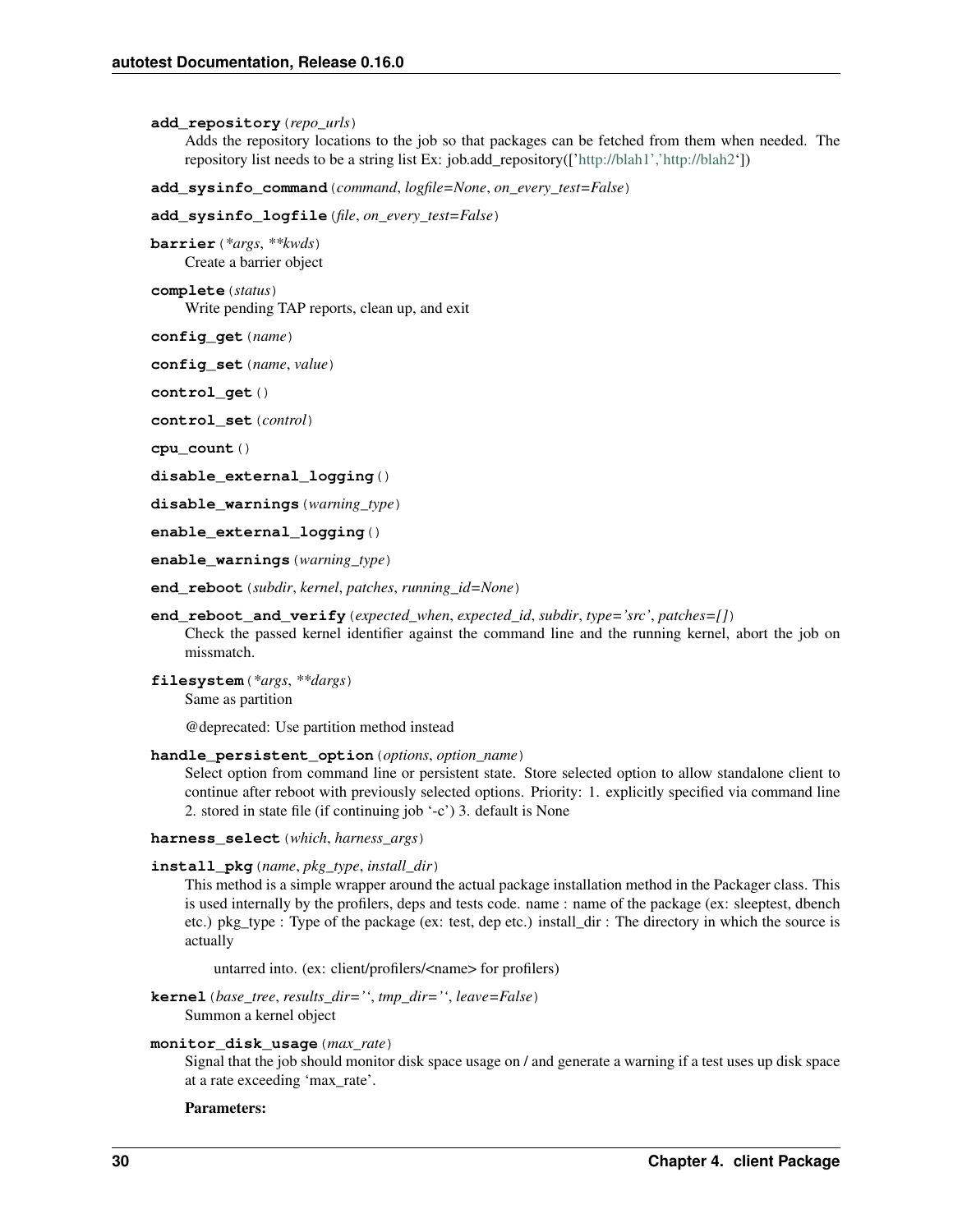max rate - the maximium allowed rate of disk consumption during a test, in MB/hour, or 0 to indicate no limit.

**next\_step**(*fn*, *\*args*, *\*\*dargs*)

Create a new step and place it after any steps added while running the current step but before any steps added in previous steps

**next\_step\_append**(*fn*, *\*args*, *\*\*dargs*) Define the next step and place it at the end

**next\_step\_prepend**(*fn*, *\*args*, *\*\*dargs*) Insert a new step, executing first

**noop**(*text*)

**parallel**(*\*args*, *\*\*dargs*) Run tasks in parallel

**partition**(*device*, *loop\_size=0*, *mountpoint=None*) Work with a machine partition

param device e.g. /dev/sda2, /dev/sdb1 etc...

param mountpoint Specify a directory to mount to. If not specified autotest tmp directory will be used.

param loop\_size Size of loopback device (in MB). Defaults to 0.

return A L{client.partition.partition} object

**quit**()

**reboot**(*tag=<object object>*)

#### **reboot\_setup**()

**relative\_path**(*path*) Return a patch relative to the job results directory

```
require_gcc()
```
Test whether gcc is installed on the machine.

### **run\_group**(*function*, *tag=None*, *\*\*dargs*)

Run a function nested within a group level.

function: Callable to run.

tag: An optional tag name for the group. If None (default) function.\_\_name\_\_ will be used.

\*\*dargs: Named arguments for the function.

### **run\_test**(*\*args*, *\*\*dargs*)

Summon a test object and run it.

:param url A url that identifies the test to run. :param tag An optional keyword argument that will be added to the

test and subdir name.

### :param subdir\_tag An optional keyword argument that will be added to the subdir name.

Returns True if the test passes, False otherwise.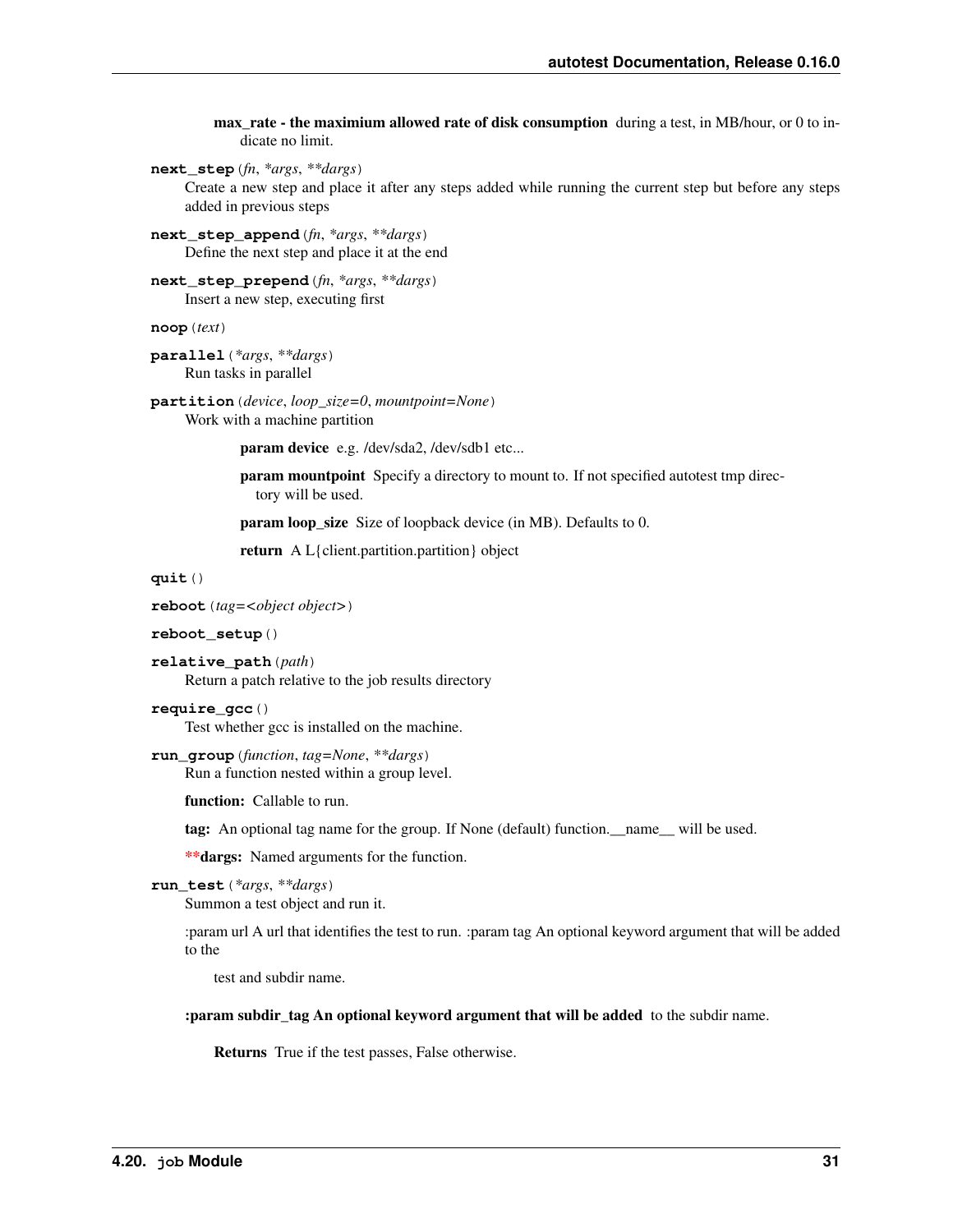#### **run\_test\_detail**(*\*args*, *\*\*dargs*)

Summon a test object and run it, returning test status.

:param url A url that identifies the test to run. :param tag An optional keyword argument that will be added to the

test and subdir name.

#### :param subdir\_tag An optional keyword argument that will be added to the subdir name.

Returns Test status

@see: client/shared/error.py, exit\_status

```
setup_dep(deps)
```
Set up the dependencies for this test. deps is a list of libraries required for this test.

**setup\_dirs**(*results\_dir*, *tmp\_dir*)

```
start_reboot()
```

```
step_engine()
```
The multi-run engine used when the control file defines step\_init.

Does the next step.

```
xen(base_tree, results_dir='', tmp_dir='', leave=False, kjob=None)
     Summon a xen object
```
class autotest.client.job.**disk\_usage\_monitor**(*logging\_func*, *device*, *max\_mb\_per\_hour*)

**start**()

**stop**()

classmethod **watch**(*\*monitor\_args*, *\*\*monitor\_dargs*) Generic decorator to wrap a function call with the standard create-monitor -> start -> call -> stop idiom.

- class autotest.client.job.**job**(*control*, *options*, *drop\_caches=True*, *extra\_copy\_cmdline=None*) Bases: [autotest.client.job.base\\_client\\_job](#page-32-3)
- autotest.client.job.**runjob**(*control*, *drop\_caches*, *options*) Run a job using the given control file.

This is the main interface to this module.

@see base\_job.\_\_init\_\_ for parameter info.

```
autotest.client.job.site_job
   base_client_job
```

```
class autotest.client.job.status_indenter(job)
```
Bases: [autotest.client.shared.base\\_job.status\\_indenter](#page-73-0)

Provide a status indenter that is backed by job.\_record\_prefix.

**decrement**()

**increment**()

**indent**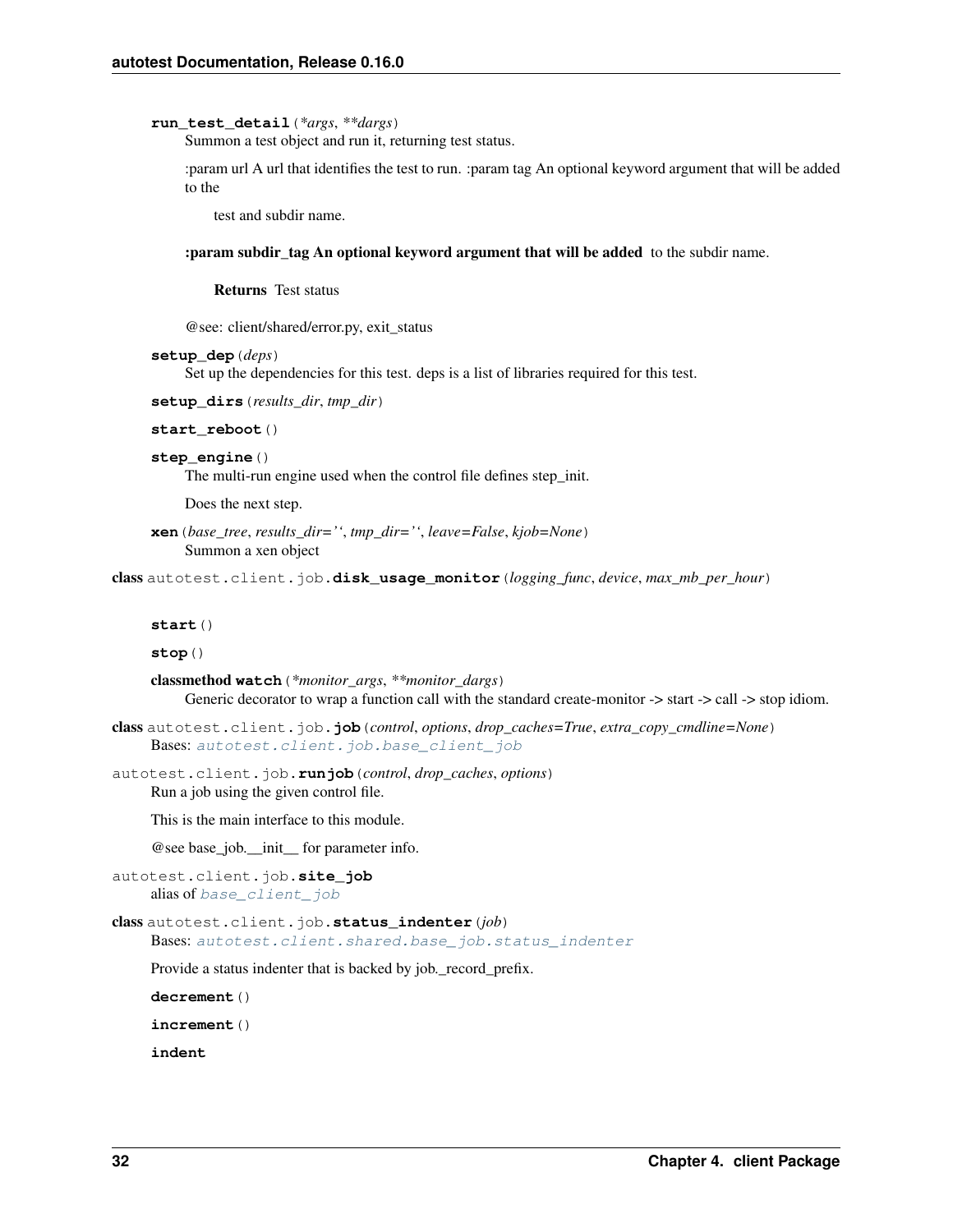# **4.21 kernel Module**

```
class autotest.client.kernel.BootableKernel(job)
    object
```
**add\_to\_bootloader**(*args=''*)

autotest.client.kernel.**auto\_kernel**(*job*, *path*, *subdir*, *tmp\_dir*, *build\_dir*, *leave=False*) Create a kernel object, dynamically selecting the appropriate class to use based on the path provided.

<span id="page-36-1"></span>class autotest.client.kernel.**kernel**(*job*, *base\_tree*, *subdir*, *tmp\_dir*, *build\_dir*, *leave=False*) Bases: [autotest.client.kernel.BootableKernel](#page-36-0)

Class for compiling kernels.

Data for the object includes the src files used to create the kernel, patches applied, config (base + changes), the build directory itself, and logged output

#### Properties:

**job** Backpointer to the job object we're part of

autodir Path to the top level autotest dir (see global\_config.ini, session COMMON/autotest\_top\_path)

src\_dir <tmp\_dir>/src/

build\_dir <tmp\_dir>/linux/

config\_dir <results\_dir>/config/

log\_dir <results\_dir>/debug/

results dir <results dir>/results/

**apply\_patches**(*local\_patches*) apply the list of patches, in order

# **autodir** = ''

**boot**(*args=''*, *ident=True*) install and boot this kernel, do not care how just make it happen.

**build**(*\*args*, *\*\*dargs*)

**build\_timed**(*threads*, *timefile='/dev/null'*, *make\_opts=''*, *output='/dev/null'*) time the bulding of the kernel

**clean**(*\*args*, *\*\*dargs*)

```
config(*args, **dargs)
```
**extract**(*\*args*, *\*\*dargs*)

```
extraversion(tag, append=True)
```
**get\_kernel\_build\_arch**(*arch=None*) Work out the current kernel architecture (as a kernel arch)

**get\_kernel\_build\_ident**()

**get\_kernel\_build\_release**()

```
get_kernel_build_ver()
    Check Makefile and .config to return kernel version
```

```
get_kernel_tree(base_tree)
     Extract/link base_tree to self.build_dir
```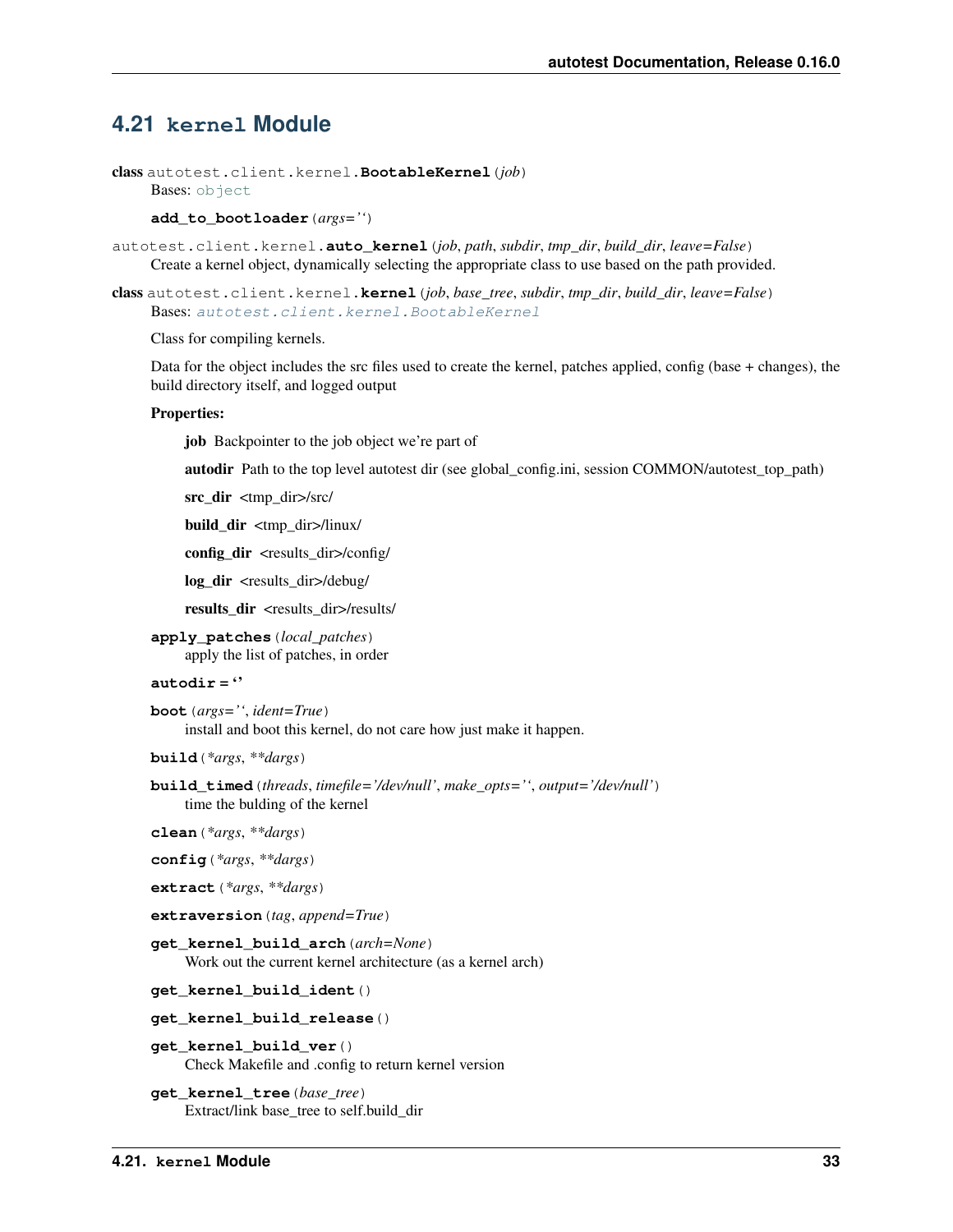**get\_patches**(*patches*) fetch the patches to the local src\_dir

**install**(*\*args*, *\*\*dargs*)

```
kernelexpand(kernel)
```
**mkinitrd**(*\*args*, *\*\*dargs*)

**patch**(*\*args*, *\*\*dargs*)

**pickle\_dump**(*filename*)

dump a pickle of ourself out to the specified filename

we can't pickle the backreference to job (it contains fd's), nor would we want to. Same for logfile (fd's).

```
set_build_image(image)
```

```
set_build_target(build_target)
```
**set\_cross\_cc**(*target\_arch=None*, *cross\_compile=None*, *build\_target='bzImage'*) Set up to cross-compile. This is broken. We need to work out what the default compile produces, and if not, THEN set the cross compiler.

<span id="page-37-0"></span>autotest.client.kernel.**preprocess\_path**(*path*)

```
class autotest.client.kernel.rpm_kernel(job, rpm_package, subdir)
    Bases: autotest.client.kernel.BootableKernel
```
Class for installing a binary rpm kernel package

**boot**(*args=''*, *ident=True*) install and boot this kernel

**build**(*\*args*, *\*\*dargs*) Dummy function, binary kernel so nothing to build.

```
install(*args, **dargs)
```

```
class autotest.client.kernel.rpm_kernel_suse(job, rpm_package, subdir)
    Bases: autotest.client.kernel.rpm_kernel
```
Class for installing openSUSE/SLE rpm kernel package

**add\_to\_bootloader**(*tag='dummy'*, *args=''*) Set parameters of this kernel in bootloader

**install**()

```
autotest.client.kernel.rpm_kernel_vendor(job, rpm_package, subdir)
```

```
autotest.client.kernel.tee_output_logdir_mark(fn)
```
# **4.22 kernel\_config Module**

```
autotest.client.kernel_config.apply_overrides(orig_file, changes_file, output_file)
autotest.client.kernel_config.config_by_name(name, s)
autotest.client.kernel_config.diff_configs(old, new)
autotest.client.kernel_config.feature_enabled(feature, config)
    Verify whether a given kernel option is enabled.
```
## **Parameters**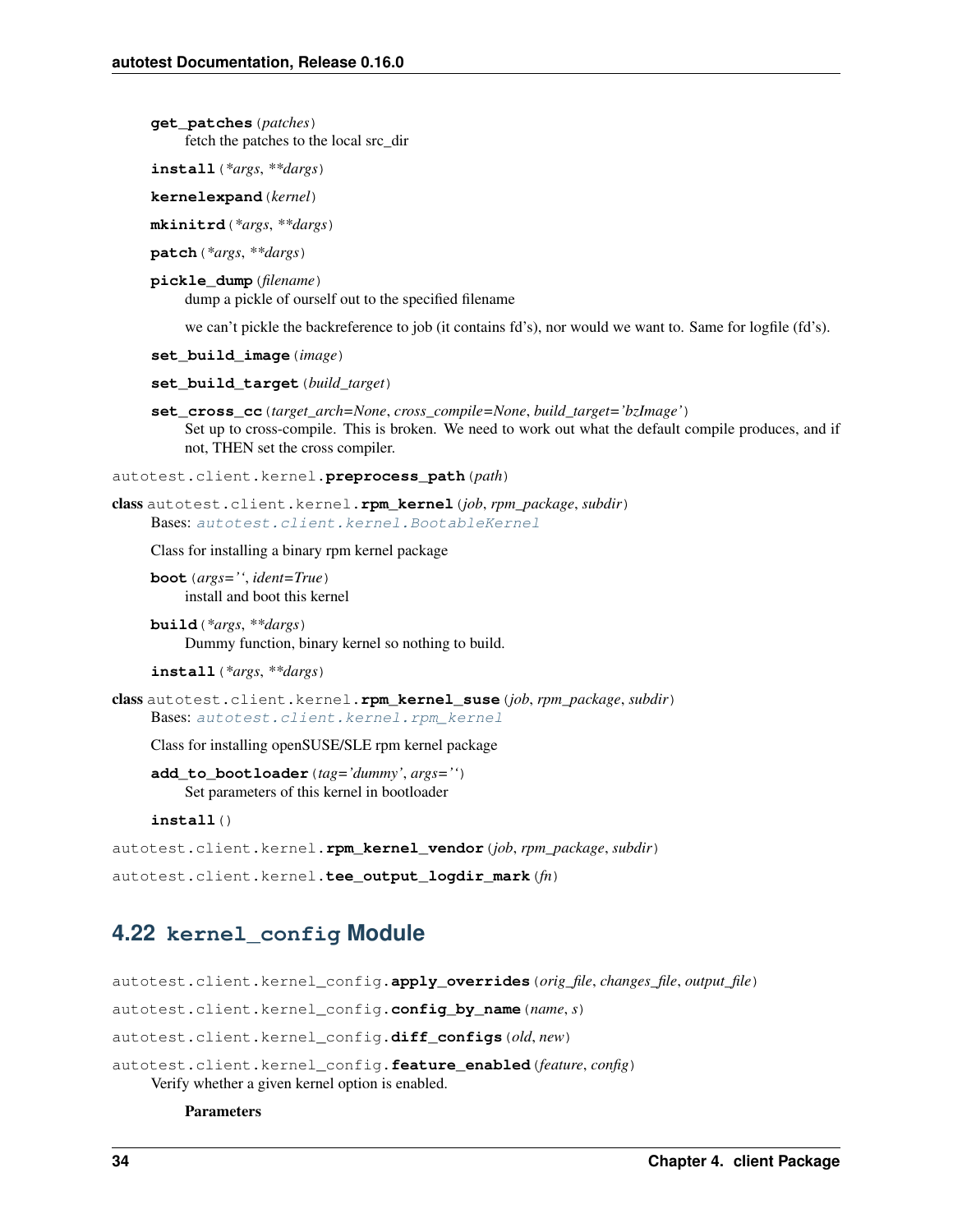- **feature** Kernel feature, such as "CONFIG\_DEFAULT\_UIMAGE".
- **config** Config file path, such as /tmp/config.

```
class autotest.client.kernel_config.kernel_config(job, build_dir, config_dir, orig_file,
                                                       overrides, defconfig=False,
                                                       name=None, make=None)
```
Bases: [object](http://docs.python.org/library/functions.html#object)

Build directory must be ready before init'ing config.

# Stages:

- 1. Get original config file
- 2. Apply overrides
- 3. Do 'make oldconfig' to update it to current source code (gets done implicitly during the process)

You may specifiy the defconfig within the tree to build, or a custom config file you want, or None, to get machine's default config file from the repo.

```
config_record(name)
```
Copy the current .config file to the config.<name>[.<n>]

**update\_config**(*old\_config*, *new\_config=None*)

autotest.client.kernel\_config.**modules\_needed**(*config*)

# **4.23 kernel\_versions Module**

```
autotest.client.kernel_versions.is_release_candidate(version)
autotest.client.kernel_versions.is_released_kernel(version)
autotest.client.kernel_versions.version_choose_config(version, candidates)
autotest.client.kernel_versions.version_encode(version)
autotest.client.kernel_versions.version_len(version)
autotest.client.kernel_versions.version_limit(version, n)
```
# **4.24 kernelexpand Module**

Program and API used to expand kernel versions, trying to match them with the URL of the correspondent package on kernel.org or a mirror. Example:

\$ ./kernelexpand.py 3.1 <http://www.kernel.org/pub/linux/kernel/v3.x/linux-3.1.tar.bz2>

author Andy Whitcroft [\(apw@shadowen.org\)](mailto:apw@shadowen.org)

copyright IBM 2008

@license: GPL v2 @see: Inspired by kernelexpand by Martin J. Bligh, 2003

autotest.client.kernelexpand.**decompose\_kernel**(*kernel*)

autotest.client.kernelexpand.**decompose\_kernel\_2x\_once**(*kernel*) Generate the parameters for the patches (2.X version):

full  $\Rightarrow$  full kernel name base  $\Rightarrow$  all but the matches suffix minor  $\Rightarrow$  2.n.m major  $\Rightarrow$  2.n minor-prev  $\Rightarrow$  2.n.m-1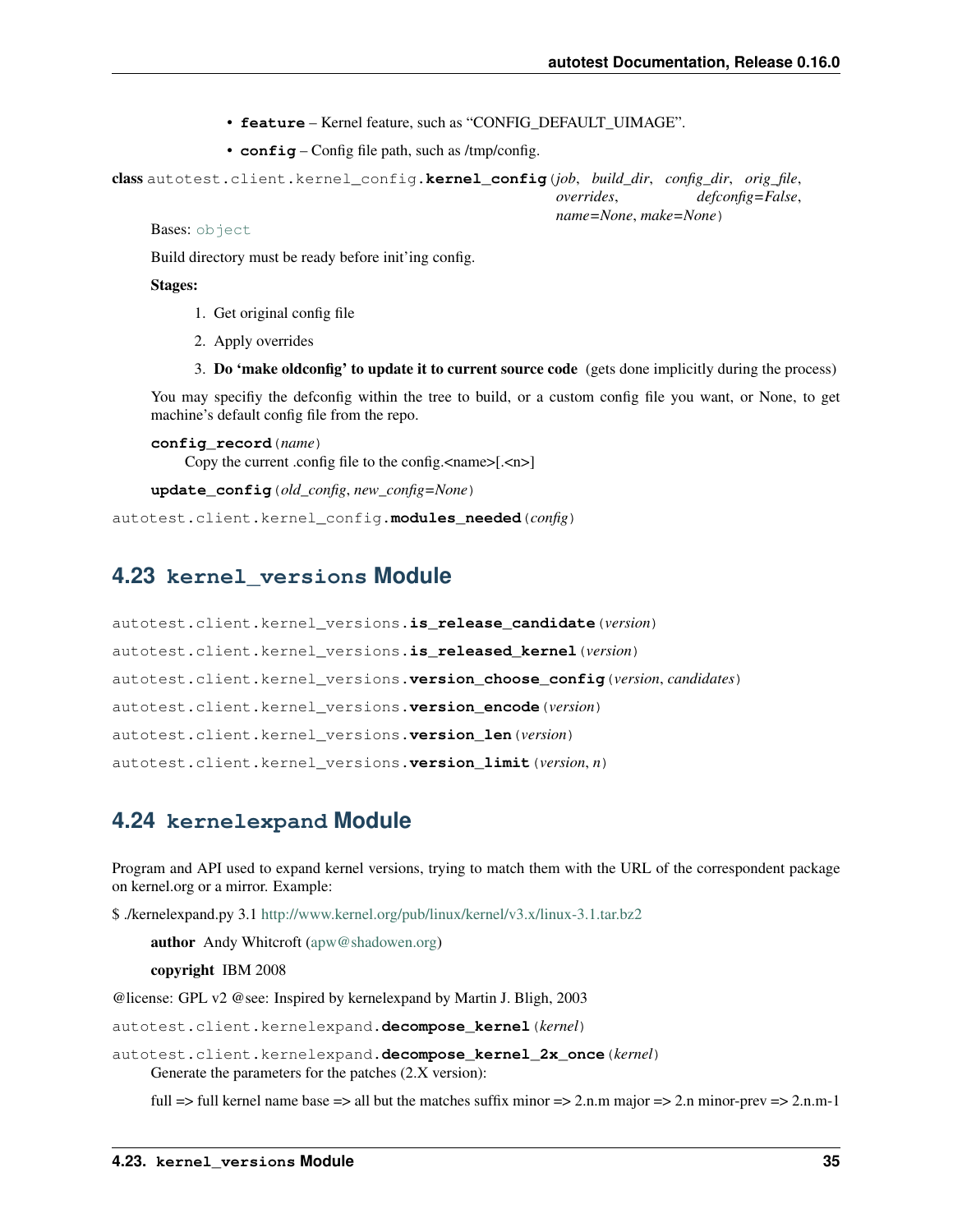Parameters **kernel** – String representing a kernel version to be expanded.

autotest.client.kernelexpand.**decompose\_kernel\_post\_2x\_once**(*kernel*) Generate the parameters for the patches (post 2.X version):

full  $\Rightarrow$  full kernel name base  $\Rightarrow$  all but the matches suffix minor  $\Rightarrow$  o.n.m major  $\Rightarrow$  o.n minor-prev  $\Rightarrow$  o.n.m-1

**Parameters kernel** – String representing a kernel version to be expanded.

autotest.client.kernelexpand.**expand\_classic**(*kernel*, *mirrors*)

autotest.client.kernelexpand.**get\_mappings\_2x**()

autotest.client.kernelexpand.**get\_mappings\_post\_2x**()

autotest.client.kernelexpand.**mirror\_kernel\_components**(*mirrors*, *components*)

autotest.client.kernelexpand.**select\_kernel\_components**(*components*)

autotest.client.kernelexpand.**url\_accessible**(*url*)

# **4.25 kvm\_control Module**

Utilities useful to client control files that test KVM.

autotest.client.kvm\_control.**get\_kvm\_arch**() Get the kvm kernel module to be loaded based on the CPU architecture

Raises error. TestError if no vendor name or cpu flags are found

Returns 'kvm\_amd' or 'kvm\_intel' or 'kvm\_power7'

Return type *string*

```
autotest.client.kvm_control.load_kvm()
     Loads the appropriate KVM kernel modules depending on the current CPU architecture
```
Returns 0 on success or 1 on failure

Return type *int*

autotest.client.kvm\_control.**unload\_kvm**() Unloads the current KVM kernel modules ( if loaded )

Returns 0 on success or 1 on failure

Return type *int*

# **4.26 local\_host Module**

This file contains the implementation of a host object for the local machine.

class autotest.client.local\_host.**LocalHost**(*\*args*, *\*\*dargs*) Bases: [autotest.client.shared.hosts.base\\_classes.Host](#page-153-0)

```
list_files_glob(path_glob)
```
Get a list of files on a remote host given a glob pattern path.

**run**(*command*, *timeout=3600*, *ignore\_status=False*, *stdout\_tee=<object object>*, *stderr\_tee=<object object>*, *stdin=None*, *args=()*) @see shared.hosts.Host.run()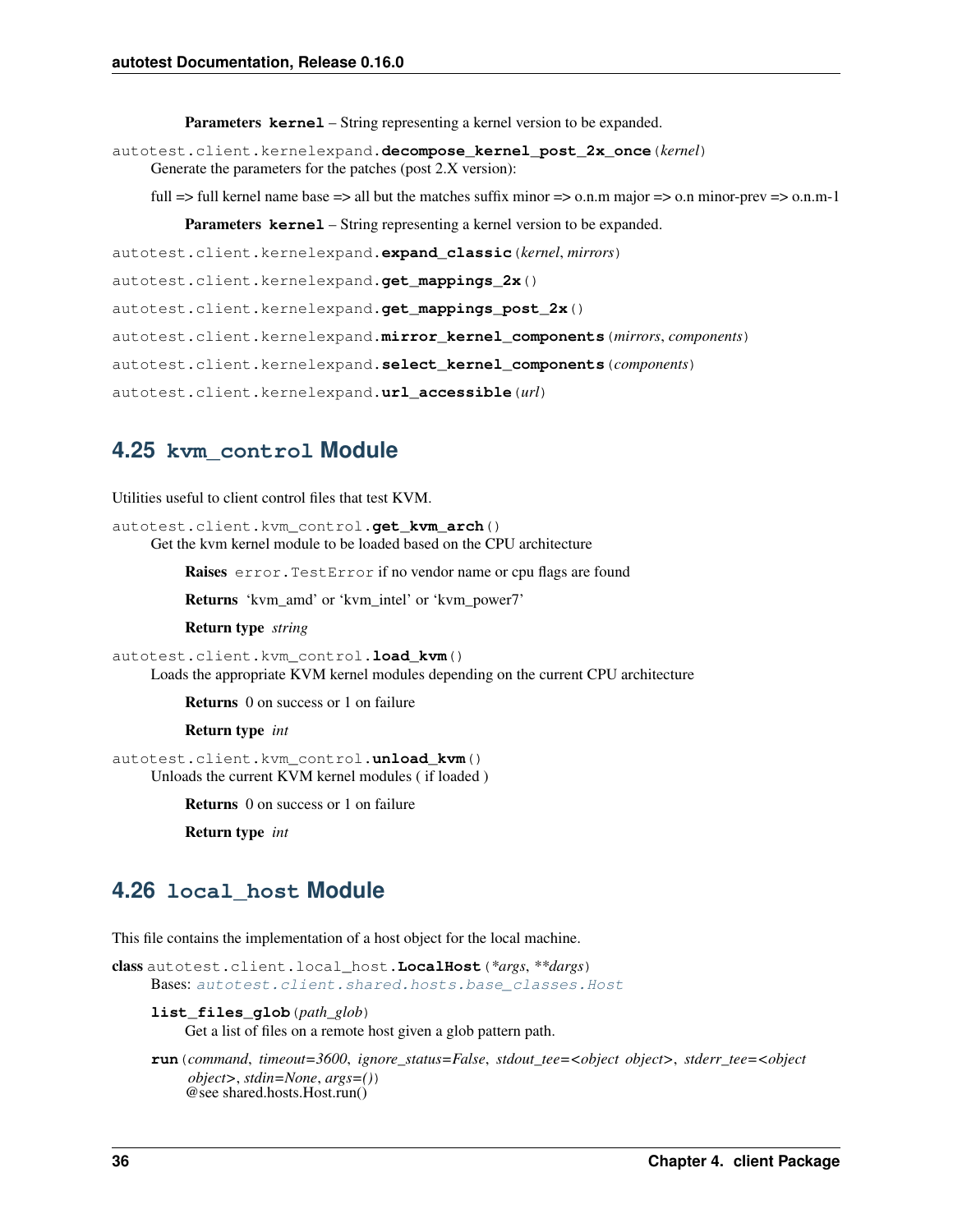**symlink\_closure**(*paths*)

Given a sequence of path strings, return the set of all paths that can be reached from the initial set by following symlinks.

Parameters **paths** – sequence of path strings.

Returns a sequence of path strings that are all the unique paths that can be reached from the given ones after following symlinks.

**wait\_up**(*timeout=None*)

# **4.27 lv\_utils Module**

Utility for taking shapshots from existing logical volumes or creates such.

author Plamen Dimitrov

copyright Intra2net AG 2012

@license: GPL v2

param vg\_name Name of the volume group.

**param lv\_name** Name of the logical volume.

param lv\_size Size of the logical volume as string in the form "#G" (for example 30G).

param lv\_snapshot\_name Name of the snapshot with origin the logical volume.

param lv\_snapshot\_size Size of the snapshot with origin the logical volume also as "#G".

**param ramdisk\_vg\_size** Size of the ramdisk virtual group.

param ramdisk\_basedir Base directory for the ramdisk sparse file.

param ramdisk\_sparse\_filename Name of the ramdisk sparse file.

- Sample ramdisk params: ramdisk\_vg\_size = "40000" ramdisk\_basedir = "/tmp" ramdisk\_sparse\_filename = "virtual hdd"
- Sample general params: vg\_name='autotest\_vg', lv\_name='autotest\_lv', lv\_size='1G', lv\_snapshot\_name='autotest\_sn', lv\_snapshot\_size='1G'

The ramdisk volume group size is in MB.

- autotest.client.lv\_utils.**lv\_check**(*vg\_name*, *lv\_name*) Check whether provided logical volume exists.
- autotest.client.lv\_utils.**vg\_check**(*vg\_name*) Check whether provided volume group exists.

autotest.client.lv\_utils.**vg\_list**() List available volume groups.

autotest.client.lv\_utils.**vg\_ramdisk\_cleanup**(*ramdisk\_filename*, *vg\_ramdisk\_dir*,

*vg\_name*, *loop\_device*)

Inline cleanup function in case of test error.

# **4.28 optparser Module**

Autotest client/local option parser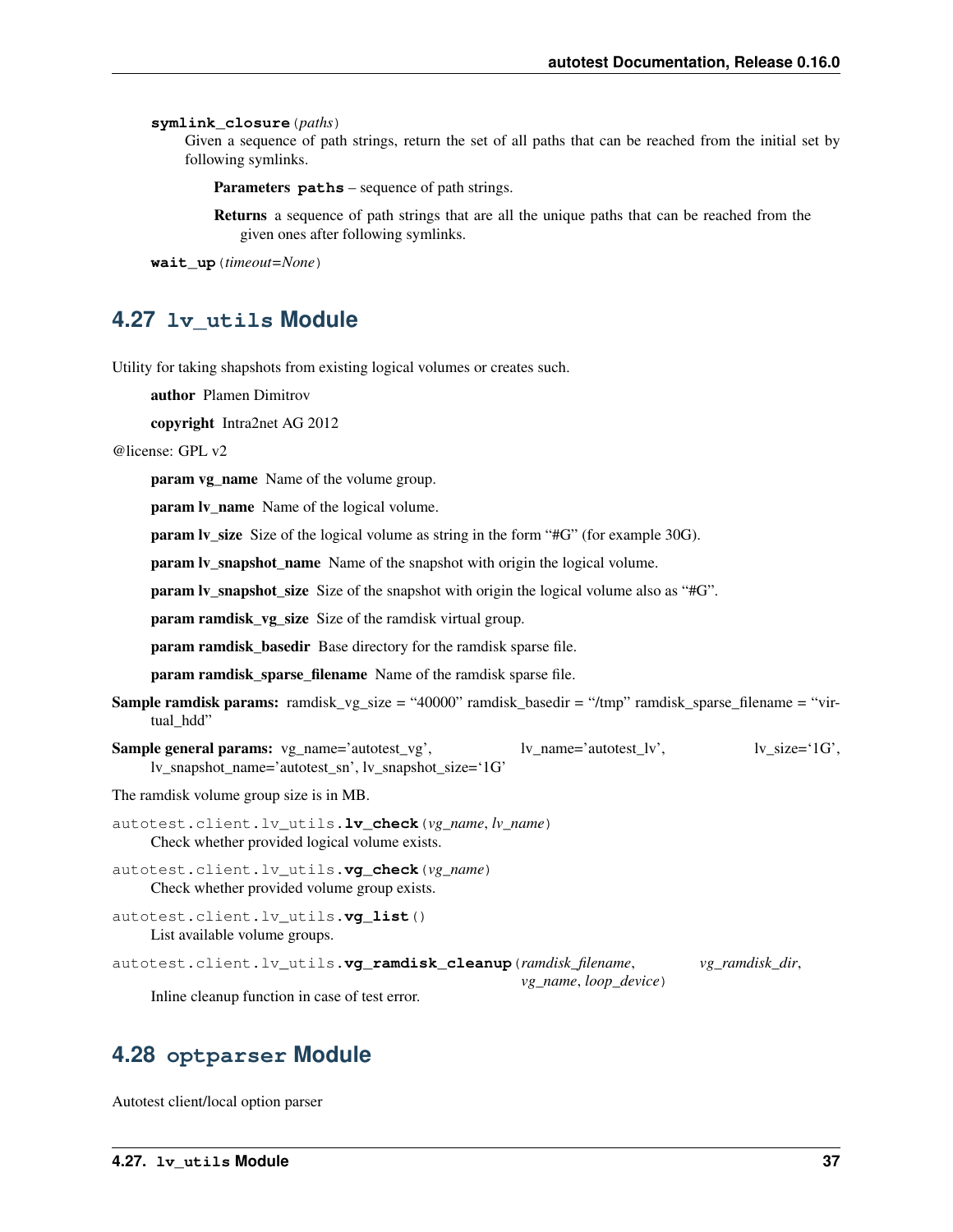class autotest.client.optparser.**AutotestLocalOptionParser** Bases: [optparse.OptionParser](http://docs.python.org/library/optparse.html#optparse.OptionParser)

Default autotest option parser

# **4.29 os\_dep Module**

```
autotest.client.os_dep.command(cmd)
autotest.client.os_dep.commands(*cmds)
autotest.client.os_dep.header(hdr)
autotest.client.os_dep.headers(*hdrs)
autotest.client.os_dep.libraries(*libs)
autotest.client.os_dep.library(lib)
```
# **4.30 parallel Module**

## Parallel execution management

autotest.client.parallel.**fork\_nuke\_subprocess**(*tmp*, *pid*) autotest.client.parallel.**fork\_start**(*tmp*, *l*) autotest.client.parallel.**fork\_waitfor**(*tmp*, *pid*) autotest.client.parallel.**fork\_waitfor\_timed**(*tmp*, *pid*, *timeout*)

Waits for pid until it terminates or timeout expires. If timeout expires, test subprocess is killed.

# **4.31 partition Module**

APIs to write tests and control files that handle partition creation, deletion and formatting.

copyright Google 2006-2008

author Martin Bligh [\(mbligh@google.com\)](mailto:mbligh@google.com)

class autotest.client.partition.**FsOptions**(*fstype*, *fs\_tag*, *mkfs\_flags=None*, *mount\_options=None*)

Bases: [object](http://docs.python.org/library/functions.html#object)

A class encapsulating a filesystem test's parameters.

**fs\_tag**

**fstype**

**mkfs\_flags**

**mount\_options**

autotest.client.partition.**filesystems**() Return a list of all available filesystems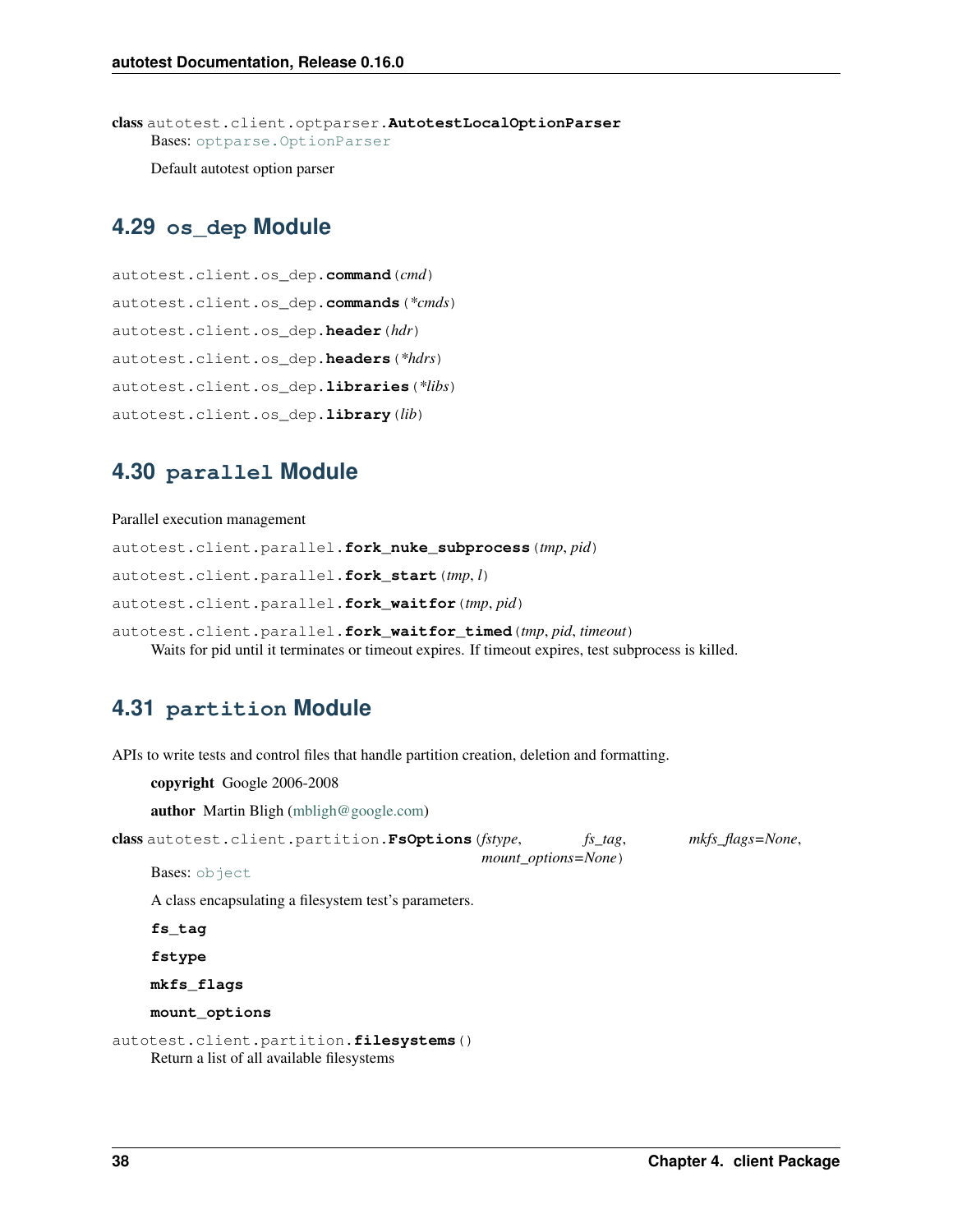```
autotest.client.partition.filter_partition_list(partitions, devnames)
    Pick and choose which partition to keep.
```
filter\_partition\_list accepts a list of partition objects and a list of strings. If a partition has the device name of the strings it is returned in a list.

Parameters

- **partitions** A list of L{partition} objects
- **devnames** A list of devnames of the form '/dev/hdc3' that specifies which partitions to include in the returned list.

Returns A list of L{partition} objects specified by devnames, in the order devnames specified

autotest.client.partition.**get\_iosched\_path**(*device\_name*, *component*)

```
autotest.client.partition.get_mount_info(partition_list)
```
Picks up mount point information about the machine mounts. By default, we try to associate mount points with UUIDs, because in newer distros the partitions are uniquely identified using them.

autotest.client.partition.**get\_partition\_list**(*job*, *min\_blocks=0*, *filter\_func=None*, *exclude\_swap=True*, *open\_func=<built-in function open>*)

Get a list of partition objects for all disk partitions on the system.

Loopback devices and unnumbered (whole disk) devices are always excluded.

## **Parameters**

- **job** The job instance to pass to the partition object constructor.
- **min blocks** The minimum number of blocks for a partition to be considered.
- **filter\_func** A callable that returns True if a partition is desired. It will be passed one parameter: The partition name (hdc3, etc.). Some useful filter functions are already defined in this module.
- **exclude\_swap** If True any partition actively in use as a swap device will be excluded.
- **\_\_open** Reserved for unit testing.

Returns A list of L{partition} objects.

| autotest.client.partition.qet unmounted partition list (root part, |                               | <i>iob</i> =None, |
|--------------------------------------------------------------------|-------------------------------|-------------------|
|                                                                    | $min \, blocks = 0$ ,         | fil-              |
|                                                                    | ter func=None,                | $ex-$             |
|                                                                    | clude swap=True,              |                   |
|                                                                    | open_func=<br>>built-in func- |                   |
|                                                                    | <i>tion open</i> $>$ )        |                   |
| Datom a list of condition ablacts that are not married.            |                               |                   |

Return a list of partition objects that are not mounted.

## **Parameters**

• **root** part – The root device name (without the '/dev/' prefix, example 'hda2') that will be filtered from the partition list.

Reasoning: in Linux /proc/mounts will never directly mention the root partition as being mounted on / instead it will say that /dev/root is mounted on /. Thus require this argument to filter out the root\_part from the ones checked to be mounted.

• **min\_blocks, filter\_func, exclude\_swap, open\_func** (*job,*) – Forwarded to get\_partition\_list().

Returns List of L{partition} objects that are not mounted.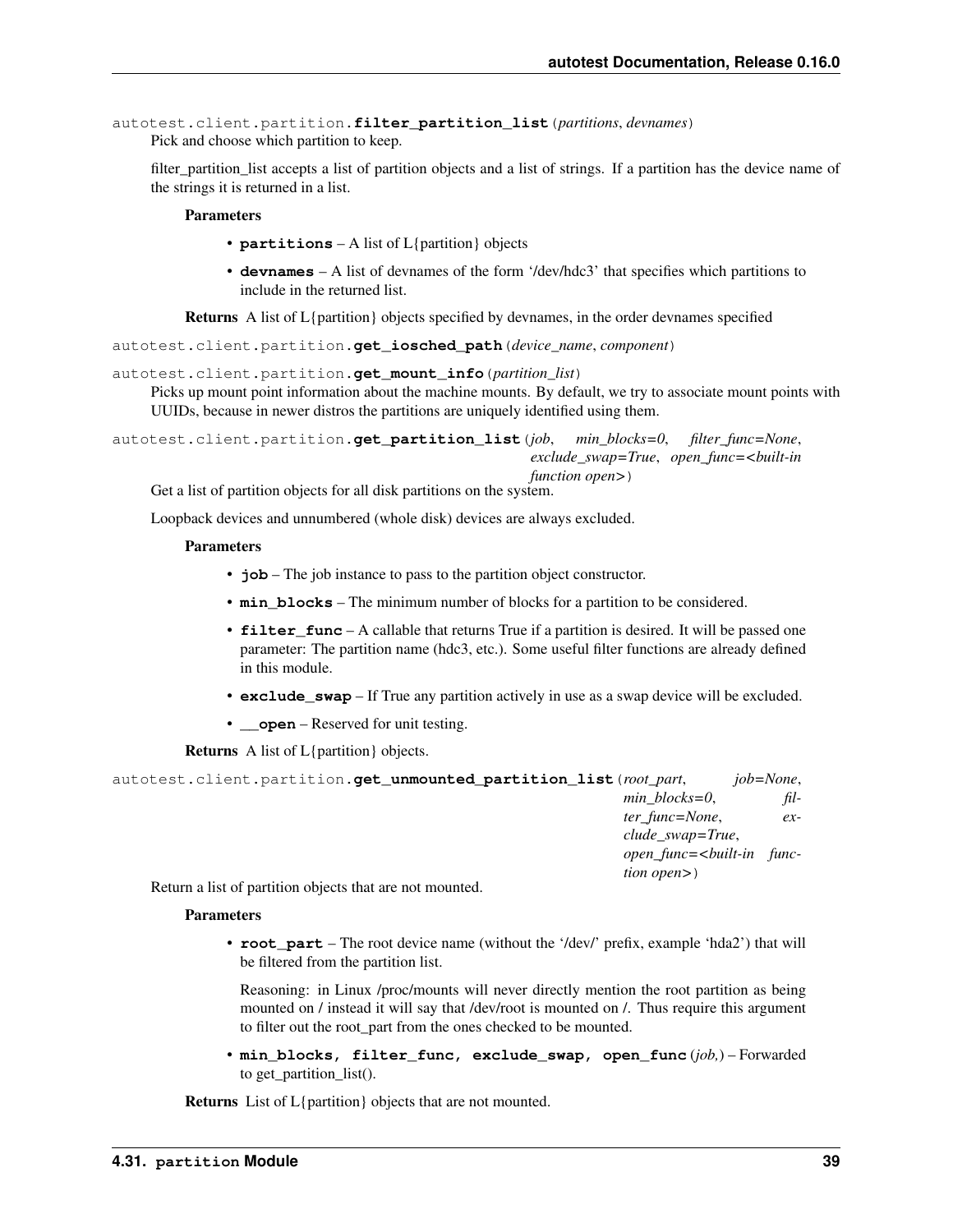autotest.client.partition.**is\_linux\_fs\_type**(*device*) Checks if specified partition is type 83

Parameters device – the device, e.g. /dev/sda3

Returns False if the supplied partition name is not type 83 linux, True otherwise

autotest.client.partition.**is\_valid\_disk**(*device*) Checks if a disk is valid

Parameters **device** – e.g. /dev/sda, /dev/hda

autotest.client.partition.**is\_valid\_partition**(*device*) Checks if a partition is valid

Parameters **device** – e.g. /dev/sda1, /dev/hda1

autotest.client.partition.**list\_mount\_devices**()

autotest.client.partition.**list\_mount\_points**()

autotest.client.partition.**parallel**(*partitions*, *method\_name*, *\*args*, *\*\*dargs*) Run a partition method (with appropriate arguments) in parallel, across a list of partition objects

class autotest.client.partition.**partition**(*job*, *device*, *loop\_size=0*, *mountpoint=None*) Bases: [object](http://docs.python.org/library/functions.html#object)

Class for handling partitions and filesystems

**fsck**(*args='-fy'*, *record=True*) Run filesystem check

> **Parameters**  $\arg s$  – arguments to filesystem check tool. Default is "-n" which works on most tools.

- **get\_fsck\_exec**() Return the proper mkfs executable based on self.fstype
- **get\_io\_scheduler**(*device\_name*)
- **get\_io\_scheduler\_list**(*device\_name*)
- **get\_mountpoint**(*open\_func=<built-in function open>*, *filename=None*) Find the mount point of this partition object.

#### Parameters

- **open\_func** the function to use for opening the file containing the mounted partitions information
- **filename** where to look for the mounted partitions information (default None which means it will search /proc/mounts and/or /etc/mtab)

Returns a string with the mount point of the partition or None if not mounted

**mkfs**(*fstype=None*, *args=''*, *record=True*) Format a partition to filesystem type

Parameters

- **fstype** the filesystem type, e.g.. "ext3", "ext2"
- **args** arguments to be passed to mkfs command.
- **record** if set, output result of mkfs operation to autotest output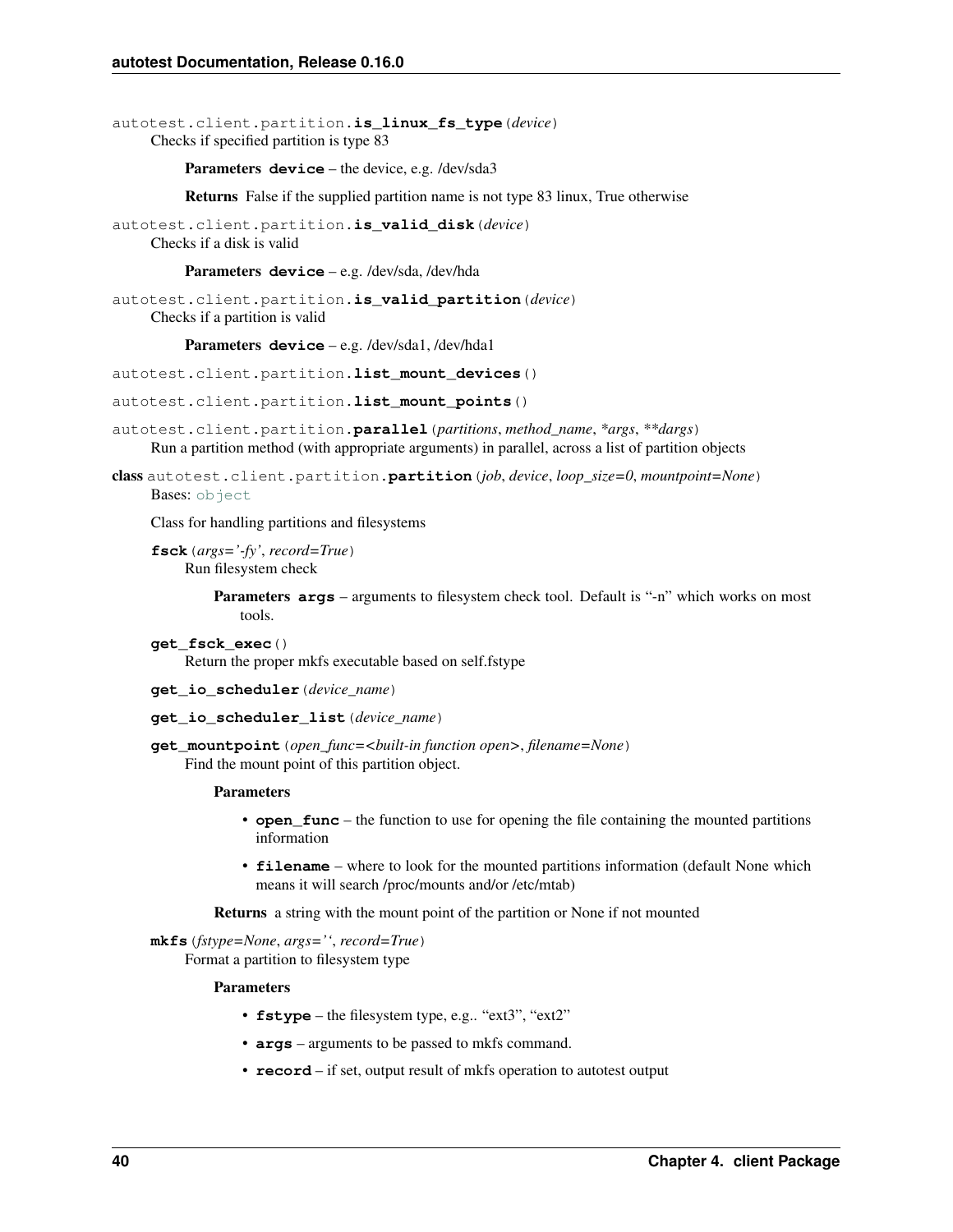# **mkfs\_exec**(*fstype*)

Return the proper mkfs executable based on fs

**mount**(*mountpoint=None*, *fstype=None*, *args=''*, *record=True*)

Mount this partition to a mount point

# Parameters

- **mountpoint** If you have not provided a mountpoint to partition object or want to use a different one, you may specify it here.
- **fstype** Filesystem type. If not provided partition object value will be used.
- **args** Arguments to be passed to "mount" command.
- **record** If True, output result of mount operation to autotest output.

### **run\_test**(*test*, *\*\*dargs*)

## **run\_test\_on\_partition**(*test*, *mountpoint\_func*, *\*\*dargs*)

Executes a test fs-style (umount,mkfs,mount,test)

Here we unmarshal the args to set up tags before running the test. Tests are also run by first umounting, mkfsing and then mounting before executing the test.

## Parameters

- **test** name of test to run
- **mountpoint** func function to return mount point string

### **set\_fs\_options**(*fs\_options*)

Set filesystem options

param fs\_options A L{FsOptions} object

**set\_io\_scheduler**(*device\_name*, *name*)

### **setup\_before\_test**(*mountpoint\_func*)

Prepare a partition for running a test. Unmounts any filesystem that's currently mounted on the partition, makes a new filesystem (according to this partition's filesystem options) and mounts it where directed by mountpoint\_func.

**Parameters mountpoint func** – A callable that returns a path as a string, given a partition instance.

# **unmount**(*ignore\_status=False*, *record=True*)

Umount this partition.

It's easier said than done to umount a partition. We need to lock the mtab file to make sure we don't have any locking problems if we are umounting in paralllel.

If there turns out to be a problem with the simple umount we end up calling umount\_force to get more aggressive.

## **Parameters**

- **ignore\_status** should we notice the umount status
- **record** if True, output result of umount operation to autotest output

# **unmount\_force**()

Kill all other jobs accessing this partition. Use fuser and ps to find all mounts on this mountpoint and unmount them.

Returns true for success or false for any errors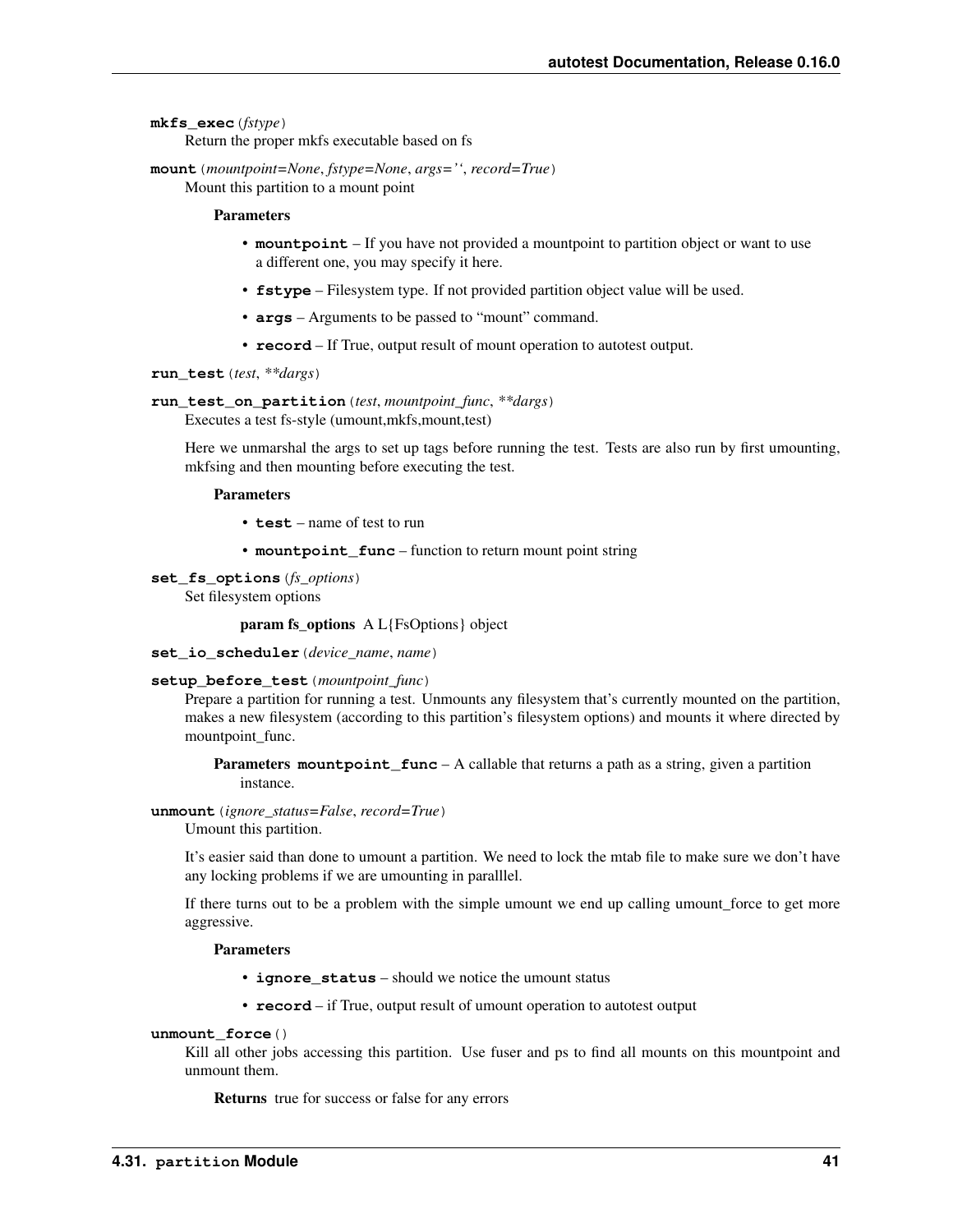**wipe**()

Delete all files of a given partition filesystem.

autotest.client.partition.**partname\_to\_device**(*part*)

Converts a partition name to its associated device

autotest.client.partition.**run\_test\_on\_partitions**(*job*, *test*, *partitions*, *mountpoint\_func*,

*tag*, *fs\_opt*, *do\_fsck=True*, *\*\*dargs*)

Run a test that requires multiple partitions. Filesystems will be made on the partitions and mounted, then the test will run, then the filesystems will be unmounted and optionally fsck'd.

### **Parameters**

- **job** A job instance to run the test
- **test** A string containing the name of the test
- **partitions** A list of partition objects, these are passed to the test as partitions=
- **mountpoint** func A callable that returns a mountpoint given a partition instance
- **tag** A string tag to make this test unique (Required for control files that make multiple calls to this routine with the same value of 'test'.)
- **fs** opt An FsOptions instance that describes what filesystem to make
- **do\_fsck** include fsck in post-test partition cleanup.
- **dargs** Dictionary of arguments to be passed to job.run\_test() and eventually the test

## autotest.client.partition.**unmount\_partition**(*device*)

Unmount a mounted partition

## Parameters **device** – e.g. /dev/sda1, /dev/hda1

class autotest.client.partition.**virtual\_partition**(*file\_img*, *file\_size*)

Handles block device emulation using file images of disks. It's important to note that this API can be used only if we have the following programs present on the client machine:

•sfdisk

•losetup

•kpartx

**destroy**()

Removes the virtual partition from /dev/mapper, detaches the image file from the loopback device and removes the image file.

autotest.client.partition.**wipe\_filesystem**(*job*, *mountpoint*)

# **4.32 profiler Module**

<span id="page-45-0"></span>class autotest.client.profiler.**profiler**(*job*)

```
initialize(*args, **dargs)
preserve_srcdir = False
report(test)
setup(*args, **dargs)
```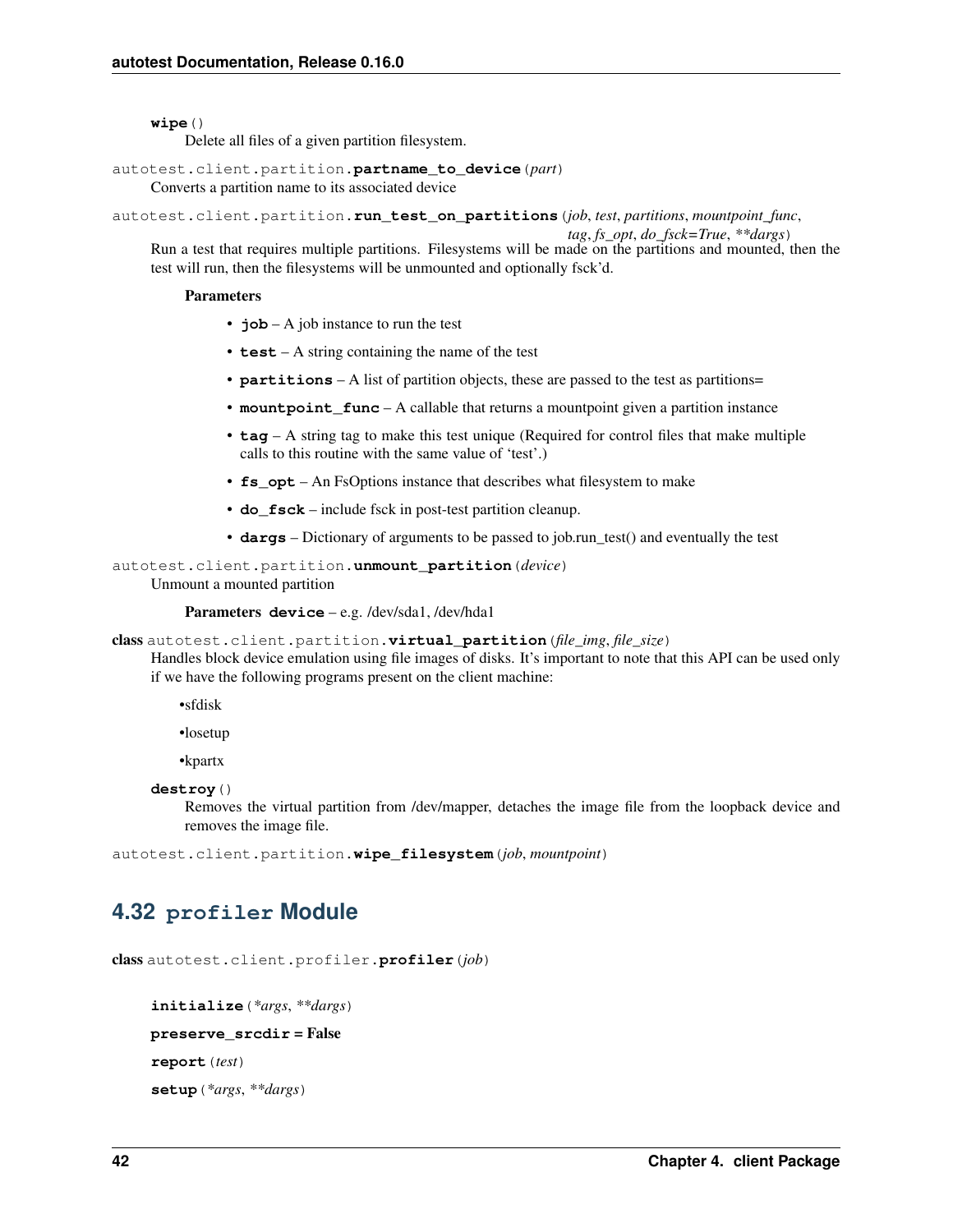**start**(*test*) **stop**(*test*) **supports\_reboot** = False

# **4.33 setup Module**

```
autotest.client.setup.get_data_files()
autotest.client.setup.get_filelist()
autotest.client.setup.get_package_data()
autotest.client.setup.get_package_dir()
autotest.client.setup.get_packages()
autotest.client.setup.get_scripts()
autotest.client.setup.run()
```
# **4.34 setup\_job Module**

autotest.client.setup\_job.**init\_test**(*options*, *testdir*) Instantiate a client test object from a given test directory.

:param options Command line options passed in to instantiate a setup job which associates with this test.

:param testdir The test directory. :return: A test object or None if failed to instantiate.

autotest.client.setup\_job.**load\_all\_client\_tests**(*options*) Load and instantiate all client tests.

This function is inspired from runtest() on client/shared/test.py.

Parameters **options** – an object passed in from command line OptionParser. See all options defined on client/autotest.

Returns a tuple containing the list of all instantiated tests and a list of tests that failed to instantiate.

class autotest.client.setup\_job.**setup\_job**(*options*)

Bases: [autotest.client.job.job](#page-35-0)

setup\_job is a job which runs client test setup() method at server side.

This job is used to pre-setup client tests when development toolchain is not available at client.

autotest.client.setup\_job.**setup\_test**(*client\_test*) Direct invoke test.setup() method.

Returns A boolean to represent success or not.

autotest.client.setup\_job.**setup\_tests**(*options*)

Load and instantiate all client tests.

This function is inspired from runtest() on client/shared/test.py.

Parameters **options** – an object passed in from command line OptionParser. See all options defined on client/autotest.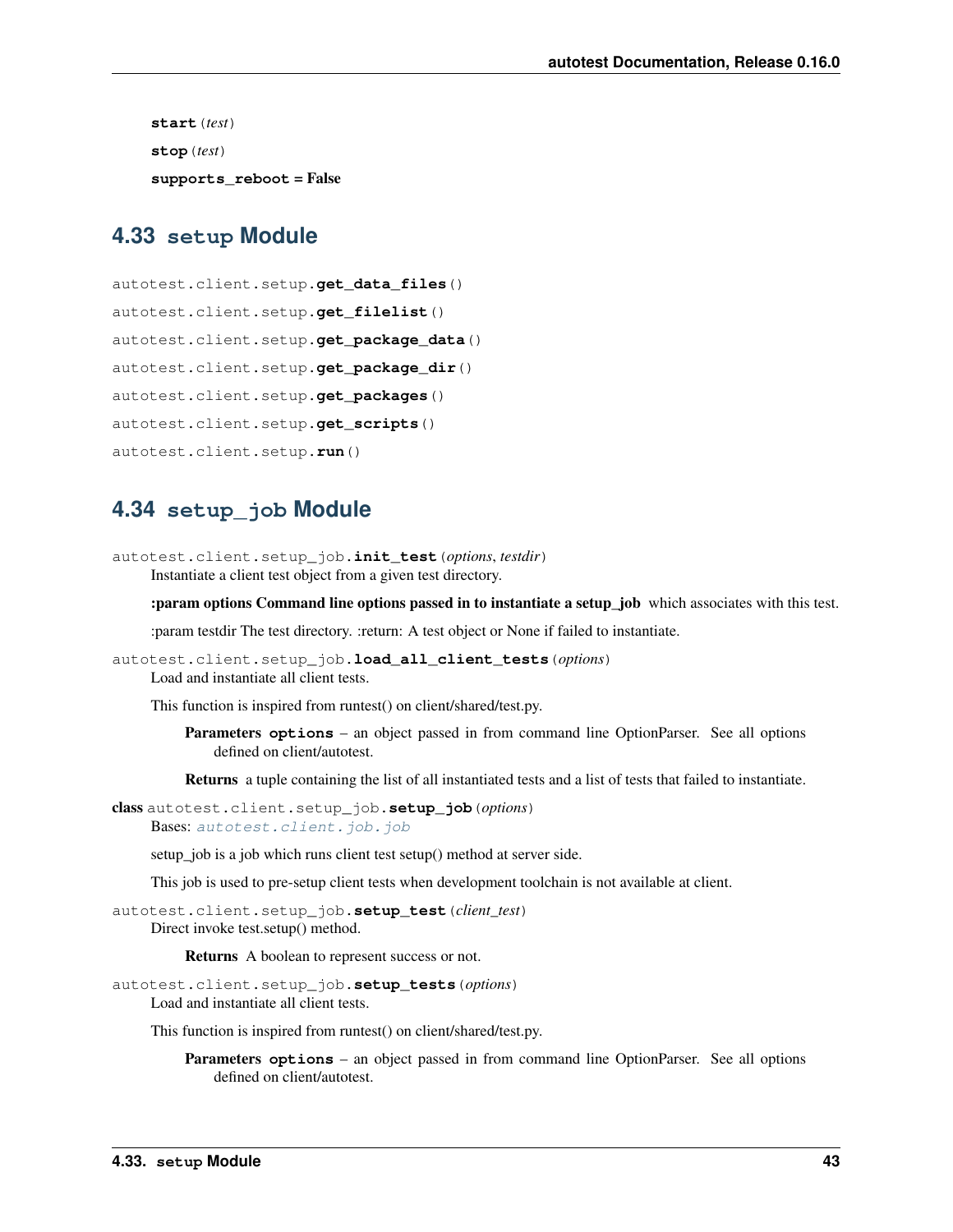# **4.35 setup\_modules Module**

Module used to create the autotest namespace for single dir use case.

Autotest programs can be used and developed without requiring it to be installed system-wide. In order for the code to see the library namespace:

from autotest.client.shared import error from autotest.server import hosts ...

Without system wide install, we need some hacks, that are performed here.

author John Admanski [\(jadmanski@google.com\)](mailto:jadmanski@google.com)

autotest.client.setup\_modules.**import\_module**(*module*, *from\_where*) Equivalent to 'from from\_where import module'.

#### Parameters

- **module** Module name.
- **from\_where** Package from where the module is being imported.

Returns The corresponding module.

autotest.client.setup\_modules.**setup**(*base\_path*, *root\_module\_name='autotest'*) Setup a library namespace, with the appropriate top root module name.

Perform all the necessary setup so that all the packages at 'base\_path' can be imported via "import root\_module\_name.package".

#### **Parameters**

- **base\_path** Base path for the module.
- **root** module name Top level name for the module.

# **4.36 sysinfo Module**

# **4.37 test Module**

autotest.client.test.**runtest**(*job*, *url*, *tag*, *args*, *dargs*)

class autotest.client.test.**test**(*job*, *bindir*, *outputdir*) Bases: [autotest.client.shared.test.base\\_test](#page-126-0)

### **configure\_crash\_handler**()

## Configure the crash handler by:

- Setting up core size to unlimited
- Putting an appropriate crash handler on /proc/sys/kernel/core\_pattern
- Create files that the crash handler will use to figure which tests are active at a given moment

The crash handler will pick up the core file and write it to self.debugdir, and perform analysis on it to generate a report. The program also outputs some results to syslog.

If multiple tests are running, an attempt to verify if we still have the old PID on the system process table to determine whether it is a parent of the current test execution. If we can't determine it, the core file and the report file will be copied to all test debug dirs.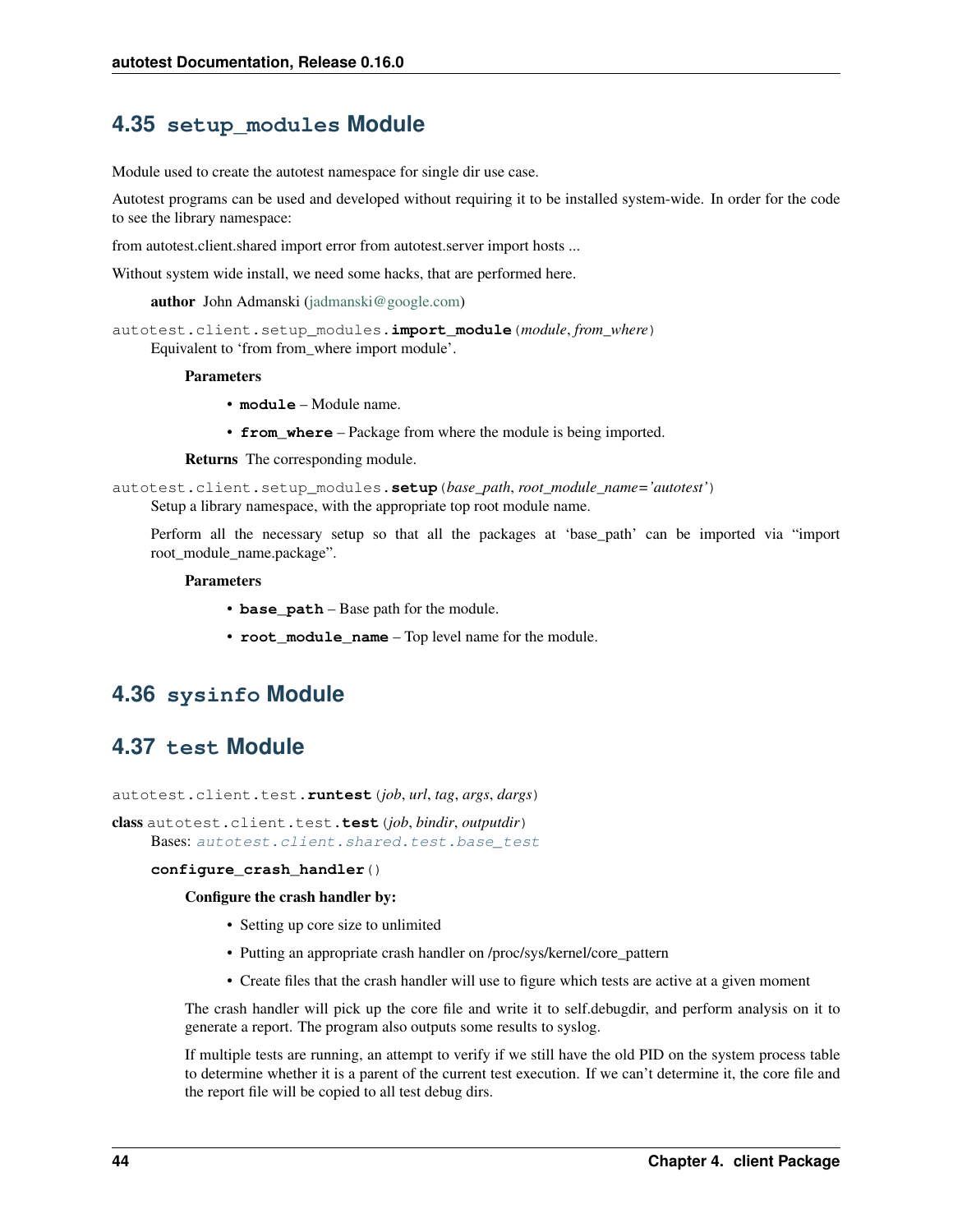```
crash_handler_report()
```
If core dumps are found on the debugdir after the execution of the test, let the user know.

# **4.38 test\_config Module**

Wrapper around ConfigParser to manage testcases configuration.

author [rsalveti@linux.vnet.ibm.com](mailto:rsalveti@linux.vnet.ibm.com) (Ricardo Salveti de Araujo)

```
class autotest.client.test_config.config_loader(cfg, tmpdir='/tmp', raise_errors=False)
     Base class of the configuration parser
```
## **check**(*section*)

Check if the config file has valid values

- **check\_parameter**(*param\_type*, *parameter*) Check if a option has a valid value
- **get**(*section*, *option*, *default=None*) Get the value of a option.

Section of the config file and the option name. You can pass a default value if the option doesn't exist.

Parameters

- **section** Configuration file section.
- **option** Option we're looking after.

@default: In case the option is not available and raise\_errors is set to False, return the default.

```
remove(section, option)
     Remove an option.
```
**save**()

Save the configuration file with all modifications

**set**(*section*, *option*, *value*) Set an option.

This change is not persistent unless saved with 'save()'.

# **4.39 utils Module**

Convenience functions for use by tests or whomever.

NOTE: this is a mixin library that pulls in functions from several places Note carefully what the precendece order is There's no really good way to do this, as this isn't a class we can do inheritance with, just a collection of static methods.

# **4.40 xen Module**

class autotest.client.xen.**xen**(*job*, *base\_tree*, *results\_dir*, *tmp\_dir*, *build\_dir*, *leave=False*, *kjob=None*) Bases: [autotest.client.kernel.kernel](#page-36-1)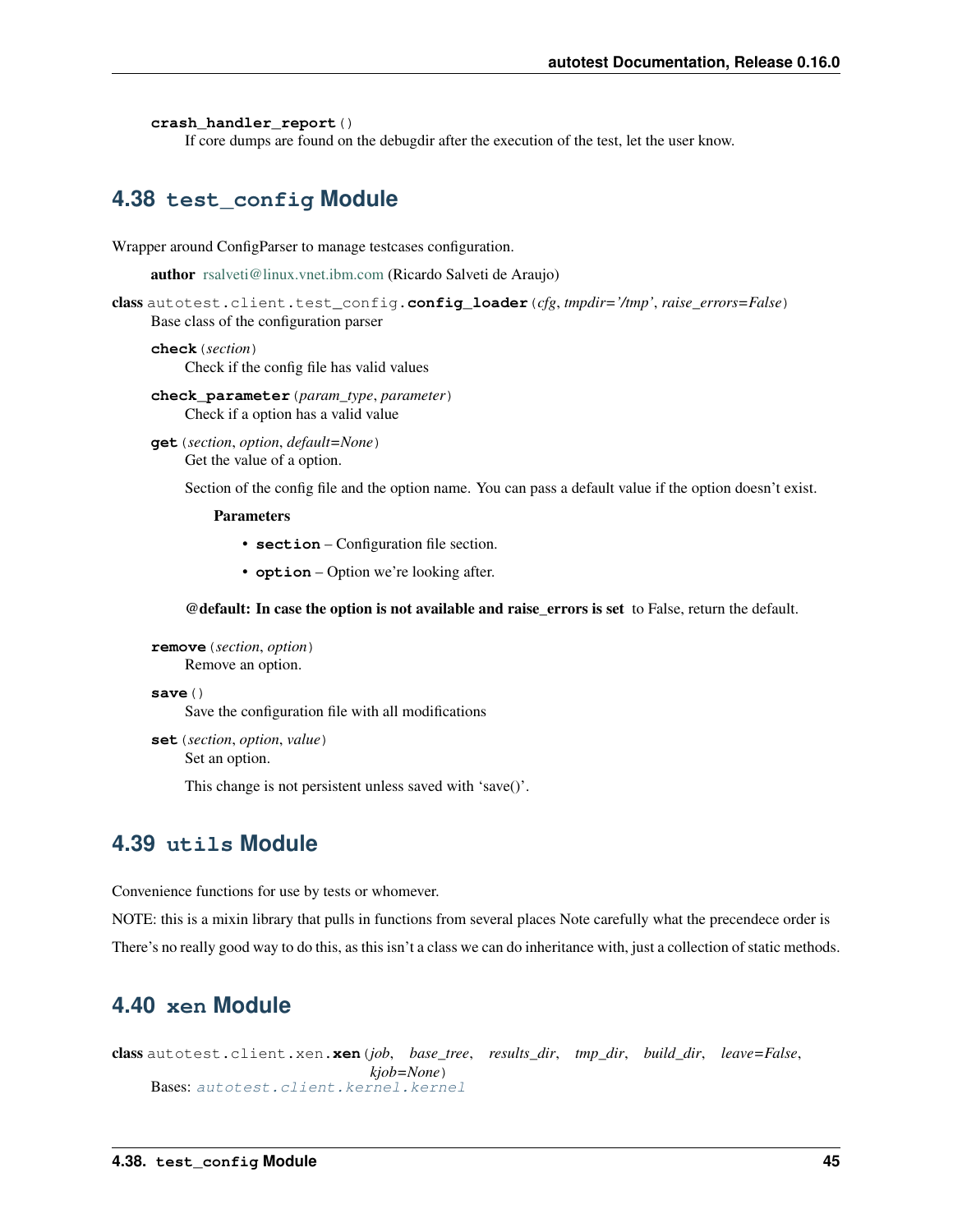```
add_to_bootloader(tag='autotest', args='')
     add this kernel to bootloader, taking an optional parameter of space separated parameters e.g.: ker-
     nel.add_to_bootloader('mykernel', 'ro acpi=off')
```
**build**(*make\_opts=''*, *logfile=''*, *extraversion='autotest'*) build xen

make opts additional options to make, if any

```
build_timed(*args, **kwds)
```
**config**(*config\_file*, *config\_list=None*)

```
fix_up_xen_kernel_makefile(kernel_dir)
    Fix up broken EXTRAVERSION in xen-ified Linux kernel Makefile
```

```
get_xen_build_ver()
     Check Makefile and .config to return kernel version
```
- **get\_xen\_kernel\_build\_ver**() Check xen buildconfig for current kernel version
- **install**(*tag=''*, *prefix='/'*, *extraversion='autotest'*) make install in the kernel tree

**log**(*msg*)

# **4.41 Subpackages**

# **4.41.1 net Package**

**basic\_machine Module**

**common Module**

```
net_tc Module
```
Convenience methods for use to manipulate traffic control settings.

see <http://linux.die.net/man/8/tc> for details about traffic controls in linux.

### Example

try: import autotest.common as common

## except ImportError:

import common

from autotest.client.net.net\_tc import \* from autotest.client.net.net\_utils import \*

class mock\_netif(object):

def \_\_init\_\_(self, name): self.\_name = name

def get\_name(self): return self.\_name

netem\_qdisc = netem() netem\_qdisc.add\_param('loss 100%')

ack\_filter = u32filter() ack\_filter.add\_rule('match ip protocol 6 0xff') ack\_filter.add\_rule('match u8 0x10 0x10 at nexthdr+13') ack\_filter.set\_dest\_qdisc(netem\_qdisc)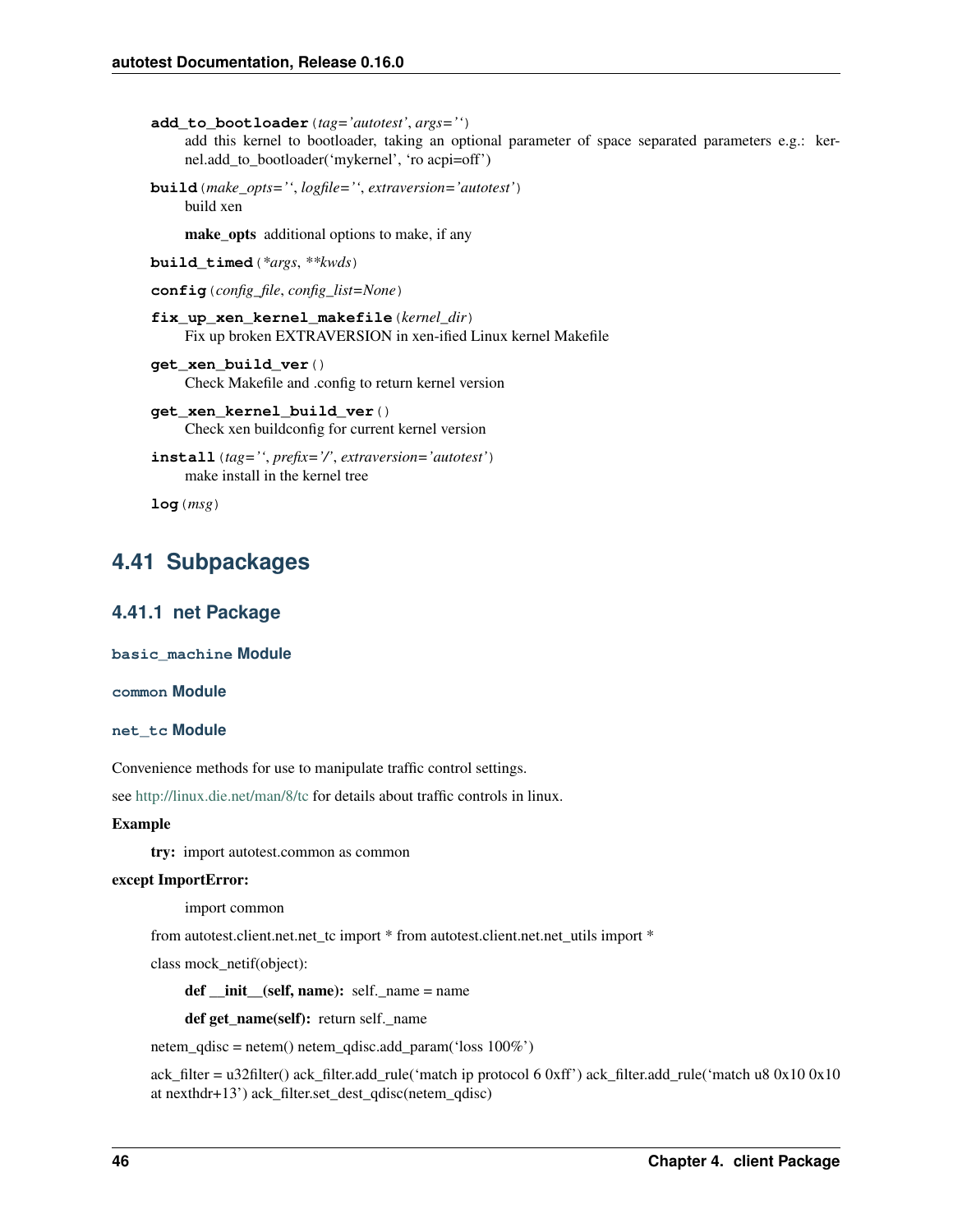root  $qdisc = \text{prio}$  root  $qdisc.get$  class(2).set leaf  $qdisc(netem qdisc)$  root  $qdisc.add$  filter(ack filter)

 $\text{lo\_if} = \text{mock\_netif('lo')}$ 

root\_qdisc.setup(lo\_if)

# run test here ... root\_qdisc.restore(lo\_if)

<span id="page-50-2"></span>class autotest.client.net.net\_tc.**classful\_qdisc**(*handle*) Bases: [autotest.client.net.net\\_tc.qdisc](#page-50-0)

**add\_class**(*child\_class*)

**add\_filter**(*filter*)

**classful** = True

**restore**(*netif*)

**setup**(*netif*)

```
class autotest.client.net.net_tc.classless_qdisc(handle)
    Bases: autotest.client.net.net tc.qdisc
```
## **classful** = False

class autotest.client.net.net\_tc.**netem**(*handle=300*) Bases: [autotest.client.net.net\\_tc.classless\\_qdisc](#page-50-1)

**add\_param**(*param*)

**name** = 'netem'

**setup**(*netif*)

```
autotest.client.net.net_tc.new_handle()
```
class autotest.client.net.net\_tc.**pfifo**(*handle=200*) Bases: [autotest.client.net.net\\_tc.classless\\_qdisc](#page-50-1)

**name** = 'pfifo'

**setup**(*netif*)

class autotest.client.net.net\_tc.**prio**(*handle=100*, *bands=3*) Bases: [autotest.client.net.net\\_tc.classful\\_qdisc](#page-50-2)

**get\_class**(*band*)

```
name = 'prio'
```
**setup**(*netif*)

<span id="page-50-0"></span>class autotest.client.net.net\_tc.**qdisc**(*handle*) Bases: [object](http://docs.python.org/library/functions.html#object)

#### **get\_handle**()

```
get_parent_class()
```
**id**()

**restore**(*netif*)

**set\_parent\_class**(*parent\_class*)

**setup**(*netif*)

**tc\_cmd**(*tc\_conf*)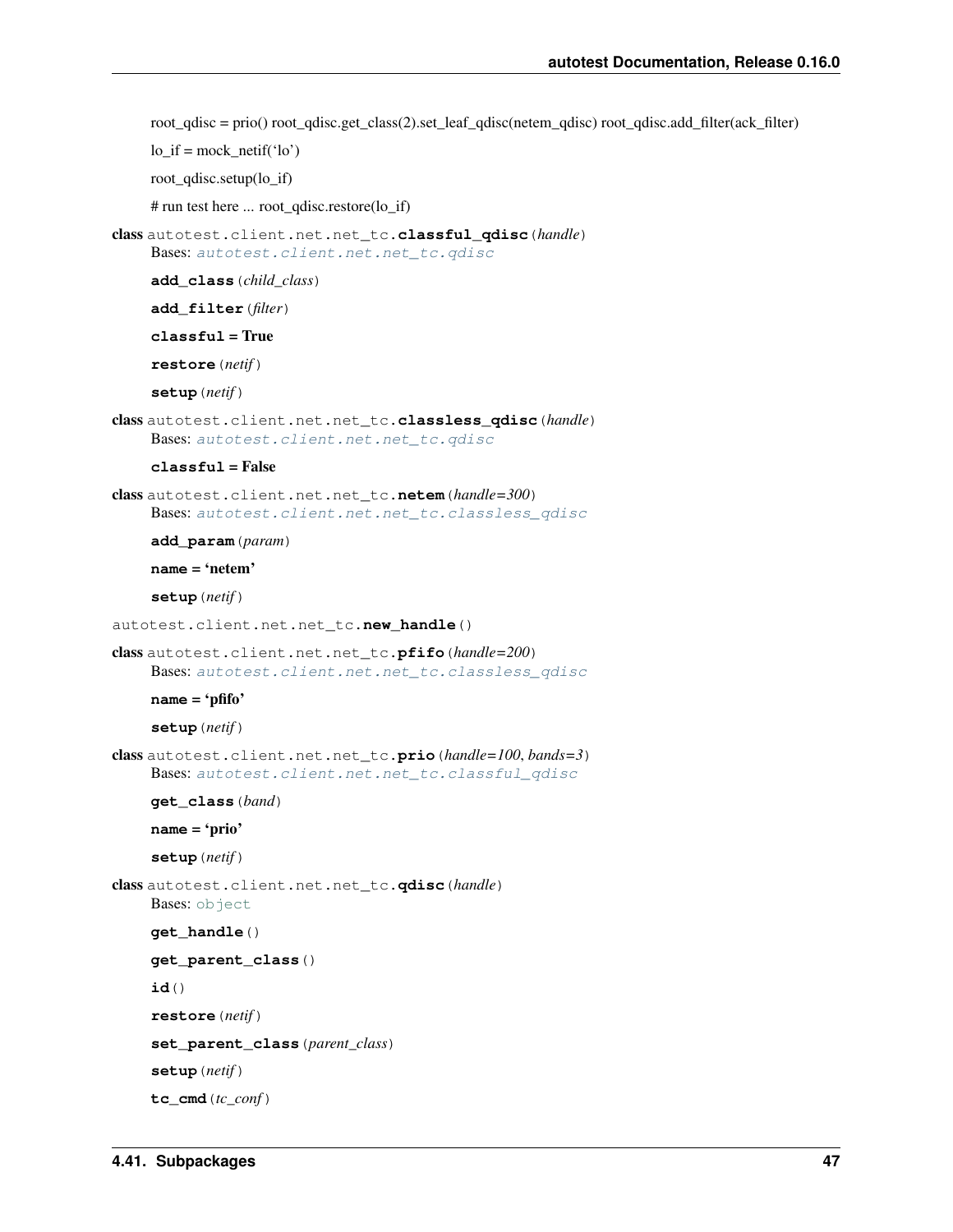```
class autotest.client.net.net_tc.tcclass(handle, minor, leaf_qdisc=None)
    Bases: object
    add_child(child_class)
    get_leaf_qdisc()
    get_minor()
    get_parent_class()
    id()
    restore(netif)
    set_leaf_qdisc(leaf_qdisc)
    set_parent_class(parent_class)
    setup(netif)
class autotest.client.net.net_tc.tcfilter
    object
    conf_command = 'cmd'
    conf_device = 'dev'
    conf_flowid = 'flowid'
    conf_name = 'name'
    conf_params = 'params'
    conf_parent = 'parent'
    conf_priority = 'priority'
    conf_protocol = 'protocol'
    conf_qdiscid = 'qdiscid'
    conf_rules = 'cmd'
    conf_type = 'filtertype'
    get_dest_qdisc()
    get_handle()
    get_parent_qdisc()
    get_priority()
    get_protocol()
    restore(netif)
    set_dest_qdisc(dest_qdisc)
    set_handle(handle)
    set_parent_qdisc(parent_qdisc)
    set_priority(priority)
    set_protocol(protocol)
    setup(netif)
    tc_cmd(tc_conf)
```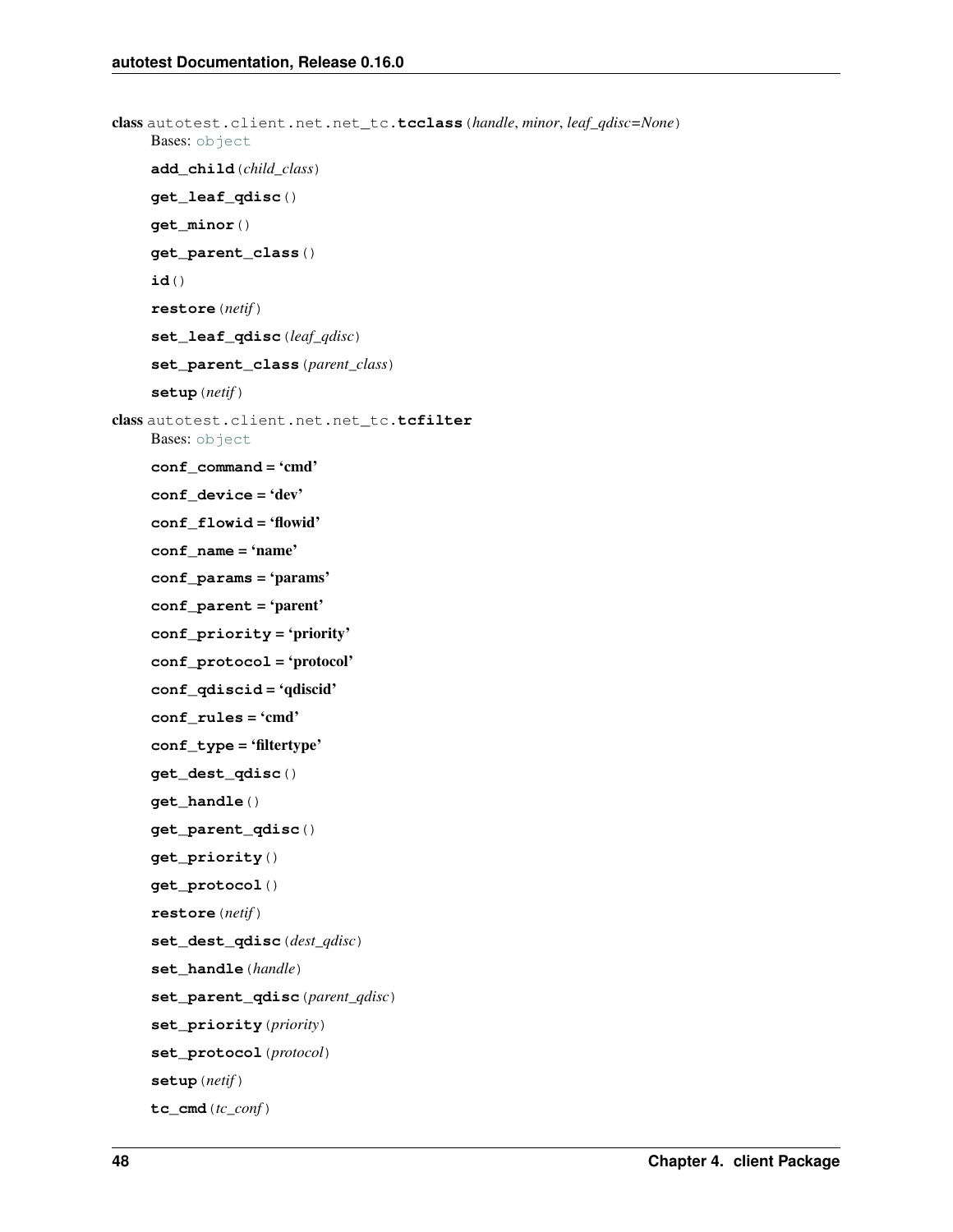```
class autotest.client.net.net_tc.u32filter
    Bases: autotest.client.net.net tc.tcfilter
    add_rule(rule)
    filtertype = 'u32'
    restore(netif)
    setup(netif)
```
## **net\_utils Module**

Convenience functions for use by network tests or whomever.

This library is to release in the public repository.

```
autotest.client.net.net_utils.bond()
```
class autotest.client.net.net\_utils.**bonding** Bases: [object](http://docs.python.org/library/functions.html#object)

This class implements bonding interface abstraction.

```
AB MODE = 1
AD MODE = 2NO MODE = 0disable()
enable()
get_active_interfaces()
get_mii_status()
get_mode()
get_slave_interfaces()
is_bondable()
is_enabled()
wait_for_state_change()
```
Wait for bonding state change.

Wait up to 90 seconds to successfully ping the gateway. This is to know when LACP state change has converged. (0 seconds is 3x lacp timeout, use by protocol)

class autotest.client.net.net\_utils.**ethernet** Bases: [object](http://docs.python.org/library/functions.html#object)

Provide ethernet packet manipulation methods.

**CHECKSUM\_LEN** = 4 **ETH\_LLDP\_DST\_MAC** = '01:80:C2:00:00:0E' **ETH\_PACKET\_MAX\_SIZE** = 1518 **ETH\_PACKET\_MIN\_SIZE** = 64 **ETH\_TYPE\_8021Q** = 33024

**ETH\_TYPE\_ARP** = 2054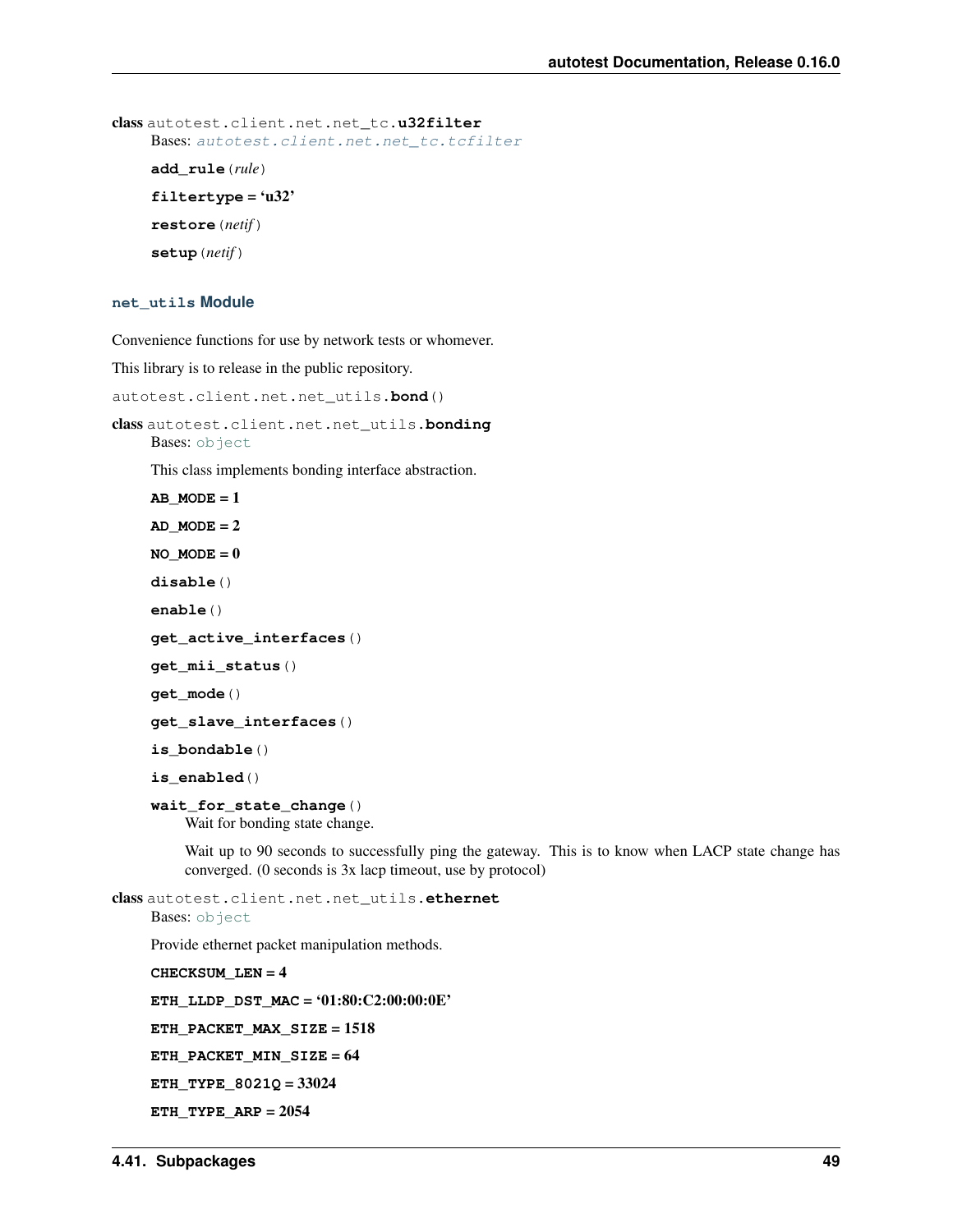- **ETH\_TYPE\_CDP** = 8192
- **ETH\_TYPE\_IP** = 2048

**ETH\_TYPE\_IP6** = 34525

**ETH\_TYPE\_LLDP** = 35020

**ETH\_TYPE\_LOOPBACK** = 36864

FRAME KEY DST MAC = 'dst'

**FRAME\_KEY\_PAYLOAD** = 'payload'

- **FRAME\_KEY\_PROTO** = 'proto'
- **FRAME\_KEY\_SRC\_MAC** = 'src'
- **HDR\_LEN** = 14

### static **mac\_binary\_to\_string**(*hwaddr*)

Converts a MAC address byte string to text string.

Converts a MAC byte string 'xxxxxxxxxxxx' to a text string 'aa:aa:aa:aa:aa:aa'

Args: hwaddr: a byte string containing the MAC address to convert.

Returns: A text string.

## static **mac\_string\_to\_binary**(*hwaddr*)

Converts a MAC address text string to byte string.

Converts a MAC text string from a text string 'aa:aa:aa:aa:aa:aa' to a byte string 'xxxxxxxxxxxx'

Args: hwaddr: a text string containing the MAC address to convert.

Returns: A byte string.

```
static pack(dst, src, protocol, payload)
     Pack a frame in a byte string.
```
Args: dst: destination mac in byte string format src: src mac address in byte string format protocol: short in network byte order payload: byte string payload data

Returns: An ethernet frame with header and payload in a byte string.

## static **unpack**(*raw\_frame*)

Unpack a raw ethernet frame.

### Returns:

## None on error

{ 'dst' [byte string,] 'src' : byte string, 'proto' : short in host byte order, 'payload' : byte string }

autotest.client.net.net\_utils.**ethernet\_packet**()

autotest.client.net.net\_utils.**netif**(*name*)

<span id="page-53-0"></span>autotest.client.net.net\_utils.**network**()

class autotest.client.net.net\_utils.**network\_interface**(*name*)

Bases: [object](http://docs.python.org/library/functions.html#object)

**DISABLE** = False

**ENABLE** = True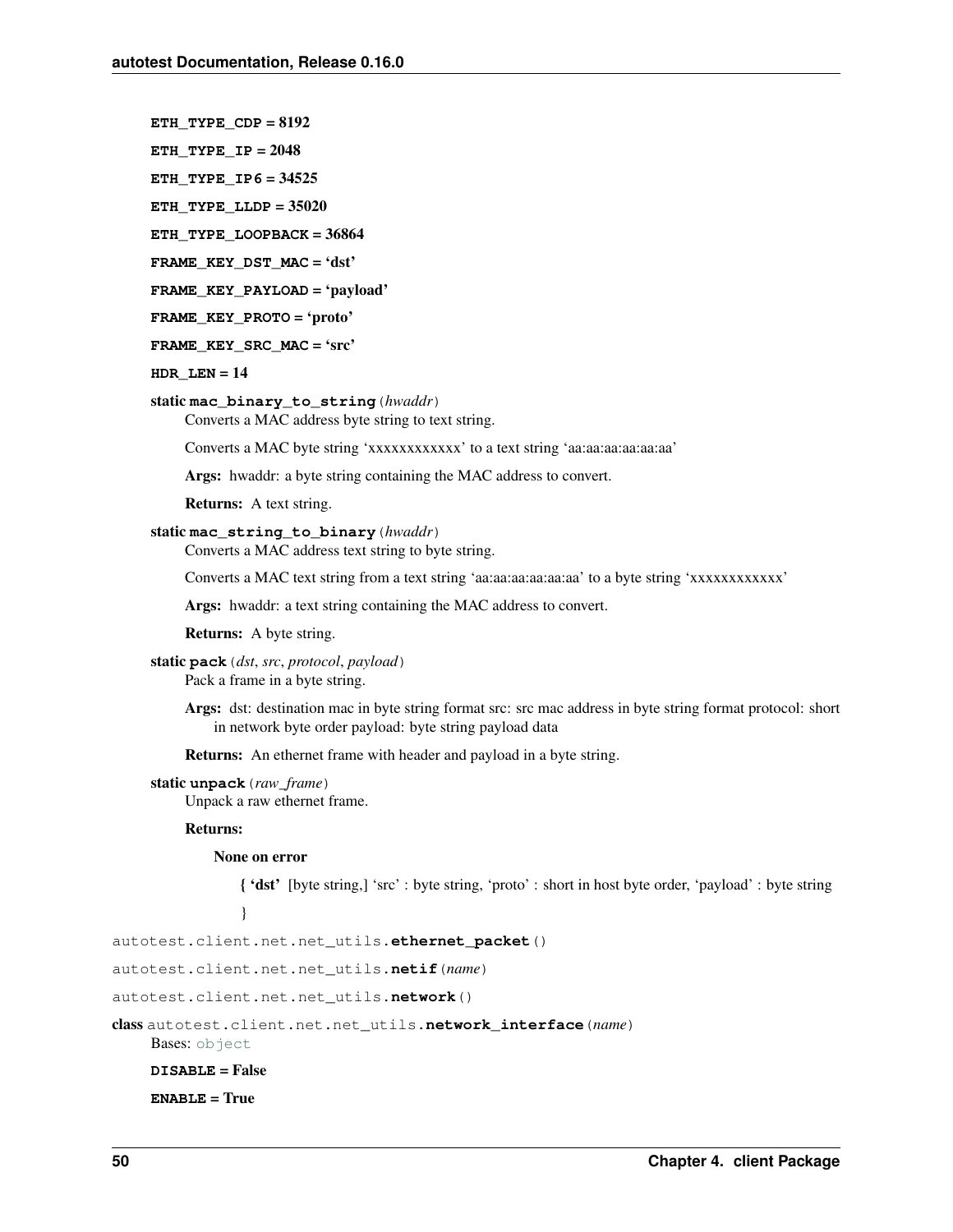```
add_maddr(maddr)
del_maddr(maddr)
disable_loopback()
disable_promisc()
down()
enable_loopback()
enable_promisc()
flush()
get_advertised_link_modes()
get_carrier()
get_driver()
get_hwaddr()
get_ipaddr()
get_name()
get_speed()
get_stats()
get_stats_diff(orig_stats)
get_supported_link_modes()
get_wakeon()
is_autoneg_advertised()
is_autoneg_on()
is_down()
is_full_duplex()
is_loopback_enabled()
is_pause_autoneg_on()
is_rx_pause_on()
is_rx_summing_on()
is_scatter_gather_on()
is_tso_on()
is_tx_pause_on()
is_tx_summing_on()
parse_ethtool(field, match, option='', next_field='')
recv(len)
restore()
send(buf)
set_hwaddr(hwaddr)
```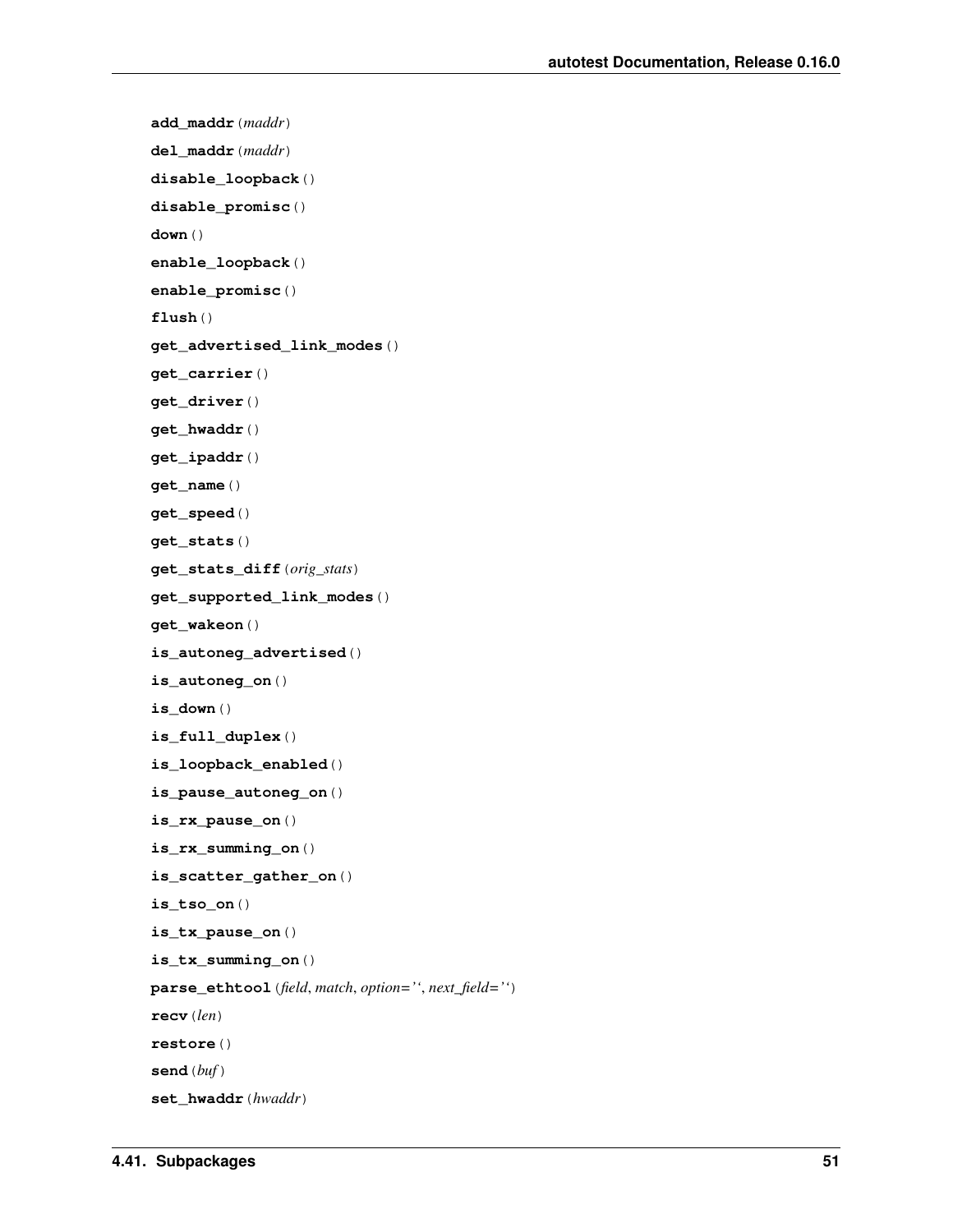**set\_ipaddr**(*ipaddr*)

**up**()

**wait\_for\_carrier**(*timeout=60*)

class autotest.client.net.net\_utils.**network\_utils** Bases: [object](http://docs.python.org/library/functions.html#object)

**disable\_ip\_local\_loopback**(*ignore\_status=False*)

**enable\_ip\_local\_loopback**(*ignore\_status=False*)

**get\_ip\_local**(*query\_ip*, *netmask='24'*) Get ip address in local system which can communicate with query\_ip.

**Parameters query\_ip** – IP of client which wants to communicate with autotest machine.

Returns IP address which can communicate with query\_ip

**list**()

**process\_mpstat**(*mpstat\_out*, *sample\_count*, *loud=True*)

Parses mpstat output of the following two forms: 02:10:17 0 0.00 0.00 0.00 0.00 0.00 0.00 0.00 100.00 1012.87 02:10:13 PM 0 0.00 0.00 0.00 0.00 0.00 0.00 0.00 100.00 1019.00

**reset**(*ignore\_status=False*)

**start**(*ignore\_status=False*)

**stop**(*ignore\_status=False*)

class autotest.client.net.net\_utils.**raw\_socket**(*iface\_name*) Bases: [object](http://docs.python.org/library/functions.html#object)

This class implements an raw socket abstraction.

# **ETH\_P\_ALL** = 3

## **SOCKET\_TIMEOUT** = 1

**close**()

Close the raw socket

**open**(*protocol=None*)

Opens the raw socket to send and receive.

Args: protocol : short in host byte order. None if ALL

## **recv**(*timeout*)

Synchroneous receive.

Receives one packet from the interface and returns its content in a string. Wait up to timeout for the packet if timeout is not 0. This function filters out all the packets that are less than the minimum ethernet packet size (60+crc).

## Args:

timeout: max time in seconds to wait for the read to complete. '0', wait for ever until a valid packet is received

# Returns:

packet: None no packet was received a binary string containing the received packet.

time\_left: amount of time left in timeout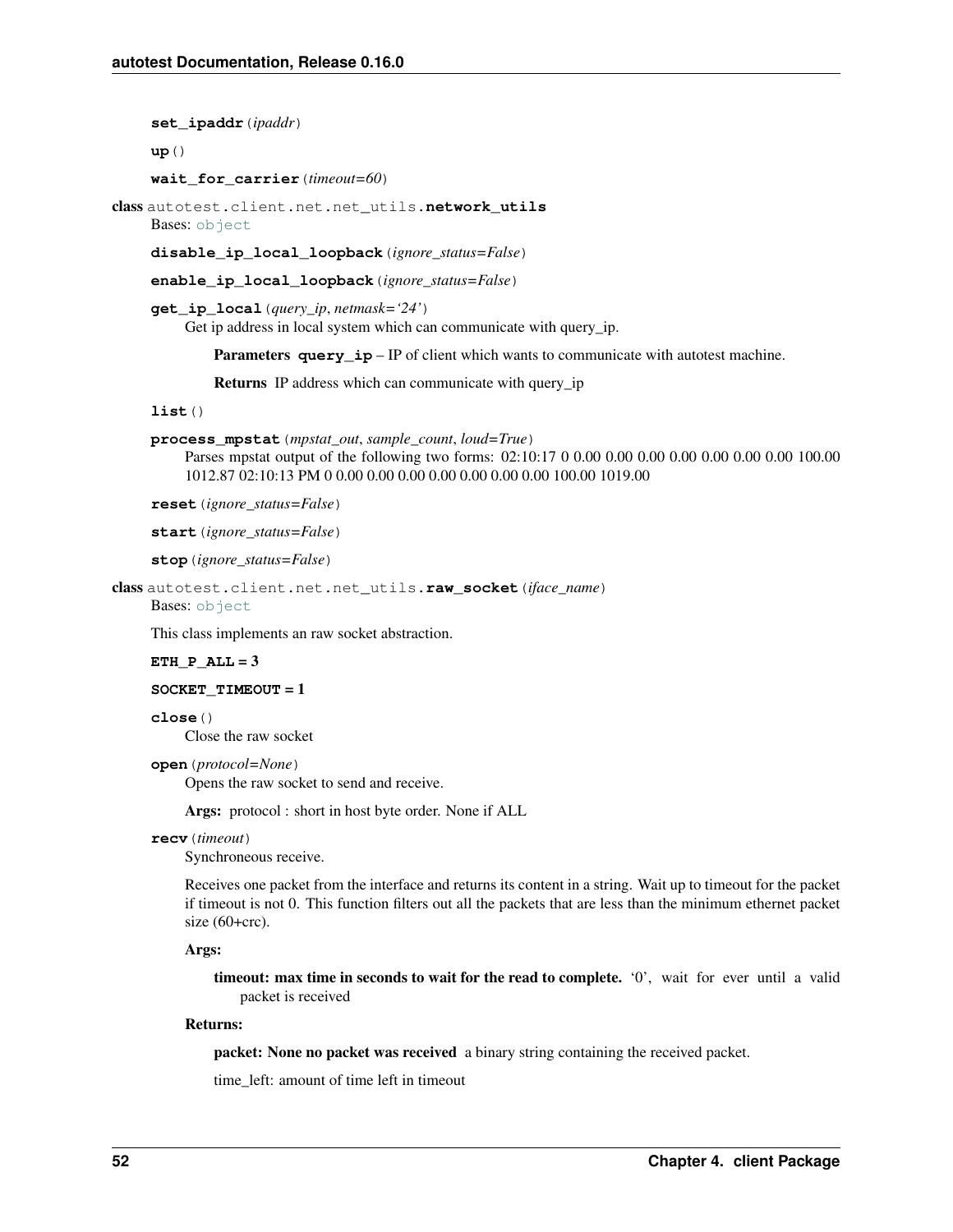**recv\_from**(*dst\_mac*, *src\_mac*, *protocol*)

Receive an ethernet frame that matches the dst, src and proto.

Filters all received packet to find a matching one, then unpack it and present it to the caller as a frame.

Waits up to self.\_socket\_timeout for a matching frame before returning.

Args: dst\_mac: 'byte string'. None do not use in filter. src\_mac: 'byte string'. None do not use in filter. protocol: short in host byte order. None do not use in filter.

### Returns:

ethernet frame: { 'dst' [byte string,]

'src' : byte string, 'proto' : short in host byte order, 'payload' : byte string

}

# **send**(*packet*)

Send an ethernet packet.

```
send_to(dst_mac, src_mac, protocol, payload)
     Send an ethernet frame.
```
Send an ethernet frame, formating the header.

Args: dst\_mac: 'byte string' src\_mac: 'byte string' protocol: short in host byte order payload: 'byte string'

```
set_socket_timeout(timeout)
```
Set the timeout use by recv\_from.

Args: timeout: time in seconds

```
socket()
```

```
socket_timeout()
    Get the timeout use by recv_from
```
#### **net\_utils\_mock Module**

Set of Mocks and stubs for network utilities unit tests.

Implement a set of mocks and stubs use to implement unit tests for the network libraries.

```
class autotest.client.net.net_utils_mock.netif_stub(iface, cls, name, *args, **kwargs)
    autotest.client.shared.test_utils.mock.mock_class
```
#### **wait\_for\_carrier**(*timeout*)

autotest.client.net.net\_utils\_mock.**netutils\_netif**(*iface*)

class autotest.client.net.net\_utils\_mock.**network\_interface\_mock**(*iface='some\_name'*,

Bases: [autotest.client.net.net\\_utils.network\\_interface](#page-53-0)

**get\_driver**() **get\_ipaddr**()

**is\_down**()

**is\_loopback\_enabled**()

```
wait_for_carrier(timeout=1)
```
*test\_init=False*)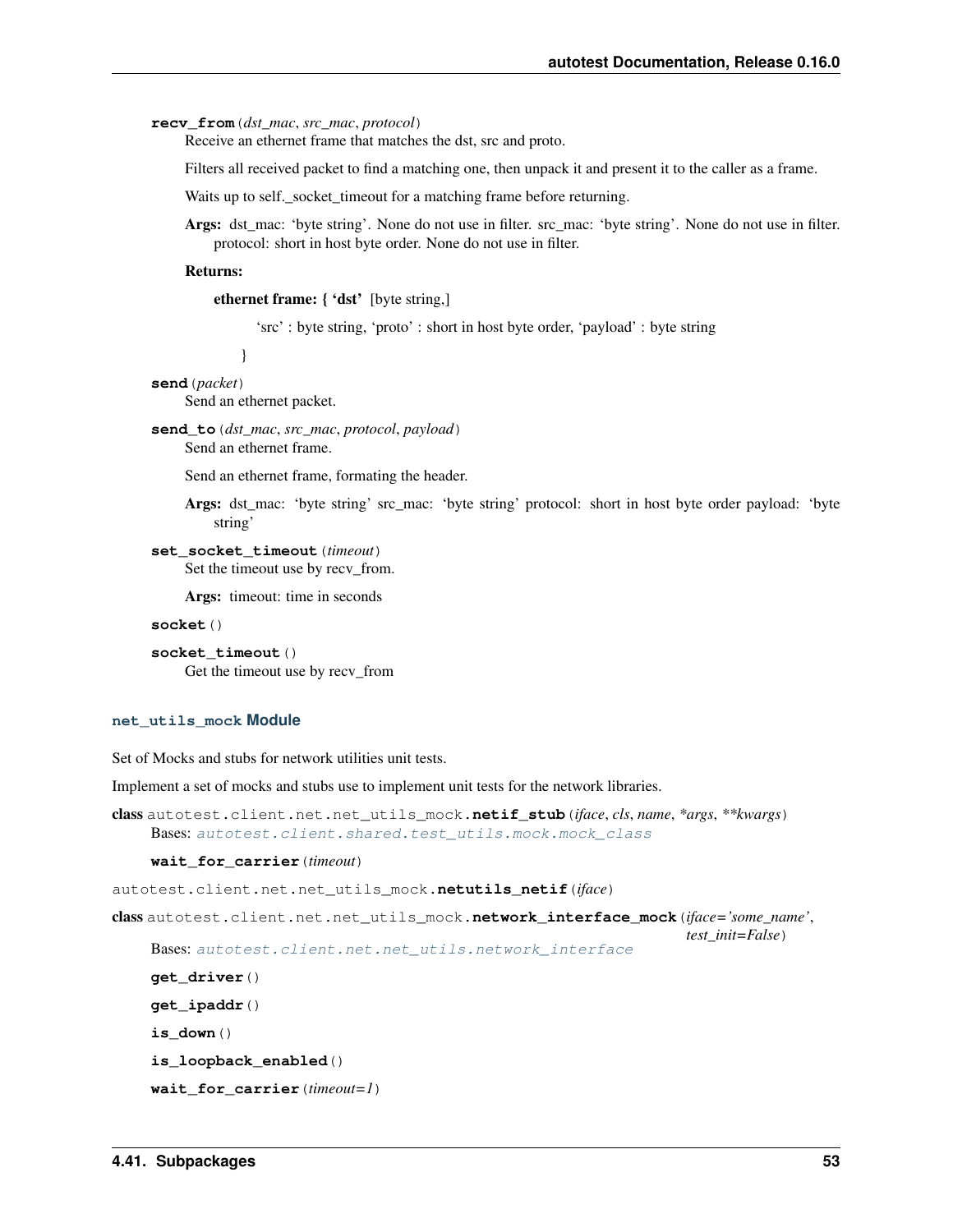autotest.client.net.net\_utils\_mock.**os\_open**(*\*args*, *\*\*kwarg*)

class autotest.client.net.net\_utils\_mock.**os\_stub**(*symbol*, *\*\*kwargs*) Bases: [autotest.client.shared.test\\_utils.mock.mock\\_function](#page-159-1)

**open**(*\*args*, *\*\*kwargs*)

**read**(*\*args*, *\*\*kwargs*)

**readval** = ''

class autotest.client.net.net\_utils\_mock.**socket\_stub**(*iface*, *cls*, *name*, *\*args*, *\*\*kwargs*) Bases: [autotest.client.shared.test\\_utils.mock.mock\\_class](#page-159-0)

Class use to mock sockets.

**bind**(*arg*) **close**()

**recv**(*size*)

**send**(*buf*)

**settimeout**(*timeout*)

**socket**(*family*, *type*)

# **4.41.2 profilers Package**

# **profilers Package**

```
class autotest.client.profilers.profilers(job)
    Bases: autotest.client.shared.profiler_manager.profiler_manager
```
**load\_profiler**(*profiler*, *args*, *dargs*)

# **Subpackages**

# **blktrace Package**

**blktrace** Module Autotest profiler for blktrace blktrace - generate traces of the i/o traffic on block devices

```
class autotest.client.profilers.blktrace.blktrace.blktrace(job)
    Bases: autotest.client.profiler.profiler
```

```
get_device(test)
initialize(**dargs)
report(test)
setup(tarball='blktrace.tar.bz2', **dargs)
start(test)
stop(test)
version = 2
```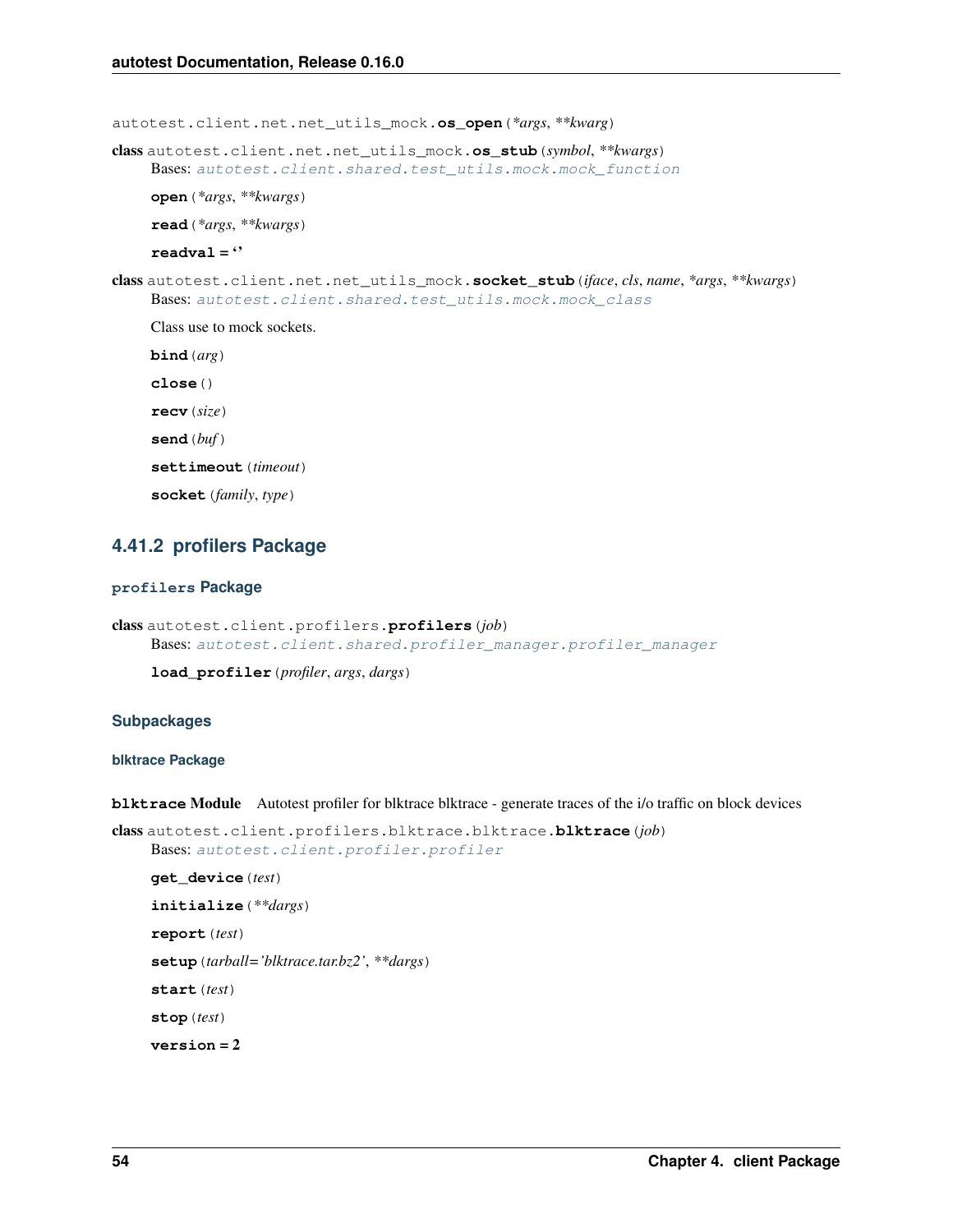## **catprofile Package**

**catprofile** Module Sets up a subprocses to cat a file on a specified interval

Defaults options: job.profilers.add('catprofile', ['/proc/meminfo','/proc/uptime'],

outfile=monitor, interval=1)

```
class autotest.client.profilers.catprofile.catprofile.catprofile(job)
    Bases: autotest.client.profiler.profiler
```
**initialize**(*filenames=['/proc/meminfo', '/proc/slabinfo'], outfile='monitor', interval=1, \*\*dargs*)

**report**(*test*)

**start**(*test*)

**stop**(*test*)

**version** = 1

### **cmdprofile Package**

**cmdprofile** Module Sets up a subprocess to run any generic command in the background every few seconds (by default the interval is 60 secs)

```
class autotest.client.profilers.cmdprofile.cmdprofile.cmdprofile(job)
    Bases: autotest.client.profiler.profiler
```
**initialize**(*cmds=['ps'], interval=60, outputfile='cmdprofile', outputfiles=None, \*\*dargs*)

**start**(*test*) **stop**(*test*) **supports\_reboot** = True **version** = 2

# **cpistat Package**

**cpistat** Module Uses perf\_events to count cycles and instructions

Defaults options: job.profilers.add('cpistat', interval=1)

```
class autotest.client.profilers.cpistat.cpistat.cpistat(job)
    Bases: autotest.client.profiler.profiler
```

```
initialize(interval=1, **dargs)
```
**start**(*test*)

**stop**(*test*)

**version** = 1

## **ftrace Package**

**ftrace Module** Function tracer profiler for autotest.

author David Sharp [\(dhsharp@google.com\)](mailto:dhsharp@google.com)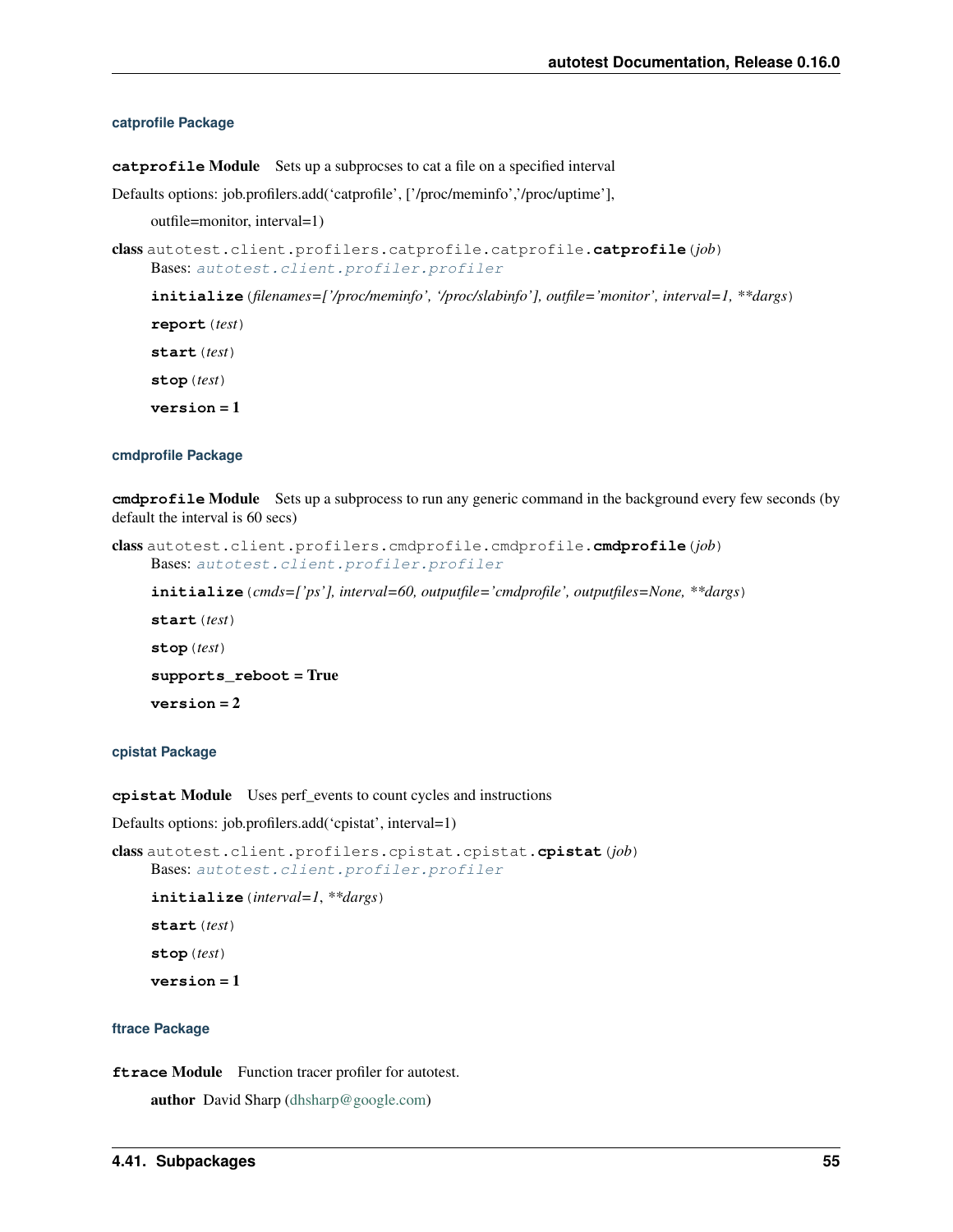class autotest.client.profilers.ftrace.ftrace.**ftrace**(*job*) Bases: [autotest.client.profiler.profiler](#page-45-0)

ftrace profiler for autotest. It builds ftrace from souce and runs trace-cmd with configurable parameters.

@see: git://git.kernel.org/pub/scm/linux/kernel/git/rostedt/trace-cmd.git

**initialize**(*tracepoints*, *buffer\_size\_kb=1408*, *\*\*kwargs*) Initialize ftrace profiler.

**Parameters** 

- **tracepoints** List containing a mix of tracpoint names and (tracepoint name, filter) tuples. Tracepoint names are as accepted by trace-cmd -e, eg "syscalls", or "syscalls:sys\_enter\_read". Filters are as accepted by trace-cmd -f, eg "((sig  $> = 10$  &&  $sig < 15$ ) || sig = 17)"
- **buffer\_size\_kb** Set the size of the ring buffer (per cpu).

static **join\_command**(*cmd*)

Shell escape the command for BgJob. grmbl.

Parameters **cmd** – Command list.

```
mountpoint = '/sys/kernel/debug'
```
**setup**(*tarball='trace-cmd.tar.bz2'*, *\*\*kwargs*)

Build and install trace-cmd from source.

The tarball was obtained by checking the git repo at 09-14-2010, removing the Documentation and the .git folders, and compressing it.

# Parameters

- **tarball** Path to trace-cmd tarball.
- **\*\*kwargs** Dictionary with additional parameters.
- **start**(*test*)

Start ftrace profiler

Parameters **test** – Autotest test in which the profiler will operate on.

```
stop(test)
```
Stop ftrace profiler.

Parameters **test** – Autotest test in which the profiler will operate on.

**tracing\_dir** = '/sys/kernel/debug/tracing'

**version** = 1

## **inotify Package**

**inotify Module** inotify logs filesystem activity that may be directly or indirectly caused by the test that is running. It requires the inotify-tools package, more specifically, the inotifywait tool.

Heavily inspired / shamelessly copied from the kvm\_stat profiler.

copyright Red Hat 2013

author Cleber Rosa [<cleber@redhat.com>](mailto:cleber@redhat.com)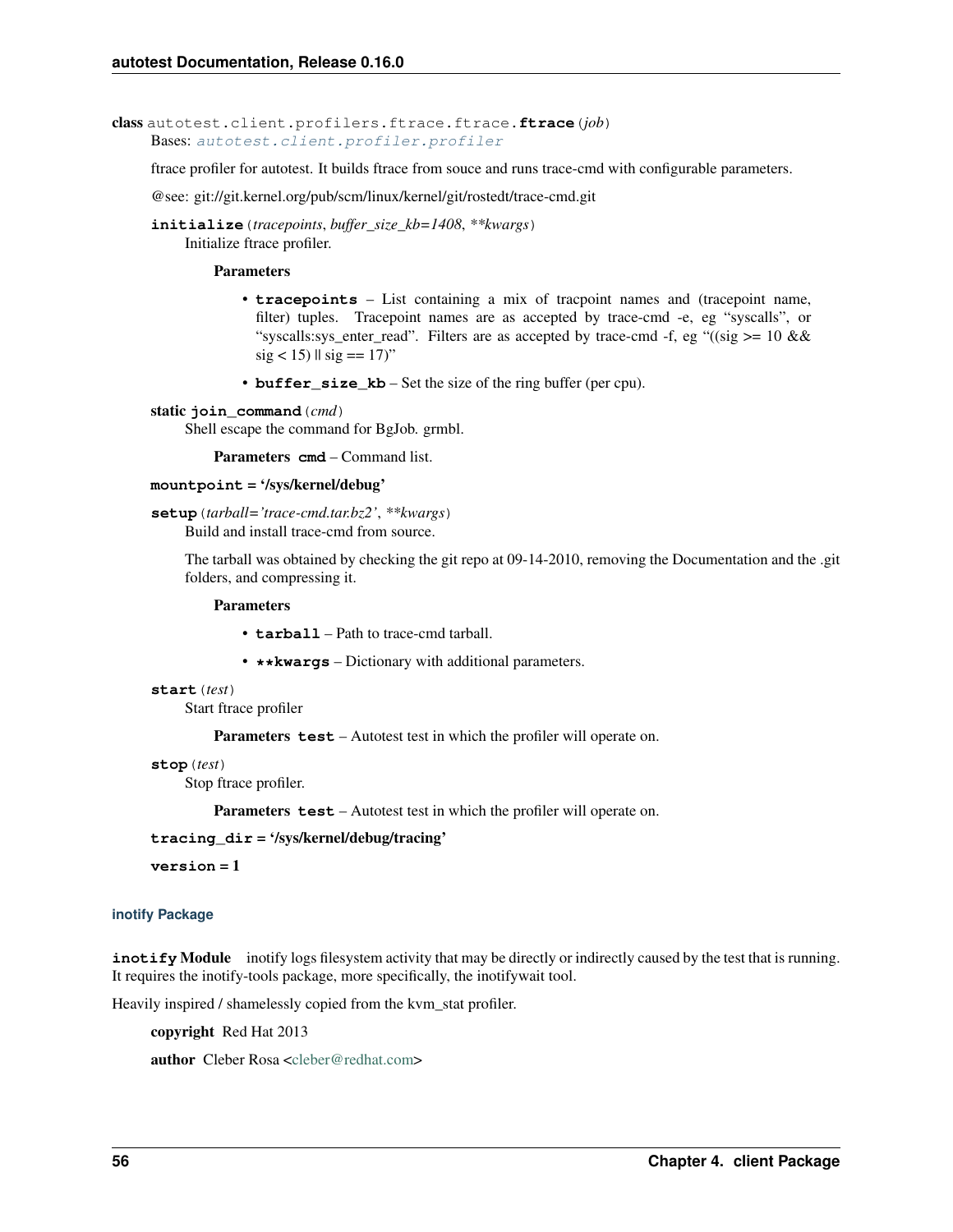```
class autotest.client.profilers.inotify.inotify.inotify(job)
    Bases: autotest.client.profiler.profiler
```
Profiler based on inotifywait from inotify-tools

**initialize**(*paths=[]*) **report**(*test*)

**start**(*test*)

**stop**(*test*)

**version** = 1

# **iostat Package**

**iostat Module** Run jostat with a default interval of 1 second.

class autotest.client.profilers.iostat.iostat.**iostat**(*job*) Bases: [autotest.client.profiler.profiler](#page-45-0)

**initialize**(*interval=1*, *options=''*, *\*\*dargs*)

**report**(*test*)

**start**(*test*)

**stop**(*test*)

**version** = 2

## **kvm\_stat Package**

**kvm** stat Module kvm stat prints statistics generated by the kvm module. It depends on debugfs. If no debugfs is mounted, the profiler will try to mount it so it's possible to proceed.

copyright Red Hat 2010

author Lucas Meneghel Rodrigues [\(lmr@redhat.com\)](mailto:lmr@redhat.com)

```
class autotest.client.profilers.kvm_stat.kvm_stat.kvm_stat(job)
    Bases: autotest.client.profiler.profiler
```
kvm\_stat based profiler. Consists on executing kvm\_stat -l during a given test execution, redirecting its output to a file on the profile dir.

```
initialize(**dargs)
```
Gets path of kvm\_stat and verifies if debugfs needs to be mounted.

```
report(test)
```
Report function. Does nothing as there's no postprocesing needed.

Parameters **test** – Autotest test on which this profiler will operate on.

**start**(*test*)

Starts kvm\_stat subprocess.

Parameters **test** – Autotest test on which this profiler will operate on.

**stop**(*test*)

Stops profiler execution by sending a SIGTERM to kvm\_stat process.

Parameters **test** – Autotest test on which this profiler will operate on.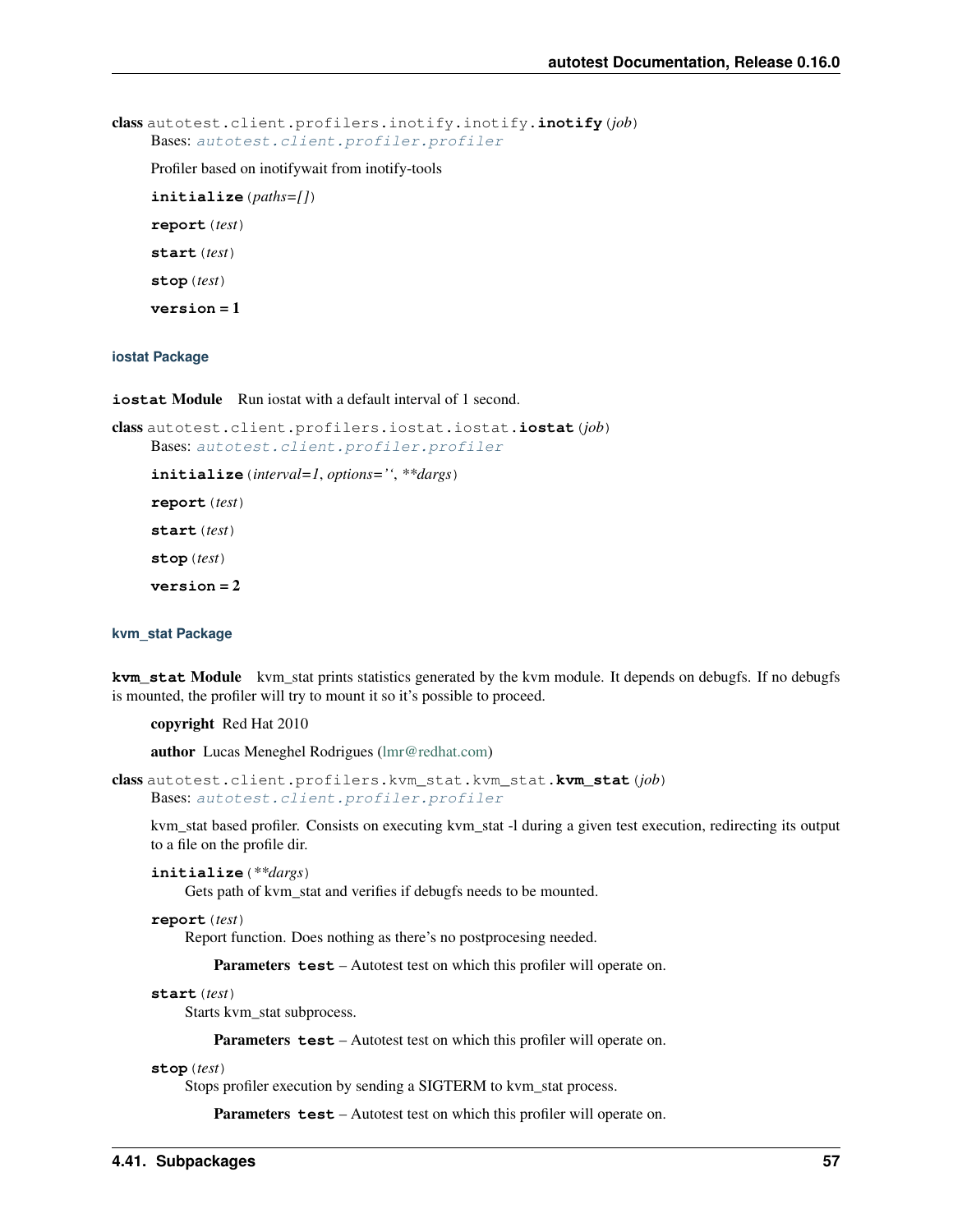**version** = 1

# **lockmeter Package**

**lockmeter** Module Lockstat is the basic tool used to control the kernel's Lockmeter functionality: e.g., turning the kernel's data gathering on or off, and retrieving that data from the kernel so that Lockstat can massage it and produce printed reports. See <http://oss.sgi.com/projects/lockmeter> for details.

NOTE: if you get compile errors from config.h, referring you to a FAQ, you might need to do 'cat < /dev/null > /usr/include/linux/config.h'. But read the FAQ first.

```
class autotest.client.profilers.lockmeter.lockmeter.lockmeter(job)
    Bases: autotest.client.profiler.profiler
    initialize(**dargs)
    report(test)
    setup(tarball='lockstat-1.4.11.tar.bz2')
    start(test)
     stop(test)
    version = 1
```
## **lttng Package**

**lttng** Module Trace kernel events with Linux Tracing Toolkit (lttng). You need to install the lttng patched kernel in order to use the profiler.

Examples: job.profilers.add('lttng', tracepoints = None): enable all trace points. job.profilers.add('lttng', tracepoints = []): disable all trace points. job.profilers.add('lttng', tracepoints = ['kernel\_arch\_syscall\_entry',

'kernel\_arch\_syscall\_exit'])

will only trace syscall events.

Take a look at /proc/ltt for the list of the tracing events currently supported by lttng and their output formats.

To view the collected traces, copy results/your-test/profiler/lttng to a machine that has Linux Tracing Toolkit Viewer (lttv) installed:

test\$ scp -r results/your-test/profiler/lttng [user@localmachine:](mailto:user@localmachine)/home/tmp/

Then you can examine the traces either in text mode or in GUI: localmachine\$ lttv -m textDump -t /home/tmp/lttng

or localmachine\$ lttv-gui -t /home/tmp/lttng &

class autotest.client.profilers.lttng.lttng.**lttng**(*job*) Bases: [autotest.client.profiler.profiler](#page-45-0)

**initialize**(*outputsize=1048576*, *tracepoints=None*, *\*\*dargs*)

**setup**(*tarball='ltt-control-0.51-12082008.tar.gz'*, *\*\*dargs*)

**start**(*test*)

**stop**(*test*)

**version** = 1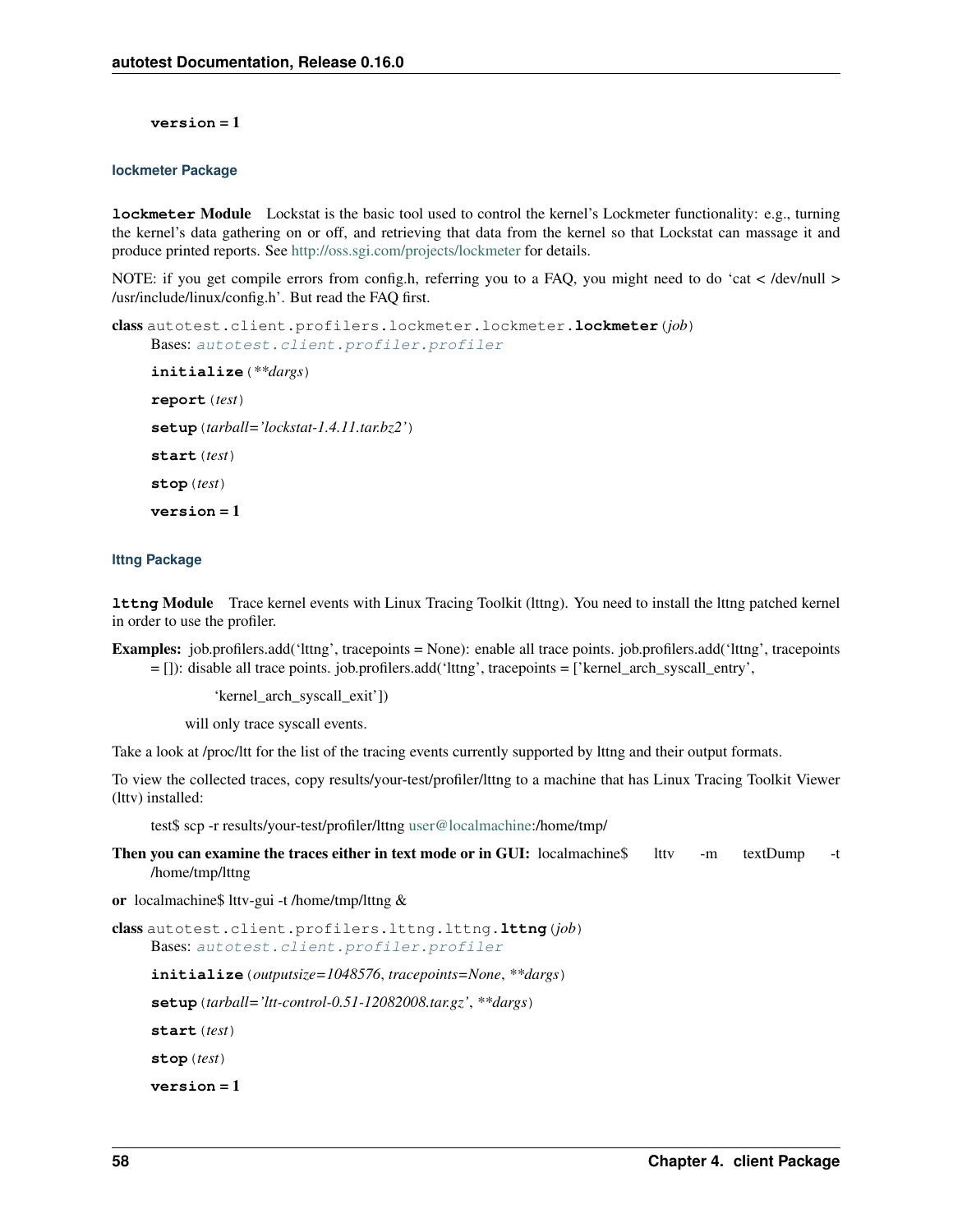# **mpstat Package**

**mpstat** Module Sets up a subprocess to run mpstat on a specified interval, default 1 second

```
class autotest.client.profilers.mpstat.mpstat.mpstat(job)
    Bases: autotest.client.profiler.profiler
```
**initialize**(*interval=1*, *\*\*dargs*) **report**(*test*) **start**(*test*) **stop**(*test*) **version** = 1

# **oprofile Package**

**oprofile** Module OProfile is a system-wide profiler for Linux systems, capable of profiling all running code at low overhead. OProfile is released under the GNU GPL.

It consists of a kernel driver and a daemon for collecting sample data, and several post-profiling tools for turning data into information.

More Info: <http://oprofile.sourceforge.net/> Will need some libaries to compile. Do 'apt-get build-dep oprofile'

```
class autotest.client.profilers.oprofile.oprofile.oprofile(job)
    Bases: autotest.client.profiler.profiler
```

```
initialize(vmlinux=None, events=[], others=None, local=None, **dargs)
report(test)
setup(tarball='oprofile-0.9.4.tar.bz2', local=None, *args, **dargs)
setup_done = False
start(test)
stop(test)
version = 7
```
## **perf Package**

**perf** Module perf is a tool included in the linux kernel tree that supports functionality similar to oprofile and more.

@see: <http://lwn.net/Articles/310260/>

```
class autotest.client.profilers.perf.perf.perf(job)
    Bases: autotest.client.profiler.profiler
    initialize(events=['cycles', 'instructions'], trace=False, **dargs)
    report(test)
    start(test)
    stop(test)
    version = 1
```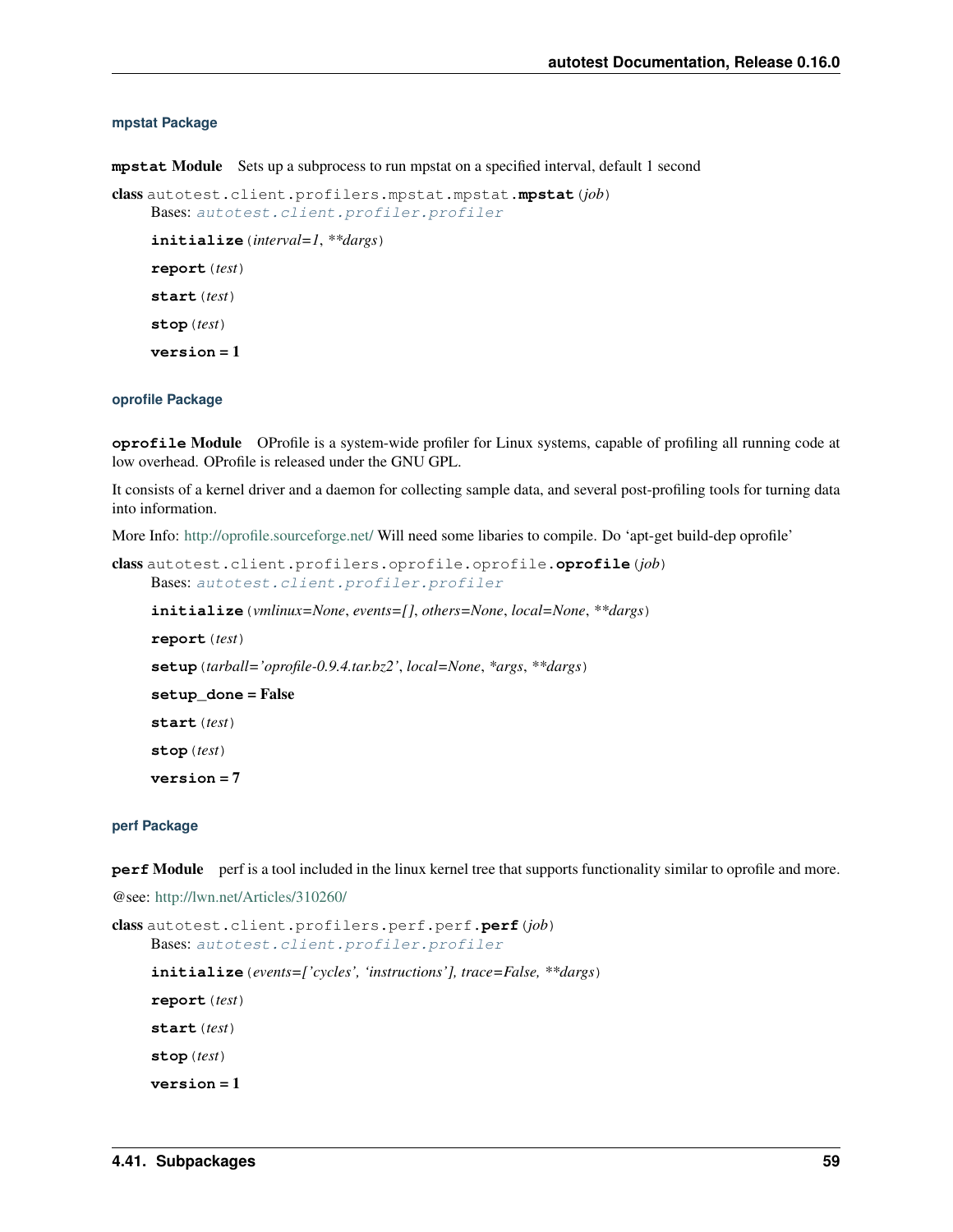### **powertop Package**

**powertop** Module What's eating the battery life of my laptop? Why isn't it many more hours? Which software component causes the most power to be burned? These are important questions without a good answer... until now.

```
class autotest.client.profilers.powertop.powertop.powertop(job)
    Bases: autotest.client.profiler.profiler
```

```
preserve_srcdir = True
report(test)
setup(*args, **dargs)
start(test)
stop(test)
```
**version** = 1

## **readprofile Package**

## **readprofile** Module readprofile - a tool to read kernel profiling information

The readprofile command uses the /proc/profile information to print ascii data on standard output. The output is organized in three columns: the first is the number of clock ticks, the second is the name of the C function in the kernel where those many ticks occurred, and the third is the normalized 'load' of the procedure, calculated as a ratio between the number of ticks and the length of the procedure. The output is filled with blanks to ease readability.

```
class autotest.client.profilers.readprofile.readprofile.readprofile(job)
    Bases: autotest.client.profiler.profiler
```

```
initialize(**dargs)
report(test)
setup(tarball='util-linux-2.12r.tar.bz2')
start(test)
stop(test)
version = 1
```
## **sar Package**

**sar Module** Sets up a subprocess to run sar from the sysstat suite

Default options: sar -A -f

class autotest.client.profilers.sar.sar.**sar**(*job*) Bases: [autotest.client.profiler.profiler](#page-45-0)

The sar command writes to standard output the contents of selected cumulative activity counters in the operating system. This profiler executes sar and redirects its output in a file located in the profiler results dir.

```
initialize(interval=1, **dargs)
```
Set sar interval and verify what flags the installed sar supports.

Parameters **interval** – Interval used by sar to produce system data.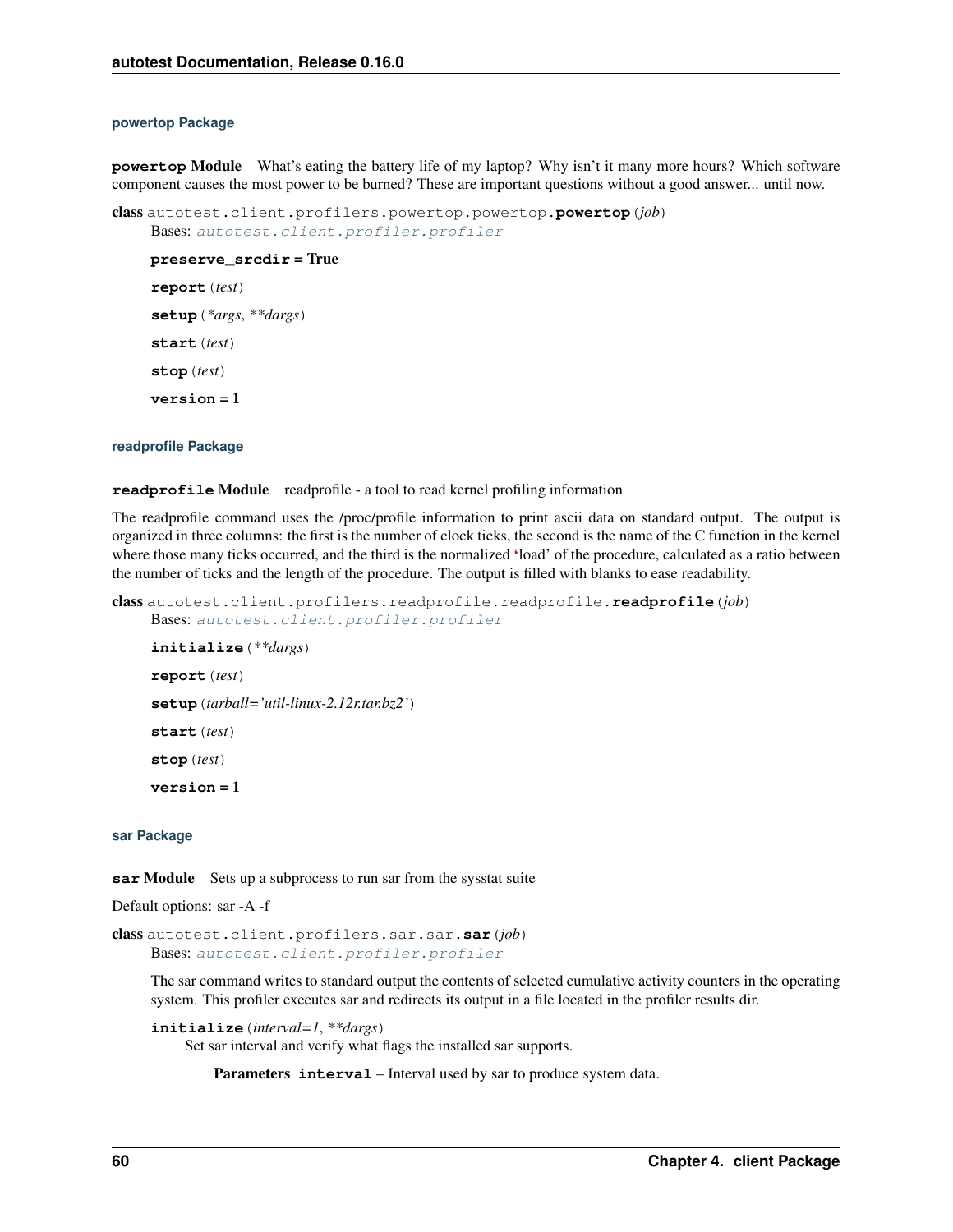```
report(test)
```
Report function. Convert the binary sar data to text.

Parameters **test** – Autotest test on which this profiler will operate on.

#### **start**(*test*)

Starts sar subprocess.

Parameters **test** – Autotest test on which this profiler will operate on.

#### **stop**(*test*)

Stops profiler execution by sending a SIGTERM to sar process.

Parameters **test** – Autotest test on which this profiler will operate on.

**version** = 1

## **systemtap Package**

**systemtap** Module Autotest systemtap profiler.

```
class autotest.client.profilers.systemtap.systemtap.systemtap(job)
    Bases: autotest.client.profiler.profiler
```
Tracing test process using systemtap tools.

**initialize**(*\*\*dargs*) **report**(*test*) **start**(*test*) **stop**(*test*) **version** = 1

## **vmstat Package**

**vmstat Module** Runs vmstat X where X is the interval in seconds

Defaults options: job.profilers.add('vmstat', interval=1)

```
class autotest.client.profilers.vmstat.vmstat.vmstat(job)
    Bases: autotest.client.profiler.profiler
    initialize(interval=1, **dargs)
    report(test)
    start(test)
    stop(test)
    version = 1
```
# **4.41.3 shared Package**

## **autotemp Module**

Autotest tempfile wrapper for mkstemp (known as tempfile here) and mkdtemp (known as tempdir).

This wrapper provides a mechanism to clean up temporary files/dirs once they are no longer need.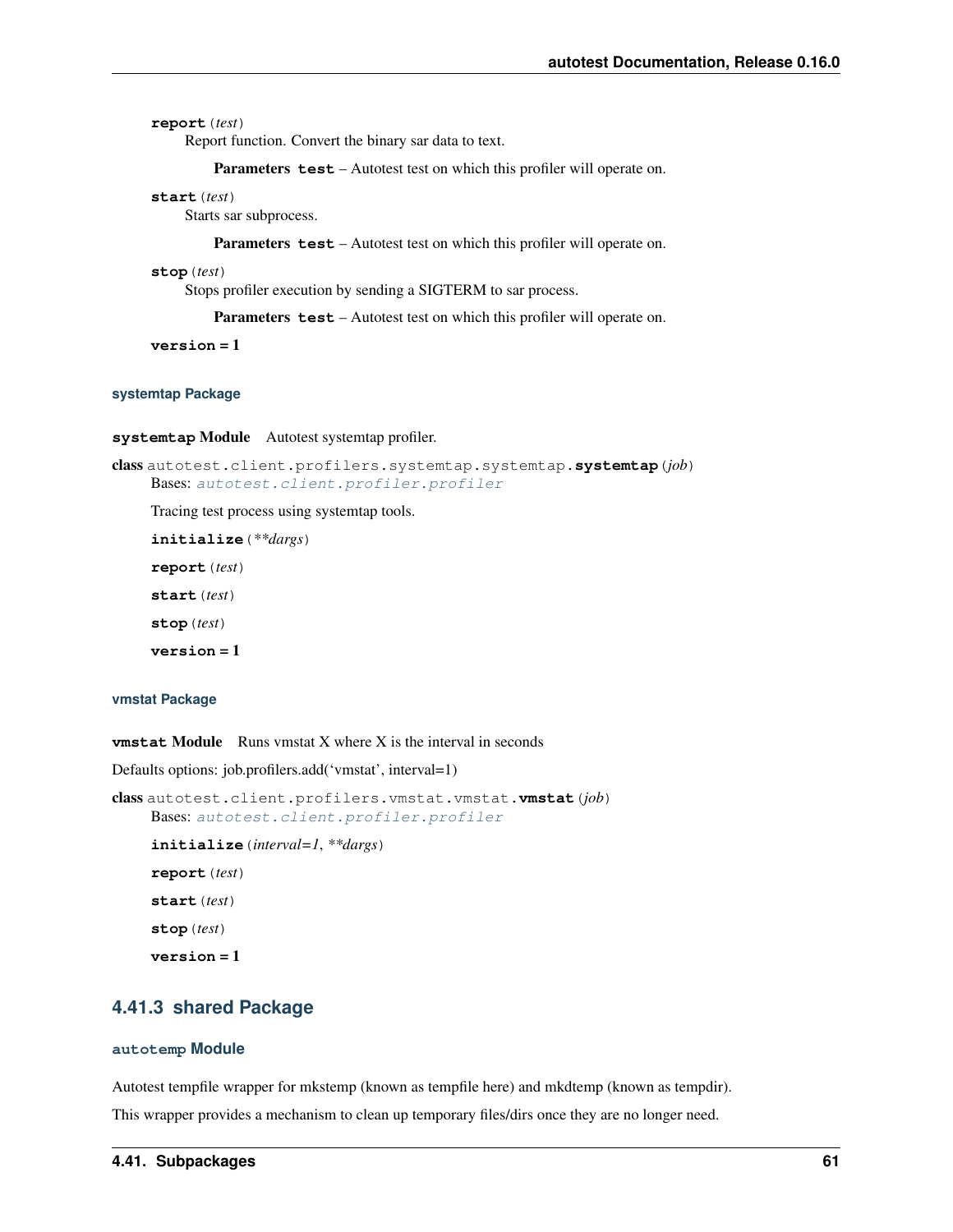Files/Dirs will have a unique id prepended to the suffix and a autotmp tag appended to the prefix.

It is required that the unique\_id param is supplied when a temp dir/file is created.

class autotest.client.shared.autotemp.**tempdir**(*suffix=''*, *unique\_id=None*, *prefix=''*, *dir=None*)

Bases: [object](http://docs.python.org/library/functions.html#object)

A wrapper for tempfile.mkdtemp

@var name: The name of the temporary dir. :return: A tempdir object example usage:

 $b =$  autotemp.tempdir(unique id='exemdir') b.name # your directory b.clean() # clean up after yourself

**clean**()

Remove the temporary dir that was created. This is also called by the destructor.

class autotest.client.shared.autotemp.**tempfile**(*unique\_id*, *suffix=''*, *prefix=''*, *dir=None*, *text=False*)

Bases: [object](http://docs.python.org/library/functions.html#object)

A wrapper for tempfile.mkstemp

**Parameters unique\_id** – required, a unique string to help identify what part of code created the tempfile.

@var name: The name of the temporary file. @var fd: the file descriptor of the temporary file that was created. :return: a tempfile object example usage:

t = autotemp.tempfile(unique\_id='fig') t.name # name of file t.fd # file descriptor t.fo # file object t.clean() # clean up after yourself

**clean**()

Remove the temporary file that was created. This is also called by the destructor.

## **barrier Module**

## **base\_barrier Module**

exception autotest.client.shared.base\_barrier.**BarrierAbortError** Bases: [autotest.client.shared.error.BarrierError](#page-88-0)

Special BarrierError raised when an explicit abort is requested.

class autotest.client.shared.base\_barrier.**barrier**(*hostid*, *tag*, *timeout=None*, *port=None*,

Bases: [object](http://docs.python.org/library/functions.html#object)

Multi-machine barrier support.

Provides multi-machine barrier mechanism. Execution stops until all members arrive at the barrier.

When a barrier is forming the master node (first in sort order) in the set accepts connections from each member of the set. As they arrive they indicate the barrier they are joining and their identifier (their hostname or IP address and optional tag). They are then asked to wait. When all members are present the master node then checks that each member is still responding via a ping/pong exchange. If this is successful then everyone has checked in at the barrier. We then tell everyone they may continue via a rlse message.

*listen\_server=None*)

Where the master is not the first to reach the barrier the client connects will fail. Client will retry until they either succeed in connecting to master or the overall timeout is exceeded.

As an example here is the exchange for a three node barrier called 'TAG'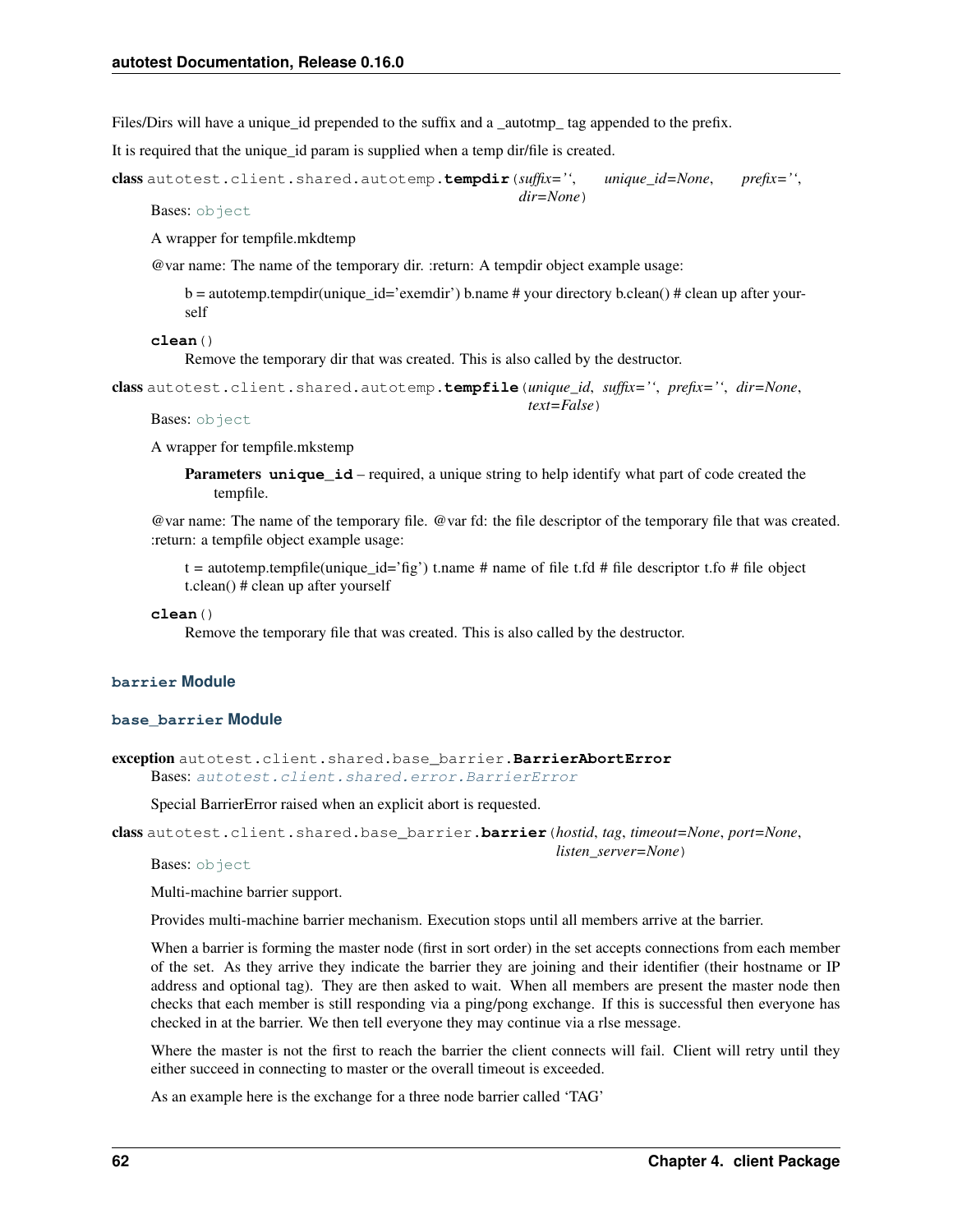

Note that once the last client has responded to pong the barrier is implicitly deemed satisifed, they have all acknowledged their presence. If we fail to send any of the rlse messages the barrier is still a success, the failed host has effectively broken 'right at the beginning' of the post barrier execution window.

In addition, there is another rendezvous, that makes each slave a server and the master a client. The connection process and usage is still the same but allows barriers from machines that only have a one-way connection initiation. This is called rendezvous servers.

## For example:

if ME == SERVER: server start

b = job.barrier(ME, 'server-up', 120) b.rendezvous(CLIENT, SERVER)

if ME == CLIENT: client run

b = job.barrier(ME, 'test-complete', 3600) b.rendezvous(CLIENT, SERVER)

if ME == SERVER: server stop

Any client can also request an abort of the job by setting abort=True in the rendezvous arguments.

**rendezvous**(*\*hosts*, *\*\*dargs*)

**rendezvous\_servers**(*masterid*, *\*hosts*, *\*\*dargs*)

autotest.client.shared.base\_barrier.**get\_host\_from\_id**(*hostid*)

class autotest.client.shared.base\_barrier.**listen\_server**(*address=''*, *port=11922*)

Bases: [object](http://docs.python.org/library/functions.html#object)

Manages a listening socket for barrier.

Can be used to run multiple barrier instances with the same listening socket (if they were going to listen on the same port).

Attributes:

Attr address Address to bind to (string).

Attr port Port to bind to.

Attr socket Listening socket object.

```
close()
```
Close the listening socket.

## **base\_check\_version Module**

class autotest.client.shared.base\_check\_version.**base\_check\_python\_version**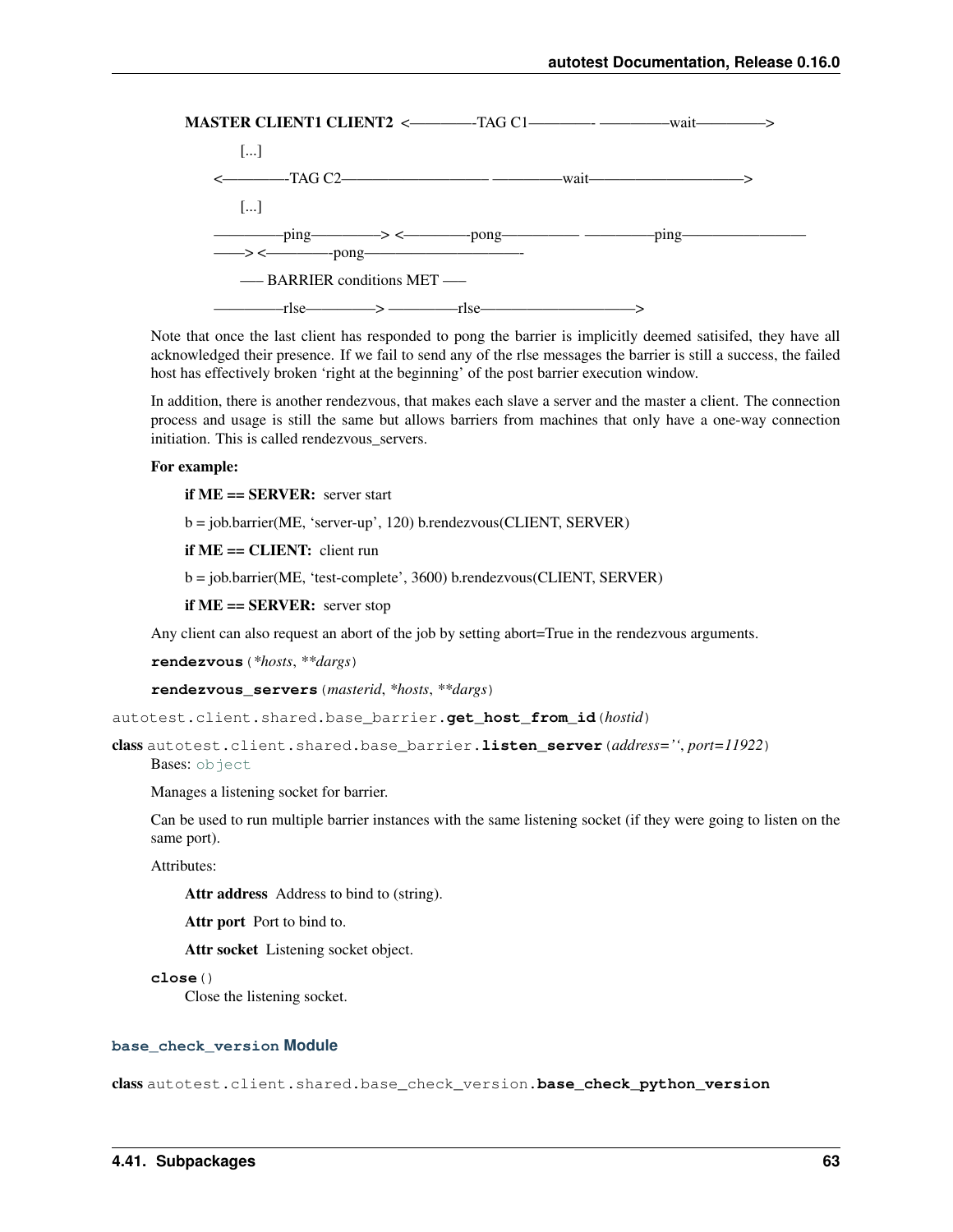PYTHON BIN GLOB STRINGS =  $\frac{1}{2}$  ('usr/bin/python2\*', '/usr/local/bin/python2\*']

**extract\_version**(*path*)

**find\_desired\_python**()

Returns the path of the desired python interpreter.

**restart**()

# **base\_job Module**

class autotest.client.shared.base\_job.**TAPReport**(*enable*, *resultdir=None*,

Bases: [object](http://docs.python.org/library/functions.html#object)

Deal with TAP reporting for the Autotest client.

# job\_statuses = {'END GOOD': True, 'GOOD': True, 'NOSTATUS': False, 'WARN': False, 'START': True, 'ERROR

*global\_filename='status'*)

# **record**(*log\_entry*, *indent*, *log\_files*)

Append a job-level status event to self.\_reports\_container. All events will be written to TAP log files at the end of the test run. Otherwise, it's impossilble to determine the TAP plan.

## Parameters

- **log\_entry** A string status code describing the type of status entry being recorded. It must pass log. is valid status to be considered valid.
- **indent** Level of the log\_entry to determine the operation if log\_entry.operation is not given.
- **log\_files** List of full path of files the TAP report will be written to at the end of the test.

# **record\_keyval**(*path*, *dictionary*, *type\_tag=None*)

Append a key-value pairs of dictionary to self.\_keyval\_container in TAP format. Once finished write out the keyval.tap file to the file system.

If type\_tag is None, then the key must be composed of alphanumeric characters (or dashes + underscores). However, if type-tag is not null then the keys must also have "{type\_tag}" as a suffix. At the moment the only valid values of type\_tag are "attr" and "perf".

# Parameters

- **path** The full path of the keyval.tap file to be created
- **dictionary** The keys and values.
- **type\_tag** The type of the values

classmethod **tap\_ok**(*success*, *counter*, *message*)

return a TAP message string.

# **Parameters**

- **success** True for positive message string.
- **counter** number of TAP line in plan.
- **message** additional message to report in TAP line.

**write**()

Write the TAP reports to files.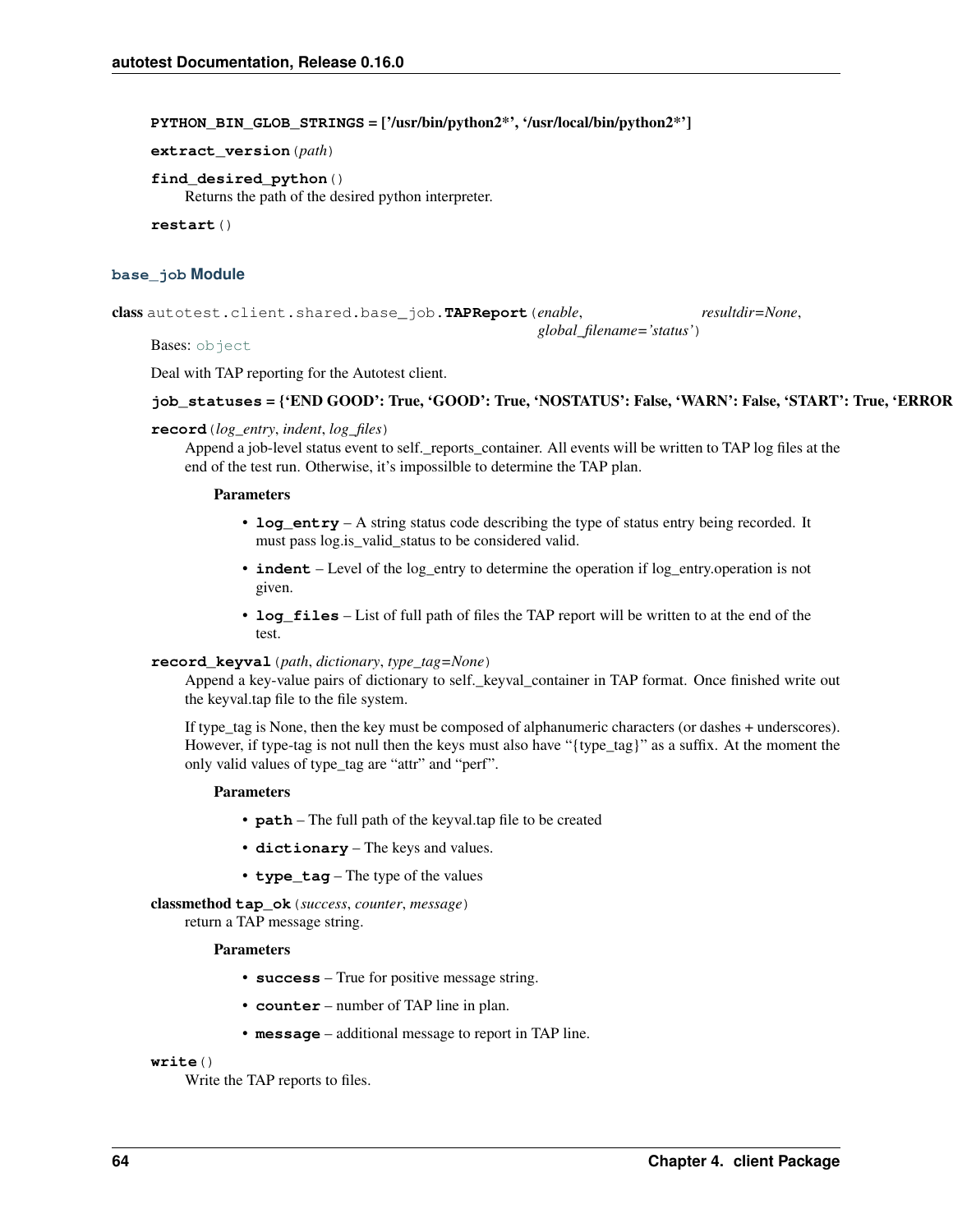```
class autotest.client.shared.base_job.base_job(*args, **dargs)
    object
```
An abstract base class for the various autotest job classes.

Property autodir The top level autotest directory.

Property clientdir The autotest client directory.

Property serverdir The autotest server directory. [OPTIONAL]

Property resultdir The directory where results should be written out. [WRITABLE]

Property pkgdir The job packages directory. [WRITABLE]

Property tmpdir The job temporary directory. [WRITABLE]

Property testdir The job test directory. [WRITABLE]

Property customtestdir The custom test directory. [WRITABLE]

Property site\_testdir The job site test directory. [WRITABLE]

Property bindir The client bin/ directory.

Property configdir The client config/ directory.

Property profdir The client profilers/ directory.

Property toolsdir The client tools/ directory.

Property conmuxdir The conmux directory. [OPTIONAL]

Property control A path to the control file to be executed. [OPTIONAL]

Property hosts A set of all live Host objects currently in use by the job. Code running in the context of a local client can safely assume that this set contains only a single entry.

Property machines A list of the machine names associated with the job.

Property user The user executing the job.

- Property tag A tag identifying the job. Often used by the scheduler to give a name of the form NUMBER-USERNAME/HOSTNAME.
- Property args A list of additional miscellaneous command-line arguments provided when starting the job.
- Property last\_boot\_tag The label of the kernel from the last reboot. [OPTIONAL,PERSISTENT]
- Property automatic\_test\_tag A string which, if set, will be automatically added to the test name when running tests.
- **Property default\_profile\_only** A boolean indicating the default value of profile\_only used by test.execute. [PERSISTENT]
- Property drop\_caches A boolean indicating if caches should be dropped before each test is executed.
- Property drop\_caches\_between\_iterations A boolean indicating if caches should be dropped before each test iteration is executed.
- Property run\_test\_cleanup A boolean indicating if test.cleanup should be run by default after a test completes, if the run\_cleanup argument is not specified. [PERSISTENT]

Property num\_tests\_run The number of tests run during the job. [OPTIONAL]

Property num\_tests\_failed The number of tests failed during the job. [OPTIONAL]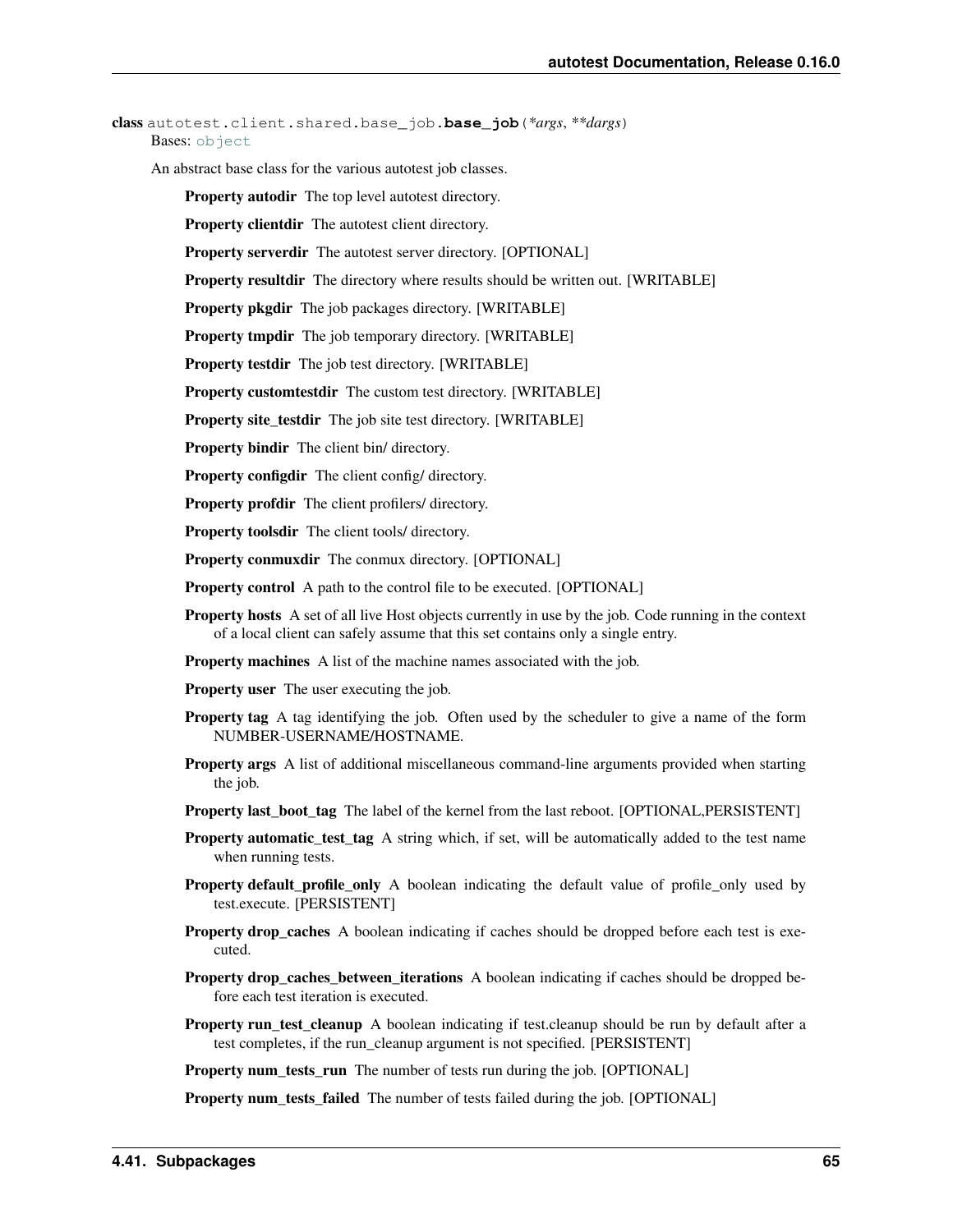- **Property bootloader** An instance of the boottool class. May not be available on job instances where access to the bootloader is not available (e.g. on the server running a server job). [OPTIONAL]
- Property harness An instance of the client test harness. Only available in contexts where client test execution happens. [OPTIONAL]
- **Property logging** An instance of the logging manager associated with the job.
- Property profilers An instance of the profiler manager associated with the job.
- Property sysinfo An instance of the sysinfo object. Only available in contexts where it's possible to collect sysinfo.
- Property warning\_manager A class for managing which types of WARN messages should be logged and which should be suppressed. [OPTIONAL]
- **Property warning loggers** A set of readable streams that will be monitored for WARN messages to be logged. [OPTIONAL]

## Abstract methods:

- find base directories [CLASSMETHOD] Returns the location of autodir, clientdir and serverdir
- \_find\_resultdir Returns the location of resultdir. Gets a copy of any parameters passed into base\_job.\_\_init\_\_. Can return None to indicate that no resultdir is to be used.

\_get\_status\_logger Returns a status\_logger instance for recording job status logs.

**autodir**

**automatic\_test\_tag**

**bindir**

**clientdir**

**configdir**

**conmuxdir**

**customtestdir**

```
default_profile_only
```
**get\_state**(*name*, *default=<object object>*)

Returns the value associated with a particular name.

### Parameters

- **name** The name the value was saved with.
- **default** A default value to return if no state is currently associated with var.
- Returns A deep copy of the value associated with name. Note that this explicitly returns a deep copy to avoid problems with mutable values; mutations are not persisted or shared.

**Raises** KeyError when no state is associated with var and a default value is not provided.

### **last\_boot\_tag**

## **pkgdir**

## **pop\_execution\_context**()

Reverse the effects of the previous push\_execution\_context call.

Raises IndexError when the stack of contexts is empty.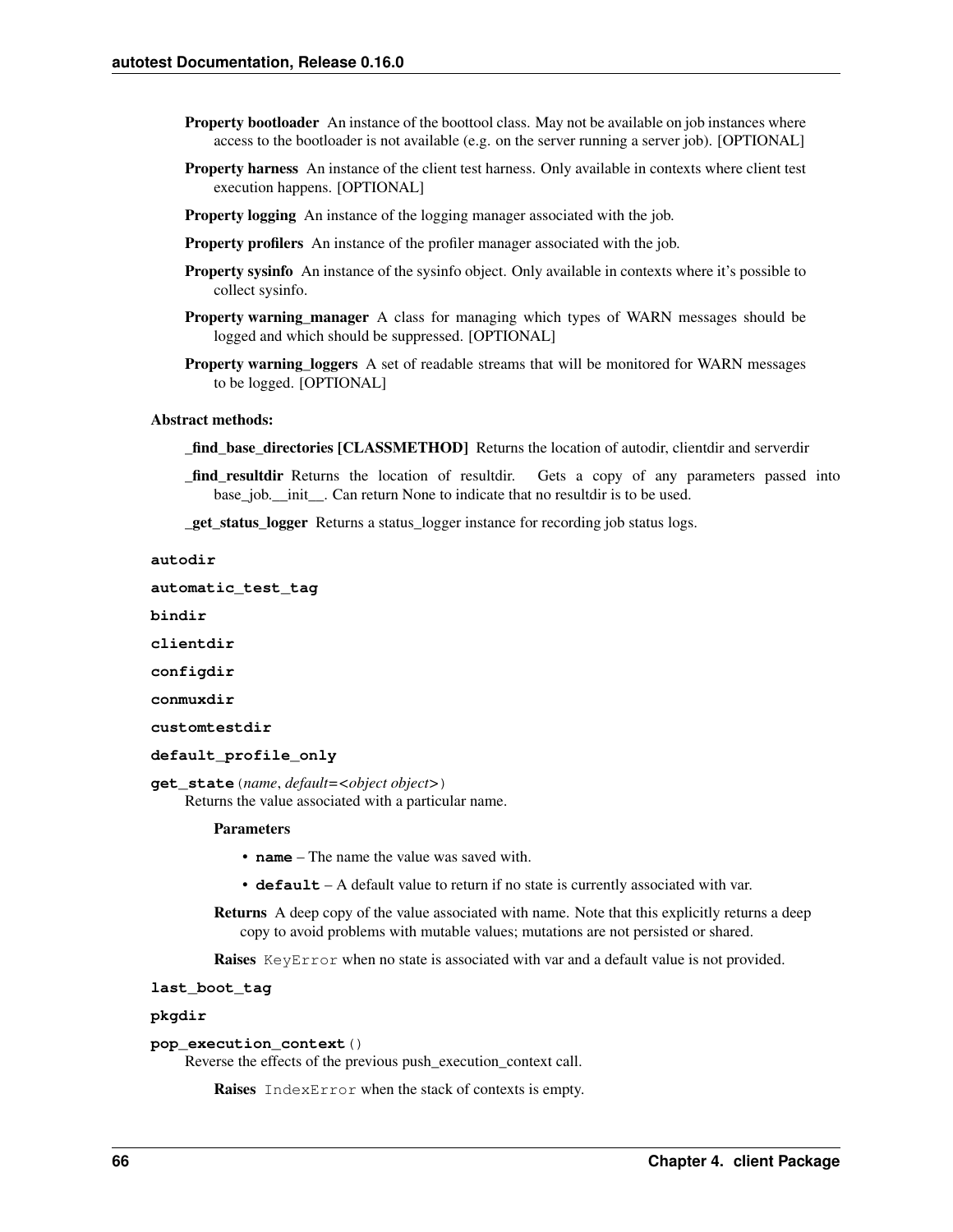# **profdir**

# **push\_execution\_context**(*resultdir*)

Save off the current context of the job and change to the given one.

In practice method just changes the resultdir, but it may become more extensive in the future. The expected use case is for when a child job needs to be executed in some sort of nested context (for example the way parallel simple does). The original context can be restored with a pop–execution context call.

**Parameters resultdir** – The new resultdir, relative to the current one.

**record**(*status\_code*, *subdir*, *operation*, *status=''*, *optional\_fields=None*)

Record a job-level status event.

Logs an event noteworthy to the Autotest job as a whole. Messages will be written into a global status log file, as well as a subdir-local status log file (if subdir is specified).

## Parameters

- **status\_code** A string status code describing the type of status entry being recorded. It must pass log.is\_valid\_status to be considered valid.
- **subdir** A specific results subdirectory this also applies to, or None. If not None the subdirectory must exist.
- **operation** A string describing the operation that was run.
- **status** An optional human-readable message describing the status entry, for example an error message or "completed successfully".
- **optional fields** An optional dictionary of additional named fields to be included with the status message. Every time timestamp and localtime entries are generated with the current time and added to this dictionary.

### **record\_entry**(*entry*, *log\_in\_subdir=True*)

Record a job-level status event, using a status\_log\_entry.

This is the same as self.record but using an existing status log entry object rather than constructing one for you.

# **Parameters**

- **entry** A status log entry object
- **log** in subdir A boolean that indicates (when true) that subdir logs should be written into the subdirectory status log file.

## **resultdir**

```
run_test_cleanup
```
## **serverdir**

**set\_state**(*name*, *value*)

Saves the value given with the provided name.

## Parameters

• **name** – The name the value should be saved with.

• **value** – The value to save.

```
site_testdir
```

```
tag
```

```
testdir
```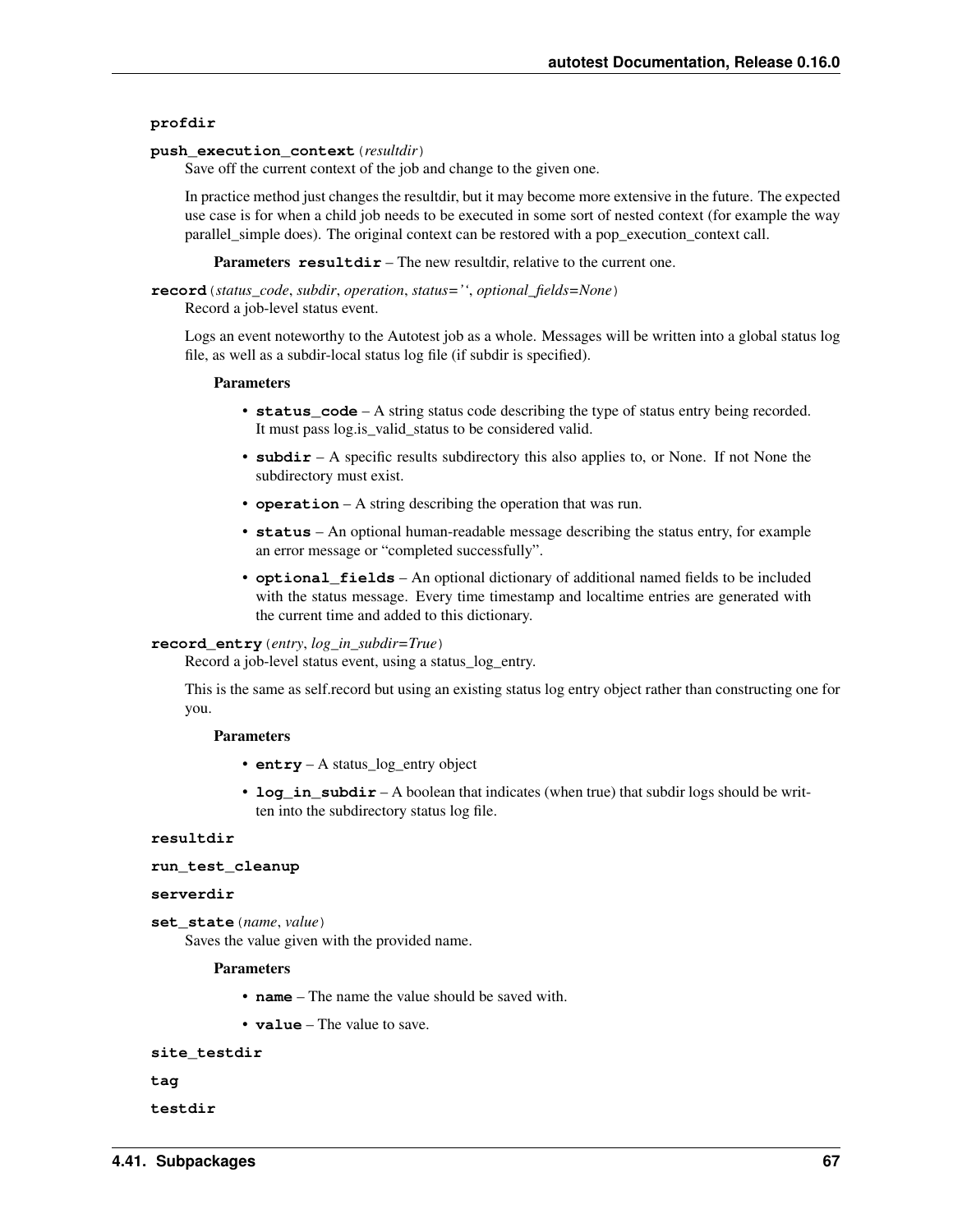## **tmpdir**

**toolsdir**

## **use\_sequence\_number**

class autotest.client.shared.base\_job.**job\_directory**(*path*, *is\_writable=False*) Bases: [object](http://docs.python.org/library/functions.html#object)

Represents a job.\*dir directory.

# exception **JobDirectoryException**

Bases: [autotest.client.shared.error.AutotestError](#page-86-0)

Generic job\_directory exception superclass.

exception job\_directory.**MissingDirectoryException**(*path*) Bases: autotest.client.shared.base\_job.JobDirectoryException

Raised when a directory required by the job does not exist.

exception job\_directory.**UncreatableDirectoryException**(*path*, *error*) Bases: autotest.client.shared.base\_job.JobDirectoryException

Raised when a directory required by the job is missing and cannot be created.

exception job\_directory.**UnwritableDirectoryException**(*path*) Bases: autotest.client.shared.base\_job.JobDirectoryException

Raised when a writable directory required by the job exists but is not writable.

- static job\_directory.**property\_factory**(*attribute*) Create a job.\*dir -> job.\_\*dir.path property accessor.
	- **Parameters attribute** A string with the name of the attribute this is exposed as. '\_'+attribute must then be attribute that holds either None or a job\_directory-like object

Returns A read-only property object that exposes a job\_directory path

class autotest.client.shared.base\_job.**job\_state** Bases: [object](http://docs.python.org/library/functions.html#object)

A class for managing explicit job and user state, optionally persistent.

The class allows you to save state by name (like a dictionary). Any state stored in this class should be picklable and deep copyable. While this is not enforced it is recommended that only valid python identifiers be used as names. Additionally, the namespace 'stateful\_property' is used for storing the valued associated with properties constructed using the property\_factory method.

# **NO\_DEFAULT** = <object object>

# **PICKLE\_PROTOCOL** = 2

**discard**(*\*args*, *\*\*dargs*)

If namespace.name is a defined value, deletes it.

# Parameters

- **namespace** (*[string](http://docs.python.org/library/string.html#module-string)*) The namespace that the property should be stored in.
- **name** (*[string](http://docs.python.org/library/string.html#module-string)*) The name the value was saved with.

```
discard_namespace(*args, **dargs)
```
Delete all defined namespace.\* names.

```
Parameters namespace (string) – The namespace to be cleared.
```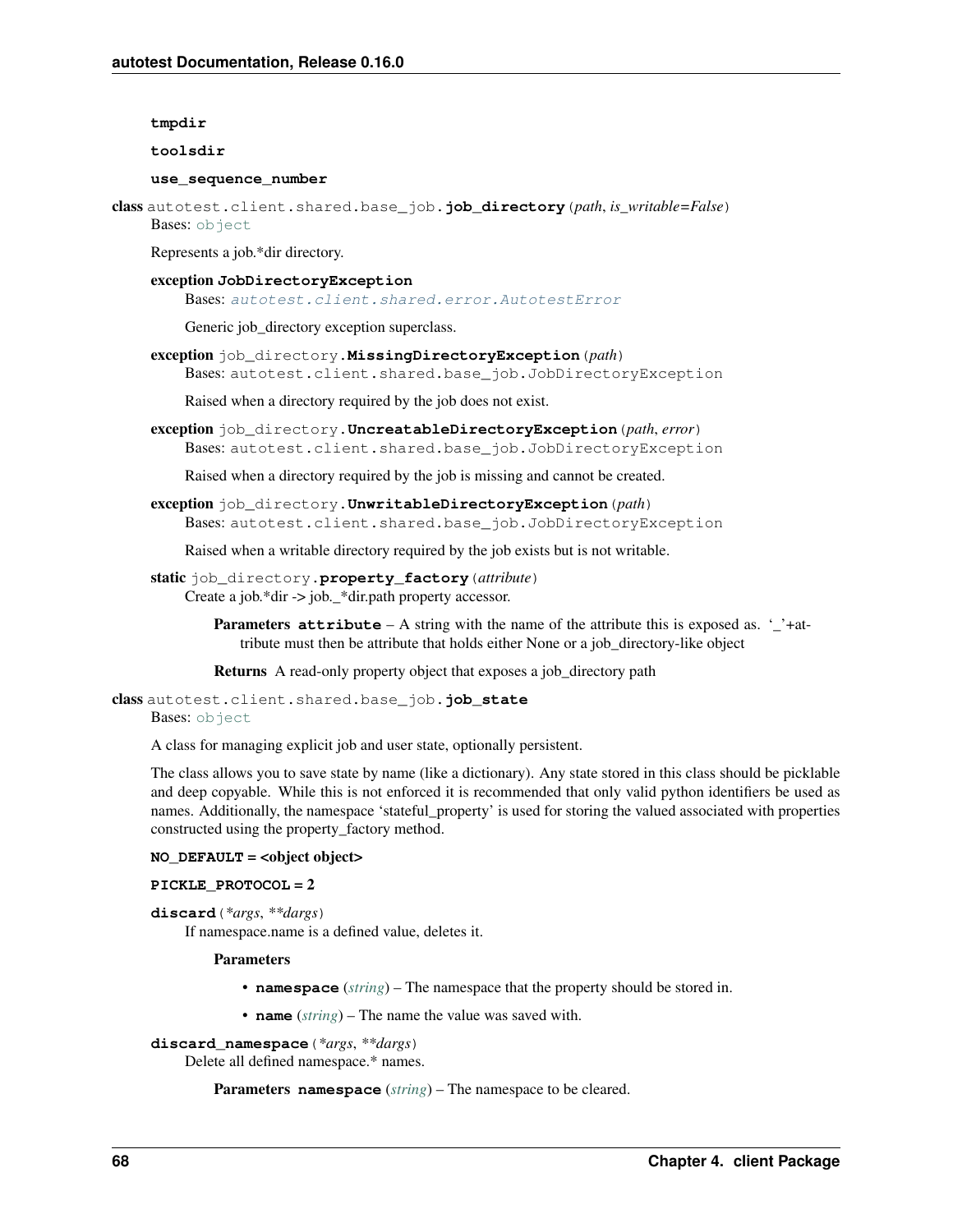### **get**(*\*args*, *\*\*dargs*)

Returns the value associated with a particular name.

### **Parameters**

- **namespace** (*[string](http://docs.python.org/library/string.html#module-string)*) The namespace that the property should be stored in.
- **name** (*[string](http://docs.python.org/library/string.html#module-string)*) The name the value was saved with.
- **default** (*[object](http://docs.python.org/library/functions.html#object)*) A default value to return if no state is currently associated with var.

Returns A deep copy of the value associated with name. Note that this explicitly returns a deep copy to avoid problems with mutable values; mutations are not persisted or shared.

Raises KeyError raised when no state is associated with var and a default value is not provided.

#### **has**(*\*args*, *\*\*dargs*)

Return a boolean indicating if namespace.name is defined.

#### **Parameters**

- **namespace** (*[string](http://docs.python.org/library/string.html#module-string)*) The namespace that the property should be stored in.
- **name** (*[string](http://docs.python.org/library/string.html#module-string)*) The name the value was saved with.

Returns True if the given name is defined in the given namespace and False otherwise.

#### Return type [bool](http://docs.python.org/library/functions.html#bool)

static **property\_factory**(*state\_attribute*, *property\_attribute*, *default*, *namespace='global\_properties'*)

Create a property object for an attribute using self.get and self.set.

#### **Parameters**

- **state\_attribute** A string with the name of the attribute on job that contains the job\_state instance.
- **property\_attribute** A string with the name of the attribute this property is exposed as.
- **default** A default value that should be used for this property if it is not set.
- **namespace** The namespace to store the attribute value in.

Returns A read-write property object that performs self.get calls to read the value and self.set calls to set it.

## **read\_from\_file**(*file\_path*, *merge=True*)

Read in any state from the file at file\_path.

When merge=True, any state specified only in-memory will be preserved. Any state specified on-disk will be set in-memory, even if an in-memory setting already exists.

#### Parameters

- **file\_path** (*[string](http://docs.python.org/library/string.html#module-string)*) The path where the state should be read from. It must exist but it can be empty.
- **merge** (*[bool](http://docs.python.org/library/functions.html#bool)*) If true, merge the on-disk state with the in-memory state. If false, replace the in-memory state with the on-disk state.

Warning: This method is intentionally concurrency-unsafe. It makes no attempt to control concurrent access to the file at file\_path.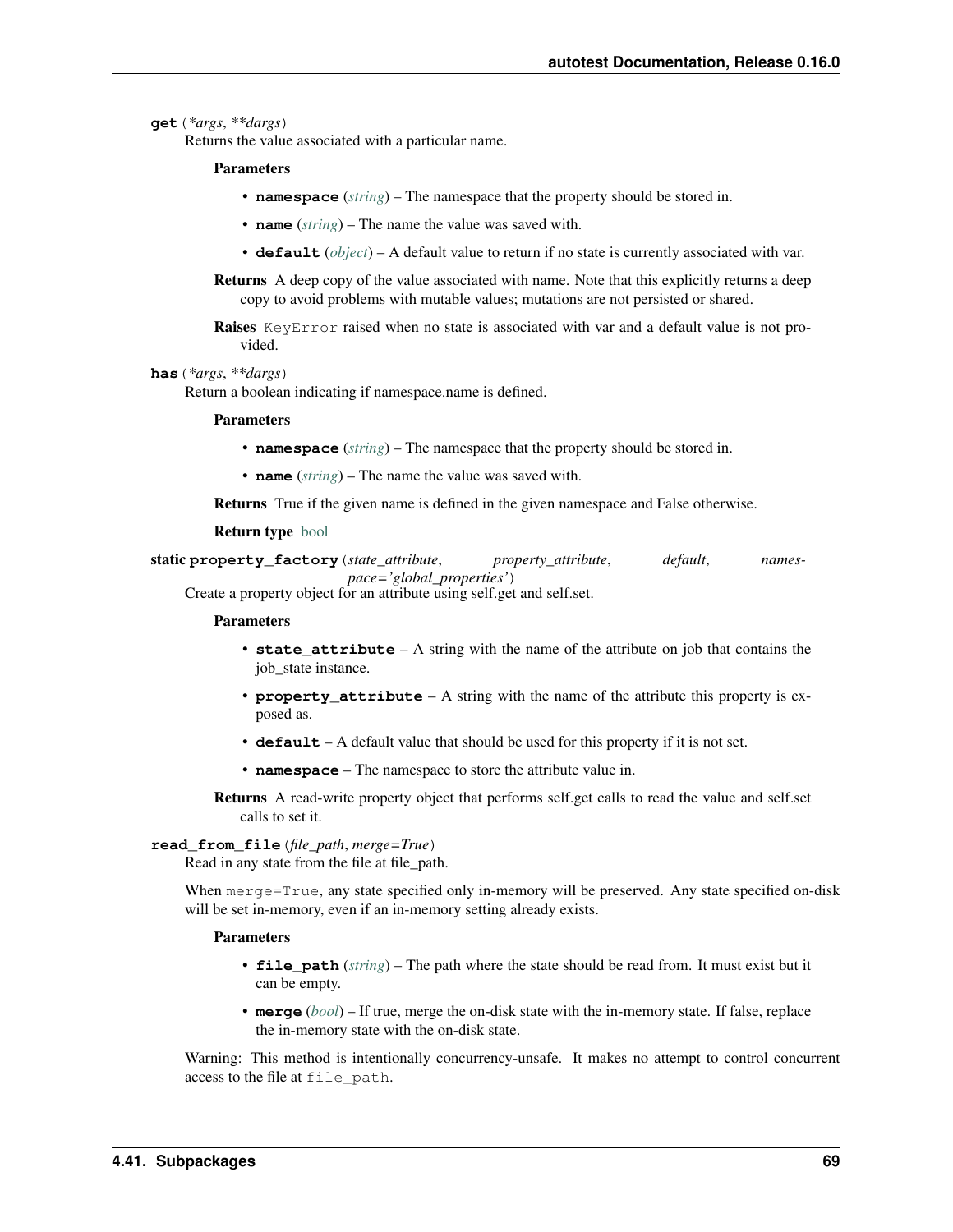### **set**(*\*args*, *\*\*dargs*)

Saves the value given with the provided name.

### Parameters

- **namespace** (*[string](http://docs.python.org/library/string.html#module-string)*) The namespace that the property should be stored in.
- **name** (*[string](http://docs.python.org/library/string.html#module-string)*) The name the value was saved with.
- **value** The value to save.

# **set\_backing\_file**(*file\_path*)

Change the path used as the backing file for the persistent state.

When a new backing file is specified if a file already exists then its contents will be added into the current state, with conflicts between the file and memory being resolved in favor of the file contents. The file will then be kept in sync with the (combined) in-memory state. The syncing can be disabled by setting this to None.

**Parameters file\_path** (*[string](http://docs.python.org/library/string.html#module-string)*) – A path on the filesystem that can be read from and written to, or None to turn off the backing store.

#### **write\_to\_file**(*file\_path*)

Write out the current state to the given path.

Warning: This method is intentionally concurrency-unsafe. It makes no attempt to control concurrent access to the file at file\_path.

**Parameters file path** (*[string](http://docs.python.org/library/string.html#module-string)*) – The path where the state should be written out to. Must be writable.

class autotest.client.shared.base\_job.**status\_indenter** Bases: [object](http://docs.python.org/library/functions.html#object)

Abstract interface that a status log indenter should use.

# **decrement**()

Decrease indentation by one level.

# **increment**()

Increase indentation by one level.

# **indent**

```
class autotest.client.shared.base_job.status_log_entry(status_code, subdir, op-
                                                           eration, message, fields,
                                                           timestamp=None)
```
Bases: [object](http://docs.python.org/library/functions.html#object)

Represents a single status log entry.

 $BAD$ <sub>\_</sub>CHAR\_REGEX = <\_sre.SRE\_Pattern object>

LOCALTIME FIELD = 'localtime'

# **RENDERED\_NONE\_VALUE** = '—-'

# **TIMESTAMP\_FIELD** = 'timestamp'

#### **is\_end**()

Indicates if this status log is the end of a nested block.

Returns A boolean indicating if this entry ends a nested block.

# **is\_start**()

Indicates if this status log is the start of a new nested block.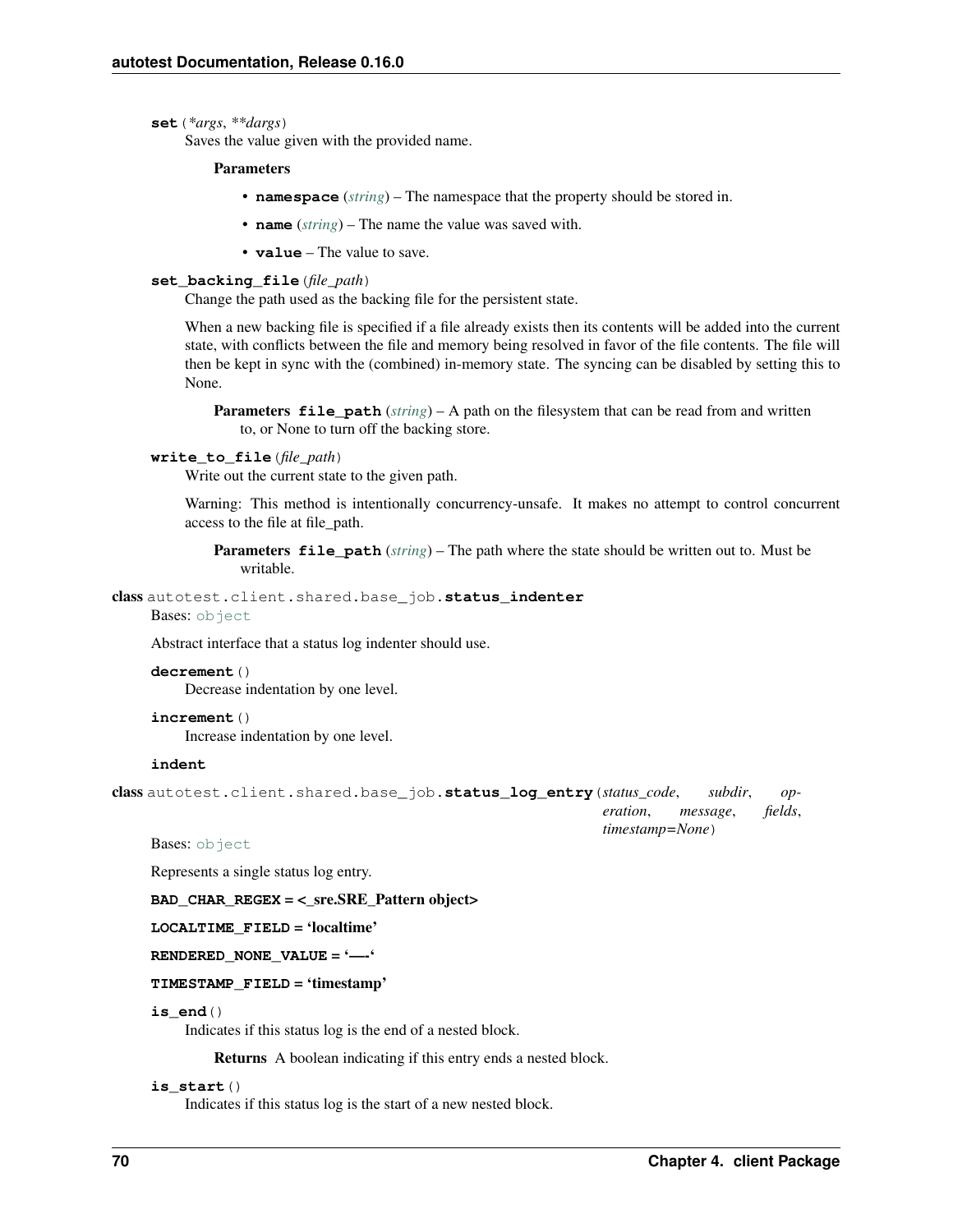Returns A boolean indicating if this entry starts a new nested block.

### classmethod **parse**(*line*)

Parse a status log entry from a text string.

This method is the inverse of render; it should always be true that parse(entry.render()) produces a new status log entry equivalent to entry.

Returns A new status\_log\_entry instance with fields extracted from the given status line. If the line is an extra message line then None is returned.

#### **render**()

Render the status log entry into a text string.

Returns A text string suitable for writing into a status log file.

```
class autotest.client.shared.base_job.status_logger(job, indenter,
```
*global\_filename='status'*, *subdir\_filename='status'*, *record\_hook=None*, *tap\_writer=None*)

Bases: [object](http://docs.python.org/library/functions.html#object)

Represents a status log file. Responsible for translating messages into on-disk status log lines.

Property global filename The filename to write top-level logs to.

Property subdir\_filename The filename to write subdir-level logs to.

# **record\_entry**(*log\_entry*, *log\_in\_subdir=True*)

Record a status\_log\_entry into the appropriate status log files.

#### **Parameters**

- **log\_entry** A status\_log\_entry instance to be recorded into the status logs.
- **log\_in\_subdir** A boolean that indicates (when true) that subdir logs should be written into the subdirectory status log file.

#### **render\_entry**(*log\_entry*)

Render a status\_log\_entry as it would be written to a log file.

Parameters  $log_{\text{entry}} - A$  status\_log\_entry instance to be rendered.

Returns The status log entry, rendered as it would be written to the logs (including indentation).

autotest.client.shared.base\_job.**with\_backing\_file**(*method*) A decorator to perform a lock-read-\*-write-unlock cycle.

When applied to a method, this decorator will automatically wrap calls to the method in a lock-and-read before the call followed by a write-and-unlock. Any operation that is reading or writing state should be decorated with this method to ensure that backing file state is consistently maintained.

autotest.client.shared.base\_job.**with\_backing\_lock**(*method*) A decorator to perform a lock-\*-unlock cycle.

When applied to a method, this decorator will automatically wrap calls to the method in a backing file lock and before the call followed by a backing file unlock.

# **base\_packages Module**

This module defines the BasePackageManager Class which provides an implementation of the packaging system API providing methods to fetch, upload and remove packages. Site specific extensions to any of these methods should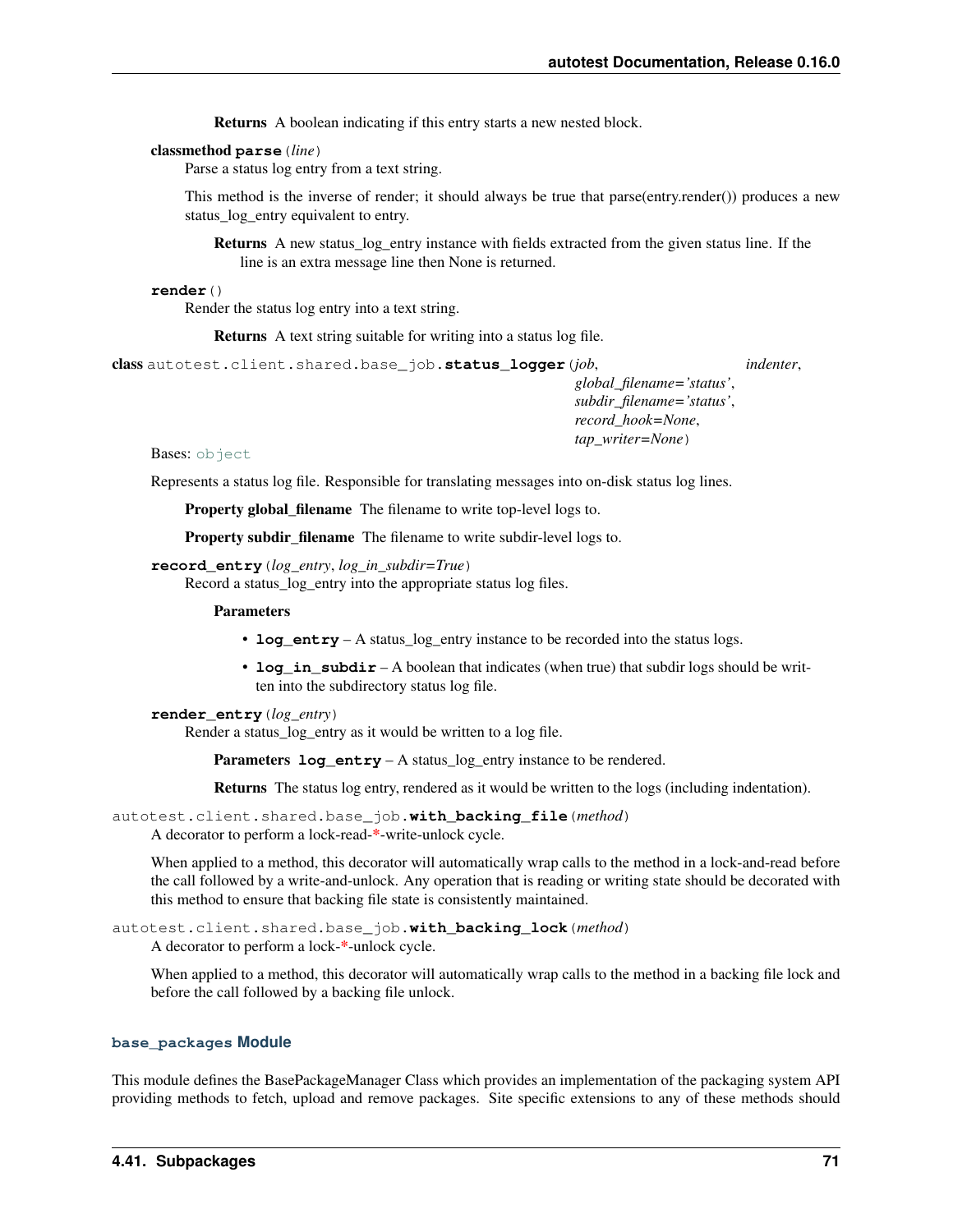<span id="page-75-0"></span>inherit this class.

class autotest.client.shared.base\_packages.**BasePackageManager**(*pkgmgr\_dir*, *host-*

*name=None*, *repo\_urls=None*, *upload\_paths=None*, *do\_locking=True*, *run\_function=<function run>*, *run\_function\_args=[]*, *run\_function\_dargs={}*)

Bases: [object](http://docs.python.org/library/functions.html#object)

**add\_repository**(*repo*)

# **compare\_checksum**(*pkg\_path*, *repo\_url*)

Calculate the checksum of the file specified in pkg\_path and compare it with the checksum in the checksum file Return True if both match else return False. pkg\_path : The full path to the package file for which the

checksum is being compared

repo\_url : The URL to fetch the checksum from

### **compute\_checksum**(*pkg\_path*)

Compute the MD5 checksum for the package file and return it. pkg\_path : The complete path for the package file

### **fetch\_pkg**(*pkg\_name*, *dest\_path*, *repo\_url=None*, *use\_checksum=False*, *install=False*)

Fetch the package into dest\_dir from repo\_url. By default repo\_url is None and the package is looked in all the repositories specified. Otherwise it fetches it from the specific repo\_url. pkg\_name : name of the package (ex: test-sleeptest.tar.bz2,

dep-gcc.tar.bz2, kernel.1-1.rpm)

repo\_url : the URL of the repository where the package is located. dest\_path : complete path of where the package will be fetched to. use\_checksum : This is set to False to fetch the packages.checksum file

so that the checksum comparison is bypassed for the checksum file itself. This is used internally by the packaging system. It should be ignored by externals callers of this method who use it fetch custom packages.

install [install path has unique name and destination requirements] that vary based on the fetcher that is used. So call them here as opposed to install\_pkg.

#### **get\_fetcher**(*url*)

**get\_mirror\_list**(*repo\_urls*)

Stub function for site specific mirrors.

Returns: Priority ordered list

#### **get\_package\_name**(*url*, *pkg\_type*)

Extract the group and test name for the url. This method is currently used only for tests.

#### static **get\_tarball\_name**(*name*, *pkg\_type*)

Converts a package name and type into a tarball name.

#### Parameters

- **name** The name of the package
- **pkg\_type** The type of the package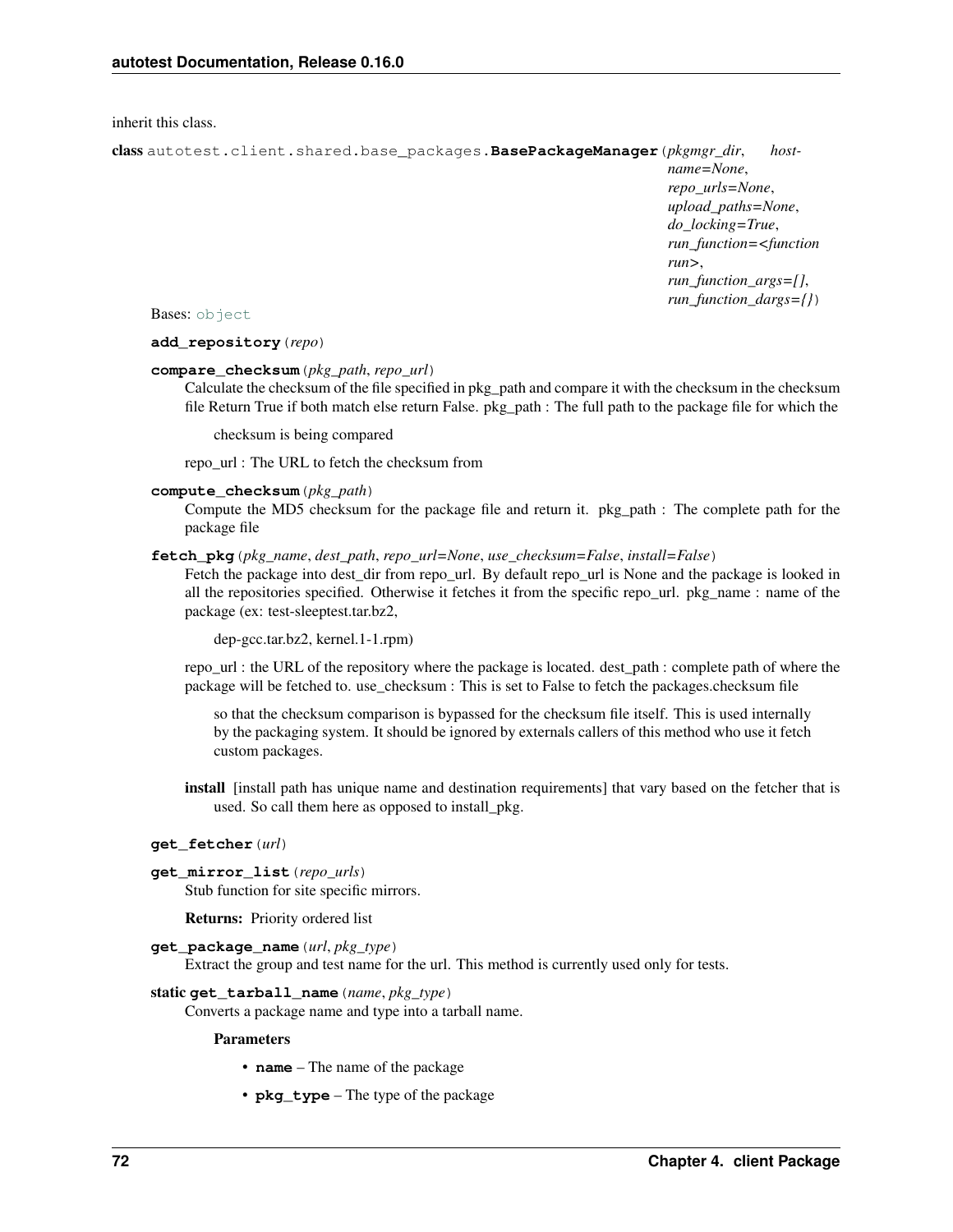Returns A tarball filename for that specific type of package

**install\_pkg**(*name*, *pkg\_type*, *fetch\_dir*, *install\_dir*, *preserve\_install\_dir=False*, *repo\_url=None*)

Remove install\_dir if it already exists and then recreate it unless preserve\_install\_dir is specified as True. Fetch the package into the pkg\_dir. Untar the package into install\_dir The assumption is that packages are of the form : <pkg\_type>.<pkg\_name>.tar.bz2 name : name of the package type : type of the package fetch\_dir : The directory into which the package tarball will be

fetched to.

install\_dir : the directory where the package files will be untarred to repo\_url : the url of the repository to fetch the package from.

#### static **parse\_tarball\_name**(*tarball\_name*)

Coverts a package tarball name into a package name and type.

Parameters **tarball** name – The filename of the tarball

Returns (name, pkg\_type) where name is the package name and pkg\_type is the package type.

### **remove\_checksum**(*pkg\_name*)

Remove the checksum of the package from the packages checksum file. This method is called whenever a package is removed from the repositories in order clean its corresponding checksum. pkg\_name : The name of the package to be removed

# **remove\_pkg**(*pkg\_name*, *remove\_path=None*, *remove\_checksum=False*)

Remove the package from the specified remove\_path pkg\_name : name of the package (ex: testsleeptest.tar.bz2,

dep-gcc.tar.bz2)

remove\_path : the location to remove the package from.

**remove\_pkg\_file**(*filename*, *pkg\_dir*)

Remove the file named filename from pkg\_dir

**repo\_check**(*repo*)

Check to make sure the repo is in a sane state: ensure we have at least XX amount of free space Make sure we can write to the repo

**tar\_package**(*pkg\_name*, *src\_dir*, *dest\_dir*, *include\_string=None*, *exclude\_string=None*) Create a tar.bz2 file with the name 'pkg\_name' say test-blah.tar.bz2.

Includes the files specified in include string, and excludes the files specified on the exclude string, while

#### Parameters

• **pkg\_name** – Package name.

tarring the source. Returns the destination tarball path.

- **src** dir Directory that contains the data to be packaged.
- **dest\_dir** Directory that will hold the destination tarball.
- **include\_string** Pattern that represents the files that will be added to the tar package.
- **exclude\_string** Pattern that represents the files that should be excluded from the tar package. It could be either a string or a list.

# **untar\_pkg**(*tarball\_path*, *dest\_dir*)

Untar the package present in the tarball\_path and put a ".checksum" file in the dest\_dir containing the checksum of the tarball. This method assumes that the package to be untarred is of the form  $\alpha$ name $\alpha$ .tar.bz2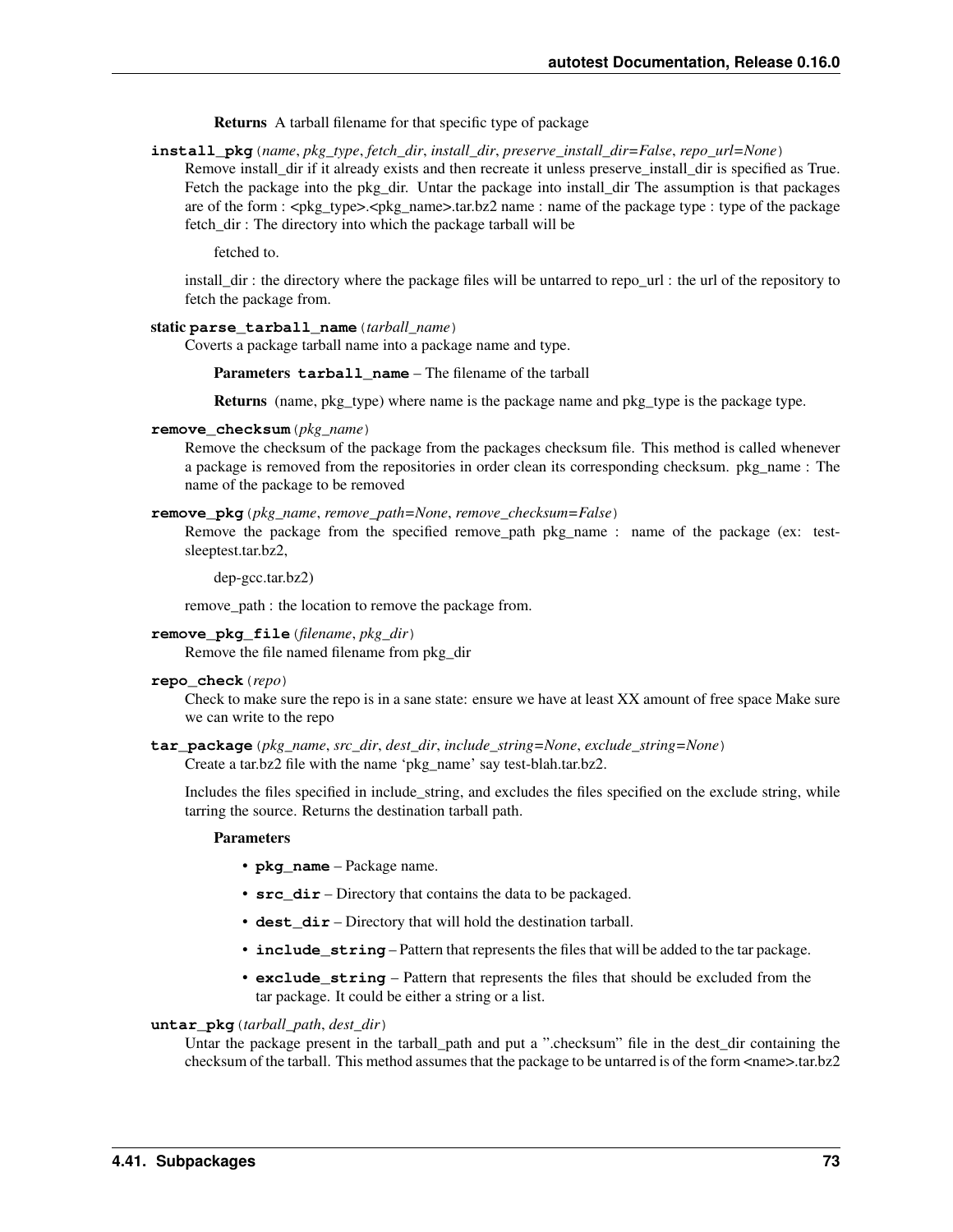# **untar\_required**(*tarball\_path*, *dest\_dir*)

Compare the checksum of the tarball\_path with the .checksum file in the dest\_dir and return False if it matches. The untar of the package happens only if the checksums do not match.

### **update\_checksum**(*pkg\_path*)

Update the checksum of the package in the packages' checksum file. This method is called whenever a package is fetched just to be sure that the checksums in the local file are the latest. pkg\_path : The complete path to the package file.

# **upkeep**(*custom\_repos=None*)

Clean up custom upload/download areas

**upload\_pkg**(*pkg\_path*, *upload\_path=None*, *update\_checksum=False*, *timeout=300*)

# **upload\_pkg\_dir**(*dir\_path*, *upload\_path*)

Upload a full directory. Depending on the upload path, the appropriate method for that protocol is called. Currently this copies the whole tmp package directory to the target directory. This assumes that the web server is running on the same machine where the method is being called from. The upload\_path's files are basically served by that web server.

# **upload\_pkg\_file**(*file\_path*, *upload\_path*)

Upload a single file. Depending on the upload path, the appropriate method for that protocol is called. Currently this simply copies the file to the target directory (but can be extended for other protocols) This assumes that the web server is running on the same machine where the method is being called from. The upload\_path's files are basically served by that web server.

### **upload\_pkg\_parallel**(*pkg\_path*, *upload\_path*, *update\_checksum=False*)

Uploads to a specified upload\_path or to all the repos. Also uploads the checksum file to all the repos. pkg\_path : The complete path to the package file upload\_path : the absolute path where the files are copied to.

if set to 'None' assumes 'all' repos

update\_checksum [If set to False, the checksum file is not] going to be updated which happens by default. This is necessary for custom packages (like custom kernels and custom tests) that get uploaded which do not need to be part of the checksum file and bloat it.

```
class autotest.client.shared.base_packages.GitFetcher(package_manager, reposi-
```
Bases: [autotest.client.shared.base\\_packages.RepositoryFetcher](#page-78-0)

# A git based repository fetcher

# **fetch\_pkg\_file**(*filename*, *dest\_path*)

Fetch a package file and save it to the given destination path

git is an SCM, you can download the test directly. No need to fetch a bz2'd tarball file. However 'filename' is <type>-<name>.tar.bz2 break this up and only fetch <name>.

# **Parameters**

- **filename** (*[string](http://docs.python.org/library/string.html#module-string)*) The filename of the package file to fetch.
- **dest\_path** (*[string](http://docs.python.org/library/string.html#module-string)*) Destination path to download the file to.

# qit archive cmd pattern = 'git archive –remote=%s -o %s %s'

# **install\_pkg\_post**(*filename*, *fetch\_dir*, *install\_dir*, *preserve\_install\_dir=False*)

class autotest.client.shared.base\_packages.**HttpFetcher**(*package\_manager*, *reposi-*

*tory\_url*)

*tory\_url*)

Bases: [autotest.client.shared.base\\_packages.RepositoryFetcher](#page-78-0)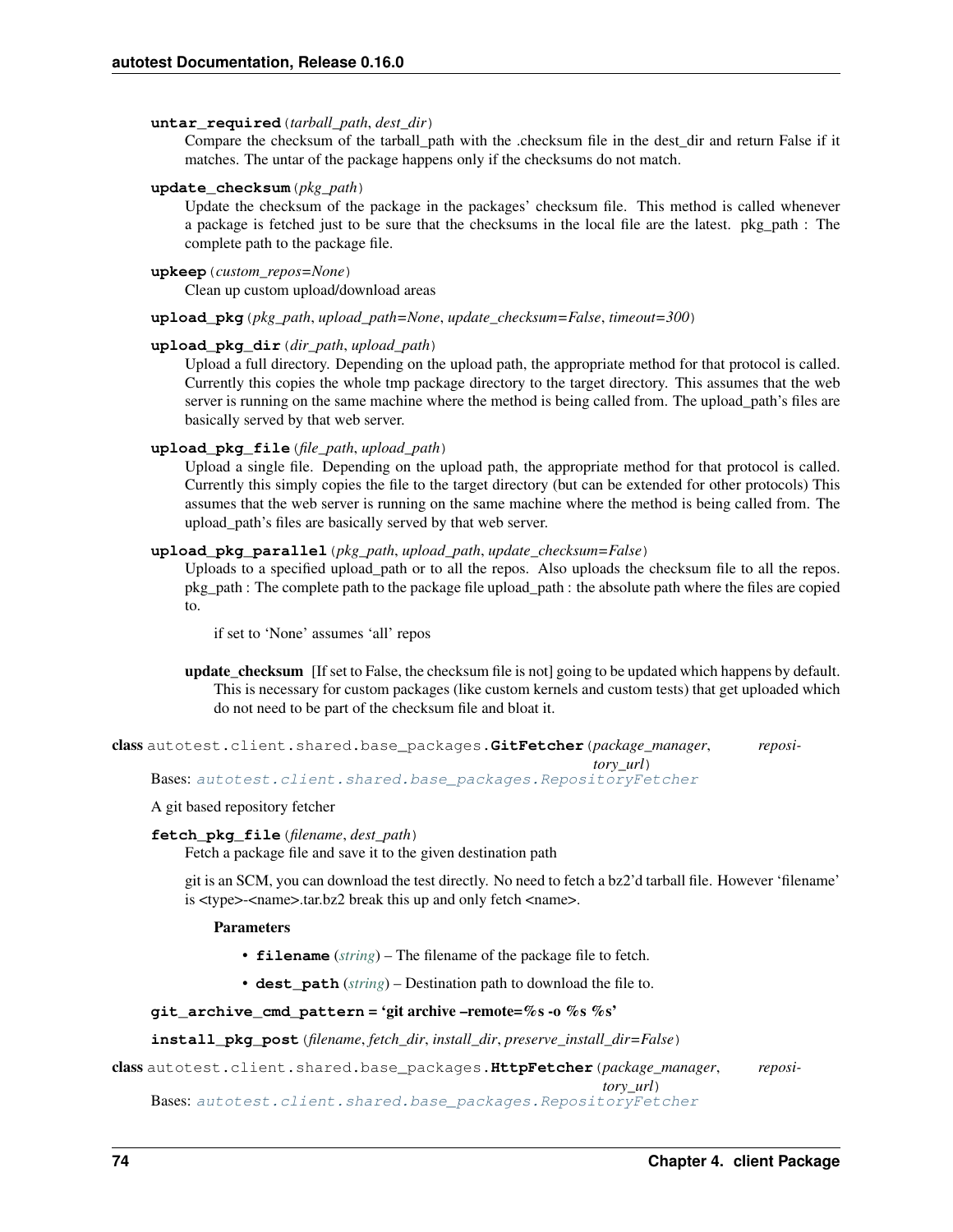Repository Fetcher using HTTP

**fetch\_pkg\_file**(*filename*, *dest\_path*)

Fetch a package file from a package repository.

### Parameters

- **filename** (*[string](http://docs.python.org/library/string.html#module-string)*) The filename of the package file to fetch.
- **dest\_path** (*[string](http://docs.python.org/library/string.html#module-string)*) Destination path to download the file to.

Raises PackageFetchError if the fetch failed

# **wget\_cmd\_pattern** = 'wget –connect-timeout=15 -nv %s -O %s'

class autotest.client.shared.base\_packages.**LocalFilesystemFetcher**(*package\_manager*,

*reposi-*

*tory\_url*)

Bases: [autotest.client.shared.base\\_packages.RepositoryFetcher](#page-78-0)

#### **fetch\_pkg\_file**(*filename*, *dest\_path*)

<span id="page-78-0"></span>class autotest.client.shared.base\_packages.**RepositoryFetcher**(*package\_manager*,

Bases: [object](http://docs.python.org/library/functions.html#object)

Base class with common functionality for repository fetchers

**fetch\_pkg\_file**(*filename*, *dest\_path*) Fetch a package file from a package repository.

#### Parameters

- **filename** (*[string](http://docs.python.org/library/string.html#module-string)*) The filename of the package file to fetch.
- **dest** path (*[string](http://docs.python.org/library/string.html#module-string)*) Destination path to download the file to.

### Raises PackageFetchError if the fetch failed

**install\_pkg\_post**(*filename*, *fetch\_dir*, *install\_dir*, *preserve\_install\_dir=False*) Fetcher specific post install

#### Parameters

- **filename** (*[string](http://docs.python.org/library/string.html#module-string)*) The filename of the package to install
- **fetch\_dir** (*[string](http://docs.python.org/library/string.html#module-string)*) The fetched path of the package
- **install\_dir** (*[string](http://docs.python.org/library/string.html#module-string)*) The path to install the package to

@preserve\_install\_dir: Preserve the install directory

#### **install\_pkg\_setup**(*name*, *fetch\_dir*, *install*)

Install setup for a package based on fetcher type.

# Parameters

- **name** (*[string](http://docs.python.org/library/string.html#module-string)*) The filename to be munged
- **fetch\_dir** (*[string](http://docs.python.org/library/string.html#module-string)*) The destination path to be munged
- **install** (*boolean*) Whether this is be called from the install path or not

Returns tuple with (name, fetch\_dir)

**url** = None

*repository\_url*)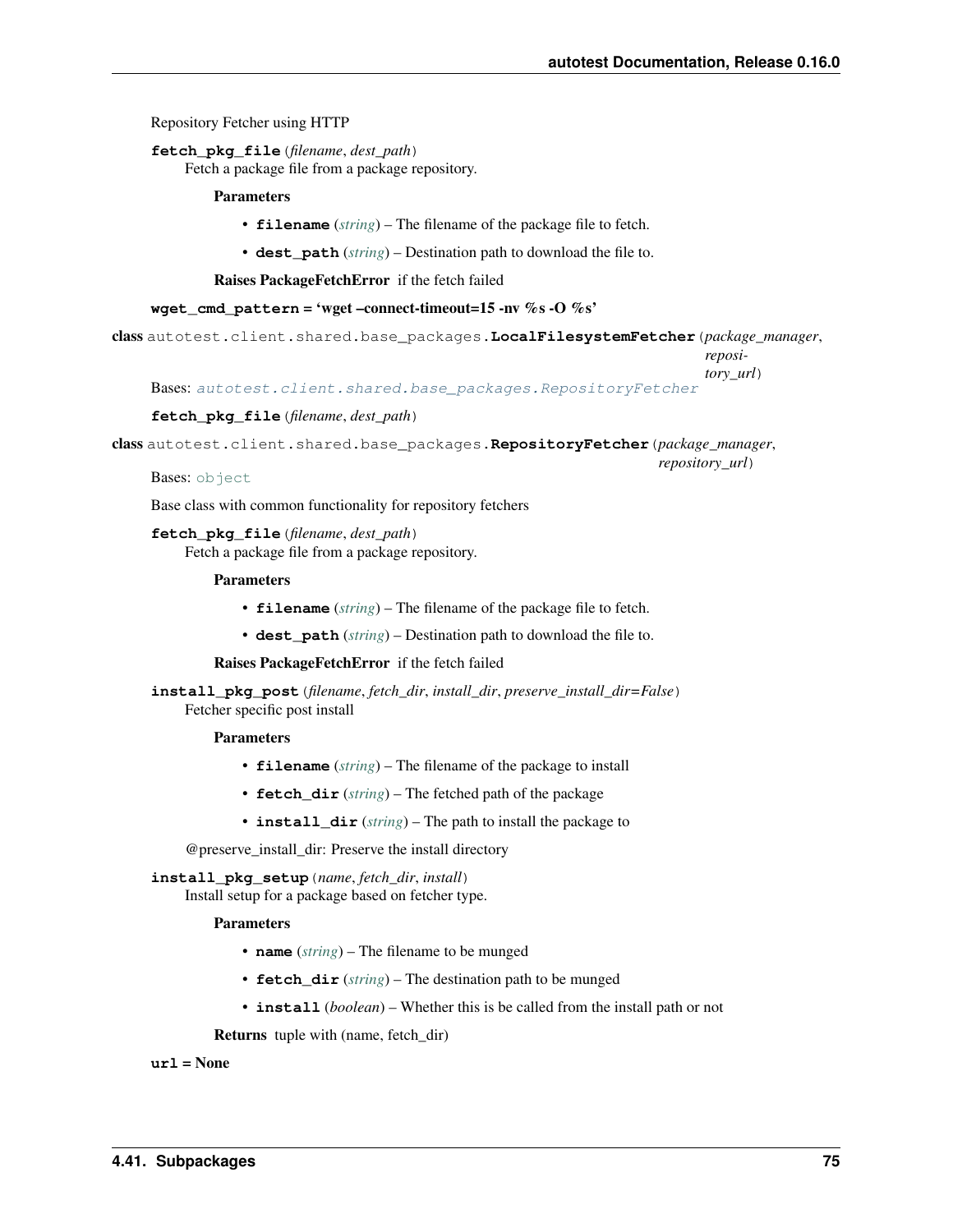autotest.client.shared.base\_packages.**check\_diskspace**(*repo*, *min\_free=None*) Check if the remote directory over at the pkg repo has available diskspace

If the amount of free space is not supplied, it is taken from the global configuration file, section [PACKAGES], key 'mininum\_free\_space'. The unit used are in SI, that is,  $1 GB = 10^{**}9$  bytes.

Parameters **repo** (*[string](http://docs.python.org/library/string.html#module-string)*) – a remote package repo URL

**Param** min\_free mininum amount of free space, in GB (10\*\*9 bytes)

Raises

- **error.RepoUnknownError** general repository error condition
- **error.RepoDiskFullError** repository does not have at least the requested amount of free disk space.

autotest.client.shared.base\_packages.**check\_write**(*repo*)

Checks that the remote repository directory is writable

Parameters **repo** (*[string](http://docs.python.org/library/string.html#module-string)*) – a remote package repo URL

Raises error.RepoWriteError repository write error

```
autotest.client.shared.base_packages.create_directory(repo)
     Create a directory over at the remote repository
```
Parameters **repo** (*[string](http://docs.python.org/library/string.html#module-string)*) – the repo URL containing the remote directory path

Returns a CmdResult object or None

```
autotest.client.shared.base_packages.has_pbzip2()
```
Check if parallel bzip2 is available on this system.

Returns True if pbzip2 is available, False otherwise

```
autotest.client.shared.base_packages.parse_ssh_path(repo)
```
Parse an SSH url

Parameters **repo** (*[string](http://docs.python.org/library/string.html#module-string)*) – a repo uri like ssh://xx@xx/path/to/

Returns tuple with (host, remote\_path)

```
autotest.client.shared.base_packages.repo_run_command(repo, cmd, ig-
                                                       nore_status=False, cd=True)
```
Run a command relative to the repo path

This is basically a utils.run() wrapper that sets itself in a repo directory if it is appropriate, so parameters such as cmd and ignore\_status are passed along to it.

#### **Parameters**

- **repo** (*[string](http://docs.python.org/library/string.html#module-string)*) a repository url
- **cmd** (*[string](http://docs.python.org/library/string.html#module-string)*) the command to be executed. This is passed along to utils.run()
- **ignore\_status** (*boolean*) do not raise an exception, no matter what the exit code of the command is.
- **cd** (*boolean*) wether to change the working directory to the repo directory before running the specified command.

Returns a CmdResult object or None

Raises CmdError the exit code of the command execution was not 0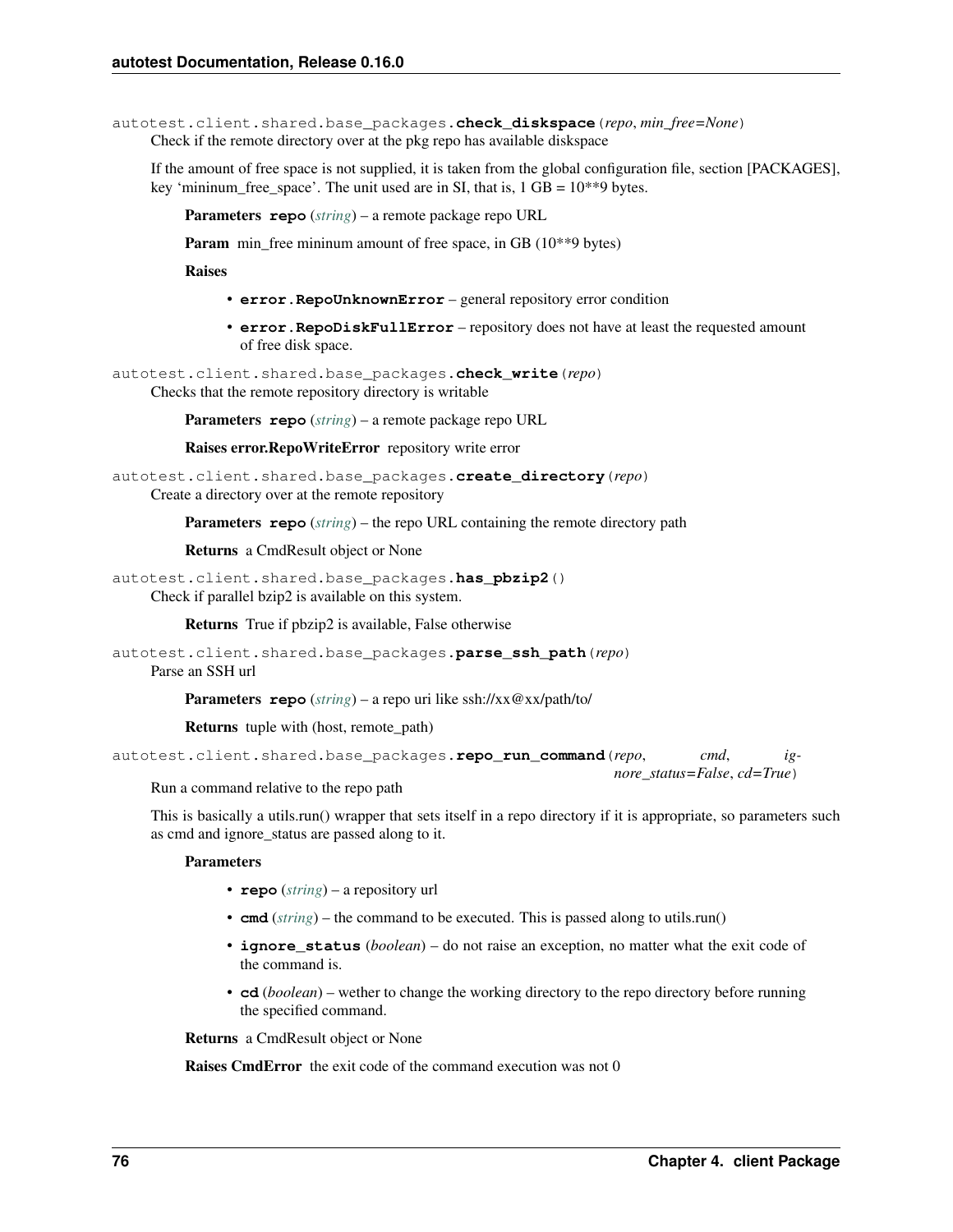autotest.client.shared.base\_packages.**trim\_custom\_directories**(*repo*,

*older\_than\_days=None*)

Remove old files from the remote repo directory

The age of the files, if not provided by the older than days parameter is taken from the global configuration file, at section [PACKAGES], configuration item 'custom\_max\_age'.

Parameters **repo** (*[string](http://docs.python.org/library/string.html#module-string)*) – a remote package repo URL

# **base\_syncdata Module**

class autotest.client.shared.base\_syncdata.**SessionData**(*hosts*, *timeout*) Bases: [object](http://docs.python.org/library/functions.html#object)

**close**()

**is\_finished**()

**set\_finish**()

**timeout**()

```
class autotest.client.shared.base_syncdata.SyncData(masterid, hostid, hosts, ses-
                                                           sion_id=None, listen_server=None,
                                                          port=13234, tmpdir=None)
```
Bases: [object](http://docs.python.org/library/functions.html#object)

Provides data synchronization between hosts.

Transferred data is pickled and sent to all destination points. If there is no listen server it will create a new one. If multiple hosts wants to communicate with each other, then communications are identified by session\_id.

**close**()

**single\_sync**(*data=None*, *timeout=60*, *session\_id=None*)

**sync**(*data=None*, *timeout=60*, *session\_id=None*) Synchronize data between hosts.

**timeout**()

class autotest.client.shared.base\_syncdata.**SyncListenServer**(*address=''*,

*port=13234*, *tmpdir=None*)

Bases: [object](http://docs.python.org/library/functions.html#object)

**close**()

Close SyncListenServer thread.

Close all open connection with clients and listen server.

class autotest.client.shared.base\_syncdata.**TempDir**(*tmpdir=None*) Bases: [autotest.client.shared.autotemp.tempdir](#page-65-0)

TempDir class is tempdir for predefined tmpdir.

**clean**()

Should not delete predefined tmpdir.

```
autotest.client.shared.base_syncdata.net_recv_object(sock, timeout=60)
    Receive python object over network.
```
**Parameters** 

• **ip\_addr** – ipaddres of waiter for data.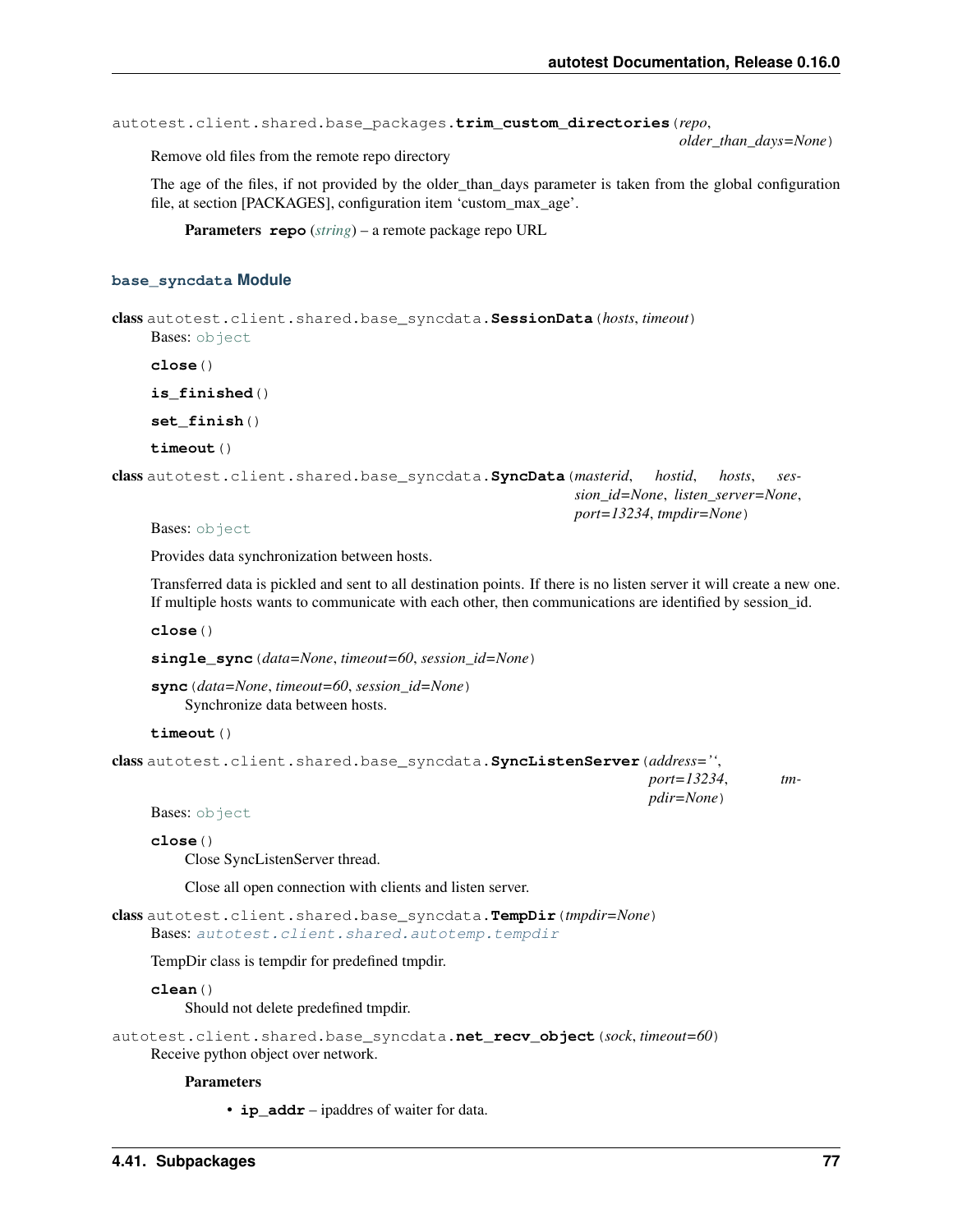• **obj** – object to send

# Returns object from network

autotest.client.shared.base\_syncdata.**net\_send\_object**(*sock*, *obj*)

# Send python object over network.

# **Parameters**

- **ip\_addr** ipaddres of waiter for data.
- **obj** object to send

# **boottool Module**

boottool client-side module.

This module provides an API for client side tests that need to manipulate boot entries. It's based on the rewrite of boottool, now python and grubby based. It aims to be keep API compatibility with the older version, except from XEN support which has been removed. We'll gladly accept patches that provide full coverage for this mode/feature.

Copyright 2009 Google Inc. Copyright 2012 Red Hat, Inc.

```
Released under the GPL v2
```
class autotest.client.shared.boottool.**boottool**(*path=None*) Bases: [autotest.client.tools.boottool.Grubby](#page-175-0)

Client site side boottool wrapper.

Inherits all functionality from boottool(.py) CLI app (lazily).

# **check\_version Module**

class autotest.client.shared.check\_version.**check\_python\_version** Bases: [autotest.client.shared.check\\_version.site\\_check\\_python\\_version](#page-81-0), [autotest.client.shared.base\\_check\\_version.base\\_check\\_python\\_version](#page-66-0)

<span id="page-81-0"></span>class autotest.client.shared.check\_version.**site\_check\_python\_version**

# **common Module**

# **control\_data Module**

```
class autotest.client.shared.control_data.ControlData(vars, path,
                                                       raise_warnings=False)
    object
    set_attr(attr, val, raise_warnings=False)
    set_author(val)
    set_dependencies(val)
    set_doc(val)
    set_experimental(val)
    set_name(val)
    set_run_verify(val)
```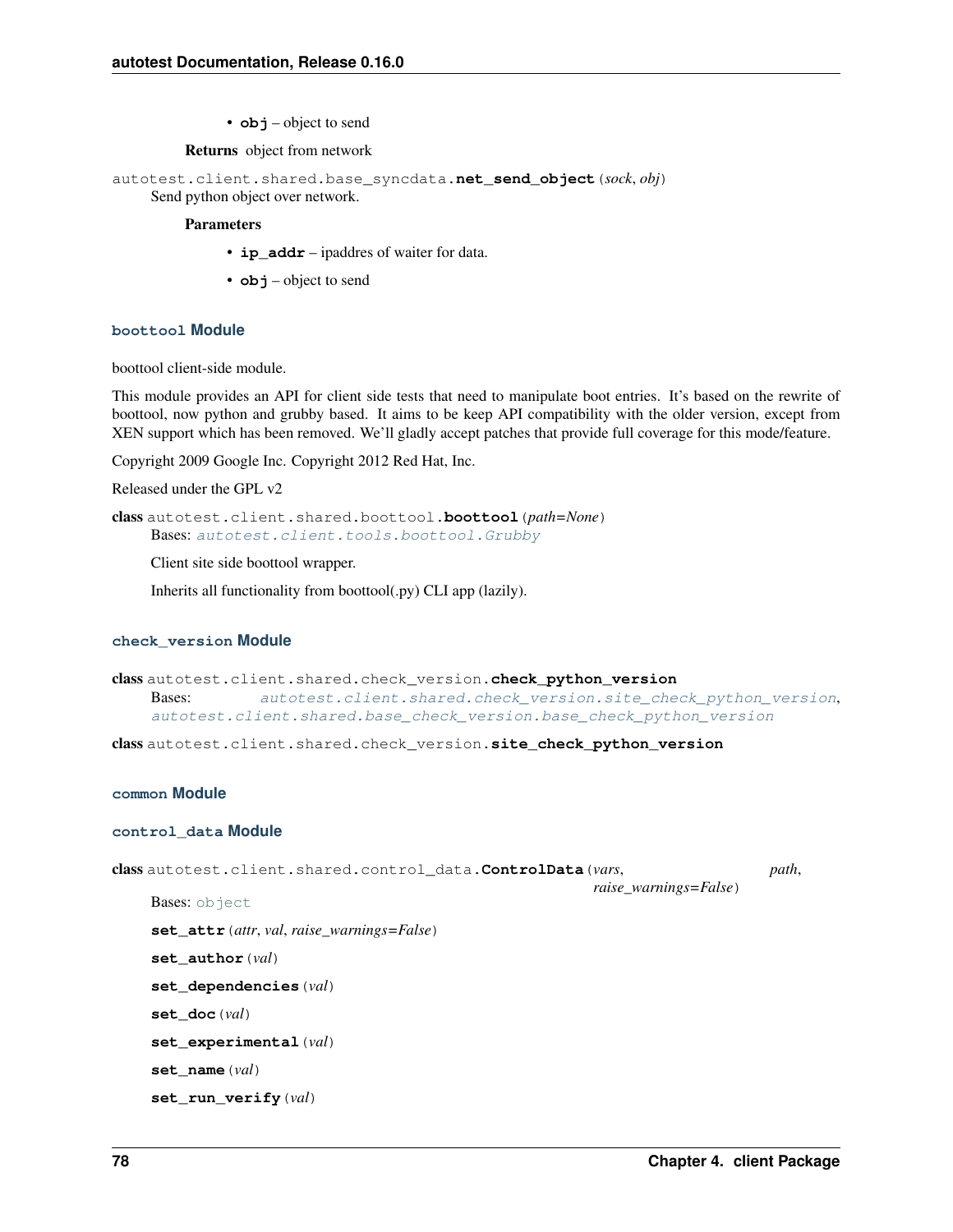**set\_sync\_count**(*val*) **set\_test\_category**(*val*) **set\_test\_class**(*val*) **set\_test\_parameters**(*val*) **set\_test\_type**(*val*) **set\_time**(*val*) exception autotest.client.shared.control\_data.**ControlVariableException** Bases: [exceptions.Exception](http://docs.python.org/library/exceptions.html#exceptions.Exception)

autotest.client.shared.control\_data.**parse\_control**(*path*, *raise\_warnings=False*)

### **distro Module**

This module provides the client facilities to detect the Linux Distribution it's running under.

This is a replacement for the get\_os\_vendor() function from the utils module.

class autotest.client.shared.distro.**LinuxDistro**(*name*, *version*, *release*, *arch*) Bases: [object](http://docs.python.org/library/functions.html#object)

Simple collection of information for a Linux Distribution

class autotest.client.shared.distro.**Probe**

Bases: [object](http://docs.python.org/library/functions.html#object)

Probes the machine and does it best to confirm it's the right distro

#### **CHECK\_FILE** = None

Points to a file that can determine if this machine is running a given Linux Distribution. This servers a first check that enables the extra checks to carry on.

# **CHECK\_FILE\_CONTAINS** = None

Sets the content that should be checked on the file pointed to by CHECK\_FILE\_EXISTS. Leave it set to *None* (its default) to check only if the file exists, and not check its contents

#### **CHECK\_FILE\_DISTRO\_NAME** = None

The name of the Linux Distribution to be returned if the file defined by CHECK\_FILE\_EXISTS exist.

## **CHECK\_VERSION\_REGEX** = None

A regular expresion that will be run on the file pointed to by CHECK\_FILE\_EXISTS

#### **check\_name\_for\_file**()

Checks if this class will look for a file and return a distro

The conditions that must be true include the file that identifies the distro file being set ([CHECK\\_FILE](#page-8-0)) and the name of the distro to be returned ([CHECK\\_FILE\\_DISTRO\\_NAME](#page-8-1))

### **check\_name\_for\_file\_contains**()

Checks if this class will look for text on a file and return a distro

The conditions that must be true include the file that identifies the distro file being set ([CHECK\\_FILE](#page-8-0)), the text to look for inside the distro file ([CHECK\\_FILE\\_CONTAINS](#page-8-2)) and the name of the distro to be returned ([CHECK\\_FILE\\_DISTRO\\_NAME](#page-8-1))

#### **check\_release**()

Checks if this has the conditions met to look for the release number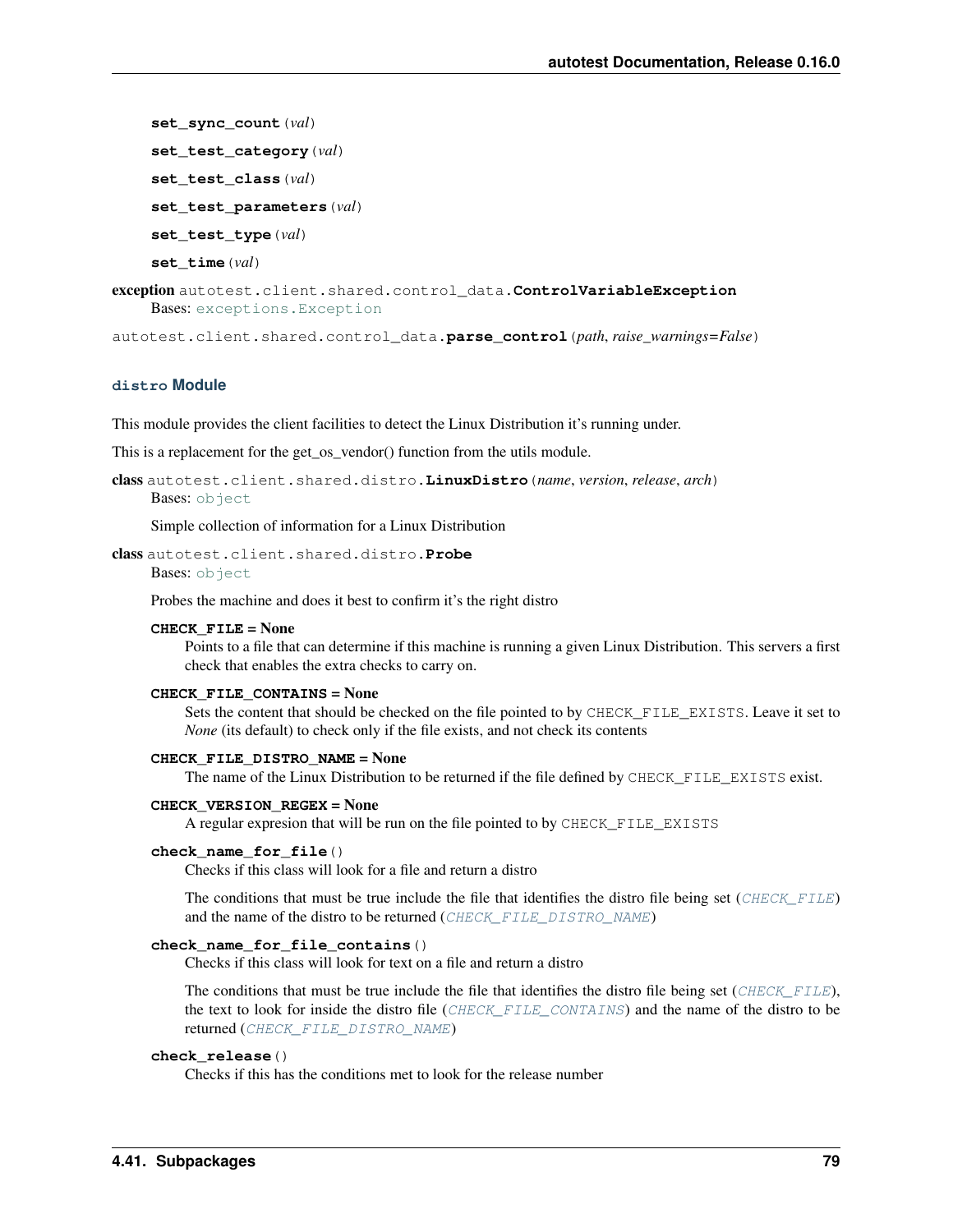```
check_version()
          Checks if this class will look for a regex in file and return a distro
     get_distro()
          Returns the LinuxDistro this probe detected
     name_for_file()
          Get the distro name if the CHECK FILE is set and exists
     name_for_file_contains()
          Get the distro if the CHECK_FILE is set and has content
     release()
          Returns the release of the distro
     version()
          Returns the version of the distro
autotest.client.shared.distro.register_probe(probe_class)
     Register a probe to be run during autodetection
autotest.client.shared.distro.detect()
```
Attempts to detect the Linux Distribution running on this machine

Returns the detected [LinuxDistro](#page-8-3) or [UNKNOWN\\_DISTRO](#page-7-0)

Return type [LinuxDistro](#page-8-3)

# **distro\_def Module**

This module defines a structure and portable format for relevant information on Linux Distributions in such a way that information about known distros can be packed and distributed.

Please note that this module deals with Linux Distributions not necessarily installed on the running system.

```
autotest.client.shared.distro_def.save(linux_distro, path)
     Saves the linux_distro to an external file format
```
**Parameters** 

- **linux\_distro** [\(DistroDef\)](#page-84-0) an [DistroDef](#page-84-0) instance
- **path** (*[str](http://docs.python.org/library/functions.html#str)*) the location for the output file

#### Returns None

autotest.client.shared.distro\_def.**load**(*path*)

Loads the distro from an external file

Parameters **path** (*[str](http://docs.python.org/library/functions.html#str)*) – the location for the input file

Returns an [DistroDef](#page-84-0) instance

# Return type *[DistroDef](#page-84-0)*

```
autotest.client.shared.distro_def.load_from_tree(name, version, release, arch, pack-
                                                         age_type, path)
```
Loads a DistroDef from an installable tree

# **Parameters**

• **name** (*[str](http://docs.python.org/library/functions.html#str)*) – a short name that precisely distinguishes this Linux Distribution among all others.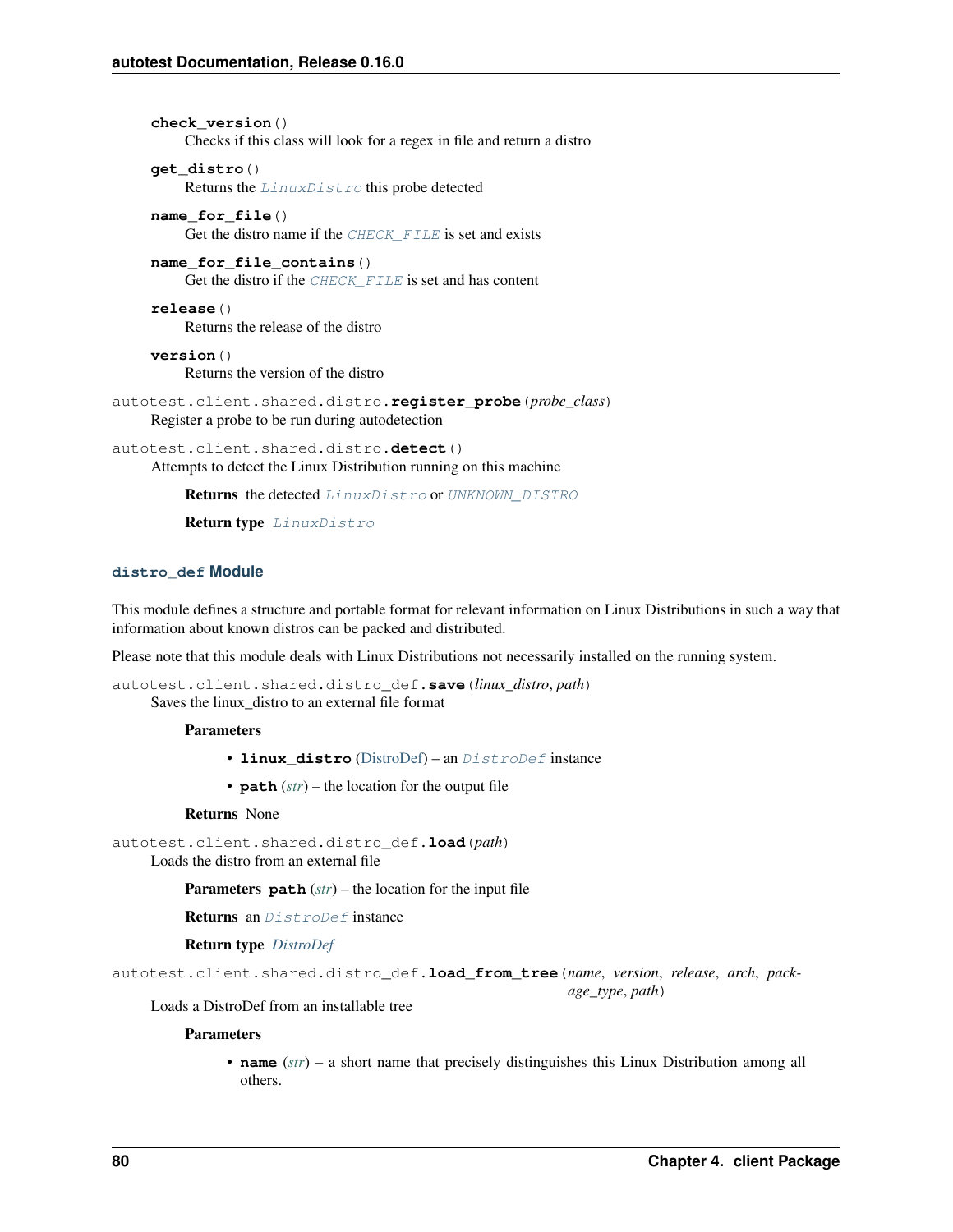*sum*, *arch*)

- **version** (*[str](http://docs.python.org/library/functions.html#str)*) the major version of the distribution. Usually this is a single number that denotes a large development cycle and support file.
- **release** (*[str](http://docs.python.org/library/functions.html#str)*) the release or minor version of the distribution. Usually this is also a single number, that is often omitted or starts with a 0 when the major version is initially release. It's ofter associated with a shorter development cycle that contains incremental a collection of improvements and fixes.
- **arch** (*[str](http://docs.python.org/library/functions.html#str)*) the main target for this Linux Distribution. It's common for some architectures to ship with packages for previous and still compatible architectures, such as it's the case with Intel/AMD 64 bit architecture that support 32 bit code. In cases like this, this should be set to the 64 bit architecture name.
- **package\_type** (*[str](http://docs.python.org/library/functions.html#str)*) one of the available package info loader types
- **path** (*[str](http://docs.python.org/library/functions.html#str)*) top level directory of the distro installation tree files

```
class autotest.client.shared.distro_def.SoftwarePackage(name, version, release, check-
```
Bases: [object](http://docs.python.org/library/functions.html#object)

Definition of relevant information on a software package

```
class autotest.client.shared.distro_def.DistroDef(name, version, release, arch)
    Bases: autotest.client.shared.distro.LinuxDistro
```
More complete information on a given Linux Distribution

## **software\_packages** = None

All the software packages that ship with this Linux distro

#### **software\_packages\_type** = None

A simple text that denotes the software type that makes this distro

```
autotest.client.shared.distro_def.DISTRO_PKG_INFO_LOADERS = {'deb': <class 'autotest.client.shared.distro_def
     the type of distro that will determine what loader will be used
```
# **enum Module**

Generic enumeration support.

class autotest.client.shared.enum.**Enum**(*\*names*, *\*\*kwargs*) Bases: [object](http://docs.python.org/library/functions.html#object)

Utility class to implement Enum-like functionality.

```
>>> e = Enum('String one', 'String two')
>>> e.STRING_ONE
\bigcirc>>> e.STRING_TWO
1
>>> e.choices()
[(0, 'String one'), (1, 'String two')]
>>> e.get_value('String one')
0
>>> e.get_string(0)
'String one'
```

```
>>> e = Enum('Hello', 'Goodbye', string_values=True)
>>> e.HELLO, e.GOODBYE
('Hello', 'Goodbye')
```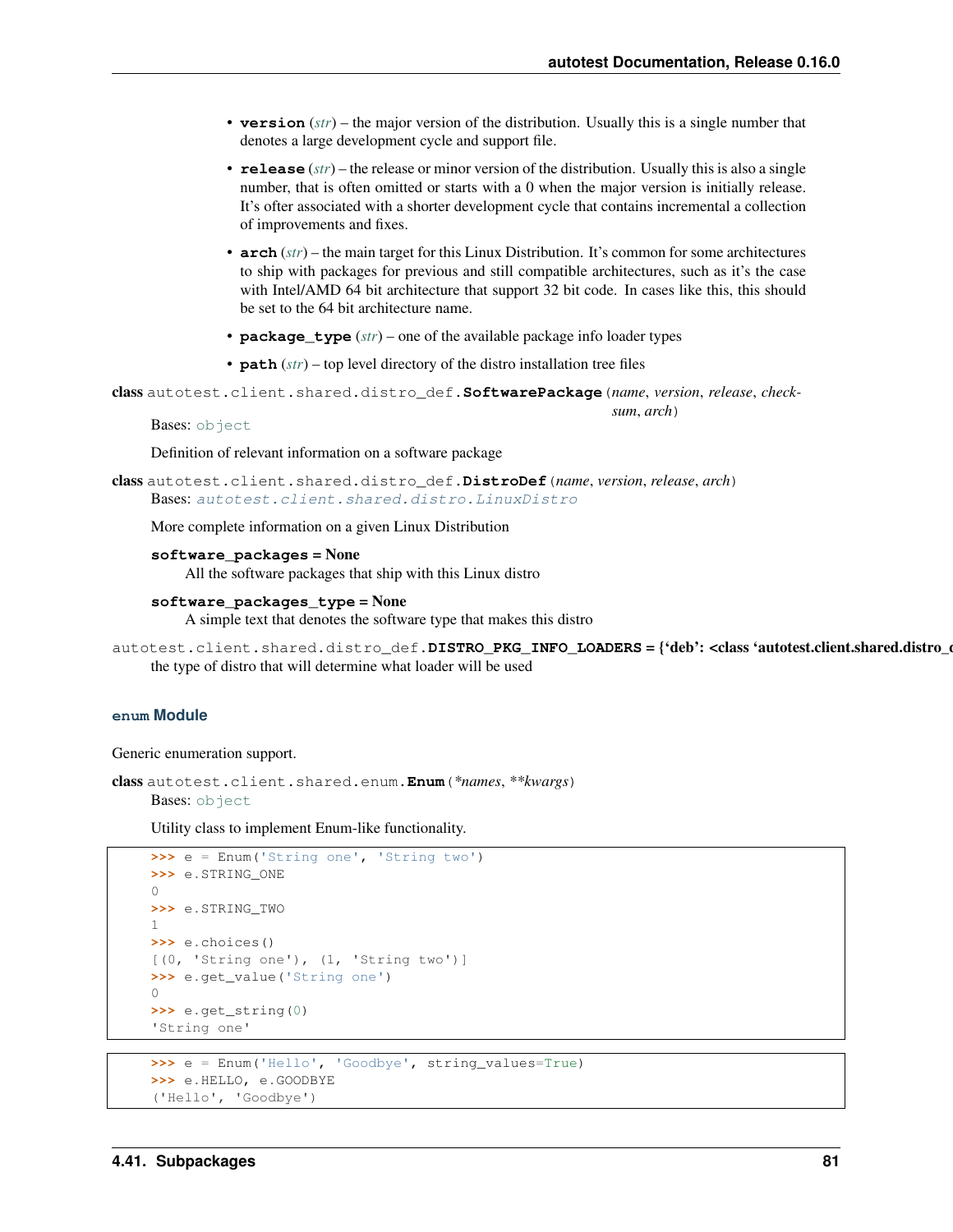```
>>> e = Enum('One', 'Two', start_value=1)
>>> e.ONE
1
>>> e.TWO
2
```
**choices**()

Return choice list suitable for Django model choices.

```
static get_attr_name(string)
```
**get\_string**(*value*) Given a value, get the string name for it.

**get\_value**(*name*) Convert a string name to it's corresponding value. If a value is passed in, it is returned.

# **error Module**

#### Internal global error types

```
autotest.client.shared.error.format_error()
```
autotest.client.shared.error.**context\_aware**(*fn*)

A decorator that must be applied to functions that call context().

autotest.client.shared.error.**context**(*s=''*, *log=None*) Set the context for the currently executing function and optionally log it.

### **Parameters**

- **s** A string. If not provided, the context for the current function will be cleared.
- **log** A logging function to pass the context message to. If None, no function will be called.

```
autotest.client.shared.error.get_context()
     Return the current context (or None if none is defined).
```
autotest.client.shared.error.**exception\_context**(*e*) Return the context of a given exception (or None if none is defined).

exception autotest.client.shared.error.**AutoservHostIsShuttingDownError** Bases: [autotest.client.shared.error.AutoservHostError](#page-87-0)

Host is shutting down

exception autotest.client.shared.error.**AutoservShutdownError** Bases: [autotest.client.shared.error.AutoservRebootError](#page-86-0)

Error occurred during shutdown of machine

exception autotest.client.shared.error.**AutoservHardwareRepairRequiredError** Bases: [autotest.client.shared.error.AutoservError](#page-87-1)

Exception class raised during repairs to indicate that a hardware repair is going to be necessary.

exception autotest.client.shared.error.**RepoWriteError** Bases: [autotest.client.shared.error.PackagingError](#page-88-0)

Raised when packager cannot write to a repo's desitnation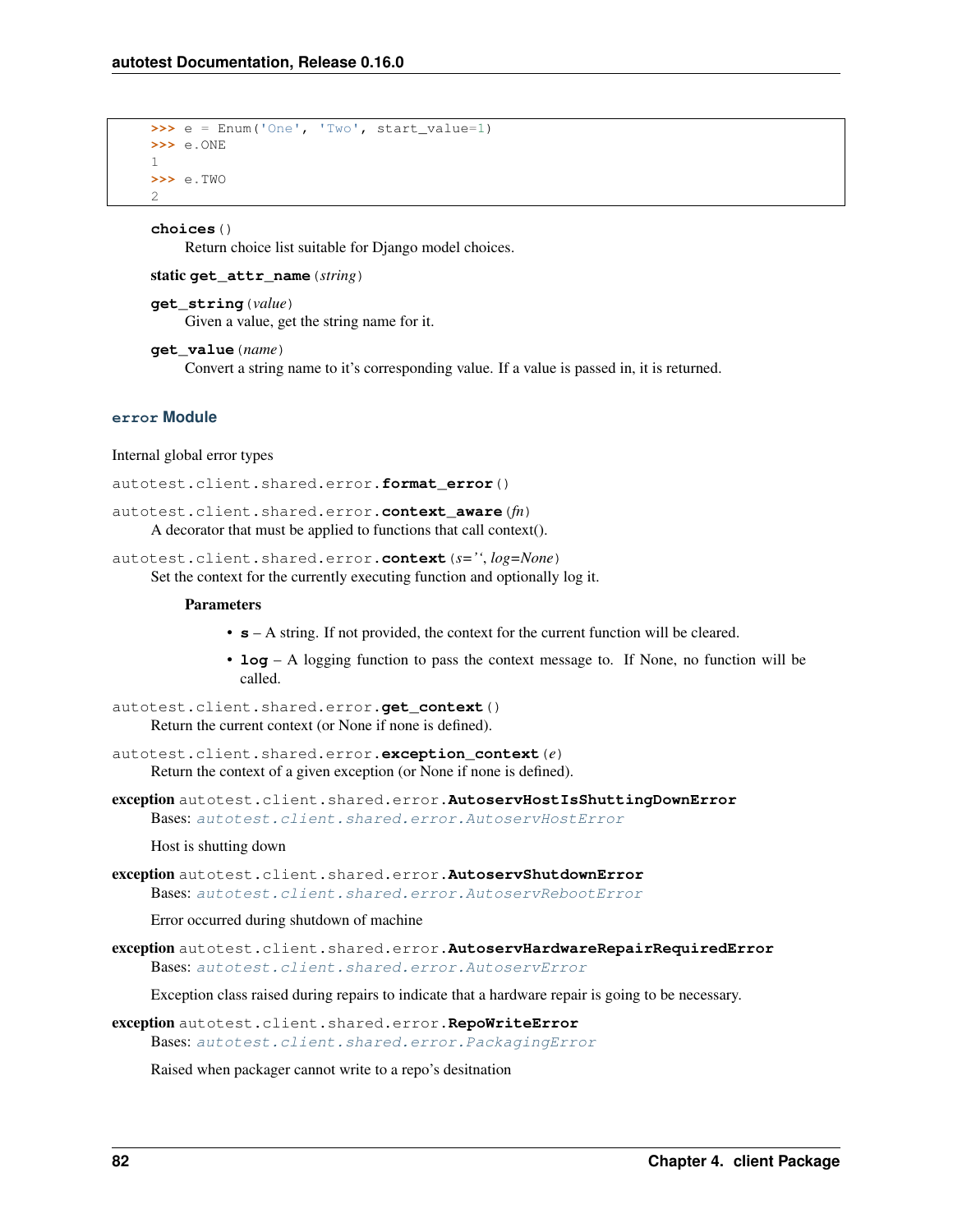exception autotest.client.shared.error.**AutoservUnsupportedError** Bases: [autotest.client.shared.error.AutoservError](#page-87-1)

Error raised when you try to use an unsupported optional feature

exception autotest.client.shared.error.**CmdError**(*command*, *result\_obj*, *additional\_text=None*) Bases: [autotest.client.shared.error.TestError](#page-88-1)

Indicates that a command failed, is fatal to the test unless caught.

<span id="page-86-1"></span>exception autotest.client.shared.error.**AutotestError** Bases: [exceptions.Exception](http://docs.python.org/library/exceptions.html#exceptions.Exception)

The parent of all errors deliberately thrown within the client code.

exception autotest.client.shared.error.**RepoDiskFullError** Bases: [autotest.client.shared.error.PackagingError](#page-88-0)

Raised when the destination for packages is full

<span id="page-86-0"></span>exception autotest.client.shared.error.**AutoservRebootError** Bases: [autotest.client.shared.error.AutoservError](#page-87-1)

Error occurred while rebooting a machine

exception autotest.client.shared.error.**TestWarn** Bases: [autotest.client.shared.error.TestBaseException](#page-87-2)

Indicates that bad things (may) have happened, but not an explicit failure.

#### **exit\_status** = 'WARN'

exception autotest.client.shared.error.**PackageInstallError** Bases: [autotest.client.shared.error.PackagingError](#page-88-0)

Raised when there is an error installing the package

exception autotest.client.shared.error.**HostInstallProfileError** Bases: [autotest.client.shared.error.JobError](#page-88-2)

Indicates the machine failed to have a profile assigned.

exception autotest.client.shared.error.**PackageError** Bases: [autotest.client.shared.error.TestError](#page-88-1)

Indicates an error trying to perform a package operation.

- exception autotest.client.shared.error.**AutotestHostRunError**(*description*, *result\_obj*) Bases: [autotest.client.shared.error.HostRunErrorMixIn](#page-89-0), [autotest.client.shared.error.AutotestError](#page-86-1)
- exception autotest.client.shared.error.**UnhandledTestFail**(*unhandled\_exception*) Bases: [autotest.client.shared.error.TestFail](#page-88-3)

Indicates an unhandled fail in a test.

exception autotest.client.shared.error.**BarrierAbortError** Bases: [autotest.client.shared.error.BarrierError](#page-88-4)

Indicate that the barrier was explicitly aborted by a member.

exception autotest.client.shared.error.**AutoservSubcommandError**(*func*, *exit\_code*) Bases: [autotest.client.shared.error.AutoservError](#page-87-1)

<span id="page-86-2"></span>Indicates an error while executing a (forked) subcommand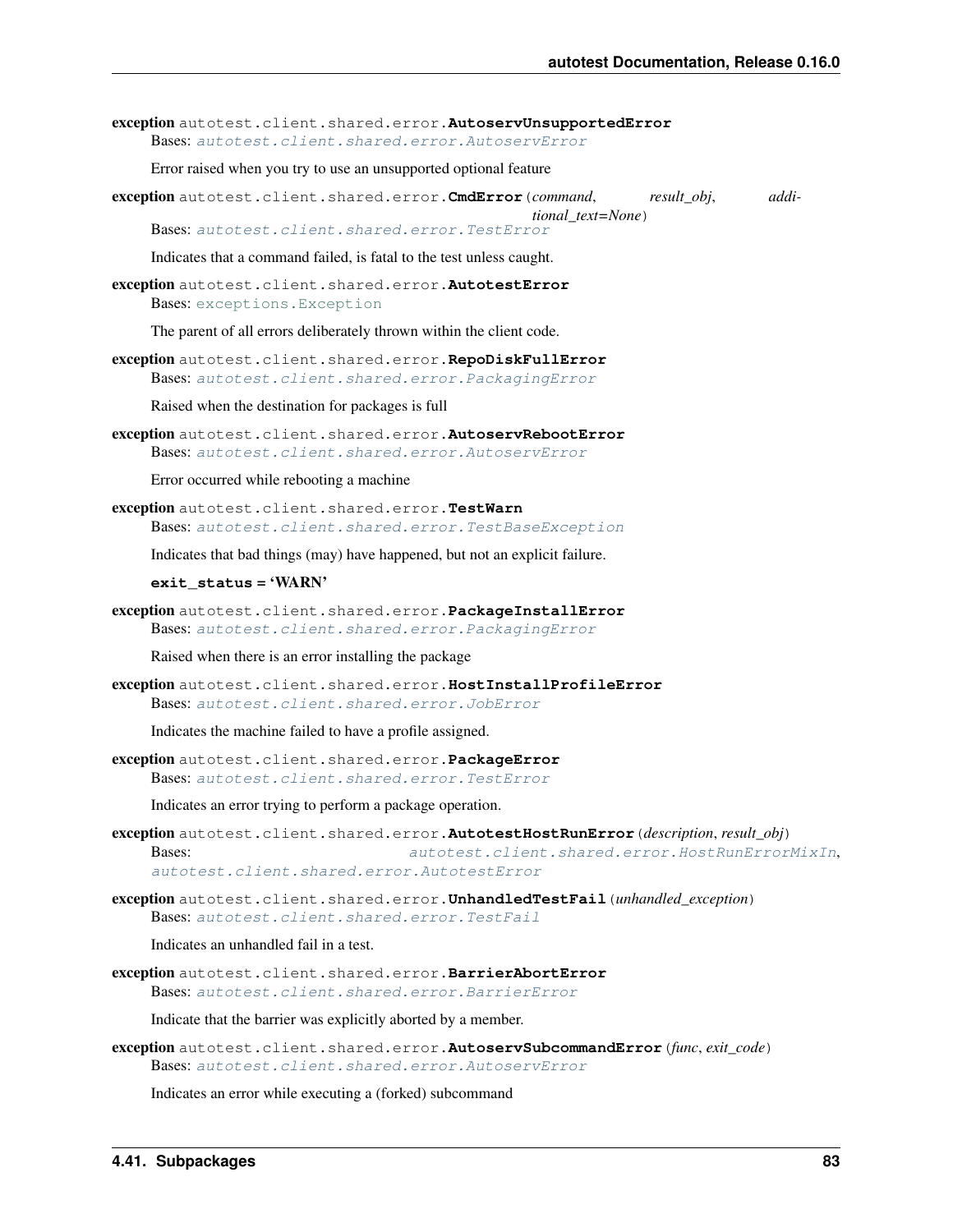exception autotest.client.shared.error.**NetCommunicationError** Bases: [autotest.client.shared.error.JobError](#page-88-2)

Indicate that network communication was broken.

exception autotest.client.shared.error.**PackageRemoveError** Bases: [autotest.client.shared.error.PackagingError](#page-88-0)

Raised when there is an error removing the package

exception autotest.client.shared.error.**UnhandledTestError**(*unhandled\_exception*) Bases: [autotest.client.shared.error.TestError](#page-88-1)

Indicates an unhandled error in a test.

exception autotest.client.shared.error.**DataSyncError** Bases: [autotest.client.shared.error.NetCommunicationError](#page-86-2)

Indicates problem during synchronization data over network.

<span id="page-87-0"></span>exception autotest.client.shared.error.**AutoservHostError** Bases: [autotest.client.shared.error.AutoservError](#page-87-1)

Error reaching a host

<span id="page-87-2"></span>exception autotest.client.shared.error.**TestBaseException** Bases: [autotest.client.shared.error.AutotestError](#page-86-1)

The parent of all test exceptions.

### **exit\_status** = 'NEVER\_RAISE\_THIS'

exception autotest.client.shared.error.**TestNAError**

Bases: [autotest.client.shared.error.TestBaseException](#page-87-2)

Indictates that the test is Not Applicable. Should be thrown when various conditions are such that the test is inappropriate.

**exit\_status** = 'TEST\_NA'

exception autotest.client.shared.error.**AutoservHardwareHostError** Bases: [autotest.client.shared.error.AutoservHostError](#page-87-0)

Found hardware problems with the host

<span id="page-87-1"></span>exception autotest.client.shared.error.**AutoservError** Bases: [exceptions.Exception](http://docs.python.org/library/exceptions.html#exceptions.Exception)

exception autotest.client.shared.error.**AutoservSSHTimeout** Bases: [autotest.client.shared.error.AutoservError](#page-87-1)

SSH experienced a connection timeout

exception autotest.client.shared.error.**InstallError** Bases: [autotest.client.shared.error.JobError](#page-88-2)

Indicates an installation error which Terminates and fails the job.

exception autotest.client.shared.error.**AutoservDiskFullHostError**(*path*, *want\_gb*,

*free\_space\_gb*) Bases: [autotest.client.shared.error.AutoservHostError](#page-87-0)

Not enough free disk space on host

exception autotest.client.shared.error.**AutoservInstallError** Bases: [autotest.client.shared.error.AutoservError](#page-87-1)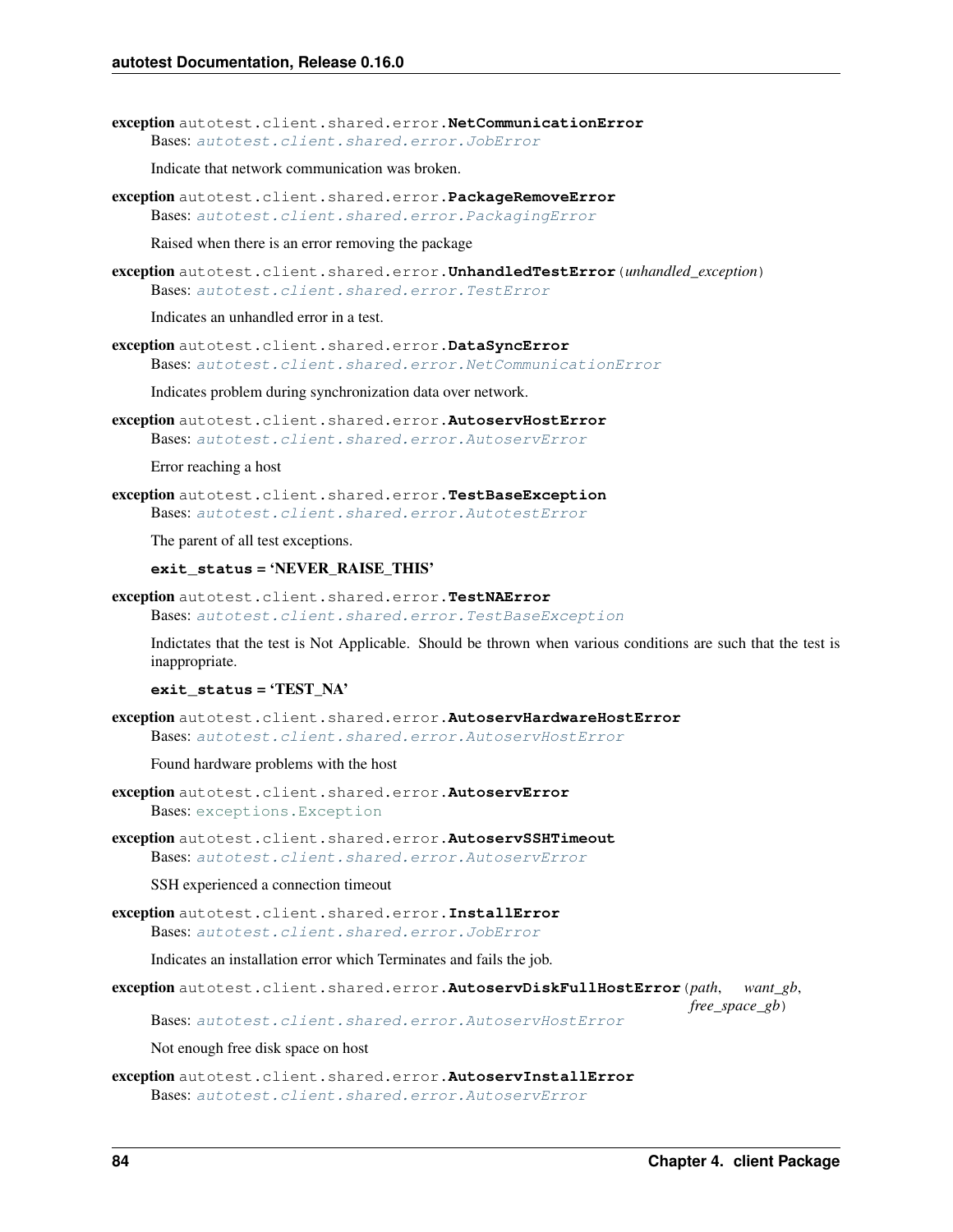Error occurred while installing autotest on a host

<span id="page-88-1"></span>exception autotest.client.shared.error.**TestError** Bases: [autotest.client.shared.error.TestBaseException](#page-87-2)

Indicates that something went wrong with the test harness itself.

#### **exit\_status** = 'ERROR'

exception autotest.client.shared.error.**AutoservVirtError** Bases: [autotest.client.shared.error.AutoservError](#page-87-1)

Vitualization related error

<span id="page-88-4"></span>exception autotest.client.shared.error.**BarrierError** Bases: [autotest.client.shared.error.JobError](#page-88-2)

Indicates an error happened during a barrier operation.

exception autotest.client.shared.error.**AutotestRunError** Bases: [autotest.client.shared.error.AutotestError](#page-86-1)

Indicates a problem running server side control files.

exception autotest.client.shared.error.**RepoError** Bases: [autotest.client.shared.error.PackagingError](#page-88-0)

Raised when a repo isn't working in some way

<span id="page-88-0"></span>exception autotest.client.shared.error.**PackagingError** Bases: [autotest.client.shared.error.AutotestError](#page-86-1)

Abstract error class for all packaging related errors.

exception autotest.client.shared.error.**RepoUnknownError** Bases: [autotest.client.shared.error.PackagingError](#page-88-0)

Raised when packager cannot write to a repo's desitnation

exception autotest.client.shared.error.**UnhandledJobError**(*unhandled\_exception*) Bases: [autotest.client.shared.error.JobError](#page-88-2)

Indicates an unhandled error in a job.

<span id="page-88-3"></span>exception autotest.client.shared.error.**TestFail** Bases: [autotest.client.shared.error.TestBaseException](#page-87-2)

Indicates that the test failed, but the job will not continue.

### **exit\_status** = 'FAIL'

<span id="page-88-2"></span>exception autotest.client.shared.error.**JobError** Bases: [autotest.client.shared.error.AutotestError](#page-86-1)

Indicates an error which terminates and fails the whole job (ABORT).

- <span id="page-88-5"></span>exception autotest.client.shared.error.**AutoservRunError**(*description*, *result\_obj*) Bases: [autotest.client.shared.error.HostRunErrorMixIn](#page-89-0), [autotest.client.shared.error.AutoservError](#page-87-1)
- exception autotest.client.shared.error.**PackageFetchError** Bases: [autotest.client.shared.error.PackagingError](#page-88-0)

Raised when there is an error fetching the package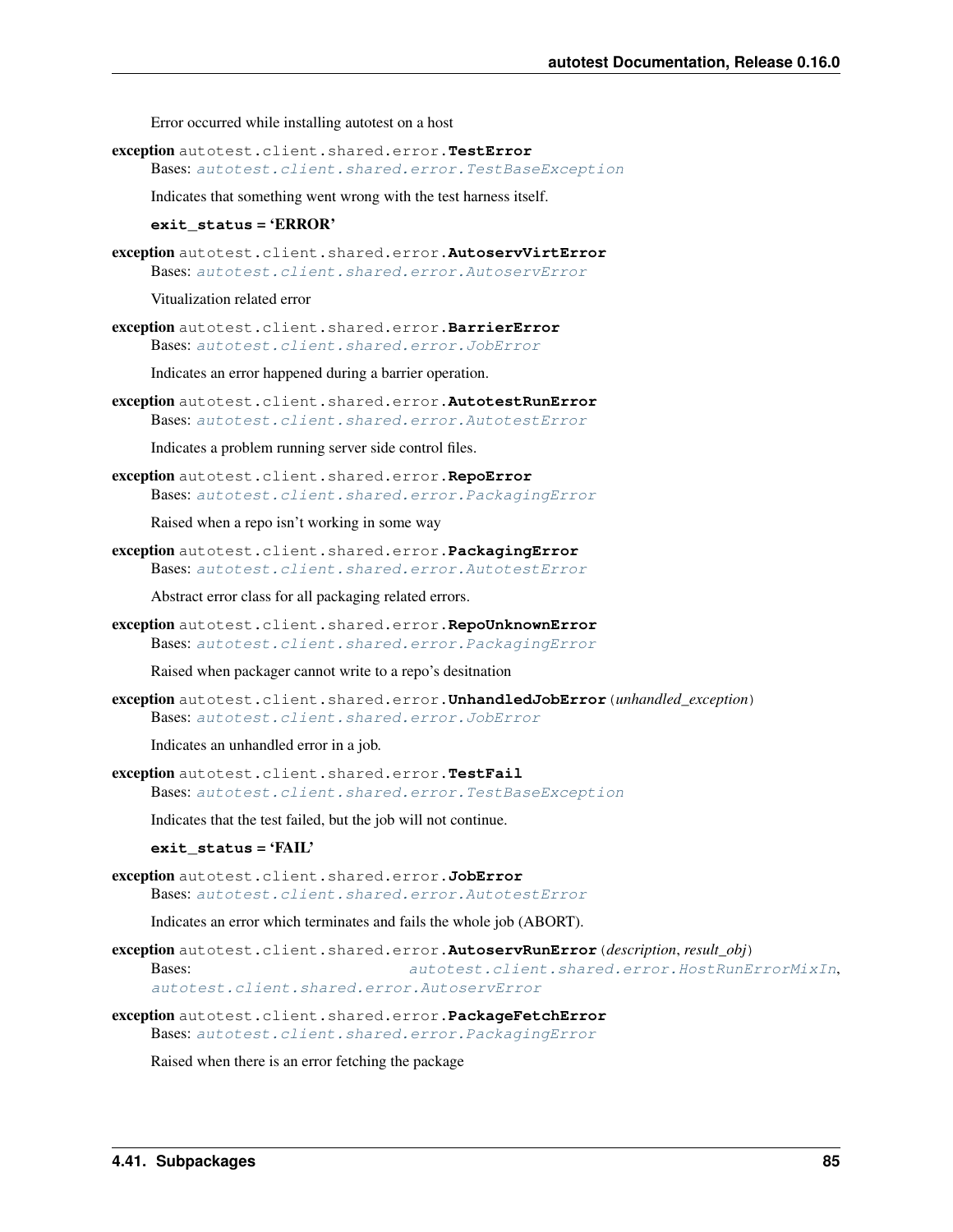exception autotest.client.shared.error.**PackageUploadError** Bases: [autotest.client.shared.error.PackagingError](#page-88-0)

Raised when there is an error uploading the package

exception autotest.client.shared.error.**AutoservHardwareRepairRequestedError** Bases: [autotest.client.shared.error.AutoservError](#page-87-1)

Exception class raised from Host.repair\_full() (or overrides) when software repair fails but it successfully managed to request a hardware repair (by notifying the staff, sending mail, etc)

<span id="page-89-0"></span>exception autotest.client.shared.error.**HostRunErrorMixIn**(*description*, *result\_obj*) Bases: [exceptions.Exception](http://docs.python.org/library/exceptions.html#exceptions.Exception)

Indicates a problem in the host run() function raised from client code. Should always be constructed with a tuple of two args (error description (str), run result object). This is a common class mixed in to create the client and server side versions of it.

exception autotest.client.shared.error.**HarnessError** Bases: [autotest.client.shared.error.JobError](#page-88-2)

Indicates problem with the harness.

exception autotest.client.shared.error.**AutoservNotMountedHostError** Bases: [autotest.client.shared.error.AutoservHostError](#page-87-0)

Found unmounted partitions that should be mounted

exception autotest.client.shared.error.**AutoservSshPermissionDeniedError**(*description*,

*result\_obj*)

Bases: [autotest.client.shared.error.AutoservRunError](#page-88-5)

Indicates that a SSH permission denied error was encountered.

exception autotest.client.shared.error.**HostInstallTimeoutError** Bases: [autotest.client.shared.error.JobError](#page-88-2)

Indicates the machine failed to be installed after the predetermined timeout.

exception autotest.client.shared.error.**AutoservSshPingHostError** Bases: [autotest.client.shared.error.AutoservHostError](#page-87-0)

SSH ping failed

exception autotest.client.shared.error.**AutotestTimeoutError** Bases: [autotest.client.shared.error.AutotestError](#page-86-1)

This exception is raised when an autotest test exceeds the timeout parameter passed to run\_timed\_test and is killed.

# **git Module**

Code that helps to deal with content from git repositories

```
class autotest.client.shared.git.GitRepoHelper(uri, branch='master', lbranch='master',
                                                    commit=None, destination_dir=None,
                                                    base_uri=None)
```
Bases: [object](http://docs.python.org/library/functions.html#object)

Helps to deal with git repos, mostly fetching content from a repo

```
checkout(branch=None, commit=None)
     Performs a git checkout for a given branch and start point (commit)
```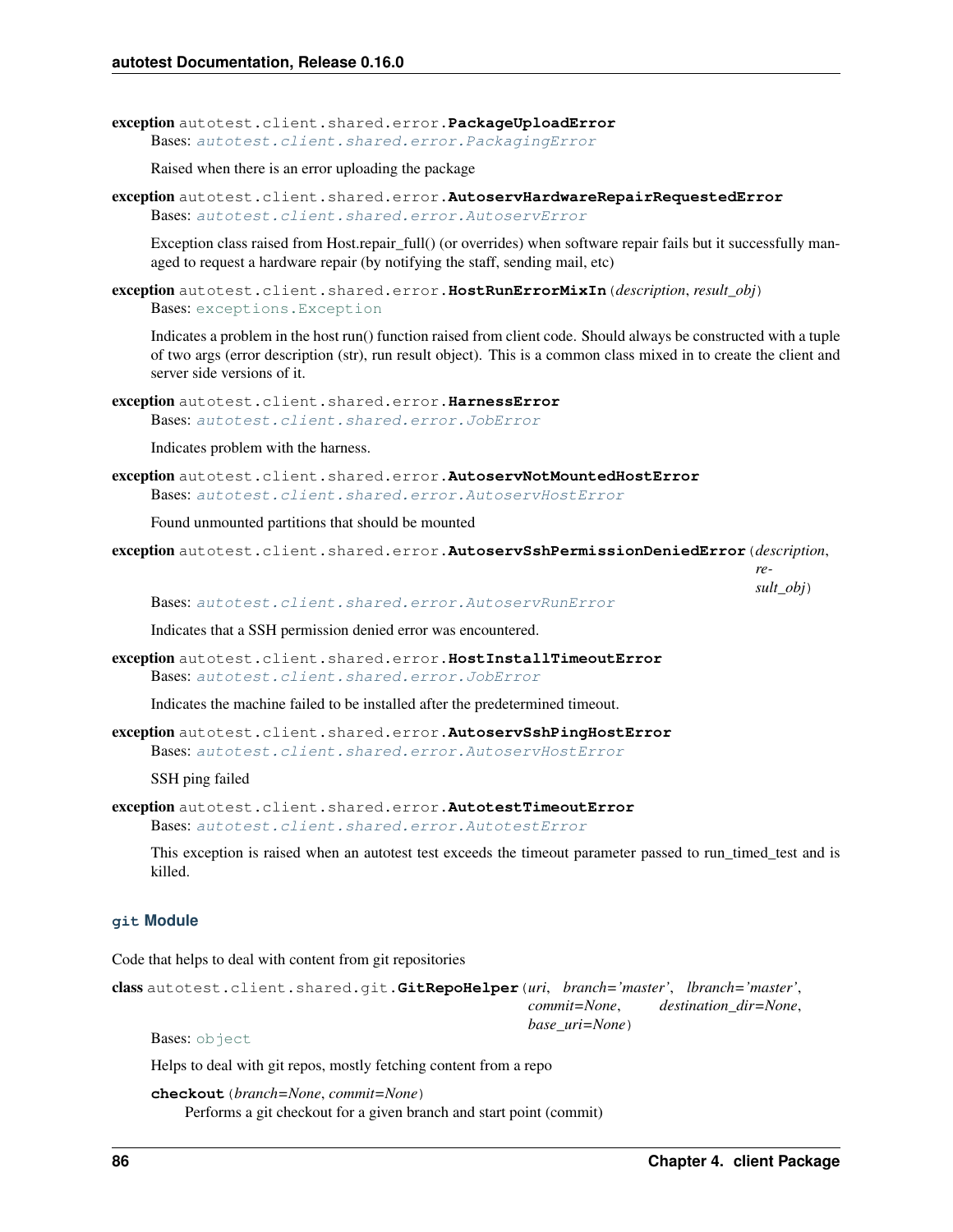Parameters

- **branch** Remote branch name.
- **commit** Specific commit hash.

# **execute**()

Performs all steps necessary to initialize and download a git repo.

This includes the init, fetch and checkout steps in one single utility method.

# **fetch**(*uri*)

Performs a git fetch from the remote repo

### **get\_top\_commit**()

Returns the topmost commit id for the current branch.

Returns Commit id.

### **get\_top\_tag**()

Returns the topmost tag for the current branch.

Returns Tag.

**git\_cmd**(*cmd*, *ignore\_status=False*) Wraps git commands.

### **Parameters**

- **cmd** Command to be executed.
- **ignore** status Whether we should suppress error.CmdError exceptions if the command did return exit code !=0 (True), or not suppress them (False).

### **init**()

Initializes a directory for receiving a verbatim copy of git repo

This creates a directory if necessary, and either resets or inits the repo

autotest.client.shared.git.**get\_repo**(*uri*, *branch='master'*, *lbranch='master'*, *commit=None*, *destination\_dir=None*, *base\_uri=None*)

Utility function that retrieves a given git code repository.

#### **Parameters**

- **uri** (*[string](http://docs.python.org/library/string.html#module-string)*) git repository url
- **branch** (*[string](http://docs.python.org/library/string.html#module-string)*) git remote branch
- **destination\_dir** (*[string](http://docs.python.org/library/string.html#module-string)*) path of a dir where to save downloaded code
- **commit** (*[string](http://docs.python.org/library/string.html#module-string)*) specific commit to download
- **lbranch** (*[string](http://docs.python.org/library/string.html#module-string)*) git local branch name, if different from remote
- **uri** a closer, usually local, git repository url from where to fetch content first from

### **host\_protections Module**

#### **host\_queue\_entry\_states Module**

This module contains the status enums for use by HostQueueEntrys in the database. It is a stand alone module as these status strings are needed from various disconnected pieces of code that should not depend on everything that autotest.frontend.afe.models depends on such as RPC clients.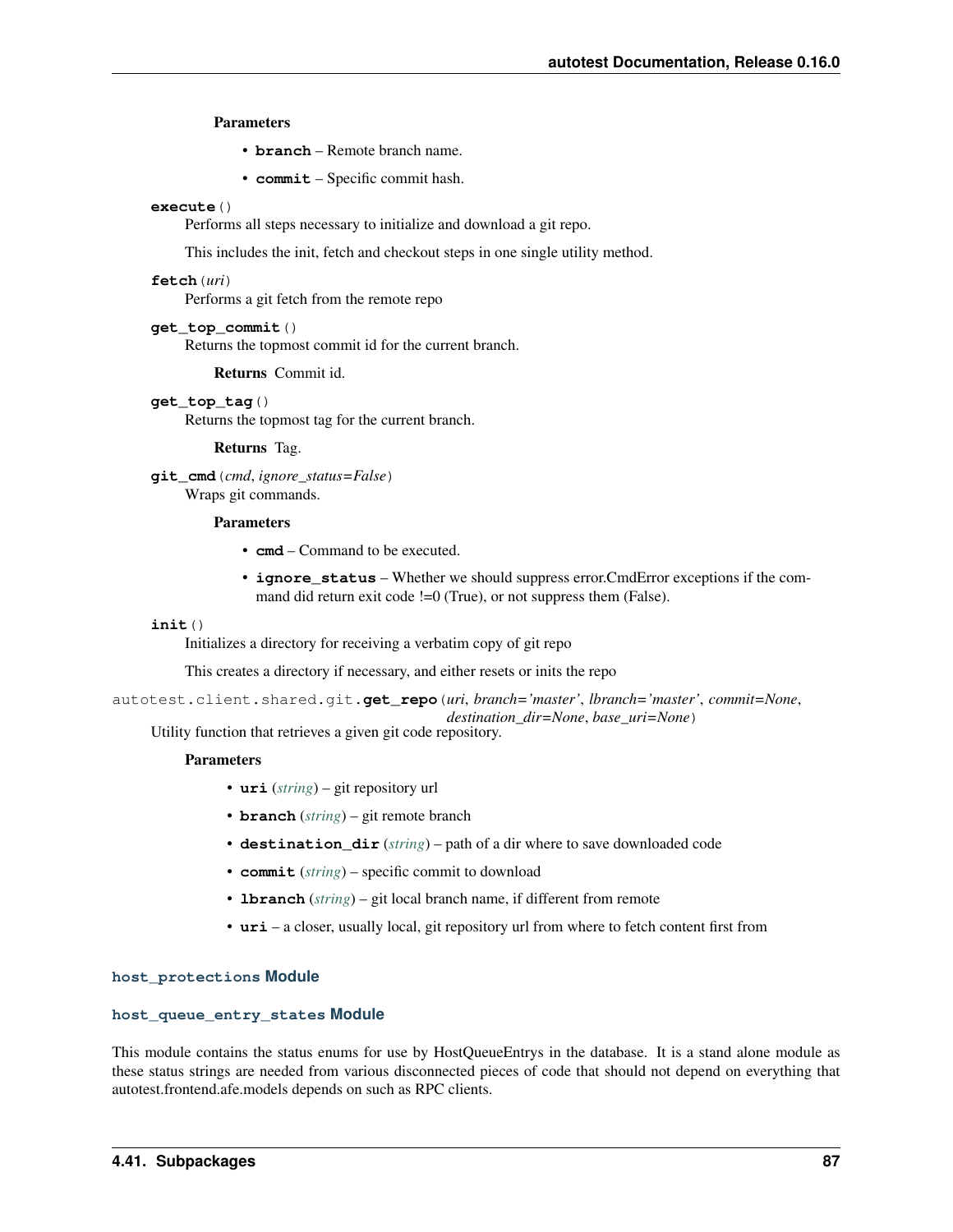# **iscsi Module**

Basic iscsi support for Linux host with the help of commands iscsiadm and tgtadm.

This include the basic operates such as login and get device name by target name. And it can support the real iscsi access and emulated iscsi in localhost then access it.

```
class autotest.client.shared.iscsi.Iscsi(params, root_dir='/tmp')
```
Bases: [object](http://docs.python.org/library/functions.html#object)

Basic iscsi support class. Will handle the emulated iscsi export and access to both real iscsi and emulated iscsi device.

**cleanup**()

Clean up env after iscsi used.

**delete\_target**() Delete target from host.

```
export_target()
     Export target in localhost for emulated iscsi
```
**get\_device\_name**() Get device name from the target name.

**get\_target\_id**()

Get target id from image name. Only works for emulated iscsi device

```
logged_in()
     Check if the session is login or not.
```
**login**()

Login session for both real iscsi device and emulated iscsi. Include env check and setup.

```
logout()
    Logout from target.
```
# **portal\_visible**()

Check if the portal can be found or not.

autotest.client.shared.iscsi.**iscsi\_discover**(*portal\_ip*)

Query from iscsi server for available targets

Parameters **portal\_ip** – Ip for iscsi server

```
autotest.client.shared.iscsi.iscsi_get_nodes()
    Get the iscsi nodes
```
autotest.client.shared.iscsi.**iscsi\_get\_sessions**() Get the iscsi sessions activated

autotest.client.shared.iscsi.**iscsi\_login**(*target\_name*) Login to a target with the target name

# Parameters **target** name – Name of the target

autotest.client.shared.iscsi.**iscsi\_logout**(*target\_name=None*) Logout from a target. If the target name is not set then logout all targets.

Params target\_name Name of the target.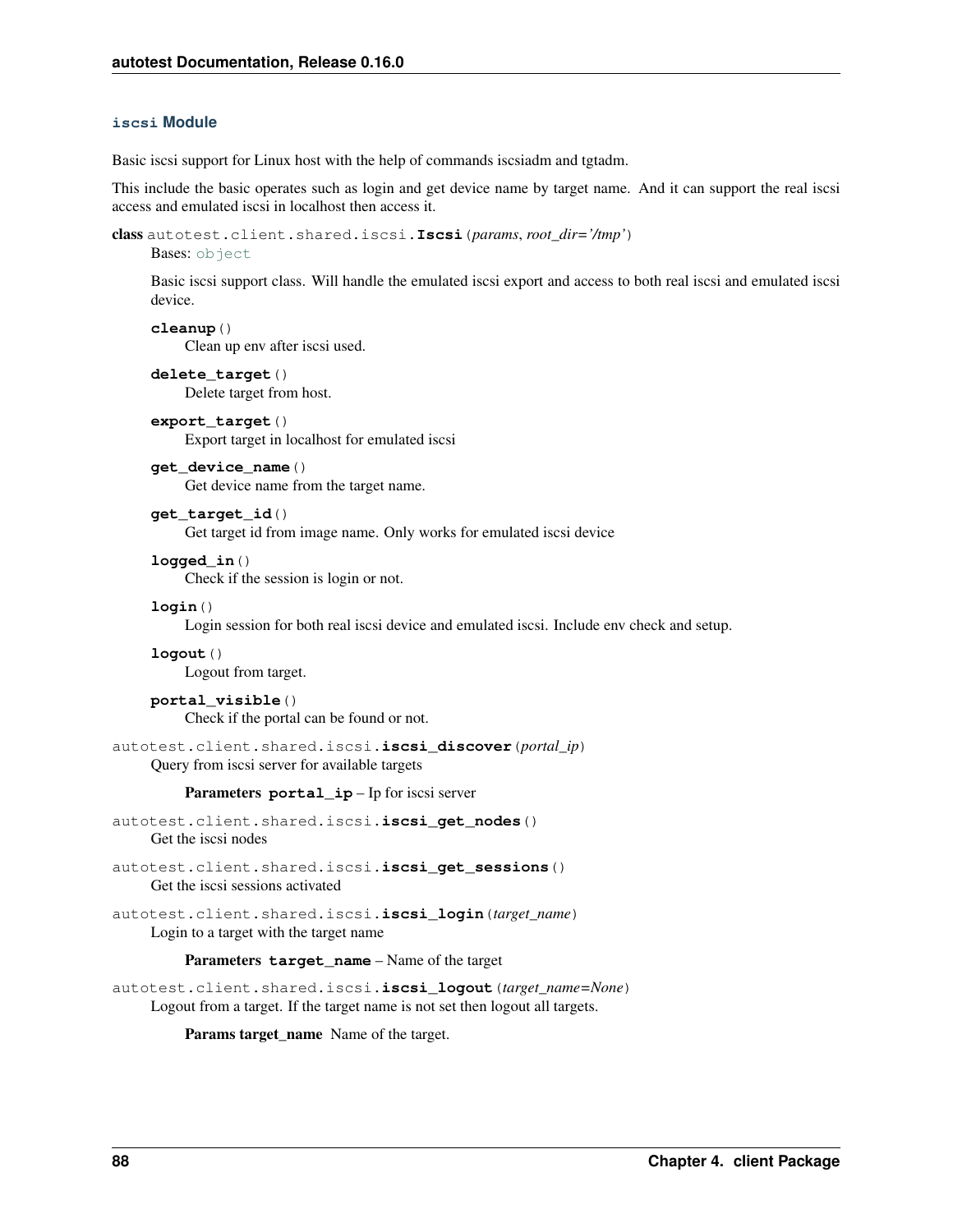# **iso9660 Module**

Basic ISO9660 file-system support.

This code does not attempt (so far) to implement code that knows about ISO9660 internal structure. Instead, it uses commonly available support either in userspace tools or on the Linux kernel itself (via mount).

```
autotest.client.shared.iso9660.iso9660(path)
```
Checks the avaiable tools on a system and chooses class accordingly

This is a convinience function, that will pick the first avaialable iso9660 capable tool.

Parameters **path** (*[str](http://docs.python.org/library/functions.html#str)*) – path to an iso9660 image file

Returns an instance of any iso9660 capable tool

Return type [Iso9660IsoInfo](#page-92-0), [Iso9660IsoRead](#page-92-1), [Iso9660Mount](#page-92-2) or None

<span id="page-92-0"></span>class autotest.client.shared.iso9660.**Iso9660IsoInfo**(*path*)

Bases: autotest.client.shared.iso9660.BaseIso9660

Represents a ISO9660 filesystem

This implementation is based on the cdrkit's isoinfo tool

**read**(*path*)

<span id="page-92-1"></span>class autotest.client.shared.iso9660.**Iso9660IsoRead**(*path*) Bases: autotest.client.shared.iso9660.BaseIso9660

Represents a ISO9660 filesystem

This implementation is based on the libcdio's iso-read tool

**close**()

**copy**(*src*, *dst*)

**read**(*path*)

<span id="page-92-2"></span>class autotest.client.shared.iso9660.**Iso9660Mount**(*path*) Bases: autotest.client.shared.iso9660.BaseIso9660

Represents a mounted ISO9660 filesystem.

**close**()

Perform umount operation on the temporary dir

Return type [None](http://docs.python.org/library/constants.html#None)

**copy**(*src*, *dst*)

**Parameters** 

- **src** (*[str](http://docs.python.org/library/functions.html#str)*) source
- **dst** (*[str](http://docs.python.org/library/functions.html#str)*) destination

# Return type [None](http://docs.python.org/library/constants.html#None)

#### **read**(*path*)

Read data from path

Parameters **path** (*[str](http://docs.python.org/library/functions.html#str)*) – path to read data

Returns data content

Return type [str](http://docs.python.org/library/functions.html#str)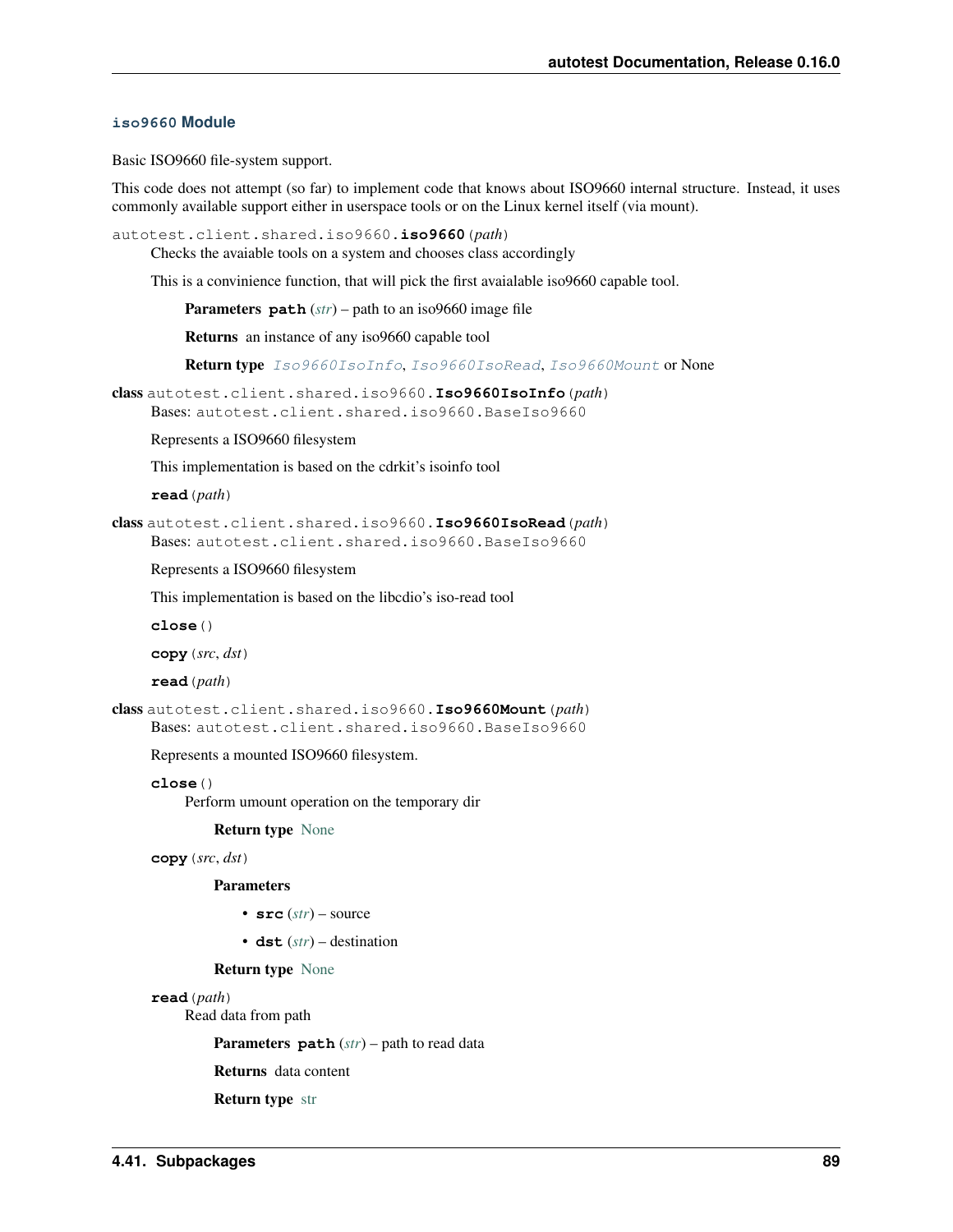### **jsontemplate Module**

Python implementation of json-template.

JSON Template is a minimal and powerful templating language for transforming a JSON dictionary to arbitrary text.

To use this module, you will typically use the Template constructor, and catch various exceptions thrown. You may also want to use the FromFile/FromString methods, which allow Template constructor options to be embedded in the template string itself.

Other functions are exposed for tools which may want to process templates.

```
exception autotest.client.shared.jsontemplate.Error
    Bases: exceptions.Exception
```
Base class for all exceptions in this module.

Thus you can "except jsontemplate.Error: to catch all exceptions thrown by this module.

<span id="page-93-1"></span>exception autotest.client.shared.jsontemplate.**CompilationError** Bases: [autotest.client.shared.jsontemplate.Error](#page-93-0)

Base class for errors that happen during the compilation stage.

```
exception autotest.client.shared.jsontemplate.EvaluationError(msg, origi-
```
Bases: [autotest.client.shared.jsontemplate.Error](#page-93-0)

*nal\_exception=None*)

Base class for errors that happen when expanding the template.

This class of errors generally involve the data dictionary or the execution of the formatters.

exception autotest.client.shared.jsontemplate.**BadFormatter** Bases: [autotest.client.shared.jsontemplate.CompilationError](#page-93-1)

A bad formatter was specified, e.g. {variable|BAD}

exception autotest.client.shared.jsontemplate.**BadPredicate** Bases: [autotest.client.shared.jsontemplate.CompilationError](#page-93-1)

A bad predicate was specified, e.g. {.BAD?}

exception autotest.client.shared.jsontemplate.**MissingFormatter** Bases: [autotest.client.shared.jsontemplate.CompilationError](#page-93-1)

Raised when formatters are required, and a variable is missing a formatter.

exception autotest.client.shared.jsontemplate.**ConfigurationError** Bases: [autotest.client.shared.jsontemplate.CompilationError](#page-93-1)

Raised when the Template options are invalid and it can't even be compiled.

exception autotest.client.shared.jsontemplate.**TemplateSyntaxError** Bases: [autotest.client.shared.jsontemplate.CompilationError](#page-93-1)

Syntax error in the template text.

exception autotest.client.shared.jsontemplate.**UndefinedVariable**(*msg*, *original\_exception=None*) Bases: [autotest.client.shared.jsontemplate.EvaluationError](#page-93-2)

The template contains a variable not defined by the data dictionary.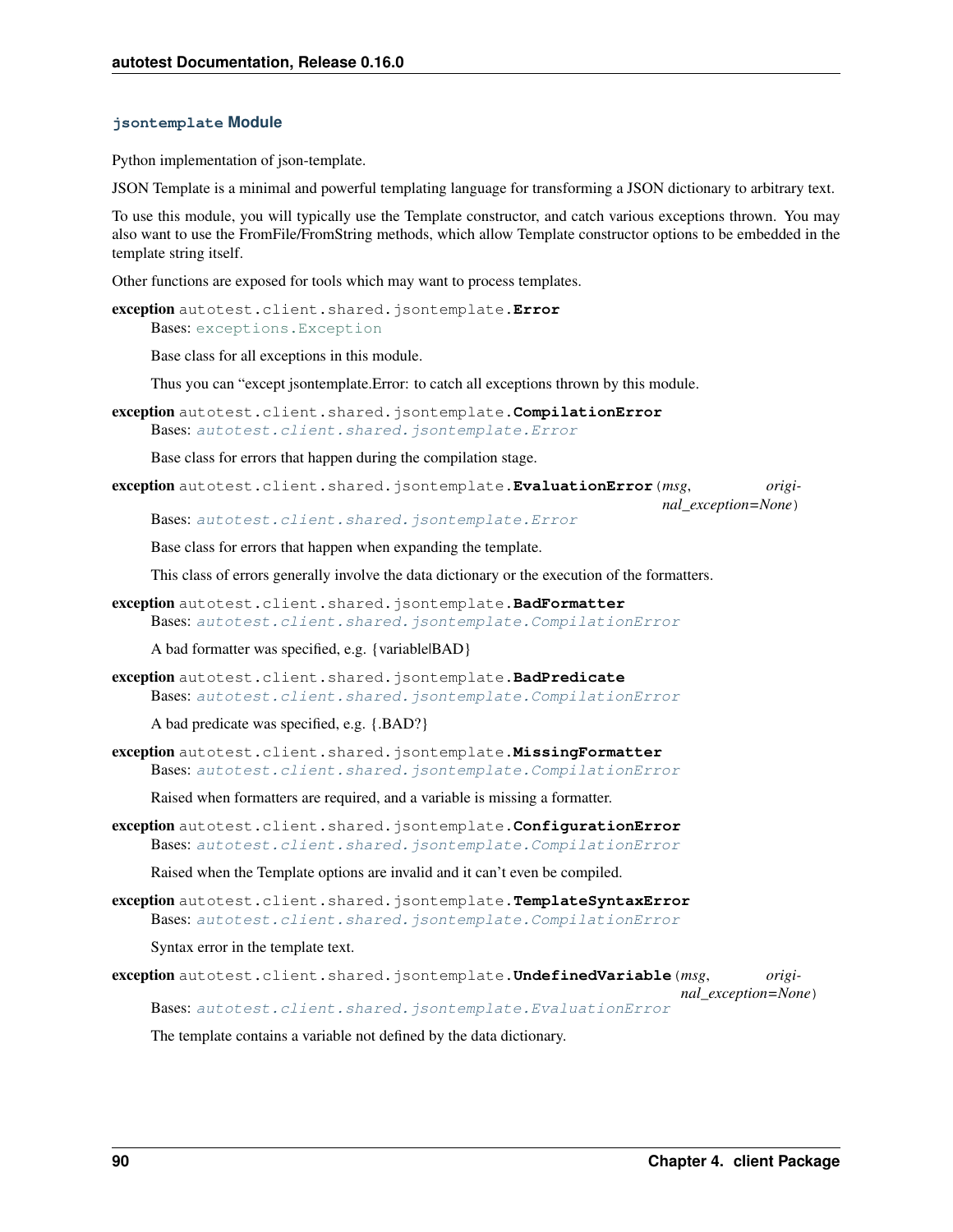```
autotest.client.shared.jsontemplate.CompileTemplate(template_str, builder=None,
                                                           meta='{}', format_char='|',
                                                           more_formatters=<function
                                                           <lambda>>,
                                                           more_predicates=<function
                                                           <lambda>>, de-
                                                           fault_formatter='str')
```
Compile the template string, calling methods on the 'program builder'.

### Args:

template\_str: The template string. It should not have any compilation options in the header – those are parsed by FromString/FromFile

builder: The interface of \_ProgramBuilder isn't fixed. Use at your own risk.

meta: The metacharacters to use, e.g. '{}', '[]'.

more formatters:

#### Something that can map format strings to formatter functions. One of:

- A plain dictionary of names -> functions e.g. {'html': cgi.escape}
- A higher-order function which takes format strings and returns formatter functions. Useful for when formatters have parsed arguments.
- A FunctionRegistry instance for the most control. This allows formatters which takes contexts as well.

more predicates: Like more formatters, but for predicates.

default formatter: The formatter to use for substitutions that are missing a formatter. The 'str' formatter the "default default" – it just tries to convert the context value to a string in some unspecified manner.

Returns: The compiled program (obtained from the builder)

Raises: The various subclasses of CompilationError. For example, if default\_formatter=None, and a variable is missing a formatter, then MissingFormatter is raised.

This function is public so it can be used by other tools, e.g. a syntax checking tool run before submitting a template to source control.

```
autotest.client.shared.jsontemplate.FromString(s, more_formatters=<function
                                                  <lambda>>, _constructor=None)
```
Like FromFile, but takes a string.

```
autotest.client.shared.jsontemplate.FromFile(f, more_formatters=<function
                                                <lambda>>, _constructor=None)
```
Parse a template from a file, using a simple file format.

This is useful when you want to include template options in a data file, rather than in the source code.

The format is similar to HTTP or E-mail headers. The first lines of the file can specify template options, such as the metacharacters to use. One blank line must separate the options from the template body.

Example:

default-formatter: none meta: {{}} format-char: : <br/> <br/> <br/> default-formates: {{variable:html}}

Args: f: A file handle to read from. Caller is responsible for opening and closing it.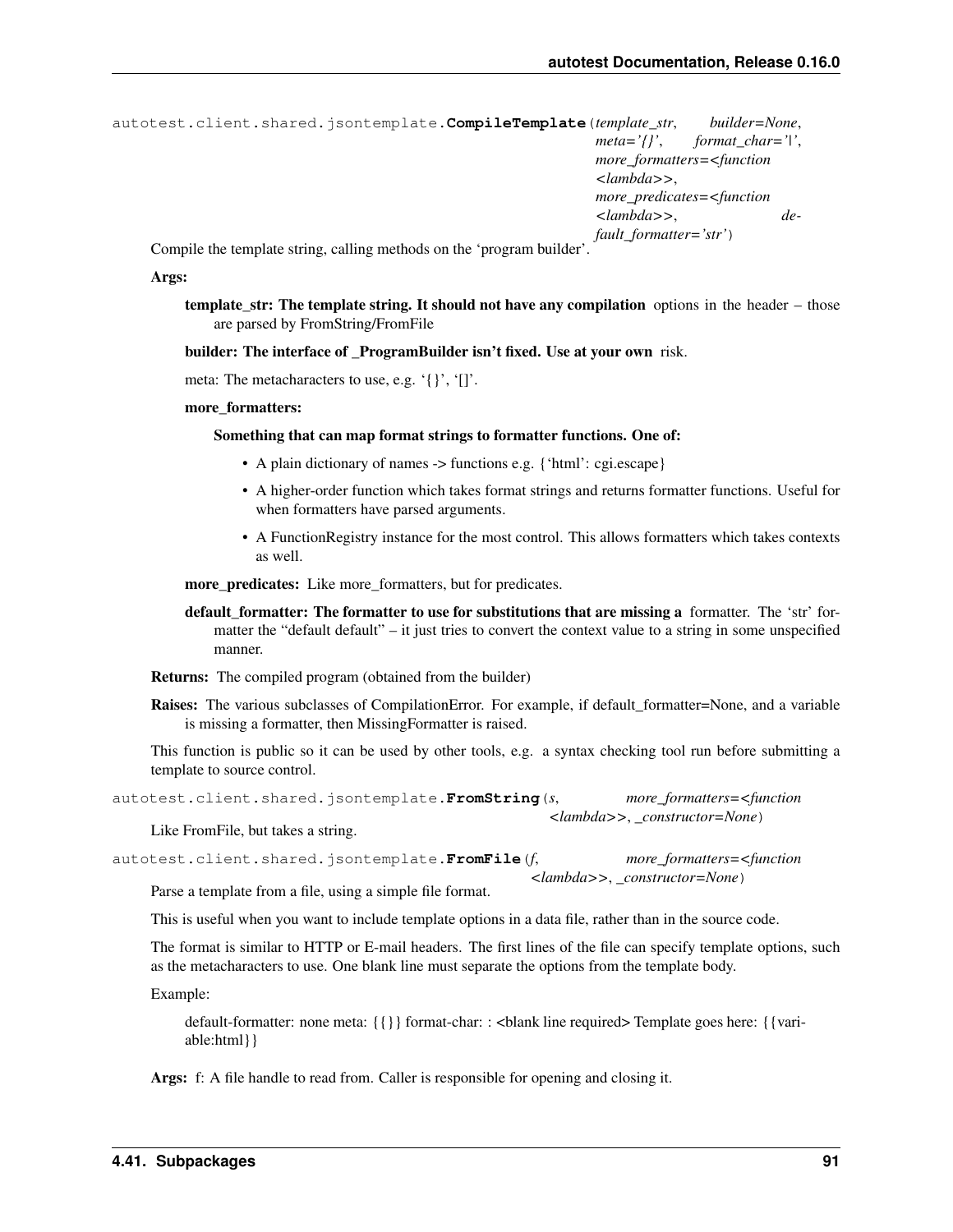class autotest.client.shared.jsontemplate.**Template**(*template\_str*, *builder=None*, *undefined\_str=None*, *\*\*compile\_options*)

Bases: [object](http://docs.python.org/library/functions.html#object)

Represents a compiled template.

Like many template systems, the template string is compiled into a program, and then it can be expanded any number of times. For example, in a web app, you can compile the templates once at server startup, and use the expand() method at request handling time. expand() uses the compiled representation.

There are various options for controlling parsing – see CompileTemplate. Don't go crazy with metacharacters. {}, [], {{}} or <> should cover nearly any circumstance, e.g. generating HTML, CSS XML, JavaScript, C programs, text files, etc.

# **expand**(*\*args*, *\*\*kwargs*)

Expands the template with the given data dictionary, returning a string.

This is a small wrapper around render(), and is the most convenient interface.

- Args: The JSON data dictionary. Like the builtin dict() constructor, it can take a single dictionary as a positional argument, or arbitrary keyword arguments.
- Returns: The return value could be a str() or unicode() instance, depending on the the type of the template string passed in, and what the types the strings in the dictionary are.

**render**(*data\_dict*, *callback*)

Low level method to expands the template piece by piece.

Args: data\_dict: The JSON data dictionary. callback: A callback which should be called with each expanded token.

Example: You can pass 'f.write' as the callback to write directly to a file handle.

#### **tokenstream**(*data\_dict*)

Yields a list of tokens resulting from expansion.

This may be useful for WSGI apps. NOTE: In the current implementation, the entire expanded template must be stored memory.

NOTE: This is a generator, but JavaScript doesn't have generators.

autotest.client.shared.jsontemplate.**expand**(*template\_str*, *dictionary*, *\*\*kwargs*) Free function to expands a template string with a data dictionary.

This is useful for cases where you don't care about saving the result of compilation (similar to re.match( $\cdot$ \*', s) vs DOT\_STAR.match(s))

# **kernel\_versions Module**

autotest.client.shared.kernel\_versions.**is\_release\_candidate**(*version*)

autotest.client.shared.kernel\_versions.**is\_released\_kernel**(*version*)

autotest.client.shared.kernel\_versions.**version\_choose\_config**(*version*, *candi-*

*dates*)

autotest.client.shared.kernel\_versions.**version\_encode**(*version*)

autotest.client.shared.kernel\_versions.**version\_len**(*version*)

autotest.client.shared.kernel\_versions.**version\_limit**(*version*, *n*)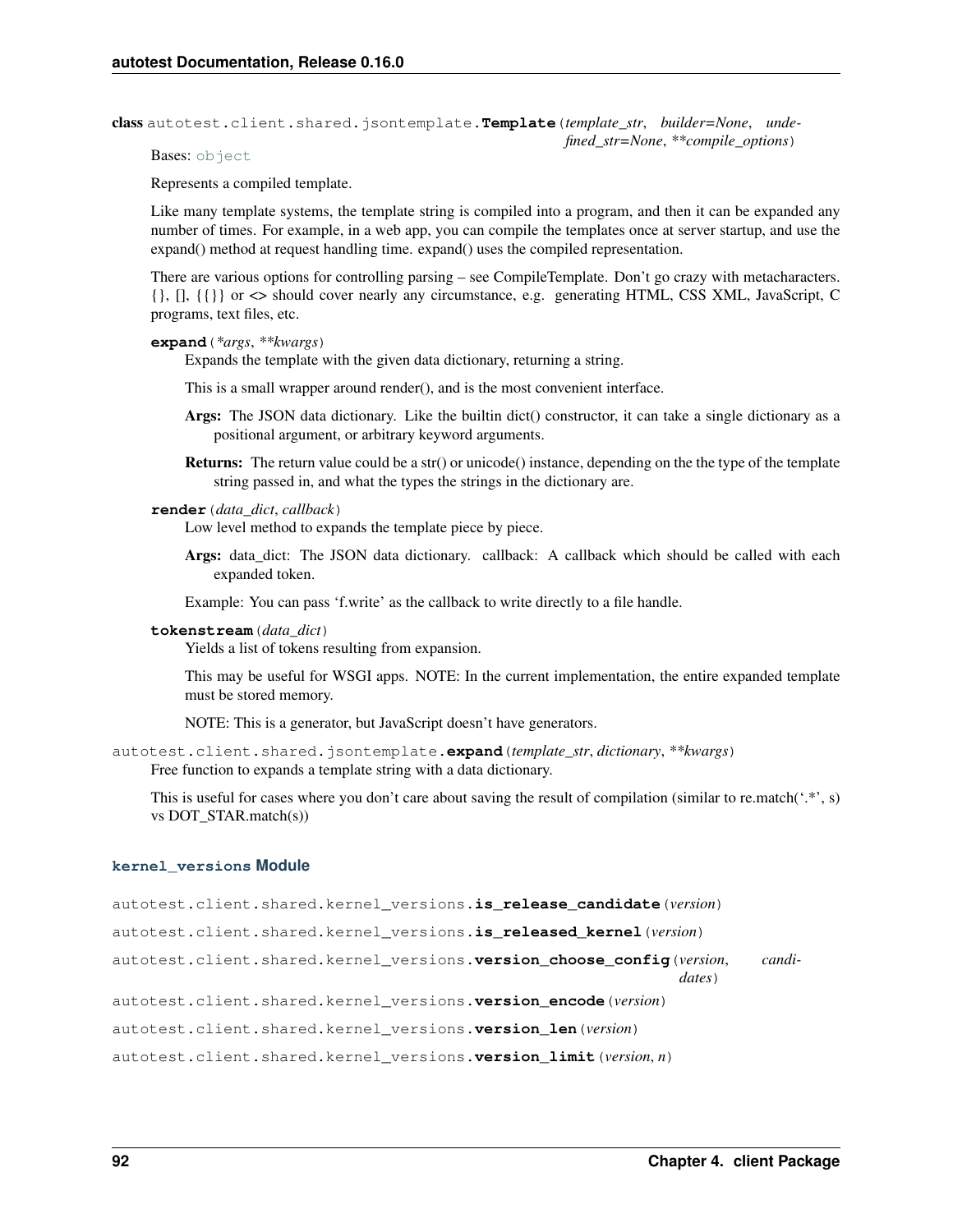# **log Module**

autotest.client.shared.log.**is\_failure**(*status*)

autotest.client.shared.log.**is\_valid\_status**(*status*)

```
autotest.client.shared.log.log_and_ignore_errors(msg)
     A decorator for wrapping functions in a 'log exception and ignore' try-except block.
```
autotest.client.shared.log.**record**(*fn*)

Generic method decorator for logging calls under the assumption that return=GOOD, exception=FAIL. The method determines parameters as:

subdir = self.subdir if it exists, or None operation = "class name"."method name" status = None on GOOD, str(exception) on FAIL

The object using this method must have a job attribute for the logging to actually occur, otherwise the logging will silently fail.

Logging can explicitly be disabled for a call by passing a logged=False parameter

# **logging\_config Module**

```
class autotest.client.shared.logging_config.AllowBelowSeverity(level)
    Bases: logging.Filter
```
Allows only records less severe than a given level (the opposite of what the normal logging level filtering does.

**filter**(*record*)

```
class autotest.client.shared.logging_config.LoggingConfig(use_console=True)
    Bases: object
```
**add\_console\_handlers**()

**add\_debug\_file\_handlers**(*log\_dir*, *log\_name=None*)

**add\_file\_handler**(*file\_path*, *level=10*, *log\_dir=None*)

**add\_stream\_handler**(*stream*, *level=10*)

**configure\_logging**(*use\_console=True*, *verbose=False*)

**console\_formatter** = <logging.Formatter object>

file formatter = <logging.Formatter object>

classmethod **get\_autotest\_root**()

classmethod **get\_server\_log\_dir**()

classmethod **get\_timestamped\_log\_name**(*base\_name*)

**global\_level** = 10

**stderr\_level** = 40

**stdout\_level** = 20

class autotest.client.shared.logging\_config.**TestingConfig**(*use\_console=True*) Bases: [autotest.client.shared.logging\\_config.LoggingConfig](#page-96-0)

**add\_file\_handler**(*\*args*, *\*\*kwargs*)

**add\_stream\_handler**(*\*args*, *\*\*kwargs*)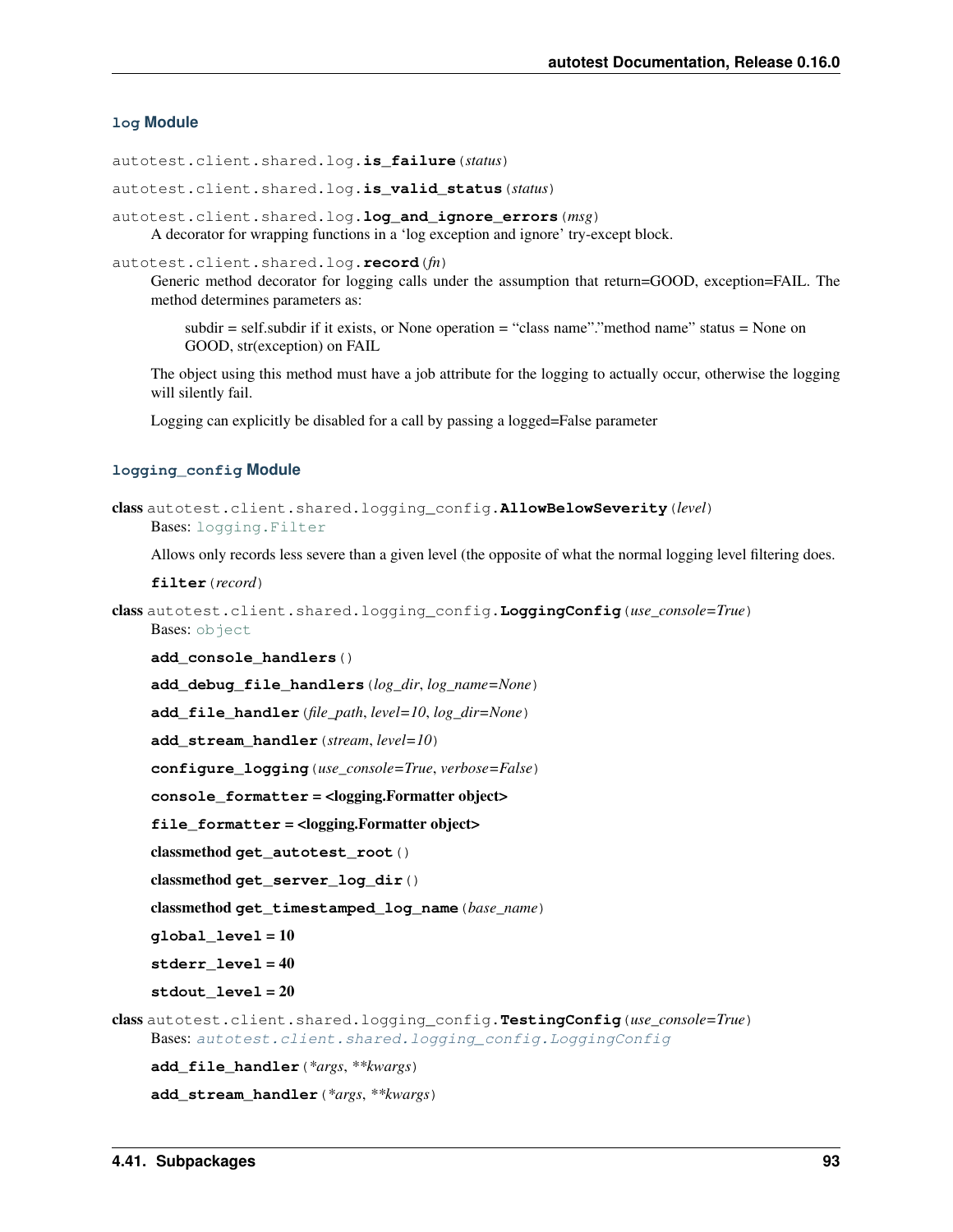**configure\_logging**(*\*\*kwargs*)

### **logging\_manager Module**

```
class autotest.client.shared.logging_manager.FdRedirectionLoggingManager
    Bases: autotest.client.shared.logging_manager.LoggingManager
```
A simple extension of LoggingManager to use FdRedirectionStreamManagers, so that managed streams have their underlying FDs redirected.

**STREAM\_MANAGER\_CLASS**

alias of \_FdRedirectionStreamManager

**start\_logging**()

**undo\_redirect**()

<span id="page-97-1"></span>class autotest.client.shared.logging\_manager.**LoggingFile**(*prefix=''*, *level=10*, *logger=<logging.RootLogger object>*)

Bases: [object](http://docs.python.org/library/functions.html#object)

File-like object that will receive messages pass them to the logging infrastructure in an appropriate way.

**flush**()

**isatty**()

**write**(*data*)

" Writes data only if it constitutes a whole line. If it's not the case, store it in a buffer and wait until we have a complete line. : param data - Raw data (a string) that will be processed.

```
writelines(lines)
```
" Writes itertable of lines

Parameters **lines** – An iterable of strings that will be processed.

<span id="page-97-0"></span>class autotest.client.shared.logging\_manager.**LoggingManager**

Bases: [object](http://docs.python.org/library/functions.html#object)

Manages a stack of logging configurations, allowing clients to conveniently add and remove logging destinations. Also keeps a list of StreamManagers to easily direct streams into the logging module.

#### **STREAM\_MANAGER\_CLASS**

alias of \_StreamManager

**logging\_config\_object** = None

**manage\_stderr**()

**manage\_stdout**()

**manage\_stream**(*stream*, *level*, *stream\_setter*)

Tells this manager to manage the given stream. All data written to the stream will be directed to the logging module instead. Must be called before start\_logging().

#### Parameters

- **stream** stream to manage
- **level** level to log data written to this stream
- **stream\_setter** function to set the stream to a new object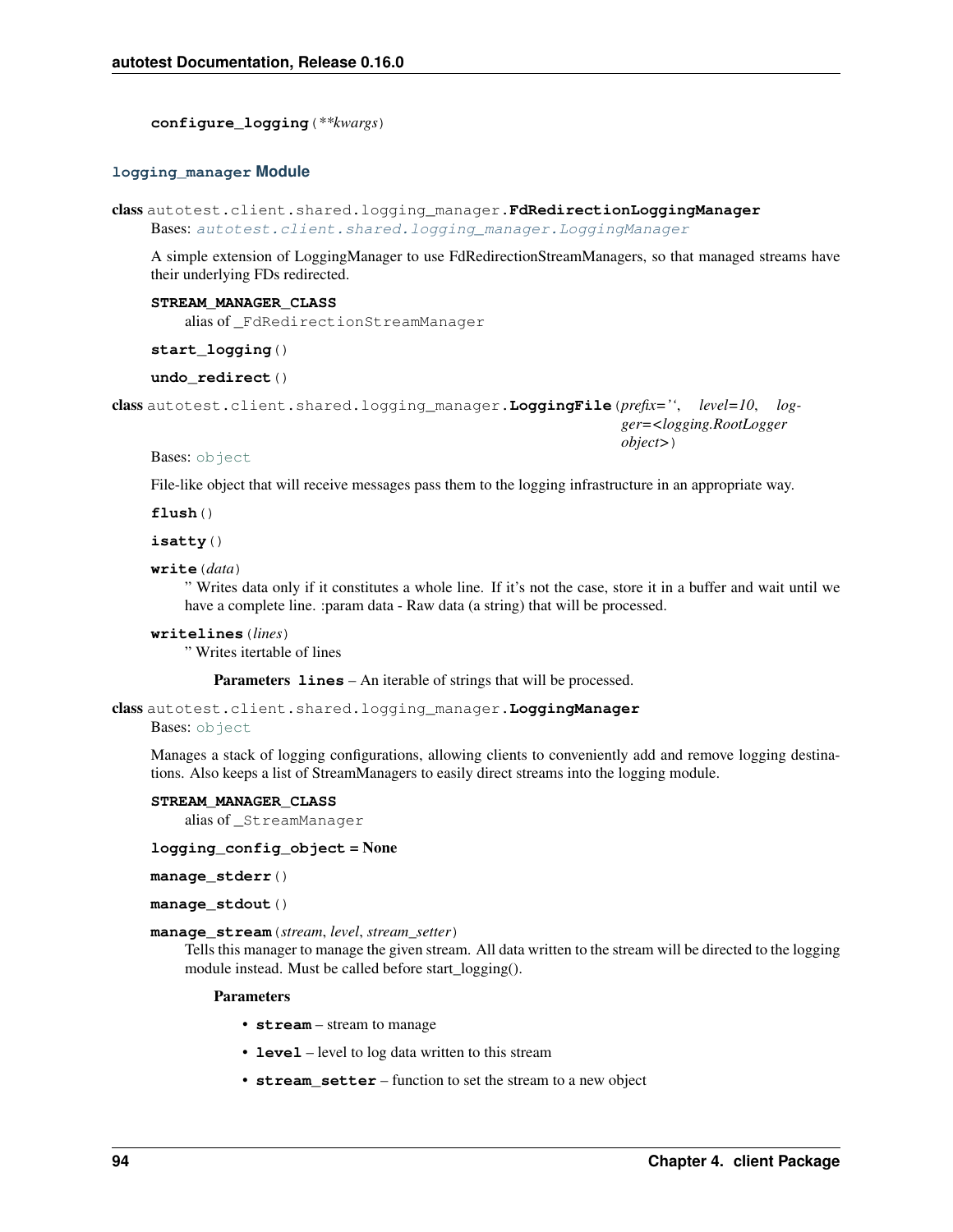**redirect**(*filename*) Redirect output to the specified file

# **redirect\_to\_stream**(*stream*)

Redirect output to the given stream

### **restore**()

Same as undo redirect(). For backwards compatibility with fd\_stack.

# **start\_logging**()

Begin capturing output to the logging module.

#### **stop\_logging**()

Restore output to its original state.

#### **tee\_redirect**(*filename*, *level=None*) Tee output to the specified file

**tee\_redirect\_debug\_dir**(*debug\_dir*, *log\_name=None*, *tag=None*) Tee output to a full new set of debug logs in the given directory.

#### **tee\_redirect\_to\_stream**(*stream*)

Tee output to the given stream

#### **undo\_redirect**()

Undo the last redirection (that hasn't yet been undone).

If any subprocesses have been launched since the redirection was performed, they must have ended by the time this is called. Otherwise, this will hang waiting for the logging subprocess to end.

```
class autotest.client.shared.logging_manager.SortingLoggingFile(prefix='',
```
*level\_list=[('ERROR', 40), ('WARN', 30), ('INFO', 20), ('DE-BUG', 10)], logger=<logging.RootLogger object>*)

Bases: [autotest.client.shared.logging\\_manager.LoggingFile](#page-97-1)

File-like object that will receive messages and pass them to the logging infrastructure. It decides where to pass each line by applying a regex to it and seeing which level it matched.

autotest.client.shared.logging\_manager.**configure\_logging**(*logging\_config*,

```
**kwargs)
```
Configure the logging module using the specific configuration object, which should be an instance of logging\_config.LoggingConfig (usually of a subclass). Any keyword args will be passed to the object's configure\_logging() method.

Every entry point should call this method at application startup.

autotest.client.shared.logging\_manager.**do\_not\_report\_as\_logging\_caller**(*func*) Decorator to annotate functions we will tell logging not to log.

```
autotest.client.shared.logging_manager.get_logging_manager(manage_stdout_and_stderr=False,
                                                                   redirect_fds=False)
```
Create a LoggingManager that's managing sys.stdout and sys.stderr.

Every entry point that wants to capture stdout/stderr and/or use LoggingManager to manage a stack of destinations should call this method at application startup.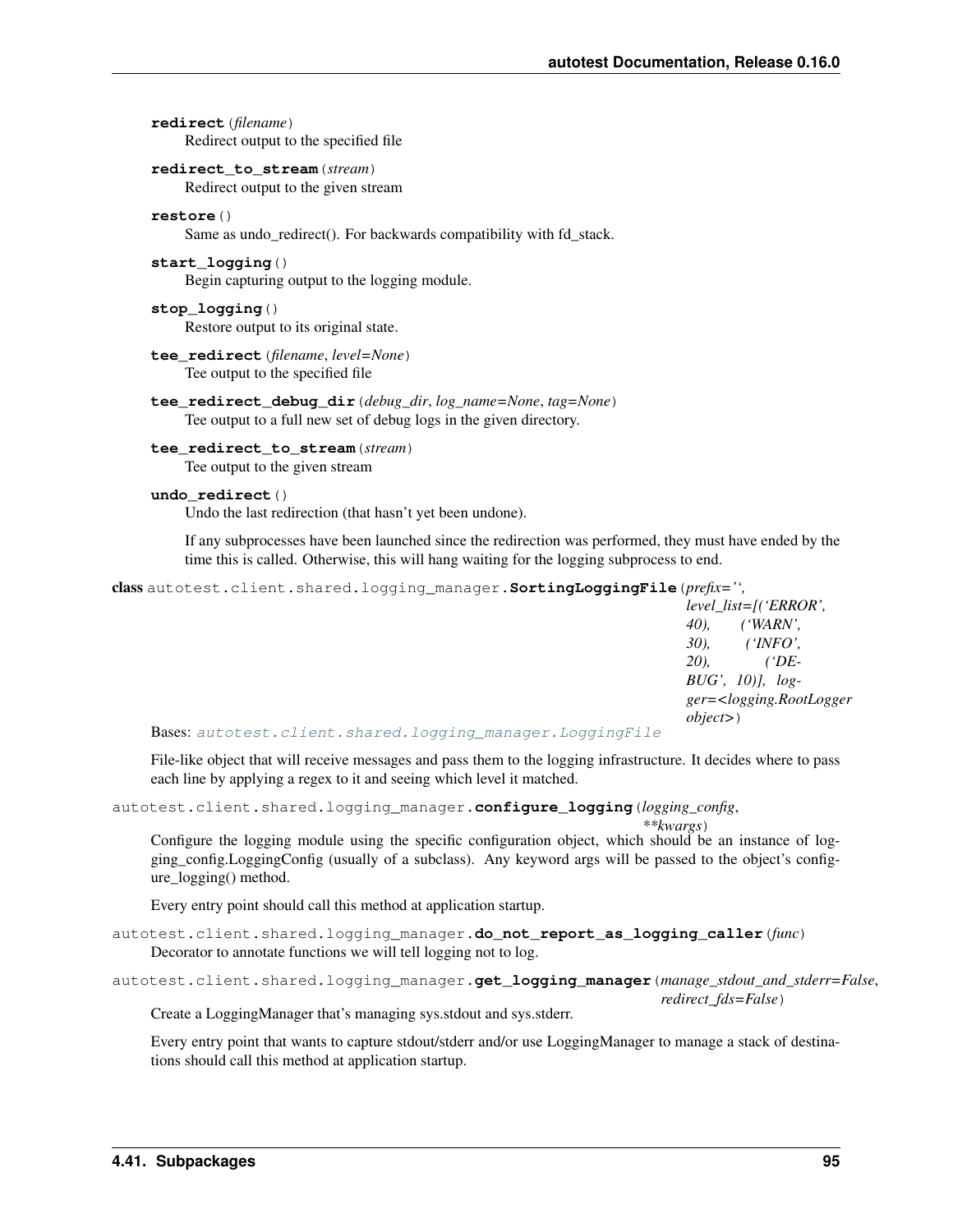#### **magic Module**

Library used to determine a file MIME type by its magic number, it doesn't have any external dependencies. Based on work of Jason Petrone [\(jp\\_py@jsnp.net\)](mailto:jp_py@jsnp.net), adapted to autotest.

- Command Line Usage: Running as 'python magic.py file\_path' will print a mime string (or just a description) of the file present on file\_path.
- API Usage: magic.guess\_type(file\_path) Returns a description of what the file on path 'file' contains. This function name was chosen due to a similar function on python standard library 'mimetypes'.

@license: GPL v2 :copyright: Jason Petrone [\(jp\\_py@jsnp.net\)](mailto:jp_py@jsnp.net) 2000 :copyright: Lucas Meneghel Rodrigues [\(lmr@redhat.com\)](mailto:lmr@redhat.com) 2010 @see: <http://www.jsnp.net/code/magic.py>

class autotest.client.shared.magic.**MagicLoggingConfig**(*use\_console=True*) Bases: [autotest.client.shared.logging\\_config.LoggingConfig](#page-96-0)

#### **configure\_logging**(*results\_dir=None*, *verbose=False*)

class autotest.client.shared.magic.**MagicTest**(*offset*, *t*, *op*, *value*, *msg*, *mask=None*) Bases: [object](http://docs.python.org/library/functions.html#object)

Compile a magic database entry so it can be compared with data read from files.

#### **compare**(*data*)

Compare data read from the file with the expected data for this particular mime type register.

Parameters **data** – Data read from the file.

#### **test**(*data*)

Compare data read from file with self.value if operator is '='.

Parameters **data** – Data read from the file.

Returns None if no match between data and expected value string. Else, print matching mime type information.

```
autotest.client.shared.magic.guess_type(filename)
     Guess the mimetype of a file based on its filename.
```
Parameters **filename** – File name.

Returns Mimetype string or description, when appropriate mime not available.

# **mail Module**

Notification email library.

Aims to replace a bunch of different email module wrappers previously used.

class autotest.client.shared.mail.**EmailNotificationManager**(*module='scheduler'*) Bases: [object](http://docs.python.org/library/functions.html#object)

Email notification facility, for use in things like the autotest scheduler.

This facility can use values defined in the autotest settings (global\_config.ini) to conveniently send notification emails to the admin of an autotest module.

**enqueue\_admin**(*subject*, *message*)

Enqueue an email to the test grid admin.

# **enqueue\_exception\_admin**(*reason*)

Enqueue an email containing an exception to the test grid admin.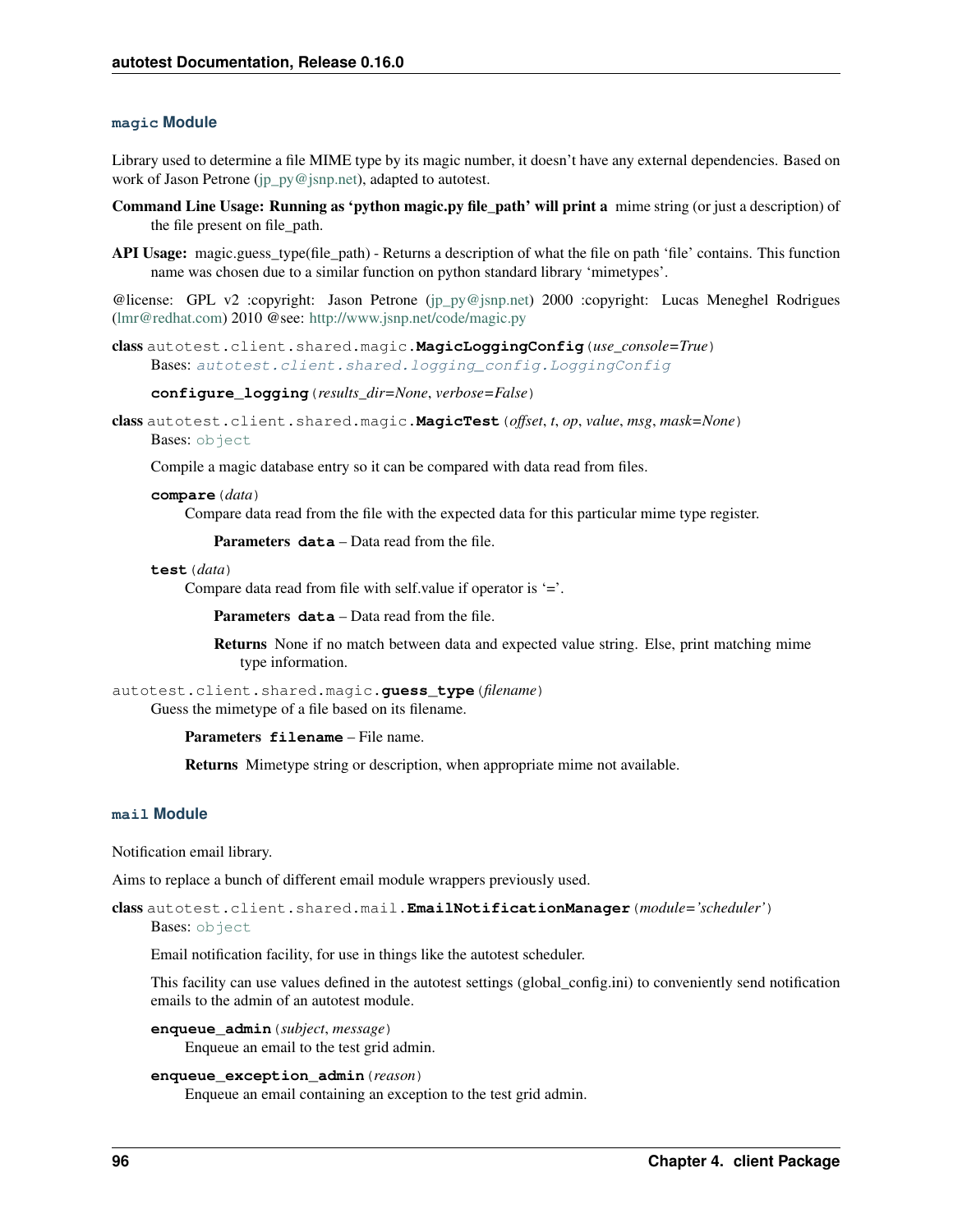**send**(*to\_string*, *subject*, *body*)

Send emails to the addresses listed in to string.

### to\_string is split into a list which can be delimited by any of:  $\langle \cdot, \cdot, \cdot, \cdot \rangle$  or any whitespace

**send\_admin**(*subject*, *body*)

Send an email to this grid admin.

```
send_queued_admin()
     Send all queued emails to the test grid admin.
```
**set\_module**(*module*) Change the name of the module we're notifying for.

autotest.client.shared.mail.**send**(*from\_address*, *to\_addresses*, *cc\_addresses*, *subject*, *body*, *smtp\_info*, *html=None*)

Send out an email.

Args: from address: The email address to put in the "From:" field. to addresses: Either a single string or an iterable of

strings to put in the "To:" field of the email.

cc addresses: Either a single string of an iterable of strings to put in the "Cc:" field of the email.

subject: The email subject. body: The body of the email. there's no special

handling of encoding here, so it's safest to stick to 7-bit ASCII text.

smtp info: Dictionary with SMTP info. html: Optional HTML content of the message.

# **mock Module**

<span id="page-100-0"></span>

| class autotest.client.shared.mock.Mock (spec=None,                                        |                                | side_effect=None,                                    | re-                 |  |
|-------------------------------------------------------------------------------------------|--------------------------------|------------------------------------------------------|---------------------|--|
|                                                                                           | turn value=sentinel.DEFAULT,   |                                                      | <i>wraps=None</i> , |  |
|                                                                                           | name=None.                     | spec_set=None,                                       | par-                |  |
|                                                                                           |                                | $ent = None,$ $spec\_state = None,$ $new\_name =$ ", |                     |  |
|                                                                                           | $_new\_parent=None, **kwargs)$ |                                                      |                     |  |
| Bases: autotest.client.shared.mock.CallableMixin.autotest.client.shared.mock.NonCallableM |                                |                                                      |                     |  |

Create a new *Mock* object. *Mock* takes several optional arguments that specify the behaviour of the Mock object:

•*spec*: This can be either a list of strings or an existing object (a class or instance) that acts as the specification for the mock object. If you pass in an object then a list of strings is formed by calling dir on the object (excluding unsupported magic attributes and methods). Accessing any attribute not in this list will raise an *AttributeError*.

If *spec* is an object (rather than a list of strings) then *mock.\_\_class\_\_* returns the class of the spec object. This allows mocks to pass *isinstance* tests.

•*spec\_set*: A stricter variant of *spec*. If used, attempting to *set* or get an attribute on the mock that isn't on the object passed as *spec\_set* will raise an *AttributeError*.

•*side\_effect*: A function to be called whenever the Mock is called. See the *side\_effect* attribute. Useful for raising exceptions or dynamically changing return values. The function is called with the same arguments as the mock, and unless it returns *DEFAULT*, the return value of this function is used as the return value.

Alternatively *side\_effect* can be an exception class or instance. In this case the exception will be raised when the mock is called.

If *side\_effect* is an iterable then each call to the mock will return the next value from the iterable. If any of the members of the iterable are exceptions they will be raised instead of returned.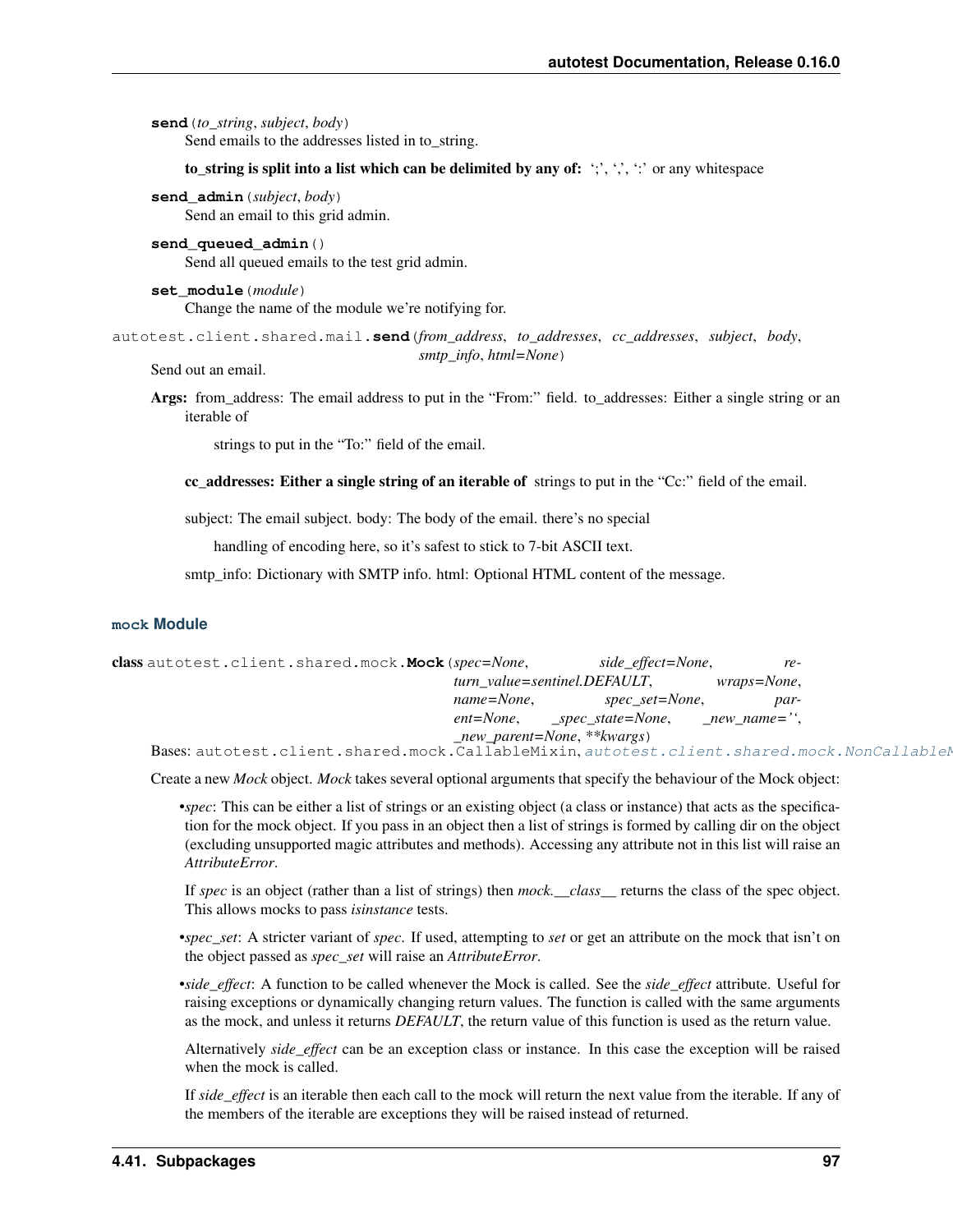•*return\_value*: The value returned when the mock is called. By default this is a new Mock (created on first access). See the *return\_value* attribute.

•*wraps*: Item for the mock object to wrap. If *wraps* is not None then calling the Mock will pass the call through to the wrapped object (returning the real result). Attribute access on the mock will return a Mock object that wraps the corresponding attribute of the wrapped object (so attempting to access an attribute that doesn't exist will raise an *AttributeError*).

If the mock has an explicit *return\_value* set then calls are not passed to the wrapped object and the *return\_value* is returned instead.

•*name*: If the mock has a name then it will be used in the repr of the mock. This can be useful for debugging. The name is propagated to child mocks.

Mocks can also be called with arbitrary keyword arguments. These will be used to set attributes on the mock after it is created.

```
class autotest.client.shared.mock.MagicMock(*args, **kw)
```
Bases: autotest.client.shared.mock.MagicMixin.[autotest.client.shared.mock.Mock](#page-100-0)

MagicMock is a subclass of Mock with default implementations of most of the magic methods. You can use MagicMock without having to configure the magic methods yourself.

If you use the *spec* or *spec\_set* arguments then *only* magic methods that exist in the spec will be created.

Attributes and the return value of a *MagicMock* will also be *MagicMocks*.

# **mock\_add\_spec**(*spec*, *spec\_set=False*)

Add a spec to a mock. *spec* can either be an object or a list of strings. Only attributes on the *spec* can be fetched as attributes from the mock.

If *spec\_set* is True then only attributes on the spec can be set.

autotest.client.shared.mock.**patch**(*target*, *new=sentinel.DEFAULT*, *spec=None*, *create=False*, *spec\_set=None*, *autospec=None*, *new\_callable=None*, *\*\*kwargs*)

*patch* acts as a function decorator, class decorator or a context manager. Inside the body of the function or with statement, the *target* is patched with a *new* object. When the function/with statement exits the patch is undone.

If *new* is omitted, then the target is replaced with a *MagicMock*. If *patch* is used as a decorator and *new* is omitted, the created mock is passed in as an extra argument to the decorated function. If *patch* is used as a context manager the created mock is returned by the context manager.

*target* should be a string in the form *'package.module.ClassName'*. The *target* is imported and the specified object replaced with the *new* object, so the *target* must be importable from the environment you are calling *patch* from. The target is imported when the decorated function is executed, not at decoration time.

The *spec* and *spec\_set* keyword arguments are passed to the *MagicMock* if patch is creating one for you.

In addition you can pass *spec=True* or *spec\_set=True*, which causes patch to pass in the object being mocked as the spec/spec\_set object.

*new\_callable* allows you to specify a different class, or callable object, that will be called to create the *new* object. By default *MagicMock* is used.

A more powerful form of *spec* is *autospec*. If you set *autospec=True* then the mock with be created with a spec from the object being replaced. All attributes of the mock will also have the spec of the corresponding attribute of the object being replaced. Methods and functions being mocked will have their arguments checked and will raise a *TypeError* if they are called with the wrong signature. For mocks replacing a class, their return value (the 'instance') will have the same spec as the class.

Instead of *autospec=True* you can pass *autospec=some\_object* to use an arbitrary object as the spec instead of the one being replaced.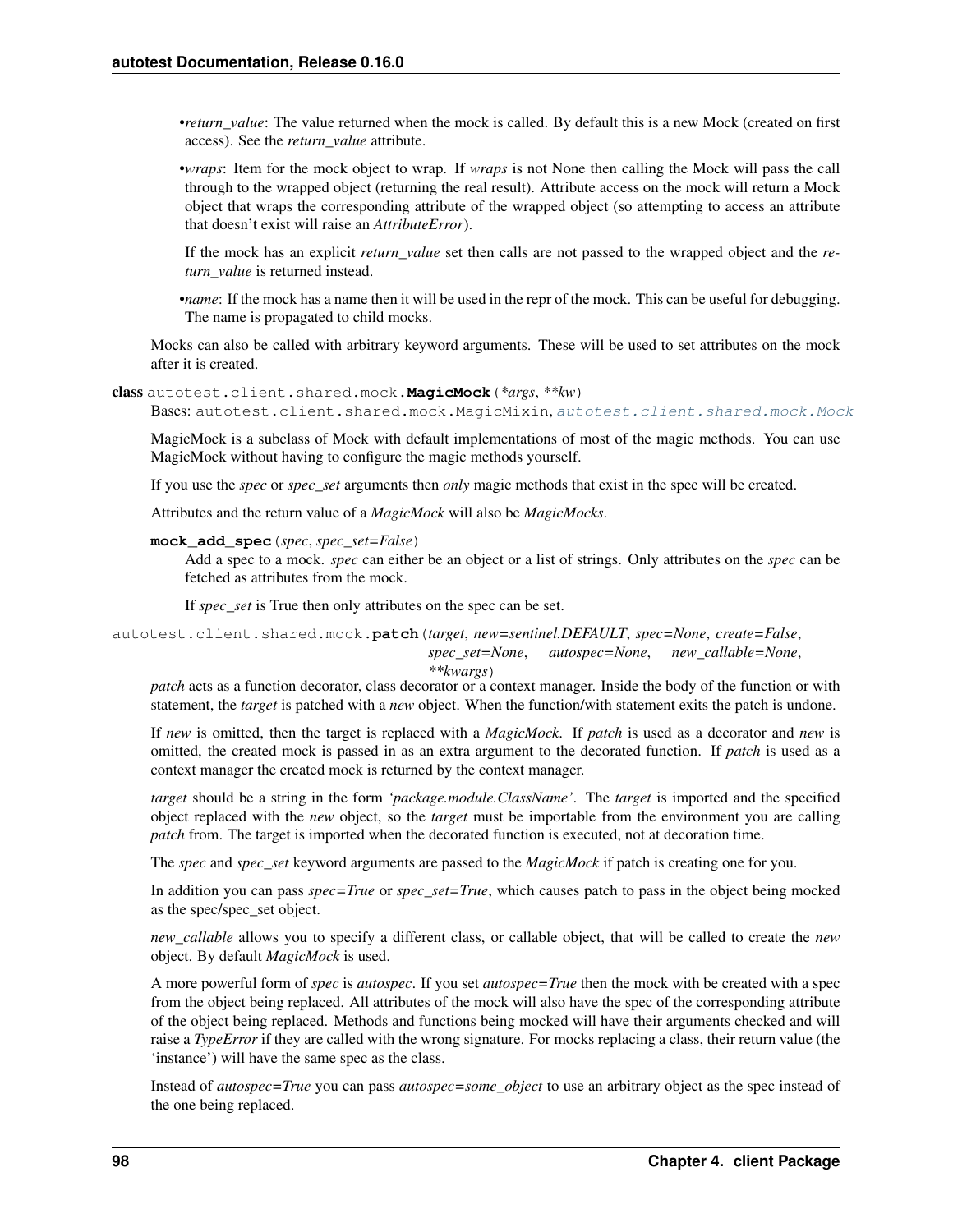By default *patch* will fail to replace attributes that don't exist. If you pass in *create=True*, and the attribute doesn't exist, patch will create the attribute for you when the patched function is called, and delete it again afterwards. This is useful for writing tests against attributes that your production code creates at runtime. It is off by by default because it can be dangerous. With it switched on you can write passing tests against APIs that don't actually exist!

Patch can be used as a *TestCase* class decorator. It works by decorating each test method in the class. This reduces the boilerplate code when your test methods share a common patchings set. *patch* finds tests by looking for method names that start with *patch.TEST\_PREFIX*. By default this is *test*, which matches the way *unittest* finds tests. You can specify an alternative prefix by setting *patch.TEST\_PREFIX*.

Patch can be used as a context manager, with the with statement. Here the patching applies to the indented block after the with statement. If you use "as" then the patched object will be bound to the name after the "as"; very useful if *patch* is creating a mock object for you.

*patch* takes arbitrary keyword arguments. These will be passed to the *Mock* (or *new\_callable*) on construction.

*patch.dict(...)*, *patch.multiple(...)* and *patch.object(...)* are available for alternate use-cases.

```
autotest.client.shared.mock.call
```
A tuple for holding the results of a call to a mock, either in the form *(args, kwargs)* or *(name, args, kwargs)*.

If args or kwargs are empty then a call tuple will compare equal to a tuple without those values. This makes comparisons less verbose:

```
\_Call( ('name', (), {})) == ('name',)
\text{Call}((\text{'name'}, (1,), \{\})) = ('\text{'name'}, (1,))\text{Call}((\begin{pmatrix}0, & \{a': 'b'\}\end{pmatrix}) = (\{a': 'b'\},\)
```
The *\_Call* object provides a useful shortcut for comparing with call:

```
cl1((1, 2), {a': 3}) = cal1(1, 2, a=3)cl1(('foo', (1, 2), { 'a': 3} )) == call.foo(1, 2, a=3)
```
If the \_Call has no name then it will match any name.

autotest.client.shared.mock.**create\_autospec**(*spec*, *spec\_set=False*, *instance=False*, *\_par-*

*ent=None*, *\_name=None*, *\*\*kwargs*)

Create a mock object using another object as a spec. Attributes on the mock will use the corresponding attribute on the *spec* object as their spec.

Functions or methods being mocked will have their arguments checked to check that they are called with the correct signature.

If *spec\_set* is True then attempting to set attributes that don't exist on the spec object will raise an *AttributeError*.

If a class is used as a spec then the return value of the mock (the instance of the class) will have the same spec. You can use a class as the spec for an instance object by passing *instance=True*. The returned mock will only be callable if instances of the mock are callable.

*create\_autospec* also takes arbitrary keyword arguments that are passed to the constructor of the created mock.

```
class autotest.client.shared.mock.NonCallableMock(spec=None, wraps=None,
                                                   name=None, spec_set=None, par-
                                                   ent=None, _spec_state=None,
                                                   _new_name='', _new_parent=None,
                                                   **kwargs)
```
Bases: autotest.client.shared.mock.Base

A non-callable version of *Mock*

```
assert_any_call(*args, **kwargs)
     assert the mock has been called with the specified arguments.
```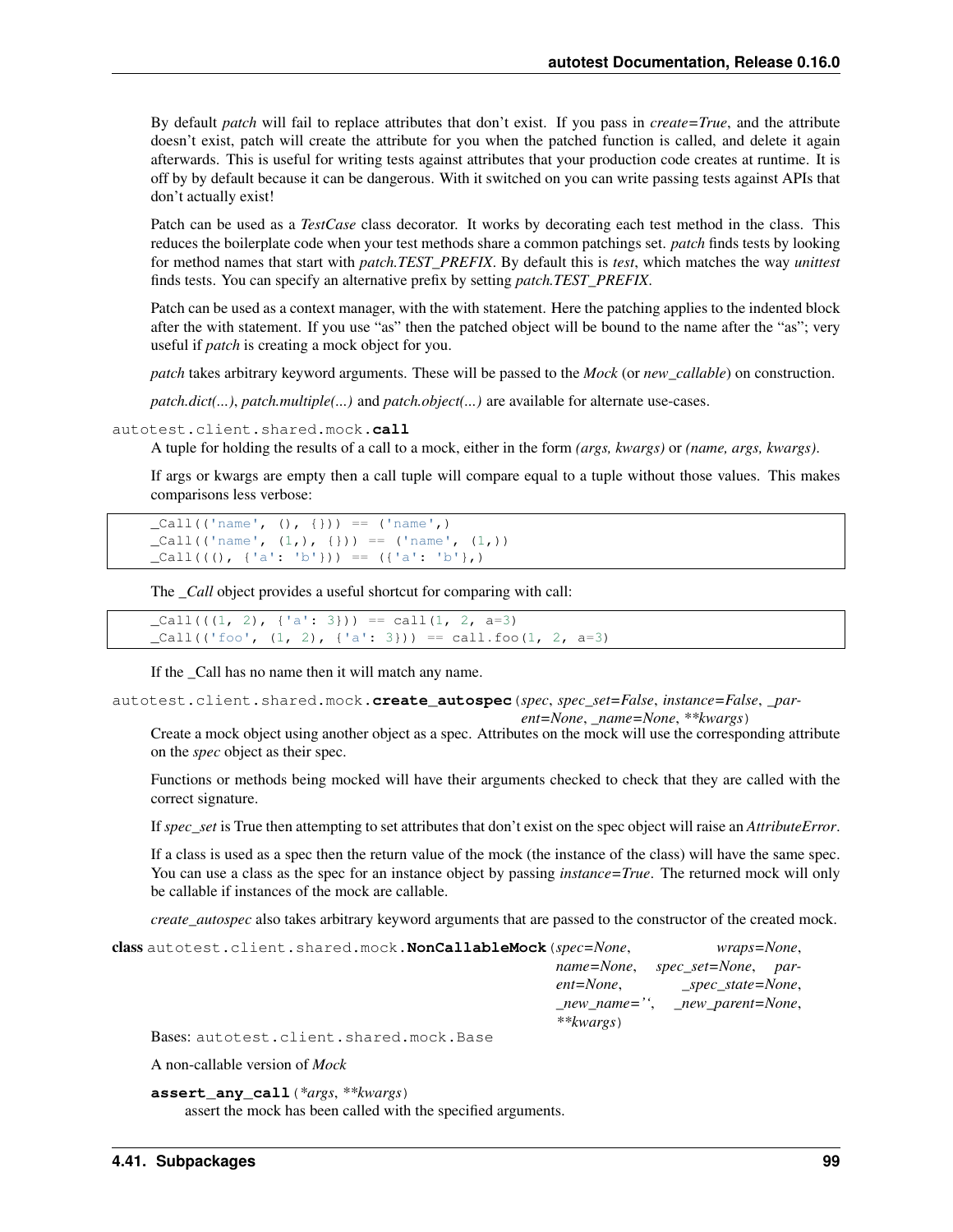The assert passes if the mock has *ever* been called, unlike *assert\_called\_with* and *assert\_called\_once\_with* that only pass if the call is the most recent one.

```
assert_called_once_with(_mock_self, *args, **kwargs)
```
assert that the mock was called exactly once and with the specified arguments.

**assert\_called\_with**(*\_mock\_self*, *\*args*, *\*\*kwargs*)

assert that the mock was called with the specified arguments.

Raises an AssertionError if the args and keyword args passed in are different to the last call to the mock.

**assert\_has\_calls**(*calls*, *any\_order=False*)

assert the mock has been called with the specified calls. The *mock\_calls* list is checked for the calls.

If *any\_order* is False (the default) then the calls must be sequential. There can be extra calls before or after the specified calls.

If *any\_order* is True then the calls can be in any order, but they must all appear in *mock\_calls*.

### **attach\_mock**(*mock*, *attribute*)

Attach a mock as an attribute of this one, replacing its name and parent. Calls to the attached mock will be recorded in the *method\_calls* and *mock\_calls* attributes of this one.

#### **call\_args**

#### **call\_args\_list**

#### **call\_count**

# **called**

# **configure\_mock**(*\*\*kwargs*)

Set attributes on the mock through keyword arguments.

Attributes plus return values and side effects can be set on child mocks using standard dot notation and unpacking a dictionary in the method call:

```
>>> attrs = {'method.return_value': 3, 'other.side_effect': KeyError}
>>> mock.configure_mock(**attrs)
```
#### **mock\_add\_spec**(*spec*, *spec\_set=False*)

Add a spec to a mock. *spec* can either be an object or a list of strings. Only attributes on the *spec* can be fetched as attributes from the mock.

If *spec\_set* is True then only attributes on the spec can be set.

#### **mock\_calls**

```
reset_mock()
```
Restore the mock object to its initial state.

#### **return\_value**

### **side\_effect**

class autotest.client.shared.mock.**NonCallableMagicMock**(*\*args*, *\*\*kw*)

```
autotest.client.shared.mock.NonCallableMock
```
A version of *MagicMock* that isn't callable.

#### **mock\_add\_spec**(*spec*, *spec\_set=False*)

Add a spec to a mock. *spec* can either be an object or a list of strings. Only attributes on the *spec* can be fetched as attributes from the mock.

If *spec\_set* is True then only attributes on the spec can be set.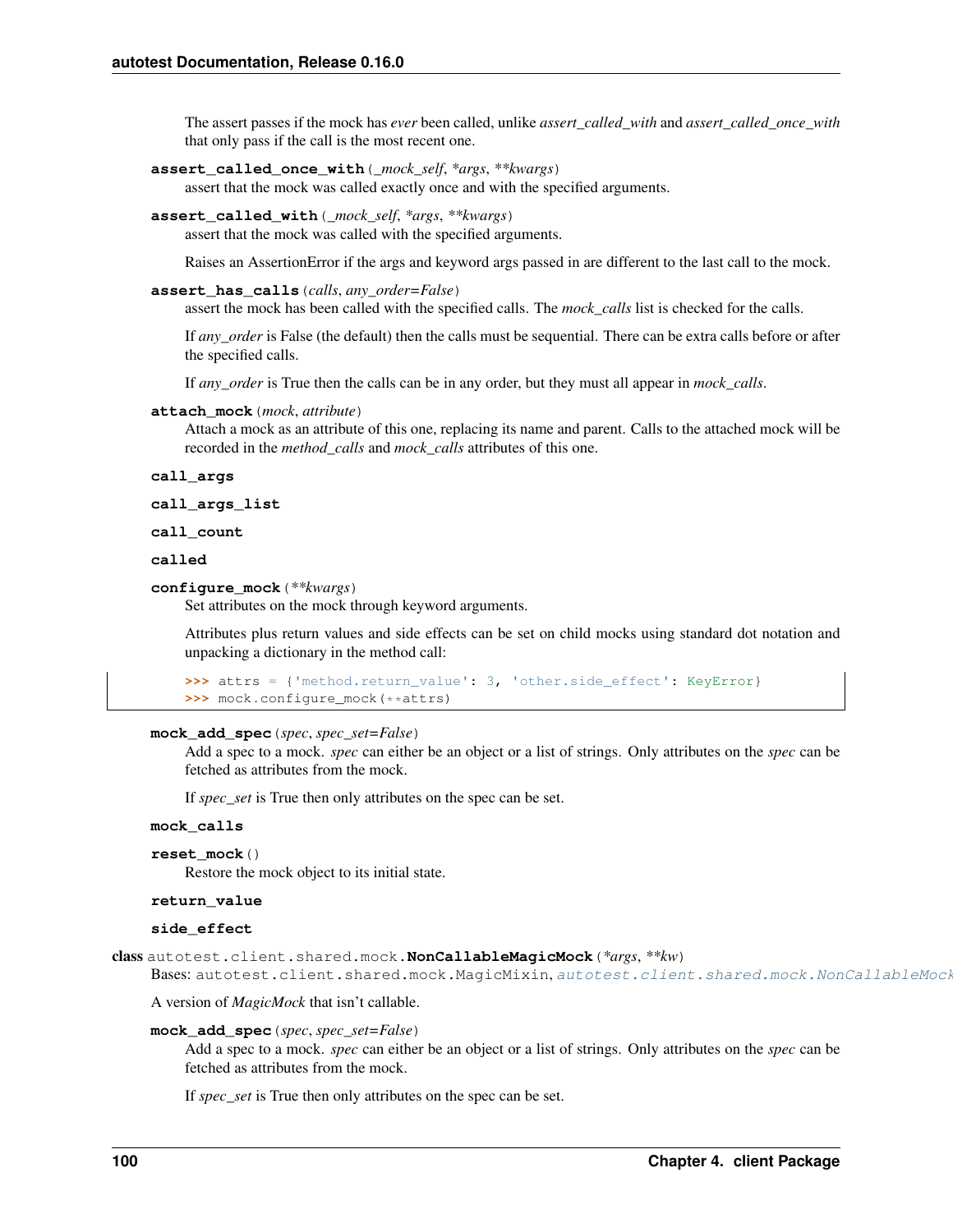autotest.client.shared.mock.**mock\_open**(*mock=None*, *read\_data=''*)

A helper function to create a mock to replace the use of *open*. It works for *open* called directly or used as a context manager.

The *mock* argument is the mock object to configure. If *None* (the default) then a *MagicMock* will be created for you, with the API limited to methods or attributes available on standard file handles.

*read\_data* is a string for the *read* method of the file handle to return. This is an empty string by default.

class autotest.client.shared.mock.**PropertyMock**(*spec=None*, *side\_effect=None*, *return\_value=sentinel.DEFAULT*, *wraps=None*, *name=None*, *spec\_set=None*, *parent=None*, *\_spec\_state=None*, *\_new\_name=''*, *\_new\_parent=None*, *\*\*kwargs*)

Bases: [autotest.client.shared.mock.Mock](#page-100-0)

A mock intended to be used as a property, or other descriptor, on a class. *PropertyMock* provides *\_\_get\_\_* and *\_\_set\_\_* methods so you can specify a return value when it is fetched.

Fetching a *PropertyMock* instance from an object calls the mock, with no args. Setting it calls the mock with the value being set.

# **openvswitch Module**

<span id="page-104-0"></span>

| class autotest.client.shared.openvswitch.OpenVSwitch(tmpdir,                      | db_socket=None,<br>db_pidfile=None,<br>ovs_pidfile=None,<br>schema=None,<br>stall_prefix=None) | db_path=None,<br>$db-$<br>in- |  |  |
|-----------------------------------------------------------------------------------|------------------------------------------------------------------------------------------------|-------------------------------|--|--|
| Bases: autotest.client.shared.openvswitch.OpenVSwitchSystem                       |                                                                                                |                               |  |  |
| OpenVSwtich class.                                                                |                                                                                                |                               |  |  |
| clean()                                                                           |                                                                                                |                               |  |  |
| init db()                                                                         |                                                                                                |                               |  |  |
| init new $()$<br>Create new dbfile without any configuration.                     |                                                                                                |                               |  |  |
| start_ovs_vswitchd()                                                              |                                                                                                |                               |  |  |
| class autotest.client.shared.openvswitch.OpenVSwitchControl<br>Bases: object      |                                                                                                |                               |  |  |
| Class select the best matches control class for installed version of OpenVSwitch. |                                                                                                |                               |  |  |
| OpenVS wtich parameters are described in man ovs-vs witchd.conf.db                |                                                                                                |                               |  |  |
| $add\_br(br_name)$                                                                |                                                                                                |                               |  |  |
| add_port (br_name, port_name)                                                     |                                                                                                |                               |  |  |
| add_port_tag(port_name, tag)                                                      |                                                                                                |                               |  |  |
| add_port_trunk(port_name,trunk)                                                   |                                                                                                |                               |  |  |
| $br\_exist(br_name)$                                                              |                                                                                                |                               |  |  |
| check_port_in_br(br_name,port_name)                                               |                                                                                                |                               |  |  |
| static convert_version_to_int (version)                                           |                                                                                                |                               |  |  |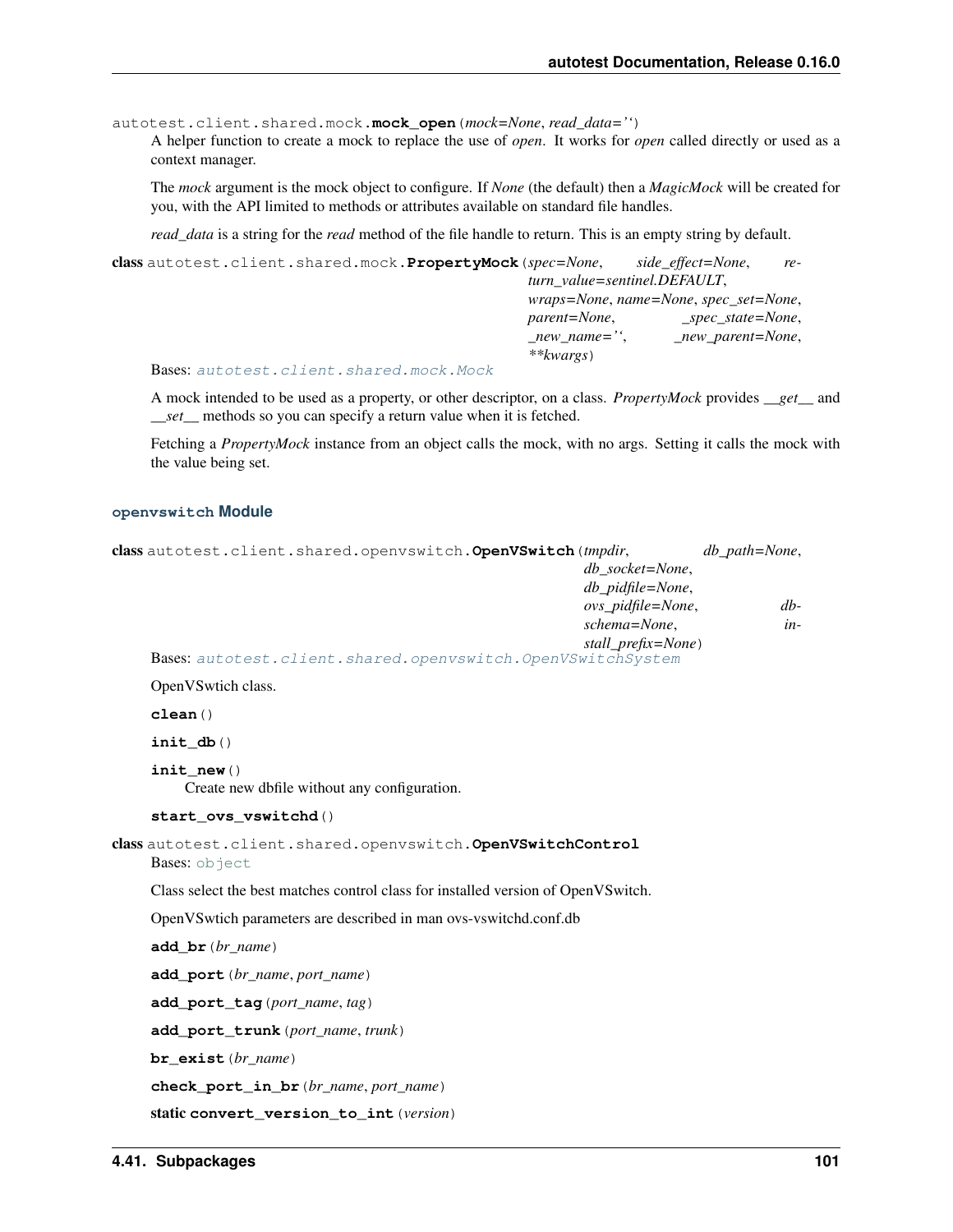```
Parameters version – (int) Converted from version string 1.4.0 => int 140
```

```
del_br(br_name)
```
**del\_port**(*br\_name*, *port\_name*)

classmethod **get\_version**() Get version of installed OpenVSwtich.

Returns Version of OpenVSwtich.

**list\_br**()

**set\_vlanmode**(*port\_name*, *vlan\_mode*)

**status**()

```
class autotest.client.shared.openvswitch.OpenVSwitchControlCli
```

```
Bases: autotest.client.shared.openvswitch.OpenVSwitchControl,
autotest.client.shared.utils.VersionableClass
```
Class select the best matches control class for installed version of OpenVSwitch.

```
class autotest.client.shared.openvswitch.OpenVSwitchControlCli_140
   autotest.client.shared.openvswitch.OpenVSwitchControlCli,
   autotest.client.shared.utils.VersionableClass
```
Don't use this class directly. This class is automatically selected by OpenVSwitchControl.

**add\_br**(*br\_name*)

**add\_fake\_br**(*br\_name*, *parent*, *vlan*)

**add\_port**(*br\_name*, *port\_name*)

**add\_port\_tag**(*port\_name*, *tag*)

**add\_port\_trunk**(*port\_name*, *trunk*)

Parameters **trunk** – list of vlans id.

**br\_exist**(*br\_name*)

**del\_br**(*br\_name*)

**del\_port**(*br\_name*, *port\_name*)

```
classmethod is_right_version(version)
```
Check condition for select control class.

Parameters **version** – version of OpenVSwtich

**list\_br**()

**list\_ports**(*br\_name*)

**ovs\_vsctl**(*parmas*, *ignore\_status=False*)

**port\_to\_br**(*port\_name*) Return bridge which contain port.

Parameters **port\_name** – Name of port.

Returns Bridge name or None if there is no bridge which contain port.

**set\_vlanmode**(*port\_name*, *vlan\_mode*)

<span id="page-105-1"></span>**status**()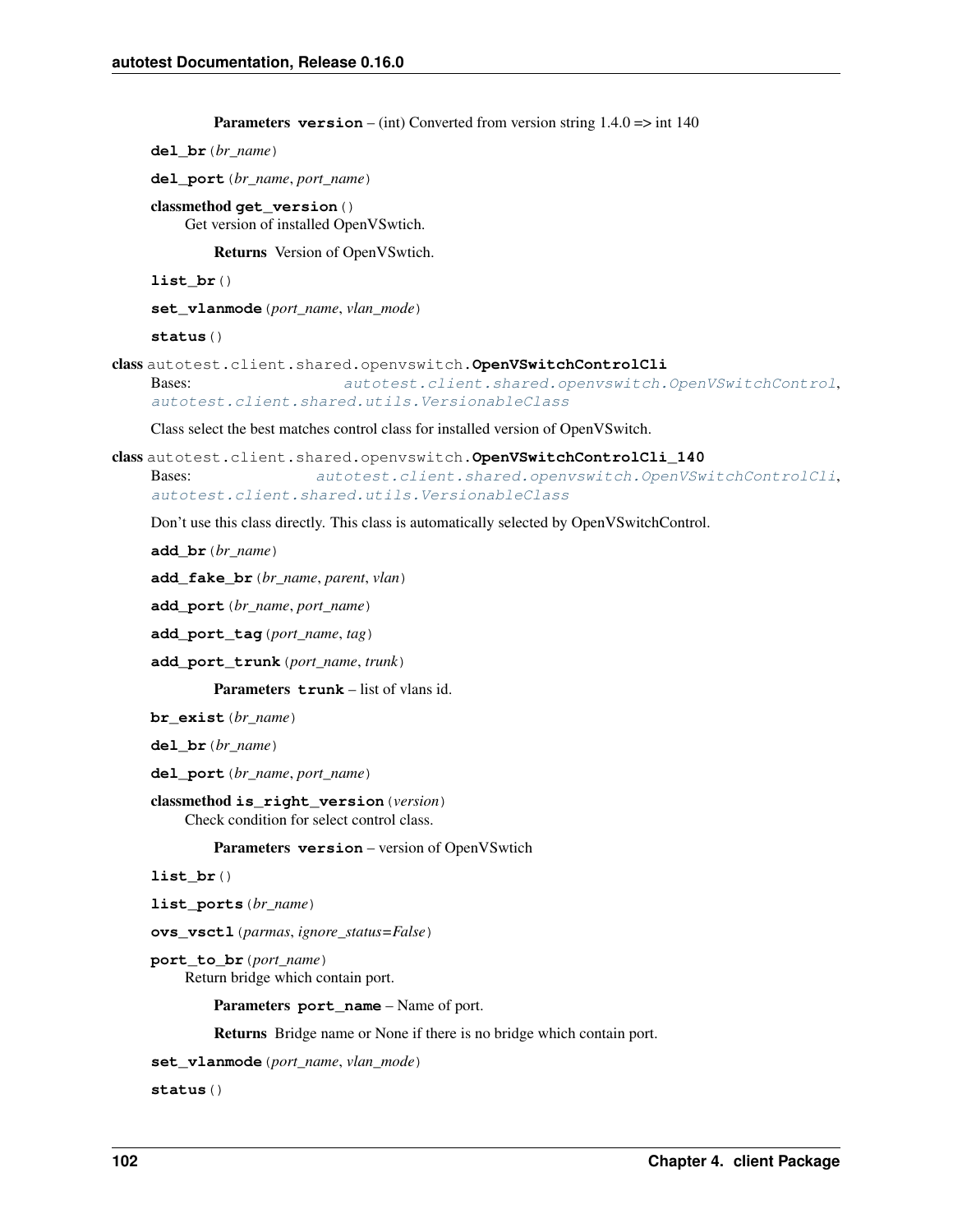class autotest.client.shared.openvswitch.**OpenVSwitchControlDB**

Bases: [autotest.client.shared.openvswitch.OpenVSwitchControl](#page-104-0), [autotest.client.shared.utils.VersionableClass](#page-130-0)

Class select the best matches control class for installed version of OpenVSwitch.

class autotest.client.shared.openvswitch.**OpenVSwitchControlDB\_140**

Bases: [autotest.client.shared.openvswitch.OpenVSwitchControlDB](#page-105-1), [autotest.client.shared.utils.VersionableClass](#page-130-0)

Don't use this class directly. This class is automatically selected by OpenVSwitchControl.

### classmethod **is\_right\_version**(*version*) Check condition for select control class.

#### Parameters **version** – version of OpenVSwtich

<span id="page-106-0"></span>class autotest.client.shared.openvswitch.**OpenVSwitchSystem**(*db\_path=None*,

*db\_socket=None*, *db\_pidfile=None*, *ovs\_pidfile=None*, *dbschema=None*, *in-*

*stall\_prefix=None*)

Bases: [autotest.client.shared.openvswitch.OpenVSwitchControlCli](#page-105-0), [autotest.client.shared.openvswitch.OpenVSwitchControlDB](#page-105-1)

OpenVSwtich class.

**check**()

**check\_db\_daemon**() Check if OVS daemon is started correctly.

**check\_db\_file**() Check if db\_file exists.

**check\_db\_socket**() Check if db socket exists.

**check\_switch\_daemon**() Check if OVS daemon is started correctly.

**clean**()

Empty cleanup function

**init\_system**()

Create new dbfile without any configuration.

**is\_installed**()

Check if OpenVSwitch is already installed in system on default places.

#### Returns Version of OpenVSwtich.

class autotest.client.shared.openvswitch.**ServiceManager**

Bases: [autotest.client.shared.openvswitch.ServiceManagerInterface](#page-106-1)

<span id="page-106-1"></span>class autotest.client.shared.openvswitch.**ServiceManagerInterface** Bases: [autotest.client.shared.utils.VersionableClass](#page-130-0)

### classmethod **get\_version**()

Get version of ServiceManager. :return: Version of ServiceManager.

**restart**(*service\_name*)

**start**(*service\_name*)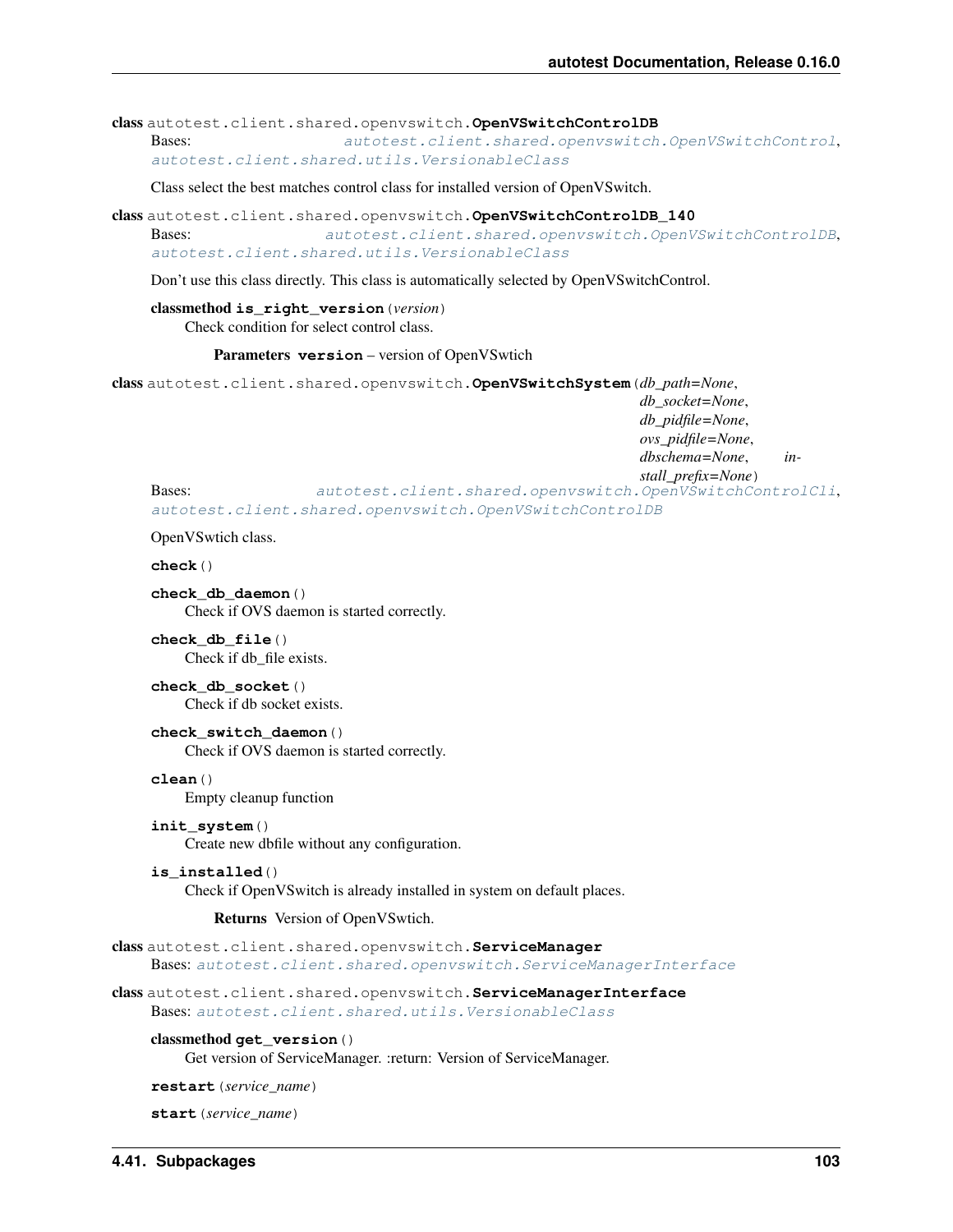**status**(*service\_name*)

**stop**(*service\_name*)

class autotest.client.shared.openvswitch.**ServiceManagerSystemD**

Bases: [autotest.client.shared.openvswitch.ServiceManagerInterface](#page-106-1), [autotest.client.shared.utils.VersionableClass](#page-130-0)

classmethod **is\_right\_version**(*version*)

**restart**(*service\_name*)

**start**(*service\_name*)

**status**(*service\_name*)

**stop**(*service\_name*)

class autotest.client.shared.openvswitch.**ServiceManagerSysvinit**

Bases: [autotest.client.shared.openvswitch.ServiceManagerInterface](#page-106-1), [autotest.client.shared.utils.VersionableClass](#page-130-0)

classmethod **is\_right\_version**(*version*)

**restart**(*service\_name*)

**start**(*service\_name*)

**stop**(*service\_name*)

# **packages Module**

class autotest.client.shared.packages.**PackageManager**(*pkgmgr\_dir*, *hostname=None*, *repo\_urls=None*, *upload\_paths=None*, *do\_locking=True*, *run\_function=<function run>*, *run\_function\_args=[]*, *run\_function\_dargs={}*) Bases: [autotest.client.shared.base\\_packages.BasePackageManager](#page-75-0)

# **pexpect Module**

Pexpect is a Python module for spawning child applications and controlling them automatically. Pexpect can be used for automating interactive applications such as ssh, ftp, passwd, telnet, etc. It can be used to a automate setup scripts for duplicating software package installations on different servers. It can be used for automated software testing. Pexpect is in the spirit of Don Libes' Expect, but Pexpect is pure Python. Other Expect-like modules for Python require TCL and Expect or require C extensions to be compiled. Pexpect does not use C, Expect, or TCL extensions. It should work on any platform that supports the standard Python pty module. The Pexpect interface focuses on ease of use so that simple tasks are easy.

There are two main interfaces to Pexpect – the function, run() and the class, spawn. You can call the run() function to execute a command and return the output. This is a handy replacement for os.system().

For example:

pexpect.run('ls -la')

The more powerful interface is the spawn class. You can use this to spawn an external child command and then interact with the child by sending lines and expecting responses.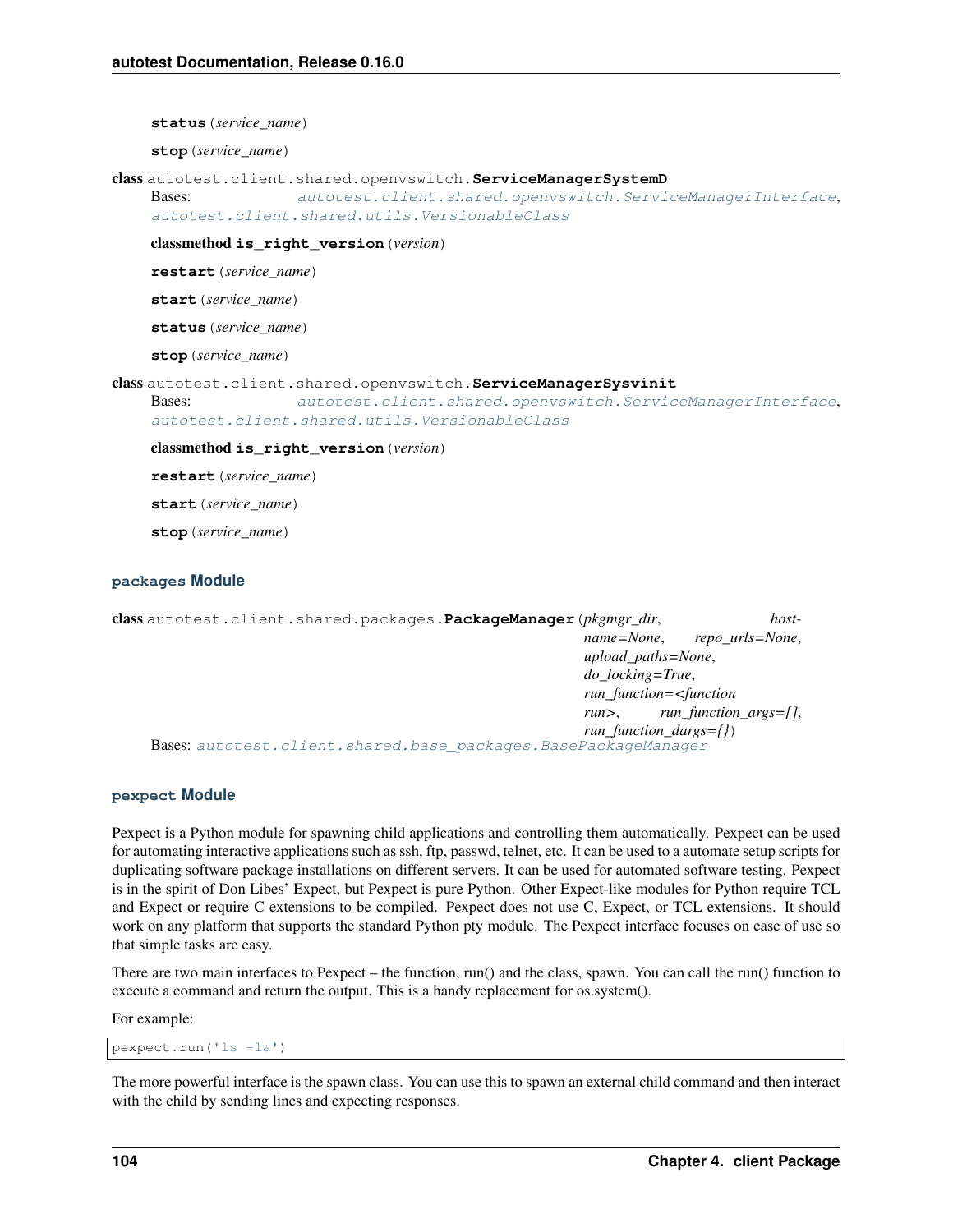For example:

```
child = pexpect.spawn('scp foo myname@host.example.com:.')
child.expect ('Password:')
child.sendline (mypassword)
```
This works even for commands that ask for passwords or other input outside of the normal stdio streams.

Credits: Noah Spurrier, Richard Holden, Marco Molteni, Kimberley Burchett, Robert Stone, Hartmut Goebel, Chad Schroeder, Erick Tryzelaar, Dave Kirby, Ids vander Molen, George Todd, Noel Taylor, Nicolas D. Cesar, Alexander Gattin, Geoffrey Marshall, Francisco Lourenco, Glen Mabey, Karthik Gurusamy, Fernando Perez, Corey Minyard, Jon Cohen, Guillaume Chazarain, Andrew Ryan, Nick Craig-Wood, Andrew Stone, Jorgen Grahn (Let me know if I forgot anyone.)

Free, open source, and all that good stuff.

Permission is hereby granted, free of charge, to any person obtaining a copy of this software and associated documentation files (the "Software"), to deal in the Software without restriction, including without limitation the rights to use, copy, modify, merge, publish, distribute, sublicense, and/or sell copies of the Software, and to permit persons to whom the Software is furnished to do so, subject to the following conditions:

The above copyright notice and this permission notice shall be included in all copies or substantial portions of the Software.

THE SOFTWARE IS PROVIDED "AS IS", WITHOUT WARRANTY OF ANY KIND, EXPRESS OR IMPLIED, INCLUDING BUT NOT LIMITED TO THE WARRANTIES OF MERCHANTABILITY, FITNESS FOR A PAR-TICULAR PURPOSE AND NONINFRINGEMENT. IN NO EVENT SHALL THE AUTHORS OR COPYRIGHT HOLDERS BE LIABLE FOR ANY CLAIM, DAMAGES OR OTHER LIABILITY, WHETHER IN AN ACTION OF CONTRACT, TORT OR OTHERWISE, ARISING FROM, OUT OF OR IN CONNECTION WITH THE SOFT-WARE OR THE USE OR OTHER DEALINGS IN THE SOFTWARE.

Pexpect Copyright (c) 2008 Noah Spurrier <http://pexpect.sourceforge.net/>

\$Id: pexpect.py 507 2007-12-27 02:40:52Z noah \$

<span id="page-108-0"></span>exception autotest.client.shared.pexpect.**ExceptionPexpect**(*value*) Bases: [exceptions.Exception](http://docs.python.org/library/exceptions.html#exceptions.Exception)

Base class for all exceptions raised by this module.

# **get\_trace**()

This returns an abbreviated stack trace with lines that only concern the caller. In other words, the stack trace inside the Pexpect module is not included.

```
exception autotest.client.shared.pexpect.EOF(value)
```
Bases: [autotest.client.shared.pexpect.ExceptionPexpect](#page-108-0)

Raised when EOF is read from a child. This usually means the child has exited.

exception autotest.client.shared.pexpect.**TIMEOUT**(*value*)

Bases: [autotest.client.shared.pexpect.ExceptionPexpect](#page-108-0)

Raised when a read time exceeds the timeout.

<span id="page-108-1"></span>class autotest.client.shared.pexpect.**spawn**(*command*, *args=[]*, *timeout=30*, *maxread=2000*, *searchwindowsize=None*, *logfile=None*, *cwd=None*, *env=None*)

Bases: [object](http://docs.python.org/library/functions.html#object)

This is the main class interface for Pexpect. Use this class to start and control child applications.

**close**(*force=True*)

This closes the connection with the child application. Note that calling close() more than once is valid.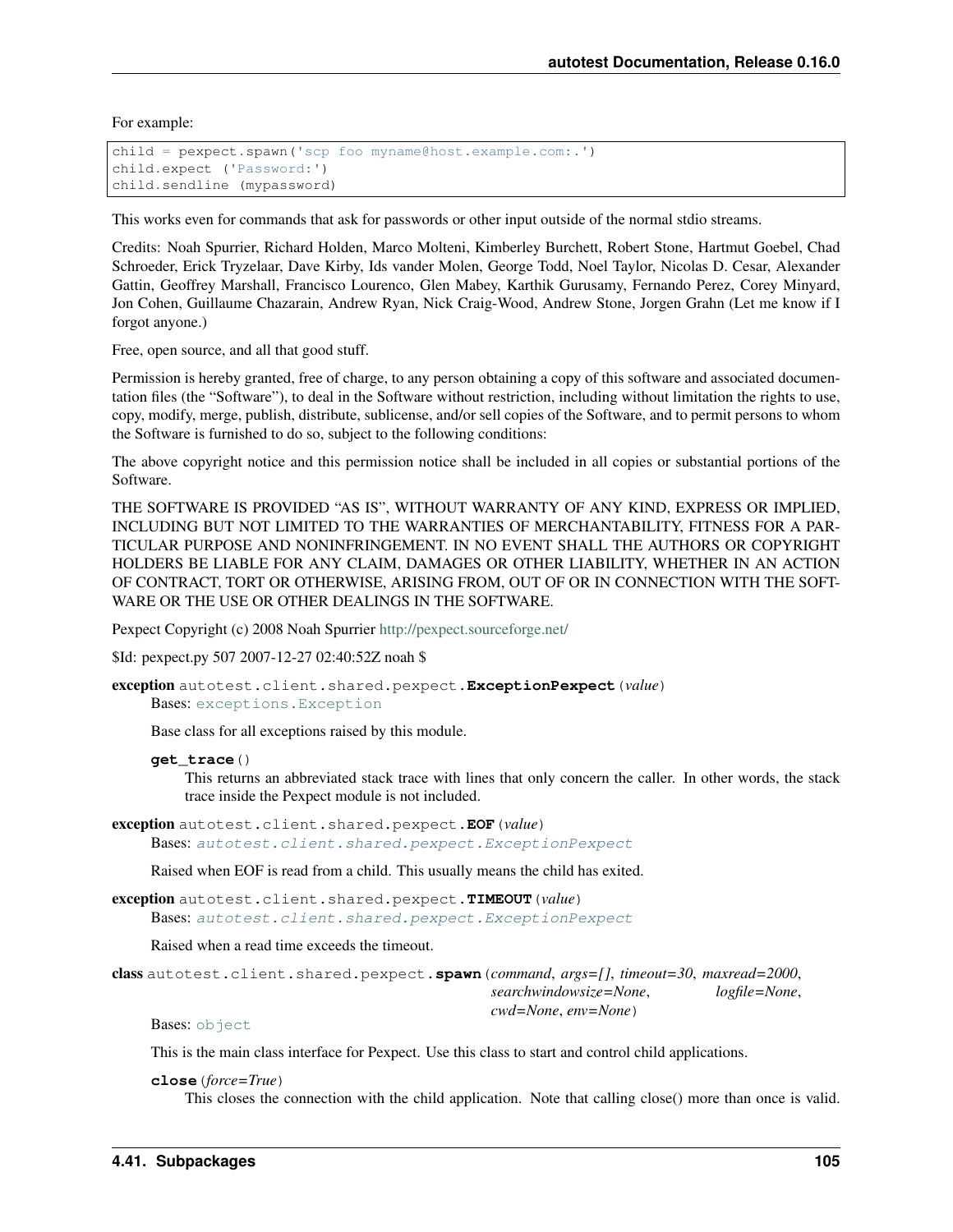This emulates standard Python behavior with files. Set force to True if you want to make sure that the child is terminated (SIGKILL is sent if the child ignores SIGHUP and SIGINT).

# **compile\_pattern\_list**(*patterns*)

This compiles a pattern-string or a list of pattern-strings. Patterns must be a StringType, EOF, TIMEOUT, SRE\_Pattern, or a list of those. Patterns may also be None which results in an empty list (you might do this if waiting for an EOF or TIMEOUT condition without expecting any pattern).

This is used by expect() when calling expect\_list(). Thus expect() is nothing more than:

```
cpl = self.compile_pattern_list(pl)
return self.expect_list(cpl, timeout)
```
If you are using expect() within a loop it may be more efficient to compile the patterns first and then call expect\_list(). This avoid calls in a loop to compile\_pattern\_list():

```
cpl = self.compile_pattern_list(my_pattern)
while some_condition:
   ...
   i = self.expect_list(clp, timeout)
   ...
```
## **eof**()

This returns True if the EOF exception was ever raised.

**expect**(*pattern*, *timeout=-1*, *searchwindowsize=None*)

This seeks through the stream until a pattern is matched. The pattern is overloaded and may take several types. The pattern can be a StringType, EOF, a compiled re, or a list of any of those types. Strings will be compiled to re types. This returns the index into the pattern list. If the pattern was not a list this returns index 0 on a successful match. This may raise exceptions for EOF or TIMEOUT. To avoid the EOF or TIMEOUT exceptions add EOF or TIMEOUT to the pattern list. That will cause expect to match an EOF or TIMEOUT condition instead of raising an exception.

If you pass a list of patterns and more than one matches, the first match in the stream is chosen. If more than one pattern matches at that point, the leftmost in the pattern list is chosen. For example:

```
# the input is 'foobar'
index = p.expect (['bar', 'foo', 'foobar'])
# returns 1 ('foo') even though 'foobar' is a "better" match
```
Please note, however, that buffering can affect this behavior, since input arrives in unpredictable chunks. For example:

```
# the input is 'foobar'
index = p.expect (['foobar', 'foo'])
# returns 0 ('foobar') if all input is available at once,
# but returs 1 ('foo') if parts of the final 'bar' arrive late
```
After a match is found the instance attributes 'before', 'after' and 'match' will be set. You can see all the data read before the match in 'before'. You can see the data that was matched in 'after'. The re.MatchObject used in the re match will be in 'match'. If an error occurred then 'before' will be set to all the data read so far and 'after' and 'match' will be None.

If timeout is -1 then timeout will be set to the self.timeout value.

A list entry may be EOF or TIMEOUT instead of a string. This will catch these exceptions and return the index of the list entry instead of raising the exception. The attribute 'after' will be set to the exception type. The attribute 'match' will be None. This allows you to write code like this: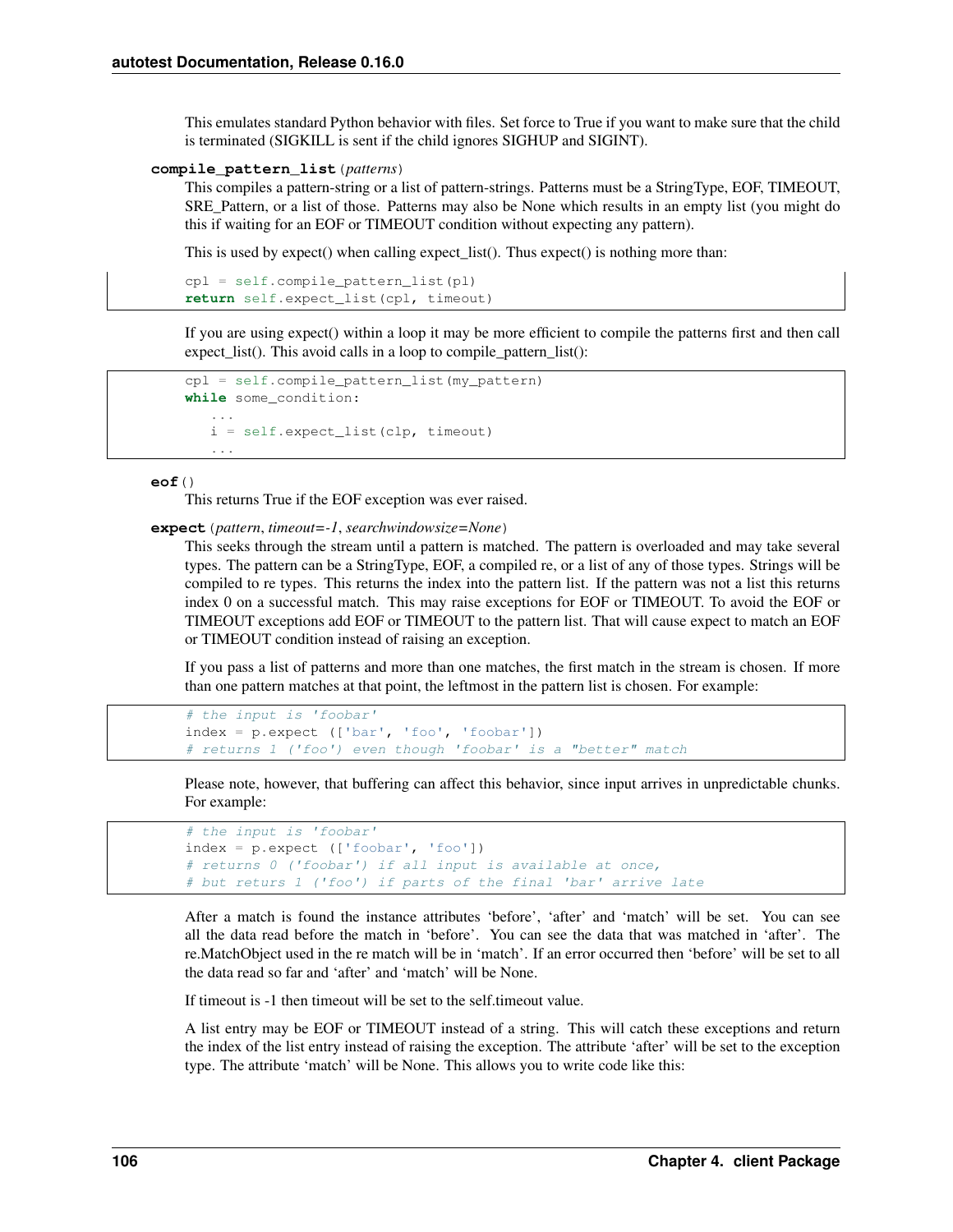```
index = p.expect (['good', 'bad', pexpect.EOF, pexpect.TIMEOUT])
if index == 0:
   do_something()
elif index == 1:
   do_something_else()
elif index == 2:
   do_some_other_thing()
elif index == 3:
   do_something_completely_different()
```
instead of code like this:

```
try:
    index = p_{\text{.}expect} (['good', 'bad'])if index == 0:
        do_something()
    elif index == 1:
        do_something_else()
except EOF:
    do_some_other_thing()
except TIMEOUT:
    do_something_completely_different()
```
These two forms are equivalent. It all depends on what you want. You can also just expect the EOF if you are waiting for all output of a child to finish. For example:

```
p = pexpect.spawn('/bin/ls')
p.expect (pexpect.EOF)
print p.before
```
If you are trying to optimize for speed then see expect\_list().

## **expect\_exact**(*pattern\_list*, *timeout=-1*, *searchwindowsize=-1*)

This is similar to expect(), but uses plain string matching instead of compiled regular expressions in 'pattern\_list'. The 'pattern\_list' may be a string; a list or other sequence of strings; or TIMEOUT and EOF.

This call might be faster than expect() for two reasons: string searching is faster than RE matching and it is possible to limit the search to just the end of the input buffer.

This method is also useful when you don't want to have to worry about escaping regular expression characters that you want to match.

## **expect\_list**(*pattern\_list*, *timeout=-1*, *searchwindowsize=-1*)

This takes a list of compiled regular expressions and returns the index into the pattern\_list that matched the child output. The list may also contain EOF or TIMEOUT (which are not compiled regular expressions). This method is similar to the expect() method except that expect\_list() does not recompile the pattern list on every call. This may help if you are trying to optimize for speed, otherwise just use the expect() method. This is called by expect(). If timeout==-1 then the self.timeout value is used. If searchwindowsize==-1 then the self.searchwindowsize value is used.

**expect\_loop**(*searcher*, *timeout=-1*, *searchwindowsize=-1*)

This is the common loop used inside expect. The 'searcher' should be an instance of searcher\_re or searcher\_string, which describes how and what to search for in the input.

See expect() for other arguments, return value and exceptions.

**fileno**()

This returns the file descriptor of the pty for the child.

**flush**()

This does nothing. It is here to support the interface for a File-like object.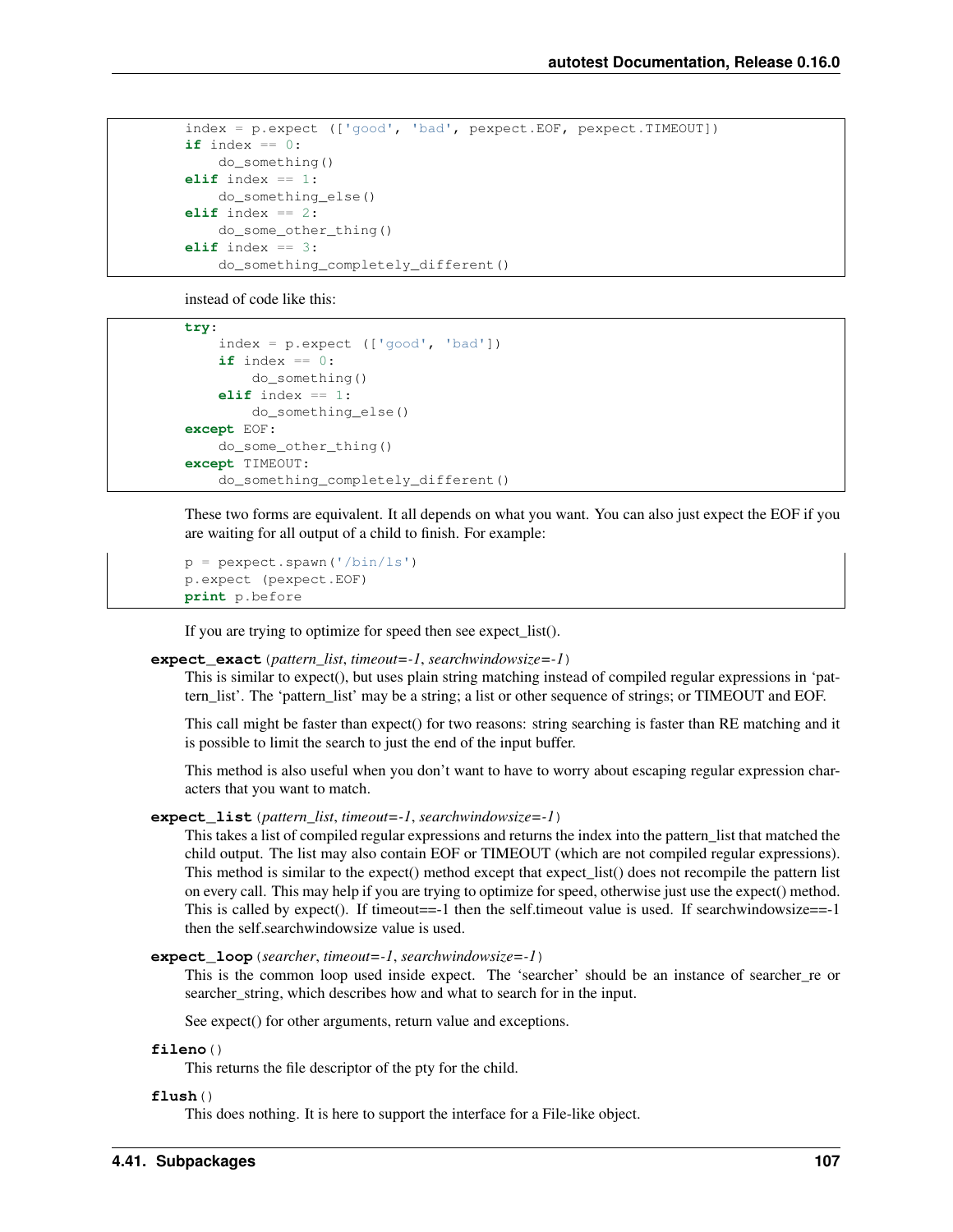# **getecho**()

This returns the terminal echo mode. This returns True if echo is on or False if echo is off. Child applications that are expecting you to enter a password often set ECHO False. See waitnoecho().

## **getwinsize**()

This returns the terminal window size of the child tty. The return value is a tuple of (rows, cols).

## **interact**(*escape\_character='\x1d'*, *input\_filter=None*, *output\_filter=None*)

This gives control of the child process to the interactive user (the human at the keyboard). Keystrokes are sent to the child process, and the stdout and stderr output of the child process is printed. This simply echos the child stdout and child stderr to the real stdout and it echos the real stdin to the child stdin. When the user types the escape\_character this method will stop. The default for escape\_character is  $\land$ ]. This should not be confused with ASCII 27 – the ESC character. ASCII 29 was chosen for historical merit because this is the character used by 'telnet' as the escape character. The escape\_character will not be sent to the child process.

You may pass in optional input and output filter functions. These functions should take a string and return a string. The output\_filter will be passed all the output from the child process. The input\_filter will be passed all the keyboard input from the user. The input\_filter is run BEFORE the check for the escape\_character.

Note that if you change the window size of the parent the SIGWINCH signal will not be passed through to the child. If you want the child window size to change when the parent's window size changes then do something like the following example:

```
import pexpect, struct, fcntl, termios, signal, sys
def sigwinch_passthrough (sig, data):
   s = struct.pack("HHHH", 0, 0, 0, 0)
   a = struct.unpack('hhhh', fcntl.ioctl(sys.stdout.fileno(), termios.TIOCGWINSZ , s))
   global p
   p.setwinsize(a[0],a[1])
p = pexpect.spawn('/bin/bash') # Note this is global and used in sigwinch_passthrough.
signal.signal(signal.SIGWINCH, sigwinch_passthrough)
p.interact()
```
# **isalive**()

This tests if the child process is running or not. This is non-blocking. If the child was terminated then this will read the exitstatus or signalstatus of the child. This returns True if the child process appears to be running or False if not. It can take literally SECONDS for Solaris to return the right status.

# **isatty**()

This returns True if the file descriptor is open and connected to a tty(-like) device, else False.

**kill**(*sig*)

This sends the given signal to the child application. In keeping with UNIX tradition it has a misleading name. It does not necessarily kill the child unless you send the right signal.

## **next**()

This is to support iterators over a file-like object.

**read**(*size=-1*)

This reads at most "size" bytes from the file (less if the read hits EOF before obtaining size bytes). If the size argument is negative or omitted, read all data until EOF is reached. The bytes are returned as a string object. An empty string is returned when EOF is encountered immediately.

#### **read\_nonblocking**(*size=1*, *timeout=-1*)

This reads at most size characters from the child application. It includes a timeout. If the read does not complete within the timeout period then a TIMEOUT exception is raised. If the end of file is read then an EOF exception will be raised. If a log file was set using setlog() then all data will also be written to the log file.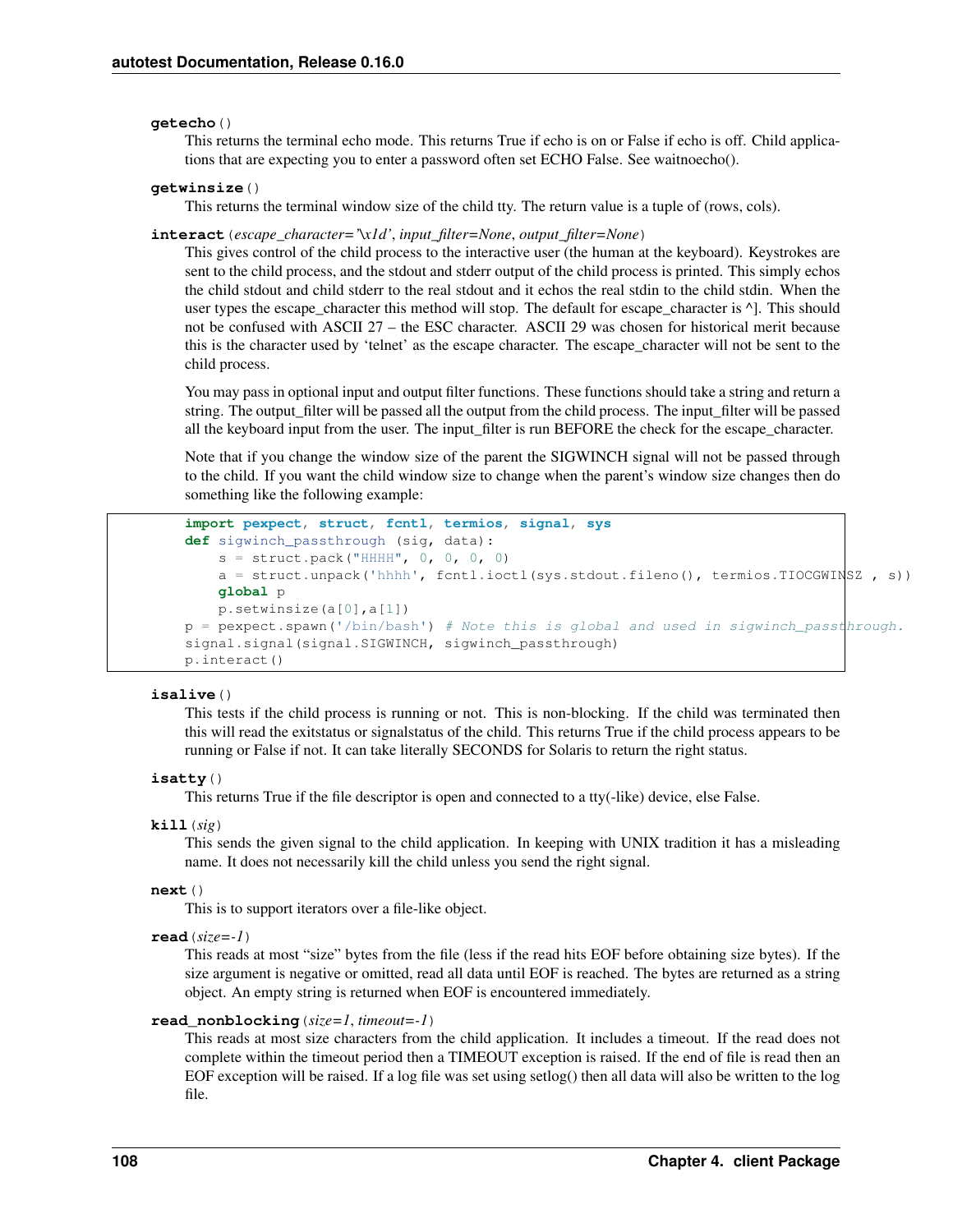If timeout is None then the read may block indefinitely. If timeout is -1 then the self.timeout value is used. If timeout is 0 then the child is polled and if there was no data immediately ready then this will raise a TIMEOUT exception.

The timeout refers only to the amount of time to read at least one character. This is not effected by the 'size' parameter, so if you call read\_nonblocking(size=100, timeout=30) and only one character is available right away then one character will be returned immediately. It will not wait for 30 seconds for another 99 characters to come in.

This is a wrapper around os.read(). It uses select.select() to implement the timeout.

## **readline**(*size=-1*)

This reads and returns one entire line. A trailing newline is kept in the string, but may be absent when a file ends with an incomplete line. Note: This readline() looks for a rn pair even on UNIX because this is what the pseudo tty device returns. So contrary to what you may expect you will receive the newline as rn. An empty string is returned when EOF is hit immediately. Currently, the size argument is mostly ignored, so this behavior is not standard for a file-like object. If size is 0 then an empty string is returned.

# **readlines**(*sizehint=-1*)

This reads until EOF using readline() and returns a list containing the lines thus read. The optional "sizehint" argument is ignored.

# **send**(*s*)

This sends a string to the child process. This returns the number of bytes written. If a log file was set then the data is also written to the log.

#### **sendcontrol**(*char*)

This sends a control character to the child such as Ctrl-C or Ctrl-D. For example, to send a Ctrl-G (ASCII 7):

child.sendcontrol('g')

See also, sendintr() and sendeof().

# **sendeof**()

This sends an EOF to the child. This sends a character which causes the pending parent output buffer to be sent to the waiting child program without waiting for end-of-line. If it is the first character of the line, the read() in the user program returns 0, which signifies end-of-file. This means to work as expected a sendeof() has to be called at the beginning of a line. This method does not send a newline. It is the responsibility of the caller to ensure the eof is sent at the beginning of a line.

#### **sendintr**()

This sends a SIGINT to the child. It does not require the SIGINT to be the first character on a line.

## **sendline**(*s=''*)

This is like send(), but it adds a line feed (os.linesep). This returns the number of bytes written.

# **setecho**(*state*)

This sets the terminal echo mode on or off. Note that anything the child sent before the echo will be lost, so you should be sure that your input buffer is empty before you call setecho(). For example, the following will work as expected:

```
p = pexpect.spawn('cat')
p.sendline ('1234') # We will see this twice (once from tty echo and again from cat).
p.expect (['1234'])
p.expect (['1234'])
p.setecho(False) # Turn off tty echo
p.sendline ('abcd') # We will set this only once (echoed by cat).
p.sendline ('wxyz') # We will set this only once (echoed by cat)
```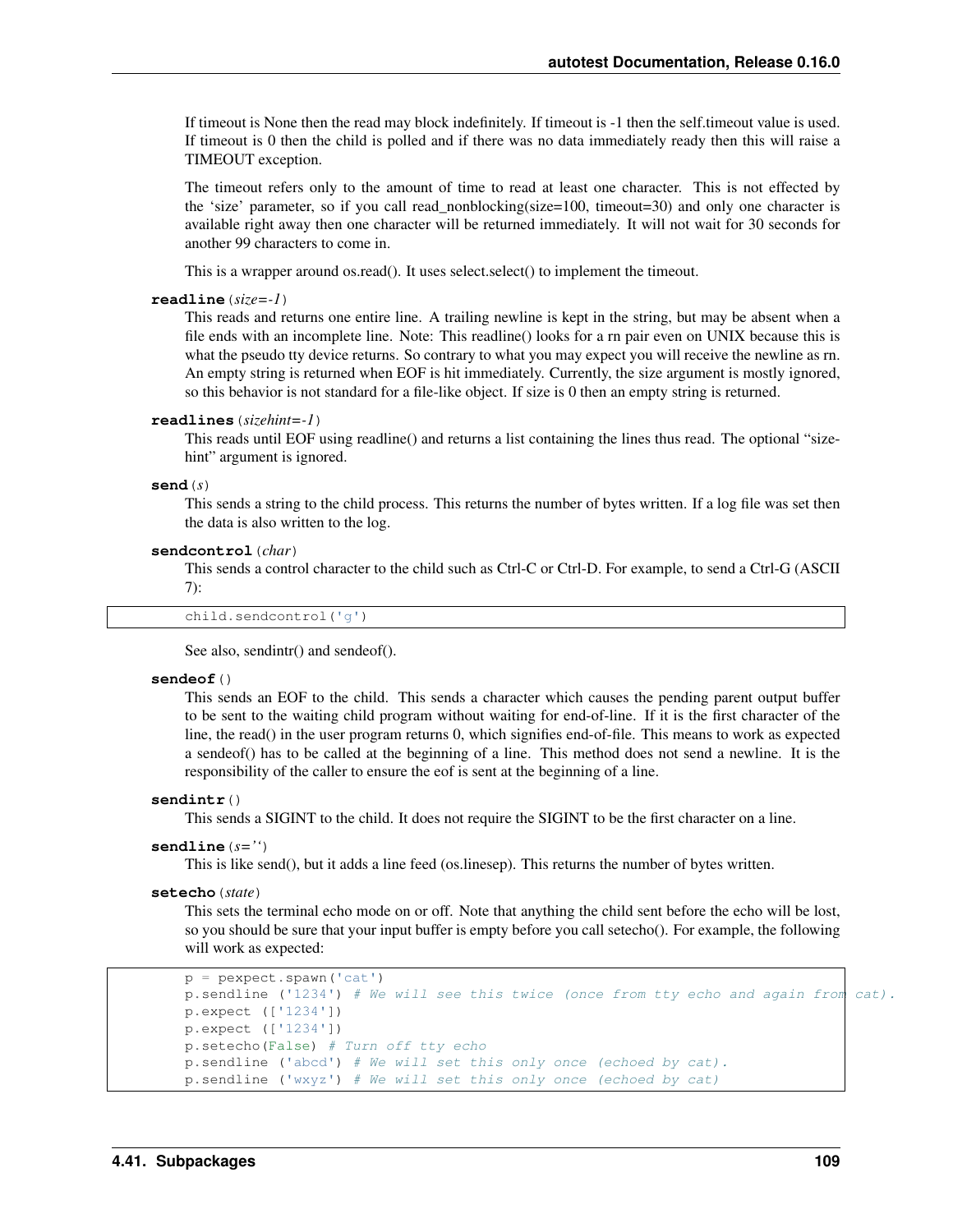```
p.expect (['abcd'])
p.expect (['wxyz'])
```
The following WILL NOT WORK because the lines sent before the setecho will be lost:

```
p = pexpect.spawn('cat')
p.sendline ('1234') # We will see this twice (once from tty echo and again from cat).
p.setecho(False) # Turn off tty echo
p.sendline ('abcd') # We will set this only once (echoed by cat).
p.sendline ('wxyz') # We will set this only once (echoed by cat)
p.expect (['1234'])
p.expect (['1234'])
p.expect (['abcd'])
p.expect (['wxyz'])
```
#### **setlog**(*fileobject*)

This method is no longer supported or allowed.

#### **setmaxread**(*maxread*)

This method is no longer supported or allowed. I don't like getters and setters without a good reason.

#### **setwinsize**(*r*, *c*)

This sets the terminal window size of the child tty. This will cause a SIGWINCH signal to be sent to the child. This does not change the physical window size. It changes the size reported to TTY-aware applications like vi or curses – applications that respond to the SIGWINCH signal.

#### **terminate**(*force=False*)

This forces a child process to terminate. It starts nicely with SIGHUP and SIGINT. If "force" is True then moves onto SIGKILL. This returns True if the child was terminated. This returns False if the child could not be terminated.

## **wait**()

This waits until the child exits. This is a blocking call. This will not read any data from the child, so this will block forever if the child has unread output and has terminated. In other words, the child may have printed output then called exit(); but, technically, the child is still alive until its output is read.

#### **waitnoecho**(*timeout=-1*)

This waits until the terminal ECHO flag is set False. This returns True if the echo mode is off. This returns False if the ECHO flag was not set False before the timeout. This can be used to detect when the child is waiting for a password. Usually a child application will turn off echo mode when it is waiting for the user to enter a password. For example, instead of expecting the "password:" prompt you can wait for the child to set ECHO off:

```
p = pexpect.spawn ('ssh user@example.com')
p.waitnoecho()
p.sendline(mypassword)
```
If timeout is None then this method to block forever until ECHO flag is False.

#### **write**(*s*)

This is similar to send() except that there is no return value.

#### **writelines**(*sequence*)

This calls write() for each element in the sequence. The sequence can be any iterable object producing strings, typically a list of strings. This does not add line separators There is no return value.

autotest.client.shared.pexpect.**run**(*command*, *timeout=-1*, *withexitstatus=False*, *events=None*, *extra\_args=None*, *logfile=None*, *cwd=None*, *env=None*)

This function runs the given command; waits for it to finish; then returns all output as a string. STDERR is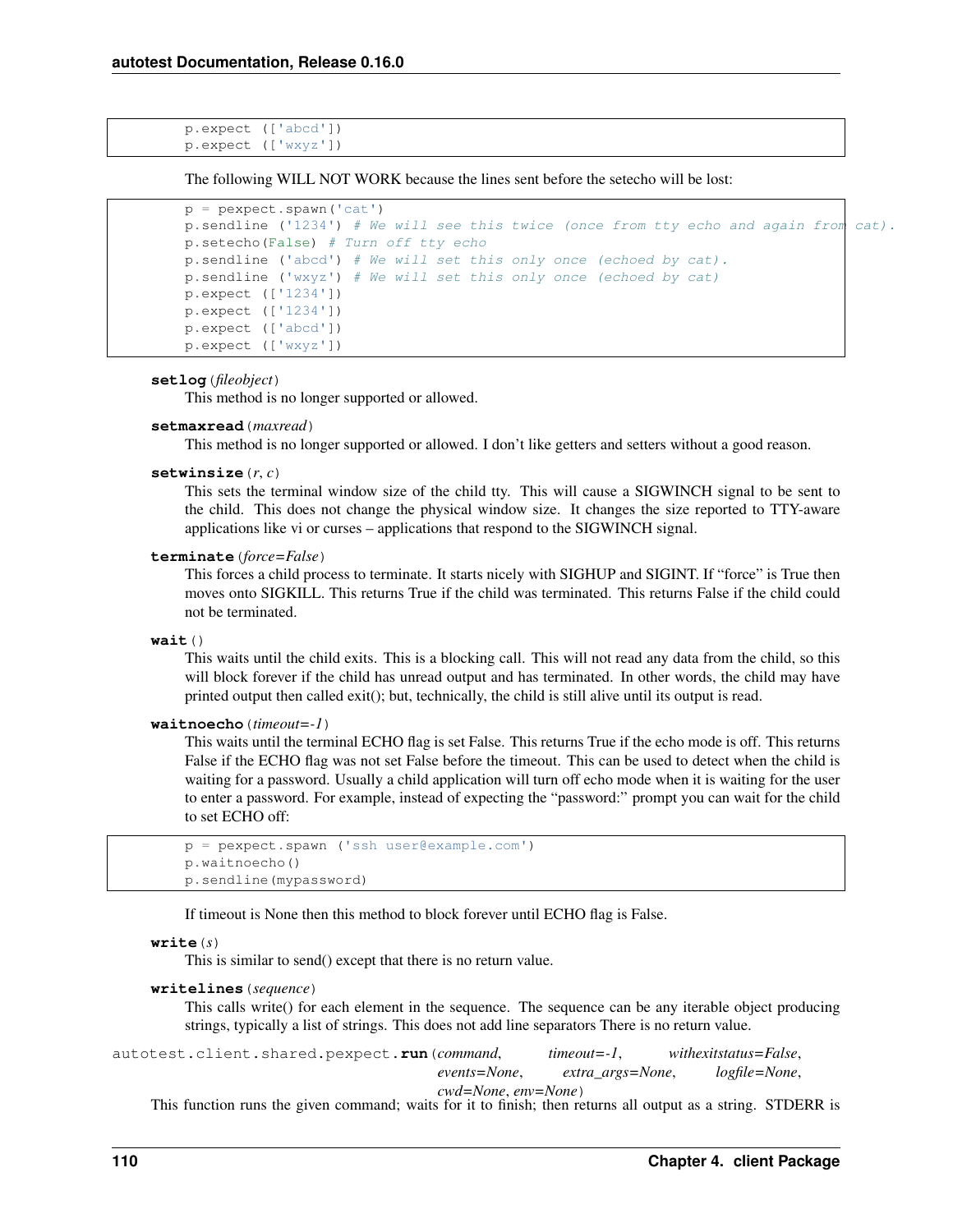included in output. If the full path to the command is not given then the path is searched.

Note that lines are terminated by CR/LF (rn) combination even on UNIX-like systems because this is the standard for pseudo ttys. If you set 'withexitstatus' to true, then run will return a tuple of (command\_output, exitstatus). If 'withexitstatus' is false then this returns just command\_output.

The run() function can often be used instead of creating a spawn instance. For example, the following code uses spawn:

```
from pexpect import *
child = spawn('scp foo myname@host.example.com:.')
child.expect ('(?i)password')
child.sendline (mypassword)
```
The previous code can be replace with the following:

```
from pexpect import *
run ('scp foo myname@host.example.com:.', events={'(?i)password': mypassword})
```
Start the apache daemon on the local machine:

```
from pexpect import *
run ("/usr/local/apache/bin/apachectl start")
```
Check in a file using SVN:

```
from pexpect import *
run ("svn ci -m 'automatic commit' my_file.py")
```
Run a command and capture exit status:

```
from pexpect import *
(command_output, exitstatus) = run ('ls -l /bin', withexitstatus=1)
```
The following will run SSH and execute 'ls -l' on the remote machine. The password 'secret' will be sent if the '(?i)password' pattern is ever seen:

```
run ("ssh username@machine.example.com 'ls -l'", events={'(?i)password':'secret\n'})
```
This will start mencoder to rip a video from DVD. This will also display progress ticks every 5 seconds as it runs. For example:

```
from pexpect import *
def print_ticks(d):
   print d['event_count'],
run ("mencoder dvd://1 -o video.avi -oac copy -ovc copy", events={TIMEOUT:print_ticks}, timeout=
```
The 'events' argument should be a dictionary of patterns and responses. Whenever one of the patterns is seen in the command out run() will send the associated response string. Note that you should put newlines in your string if Enter is necessary. The responses may also contain callback functions. Any callback is function that takes a dictionary as an argument. The dictionary contains all the locals from the run() function, so you can access the child spawn object or any other variable defined in run() (event\_count, child, and extra\_args are the most useful). A callback may return True to stop the current run process otherwise run() continues until the next event. A callback may also return a string which will be sent to the child. 'extra\_args' is not used by directly run(). It provides a way to pass data to a callback function through run() through the locals dictionary passed to a callback.

autotest.client.shared.pexpect.**which**(*filename*)

This takes a given filename; tries to find it in the environment path; then checks if it is executable. This returns the full path to the filename if found and executable. Otherwise this returns None.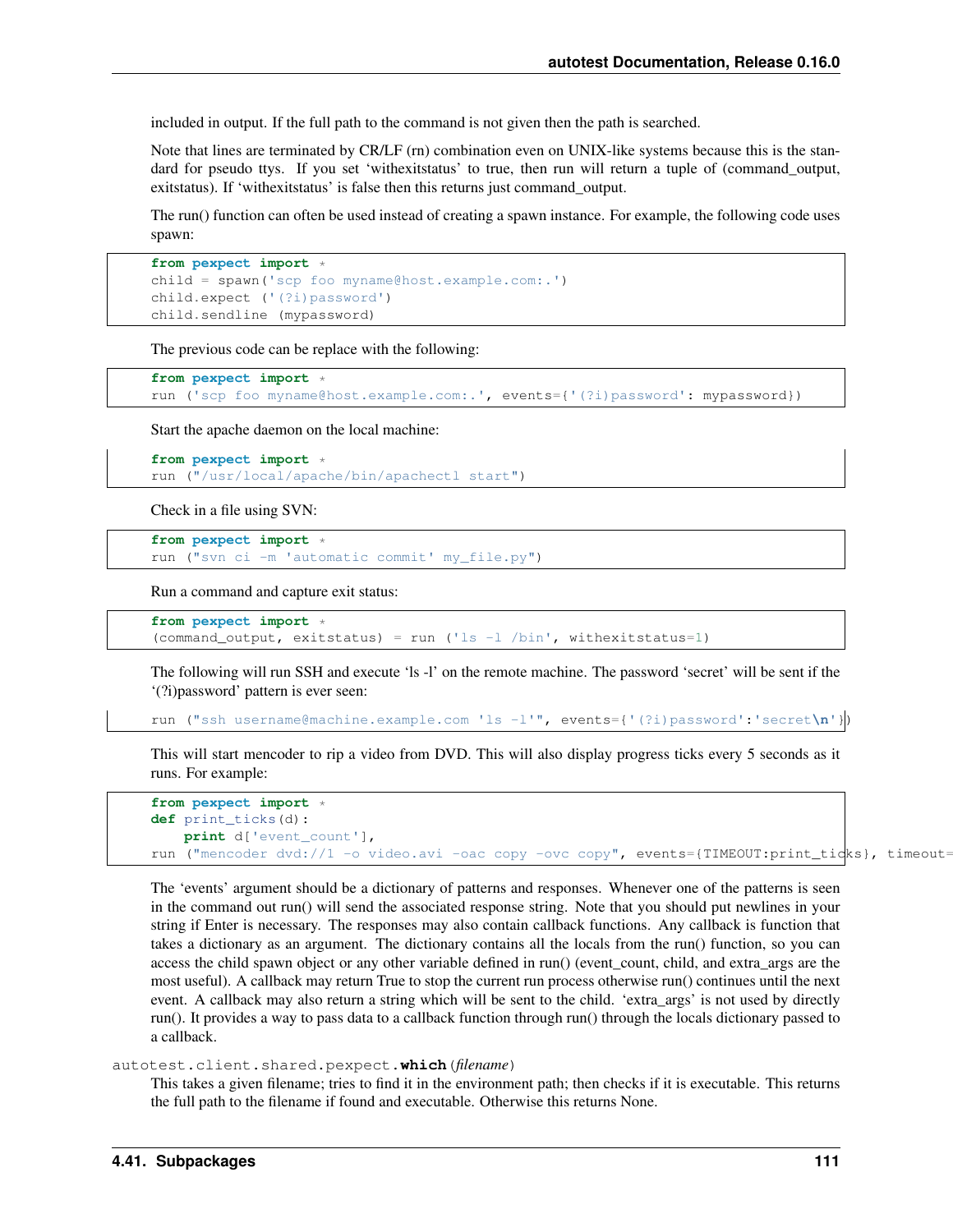autotest.client.shared.pexpect.**split\_command\_line**(*command\_line*)

This splits a command line into a list of arguments. It splits arguments on spaces, but handles embedded quotes, doublequotes, and escaped characters. It's impossible to do this with a regular expression, so I wrote a little state machine to parse the command line.

## **pidfile Module**

```
class autotest.client.shared.pidfile.PidFileManager(label, results_dir)
    object
```
**close\_file**(*exit\_code*, *signal\_code=0*)

**open\_file**()

#### **profiler\_manager Module**

```
exception autotest.client.shared.profiler_manager.ProfilerNotPresentError(name,
```
*\*args*, *\*\*dargs*)

#### Bases: [autotest.client.shared.error.JobError](#page-88-0)

class autotest.client.shared.profiler\_manager.**profiler\_manager**(*job*)

Bases: [object](http://docs.python.org/library/functions.html#object)

## **active**()

Returns True if profilers are present and started, False otherwise

**add**(*profiler*, *\*args*, *\*\*dargs*) Add a profiler

## **before\_start**(*test*)

Override to do any setup needed before actually starting the profilers (this function is called before calling test.before\_run\_once() and profilers.start() in a profiled run).

## **current\_profilers**()

Returns a set of the currently enabled profilers

# **delete**(*profiler*)

Remove a profiler

# **load\_profiler**(*profiler*, *args*, *dargs*)

Given a name and args, loads a profiler, initializes it with the required arguments, and returns an instance of it. Raises a ProfilerNotPresentError if the module isn't found.

### **only**()

Returns True if job is supposed to be run only with profiling turned on, False otherwise

#### **present**()

Indicates if any profilers are enabled

## **report**(*test*)

Report on all enabled profilers

#### **set\_only**(*value*)

Changes the flag which determines whether or not the job is to be run without profilers at all

# **start**(*test*)

Start all enabled profilers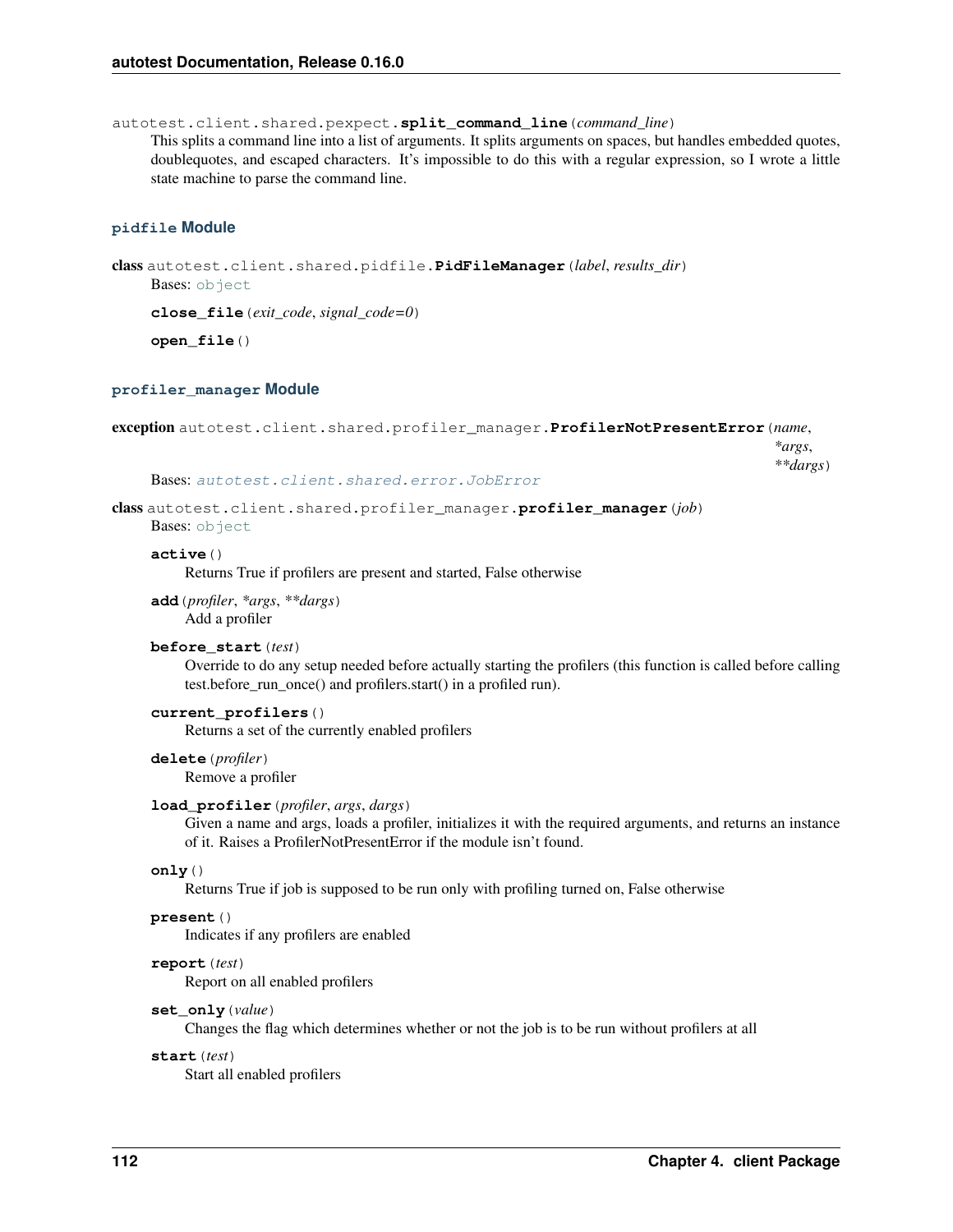*width=77*, *title=''*)

**stop**(*test*) Stop all enabled profilers

#### **progressbar Module**

Basic text progress bar without fancy curses features

```
class autotest.client.shared.progressbar.ProgressBar(minimum=0, maximum=100,
```
Displays interactively the progress of a given task

Inspired/adapted from code.activestate.com recipe #168639

**DEFAULT\_WIDTH** = 77

**get\_screen\_text**() Builds the actual progress bar text

**update**(*amount*, *update\_screen=True*) Performs sanity checks and update the current amount

**update\_screen**() Prints the updated text to the screen

## **pxssh Module**

This class extends pexpect.spawn to specialize setting up SSH connections. This adds methods for login, logout, and expecting the shell prompt.

\$Id: pxssh.py 487 2007-08-29 22:33:29Z noah \$

```
exception autotest.client.shared.pxssh.ExceptionPxssh(value)
    Bases: autotest.client.shared.pexpect.ExceptionPexpect
```
Raised for pxssh exceptions.

```
class autotest.client.shared.pxssh.pxssh(timeout=30, maxread=2000, searchwindow-
                                          size=None, logfile=None, cwd=None, env=None)
    autotest.client.shared.pexpect.spawn
```
This class extends pexpect.spawn to specialize setting up SSH connections. This adds methods for login, logout, and expecting the shell prompt. It does various tricky things to handle many situations in the SSH login process. For example, if the session is your first login, then pxssh automatically accepts the remote certificate; or if you have public key authentication setup then pxssh won't wait for the password prompt.

pxssh uses the shell prompt to synchronize output from the remote host. In order to make this more robust it sets the shell prompt to something more unique than just \$ or #. This should work on most Borne/Bash or Csh style shells.

Example that runs a few commands on a remote server and prints the result:

```
import pxssh
import getpass
try:
    s = pxssh.pxssh()
    hostname = raw_input('hostname: ')
    username = raw_input('username: ')
    password = getpass.getpass('password: ')
```
**increment**(*increment*, *update\_screen=True*) Increments the current amount value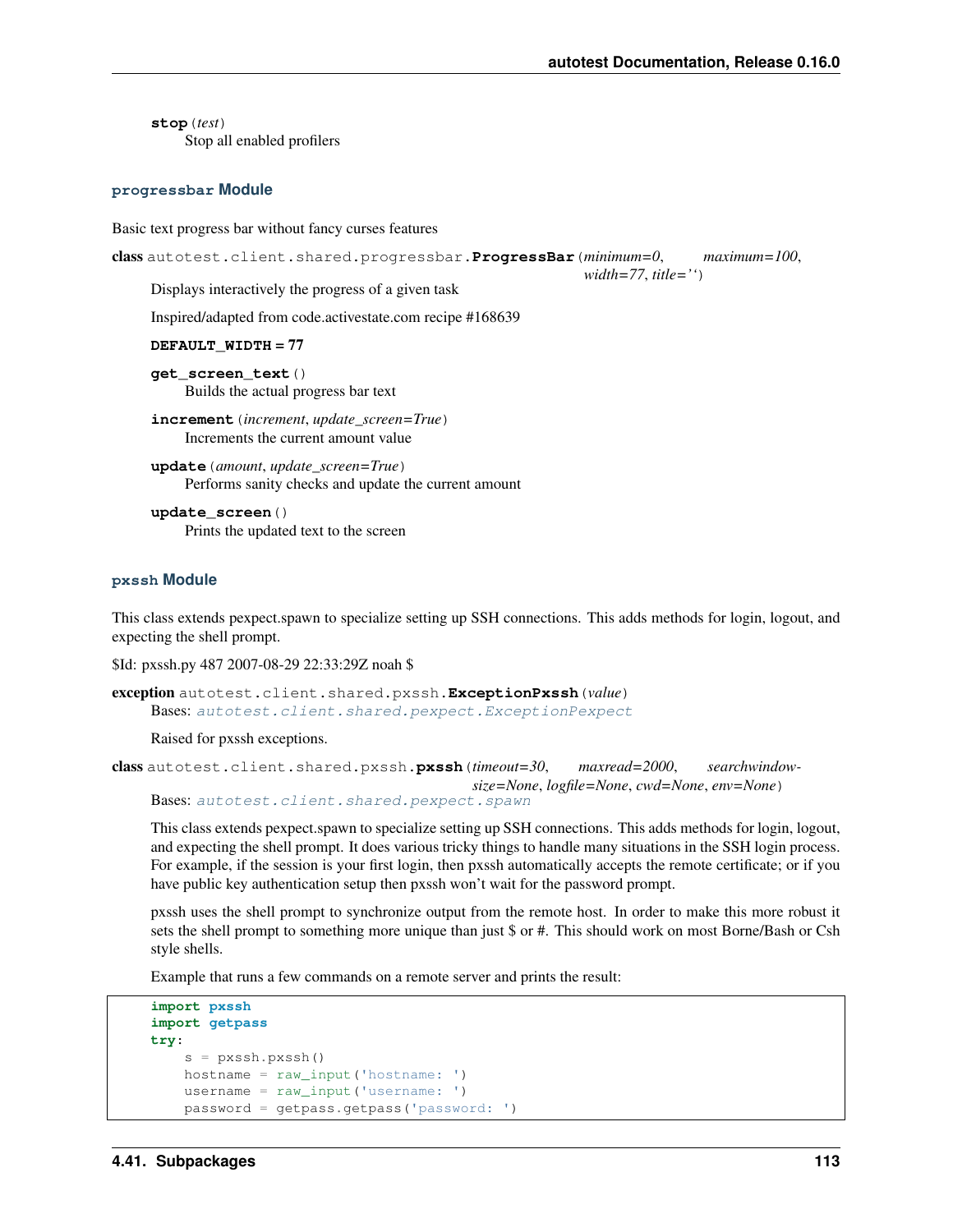```
s.login (hostname, username, password)
   s.sendline ('uptime') # run a command
   s.prompt() # match the prompt
   print s.before # print everything before the prompt.
    s.sendline ('ls -l')
   s.prompt()
   print s.before
   s.sendline ('df')
   s.prompt()
   print s.before
   s.logout()
except pxssh.ExceptionPxssh, e:
   print "pxssh failed on login."
   print str(e)
```
Note that if you have ssh-agent running while doing development with pxssh then this can lead to a lot of confusion. Many X display managers (xdm, gdm, kdm, etc.) will automatically start a GUI agent. You may see a GUI dialog box popup asking for a password during development. You should turn off any key agents during testing. The 'force\_password' attribute will turn off public key authentication. This will only work if the remote SSH server is configured to allow password logins. Example of using 'force\_password' attribute:

```
s = pxssh.pxssh()
s.force_password = True
hostname = raw_input('hostname: ')
username = raw_input('username: ')
password = getpass.getpass('password: ')
s.login (hostname, username, password)
```
# **levenshtein\_distance**(*a*, *b*)

This calculates the Levenshtein distance between a and b.

# **login**(*server*, *username*, *password=''*, *terminal\_type='ansi'*, *original\_prompt='[#\$]'*, *login\_timeout=10*, *port=None*, *auto\_prompt\_reset=True*)

This logs the user into the given server. It uses the 'original\_prompt' to try to find the prompt right after login. When it finds the prompt it immediately tries to reset the prompt to something more easily matched. The default 'original\_prompt' is very optimistic and is easily fooled. It's more reliable to try to match the original prompt as exactly as possible to prevent false matches by server strings such as the "Message Of The Day". On many systems you can disable the MOTD on the remote server by creating a zero-length file called "~/.hushlogin" on the remote server. If a prompt cannot be found then this will not necessarily cause the login to fail. In the case of a timeout when looking for the prompt we assume that the original prompt was so weird that we could not match it, so we use a few tricks to guess when we have reached the prompt. Then we hope for the best and blindly try to reset the prompt to something more unique. If that fails then login() raises an ExceptionPxssh exception.

In some situations it is not possible or desirable to reset the original prompt. In this case, set 'auto prompt reset' to False to inhibit setting the prompt to the UNIQUE PROMPT. Remember that pxssh uses a unique prompt in the prompt() method. If the original prompt is not reset then this will disable the prompt() method unless you manually set the PROMPT attribute.

# **logout**()

This sends exit to the remote shell. If there are stopped jobs then this automatically sends exit twice.

# **prompt**(*timeout=20*)

This matches the shell prompt. This is little more than a short-cut to the expect() method. This returns True if the shell prompt was matched. This returns False if there was a timeout. Note that if you called login() with auto\_prompt\_reset set to False then you should have manually set the PROMPT attribute to a regex pattern for matching the prompt.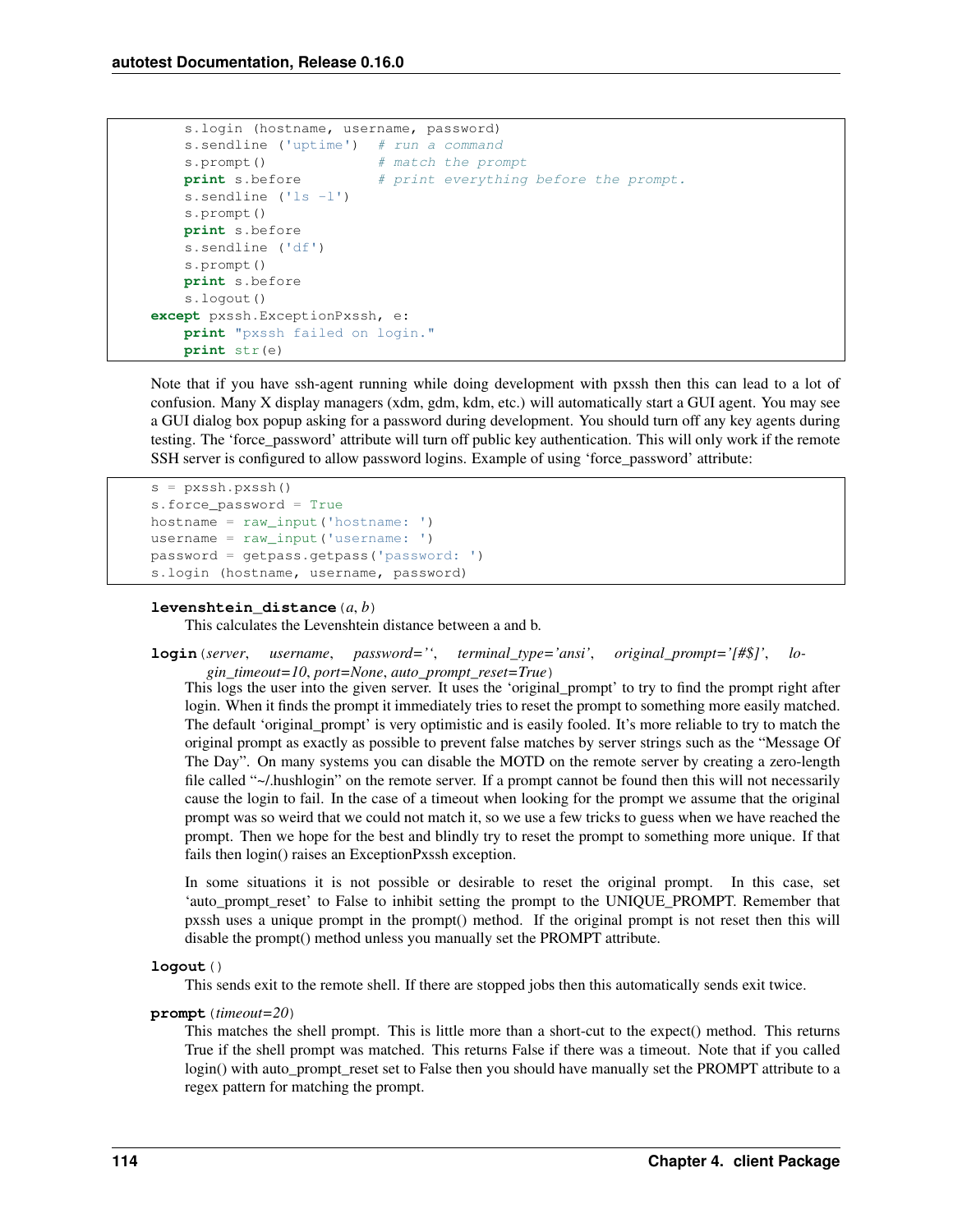## **set\_unique\_prompt**()

This sets the remote prompt to something more unique than # or \$. This makes it easier for the prompt() method to match the shell prompt unambiguously. This method is called automatically by the login() method, but you may want to call it manually if you somehow reset the shell prompt. For example, if you 'su' to a different user then you will need to manually reset the prompt. This sends shell commands to the remote host to set the prompt, so this assumes the remote host is ready to receive commands.

Alternatively, you may use your own prompt pattern. Just set the PROMPT attribute to a regular expression that matches it. In this case you should call login() with auto\_prompt\_reset=False; then set the PROMPT attribute. After that the prompt() method will try to match your prompt pattern.

#### **synch\_original\_prompt**()

This attempts to find the prompt. Basically, press enter and record the response; press enter again and record the response; if the two responses are similar then assume we are at the original prompt.

# **report Module**

Module used to parse the autotest job status file and generate a JSON file.

Optionally, we can also generate reports (HTML)

- exception autotest.client.shared.report.**InvalidAutotestResultDirError**(*directory*) Bases: [exceptions.Exception](http://docs.python.org/library/exceptions.html#exceptions.Exception)
- exception autotest.client.shared.report.**InvalidOutputDirError**(*directory*) Bases: [exceptions.Exception](http://docs.python.org/library/exceptions.html#exceptions.Exception)
- class autotest.client.shared.report.**ReportLoggingConfig**(*use\_console=True*) Bases: [autotest.client.shared.logging\\_config.LoggingConfig](#page-96-0)

Used with the sole purpose of providing convenient logging setup for this program.

**configure\_logging**(*results\_dir=None*, *verbose=False*)

class autotest.client.shared.report.**ReportOptionParser** Bases: [optparse.OptionParser](http://docs.python.org/library/optparse.html#optparse.OptionParser)

autotest.client.shared.report.**generate\_html\_report**(*results\_dir*, *relative\_links=True*) Render a job report HTML.

All CSS and javascript are inlined, for more convenience.

Parameters **results\_dir** – Path to the results directory.

autotest.client.shared.report.**generate\_json\_file**(*results\_dir*, *relative\_links=True*) Generate a JSON file with autotest job summary on a given results directory

Parameters results\_dir - Path to the results directory.

autotest.client.shared.report.**get\_info\_file**(*filename*) Gets the contents of an autotest info file.

It also and highlights the file contents with possible problems.

Parameters **filename** – Info file path.

autotest.client.shared.report.**parse\_results\_dir**(*results\_dir*, *relative\_links=True*) Parse a top level status file and produce a dictionary with job data.

Parameters **dirname** – Autotest results directory path

Returns Dictionary with job data.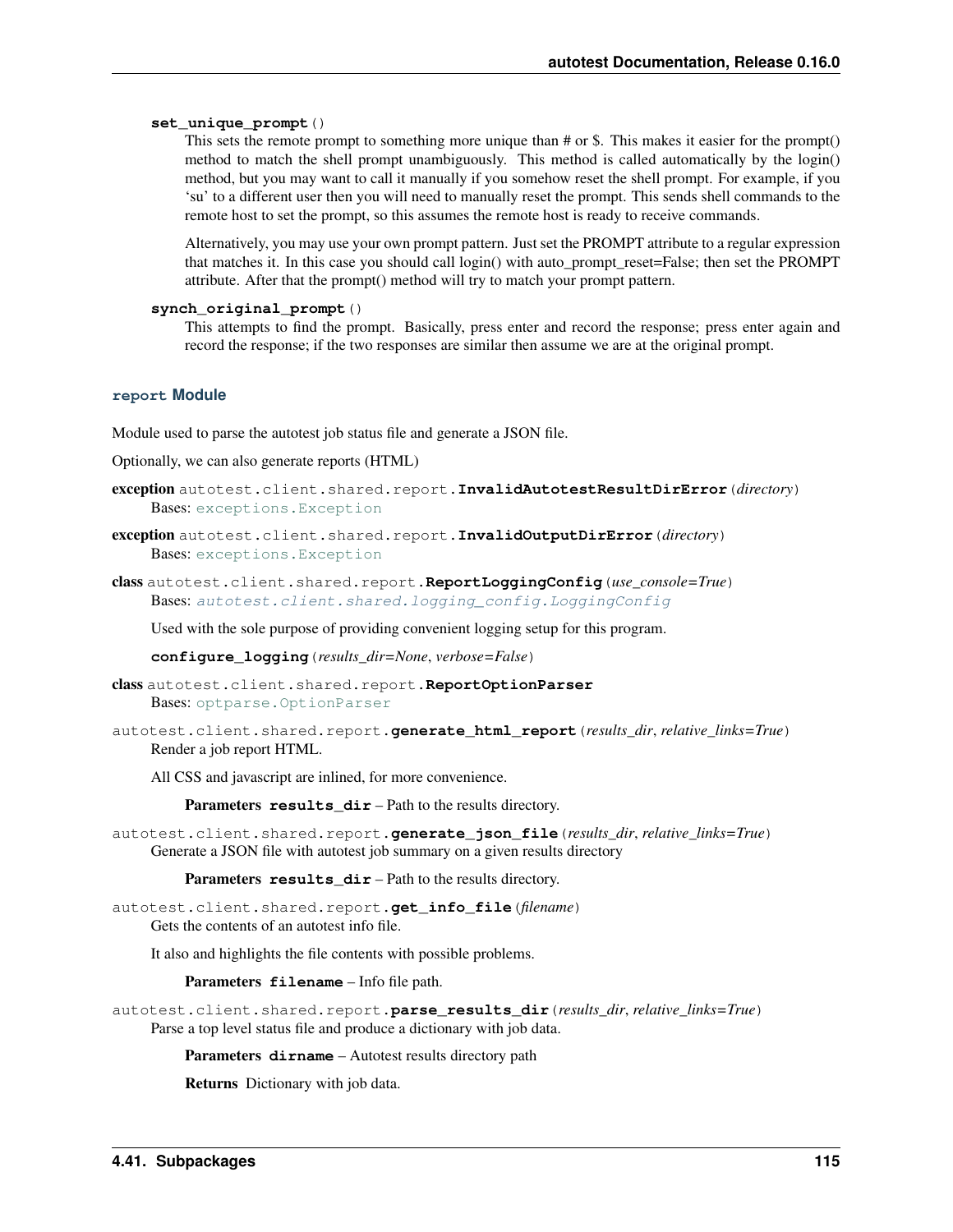autotest.client.shared.report.**write\_html\_report**(*results\_dir*, *report\_path=None*) Write an HTML file at report\_path, with job data summary.

If no report\_path specified, generate one at results\_dir/job\_report.html.

## **Parameters**

- **results** dir Directory with test results.
- **report\_path** Path to a report file (optional).

# **service Module**

autotest.client.shared.service.**ServiceManager**(*run=<function run>*)

Detect which init program is being used, init or systemd and return a class has methods to start/stop services.

# Get the system service manager service\_manager = ServiceManager()

# Stating service/unit "sshd" service\_manager.start("sshd")

# Getting a list of available units units = service\_manager.list()

# Disabling and stopping a list of services services\_to\_disable = ['ntpd', 'httpd'] for s in services\_to\_disable:

service manager.disable(s) service manager.stop(s)

Returns SysVInitServiceManager or SystemdServiceManager

Return type \_GenericServiceManager

autotest.client.shared.service.**SpecificServiceManager**(*service\_name*, *run=<function*

*run>*) # Get the specific service manager for sshd sshd = SpecificServiceManager("sshd") sshd.start() sshd.stop() sshd.reload() sshd.restart() sshd.condrestart() sshd.status() sshd.enable() sshd.disable() sshd.is\_enabled()

Parameters **service\_name** (*[str](http://docs.python.org/library/functions.html#str)*) – systemd unit or init.d service to manager

Returns SpecificServiceManager that has start/stop methods

Return type \_SpecificServiceManager

autotest.client.shared.service.**convert\_systemd\_target\_to\_runlevel**(*target*) Convert systemd target to runlevel.

Parameters **target** (*[str](http://docs.python.org/library/functions.html#str)*) – systemd target

Returns sys\_v runlevel

Return type [str](http://docs.python.org/library/functions.html#str)

Raises ValueError when systemd target is unknown

autotest.client.shared.service.**convert\_sysv\_runlevel**(*level*)

Convert runlevel to systemd target.

Parameters **level** (*str or int*) – sys\_v runlevel

Returns systemd target

Return type [str](http://docs.python.org/library/functions.html#str)

Raises ValueError when runlevel is unknown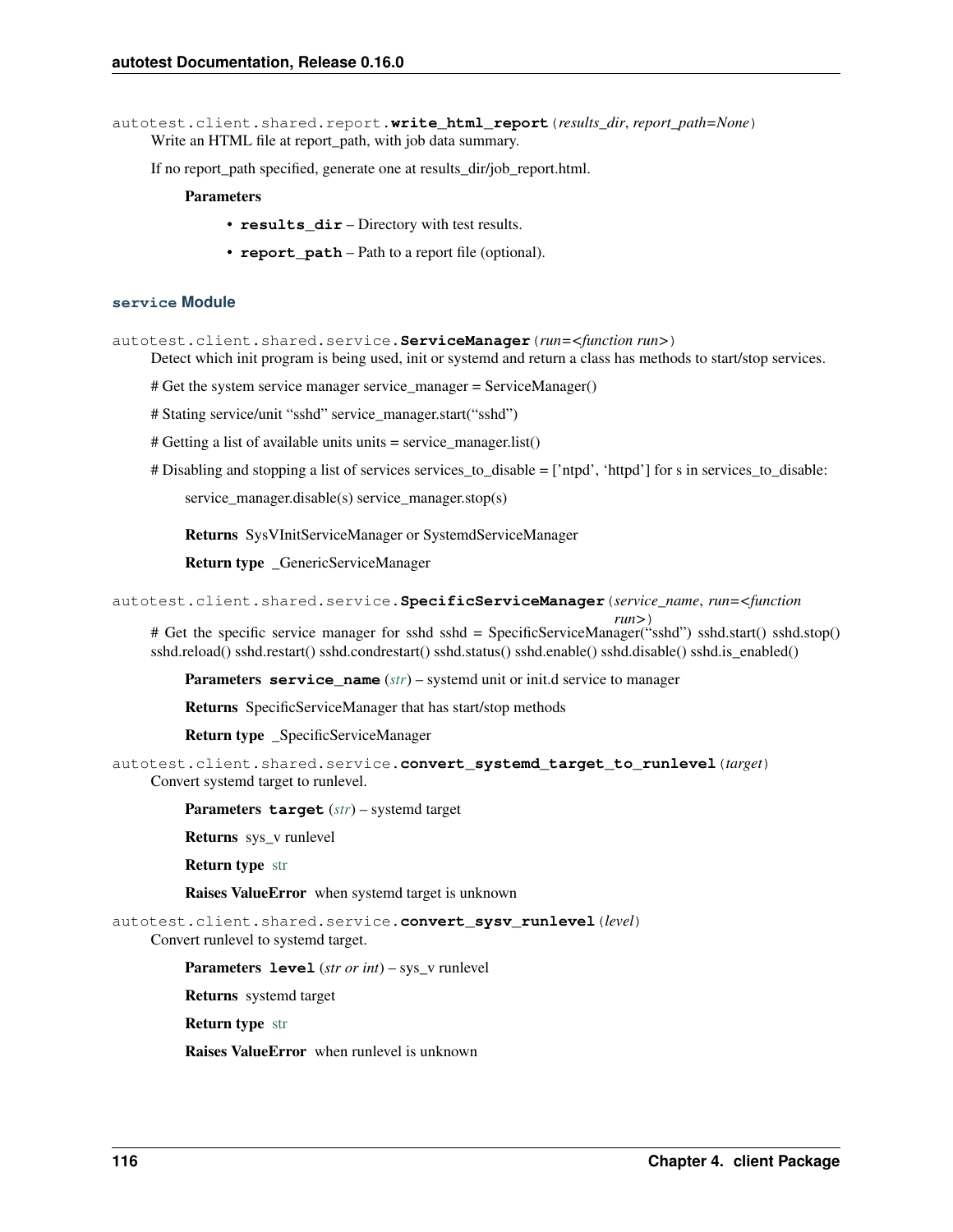autotest.client.shared.service.**get\_name\_of\_init**(*run=<function run>*)

Determine what executable is PID 1, aka init by checking /proc/1/exe This init detection will only run once and cache the return value.

Returns executable name for PID 1, aka init

#### Return type [str](http://docs.python.org/library/functions.html#str)

autotest.client.shared.service.**sys\_v\_init\_command\_generator**(*command*) Generate lists of command arguments for sys v style inits.

Parameters **command** (*[str](http://docs.python.org/library/functions.html#str)*) – start,stop,restart, etc.

Returns list of commands to pass to utils.run or similar function

Return type *[list](#page-55-0)*

autotest.client.shared.service.**sys\_v\_init\_result\_parser**(*command*) Parse results from sys\_v style commands.

Parameters **command** (*str.*) – command.

Returns different from the command.

command is status: return true if service is running. command is is\_enabled: return true if service is enalbled. command is list: return a dict from service name to status. command is others: return true if operate success.

autotest.client.shared.service.**systemd\_command\_generator**(*command*)

Generate list of command line argument strings for systemctl. One argument per string for compatibility Popen

WARNING: If systemctl detects that it is running on a tty it will use color, pipe to \$PAGER, change column sizes and not truncate unit names. Use –no-pager to suppress pager output, or set PAGER=cat in the environment. You may need to take other steps to suppress color output. See [https://bugzilla.redhat.com/show\\_bug.cgi?id=713567](https://bugzilla.redhat.com/show_bug.cgi?id=713567)

Parameters **command** (*[str](http://docs.python.org/library/functions.html#str)*) – start,stop,restart, etc.

Returns list of command and arguments to pass to utils.run or similar functions

Return type *[list](#page-55-0)*

autotest.client.shared.service.**systemd\_result\_parser**(*command*) Parse results from systemd style commands.

Parameters **command** (*str.*) – command.

Returns different from the command.

command is status: return true if service is running. command is is\_enabled: return true if service is enalbled. command is list: return a dict from service name to status. command is others: return true if operate success.

#### **settings Module**

A singleton class for accessing global config values.

provides access to global configuration file.

```
class autotest.client.shared.settings.Settings
    Bases: object
    check_stand_alone_client_run()
    config = None
```
config file = '/home/docs/checkouts/readthedocs.org/user\_builds/autotest/checkouts/0.16.0/global\_config.ini'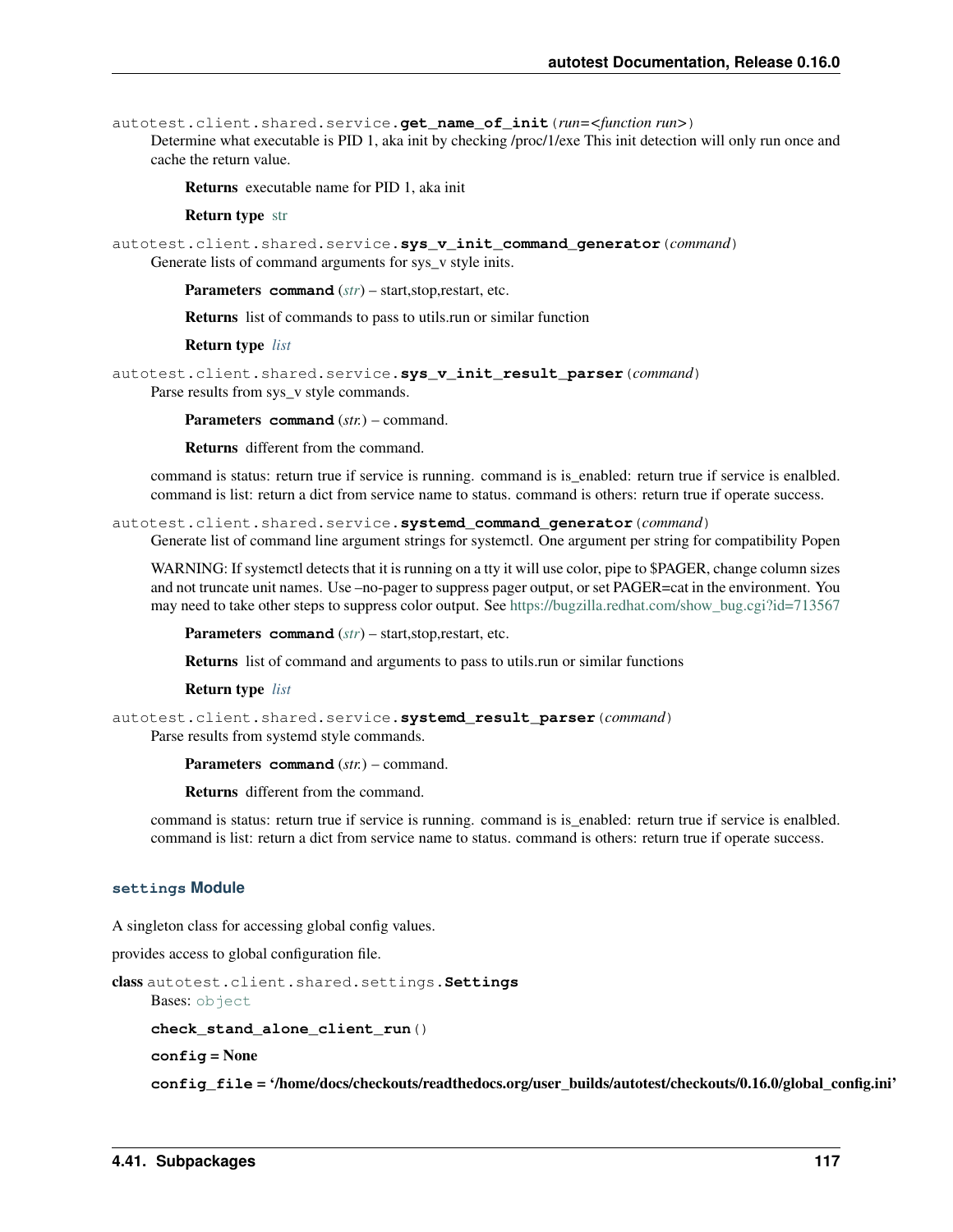#### **get\_section\_values**(*sections*)

Return a config parser object containing a single section of the global configuration, that can be later written to a file object.

**Parameters section** – Tuple with sections we want to turn into a config parser object.

Returns ConfigParser() object containing all the contents of sections.

**get\_value**(*section*, *key*, *type=<type 'str'>*, *default=<object object>*, *allow\_blank=False*)

```
merge_configs(shadow_config)
```
**override\_value**(*section*, *key*, *new\_value*) Override a value from the config file with a new value.

#### **parse\_config\_file**()

#### **reset\_values**()

Reset all values to those found in the config files (undoes all overrides).

## **running\_stand\_alone\_client** = False

**set\_config\_files**(*config\_file='/home/docs/checkouts/readthedocs.org/user\_builds/autotest/checkouts/0.16.0/global\_config.ini'*, *shadow\_file='/home/docs/checkouts/readthedocs.org/user\_builds/autotest/checkouts/0.16.0/shadow\_config.ini'*)

**shadow\_file** = '/home/docs/checkouts/readthedocs.org/user\_builds/autotest/checkouts/0.16.0/shadow\_config.ini'

<span id="page-121-0"></span>exception autotest.client.shared.settings.**SettingsError** Bases: [autotest.client.shared.error.AutotestError](#page-86-0)

exception autotest.client.shared.settings.**SettingsValueError** Bases: [autotest.client.shared.settings.SettingsError](#page-121-0)

# **software\_manager Module**

Software package management library.

This is an abstraction layer on top of the existing distributions high level package managers. It supports package operations useful for testing purposes, and multiple high level package managers (here called backends). If you want to make this lib to support your particular package manager/distro, please implement the given backend class.

author Higor Vieira Alves [\(halves@br.ibm.com\)](mailto:halves@br.ibm.com)

author Lucas Meneghel Rodrigues [\(lmr@redhat.com\)](mailto:lmr@redhat.com)

author Ramon de Carvalho Valle [\(rcvalle@br.ibm.com\)](mailto:rcvalle@br.ibm.com)

copyright IBM 2008-2009

copyright Red Hat 2009-2010

class autotest.client.shared.software\_manager.**AptBackend** Bases: [autotest.client.shared.software\\_manager.DpkgBackend](#page-122-0)

Implements the apt backend for software manager.

Set of operations for the apt package manager, commonly found on Debian and Debian based distributions, such as Ubuntu Linux.

**add\_repo**(*repo*) Add an apt repository.

> Parameters **repo** – Repository string. Example: 'deb <http://archive.ubuntu.com/ubuntu/> maverick universe'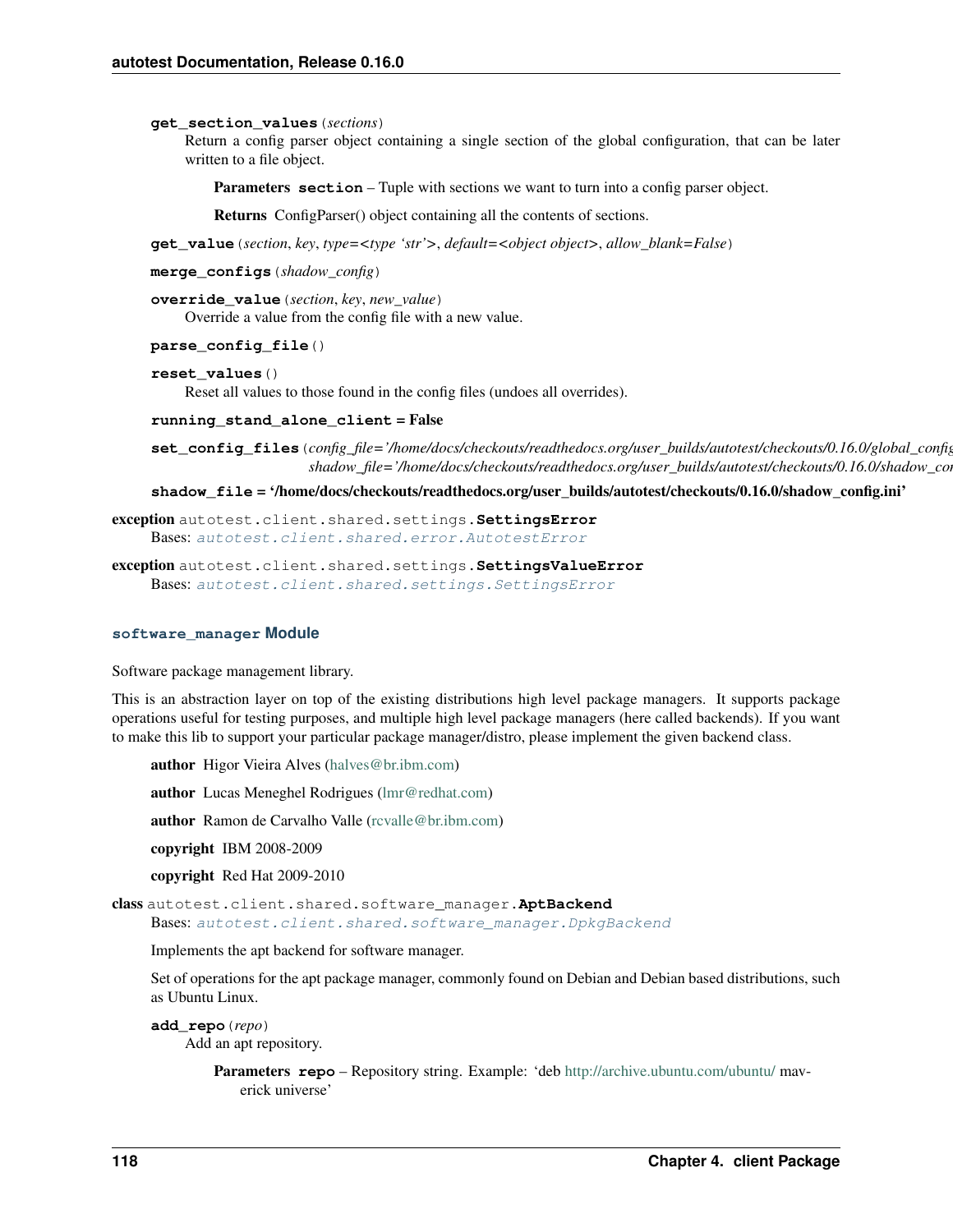# **install**(*name*)

Installs package [name].

#### Parameters **name** – Package name.

#### **provides**(*path*)

Return a list of packages that provide [path].

### Parameters **path** – File path.

# **remove**(*name*)

Remove package [name].

Parameters **name** – Package name.

# **remove\_repo**(*repo*)

Remove an apt repository.

Parameters **repo** – Repository string. Example: 'deb <http://archive.ubuntu.com/ubuntu/> maverick universe'

#### **upgrade**(*name=None*)

Upgrade all packages of the system with eventual new versions.

Optionally, upgrade individual packages.

Parameters **name** (*[str](http://docs.python.org/library/functions.html#str)*) – optional parameter wildcard spec to upgrade

## <span id="page-122-1"></span>class autotest.client.shared.software\_manager.**BaseBackend**

Bases: [object](http://docs.python.org/library/functions.html#object)

This class implements all common methods among backends.

## **install\_what\_provides**(*path*)

Installs package that provides [path].

# Parameters **path** – Path to file.

<span id="page-122-0"></span>class autotest.client.shared.software\_manager.**DpkgBackend**

Bases: [autotest.client.shared.software\\_manager.BaseBackend](#page-122-1)

This class implements operations executed with the dpkg package manager.

dpkg is a lower level package manager, used by higher level managers such as apt and aptitude.

# **INSTALLED\_OUTPUT** = 'install ok installed'

PACKAGE TYPE = 'deb'

**check\_installed**(*name*)

```
list_all()
```
List all packages available in the system.

**list\_files**(*package*) List files installed by package [package].

Parameters **package** – Package name.

Returns List of paths installed by package.

<span id="page-122-2"></span>class autotest.client.shared.software\_manager.**RpmBackend**

Bases: [autotest.client.shared.software\\_manager.BaseBackend](#page-122-1)

This class implements operations executed with the rpm package manager.

rpm is a lower level package manager, used by higher level managers such as yum and zypper.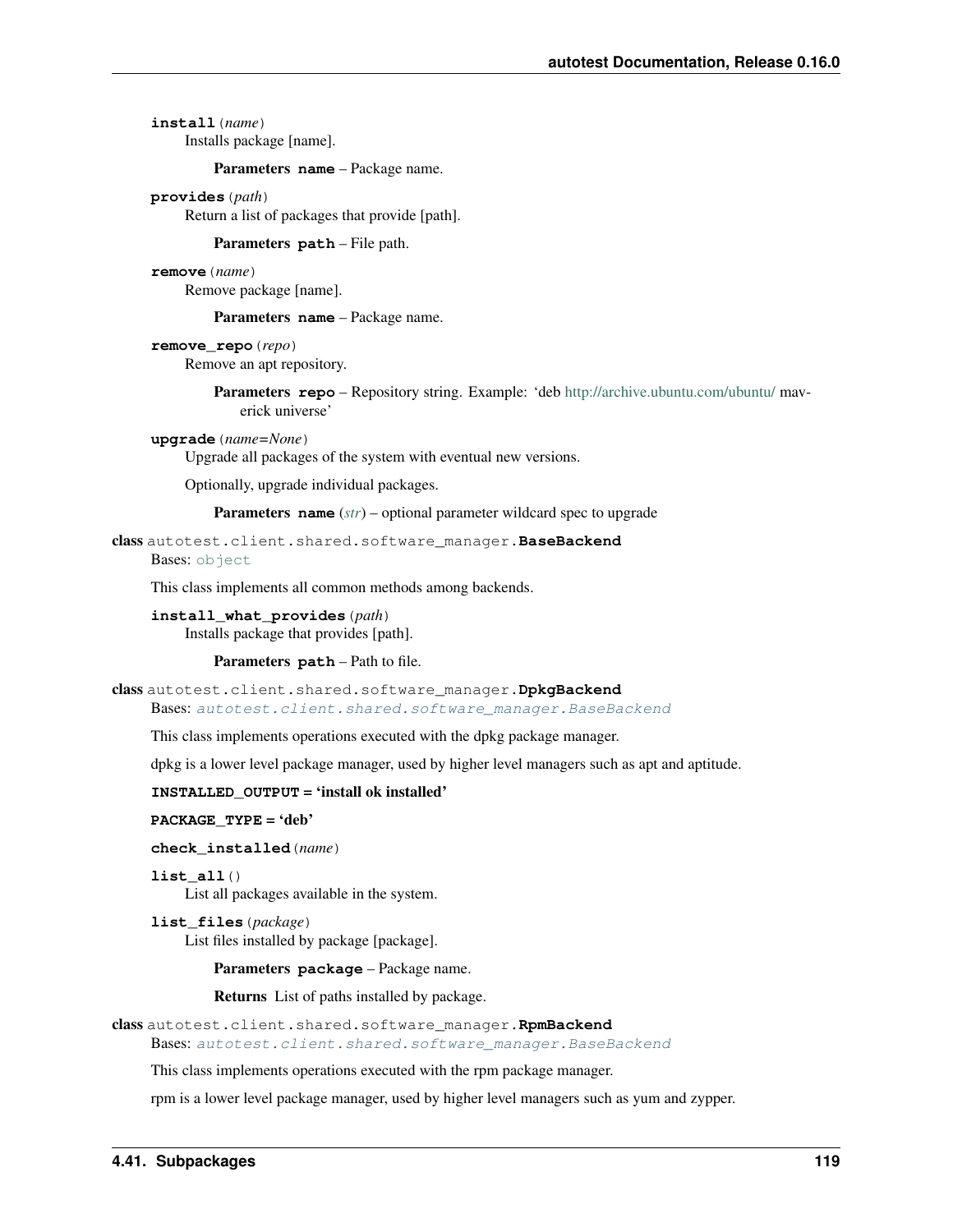# **PACKAGE\_TYPE** = 'rpm'

# **SOFTWARE\_COMPONENT\_QRY** = 'rpm %{NAME} %{VERSION} %{RELEASE} %{SIGMD5} %{ARCH}'

**check\_installed**(*name*, *version=None*, *arch=None*)

Check if package [name] is installed.

# Parameters

- **name** Package name.
- **version** Package version.
- **arch** Package architecture.

# **list\_all**(*software\_components=True*)

List all installed packages.

Parameters **software\_components** – log in a format suitable for the SoftwareComponent schema

**list\_files**(*name*)

List files installed on the system by package [name].

Parameters **name** – Package name.

class autotest.client.shared.software\_manager.**SoftwareManager**

Bases: [object](http://docs.python.org/library/functions.html#object)

Package management abstraction layer.

It supports a set of common package operations for testing purposes, and it uses the concept of a backend, a helper class that implements the set of operations of a given package management tool.

class autotest.client.shared.software\_manager.**SoftwareManagerLoggingConfig**(*use\_console=True*) Bases: [autotest.client.shared.logging\\_config.LoggingConfig](#page-96-0)

Used with the sole purpose of providing logging setup for this program.

**configure\_logging**(*results\_dir=None*, *verbose=False*)

class autotest.client.shared.software\_manager.**SystemInspector** Bases: [object](http://docs.python.org/library/functions.html#object)

System inspector class.

This may grow up to include more complete reports of operating system and machine properties.

# **get\_package\_management**()

Determine the supported package management systems present on the system. If more than one package management system installed, try to find the best supported system.

# class autotest.client.shared.software\_manager.**YumBackend**

Bases: [autotest.client.shared.software\\_manager.RpmBackend](#page-122-2)

Implements the yum backend for software manager.

Set of operations for the yum package manager, commonly found on Yellow Dog Linux and Red Hat based distributions, such as Fedora and Red Hat Enterprise Linux.

**add\_repo**(*url*)

Adds package repository located on [url].

Parameters  $ur1$  – Universal Resource Locator of the repository.

# **install**(*name*)

Installs package [name]. Handles local installs.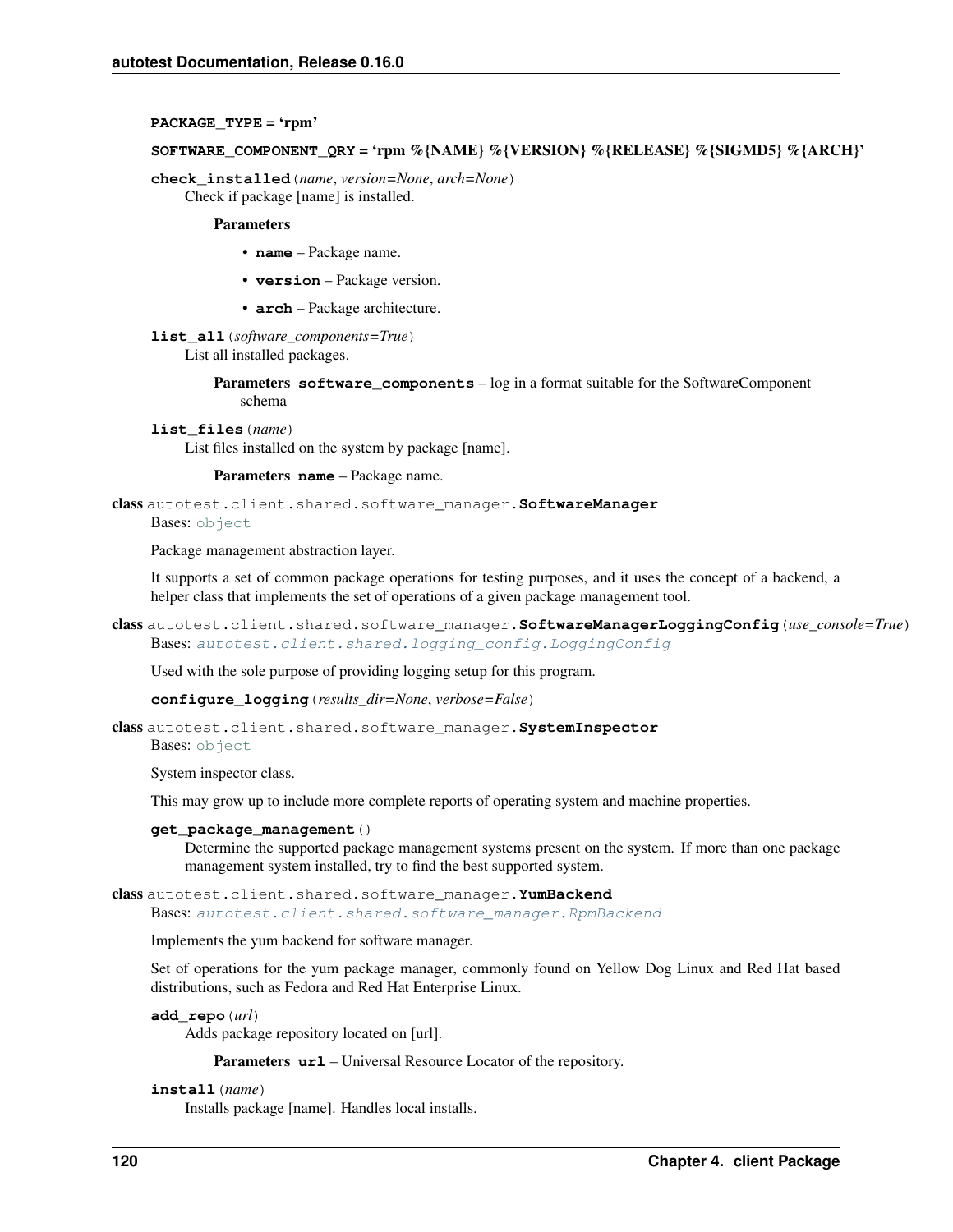**provides**(*name*)

Returns a list of packages that provides a given capability.

Parameters **name** – Capability name (eg, 'foo').

**remove**(*name*)

Removes package [name].

Parameters **name** – Package name (eg. 'ipython').

# **remove\_repo**(*url*)

Removes package repository located on [url].

Parameters  $ur1$  – Universal Resource Locator of the repository.

## **upgrade**(*name=None*)

Upgrade all available packages.

Optionally, upgrade individual packages.

Parameters **name** (*[str](http://docs.python.org/library/functions.html#str)*) – optional parameter wildcard spec to upgrade

class autotest.client.shared.software\_manager.**ZypperBackend** Bases: [autotest.client.shared.software\\_manager.RpmBackend](#page-122-2)

Implements the zypper backend for software manager.

Set of operations for the zypper package manager, found on SUSE Linux.

#### **add\_repo**(*url*)

Adds repository [url].

Parameters **url** – URL for the package repository.

## **install**(*name*)

Installs package [name]. Handles local installs.

Parameters **name** – Package Name.

# **provides**(*name*)

Searches for what provides a given file.

Parameters **name** – File path.

```
remove(name)
```
Removes package [name].

#### **remove\_repo**(*url*)

Removes repository [url].

Parameters **url** – URL for the package repository.

```
upgrade(name=None)
```
Upgrades all packages of the system.

Optionally, upgrade individual packages.

Parameters **name** (*[str](http://docs.python.org/library/functions.html#str)*) – Optional parameter wildcard spec to upgrade

```
autotest.client.shared.software_manager.install_distro_packages(distro_pkg_map,
```
*interactive=False*)

Installs packages for the currently running distribution

This utility function checks if the currently running distro is a key in the distro\_pkg\_map dictionary, and if there is a list of packages set as its value.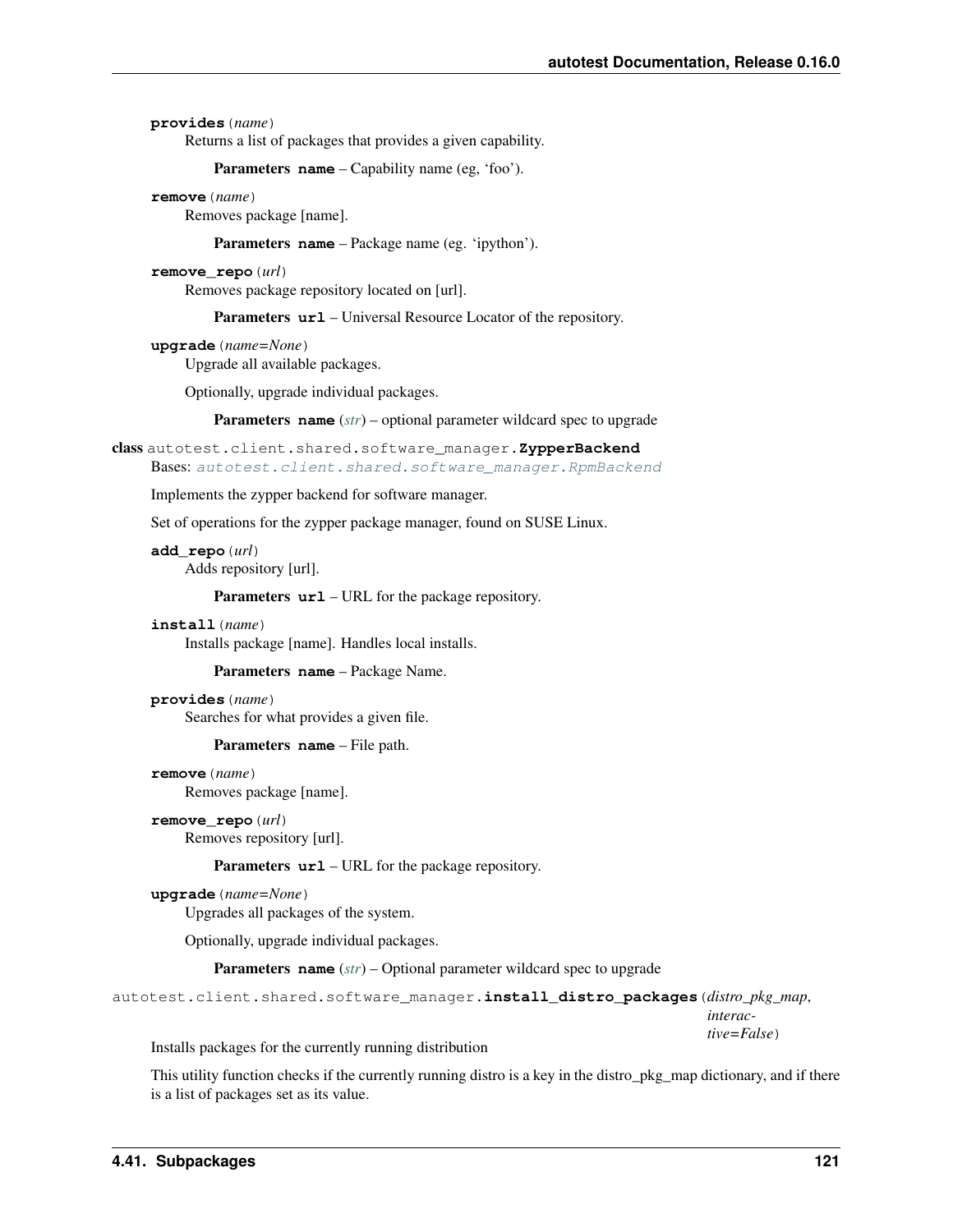If these conditions match, the packages will be installed using the software manager interface, thus the native packaging system if the currenlty running distro.

Parameters **distro\_pkg\_map** (*[dict](http://docs.python.org/library/stdtypes.html#dict)*) – mapping of distro name, as returned by utils.get\_os\_vendor(), to a list of package names

Returns True if any packages were actually installed, False otherwise

# **ssh\_key Module**

autotest.client.shared.ssh\_key.qet public key()

Return a valid string ssh public key for the user executing autoserv or autotest. If there's no DSA or RSA public key, create a DSA keypair with ssh-keygen and return it.

Returns a ssh public key

Return type [str](http://docs.python.org/library/functions.html#str)

autotest.client.shared.ssh\_key.**setup\_ssh\_key**(*hostname*, *user*, *password*, *port*) Setup up remote login in another server by using public key

## **Parameters**

- **hostname** (*[str](http://docs.python.org/library/functions.html#str)*) the server to login
- **user** (*[str](http://docs.python.org/library/functions.html#str)*) user to login
- **password** (*[str](http://docs.python.org/library/functions.html#str)*) password
- **port** (*[int](http://docs.python.org/library/functions.html#int)*) port number

## **syncdata Module**

## **test Module**

```
class autotest.client.shared.test.Subtest
```
Bases: [object](http://docs.python.org/library/functions.html#object)

Collect result of subtest of main test.

**clean**()

Check if cleanup is defined.

For makes test fatal add before implementation of test method decorator @subtest\_nocleanup

**decored**()

 $failed = 0$ 

classmethod **get\_full\_text\_result**(*format\_func=None*)

Returns string with text form of result

classmethod **get\_result**()

Returns

Result of subtests. Format:

tuple(pass/fail,function\_name,call\_arguments)

```
classmethod get_text_result(format_func=None)
```
Returns string with text form of result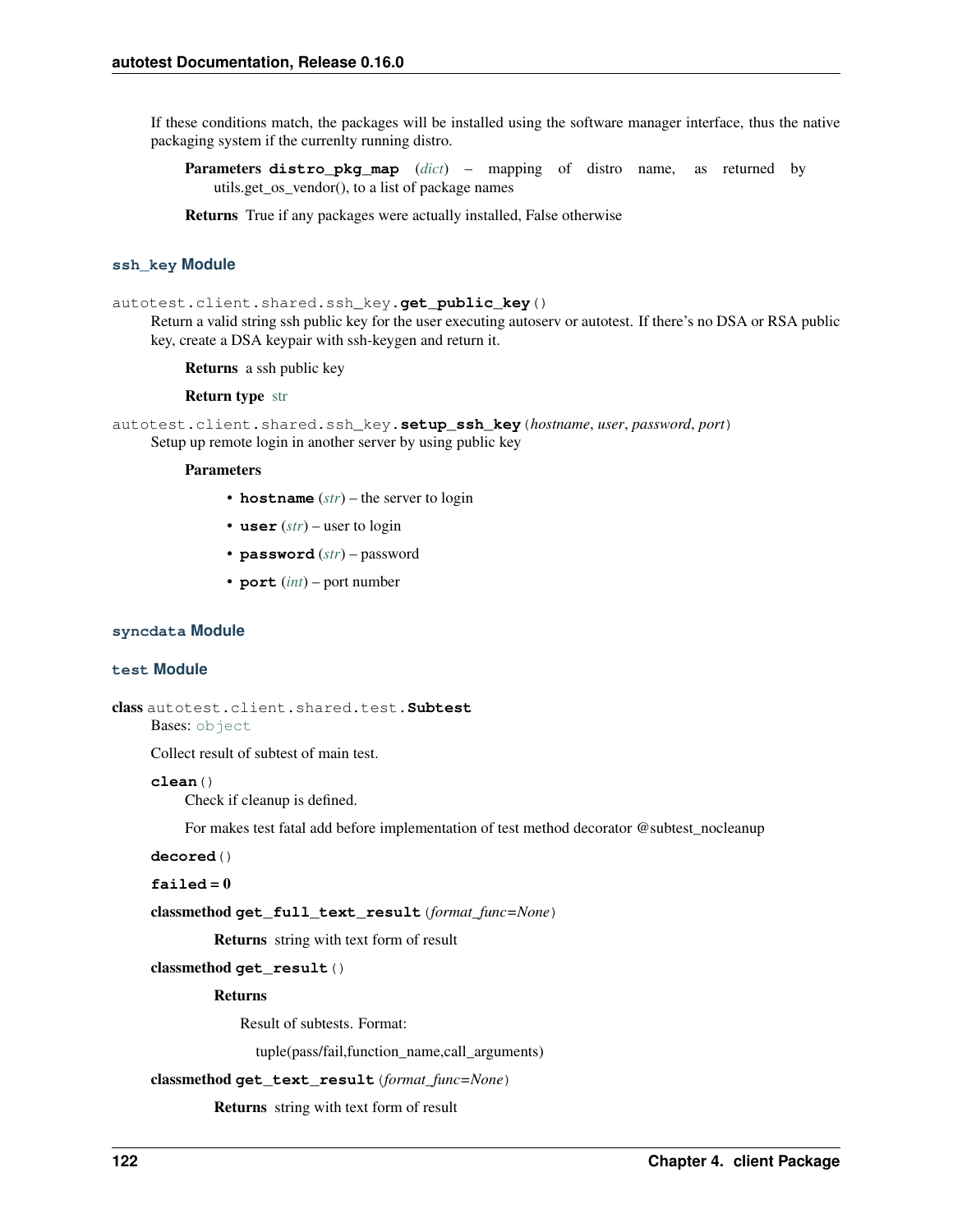# classmethod **has\_failed**()

Returns If any of subtest not pass return True.

## classmethod **log\_append**(*msg*)

Add log\_append to result output.

Parameters **msg** – Test of log\_append

#### $passed = 0$

```
result = []
```
static **result\_to\_string**(*result*) Format of result dict.

#### result  $=$  {

'result' : "PASS" / "FAIL", 'name' : class name, 'args' : test's args, 'kargs' : test's kargs, 'output' : return of test function,

}

Parameters **result** – Result of test.

```
static result_to_string_debug(result)
```
Parameters **result** – Result of test.

```
runsubtest(url, *args, **dargs)
```
Execute another autotest test from inside the current test's scope.

#### **Parameters**

- **test** Parent test.
- **url** Url of new test.
- **tag** Tag added to test name.
- **args** Args for subtest.
- **dargs** Dictionary with args for subtest.

@iterations: Number of subtest iterations. @profile\_only: If true execute one profiled run.

## **test**()

Check if test is defined.

For makes test fatal add before implementation of test method decorator @subtest\_fatal

class autotest.client.shared.test.**base\_test**(*job*, *bindir*, *outputdir*)

Bases: [object](http://docs.python.org/library/functions.html#object)

```
after_run_once()
```
Called after every run\_once (including from a profiled run when it's called after stopping the profilers).

# **analyze\_perf\_constraints**(*constraints*)

**assert\_**(*expr*, *msg='Assertion failed.'*)

**before\_run\_once**()

Override in tests that need it, will be called before any run\_once() call including the profiling run (when it's called before starting the profilers).

```
cleanup()
```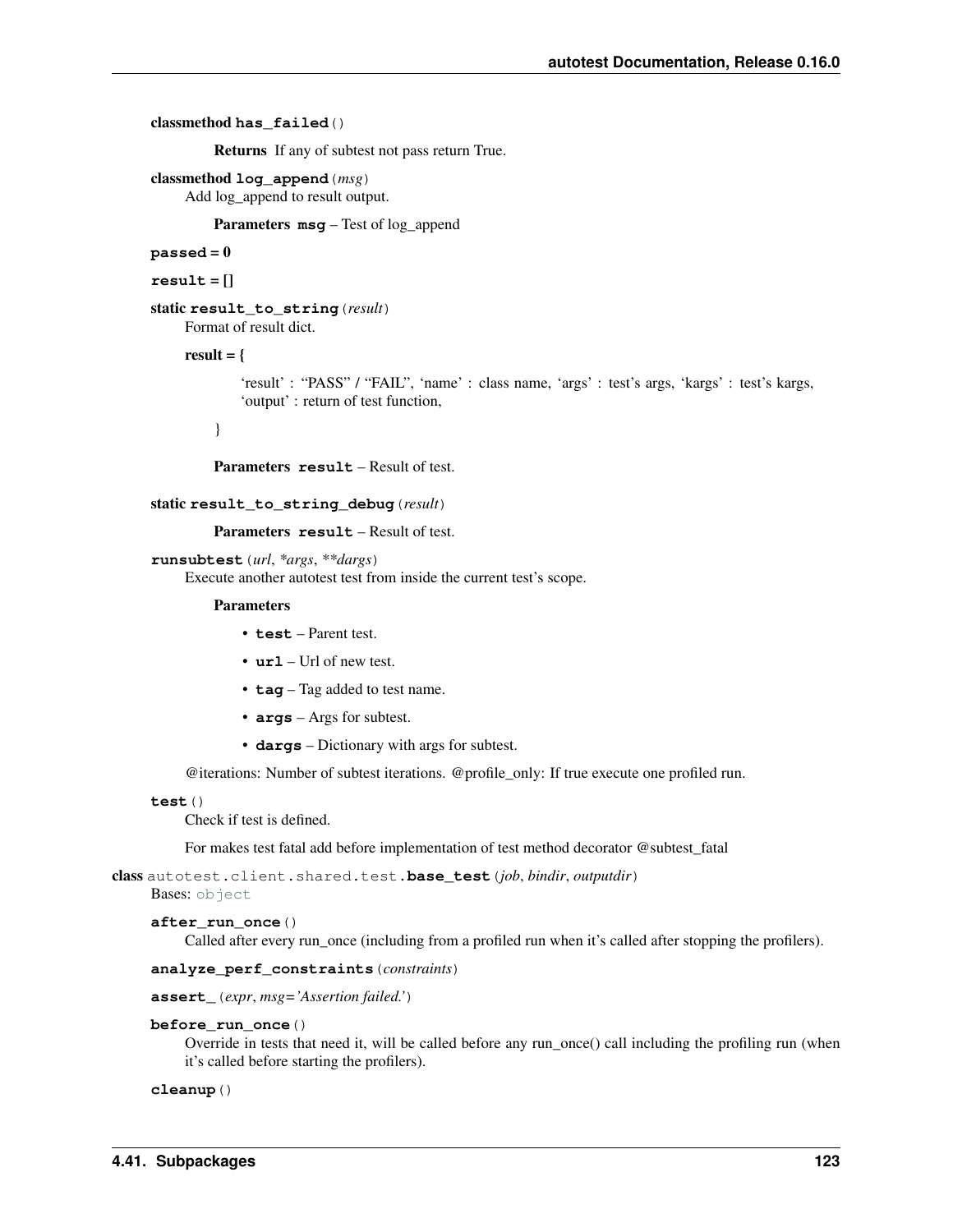**configure\_crash\_handler**()

**crash\_handler\_report**()

## **drop\_caches\_between\_iterations**()

**execute**(*iterations=None*, *test\_length=None*, *profile\_only=None*, *\_get\_time=<built-in function time>*, *postprocess\_profiled\_run=None*, *constraints=()*, *\*args*, *\*\*dargs*)

This is the basic execute method for the tests inherited from base\_test. If you want to implement a benchmark test, it's better to implement the run once function, to cope with the profiling infrastructure. For other tests, you can just override the default implementation.

## Parameters

- **test\_length** The minimum test length in seconds. We'll run the run\_once function for a number of times large enough to cover the minimum test length.
- **iterations** A number of iterations that we'll run the run\_once function. This parameter is incompatible with test\_length and will be silently ignored if you specify both.
- **profile\_only** If true run X iterations with profilers enabled. If false run X iterations and one with profiling if profiles are enabled. If None, default to the value of job.default\_profile\_only.
- **qet** time [time.time] Used for unit test time injection.
- **postprocess\_profiled\_run** Run the postprocessing for the profiled run.

**initialize**()

```
network_destabilizing = False
```
**postprocess**()

**postprocess\_iteration**()

**preserve\_srcdir** = False

```
process_failed_constraints()
```
#### **register\_after\_iteration\_hook**(*iteration\_hook*)

This is how we expect test writers to register an after iteration hook. This adds the method to the list of hooks which are executed after each iteration.

Parameters **iteration\_hook** – Method to run after each iteration. A valid hook accepts a single argument which is the test object.

#### **register\_before\_iteration\_hook**(*iteration\_hook*)

This is how we expect test writers to register a before\_iteration\_hook. This adds the method to the list of hooks which are executed before each iteration.

Parameters **iteration\_hook** – Method to run before each iteration. A valid hook accepts a single argument which is the test object.

**run\_once\_profiling**(*postprocess\_profiled\_run*, *\*args*, *\*\*dargs*)

```
setup()
```
**warmup**(*\*args*, *\*\*dargs*)

**write\_attr\_keyval**(*attr\_dict*)

**write\_iteration\_keyval**(*attr\_dict*, *perf\_dict*, *tap\_report=None*)

**write\_perf\_keyval**(*perf\_dict*)

```
write_test_keyval(attr_dict)
```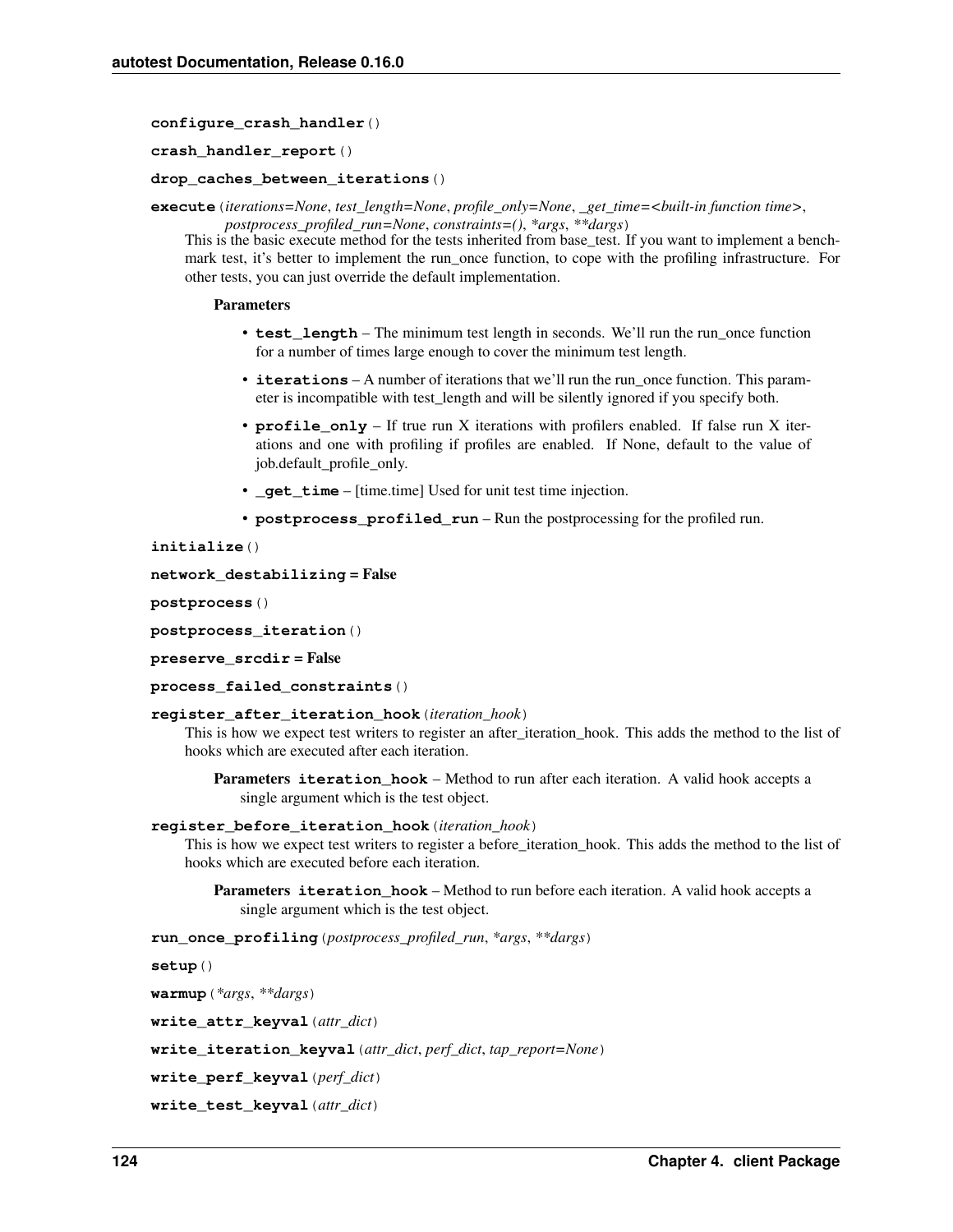```
autotest.client.shared.test.runtest(job, url, tag, args, dargs, local_namespace={},
                                           global_namespace={}, before_test_hook=None, af-
                                           ter_test_hook=None, before_iteration_hook=None,
                                           after_iteration_hook=None)
```

```
autotest.client.shared.test.subtest_fatal(function)
     Decorator which mark test critical. If subtest fails the whole test ends.
```

```
autotest.client.shared.test.subtest_nocleanup(function)
     Decorator used to disable cleanup function.
```
# **utils Module**

Convenience functions for use by tests or whomever.

NOTE: this is a mixin library that pulls in functions from several places Note carefully what the precendece order is

There's no really good way to do this, as this isn't a class we can do inheritance with, just a collection of static methods.

```
class autotest.client.shared.utils.AsyncJob(command, stdout_tee=None, stderr_tee=None,
                                                    verbose=True, stdin=None, stderr_level=40,
                                                    kill_func=None)
     Bases: autotest.client.shared.utils.BgJob
     cleanup()
     get_stderr()
     get_stdout()
     output_prepare(stdout_file=None, stderr_file=None)
     process_output(stdout=True, final_read=False)
     wait_for(timeout=None)
class autotest.client.shared.utils.BgJob(command, stdout_tee=None, stderr_tee=None, ver-
                                                bose=True, stdin=None, stderr_level=40)
     object
     cleanup()
     output_prepare(stdout_file=None, stderr_file=None)
     process_output(stdout=True, final_read=False)
         output_prepare must be called prior to calling this
class autotest.client.shared.utils.CmdResult(command='', stdout='', stderr='',
                                                     exit_status=None, duration=0)
     object
     Command execution result.
     command: String containing the command line itself exit_status: Integer exit code of the process stdout: String
     containing stdout of the process stderr: String containing stderr of the process duration: Elapsed wall clock time
     running the process
class autotest.client.shared.utils.FileFieldMonitor(status_file, data_to_read, mode_diff,
                                                              continuously=False, contlog-
                                                              ging=False, separator=' +',
```
*time\_step=0.1*)

Bases: [object](http://docs.python.org/library/functions.html#object)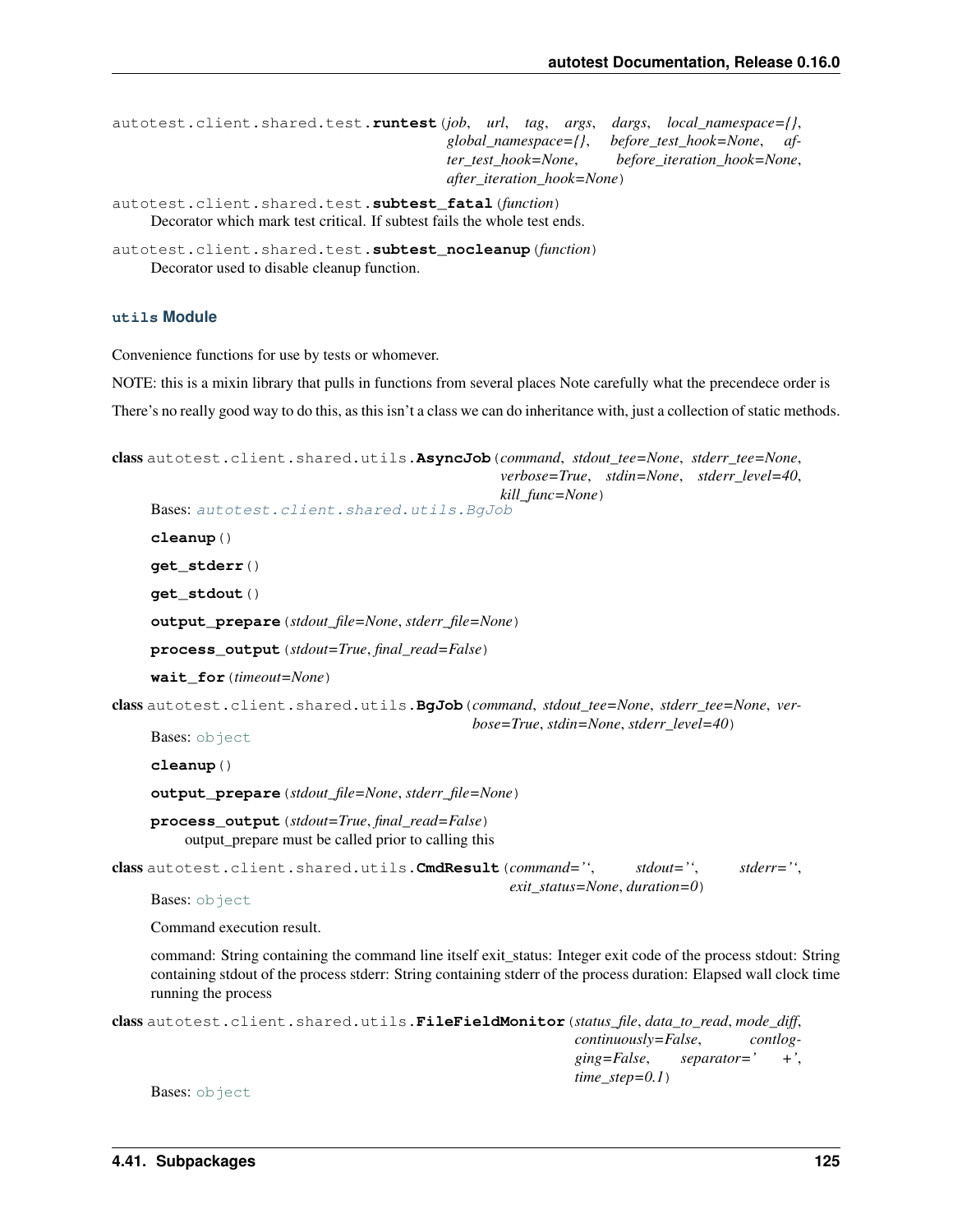Monitors the information from the file and reports it's values.

It gather the information at start and stop of the measurement or continuously during the measurement.

```
class Monitor(master)
    Bases: threading.Thread
```
Internal monitor class to ensure continuous monitor of monitored file.

**run**()

Start monitor in thread mode

```
FileFieldMonitor.get_status()
```
Returns Status of monitored process average value, time of test and array of monitored values and time step of continuous run.

```
FileFieldMonitor.start()
    Start value monitor.
```

```
FileFieldMonitor.stop()
    Stop value monitor.
```

```
class autotest.client.shared.utils.ForAll
    Bases: list
```
class autotest.client.shared.utils.**ForAllP** Bases: [list](http://docs.python.org/library/functions.html#list)

Parallel version of ForAll

```
class autotest.client.shared.utils.ForAllPSE
    Bases: list
```
Parallel version of and suppress exception.

```
class autotest.client.shared.utils.InterruptedThread(target, args=(), kwargs={})
    Bases: threading.Thread
```
Run a function in a background thread.

**join**(*timeout=None*, *suppress\_exception=False*) Join the thread. If target raised an exception, re-raise it. Otherwise, return the value returned by target.

#### **Parameters**

- **timeout** Timeout value to pass to threading.Thread.join().
- **suppress\_exception** If True, don't re-raise the exception.

```
run()
```
Run target (passed to the constructor). No point in calling this function directly. Call start() to make this function run in a new thread.

class autotest.client.shared.utils.**Statistic**

Bases: [object](http://docs.python.org/library/functions.html#object)

Class to display and collect average, max and min values of a given data set.

**get\_average**()

**get\_max**()

**get\_min**()

**record**(*value*)

Record new value to statistic.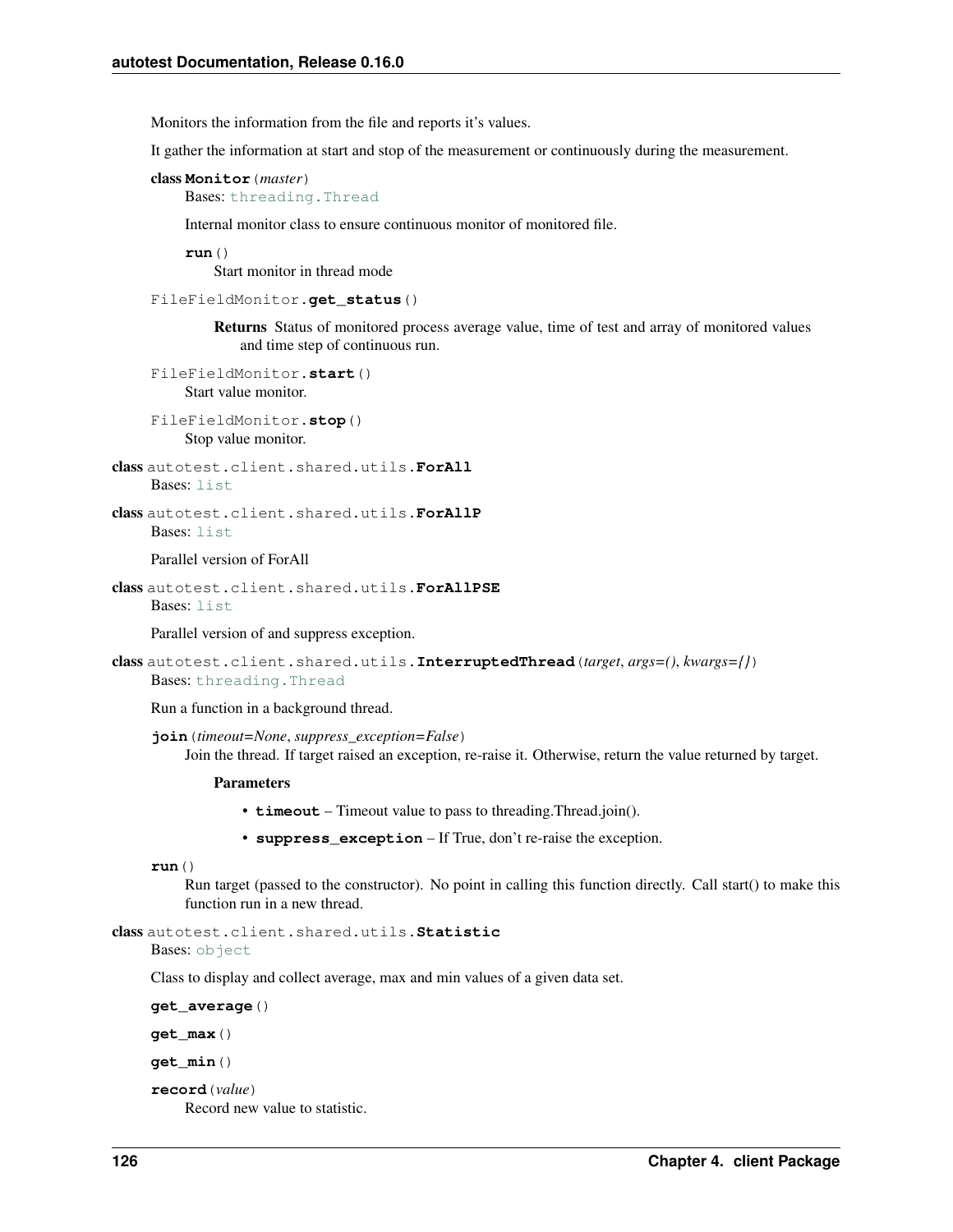```
class autotest.client.shared.utils.SystemLoad(pids, advanced=False, time_step=0.1,
                                                   cpu_cont=False, use_log=False)
```
Bases: [object](http://docs.python.org/library/functions.html#object)

Get system and/or process values and return average value of load.

#### **dump**(*pids=[]*)

Get the status of monitoring. :param pids: List of PIDs you intend to control. Use pids=[] to control

all defined PIDs.

#### return

tuple([cpu load], [memory load]):

```
([(PID1, (PID1_cpu_meas)), (PID2, (PID2_cpu_meas)), ...], [(PID1,
  (PID1_mem_meas)), (PID2, (PID2_mem_meas)), ...])
```
**PID1** cpu meas: average values $[$ ], test time, cont meas values $[$ ]], time step

PID1\_mem\_meas: average\_values[], test\_time, cont\_meas\_values[[]], time\_step

where average\_values[] are the measured values (mem\_free,swap,...) which are described in SystemLoad. \_init \_()-FileFieldMonitor. cont\_meas\_values[[]] is a list of average\_values in the sampling times.

# **get\_cpu\_status\_string**(*pids=[]*)

Convert status to string array. :param pids: List of PIDs you intend to control. Use pids=[] to control

all defined PIDs.

Returns String format to table.

## **get\_mem\_status\_string**(*pids=[]*)

Convert status to string array. :param pids: List of PIDs you intend to control. Use pids=[] to control

all defined PIDs.

Returns String format to table.

#### **start**(*pids=[]*)

Start monitoring of the process system usage. :param pids: List of PIDs you intend to control. Use pids=[] to control

all defined PIDs.

```
stop(pids=[])
```
Stop monitoring of the process system usage. :param pids: List of PIDs you intend to control. Use pids=[] to control

all defined PIDs.

```
class autotest.client.shared.utils.VersionableClass
```
Bases: [object](http://docs.python.org/library/functions.html#object)

VersionableClass provides class hierarchy which automatically select right version of class. Class manipulation is used for this reason. By this reason is: Advantage) Only one version is working in one process. Class is changed in

whole process.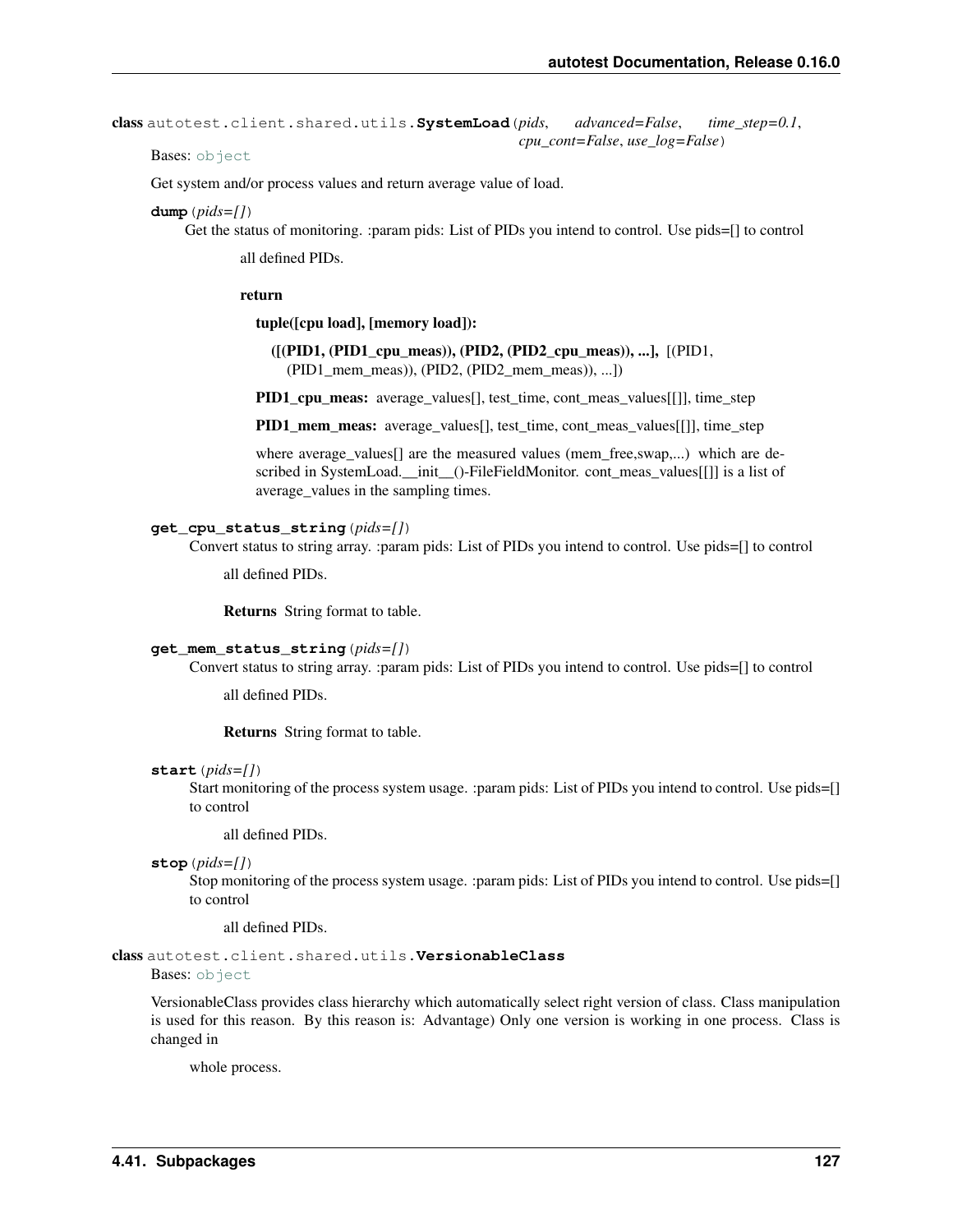Disadvantage) Only one version is working in one process.

Example of usage (in utils\_unittest):

class FooC(object): pass

#Not implemented get\_version -> not used for versioning. class VCP(FooC, VersionableClass):

def new (cls, \*args, \*\*kargs): VCP.master class = VCP return super(VCP, cls). new (cls, \*args, \*\*kargs)

def foo(self): pass

class VC2(VCP, VersionableClass): @staticmethod def get\_version():

return "get\_version\_from\_system"

@classmethod def is\_right\_version(cls, version):

if version is not None:

if "version is satisfied": return True

return False

def func1(self): print "func1"

def func2(self): print "func2"

# get\_version could be inherited. class VC3(VC2, VersionableClass):

@classmethod def is\_right\_version(cls, version):

if version is not None:

if "version+1 is satisfied": return True

return False

def func2(self): print "func2\_2"

class M(VCP): pass

 $m = M()$  # <- When class is constructed the right version is # automatically selected. In this case VC3 is selected.

m.func2() # call VC3.func2(m) m.func1() # call VC2.func1(m) m.foo() # call VC1.foo(m)

# When controlled "program" version is changed then is necessary call check repair versions or recreate object.

m.check\_repair\_versions()

# priority of class. (change place where is method searched first in group # of verisonable class.)

## class PP(VersionableClass):

def  $\text{new}$  (cls, \*args, \*\*kargs): PP.master\_class = PP return super(PP, cls). new (cls, \*args, \*\*kargs)

class PP2(PP, VersionableClass): @staticmethod def get\_version():

return "get\_version\_from\_system"

@classmethod def is\_right\_version(cls, version):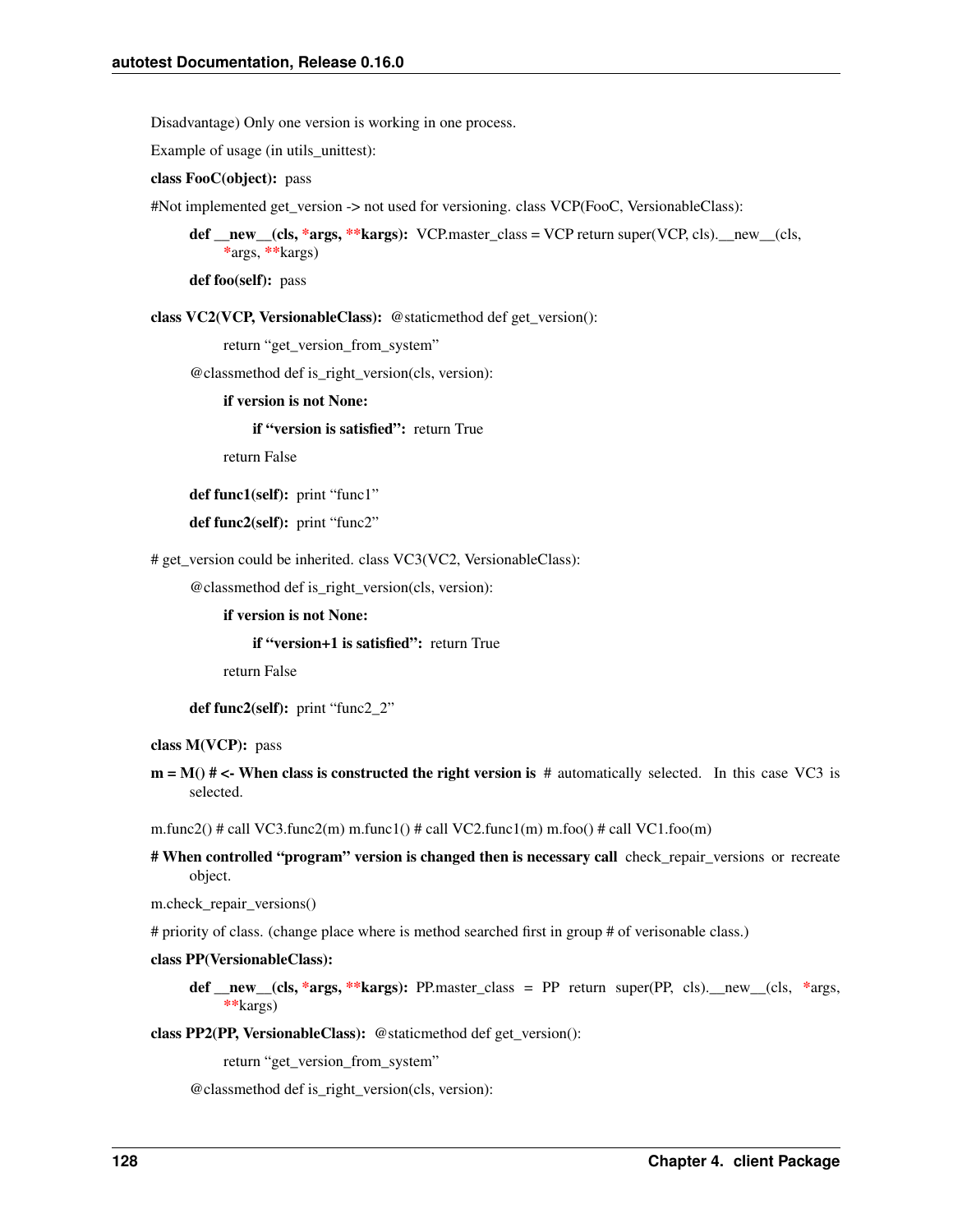if version is not None:

if "version is satisfied": return True

return False

def func1(self): print "PP func1"

class N(VCP, PP): pass

 $n = N()$ 

 $n$ .func1()  $# \rightarrow$  "func2"

n.set\_priority\_class(PP, [VCP, PP])

n.func1()  $# \rightarrow "PP$  func1"

Necessary for using: 1) Subclass of versionable class must have implemented class methods

get\_version and is\_right\_version. These two methods are necessary for correct version section. Class without this method will be never chosen like suitable class.

2.Every class derived from master\_class have to add to class definition

inheritance from VersionableClass. Direct inheritance from Versionable Class is use like a mark for manipulation with VersionableClass.

3.Master of VersionableClass have to defined class variable

cls.master\_class.

#### classmethod **check\_repair\_versions**(*master\_classes=None*)

Check version of versionable class and if version not match repair version to correct version.

Parameters **master\_classes** (*list.*) – Check and repair only master\_class.

#### classmethod **get\_version**()

Get version of installed OpenVSwtich. Must be re-implemented for in child class.

Returns Version or None when get version is unsuccessful.

# classmethod **is\_right\_version**(*version*)

Check condition for select control class. Function must be re-implemented in new OpenVSwitchControl class. Must be re-implemented for in child class.

Parameters **version** – version of OpenVSwtich

# classmethod **set\_priority\_class**(*prioritized\_class*, *group\_classes*)

Set class priority. Limited only for change bases class priority inside one subclass.\_\_bases\_\_ after that continue to another class.

autotest.client.shared.utils.**archive\_as\_tarball**(*source\_dir*, *dest\_dir*, *tarball\_name=None*, *compression='bz2'*, *verbose=True*)

Saves the given source directory to the given destination as a tarball

If the name of the archive is omitted, it will be taken from the source dir. If it is an absolute path, dest dir will be ignored. But, if both the destination directory and tarball anem is given, and the latter is not an absolute path, they will be combined.

For archiving directory '/tmp' in '/net/server/backup' as file 'tmp.tar.bz2', simply use: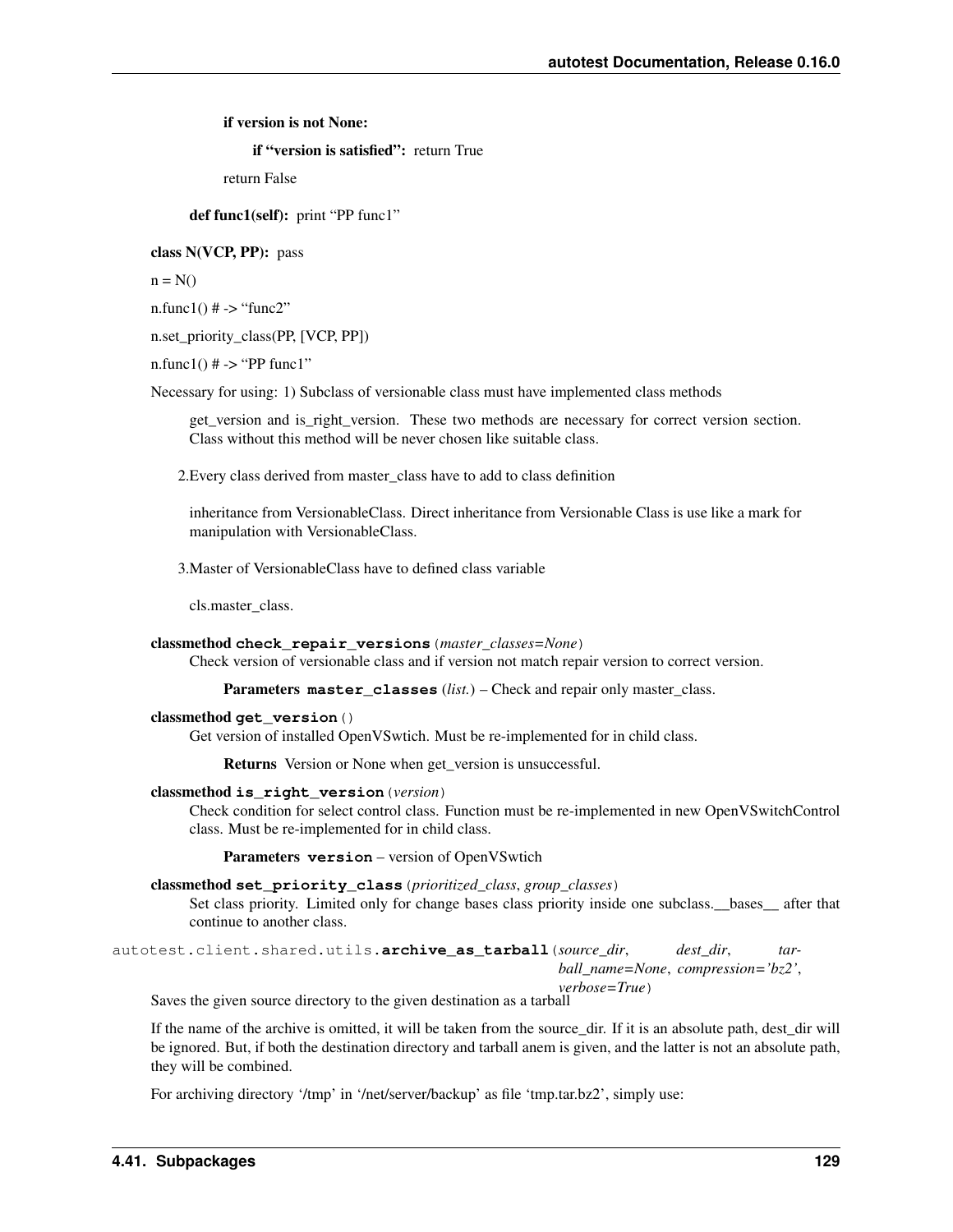**>>>** utils\_misc.archive\_as\_tarball('/tmp', '/net/server/backup')

To save the file it with a different name, say 'host1-tmp.tar.bz2' and save it under '/net/server/backup', use:

```
>>> utils_misc.archive_as_tarball('/tmp', '/net/server/backup',
                                   'host1-tmp')
```
To save with gzip compression instead (resulting in the file '/net/server/backup/host1-tmp.tar.gz'), use:

```
>>> utils_misc.archive_as_tarball('/tmp', '/net/server/backup',
                                  'host1-tmp', 'gz')
```
autotest.client.shared.utils.**args\_to\_dict**(*args*)

Convert autoserv extra arguments in the form of key=val or key:val to a dictionary. Each argument key is converted to lowercase dictionary key.

Args: args - list of autoserv extra arguments.

Returns: dictionary

```
autotest.client.shared.utils.ask(question, auto=False)
     Raw input with a prompt that emulates logging.
```
**Parameters** 

- **question** Question to be asked
- **auto** Whether to return "y" instead of asking the question

autotest.client.shared.utils.**compare\_versions**(*ver1*, *ver2*) Version number comparison between ver1 and ver2 strings.

```
>>> compare_tuple("1", "2")
-1
>>> compare_tuple("foo-1.1", "foo-1.2")
-1
>>> compare_tuple("1.2", "1.2a")
-1
>>> compare_tuple("1.2b", "1.2a")
1
>>> compare_tuple("1.3.5.3a", "1.3.5.3b")
-1
```
Args: ver1: version string ver2: version string

## Returns:

# int: 1 if  $vert > ver2$

 $0$  if ver1 = ver2

 $-1$  if ver1  $<$  ver2

autotest.client.shared.utils.**configure**(*extra=None*, *configure='./configure'*) Run configure passing in the correct host, build, and target options.

#### Parameters

- **extra** extra command line arguments to pass to configure
- **configure** which configure script to use

```
autotest.client.shared.utils.convert_data_size(size, default_sufix='B')
     Convert data size from human readable units to an int of arbitrary size.
```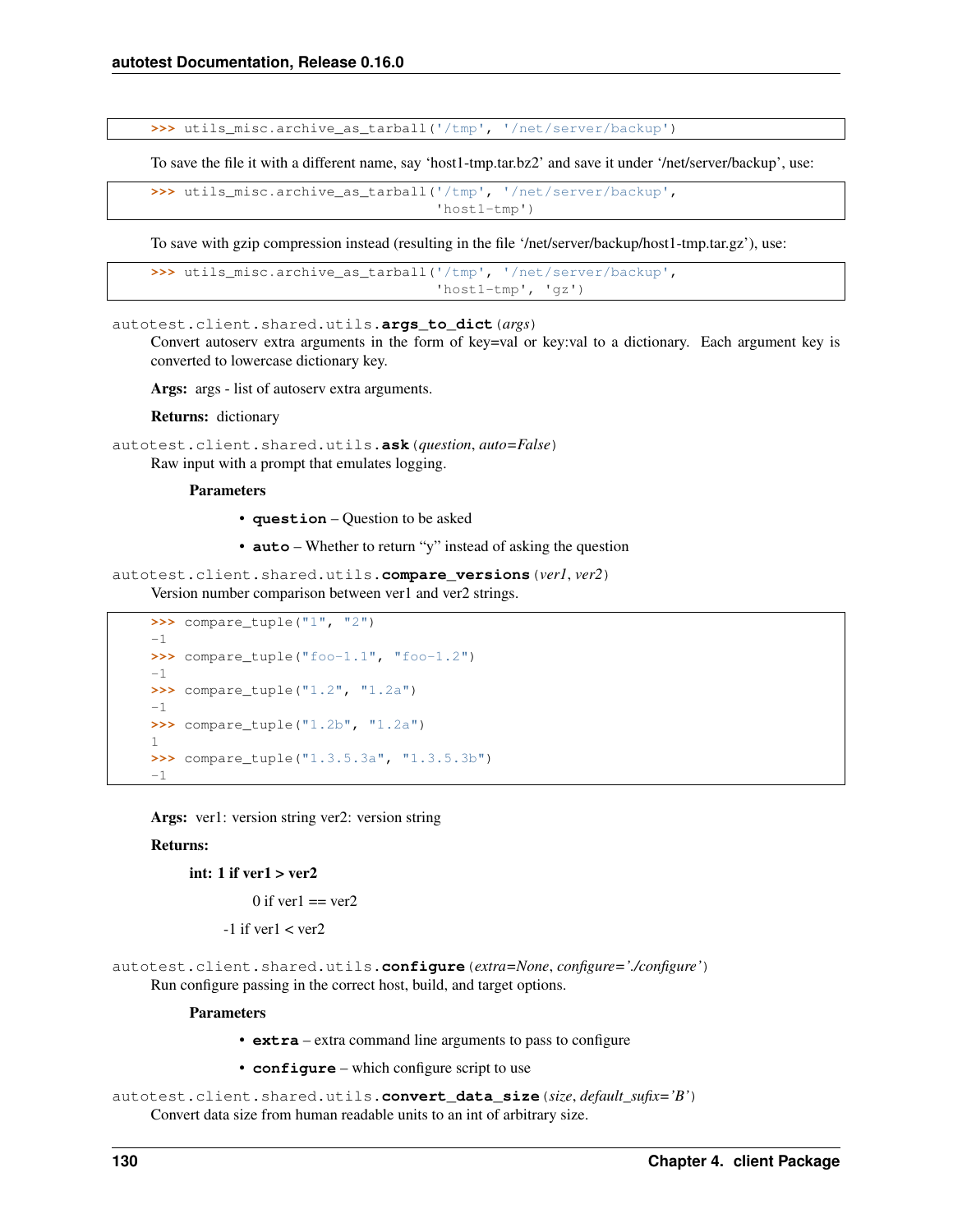Parameters

- **size** Human readable data size representation (string).
- **default\_sufix** Default sufix used to represent data.

Returns Int with data size in the appropriate order of magnitude.

```
autotest.client.shared.utils.cpu_affinity_by_task(pid, vcpu_pid)
     This function returns the allowed cpus from the proc entry for each vcpu's through its task id for a pid(of a VM)
```
autotest.client.shared.utils.**create\_subnet\_mask**(*bits*)

```
autotest.client.shared.utils.delete_pid_file_if_exists(program_name,
```
*pid\_files\_dir=None*) Tries to remove <program\_name>.pid from the main autotest directory.

autotest.client.shared.utils.**deprecated**(*func*)

This is a decorator which can be used to mark functions as deprecated. It will result in a warning being emitted when the function is used.

```
autotest.client.shared.utils.display_data_size(size)
     Display data size in human readable units.
```
Parameters **size** (*[int](http://docs.python.org/library/functions.html#int)*) – Data size, in Bytes.

Returns Human readable string with data size.

autotest.client.shared.utils.**etraceback**(*prep*, *exc\_info*)

Enhanced Traceback formats traceback into lines "prep: line

## name: line"

param prep desired line preposition

param exc\_info sys.exc\_info of the exception

return string which contains beautifully formatted exception

```
autotest.client.shared.utils.format_ip_with_mask(ip, mask_bits)
```
autotest.client.shared.utils.**generate\_random\_string**(*length*, *ignore\_str='!"#\$%&\'()\*+*, *-./:;<=>?@[\\]^\_'{|}~'*, *convert\_str=''*)

Return a random string using alphanumeric characters.

#### **Parameters**

- **length** Length of the string that will be generated.
- **ignore\_str** Characters that will not include in generated string.
- **convert\_str** Characters that need to be escaped (prepend "").

Returns The generated random string.

autotest.client.shared.utils.**get\_arch**(*run\_function=<function run>*)

Get the hardware architecture of the machine. run\_function is used to execute the commands. It defaults to utils.run() but a custom method (if provided) should be of the same schema as utils.run. It should return a CmdResult object and throw a CmdError exception.

```
autotest.client.shared.utils.get_archive_tarball_name(source_dir, tarball_name,
                                                           compression)
```
Get the name for a tarball file, based on source, name and compression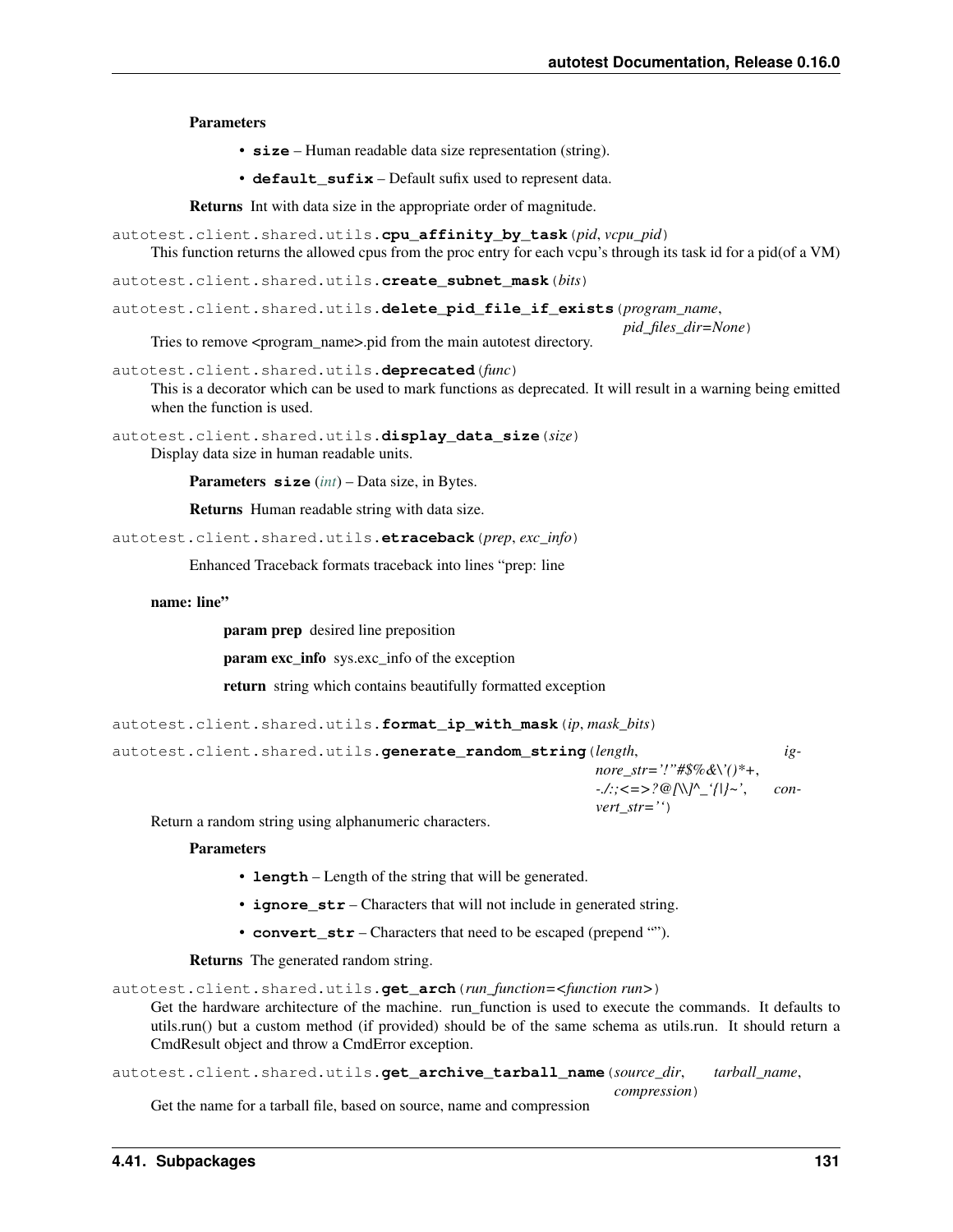autotest.client.shared.utils.**get\_children\_pids**(*ppid*)

Get all PIDs of children/threads of parent ppid param ppid: parent PID return: list of PIDs of all children/threads of ppid

autotest.client.shared.utils.**get\_cpu\_percentage**(*function*, *\*args*, *\*\*dargs*) Returns a tuple containing the CPU% and return value from function call.

This function calculates the usage time by taking the difference of the user and system times both before and after the function call.

autotest.client.shared.utils.**get\_field**(*data*, *param*, *linestart=''*, *sep=' '*)

Parse data from string. :param data: Data to parse.

#### example:

data: cpu 324 345 34 5 345 cpu0 34 11 34 34 33 ^^^^ start of line params 0 1 2 3 4

#### Parameters

• **param** – Position of parameter after linestart marker.

- **linestart** String to which start line with parameters.
- **sep** Separator between parameters regular expression.

autotest.client.shared.utils.**get\_file**(*src*, *dest*, *permissions=None*) Get a file from src, which can be local or a remote URL

autotest.client.shared.utils.**get\_ip\_local\_port\_range**()

autotest.client.shared.utils.**get\_num\_logical\_cpus\_per\_socket**(*run\_function=<function*

*run>*) Get the number of cores (including hyperthreading) per cpu. run\_function is used to execute the commands. It defaults to utils.run() but a custom method (if provided) should be of the same schema as utils.run. It should return a CmdResult object and throw a CmdError exception.

autotest.client.shared.utils.**get\_pid\_from\_file**(*program\_name*, *pid\_files\_dir=None*) Reads the pid from <program\_name>.pid in the autotest directory.

:param program\_name the name of the program :return: the pid if the file exists, None otherwise.

autotest.client.shared.utils.**get\_pid\_path**(*program\_name*, *pid\_files\_dir=None*)

autotest.client.shared.utils.**get\_process\_name**(*pid*) Get process name from PID. :param pid: PID of process.

autotest.client.shared.utils.**get\_relative\_path**(*path*, *reference*)

Given 2 absolute paths "path" and "reference", compute the path of "path" as relative to the directory "reference".

:param path the absolute path to convert to a relative path :param reference an absolute directory path to which the relative

path will be computed

autotest.client.shared.utils.**get\_stderr\_level**(*stderr\_is\_expected*)

autotest.client.shared.utils.**get\_stream\_tee\_file**(*stream*, *level*, *prefix=''*)

autotest.client.shared.utils.**get\_unused\_port**()

Finds a semi-random available port. A race condition is still possible after the port number is returned, if another process happens to bind it.

Returns: A port number that is unused on both TCP and UDP.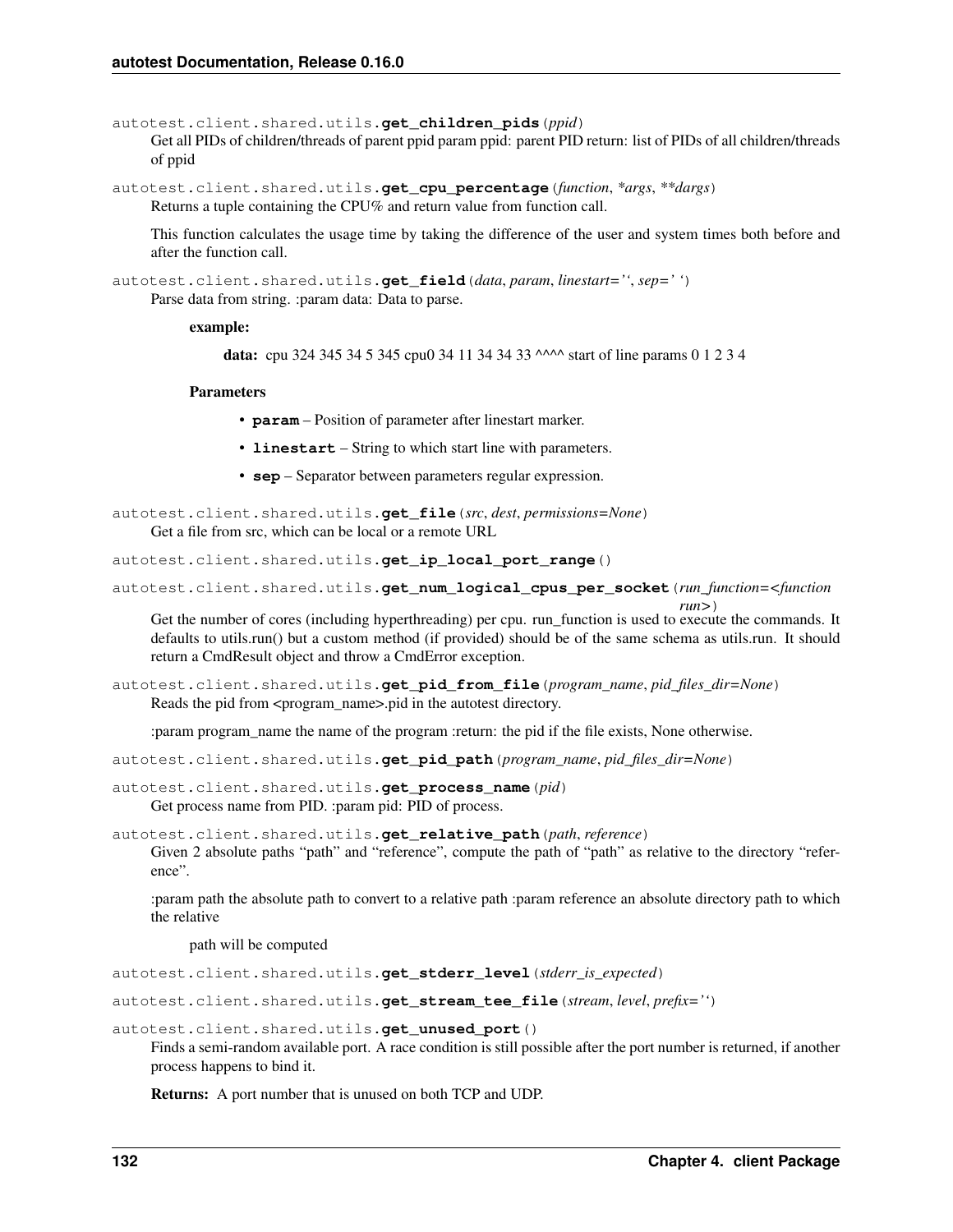autotest.client.shared.utils.**hash**(*type*, *input=None*)

Returns an hash object of type md5 or sha1. This function is implemented in order to encapsulate hash objects in a way that is compatible with python 2.4 and python 2.6 without warnings.

Note that even though python 2.6 hashlib supports hash types other than md5 and sha1, we are artificially limiting the input values in order to make the function to behave exactly the same among both python implementations.

Parameters **input** – Optional input string that will be used to update the hash.

autotest.client.shared.utils.**import\_site\_class**(*path*, *module*, *classname*, *baseclass*, *modulefile=None*)

Try to import site specific class from site specific file if it exists

Args: path: full filename of the source file calling this (ie \_\_file \_\_) module: full module name classname: class name to be loaded from site file baseclass: base class object to return when no site file present or

to mixin when site class exists but is not inherited from baseclass

modulefile: module filename

Returns: baseclass if site specific class does not exist, the site specific class if it exists and is inherited from baseclass or a mixin of the site specific class and baseclass when the site specific class exists and is not inherited from baseclass

Raises: ImportError if the site file exists but imports fails

autotest.client.shared.utils.**import\_site\_function**(*path*, *module*, *funcname*, *dummy*, *modulefile=None*)

Try to import site specific function from site specific file if it exists

Args: path: full filename of the source file calling this (ie  $_{\text{file}}$ ) module: full module name funcname: function name to be imported from site file dummy: dummy function to return in case there is no function to import modulefile: module filename

Returns: site specific function object or dummy

Raises: ImportError if the site file exists but imports fails

autotest.client.shared.utils.**import\_site\_module**(*path*, *module*, *dummy=None*, *modulefile=None*)

Try to import the site specific module if it exists.

:param path full filename of the source file calling this (ie \_\_file\_\_) :param module full module name :param dummy dummy value to return in case there is no symbol to import :param modulefile module filename

Returns site specific module or dummy

:raise ImportError if the site file exists but imports fails

autotest.client.shared.utils.**import\_site\_symbol**(*path*, *module*, *name*, *dummy=None*,

*modulefile=None*)

Try to import site specific symbol from site specific file if it exists

:param path full filename of the source file calling this (ie \_\_file\_\_) :param module full module name :param name symbol name to be imported from the site file :param dummy dummy value to return in case there is no symbol to import :param modulefile module filename

Returns site specific symbol or dummy

:raise ImportError if the site file exists but imports fails

```
autotest.client.shared.utils.interactive_download(url, output_file, title='',
                                                      chunk_size=102400)
```
Interactively downloads a given file url to a given output file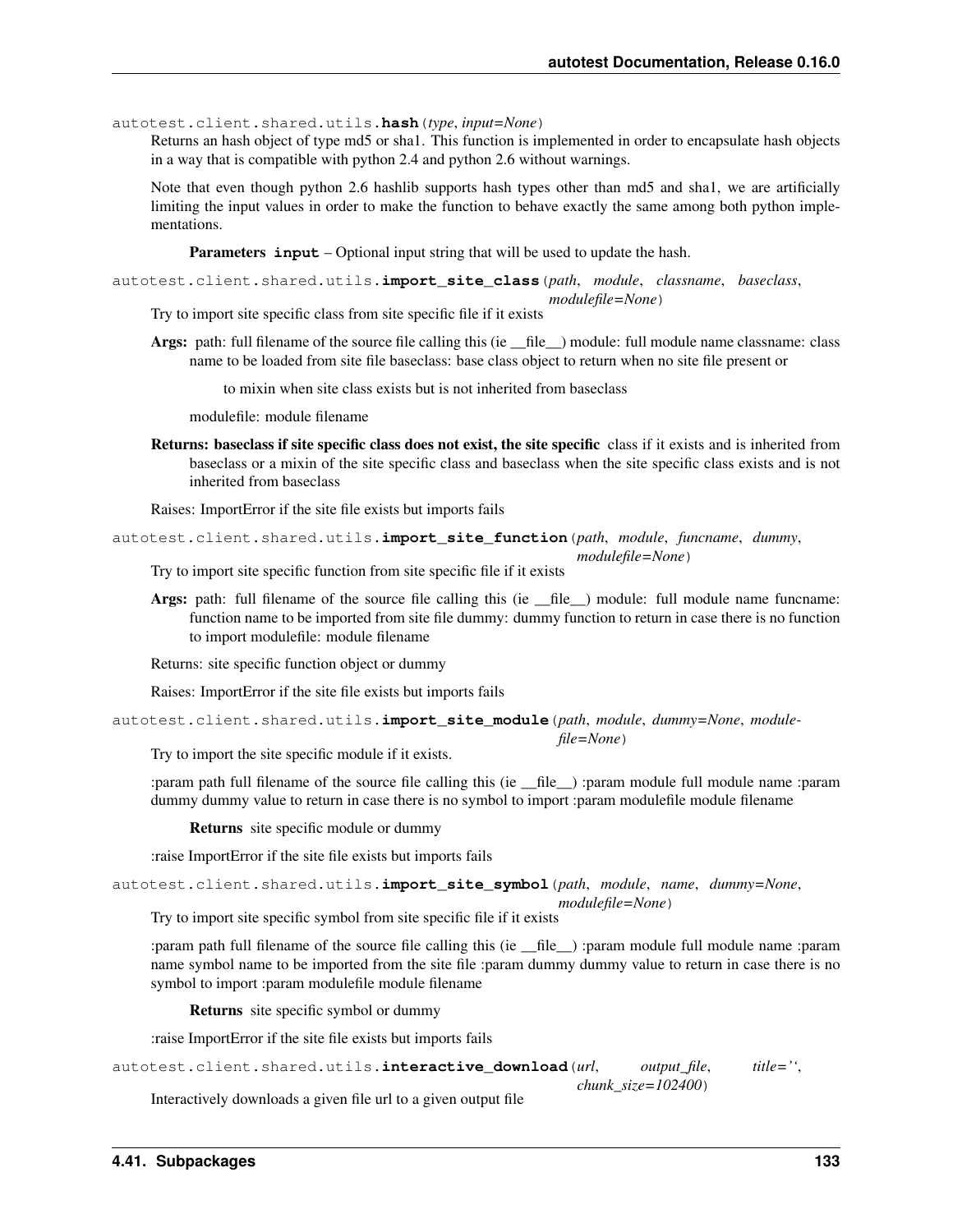**Parameters** 

- **url** (*[string](http://docs.python.org/library/string.html#module-string)*) URL for the file to be download
- **output\_file** (*[string](http://docs.python.org/library/string.html#module-string)*) file name or absolute path on which to save the file to
- **title** (*[string](http://docs.python.org/library/string.html#module-string)*) optional title to go along the progress bar
- **chunk\_size** (*integer*) amount of data to read at a time

```
autotest.client.shared.utils.ip_to_long(ip)
```

```
autotest.client.shared.utils.is_url(path)
     Return true if path looks like a URL
```
autotest.client.shared.utils.**join\_bg\_jobs**(*bg\_jobs*, *timeout=None*) Joins the bg\_jobs with the current thread.

Returns the same list of bg\_jobs objects that was passed in.

autotest.client.shared.utils.**log\_last\_traceback**(*msg=None*, *log=<function error>*) Writes last traceback into specified log. :param msg: Override the default message. ["Original traceback"] :param log: Where to log the traceback [logging.error]

autotest.client.shared.utils.**long\_to\_ip**(*number*)

autotest.client.shared.utils.**make**(*extra=''*, *make='make'*, *timeout=None*, *ignore\_status=False*) Run make, adding MAKEOPTS to the list of options.

Parameters **extra** – extra command line arguments to pass to make.

```
autotest.client.shared.utils.matrix_to_string(matrix, header=None)
     Return a pretty, aligned string representation of a nxm matrix.
```
This representation can be used to print any tabular data, such as database results. It works by scanning the lengths of each element in each column, and determining the format string dynamically.

#### **Parameters**

- **matrix** Matrix representation (list with n rows of m elements).
- **header** Optional tuple or list with header elements to be displayed.

autotest.client.shared.utils.**merge\_trees**(*src*, *dest*)

Merges a source directory tree at 'src' into a destination tree at 'dest'. If a path is a file in both trees than the file in the source tree is APPENDED to the one in the destination tree. If a path is a directory in both trees then the directories are recursively merged with this function. In any other case, the function will skip the paths that cannot be merged (instead of failing).

autotest.client.shared.utils.**normalize\_hostname**(*alias*)

autotest.client.shared.utils.**nuke\_pid**(*pid*, *signal\_queue=(15*, *9)*)

autotest.client.shared.utils.**nuke\_subprocess**(*subproc*)

autotest.client.shared.utils.**open\_write\_close**(*filename*, *data*)

autotest.client.shared.utils.**pid\_is\_alive**(*pid*)

True if process pid exists and is not yet stuck in Zombie state. Zombies are impossible to move between cgroups, etc. pid can be integer, or text of integer.

autotest.client.shared.utils.**program\_is\_alive**(*program\_name*, *pid\_files\_dir=None*) Checks if the process is alive and not in Zombie state.

:param program\_name the name of the program :return: True if still alive, False otherwise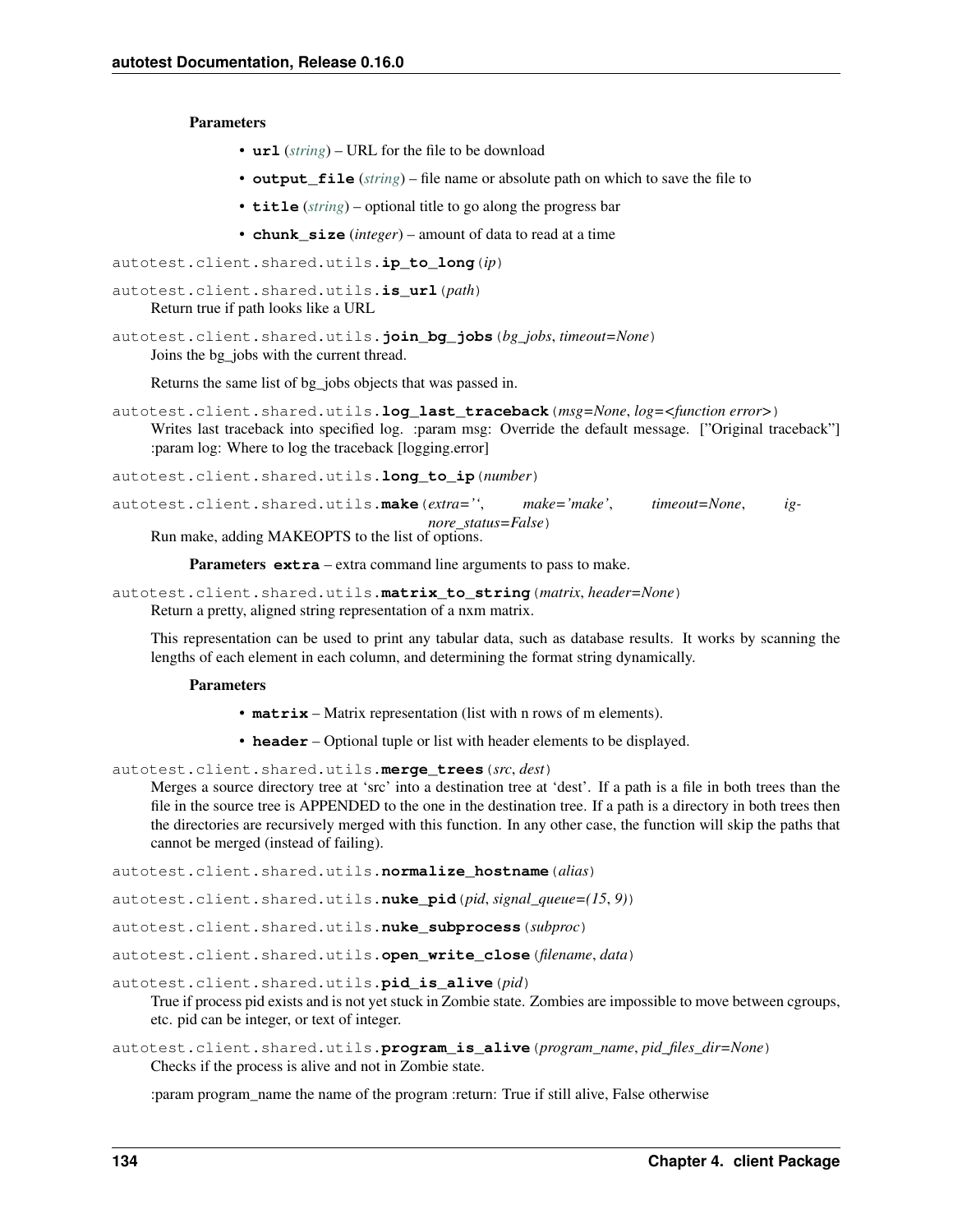autotest.client.shared.utils.**read\_file**(*filename*)

```
autotest.client.shared.utils.read_keyval(path)
```
Read a key-value pair format file into a dictionary, and return it. Takes either a filename or directory name as input. If it's a directory name, we assume you want the file to be called keyval.

autotest.client.shared.utils.**read\_one\_line**(*filename*)

```
autotest.client.shared.utils.run(command, timeout=None, ignore_status=False, std-
                                        out_tee=None, stderr_tee=None, verbose=True, stdin=None,
                                        stderr_is_expected=None, args=())
```
Run a command on the host.

#### **Parameters**

- **command** the command line string.
- **timeout** time limit in seconds before attempting to kill the running process. The run() function will take a few seconds longer than 'timeout' to complete if it has to kill the process.
- **ignore\_status** do not raise an exception, no matter what the exit code of the command is.
- **stdout\_tee** optional file-like object to which stdout data will be written as it is generated (data will still be stored in result.stdout).
- **stderr\_tee** likewise for stderr.
- **verbose** if True, log the command being run.
- **stdin** stdin to pass to the executed process (can be a file descriptor, a file object of a real file or a string).
- **args** sequence of strings of arguments to be given to the command inside " quotes after they have been escaped for that; each element in the sequence will be given as a separate command argument

Returns a CmdResult object

Raises CmdError the exit code of the command execution was not 0

autotest.client.shared.utils.**run\_bg**(*\*args*, *\*\*dargs*) Function deprecated. Please use BgJob class instead.

| autotest.client.shared.utils.run parallel(commands, |                    | timeout=None, | $l$ g-           |
|-----------------------------------------------------|--------------------|---------------|------------------|
|                                                     | nore status=False. |               | stdout tee=None. |
|                                                     | stderr tee=None)   |               |                  |

Behaves the same as run() with the following exceptions:

- •commands is a list of commands to run in parallel.
- •ignore\_status toggles whether or not an exception should be raised on any error.

Returns a list of CmdResult objects

```
class autotest.client.shared.utils.run_randomly(run_sequentially=False)
```

```
add(*args, **dargs)
run(fn)
```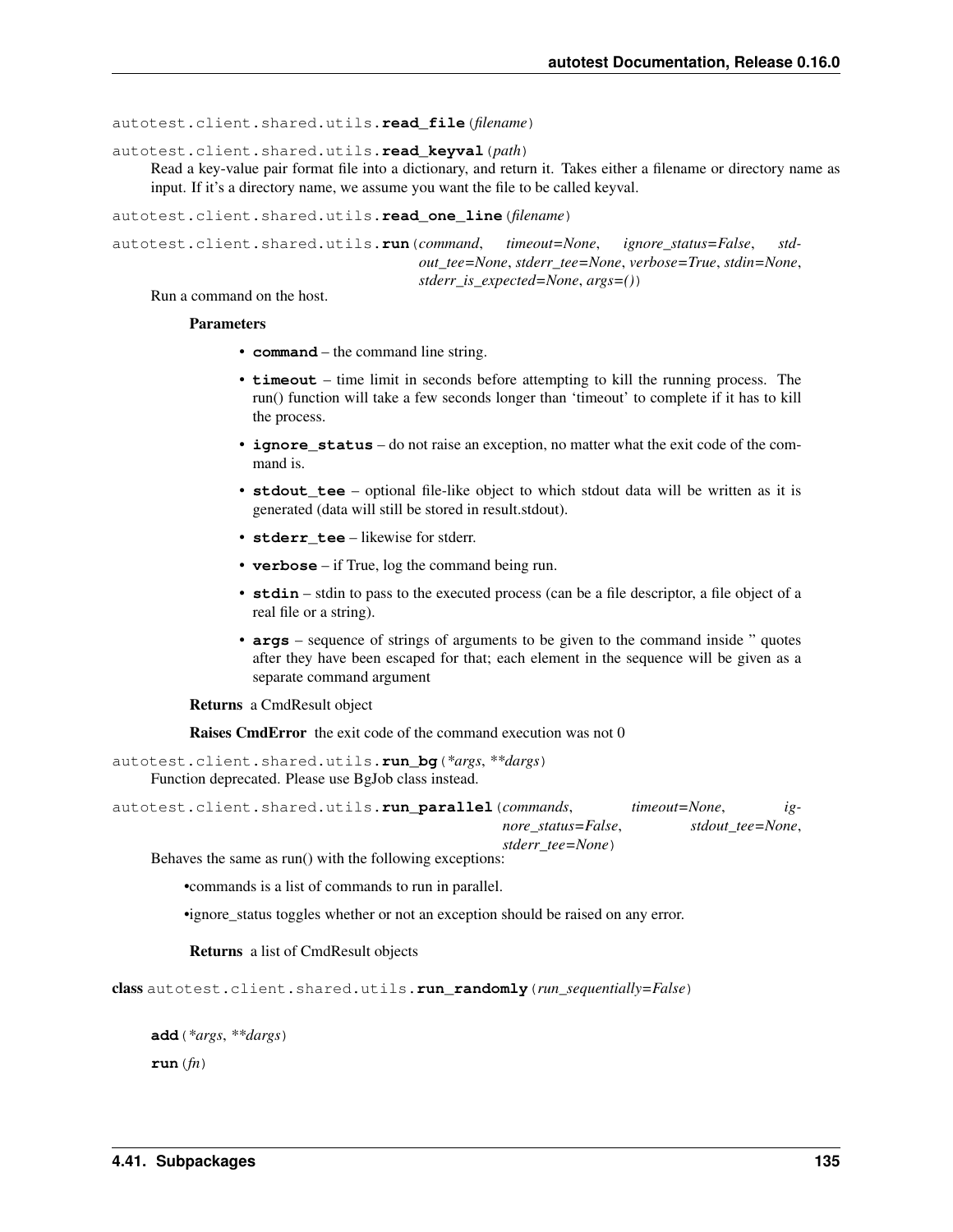autotest.client.shared.utils.**safe\_rmdir**(*path*, *timeout=10*)

Try to remove a directory safely, even on NFS filesystems.

Sometimes, when running an autotest client test on an NFS filesystem, when not all filedescriptors are closed, NFS will create some temporary files, that will make shutil.rmtree to fail with error 39 (directory not empty). So let's keep trying for a reasonable amount of time before giving up.

## Parameters

- **path** (*[string](http://docs.python.org/library/string.html#module-string)*) Path to a directory to be removed.
- **timeout** (*[int](http://docs.python.org/library/functions.html#int)*) Time that the function will try to remove the dir before giving up (seconds)
- Raises OSError, with errno 39 in case after the timeout shutil.rmtree could not successfuly complete. If any attempt to rmtree fails with errno different than 39, that exception will be just raised.

```
autotest.client.shared.utils.set_ip_local_port_range(lower, upper)
```

```
autotest.client.shared.utils.sh_escape(command)
```
Escape special characters from a command so that it can be passed as a double quoted (" ") string in a (ba)sh command.

Args: command: the command string to escape.

Returns: The escaped command string. The required englobing double quotes are NOT added and so should be added at some point by the caller.

See also: <http://www.tldp.org/LDP/abs/html/escapingsection.html>

```
autotest.client.shared.utils.signal_pid(pid, sig)
```
Sends a signal to a process id. Returns True if the process terminated successfully, False otherwise.

```
autotest.client.shared.utils.signal_program(program_name, sig=15,
```
*pid\_files\_dir=None*)

Sends a signal to the process listed in <program\_name>.pid

:param program\_name the name of the program :param sig signal to send

```
autotest.client.shared.utils.strip_unicode(input)
```

```
autotest.client.shared.utils.system(command, timeout=None, ignore_status=False, ver-
```
*bose=True*)

# Run a command

# **Parameters**

- **timeout** timeout in seconds
- **ignore\_status** if ignore\_status=False, throw an exception if the command's exit code is non-zero if ignore\_status=True, return the exit code.
- **verbose** if True, log the command being run.

Returns exit status of command (note, this will always be zero unless ignore\_status=True)

```
autotest.client.shared.utils.system_output(command, timeout=None, ig-
                                              nore_status=False, retain_output=False,
                                              args=(), verbose=True)
```
Run a command and return the stdout output.

#### **Parameters**

• **command** – command string to execute.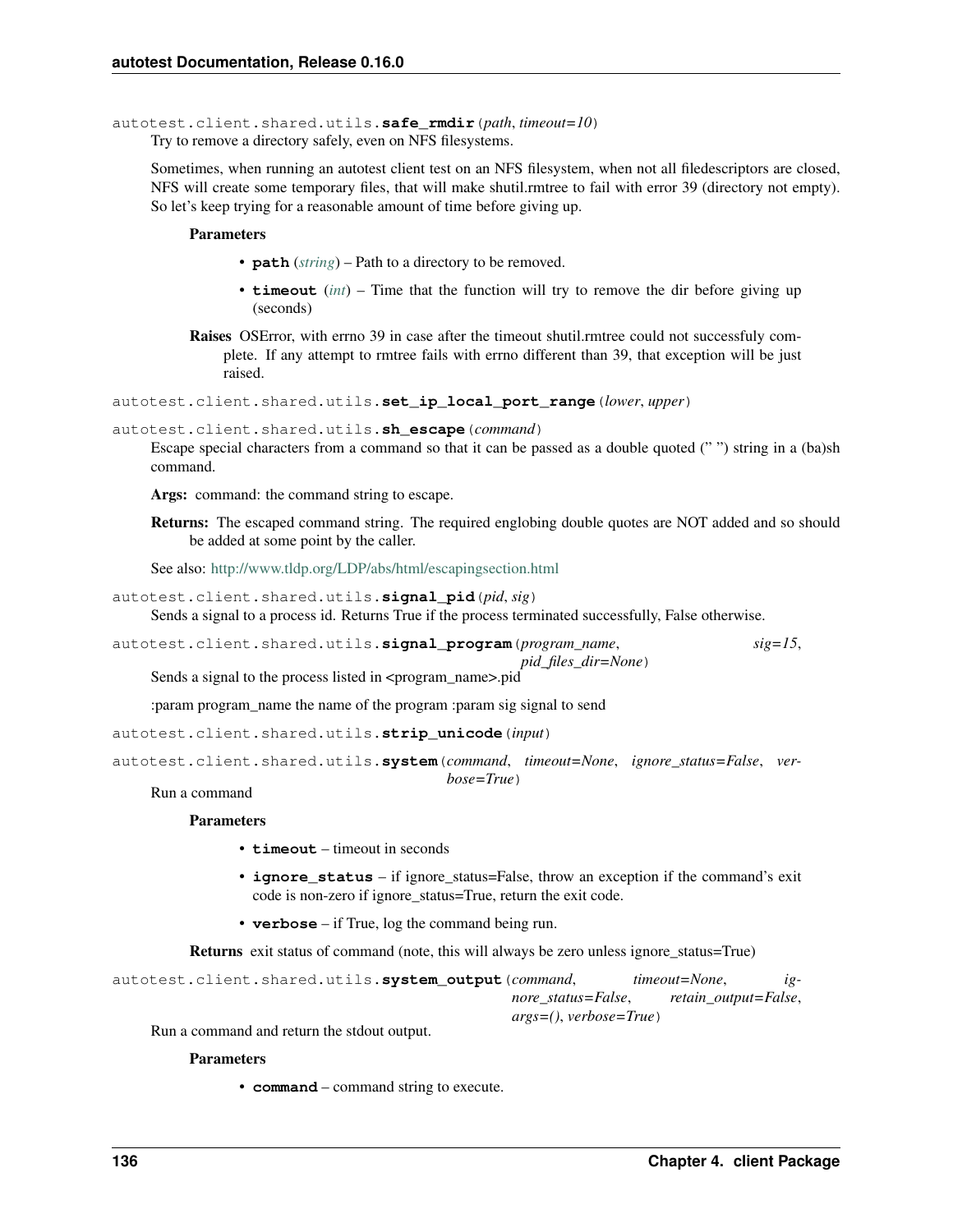- **timeout** time limit in seconds before attempting to kill the running process. The function will take a few seconds longer than 'timeout' to complete if it has to kill the process.
- **ignore\_status** do not raise an exception, no matter what the exit code of the command is.
- **retain** output set to True to make stdout/stderr of the command output to be also sent to the logging system
- **args** sequence of strings of arguments to be given to the command inside " quotes after they have been escaped for that; each element in the sequence will be given as a separate command argument
- **verbose** if True, log the command being run.

Returns a string with the stdout output of the command.

```
autotest.client.shared.utils.system_output_parallel(commands, timeout=None,
                                                        ignore_status=False, re-
                                                        tain_output=False)
```

```
autotest.client.shared.utils.system_parallel(commands, timeout=None, ig-
                                               nore_status=False)
```
This function returns a list of exit statuses for the respective list of commands.

autotest.client.shared.utils.**unmap\_url**(*srcdir*, *src*, *destdir='.'*)

Receives either a path to a local file or a URL. returns either the path to the local file, or the fetched URL

```
unmap url('usr/src', 'foo.tar', '/tmp') = '/usr/src/foo.tar'
```
unmap\_url('/usr/src', ['http://site/file'](http://site/file), '/tmp') = '/tmp/file' (after retrieving it)

autotest.client.shared.utils.**update\_version**(*srcdir*, *preserve\_srcdir*, *new\_version*, *install*,

```
*args, **dargs)
```
Make sure srcdir is version new\_version

If not, delete it and install() the new version.

In the preserve\_srcdir case, we just check it's up to date, and if not, we rerun install, without removing srcdir

```
autotest.client.shared.utils.urlopen(url, data=None, timeout=5)
     Wrapper to urllib2.urlopen with timeout addition.
```
autotest.client.shared.utils.**urlretrieve**(*url*, *filename*, *data=None*, *timeout=300*) Retrieve a file from given url.

```
autotest.client.shared.utils.write_keyval(path, dictionary, type_tag=None,
```
*tap\_report=None*)

Write a key-value pair format file out to a file. This uses append mode to open the file, so existing text will not be overwritten or reparsed.

If type\_tag is None, then the key must be composed of alphanumeric characters (or dashes+underscores). However, if type-tag is not null then the keys must also have "{type\_tag}" as a suffix. At the moment the only valid values of type\_tag are "attr" and "perf".

#### **Parameters**

- **path** full path of the file to be written
- **dictionary** the items to write
- **type\_tag** see text above

```
autotest.client.shared.utils.write_one_line(filename, line)
```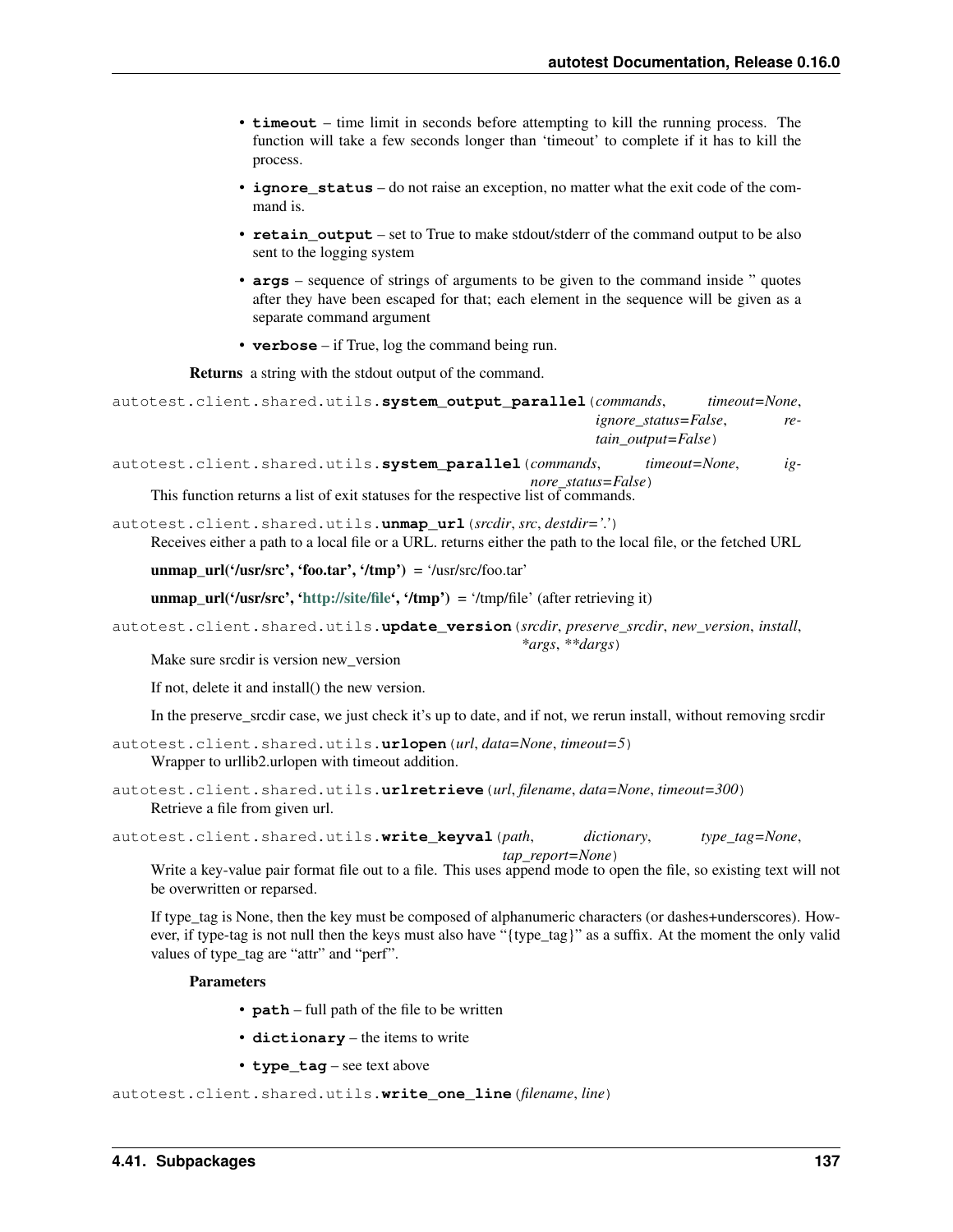autotest.client.shared.utils.**write\_pid**(*program\_name*, *pid\_files\_dir=None*) Try to drop <program\_name>.pid in the main autotest directory.

Args: program\_name: prefix for file name

#### **utils\_cgroup Module**

Helpers for cgroup testing.

copyright 2011 Red Hat Inc.

author Lukas Doktor [<ldoktor@redhat.com>](mailto:ldoktor@redhat.com)

class autotest.client.shared.utils\_cgroup.**Cgroup**(*module*, *\_client*) Bases: [object](http://docs.python.org/library/functions.html#object)

Cgroup handling class.

**cgclassify\_cgroup**(*pid*, *cgroup*) Classify pid into cgroup

# Parameters

- **pid** pid of the process
- **cgroup** cgroup name

**cgdelete\_all\_cgroups**() Delete all cgroups in the module

# **cgdelete\_cgroup**(*cgroup*, *recursive=False*)

Delete desired cgroup.

# Params cgroup desired cgroup

:params force:If true, sub cgroup can be deleted with parent cgroup

**cgexec**(*cgroup*, *cmd*, *args=''*)

Execute command in desired cgroup

Param cgroup: Desired cgroup

Param cmd: Executed command

Param args: Executed command's parameters

**cgset\_property**(*prop*, *value*, *pwd=None*, *check=True*, *checkprop=None*) Sets the property value by cgset command

Param prop: property name (file)

Param value: desired value

# Parameters

- **pwd** cgroup directory
- **check** check the value after setup / override checking value
- **checkprop** override prop when checking the value

#### **get\_cgroup\_index**(*cgroup*)

Get cgroup's index in cgroups

Param cgroup: cgroup name

Returns index of cgroup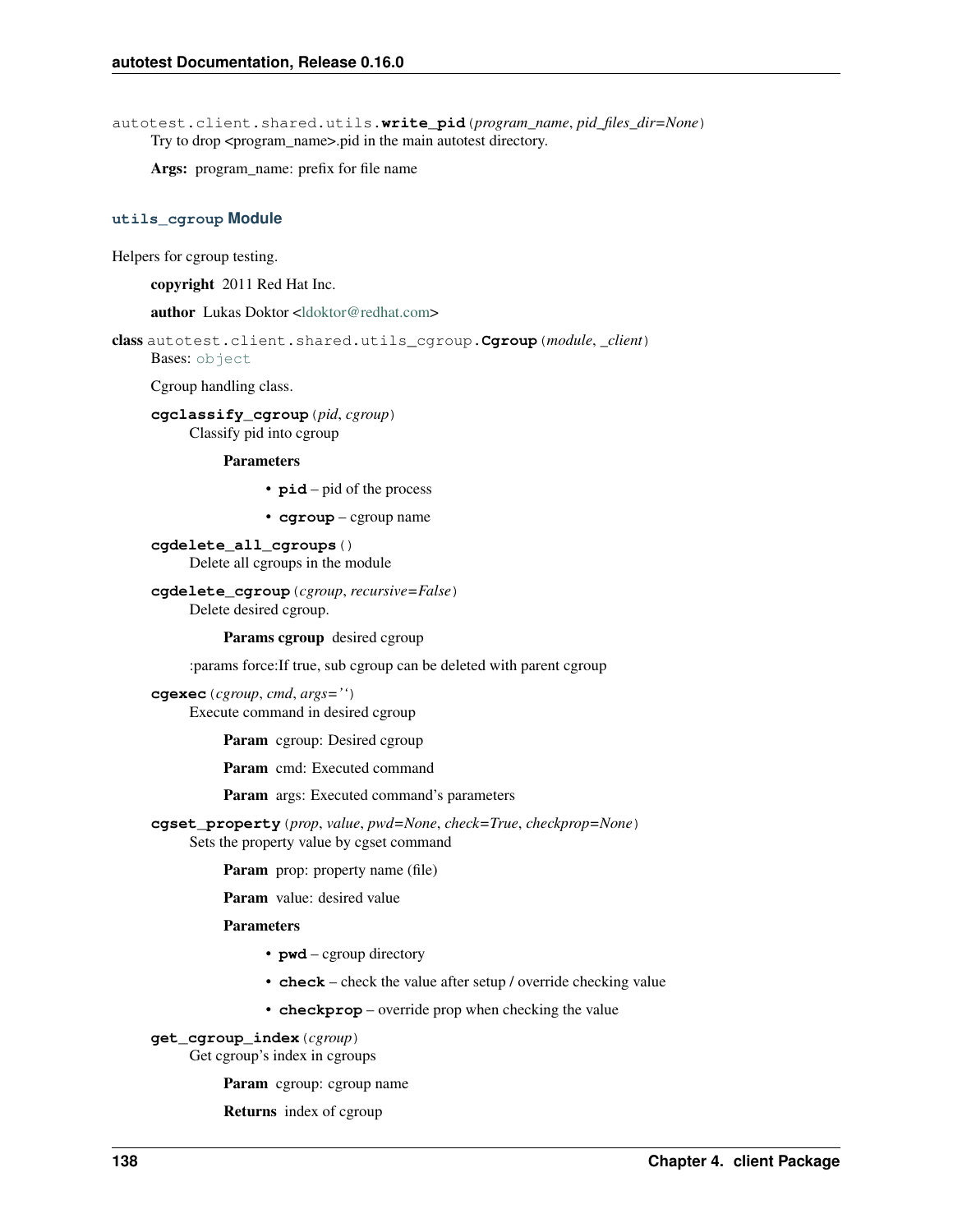## **get\_cgroup\_name**(*pwd=None*) Get cgroup's name

Param pwd: cgroup name

Returns cgroup's name

**get\_pids**(*pwd=None*) Get all pids in cgroup

Params pwd: cgroup directory

Returns all pids(list)

#### **get\_property**(*prop*, *pwd=None*)

Gets the property value :param prop: property name (file) :param pwd: cgroup directory :return: [] values or None when FAILED

**initialize**(*modules*)

Initializes object for use.

Parameters **modules** – Array of all available cgroup modules.

#### **is\_cgroup**(*pid*, *pwd*)

Checks if the 'pid' process is in 'pwd' cgroup :param pid: pid of the process :param pwd: cgroup directory :return: 0 when is 'pwd' member

## **is\_root\_cgroup**(*pid*)

Checks if the 'pid' process is in root cgroup (WO cgroup) :param pid: pid of the process :return: 0 when is 'root' member

# **mk\_cgroup**(*pwd=None*, *cgroup=None*)

Creates new temporary cgroup :param pwd: where to create this cgroup (default: self.root) :param cgroup: desired cgroup name :return: last cgroup index

#### **mk\_cgroup\_cgcreate**(*pwd=None*, *cgroup=None*) Make a cgroup by cgcreate command

Params cgroup: Maked cgroup name

Returns last cgroup index

# **refresh\_cgroups**()

Refresh all cgroups path.

**rm\_cgroup**(*pwd*)

Removes cgroup.

#### Parameters **pwd** – cgroup directory.

```
set_cgroup(pid, pwd=None)
```
Sets cgroup membership :param pid: pid of the process :param pwd: cgroup directory

# **set\_property**(*prop*, *value*, *pwd=None*, *check=True*, *checkprop=None*)

Sets the property value :param prop: property name (file) :param value: desired value :param pwd: cgroup directory :param check: check the value after setup / override checking value :param checkprop: override prop when checking the value

# **set\_property\_h**(*prop*, *value*, *pwd=None*, *check=True*, *checkprop=None*)

Sets the one-line property value concerning the K,M,G postfix :param prop: property name (file) :param value: desired value :param pwd: cgroup directory :param check: check the value after setup / override checking value :param checkprop: override prop when checking the value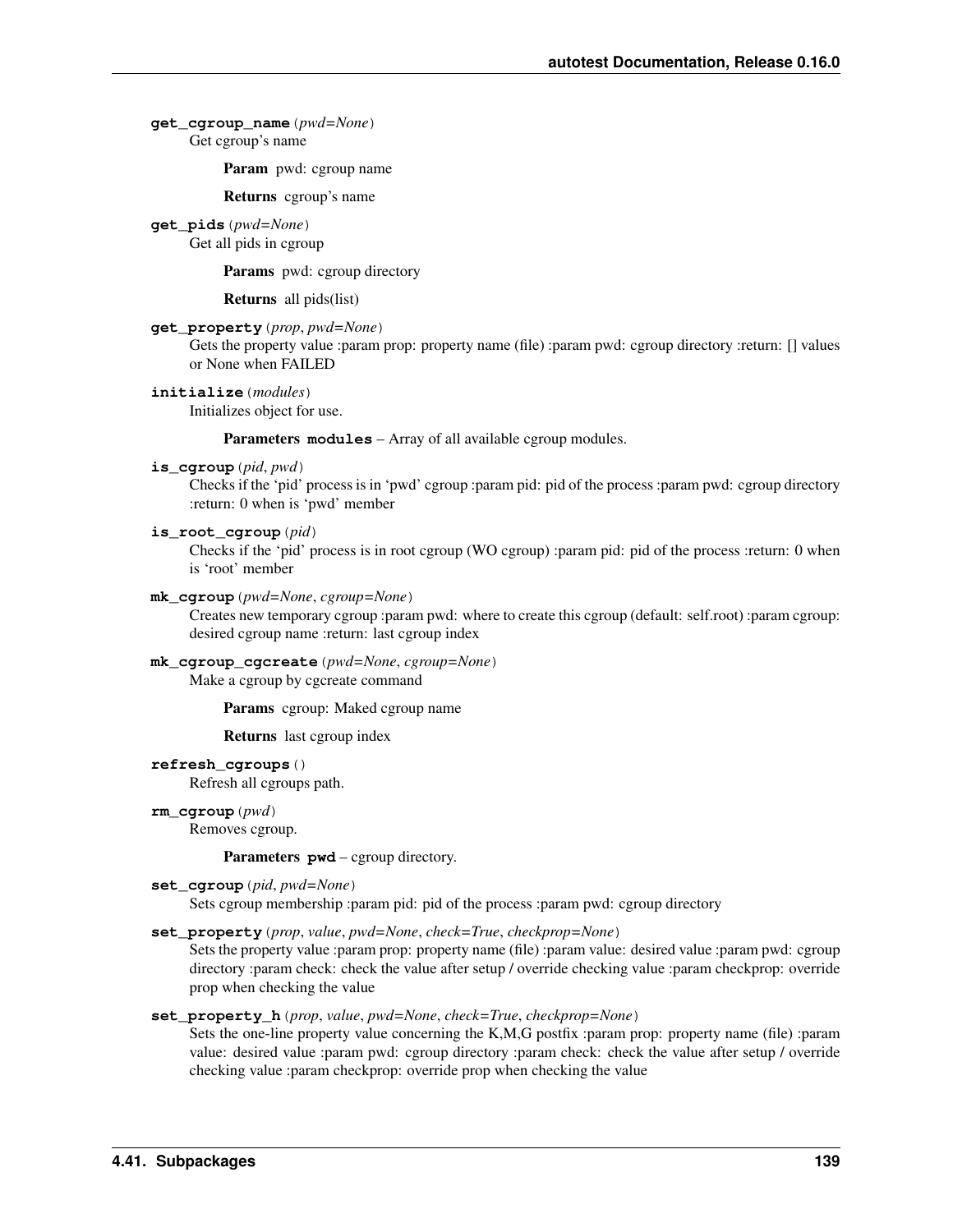#### **set\_root\_cgroup**(*pid*)

Resets the cgroup membership (sets to root) :param pid: pid of the process :return: 0 when PASSED

# **smoke\_test**()

Smoke test Module independent basic tests

### **test**(*cmd*)

Executes cgroup client.py with cmd parameter.

Parameters **cmd** – command to be executed

Returns subprocess.Popen() process

class autotest.client.shared.utils\_cgroup.**CgroupModules**(*mountdir=None*) Bases: [object](http://docs.python.org/library/functions.html#object)

Handles the list of different cgroup filesystems.

# **get\_pwd**(*module*)

Returns the mount directory of 'module' :param module: desired module (memory, ...) :return: mount directory of 'module' or None

#### **init**(*\_modules*)

Checks the mounted modules and if necessary mounts them into tmp mountdir.

Parameters \_modules – Desired modules.'memory','cpu,cpuset'...

Returns Number of initialized modules.

```
autotest.client.shared.utils_cgroup.all_cgroup_delete()
    Clear all cgroups in system
```

```
autotest.client.shared.utils_cgroup.cgconfig_condrestart()
    Condrestart cgconfig service
```
- autotest.client.shared.utils\_cgroup.**cgconfig\_exists**() Check if cgconfig is available on the host or perhaps systemd is used
- autotest.client.shared.utils\_cgroup.**cgconfig\_is\_running**() Check cgconfig service status
- autotest.client.shared.utils\_cgroup.**cgconfig\_restart**() Restart cgconfig service
- autotest.client.shared.utils\_cgroup.**cgconfig\_start**() Stop cgconfig service

autotest.client.shared.utils\_cgroup.cqconfig\_stop() Start cgconfig service

autotest.client.shared.utils\_cgroup.**get\_all\_controllers**() Get all controllers used in system

#### Returns all used controllers(controller\_list)

autotest.client.shared.utils\_cgroup.**get\_cgroup\_mountpoint**(*controller*) Get desired controller's mountpoint

@controller: Desired controller :return: controller's mountpoint

autotest.client.shared.utils\_cgroup.**get\_load\_per\_cpu**(*\_stats=None*) Gather load per cpu from /proc/stat :param stats: previous values :return: list of diff/absolute values of CPU times [SUM, CPU1, CPU2, ...]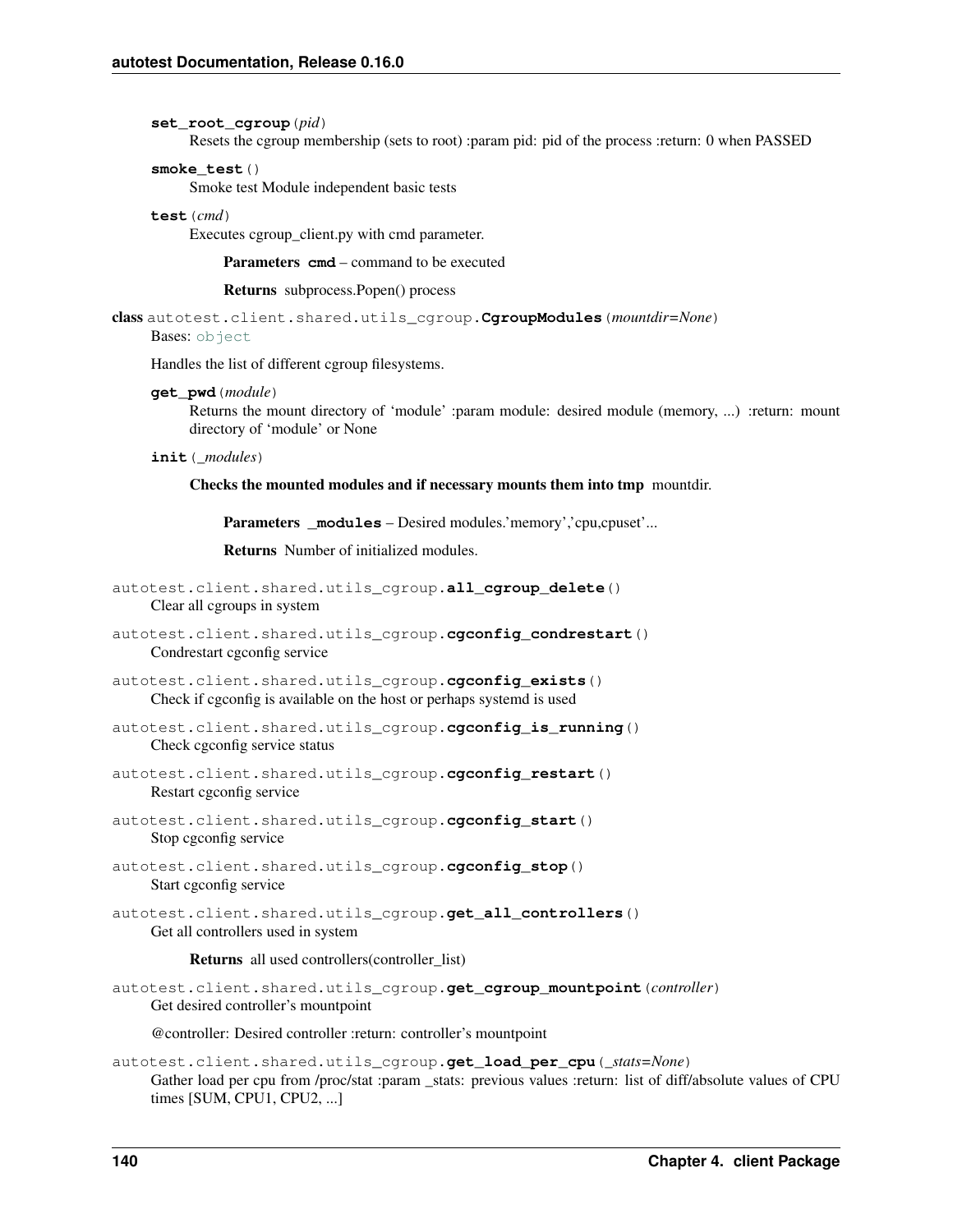autotest.client.shared.utils\_cgroup.**resolve\_task\_cgroup\_path**(*pid*, *controller*) Resolving cgroup mount path of a particular task

Params pid : process id of a task for which the cgroup path required

Params controller: takes one of the controller names in controller list

Returns resolved path for cgroup controllers of a given pid

autotest.client.shared.utils\_cgroup.**service\_cgconfig\_control**(*action*) Cgconfig control by action.

If cmd executes successfully, return True, otherwise return False. If the action is status, return True when it's running, otherwise return False. To check if the cgconfig stuff is available, use action "exists".

@ param action: start|stop|status|restart|condrestart

## **utils\_koji Module**

```
class autotest.client.shared.utils_koji.KojiClient(cmd=None)
```
Bases: [object](http://docs.python.org/library/functions.html#object)

Stablishes a connection with the build system, either koji or brew.

This class provides convenience methods to retrieve information on packages and the packages themselves hosted on the build system. Packages should be specified in the KojiPgkSpec syntax.

## **CMD\_LOOKUP\_ORDER** = ['/usr/bin/brew', '/usr/bin/koji']

#### **CONFIG\_MAP** = {'/usr/bin/brew': '/etc/brewkoji.conf', '/usr/bin/koji': '/etc/koji.conf'}

#### **get\_default\_command**()

Looks up for koji or brew "binaries" on the system

Systems with plain koji usually don't have a brew cmd, while systems with koji, have *both* koji and brew utilities. So we look for brew first, and if found, we consider that the system is configured for brew. If not, we consider this is a system with plain koji.

Returns either koji or brew command line executable path, or None

## **get\_pkg\_base\_url**()

Gets the base url for packages in Koji

## **get\_pkg\_info**(*pkg*)

Returns information from Koji on the package

Parameters **pkg** [\(KojiPkgSpec\)](#page-146-0) – information about the package, as a KojiPkgSpec instance

Returns information from Koji about the specified package

# **get\_pkg\_rpm\_file\_names**(*pkg*, *arch=None*)

Gets the file names for the RPM packages specified in pkg

## Parameters

- **pkg** [\(KojiPkgSpec\)](#page-146-0) a package specification
- **arch** (*[string](http://docs.python.org/library/string.html#module-string)*) packages built for this architecture, but also including architecture independent (noarch) packages

#### **get\_pkg\_rpm\_info**(*pkg*, *arch=None*)

Returns a list of information on the RPM packages found on koji

# Parameters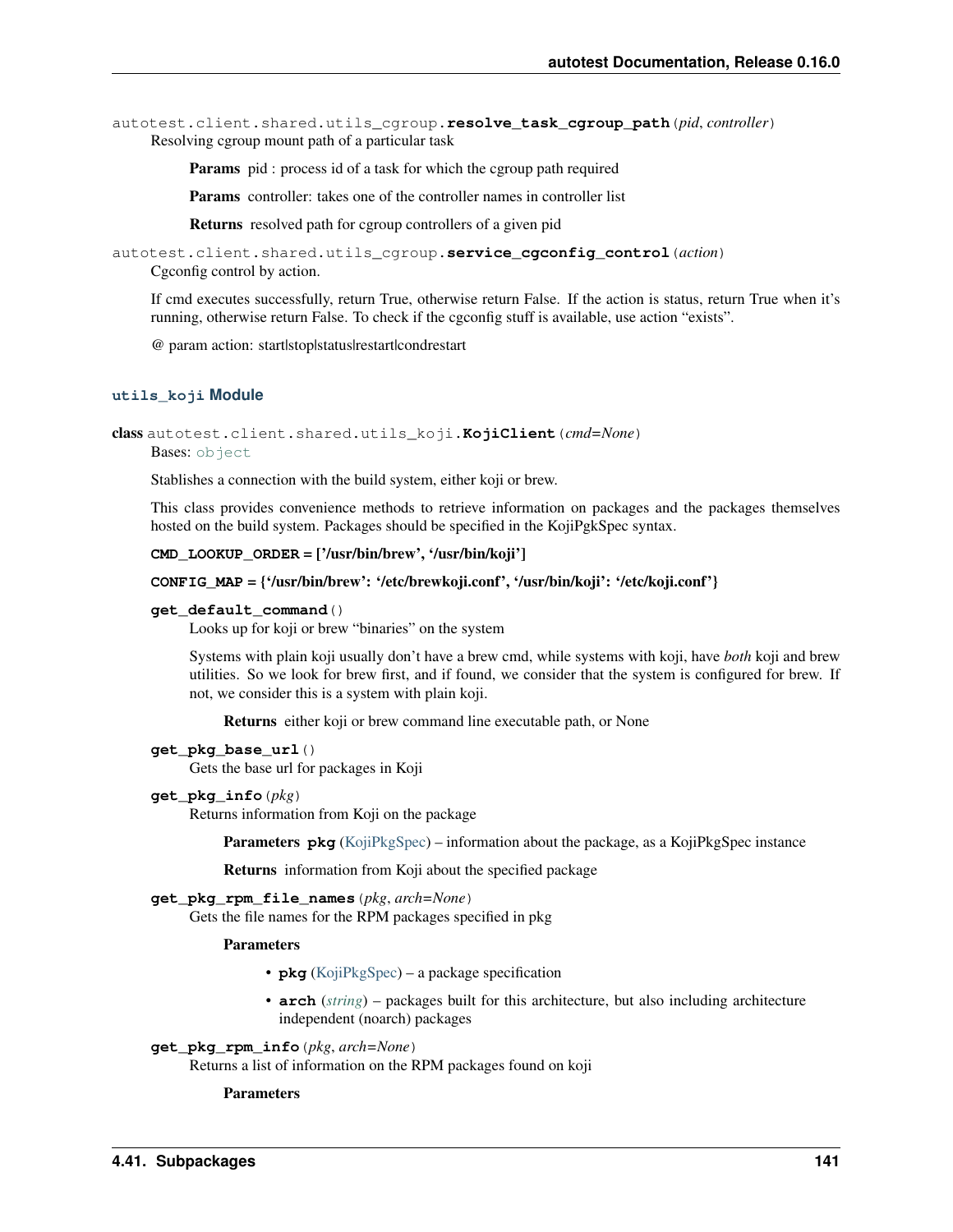- **pkg** [\(KojiPkgSpec\)](#page-146-0) a package specification
- **arch** (*[string](http://docs.python.org/library/string.html#module-string)*) packages built for this architecture, but also including architecture independent (noarch) packages

# **get\_pkg\_rpm\_names**(*pkg*, *arch=None*)

Gets the names for the RPM packages specified in pkg

## Parameters

- **pkg** [\(KojiPkgSpec\)](#page-146-0) a package specification
- **arch** (*[string](http://docs.python.org/library/string.html#module-string)*) packages built for this architecture, but also including architecture independent (noarch) packages

# **get\_pkg\_urls**(*pkg*, *arch=None*)

Gets the urls for the packages specified in pkg

# Parameters

- **pkg** [\(KojiPkgSpec\)](#page-146-0) a package specification
- **arch** (*[string](http://docs.python.org/library/string.html#module-string)*) packages built for this architecture, but also including architecture independent (noarch) packages

# **get\_pkgs**(*pkg*, *dst\_dir*, *arch=None*)

Download the packages

## Parameters

- **pkg** [\(KojiPkgSpec\)](#page-146-0) a package specification
- **dst\_dir** (*[string](http://docs.python.org/library/string.html#module-string)*) the destination directory, where the downloaded packages will be saved on
- **arch** (*[string](http://docs.python.org/library/string.html#module-string)*) packages built for this architecture, but also including architecture independent (noarch) packages

# **get\_scratch\_base\_url**()

Gets the base url for scratch builds in Koji

# **get\_scratch\_pkg\_urls**(*pkg*, *arch=None*)

Gets the urls for the scratch packages specified in pkg

#### Parameters

- **pkg** [\(KojiScratchPkgSpec\)](#page-148-0) a scratch package specification
- **arch** (*[string](http://docs.python.org/library/string.html#module-string)*) packages built for this architecture, but also including architecture independent (noarch) packages

# **get\_scratch\_pkgs**(*pkg*, *dst\_dir*, *arch=None*)

Download the packages from a scratch build

# Parameters

- **pkg** [\(KojiScratchPkgSpec\)](#page-148-0) a scratch package specification
- **dst\_dir** (*[string](http://docs.python.org/library/string.html#module-string)*) the destination directory, where the downloaded packages will be saved on
- **arch** (*[string](http://docs.python.org/library/string.html#module-string)*) packages built for this architecture, but also including architecture independent (noarch) packages

# **get\_session\_options**()

Filter only options necessary for setting up a cobbler client session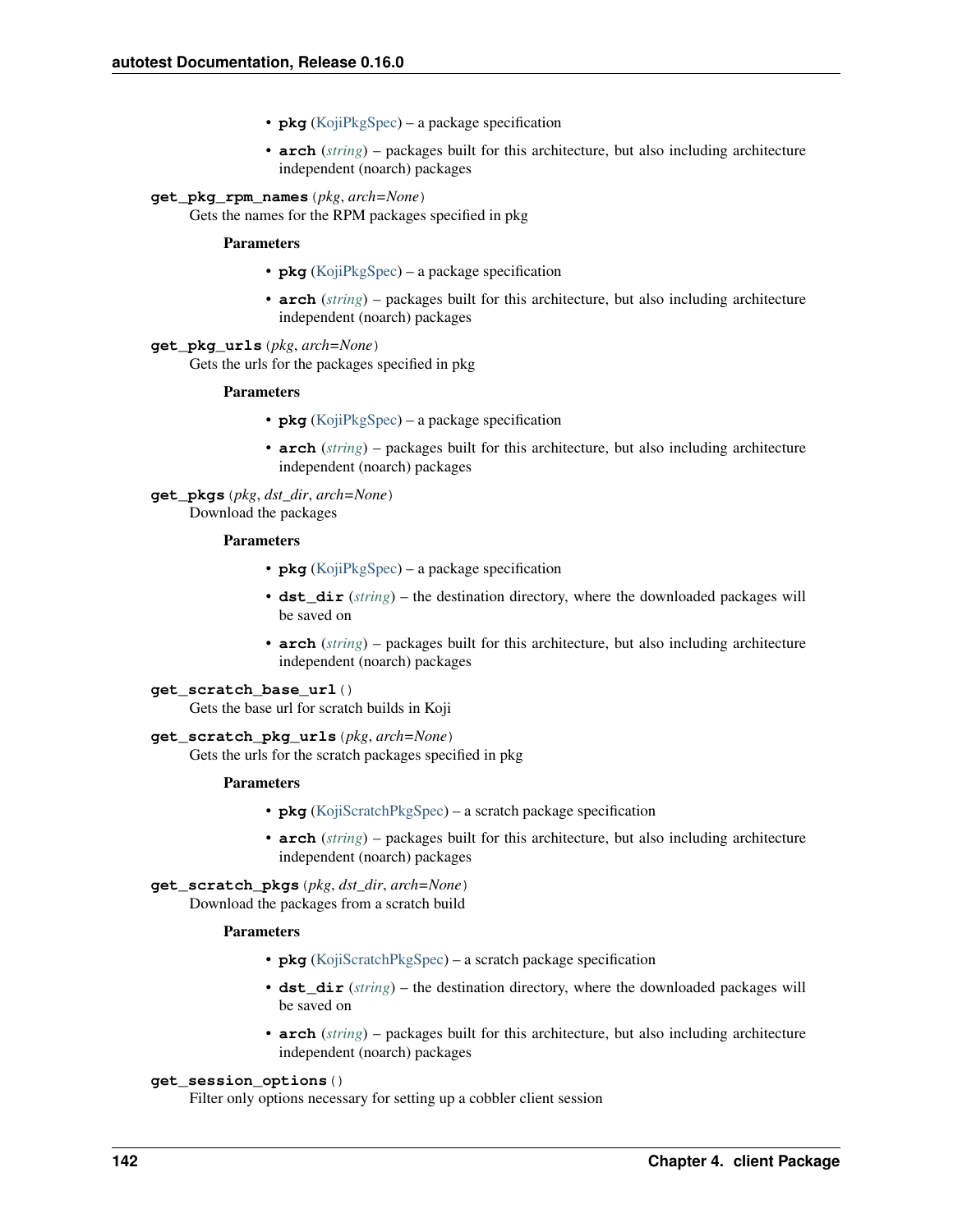Returns only the options used for session setup

**is\_command\_valid**()

Checks if the currently set koji command is valid

Returns True or False

is config valid() Checks if the currently set koji configuration is valid

Returns True or False

```
is_pkg_spec_build_valid(pkg)
     Checks if build is valid on Koji
```
Parameters **pkg** – a Pkg instance

**is\_pkg\_spec\_tag\_valid**(*pkg*) Checks if tag is valid on Koji

Parameters  $pkg$  [\(KojiPkgSpec\)](#page-146-0) – a package specification

#### **is\_pkg\_valid**(*pkg*)

Checks if this package is altogether valid on Koji

This verifies if the build or tag specified in the package specification actually exist on the Koji server

Returns True or False

#### **read\_config**(*check\_is\_valid=True*)

Reads options from the Koji configuration file

By default it checks if the koji configuration is valid

Parameters **check\_valid** (*boolean*) – whether to include a check on the configuration

Raise ValueError

Returns None

class autotest.client.shared.utils\_koji.**KojiDirIndexParser** Bases: [HTMLParser.HTMLParser](http://docs.python.org/library/htmlparser.html#HTMLParser.HTMLParser)

Parser for HTML directory index pages, specialized to look for RPM links

#### **handle\_starttag**(*tag*, *attrs*)

Handle tags during the parsing

This just looks for links ('a' tags) for files ending in .rpm

<span id="page-146-0"></span>class autotest.client.shared.utils\_koji.**KojiPkgSpec**(*text=''*, *tag=None*, *build=None*, *package=None*, *subpackages=[]*)

Bases: [object](http://docs.python.org/library/functions.html#object)

A package specification syntax parser for Koji

This holds information on either tag or build, and packages to be fetched from koji and possibly installed (features external do this class).

New objects can be created either by providing information in the textual format or by using the actual parameters for tag, build, package and sub- packages. The textual format is useful for command line interfaces and configuration files, while using parameters is better for using this in a programatic fashion.

The following sets of examples are interchangeable. Specifying all packages part of build number 1000:

```
>>> from kvm_utils import KojiPkgSpec
>>> pkg = KojiPkgSpec('1000')
```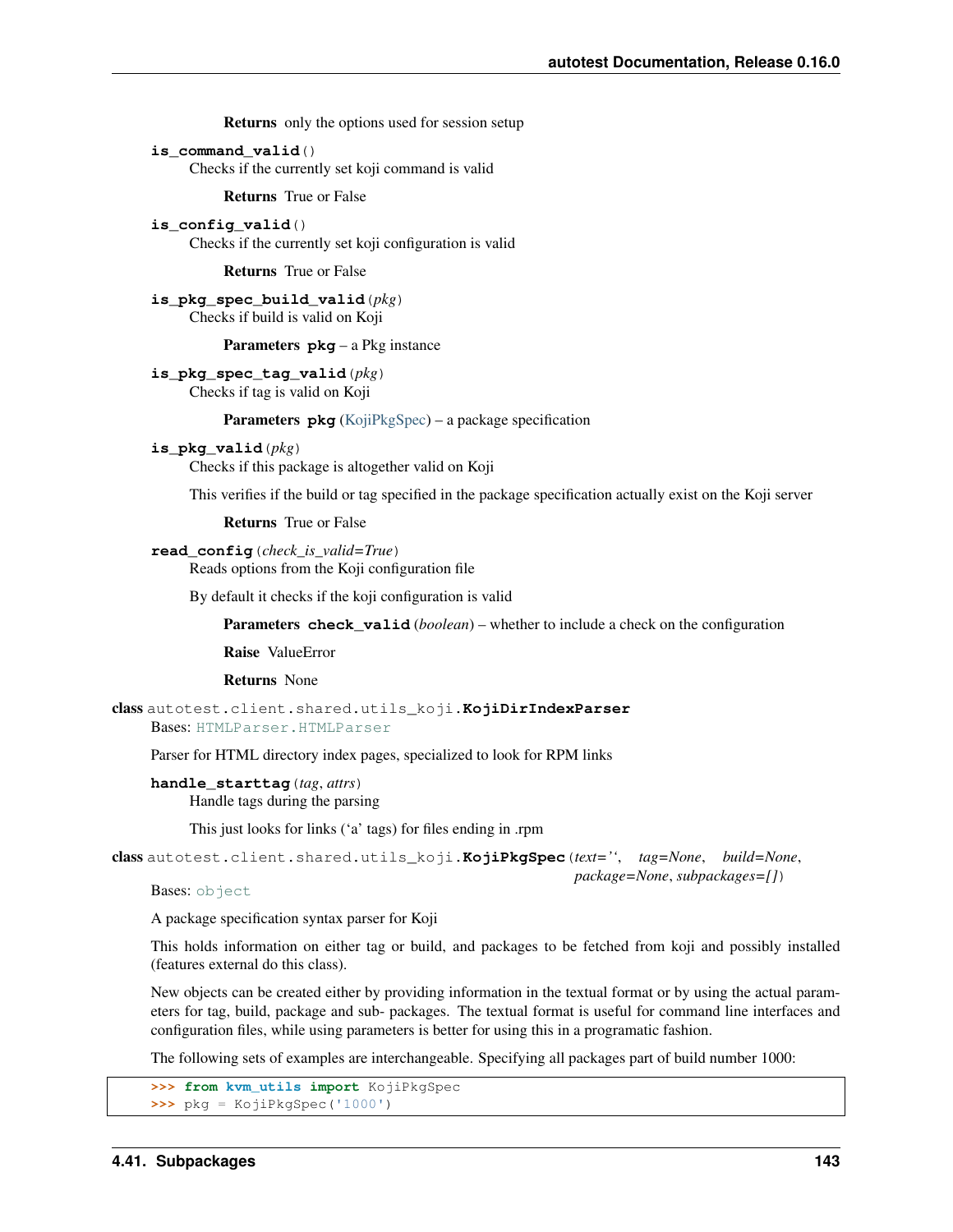**>>>** pkg = KojiPkgSpec(build=1000)

Specifying only a subset of packages of build number 1000:

**>>>** pkg = KojiPkgSpec('1000:kernel,kernel-devel')

**>>>** pkg = KojiPkgSpec(build=1000,

subpackages=['kernel', 'kernel-devel'])

Specifying the latest build for the 'kernel' package tagged with 'dist-f14':

**>>>** pkg = KojiPkgSpec('dist-f14:kernel')

**>>>** pkg = KojiPkgSpec(tag='dist-f14', package='kernel')

Specifying the 'kernel' package using the default tag:

**>>>** kvm\_utils.set\_default\_koji\_tag('dist-f14') **>>>** pkg = KojiPkgSpec('kernel')

**>>>** pkg = KojiPkgSpec(package='kernel')

Specifying the 'kernel' package using the default tag:

```
>>> kvm_utils.set_default_koji_tag('dist-f14')
>>> pkg = KojiPkgSpec('kernel')
```

```
>>> pkg = KojiPkgSpec(package='kernel')
```
If you do not specify a default tag, and give a package name without an explicit tag, your package specification is considered invalid:

```
>>> print kvm_utils.get_default_koji_tag()
None
>>> print kvm_utils.KojiPkgSpec('kernel').is_valid()
False
```
**>>> print** kvm\_utils.KojiPkgSpec(package='kernel').is\_valid() False

**SEP** = ':'

# **describe**()

Describe this package specification, in a human friendly way

Returns package specification description

#### **describe\_invalid**()

Describes why this is not valid, in a human friendly way

# **is\_valid**()

Checks if this package specification is valid.

Being valid means that it has enough and not conflicting information. It does not validate that the packages specified actually existe on the Koji server.

Returns True or False

#### **parse**(*text*)

Parses a textual representation of a package specification

Parameters **text** (*[string](http://docs.python.org/library/string.html#module-string)*) – textual representation of a package in koji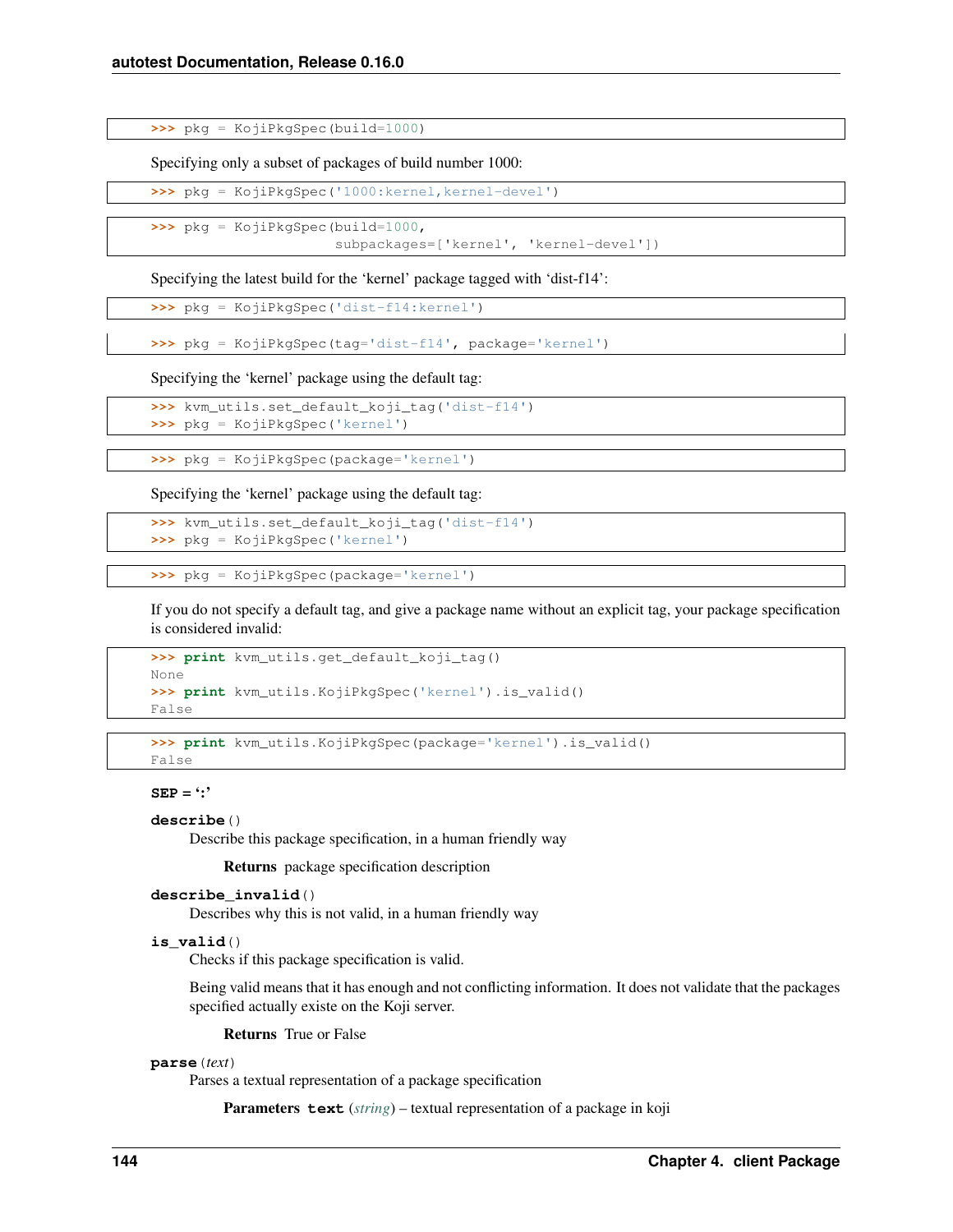**to\_text**()

Return the textual representation of this package spec

The output should be consumable by parse() and produce the same package specification.

We find that it's acceptable to put the currently set default tag as the package explicit tag in the textual definition for completeness.

Returns package specification in a textual representation

```
class autotest.client.shared.utils_koji.KojiScratchPkgSpec(text='', user=None,
                                                             task=None, subpack-
                                                             ages=[])
```
Bases: [object](http://docs.python.org/library/functions.html#object)

A package specification syntax parser for Koji scratch builds

This holds information on user, task and subpackages to be fetched from koji and possibly installed (features external do this class).

New objects can be created either by providing information in the textual format or by using the actual parameters for user, task and subpackages. The textual format is useful for command line interfaces and configuration files, while using parameters is better for using this in a programatic fashion.

This package definition has a special behaviour: if no subpackages are specified, all packages of the chosen architecture (plus noarch packages) will match.

The following sets of examples are interchangeable. Specifying all packages from a scratch build (whose task id is 1000) sent by user jdoe:

```
>>> from kvm_utils import KojiScratchPkgSpec
>>> pkg = KojiScratchPkgSpec('jdoe:1000')
```
**>>>** pkg = KojiScratchPkgSpec(user=jdoe, task=1000)

Specifying some packages from a scratch build whose task id is 1000, sent by user jdoe:

```
>>> pkg = KojiScratchPkgSpec('jdoe:1000:kernel,kernel-devel')
```

```
>>> pkg = KojiScratchPkgSpec(user=jdoe, task=1000,
                             subpackages=['kernel', 'kernel-devel'])
```
#### **SEP** = ':'

```
parse(text)
```
Parses a textual representation of a package specification

Parameters **text** (*[string](http://docs.python.org/library/string.html#module-string)*) – textual representation of a package in koji

class autotest.client.shared.utils\_koji.**RPMFileNameInfo**(*filename*) Simple parser for RPM based on information present on the filename itself

#### **get\_arch**()

Returns just the architecture as present on the RPM filename

```
get_filename_without_arch()
```
Returns the filename without the architecture

This also excludes the RPM suffix, that is, removes the leading arch and RPM suffix.

```
get_filename_without_suffix()
```
Returns the filename without the default RPM suffix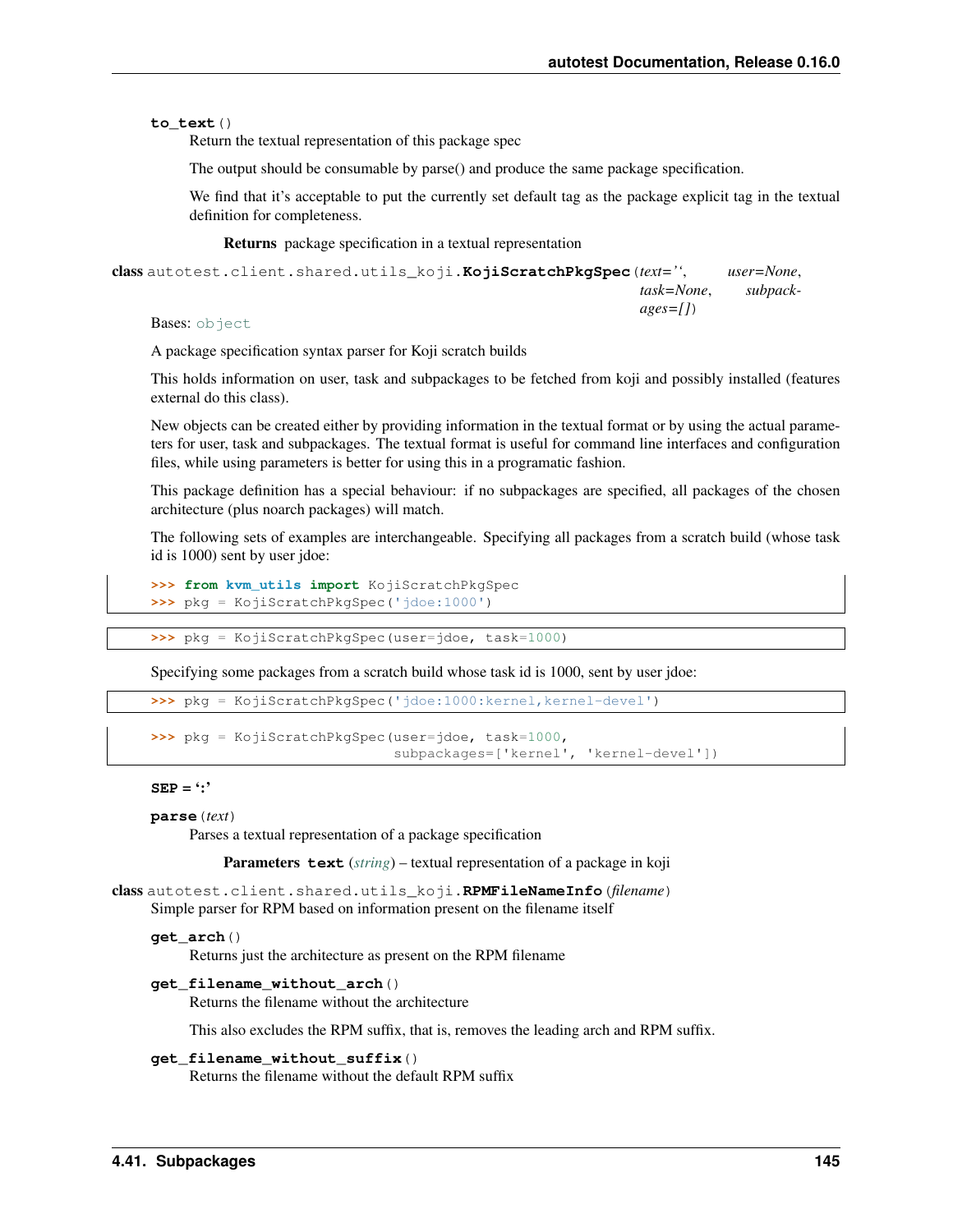# **get\_nvr\_info**()

Returns a dictionary with the name, version and release components

If koji is not installed, this returns None

```
autotest.client.shared.utils_koji.get_default_koji_tag()
```
autotest.client.shared.utils\_koji.**set\_default\_koji\_tag**(*tag*) Sets the default tag that will be used

#### **utils\_memory Module**

autotest.client.shared.utils\_memory.**drop\_caches**() Writes back all dirty pages to disk and clears all the caches.

autotest.client.shared.utils\_memory.**freememtotal**()

```
autotest.client.shared.utils_memory.get_buddy_info(chunk_sizes, nodes='all',
```
*zones='all'*) Get the fragement status of the host. It use the same method to get the page size in buddyinfo. 2^chunk\_size  $*$ page size The chunk sizes can be string make up by all orders that you want to check splited with blank or a mathematical expression with '>', '<' or '='. For example: The input of chunk\_size could be: "0 2 4" And the return will be: { '0': 3, '2': 286, '4': 687} if you are using expression: ">=9" the return will be: { '9': 63, '10': 225}

# **Parameters**

- **chunk** size (*[string](http://docs.python.org/library/string.html#module-string)*) The order number shows in buddyinfo. This is not the real page size.
- **nodes** (*[string](http://docs.python.org/library/string.html#module-string)*) The numa node that you want to check. Default value is all
- **zones** (*[string](http://docs.python.org/library/string.html#module-string)*) The memory zone that you want to check. Default value is all

Returns A dict using the chunk\_size as the keys

## Return type [dict](http://docs.python.org/library/stdtypes.html#dict)

```
autotest.client.shared.utils_memory.get_huge_page_size()
```
autotest.client.shared.utils\_memory.**get\_num\_huge\_pages**()

autotest.client.shared.utils\_memory.**memtotal**()

autotest.client.shared.utils\_memory.**node\_size**()

autotest.client.shared.utils\_memory.**numa\_nodes**()

autotest.client.shared.utils\_memory.**read\_from\_meminfo**(*key*)

autotest.client.shared.utils\_memory.**read\_from\_numa\_maps**(*pid*, *key*)

Get the process numa related info from numa\_maps. This function only use to get the numbers like anon=1.

## **Parameters**

- **pid** (*String*) Process id
- **key** (*String*) The item you want to check from numa\_maps

Returns A dict using the address as the keys

#### Return type [dict](http://docs.python.org/library/stdtypes.html#dict)

autotest.client.shared.utils\_memory.**read\_from\_smaps**(*pid*, *key*) Get specific item value from the smaps of a process include all sections.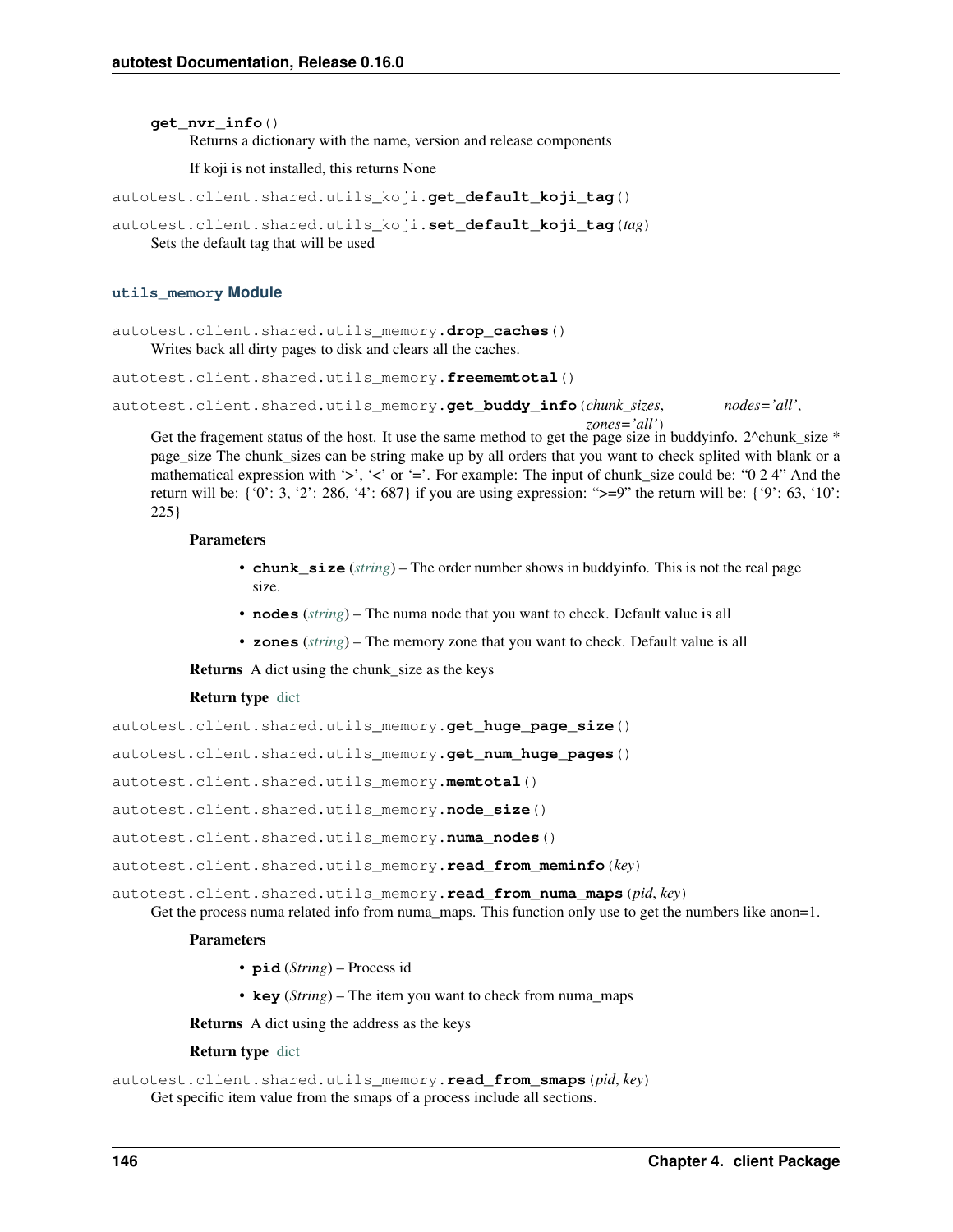## Parameters

• **pid** (*String*) – Process id

• **key** (*String*) – The item you want to check from smaps

Returns The value of the item in kb

#### Return type [int](http://docs.python.org/library/functions.html#int)

autotest.client.shared.utils\_memory.**read\_from\_vmstat**(*key*) Get specific item value from vmstat

Parameters **key** (*String*) – The item you want to check from vmstat

Returns The value of the item

#### Return type [int](http://docs.python.org/library/functions.html#int)

autotest.client.shared.utils\_memory.**rounded\_memtotal**()

autotest.client.shared.utils\_memory.**set\_num\_huge\_pages**(*num*)

# **version Module**

Based on work from Douglas Creager [<dcreager@dcreager.net>](mailto:dcreager@dcreager.net)

Gets the current version number. If possible, this is the output of "git describe", modified to conform to the versioning scheme that setuptools uses. If "git describe" returns an error (most likely because we're in an unpacked copy of a release tarball, rather than in a git working copy), then we fall back on reading the contents of the RELEASE-VERSION file.

To use this script, simply import it your setup.py file, and use the results of get\_version() as your package version:

from autotest.client.shared import version

setup( $version = get\_version(), \ldots$ 

 $\mathcal{L}$ 

This will automatically update the RELEASE-VERSION file, if necessary. Note that the RELEASE-VERSION file should *not* be checked into git; please add it to your top-level .gitignore file.

You'll probably want to distribute the RELEASE-VERSION file in your sdist tarballs; to do this, just create a MANI-FEST.in file that contains the following line:

include RELEASE-VERSION

autotest.client.shared.version.**get\_version**(*abbrev=4*)

## **Subpackages**

## **backports Package**

**backports** Package This module contains backported functions that are not present on Python 2.4 but are standard in more recent versions.

autotest.client.shared.backports.**all**(*iterable*)

From <http://stackoverflow.com/questions/3785433/python-backports-for-some-methods> :codeauthor: Tim Pietzcker <http://stackoverflow.com/users/20670/tim-pietzcker> licensed under cc-wiki with attribution required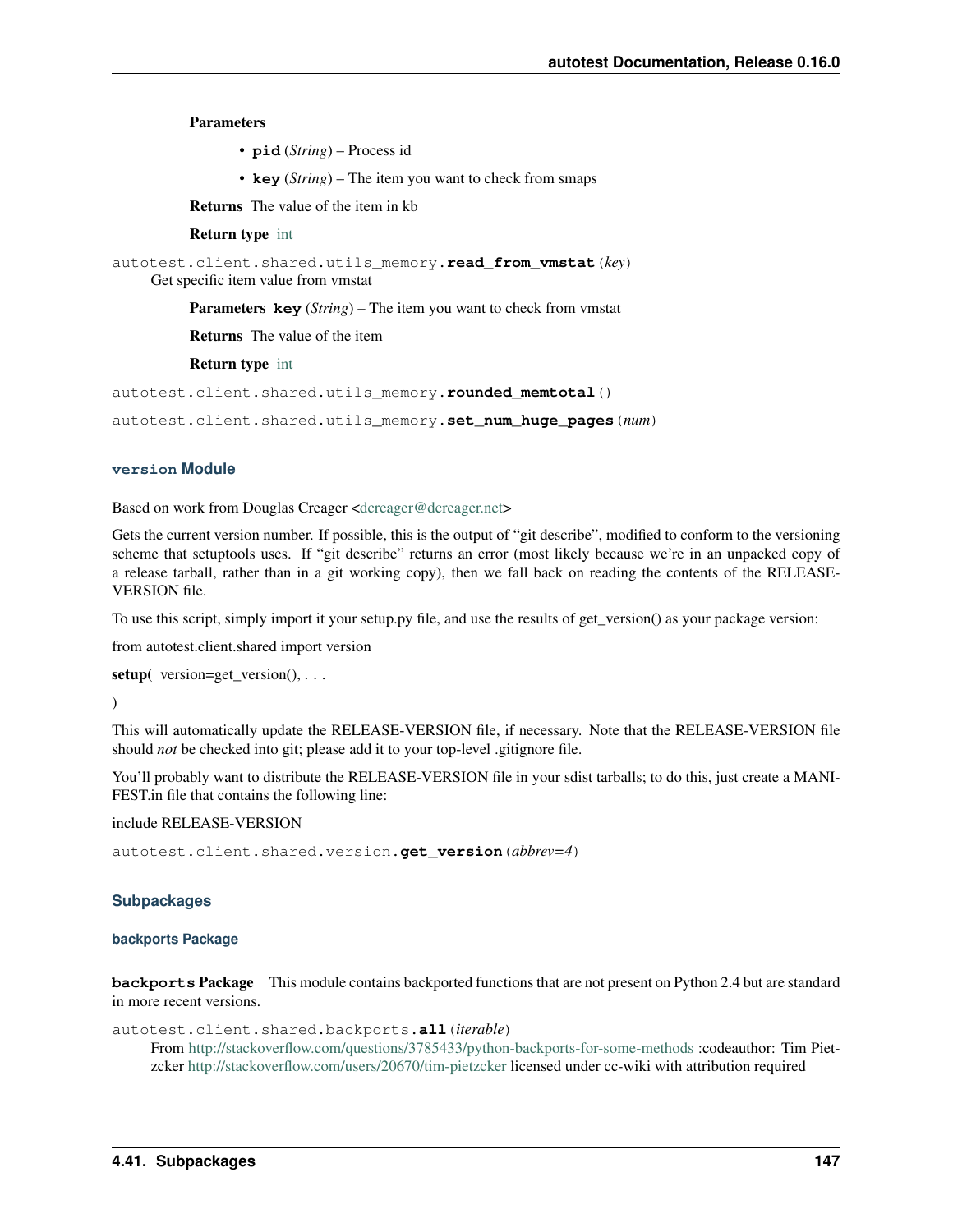autotest.client.shared.backports.**any**(*iterable*)

From <http://stackoverflow.com/questions/3785433/python-backports-for-some-methods> :codeauthor: Tim Pietzcker <http://stackoverflow.com/users/20670/tim-pietzcker> licensed under cc-wiki with attribution required

autotest.client.shared.backports.**bin**(*number*) Adapted from <http://code.activestate.com/recipes/576847/> :codeauthor: Vishal Sapre :license: MIT

A foolishly simple look-up method of getting binary string from an integer This happens to be faster than all other ways!!!

autotest.client.shared.backports.**next**(*\*args*)

Retrieve the next item from the iterator by calling its next() method. If default is given, it is returned if the iterator is exhausted, otherwise StopIteration is raised. New in version 2.6.

#### **Parameters**

- **iterator** (*iterator*) the iterator
- **default** (*[object](http://docs.python.org/library/functions.html#object)*) the value to return if the iterator raises StopIteration

Returns The object returned by iterator.next()

Return type [object](http://docs.python.org/library/functions.html#object)

# Subpackages

collections Package

#### **collections** Package

**OrderedDict** Module Backport of OrderedDict() class that runs on Python 2.4, 2.5, 2.6, 2.7 and pypy. Passes Python2.7's test suite and incorporates all the latest updates.

Obtained from: <http://code.activestate.com/recipes/576693-ordered-dictionary-for-py24/>

```
class autotest.client.shared.backports.collections.OrderedDict.OrderedDict(*args,
```
Bases: [dict](http://docs.python.org/library/stdtypes.html#dict)

Dictionary that remembers insertion order

<http://code.activestate.com/recipes/576693-ordered-dictionary-for-py24/> :codeauthor: Raymond Hettinger :license: MIT

**clear**()  $\rightarrow$  None. Remove all items from od.

**copy** ()  $\rightarrow$  a shallow copy of od

**classmethod fromkeys**  $(S |, v |) \rightarrow$  New ordered dictionary with keys from S and values equal to v (which defaults to None).

**items** ()  $\rightarrow$  list of (key, value) pairs in od

```
iteritems()
```
od.iteritems -> an iterator over the (key, value) items in od

**iterkeys** ()  $\rightarrow$  an iterator over the keys in od

```
itervalues()
```
od.itervalues -> an iterator over the values in od

**keys** ()  $\rightarrow$  list of keys in od

*\*\*kwds*)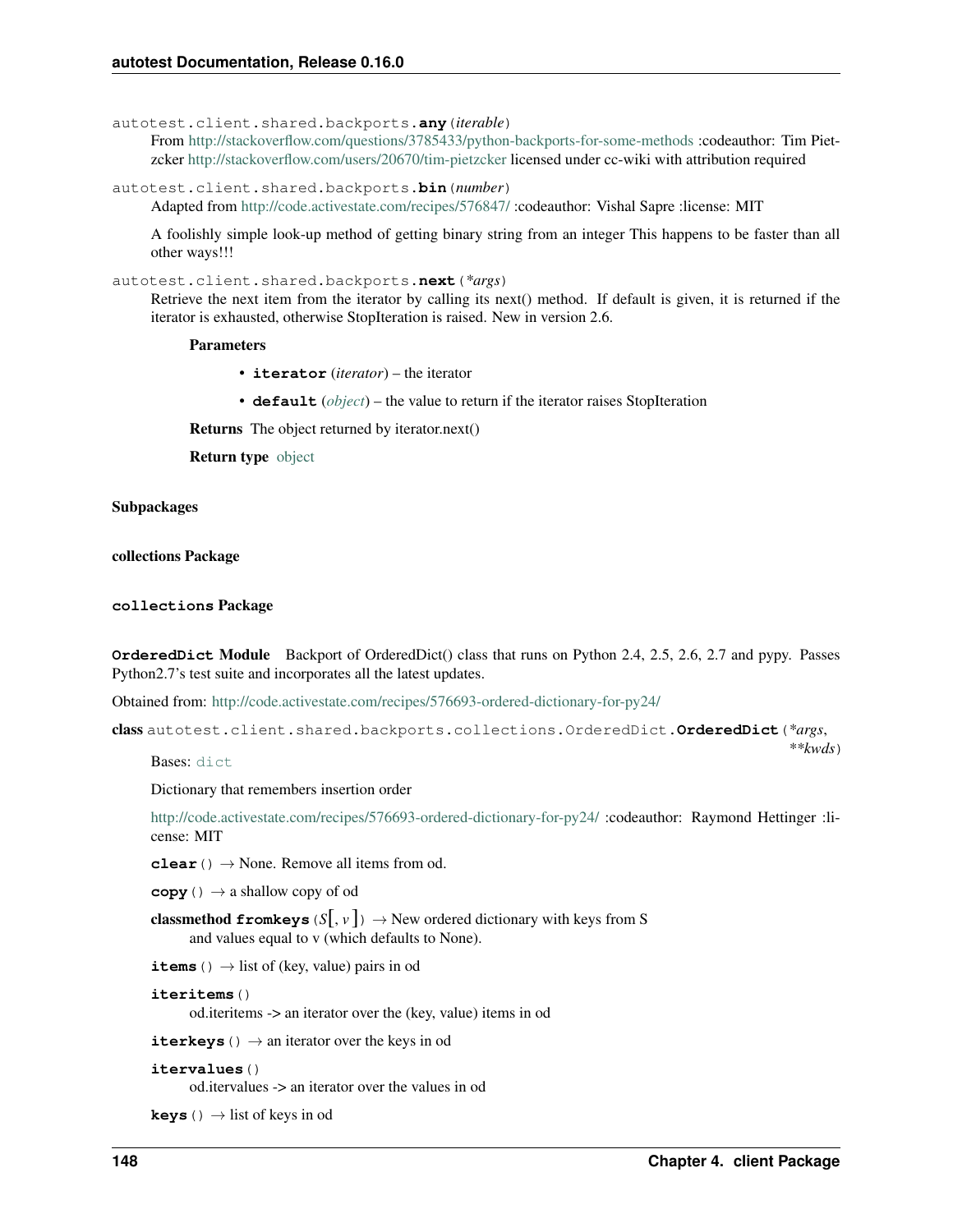**pop**  $(k, d)$   $\rightarrow$  v, remove specified key and return the corresponding value.

If key is not found, d is returned if given, otherwise KeyError is raised.

**popitem** ()  $\rightarrow$  (k, v), return and remove a (key, value) pair. Pairs are returned in LIFO order if last is true or FIFO order if false.

**setdefault**  $(k, d)$   $\rightarrow$  od.get $(k, d)$ , also set od[k]=d if k not in od

**update**  $(E, **F) \rightarrow \text{None}$ . Update od from dict/iterable E and F. If E is a dict instance, does: for k in E: od[k] = E[k] If E has a .keys() method, does: for k in E.keys():  $od[k] = E[k]$  Or if E is an iterable of items, does: for k, v in E:  $od[k] = v$  In either case, this is followed by: for k, v in F.items():  $od[k] = v$ 

**values** ()  $\rightarrow$  list of values in od

**viewitems** ()  $\rightarrow$  a set-like object providing a view on od's items

**viewkeys** ()  $\rightarrow$  a set-like object providing a view on od's keys

**viewvalues** ()  $\rightarrow$  an object providing a view on od's values

**defaultdict** Module Backport of the defaultdict module, obtained from: <http://code.activestate.com/recipes/523034-emulate-collectionsdefaultdict/>

class autotest.client.shared.backports.collections.defaultdict.**defaultdict**(*default\_factory=None*,

*\*a*, *\*\*kw*)

Bases: [dict](http://docs.python.org/library/stdtypes.html#dict)

collections.defaultdict is a handy shortcut added in Python 2.5 which can be emulated in older versions of Python. This recipe tries to backport defaultdict exactly and aims to be safe to subclass and extend without worrying if the base class is in C or is being emulated.

<http://code.activestate.com/recipes/523034-emulate-collectionsdefaultdict/> :codeauthor: Jason Kirtland :license: PSF

Changes: \* replaced self.items() with self.iteritems() to fix Pickle bug as recommended by Aaron Lav \* reformated with autopep8

**copy**()

**namedtuple** Module This module contains a backport for collections.namedtuple obtained from <http://code.activestate.com/recipes/500261-named-tuples/>

autotest.client.shared.backports.collections.namedtuple.**namedtuple**(*typename*,

*field\_names*, *verbose=False*, *rename=False*)

Returns a new subclass of tuple with named fields.

```
>>> Point = namedtuple('Point', 'x y')
>>> Point._doc__ # docstring for the new class
'Point(x, y)'
>>> p = Point(11, y=22) # instantiate with positional args or keywords
>>> p[0] + p[1] # indexable like a plain tuple
33
>>> x, y = p \Rightarrow # unpack like a regular tuple
```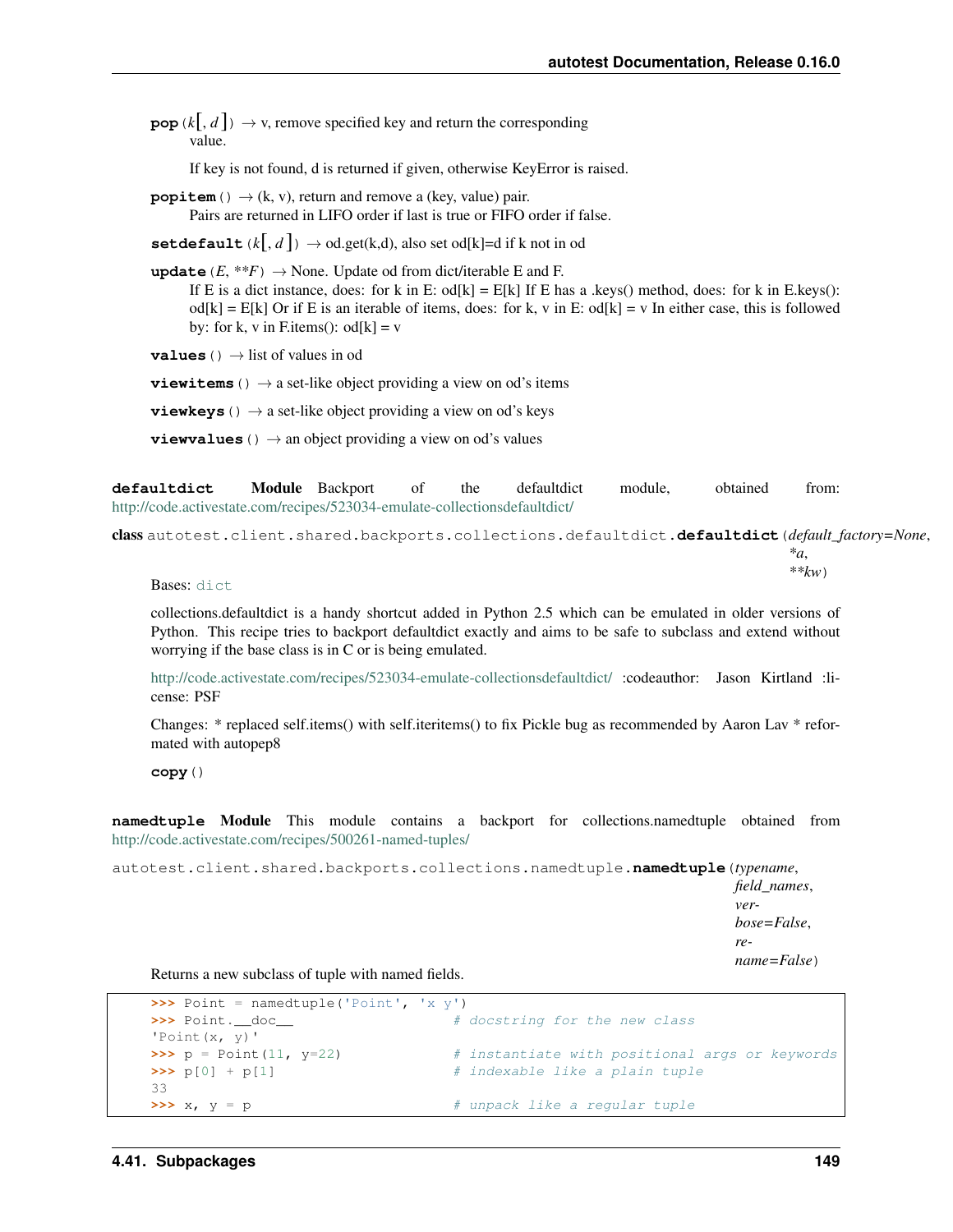```
>>> x, y
(11, 22)
>>> p.x + p.y \qquad # fields also accessible by name
33
>>> d = p._asdict() # convert to a dictionary
>>> d['x']
11
>>> Point(**d) # convert from a dictionary
Point (x=11, y=22)>>> p._replace(x=100) # _replace() is like str.replace() but targets named fields
Point(x=100, y=22)
```
<http://code.activestate.com/recipes/500261-named-tuples/> :codeauthor: Raymond Hettinger :license: PSF

Changes: \* autopep8 reformatting

simplejson Package

**simplejson** Package

**decoder** Module

**encoder** Module

**ordered\_dict** Module

**scanner** Module

**tool** Module

#### **hosts Package**

**hosts** Package This is a convenience module to import all available types of hosts.

Implementation details: You should 'import hosts' instead of importing every available host module.

**base** classes Module This module defines the base classes for the Host hierarchy.

Implementation details: You should import the "hosts" package instead of importing each type of host.

Host: a machine on which you can run programs

class autotest.client.shared.hosts.base\_classes.**Host**(*\*args*, *\*\*dargs*) Bases: [object](http://docs.python.org/library/functions.html#object)

This class represents a machine on which you can run programs.

It may be a local machine, the one autoserv is running on, a remote machine or a virtual machine.

Implementation details: This is an abstract class, leaf subclasses must implement the methods listed here. You must not instantiate this class but should instantiate one of those leaf subclasses.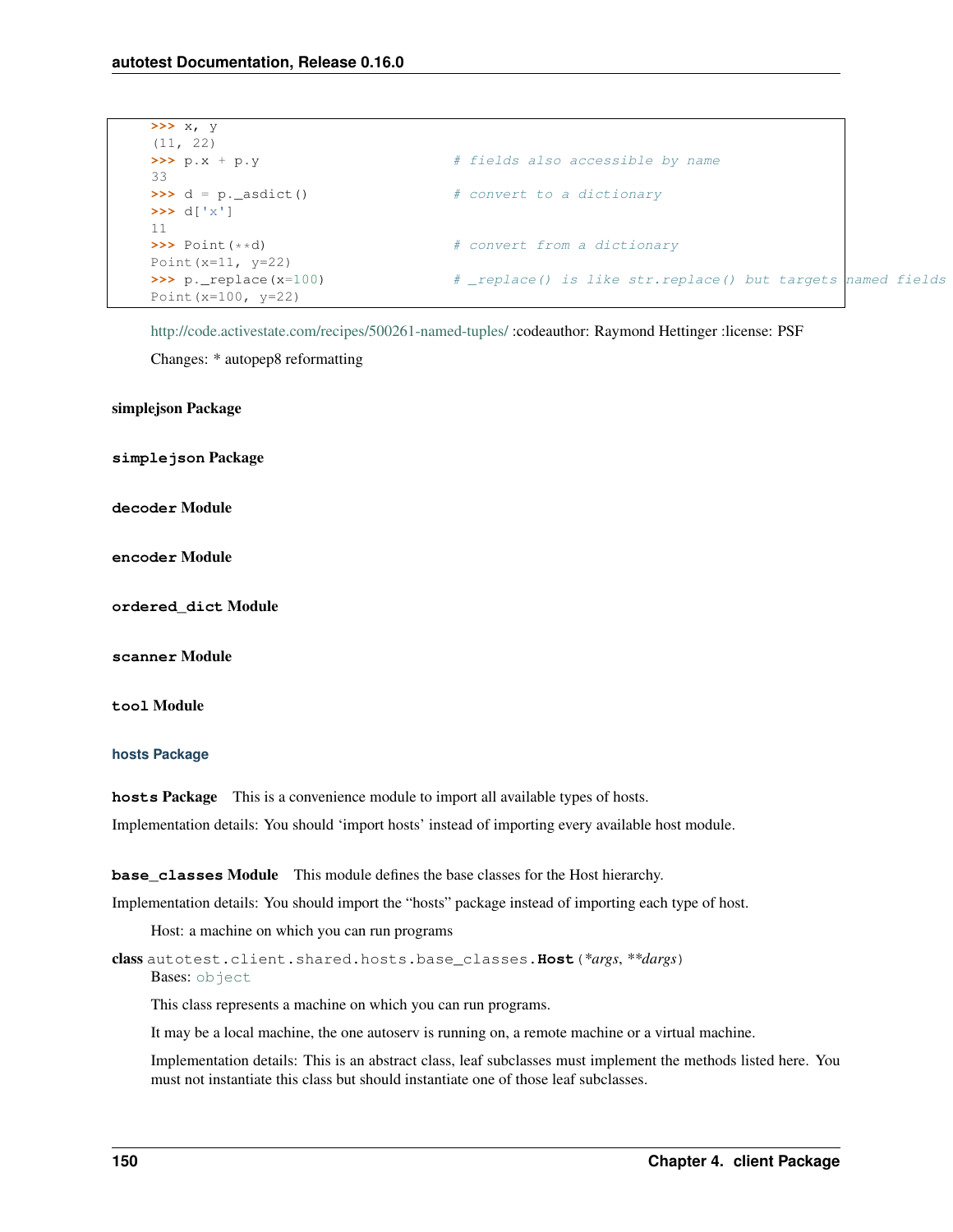When overriding methods that raise NotImplementedError, the leaf class is fully responsible for the implementation and should not chain calls to super. When overriding methods that are a NOP in Host, the subclass should chain calls to super(). The criteria for fitting a new method into one category or the other should be:

- 1.If two separate generic implementations could reasonably be concatenated, then the abstract implementation should pass and subclasses should chain calls to super.
- 2.If only one class could reasonably perform the stated function (e.g. two separate run() implementations cannot both be executed) then the method should raise NotImplementedError in Host, and the implementor should NOT chain calls to super, to ensure that only one implementation ever gets executed.

#### **DEFAULT\_REBOOT\_TIMEOUT** = 1800

#### **HARDWARE\_REPAIR\_REQUEST\_THRESHOLD** = 4

#### **HOURS\_TO\_WAIT\_FOR\_RECOVERY** = 2.5

## **WAIT\_DOWN\_REBOOT\_TIMEOUT** = 840

## **WAIT\_DOWN\_REBOOT\_WARNING** = 540

#### **check\_diskspace**(*path*, *gb*)

Raises an error if path does not have at least gb GB free.

:param path The path to check for free disk space. :param gb A floating point number to compare with a granularity

of 1 MB.

1000 based SI units are used.

:raise AutoservDiskFullHostError if path has less than gb GB free.

## **check\_partitions**(*root\_part*, *filter\_func=None*)

Compare the contents of /proc/partitions with those of /proc/mounts and raise exception in case unmounted partitions are found

root\_part: in Linux /proc/mounts will never directly mention the root partition as being mounted on / instead it will say that /dev/root is mounted on /. Thus require this argument to filter out the root\_part from the ones checked to be mounted

filter\_func: unnary predicate for additional filtering out of partitions required to be mounted

Raise: error.AutoservHostError if unfiltered unmounted partition found

#### **cleanup**()

## **cleanup\_kernels**(*boot\_dir='/boot'*)

Remove any kernel image and associated files (vmlinux, system.map, modules) for any image found in the boot directory that is not referenced by entries in the bootloader configuration.

Parameters **boot\_dir** – boot directory path string, default '/boot'

## **close**()

```
disable_ipfilters()
```
Allow all network packets in and out of the host.

#### **enable\_ipfilters**()

Re-enable the IP filters disabled from disable\_ipfilters()

# **erase\_dir\_contents**(*path*, *ignore\_status=True*, *timeout=3600*) Empty a given directory path contents.

#### **get\_arch**()

Get the hardware architecture of the remote machine.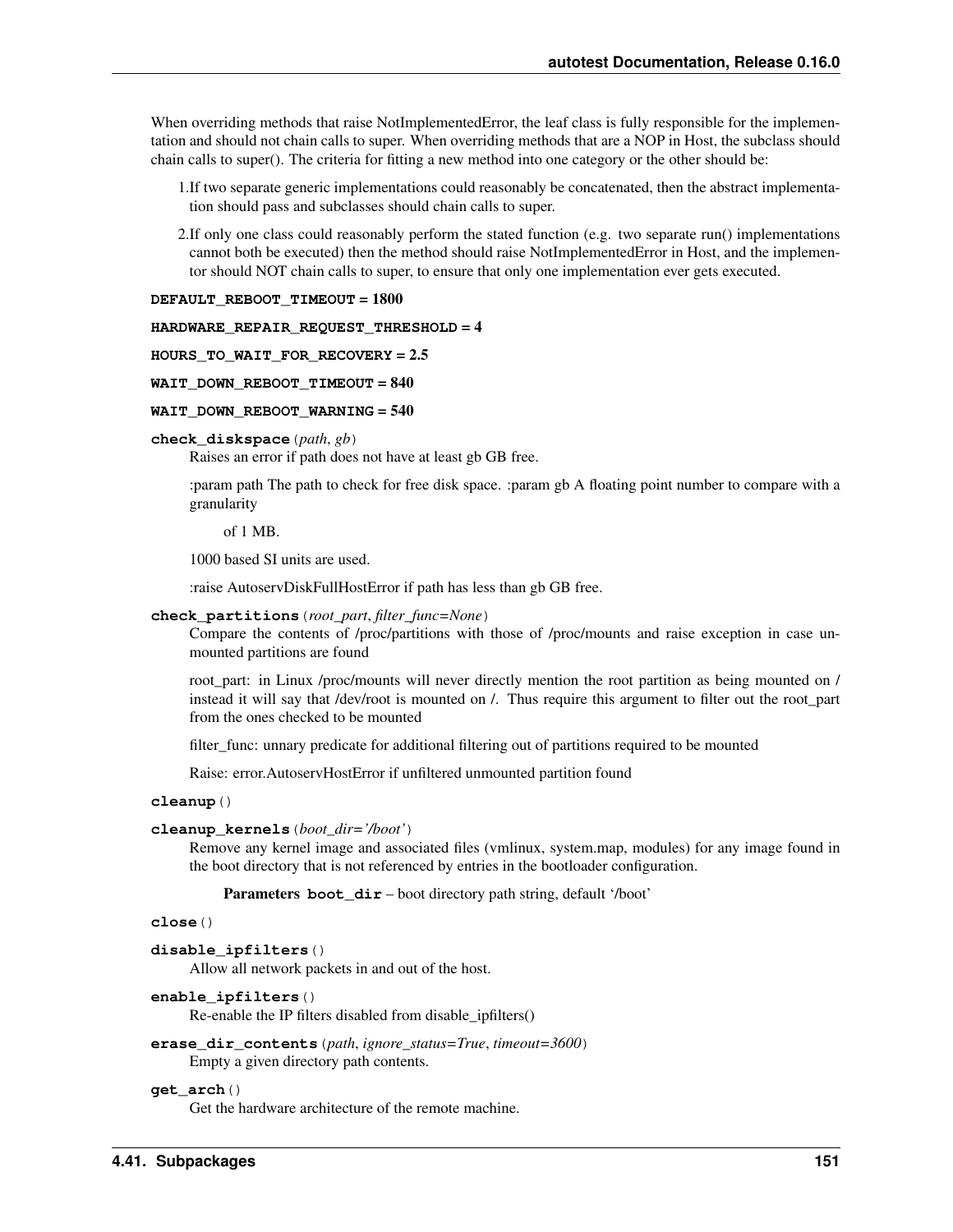## **get\_autodir**()

#### **get\_boot\_id**(*timeout=60*)

Get a unique ID associated with the current boot.

Should return a string with the semantics such that two separate calls to Host.get\_boot\_id() return the same string if the host did not reboot between the two calls, and two different strings if it has rebooted at least once between the two calls.

:param timeout The number of seconds to wait before timing out.

Returns A string unique to this boot or None if not available.

## **get\_cmdline**()

Get the kernel command line of the remote machine.

**get\_file**(*source*, *dest*, *delete\_dest=False*)

## **get\_kernel\_ver**()

Get the kernel version of the remote machine.

**get\_meminfo**()

Get the kernel memory info (/proc/meminfo) of the remote machine and return a dictionary mapping the various statistics.

## **get\_num\_cpu**()

Get the number of CPUs in the host according to /proc/cpuinfo.

## **get\_open\_func**(*use\_cache=True*)

Defines and returns a function that may be used instead of built-in open() to open and read files. The returned function is implemented by using self.run('cat <file>') and may cache the results for the same filename.

## :param use\_cache Cache results of self.run('cat <filename>') for the same filename

Returns a function that can be used instead of built-in open()

## **get\_tmp\_dir**()

#### **get\_wait\_up\_processes**()

Gets the list of local processes to wait for in wait up.

#### **install**(*installableObject*)

#### **is\_shutting\_down**()

Indicates is a machine is currently shutting down.

## **is\_up**()

# **job** = None

**list\_files\_glob**(*glob*)

Get a list of files on a remote host given a glob pattern path.

## **log\_kernel**()

Helper method for logging kernel information into the status logs. Intended for cases where the "current" kernel is not really defined and we want to explicitly log it. Does nothing if this host isn't actually associated with a job.

# **log\_reboot**(*reboot\_func*)

Decorator for wrapping a reboot in a group for status logging purposes. The reboot\_func parameter should be an actual function that carries out the reboot.

#### **machine\_install**()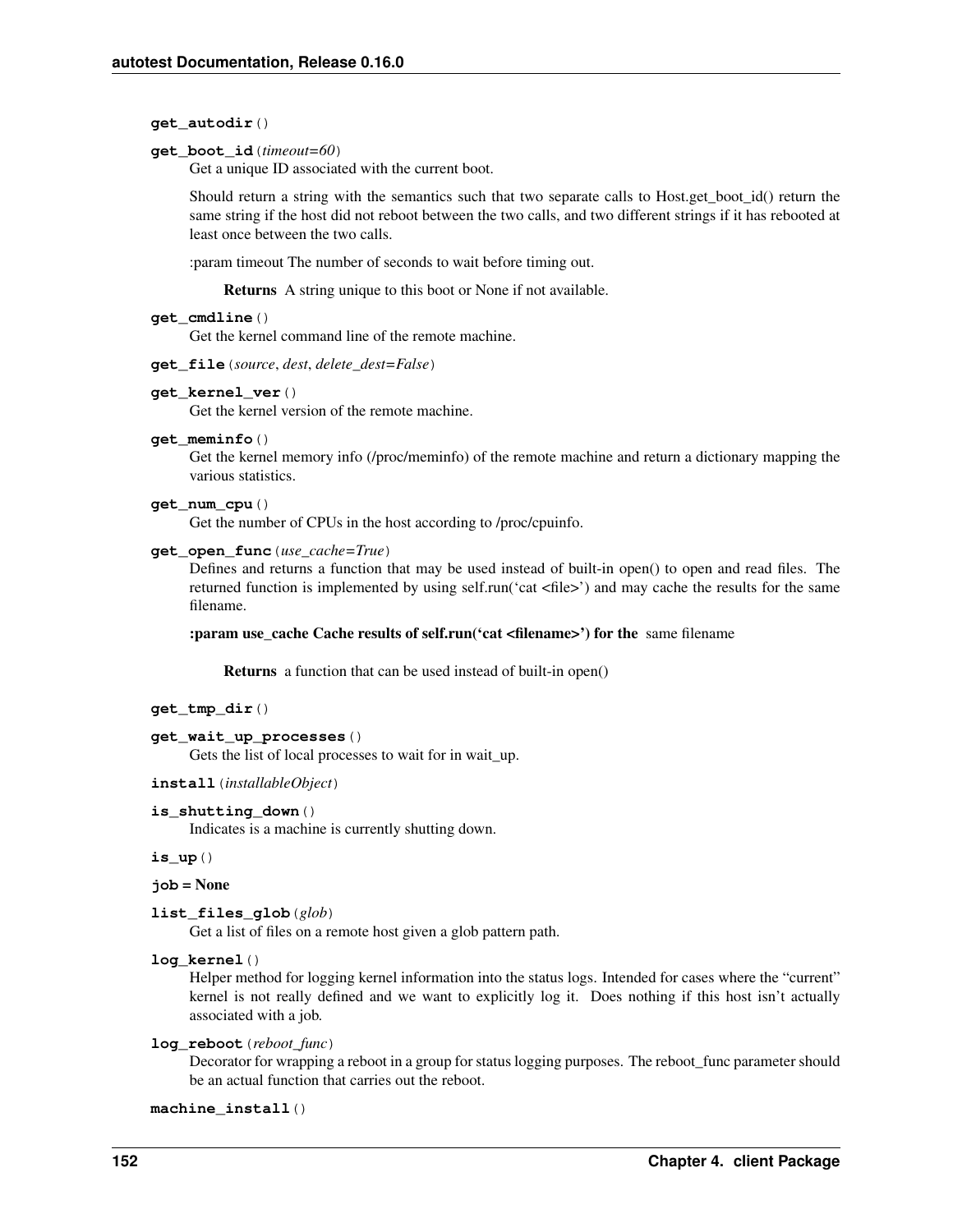```
path_exists(path)
```
Determine if path exists on the remote machine.

**reboot**()

**reboot\_followup**(*\*args*, *\*\*dargs*)

**reboot\_setup**(*\*args*, *\*\*dargs*)

**record**(*\*args*, *\*\*dargs*)

Helper method for recording status logs against Host.job that silently becomes a NOP if Host.job is not available. The args and dargs are passed on to Host.job.record unchanged.

```
repair_filesystem_only()
```
perform file system repairs only

**repair\_full**()

- **repair\_full\_disk**(*mountpoint*)
- **repair\_software\_only**()

perform software repairs only

```
repair_with_protection(protection_level)
```
Perform the maximal amount of repair within the specified protection level.

Parameters **protection\_level** – the protection level to use for limiting repairs, a host\_protections.Protection

#### **request\_hardware\_repair**()

Should somehow request (send a mail?) for hardware repairs on this machine. The implementation can either return by raising the special error.AutoservHardwareRepairRequestedError exception or can try to wait until the machine is repaired and then return normally.

**run**(*command*, *timeout=3600*, *ignore\_status=False*, *stdout\_tee=<object object>*, *stderr\_tee=<object object>*, *stdin=None*, *args=()*) Run a command on this host.

#### Parameters

- **command** the command line string
- **timeout** time limit in seconds before attempting to kill the running process. The run() function will take a few seconds longer than 'timeout' to complete if it has to kill the process.
- **ignore\_status** do not raise an exception, no matter what the exit code of the command is.
- **stdout\_tee/stderr\_tee** where to tee the stdout/stderr
- **stdin** stdin to pass (a string) to the executed command
- **args** sequence of strings to pass as arguments to command by quoting them in " and escaping their contents if necessary

#### Returns a utils.CmdResult object

Raises AutotestHostRunError the exit code of the command execution was not 0 and ignore\_status was not enabled

**run\_output**(*command*, *\*args*, *\*\*dargs*)

**send\_file**(*source*, *dest*, *delete\_dest=False*)

**set\_autodir**()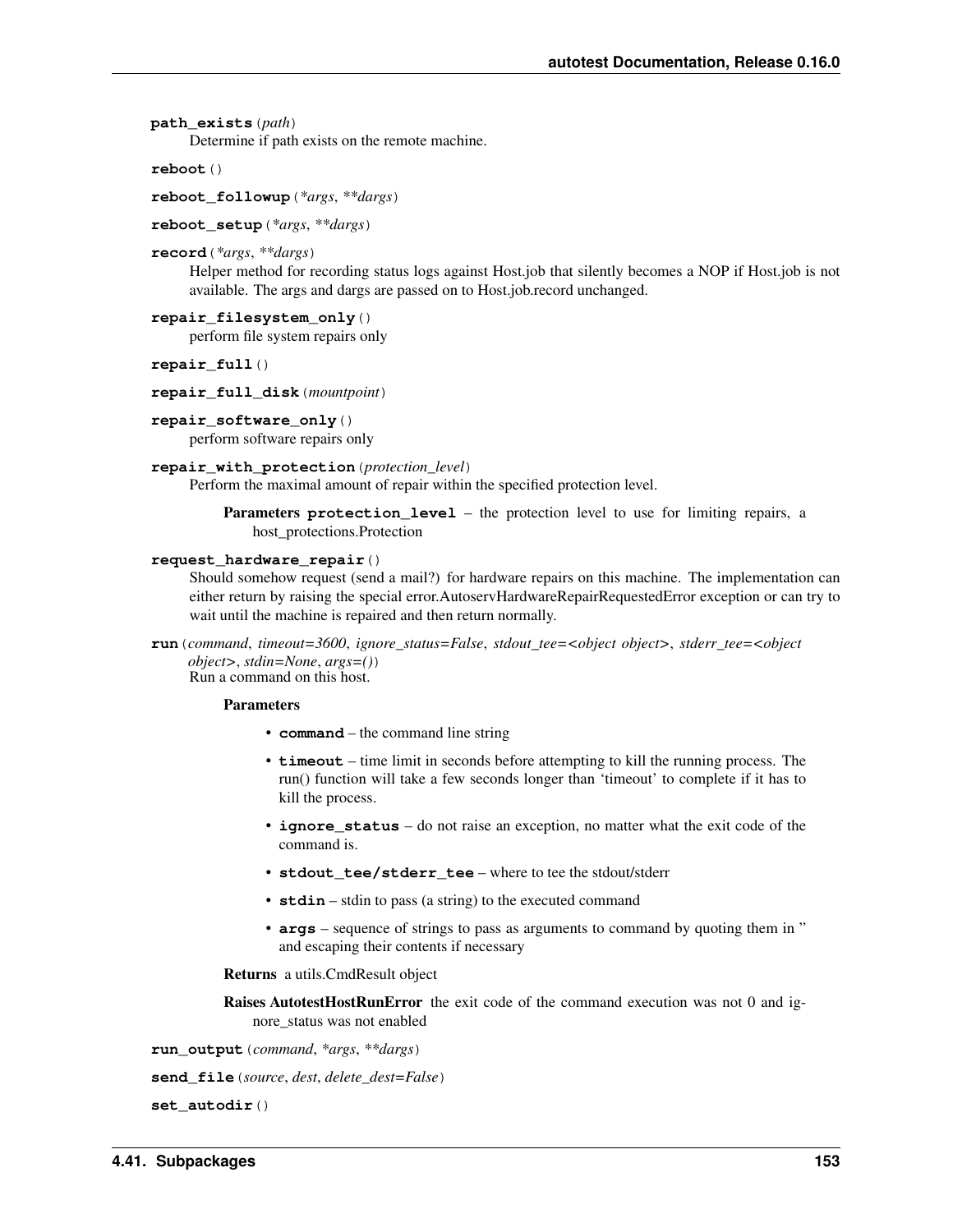**setup**()

```
start_loggers()
```
Called to start continuous host logging.

# **stop\_loggers**()

Called to stop continuous host logging.

## **symlink\_closure**(*paths*)

Given a sequence of path strings, return the set of all paths that can be reached from the initial set by following symlinks.

Parameters **paths** – sequence of path strings.

Returns a sequence of path strings that are all the unique paths that can be reached from the given ones after following symlinks.

```
sysrq_reboot()
```
**verify**()

```
verify_connectivity()
```

```
verify_hardware()
```

```
verify_software()
```

```
wait_down(timeout=None, warning_timer=None, old_boot_id=None)
```
**wait\_for\_restart**(*timeout=1800*, *down\_timeout=840*, *down\_warning=540*, *log\_failure=True*, *old\_boot\_id=None*, *\*\*dargs*)

Wait for the host to come back from a reboot. This is a generic implementation based entirely on wait\_up and wait\_down.

**wait\_up**(*timeout=None*)

# **common** Module

# **test\_utils Package**

**config\_change\_validation** Module Module for testing config file changes.

author Kristof Katus and Plamen Dimitrov

# copyright Intra2net AG 2012

```
@license: GPL v2
```
autotest.client.shared.test\_utils.config\_change\_validation.**assert\_config\_change**(*actual\_result*,

*expected\_result*)

# Wrapper of the upper method returning boolean true if no config changes were detected.

```
autotest.client.shared.test_utils.config_change_validation.assert_config_change_dict(actual_result,
```
*ex* $pected$ 

Calculates unexpected line changes.

The arguments actual\_result and expected\_results are of the same data structure type: Dict[file\_path] –> (adds, removes), where adds  $=$  [added line, ...] and removes  $=$  [removed line, ...].

The return value has the following structure: Dict[file\_path]  $\rightarrow$  (unexpected\_adds,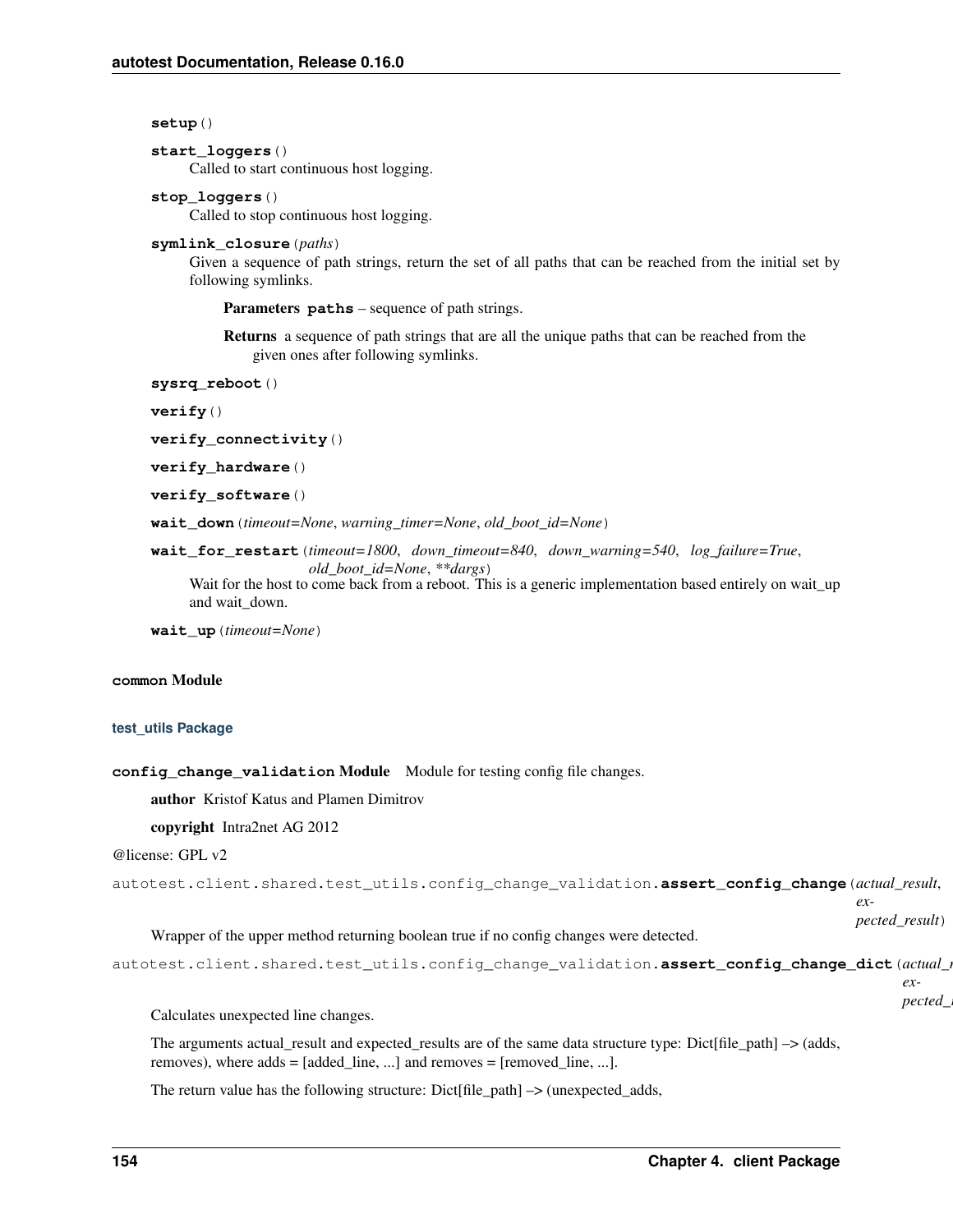not present adds, unexpected removes, not present removes)

autotest.client.shared.test\_utils.config\_change\_validation.**del\_temp\_file\_copies**(*file\_paths*) Deletes all the provided files

autotest.client.shared.test\_utils.config\_change\_validation.**extract\_config\_changes**(*file\_paths*,

```
pared_file_p
```
*com-*

Extracts diff information based on the new and temporarily saved old config files

Returns a dictionary of file path and corresponding diff information key-value pairs.

- autotest.client.shared.test\_utils.config\_change\_validation.**get\_temp\_file\_path**(*file\_path*) Generates a temporary filename
- autotest.client.shared.test\_utils.config\_change\_validation.**make\_temp\_file\_copies**(*file\_paths*) Creates temporary copies of the provided files
- autotest.client.shared.test\_utils.config\_change\_validation.**parse\_unified\_diff\_output**(*lines*) Parses the unified diff output of two files

Returns a pair of adds and removes, where each is a list of trimmed lines

autotest.client.shared.test\_utils.config\_change\_validation.**print\_change\_diffs**(*change\_diffs*) Pretty prints the output of the evaluate\_config\_changes function

## **functools\_24** Module

autotest.client.shared.test\_utils.functools\_24.**compose**(*\*args*) autotest.client.shared.test\_utils.functools\_24.**fastcut**(*\*sargs*, *\*\*skw*)

#### **mock** Module

exception autotest.client.shared.test\_utils.mock.**CheckPlaybackError** Bases: [exceptions.Exception](http://docs.python.org/library/exceptions.html#exceptions.Exception)

Raised when mock playback does not match recorded calls.

class autotest.client.shared.test\_utils.mock.**SaveDataAfterCloseStringIO**(*buf=''*)

Bases: [StringIO.StringIO](http://docs.python.org/library/stringio.html#StringIO.StringIO)

Saves the contents in a final\_data property when close() is called.

Useful as a mock output file object to test both that the file was closed and what was written.

## Properties:

final data: Set to the StringIO's getvalue() data when close() is called. None if close() has not been called.

**close**()

#### **final\_data** = None

exception autotest.client.shared.test\_utils.mock.**StubNotFoundError** Bases: [exceptions.Exception](http://docs.python.org/library/exceptions.html#exceptions.Exception)

Raised when god is asked to unstub an attribute that was not stubbed

class autotest.client.shared.test\_utils.mock.**anything\_comparator** Bases: [autotest.client.shared.test\\_utils.mock.argument\\_comparator](#page-158-0)

#### **is\_satisfied\_by**(*parameter*)

<span id="page-158-0"></span>class autotest.client.shared.test\_utils.mock.**argument\_comparator** Bases: [object](http://docs.python.org/library/functions.html#object)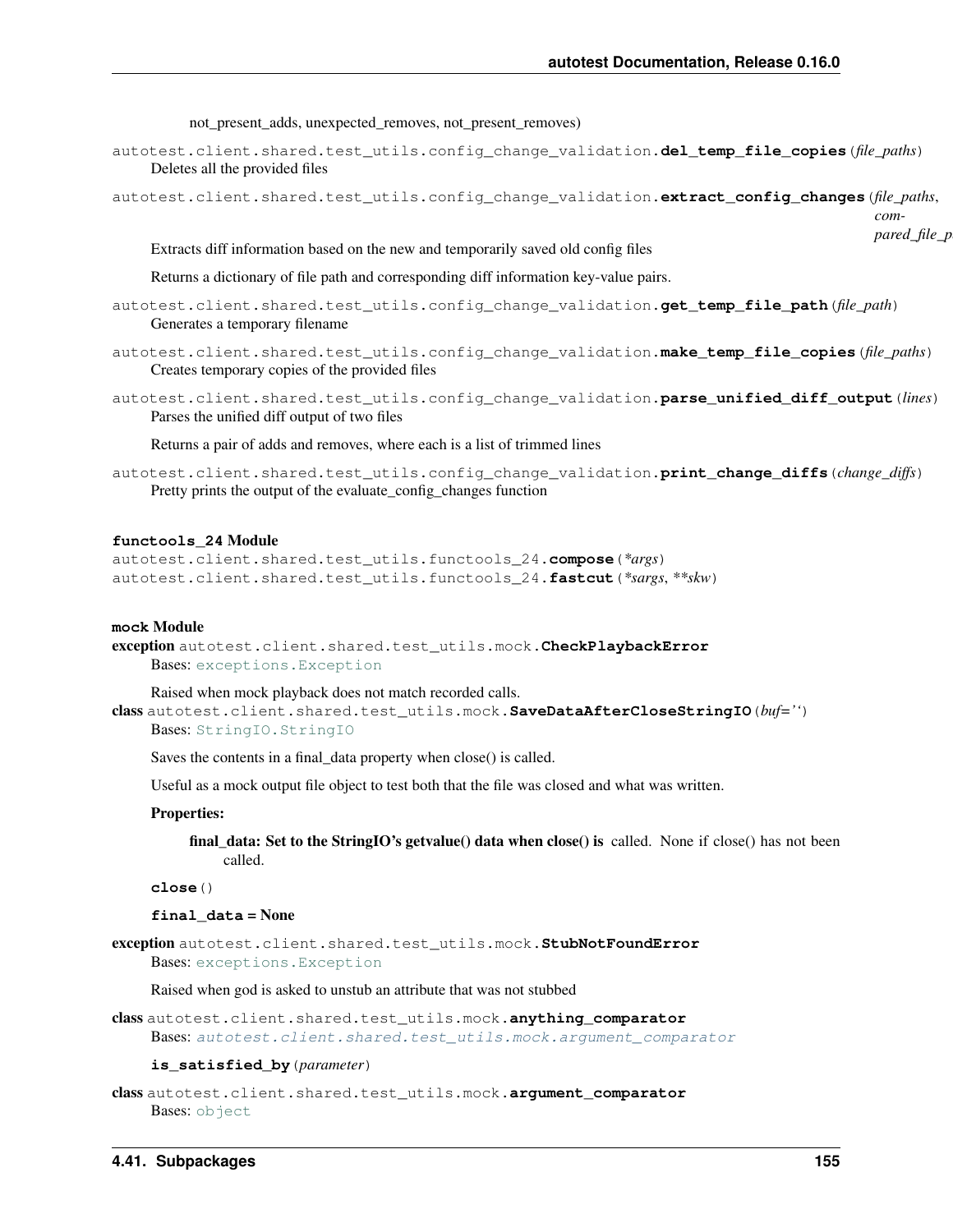#### **is\_satisfied\_by**(*parameter*)

<span id="page-159-1"></span>class autotest.client.shared.test\_utils.mock.**base\_mapping**(*symbol*, *return\_obj*, *\*args*, *\*\*dargs*)

Bases: [object](http://docs.python.org/library/functions.html#object)

## **match**(*\*args*, *\*\*dargs*)

class autotest.client.shared.test\_utils.mock.**equality\_comparator**(*value*) Bases: [autotest.client.shared.test\\_utils.mock.argument\\_comparator](#page-158-0)

#### **is\_satisfied\_by**(*parameter*)

class autotest.client.shared.test\_utils.mock.**function\_any\_args\_mapping**(*symbol*,

*return\_val*, *\*args*, *\*\*dargs*)

Bases: [autotest.client.shared.test\\_utils.mock.function\\_mapping](#page-159-0)

A mock function mapping that doesn't verify its arguments.

## **match**(*\*args*, *\*\*dargs*)

<span id="page-159-0"></span>class autotest.client.shared.test\_utils.mock.**function\_mapping**(*symbol*, *return\_val*, *\*args*, *\*\*dargs*)

Bases: [autotest.client.shared.test\\_utils.mock.base\\_mapping](#page-159-1)

#### **and\_raises**(*error*)

## **and\_return**(*return\_obj*)

class autotest.client.shared.test\_utils.mock.**is\_instance\_comparator**(*cls*) Bases: [autotest.client.shared.test\\_utils.mock.argument\\_comparator](#page-158-0)

#### **is\_satisfied\_by**(*parameter*)

class autotest.client.shared.test\_utils.mock.**is\_string\_comparator** Bases: [autotest.client.shared.test\\_utils.mock.argument\\_comparator](#page-158-0)

#### **is\_satisfied\_by**(*parameter*)

| class autotest.client.shared.test utils.mock.mask function (symbol, |                        |  |
|---------------------------------------------------------------------|------------------------|--|
| nal function,                                                       | $de-$                  |  |
|                                                                     | fault_return_val=None, |  |
| record=None,                                                        | <i>play-</i>           |  |
| back=None)                                                          |                        |  |
| <b>Bases:</b> autotest.client.shared.test utils.mock.mock function  |                        |  |

#### **run\_original\_function**(*\*args*, *\*\*dargs*)

| class autotest.client.shared.test utils.mock.mock class (cls, |            | name.                                        | $de-$ |
|---------------------------------------------------------------|------------|----------------------------------------------|-------|
|                                                               |            | fault_ret_val=None,<br>record=None.<br>play- |       |
|                                                               |            |                                              |       |
|                                                               | back=None) |                                              |       |
| Dogoot also $\pm$ and $\pm$                                   |            |                                              |       |

```
Bases: object
```

```
class autotest.client.shared.test_utils.mock.mock_function(symbol, de-
                                                           fault_return_val=None,
                                                           record=None, play-
                                                           back=None)
```
Bases: [object](http://docs.python.org/library/functions.html#object)

#### **expect\_any\_call**()

Like expect\_call but don't give a hoot what arguments are passed.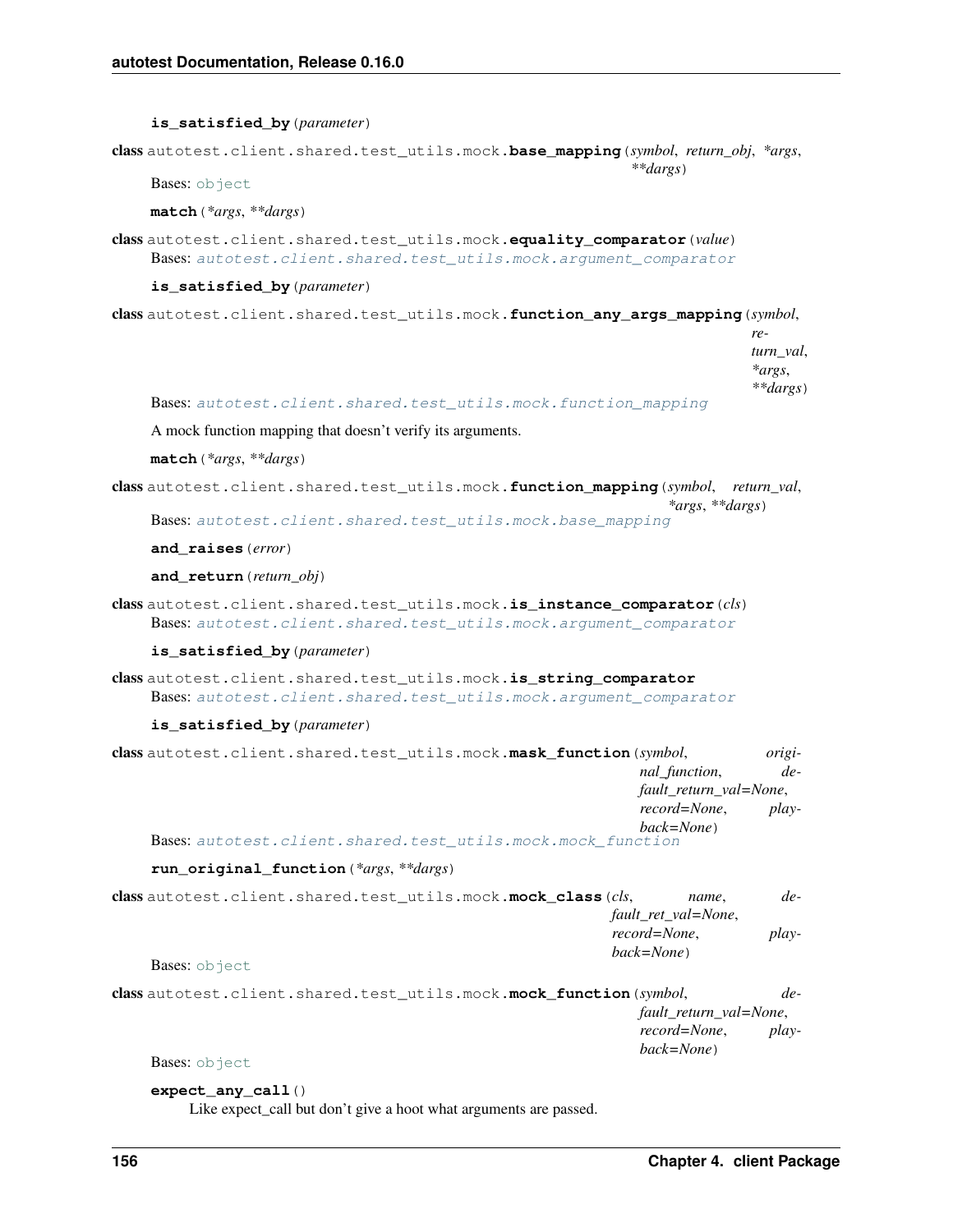*ut=None*)

**expect\_call**(*\*args*, *\*\*dargs*)

class autotest.client.shared.test\_utils.mock.**mock\_god**(*debug=False*, *fail\_fast=True*,

Bases: [object](http://docs.python.org/library/functions.html#object)

#### **NONEXISTENT ATTRIBUTE** = <object object>

## **check\_playback**()

Report any errors that were encounterd during calls to \_\_method\_playback().

**create\_mock\_class**(*cls*, *name*, *default\_ret\_val=None*)

Given something that defines a namespace cls (class, object, module), and a (hopefully unique) name, will create a mock\_class object with that name and that possesses all the public attributes of cls. default\_ret\_val sets the default ret val on all methods of the cls mock.

**create\_mock\_class\_obj**(*cls*, *name*, *default\_ret\_val=None*)

**create\_mock\_function**(*symbol*, *default\_return\_val=None*)

create a mock function with name symbol and default return value of default ret val.

**mock\_io**()

Mocks and saves the stdout & stderr output

**mock\_up**(*obj*, *name*, *default\_ret\_val=None*)

Given an object (class instance or module) and a registration name, then replace all its methods with mock function objects (passing the orignal functions to the mock functions).

**set\_fail\_fast**(*fail\_fast*)

**stub\_class**(*namespace*, *symbol*)

- **stub\_class\_method**(*cls*, *symbol*)
- **stub\_function**(*namespace*, *symbol*)
- **stub\_function\_to\_return**(*namespace*, *symbol*, *object\_to\_return*) Stub out a function with one that always returns a fixed value.

:param namespace The namespace containing the function to stub out. :param symbol The attribute within the namespace to stub out. :param object to return The value that the stub should return whenever

it is called.

**stub\_with**(*namespace*, *symbol*, *new\_attribute*)

**unmock\_io**()

Restores the stdout & stderr, and returns both output strings

**unstub**(*namespace*, *symbol*)

**unstub\_all**()

class autotest.client.shared.test\_utils.mock.**regex\_comparator**(*pattern*, *flags=0*) Bases: [autotest.client.shared.test\\_utils.mock.argument\\_comparator](#page-158-0)

**is\_satisfied\_by**(*parameter*)

#### **mock\_demo** Module

**mock\_demo\_MUT** Module

autotest.client.shared.test\_utils.mock\_demo\_MUT.**do\_create\_stuff**()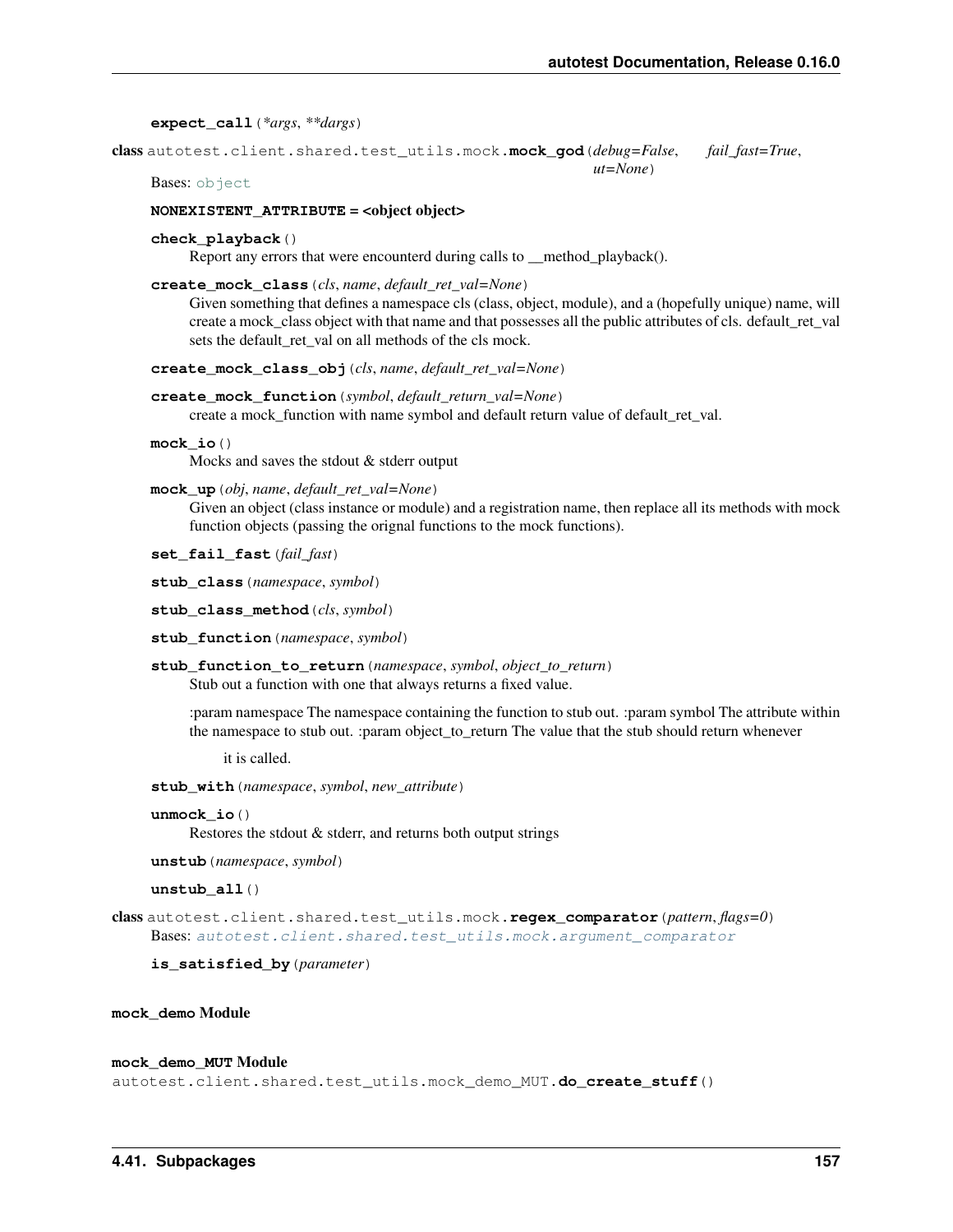**unittest** Module Python unit testing framework, based on Erich Gamma's JUnit and Kent Beck's Smalltalk testing framework.

This module contains the core framework classes that form the basis of specific test cases and suites (TestCase, Test-Suite etc.), and also a text-based utility class for running the tests and reporting the results

(TextTestRunner).

Simple usage:

import unittest

class IntegerArithmenticTestCase(unittest.TestCase):

def testAdd(self): ## test method names begin 'test\*' self.assertEqual( $(1 + 2)$ , 3) self.assertEqual $(0 + 1, 1)$ 

def testMultiply(self): self.assertEqual( $(0 * 10)$ , 0) self.assertEqual( $(5 * 8)$ , 40)

 $if \text{_name} == ' \text{main}$ : unittest.main()

Further information is available in the bundled documentation, and from

<http://docs.python.org/library/unittest.html>

Copyright (c) 1999-2003 Steve Purcell Copyright (c) 2003-2009 Python Software Foundation Copyright (c) 2009 Garrett Cooper This module is free software, and you may redistribute it and/or modify it under the same terms as Python itself, so long as this copyright message and disclaimer are retained in their original form.

IN NO EVENT SHALL THE AUTHOR BE LIABLE TO ANY PARTY FOR DIRECT, INDIRECT, SPECIAL, INCIDENTAL, OR CONSEQUENTIAL DAMAGES ARISING OUT OF THE USE OF THIS CODE, EVEN IF THE AUTHOR HAS BEEN ADVISED OF THE POSSIBILITY OF SUCH DAMAGE.

THE AUTHOR SPECIFICALLY DISCLAIMS ANY WARRANTIES, INCLUDING, BUT NOT LIMITED TO, THE IMPLIED WARRANTIES OF MERCHANTABILITY AND FITNESS FOR A PARTICULAR PURPOSE. THE CODE PROVIDED HEREUNDER IS ON AN "AS IS" BASIS, AND THERE IS NO OBLIGATION WHATSO-EVER TO PROVIDE MAINTENANCE, SUPPORT, UPDATES, ENHANCEMENTS, OR MODIFICATIONS.

Garrett: This module was backported using source from r71263 with fixes noted in Issue 5771.

class autotest.client.shared.test\_utils.unittest.**TestResult**

Bases: [object](http://docs.python.org/library/functions.html#object)

Holder for test result information.

Test results are automatically managed by the TestCase and TestSuite classes, and do not need to be explicitly manipulated by writers of tests.

Each instance holds the total number of tests run, and collections of failures and errors that occurred among those test runs. The collections contain tuples of (testcase, exceptioninfo), where exceptioninfo is the formatted traceback of the error that occurred.

```
addError(test, err)
```
Called when an error has occurred. 'err' is a tuple of values as returned by sys.exc\_info().

```
addExpectedFailure(test, err)
```
Called when an expected failure/error occurred.

```
addFailure(test, err)
```
Called when an error has occurred. 'err' is a tuple of values as returned by sys.exc\_info().

```
addSkip(test, reason)
```
Called when a test is skipped.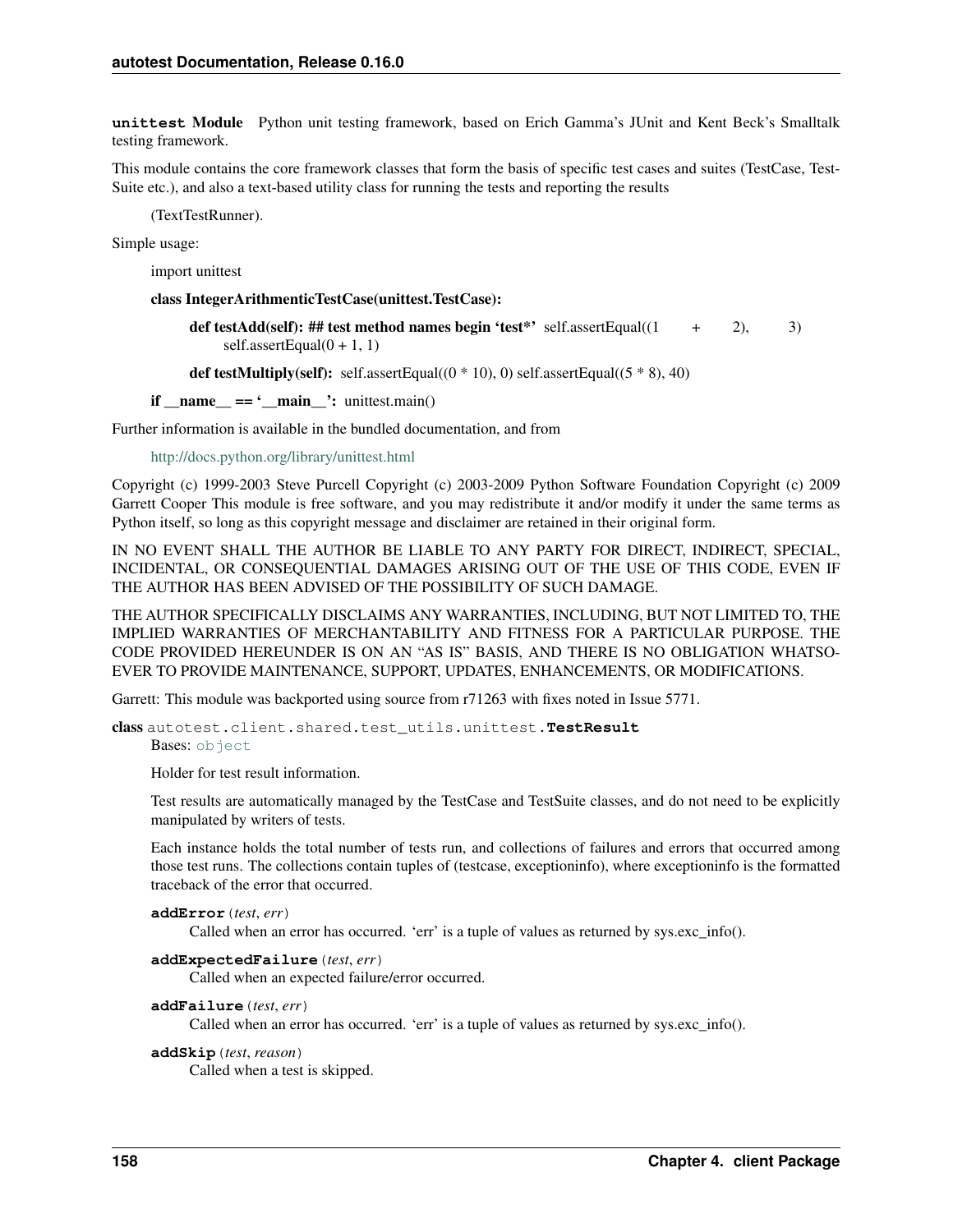#### **addSuccess**(*test*)

Called when a test has completed successfully

## **addUnexpectedSuccess**(*test*)

Called when a test was expected to fail, but succeed.

## **startTest**(*test*)

Called when the given test is about to be run

## **stop**()

Indicates that the tests should be aborted

**stopTest**(*test*) Called when the given test has been run

#### **wasSuccessful**()

Tells whether or not this result was a success

<span id="page-162-0"></span>class autotest.client.shared.test\_utils.unittest.**TestCase**(*methodName='runTest'*)

# Bases: [object](http://docs.python.org/library/functions.html#object)

A class whose instances are single test cases.

By default, the test code itself should be placed in a method named 'runTest'.

If the fixture may be used for many test cases, create as many test methods as are needed. When instantiating such a TestCase subclass, specify in the constructor arguments the name of the test method that the instance is to execute.

Test authors should subclass TestCase for their own tests. Construction and deconstruction of the test's environment ('fixture') can be implemented by overriding the 'setUp' and 'tearDown' methods respectively.

If it is necessary to override the \_\_init\_\_ method, the base class \_\_init\_\_ method must always be called. It is important that subclasses should not change the signature of their \_\_init\_\_ method, since instances of the classes are instantiated automatically by parts of the framework in order to be run.

#### **addTypeEqualityFunc**(*typeobj*, *function*)

Add a type specific assertEqual style function to compare a type.

This method is for use by TestCase subclasses that need to register their own type equality functions to provide nicer error messages.

Args:

typeobj: The data type to call this function on when both values are of the same type in assertEqual().

function: The callable taking two arguments and an optional msg= argument that raises self.failureException with a useful error message when the two arguments are not equal.

#### **assertAlmostEqual**(*first*, *second*, *places=7*, *msg=None*)

Fail if the two objects are unequal as determined by their difference rounded to the given number of decimal places (default 7) and comparing to zero.

Note that decimal places (from zero) are usually not the same as significant digits (measured from the most significant digit).

#### **assertAlmostEquals**(*first*, *second*, *places=7*, *msg=None*)

Fail if the two objects are unequal as determined by their difference rounded to the given number of decimal places (default 7) and comparing to zero.

Note that decimal places (from zero) are usually not the same as significant digits (measured from the most significant digit).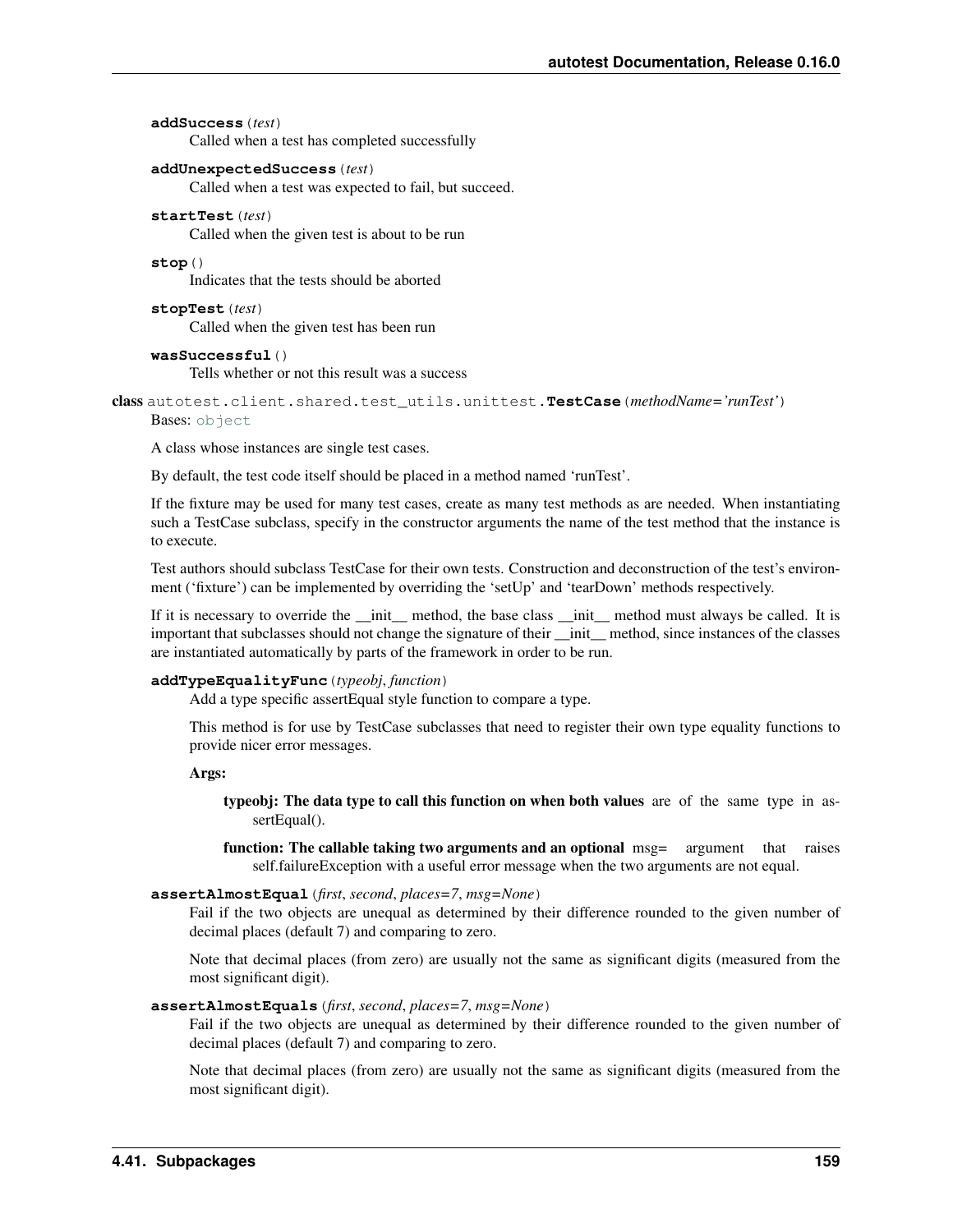```
assertDictContainsSubset(expected, actual, msg=None)
      Checks whether actual is a superset of expected.
assertDictEqual(d1, d2, msg=None)
assertEqual(first, second, msg=None)
     Fail if the two objects are unequal as determined by the '==' operator.
assertEquals(first, second, msg=None)
     Fail if the two objects are unequal as determined by the '==' operator.
assertFalse(expr, msg=None)
     Fail the test if the expression is true.
assertGreater(a, b, msg=None)
     Just like self.assertTrue(a > b), but with a nicer default message.
assertGreaterEqual(a, b, msg=None)
      Just like self.assertTrue(a \ge b), but with a nicer default message.
assertIn(member, container, msg=None)
     Just like self.assertTrue(a in b), but with a nicer default message.
assertIs(expr1, expr2, msg=None)
     Just like self.assertTrue(a is b), but with a nicer default message.
assertIsNone(obj, msg=None)
      Same as self.assertTrue(obj is None), with a nicer default message.
assertIsNot(expr1, expr2, msg=None)
     Just like self.assertTrue(a is not b), but with a nicer default message.
assertIsNotNone(obj, msg=None)
      Included for symmetry with assertIsNone.
assertLess(a, b, msg=None)
     Just like self.assertTrue(a < b), but with a nicer default message.
assertLessEqual(a, b, msg=None)
     Just like self.assertTrue(a \leq b), but with a nicer default message.
assertListEqual(list1, list2, msg=None)
     A list-specific equality assertion.
      Args: list1: The first list to compare. list2: The second list to compare. msg: Optional message to use on
           failure instead of a list of
               differences.
assertMultiLineEqual(first, second, msg=None)
      Assert that two multi-line strings are equal.
assertNotAlmostEqual(first, second, places=7, msg=None)
     Fail if the two objects are equal as determined by their difference rounded to the given number of decimal
     places (default 7) and comparing to zero.
      Note that decimal places (from zero) are usually not the same as significant digits (measured from the
      most significant digit).
```
#### **assertNotAlmostEquals**(*first*, *second*, *places=7*, *msg=None*)

Fail if the two objects are equal as determined by their difference rounded to the given number of decimal places (default 7) and comparing to zero.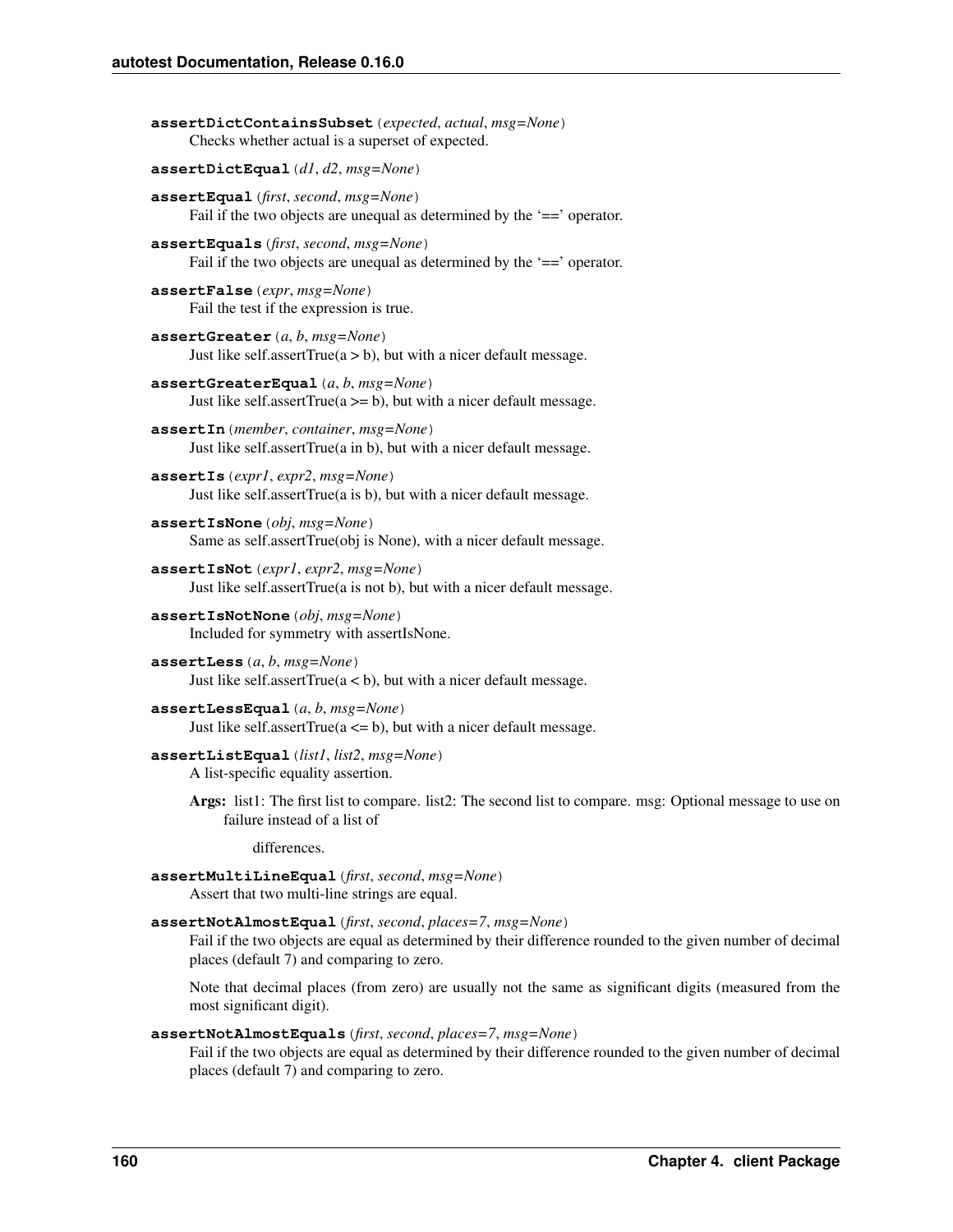Note that decimal places (from zero) are usually not the same as significant digits (measured from the most significant digit).

**assertNotEqual**(*first*, *second*, *msg=None*)

Fail if the two objects are equal as determined by the '==' operator.

**assertNotEquals**(*first*, *second*, *msg=None*)

Fail if the two objects are equal as determined by the '==' operator.

**assertNotIn**(*member*, *container*, *msg=None*)

Just like self.assertTrue(a not in b), but with a nicer default message.

**assertRaises**(*excClass*, *callableObj=None*, *\*args*, *\*\*kwargs*)

Fail unless an exception of class excClass is thrown by callableObj when invoked with arguments args and keyword arguments kwargs. If a different type of exception is thrown, it will not be caught, and the test case will be deemed to have suffered an error, exactly as for an unexpected exception.

If called with callableObj omitted or None, will return a context object used like this:

```
with self.assertRaises(some_error_class):
    do_something()
```
**assertRaisesRegexp**(*expected\_exception*, *expected\_regexp*, *callable\_obj=None*, *\*args*, *\*\*kwargs*)

Asserts that the message in a raised exception matches a regexp.

Args: expected\_exception: Exception class expected to be raised. expected\_regexp: Regexp (re pattern object or string) expected

to be found in error message.

callable\_obj: Function to be called. args: Extra args. kwargs: Extra kwargs.

- **assertRegexpMatches**(*text*, *expected\_regex*, *msg=None*)
- **assertSameElements**(*expected\_seq*, *actual\_seq*, *msg=None*) An unordered sequence specific comparison.

Raises with an error message listing which elements of expected\_seq are missing from actual\_seq and vice versa if any.

#### **assertSequenceEqual**(*seq1*, *seq2*, *msg=None*, *seq\_type=None*)

An equality assertion for ordered sequences (like lists and tuples).

For the purposes of this function, a valid orderd sequence type is one which can be indexed, has a length, and has an equality operator.

Args: seq1: The first sequence to compare. seq2: The second sequence to compare. seq\_type: The expected datatype of the sequences, or None if no

datatype should be enforced.

# msg: Optional message to use on failure instead of a list of differences.

#### **assertSetEqual**(*set1*, *set2*, *msg=None*)

A set-specific equality assertion.

Args: set1: The first set to compare. set2: The second set to compare. msg: Optional message to use on failure instead of a list of

differences.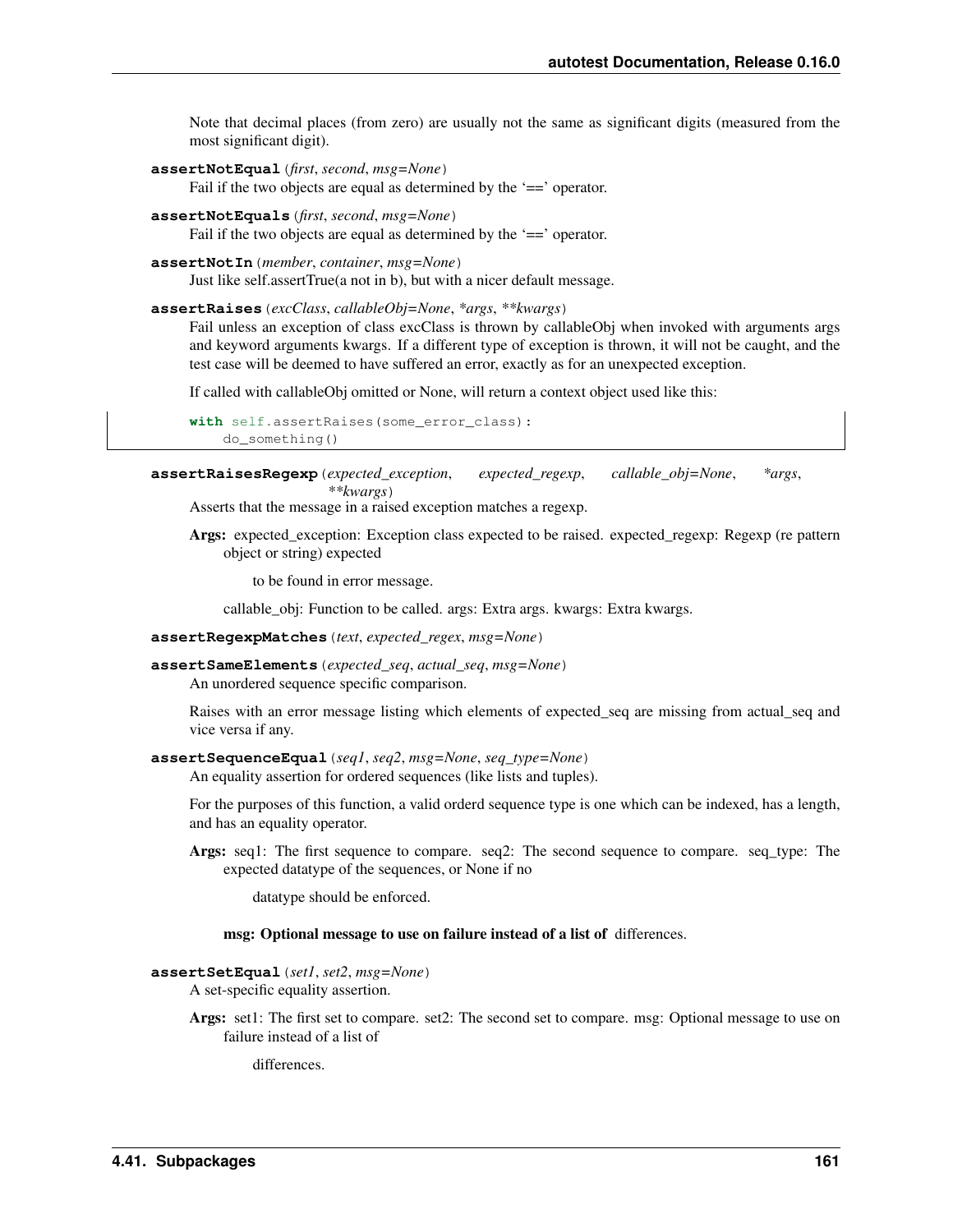For more general containership equality, assertSameElements will work with things other than sets. This uses ducktyping to support different types of sets, and is optimized for sets specifically (parameters must support a difference method).

```
assertTrue(expr, msg=None)
```
Fail the test unless the expression is true.

```
assertTupleEqual(tuple1, tuple2, msg=None)
```
A tuple-specific equality assertion.

Args: tuple1: The first tuple to compare. tuple2: The second tuple to compare. msg: Optional message to use on failure instead of a list of

differences.

**assert\_**(*expr*, *msg=None*) Fail the test unless the expression is true.

```
countTestCases()
```

```
debug()
```
Run the test without collecting errors in a TestResult

```
defaultTestResult()
```

```
fail(msg=None)
```
Fail immediately, with the given message.

**failIf**(*\*args*, *\*\*kwargs*)

```
failIfAlmostEqual(*args, **kwargs)
```
**failIfEqual**(*\*args*, *\*\*kwargs*)

**failUnless**(*\*args*, *\*\*kwargs*)

```
failUnlessAlmostEqual(*args, **kwargs)
```
**failUnlessEqual**(*\*args*, *\*\*kwargs*)

```
failUnlessRaises(*args, **kwargs)
```
# **failureException**

alias of AssertionError

**id**()

# **longMessage** = False

**run**(*result=None*)

# **setUp**()

Hook method for setting up the test fixture before exercising it.

# **shortDescription**()

Returns both the test method name and first line of its docstring.

If no docstring is given, only returns the method name.

This method overrides unittest.TestCase.shortDescription(), which only returns the first line of the docstring, obscuring the name of the test upon failure.

```
skipTest(reason)
```
Skip this test.

# <span id="page-165-0"></span>**tearDown**()

Hook method for deconstructing the test fixture after testing it.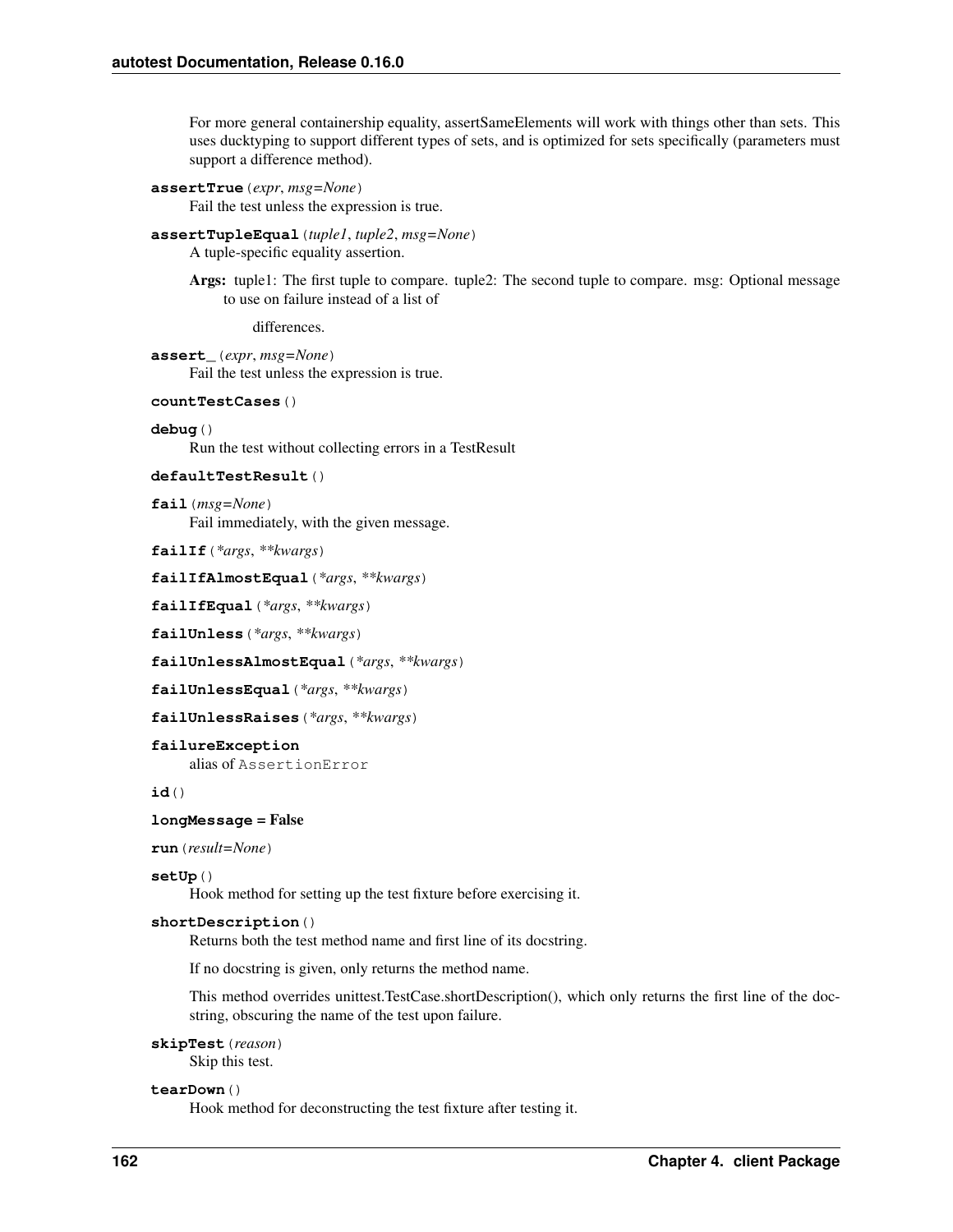class autotest.client.shared.test\_utils.unittest.**TestSuite**(*tests=()*) Bases: [object](http://docs.python.org/library/functions.html#object)

A test suite is a composite test consisting of a number of TestCases.

For use, create an instance of TestSuite, then add test case instances. When all tests have been added, the suite can be passed to a test runner, such as TextTestRunner. It will run the individual test cases in the order in which they were added, aggregating the results. When subclassing, do not forget to call the base class constructor.

```
addTest(test)
```
**addTests**(*tests*)

**countTestCases**()

#### **debug**()

Run the tests without collecting errors in a TestResult

**run**(*result*)

```
class autotest.client.shared.test_utils.unittest.ClassTestSuite(tests,
```
*class\_collected\_from*)

Bases: [autotest.client.shared.test\\_utils.unittest.TestSuite](#page-165-0)

Suite of tests derived from a single TestCase class.

**id**()

**run**(*result*)

#### **shortDescription**()

class autotest.client.shared.test\_utils.unittest.**TextTestRunner**(*stream=<open*

*file '<stderr>'*, *mode 'w'>*, *descriptions=1*, *verbosity=1*)

Bases: [object](http://docs.python.org/library/functions.html#object)

A test runner class that displays results in textual form.

It prints out the names of tests as they are run, errors as they occur, and a summary of the results at the end of the test run.

**run**(*test*)

Run the given test case or test suite.

```
class autotest.client.shared.test_utils.unittest.TestLoader
```
Bases: [object](http://docs.python.org/library/functions.html#object)

This class is responsible for loading tests according to various criteria and returning them wrapped in a TestSuite

## **classSuiteClass**

alias of [ClassTestSuite](#page-166-0)

```
getTestCaseNames(testCaseClass)
```
Return a sorted sequence of method names found within testCaseClass

```
loadTestsFromModule(module)
```
Return a suite of all tests cases contained in the given module

# **loadTestsFromName**(*name*, *module=None*)

Return a suite of all tests cases given a string specifier.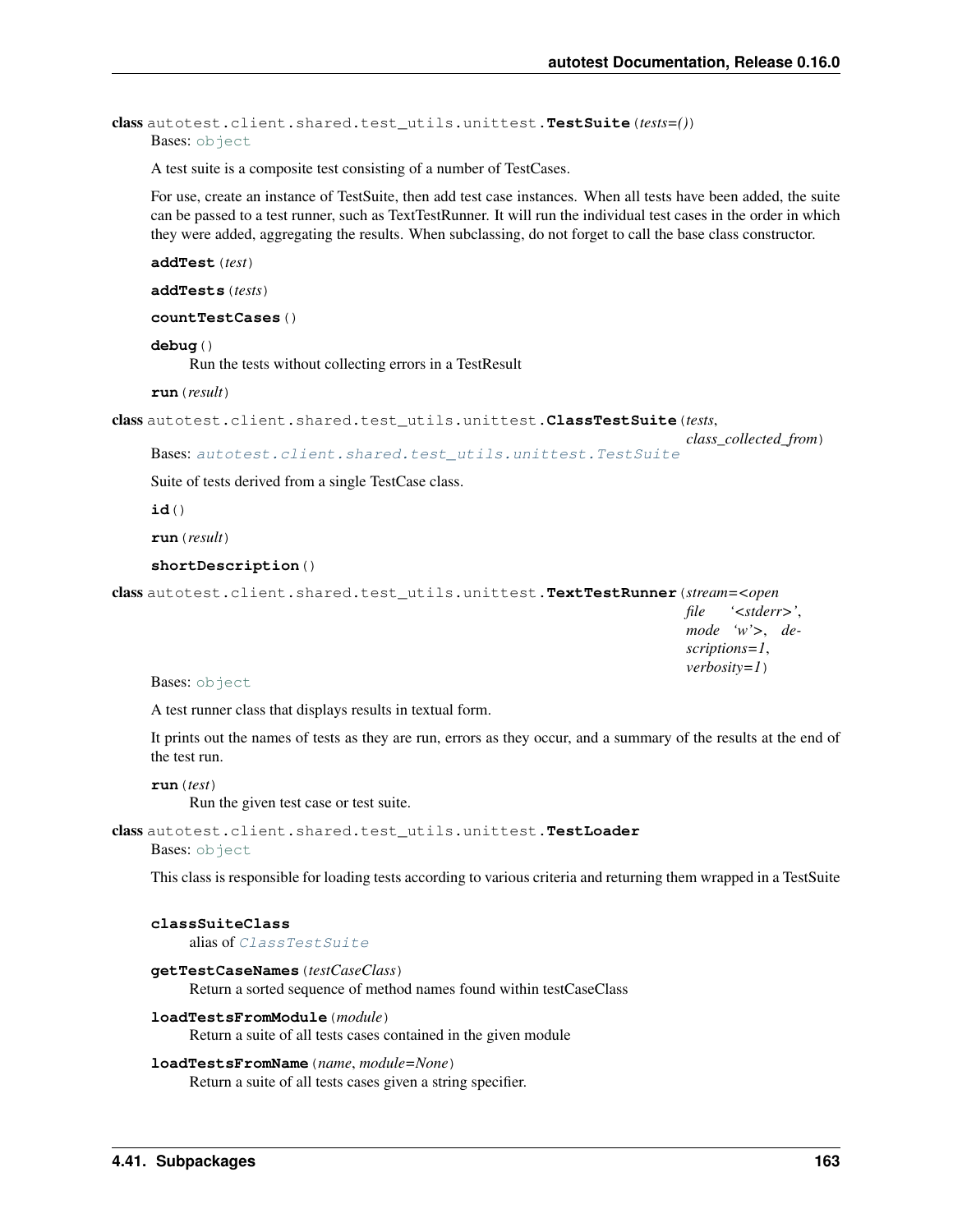The name may resolve either to a module, a test case class, a test method within a test case class, or a callable object which returns a TestCase or TestSuite instance.

The method optionally resolves the names relative to a given module.

#### **loadTestsFromNames**(*names*, *module=None*)

Return a suite of all tests cases found using the given sequence of string specifiers. See 'loadTestsFrom-Name()'.

#### **loadTestsFromTestCase**(*testCaseClass*)

Return a suite of all tests cases contained in testCaseClass

## **sortTestMethodsUsing**()

 $cmp(x, y)$  -> integer

Return negative if  $x < y$ , zero if  $x = y$ , positive if  $x > y$ .

## **suiteClass**

alias of Test Suite

# **testMethodPrefix** = 'test'

class autotest.client.shared.test\_utils.unittest.**FunctionTestCase**(*testFunc*,

*setUp=None*, *tear-Down=None*, *description=None*)

Bases: [autotest.client.shared.test\\_utils.unittest.TestCase](#page-162-0)

A test case that wraps a test function.

This is useful for slipping pre-existing test functions into the unittest framework. Optionally, set-up and tidy-up functions can be supplied. As with TestCase, the tidy-up ('tearDown') function will always be called if the set-up ('setUp') function ran successfully.

**id**()

```
runTest()
```
**setUp**()

**shortDescription**()

## **tearDown**()

```
autotest.client.shared.test_utils.unittest.main
    alias of TestProgram
```
exception autotest.client.shared.test\_utils.unittest.**SkipTest** Bases: [exceptions.Exception](http://docs.python.org/library/exceptions.html#exceptions.Exception)

Raise this exception in a test to skip it.

Usually you can use TestResult.skip() or one of the skipping decorators instead of raising this directly.

autotest.client.shared.test\_utils.unittest.**skip**(*reason*) Unconditionally skip a test.

```
autotest.client.shared.test_utils.unittest.skipIf(condition, reason)
     Skip a test if the condition is true.
```
autotest.client.shared.test\_utils.unittest.**skipUnless**(*condition*, *reason*) Skip a test unless the condition is true.

autotest.client.shared.test\_utils.unittest.**expectedFailure**(*func*)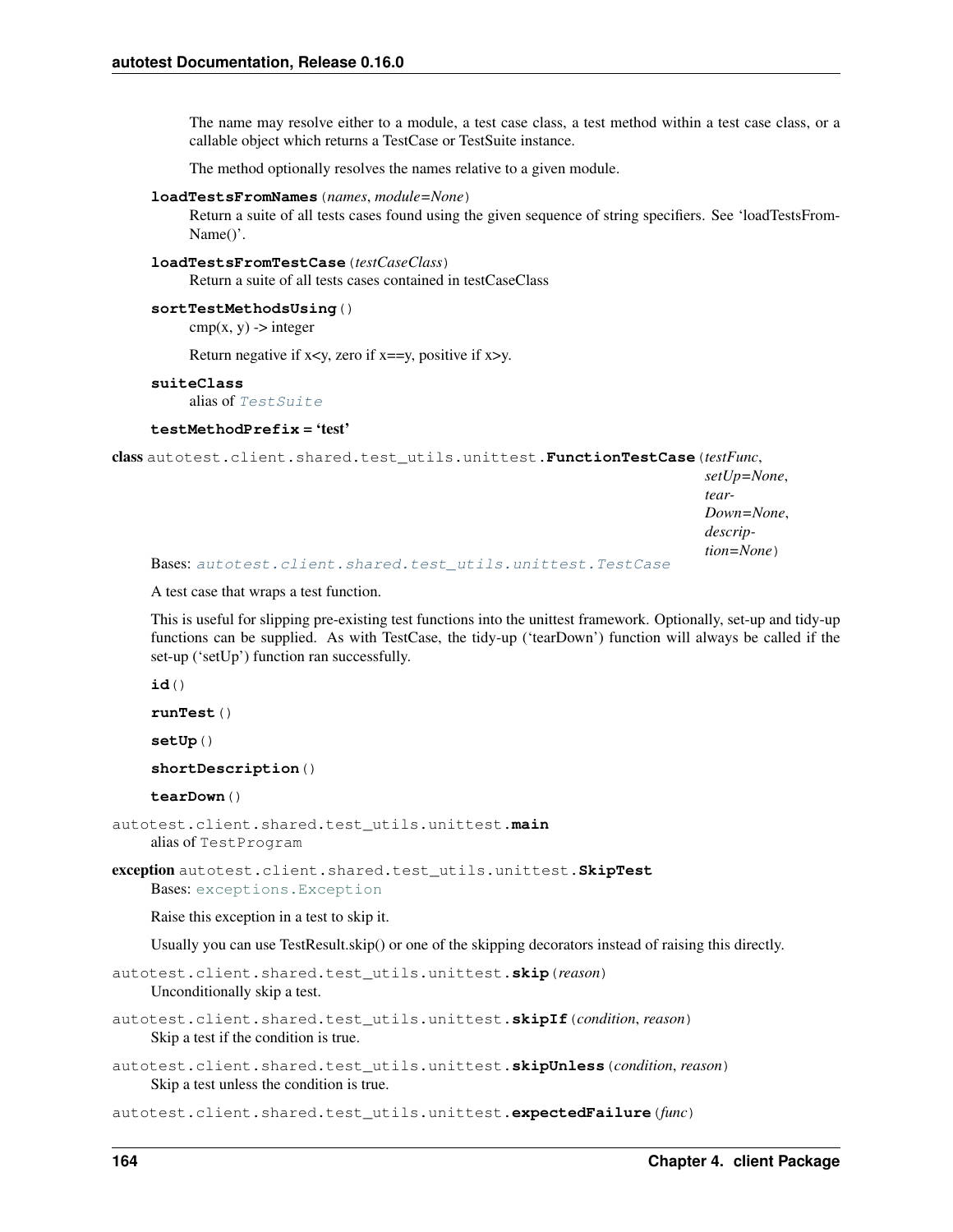```
autotest.client.shared.test_utils.unittest.getTestCaseNames(testCaseClass,
                                                                          prefix,
                                                                          sortUsing=<built-in
                                                                          function cmp>)
autotest.client.shared.test_utils.unittest.makeSuite(testCaseClass, prefix='test',
                                                                 sortUsing=<built-in function
                                                                 cmp>, suiteClass=<class 'au-
                                                                 totest.client.shared.test_utils.unittest.TestSuite'>)
autotest.client.shared.test_utils.unittest.findTestCases(module, prefix='test',
                                                                      sortUsing=<built-
                                                                      in function cmp>,
                                                                      suiteClass=<class 'au-
                                                                      totest.client.shared.test_utils.unittest.TestSuite'>)
```
# **4.41.4 tools Package**

#### **JUnit\_api Module**

```
class autotest.client.tools.JUnit_api.errorType(message=None, type_=None, val-
                                                ueOf_=None)
    Bases: autotest.client.tools.JUnit_api.GeneratedsSuper
```
The error message. e.g., if a java exception is thrown, the return value of getMessage()The type of error that occurred. e.g., if a java execption is thrown the full class name of the exception.

**build**(*node*)

**buildAttributes**(*node*, *attrs*, *already\_processed*)

**buildChildren**(*child\_*, *node*, *nodeName\_*, *fromsubclass\_=False*)

```
export(outfile, level, namespace_='', name_='errorType', namespacedef_='')
```
**exportAttributes**(*outfile*, *level*, *already\_processed*, *namespace\_=''*, *name\_='errorType'*)

**exportChildren**(*outfile*, *level*, *namespace\_=''*, *name\_='errorType'*, *fromsubclass\_=False*)

**exportLiteral**(*outfile*, *level*, *name\_='errorType'*)

**exportLiteralAttributes**(*outfile*, *level*, *already\_processed*, *name\_*)

**exportLiteralChildren**(*outfile*, *level*, *name\_*)

```
static factory(*args_, **kwargs_)
```

```
get_message()
```

```
get_type()
```

```
get_valueOf_()
```
**hasContent\_**()

```
set_message(message)
```

```
set_type(type_)
```

```
set_valueOf_(valueOf_)
```

```
subclass = None
```

```
superclass = None
```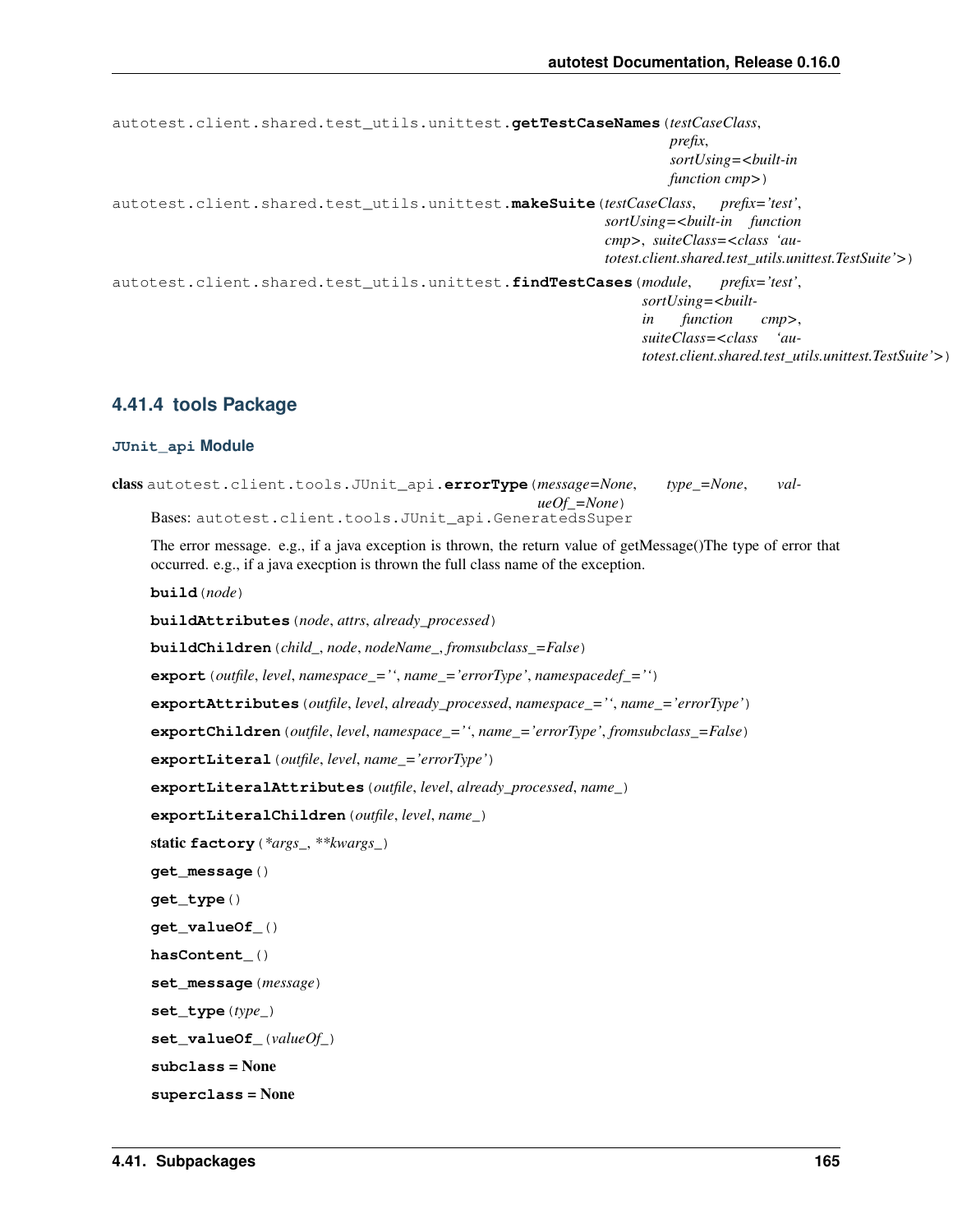```
class autotest.client.tools.JUnit_api.failureType(message=None, type_=None, val-
                                                           ueOf_=None)
     Bases: autotest.client.tools.JUnit_api.GeneratedsSuper
     The message specified in the assertThe type of the assert.
     build(node)
     buildAttributes(node, attrs, already_processed)
     buildChildren(child_, node, nodeName_, fromsubclass_=False)
     export(outfile, level, namespace_='', name_='failureType', namespacedef_='')
     exportAttributes(outfile, level, already_processed, namespace_='', name_='failureType')
     exportChildren(outfile, level, namespace_='', name_='failureType', fromsubclass_=False)
     exportLiteral(outfile, level, name_='failureType')
     exportLiteralAttributes(outfile, level, already_processed, name_)
     exportLiteralChildren(outfile, level, name_)
     static factory(*args_, **kwargs_)
     get_message()
     get_type()
     get_valueOf_()
     hasContent_()
     set_message(message)
     set_type(type_)
     set_valueOf_(valueOf_)
     subclass = None
     superclass = None
class autotest.client.tools.JUnit_api.propertiesType(property=None)
     Bases: autotest.client.tools.JUnit_api.GeneratedsSuper
     add_property(value)
     build(node)
     buildAttributes(node, attrs, already_processed)
     buildChildren(child_, node, nodeName_, fromsubclass_=False)
     export(outfile, level, namespace_='', name_='propertiesType', namespacedef_='')
     exportAttributes(outfile, level, already_processed, namespace_='', name_='propertiesType')
     exportChildren(outfile, level, namespace_='', name_='propertiesType', fromsubclass_=False)
     exportLiteral(outfile, level, name_='propertiesType')
     exportLiteralAttributes(outfile, level, already_processed, name_)
     exportLiteralChildren(outfile, level, name_)
     static factory(*args_, **kwargs_)
     get_property()
```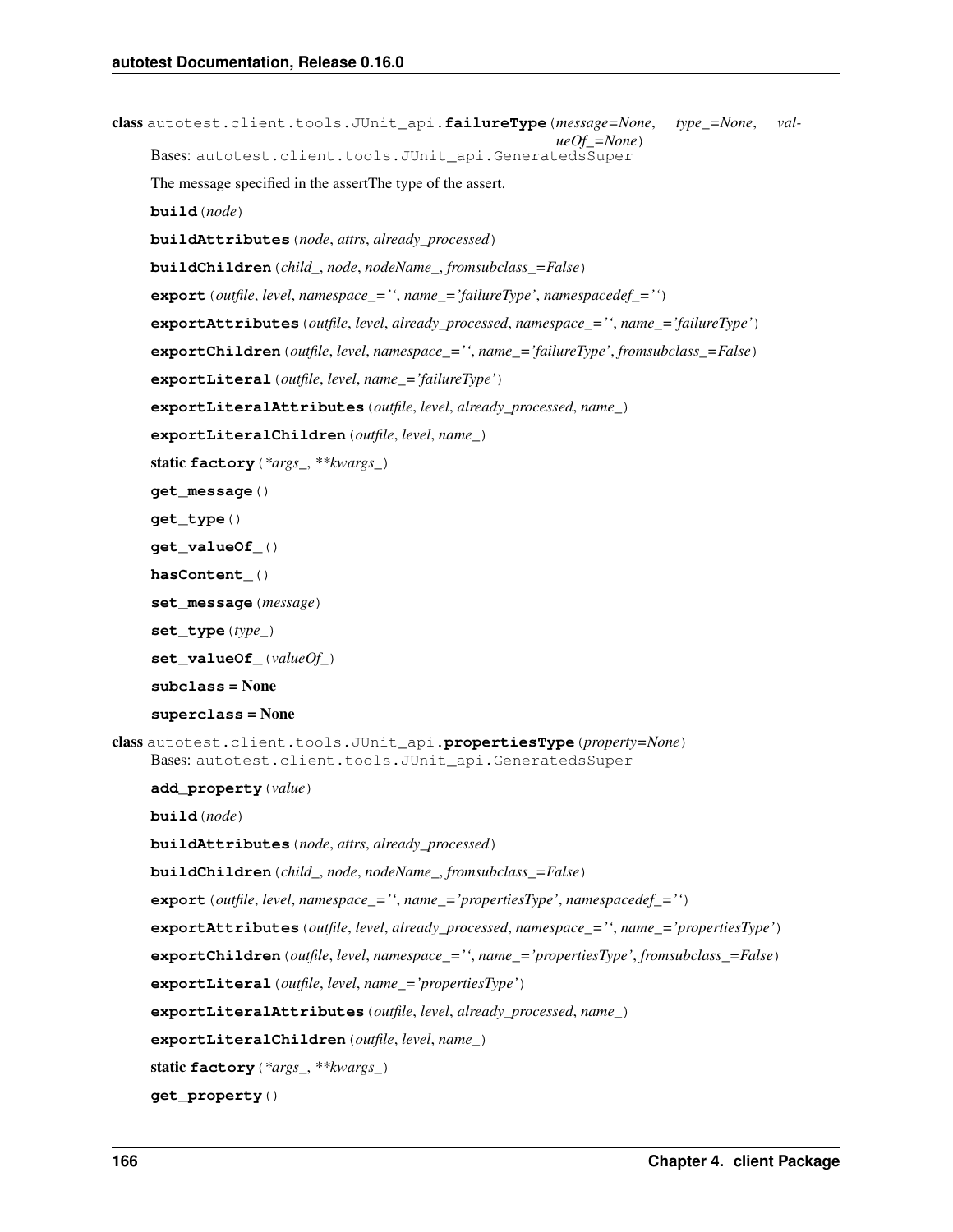```
hasContent_()
     insert_property(index, value)
     set_property(property)
     subclass = None
     superclass = None
class autotest.client.tools.JUnit_api.propertyType(name=None, value=None)
     Bases: autotest.client.tools.JUnit_api.GeneratedsSuper
     build(node)
     buildAttributes(node, attrs, already_processed)
     buildChildren(child_, node, nodeName_, fromsubclass_=False)
     export(outfile, level, namespace_='', name_='propertyType', namespacedef_='')
     exportAttributes(outfile, level, already_processed, namespace_='', name_='propertyType')
     exportChildren(outfile, level, namespace_='', name_='propertyType', fromsubclass_=False)
     exportLiteral(outfile, level, name_='propertyType')
     exportLiteralAttributes(outfile, level, already_processed, name_)
     exportLiteralChildren(outfile, level, name_)
     static factory(*args_, **kwargs_)
     get_name()
     get_value()
     hasContent_()
     set_name(name)
     set_value(value)
     subclass = None
     superclass = None
class autotest.client.tools.JUnit_api.system_err
     Bases: autotest.client.tools.JUnit_api.GeneratedsSuper
     Data that was written to standard error while the test was executed
     build(node)
     buildAttributes(node, attrs, already_processed)
     buildChildren(child_, node, nodeName_, fromsubclass_=False)
     export(outfile, level, namespace_='', name_='system-err', namespacedef_='')
     exportAttributes(outfile, level, already_processed, namespace_='', name_='system-err')
     exportChildren(outfile, level, namespace_='', name_='system-err', fromsubclass_=False)
     exportLiteral(outfile, level, name_='system-err')
     exportLiteralAttributes(outfile, level, already_processed, name_)
     exportLiteralChildren(outfile, level, name_)
     static factory(*args_, **kwargs_)
```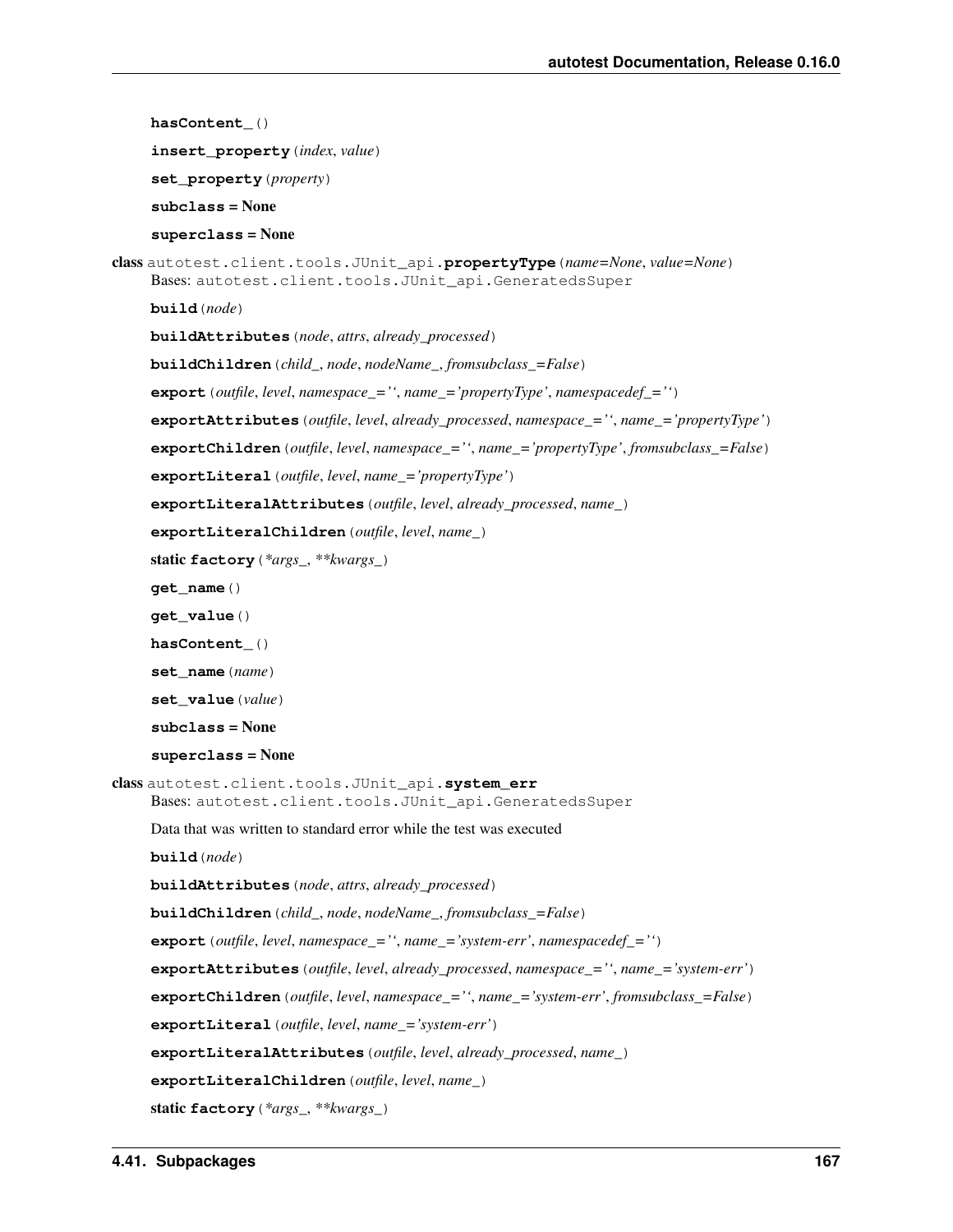**hasContent\_**() **subclass** = None **superclass** = None class autotest.client.tools.JUnit\_api.**system\_out** Bases: autotest.client.tools.JUnit\_api.GeneratedsSuper Data that was written to standard out while the test was executed **build**(*node*) **buildAttributes**(*node*, *attrs*, *already\_processed*) **buildChildren**(*child\_*, *node*, *nodeName\_*, *fromsubclass\_=False*) **export**(*outfile*, *level*, *namespace\_=''*, *name\_='system-out'*, *namespacedef\_=''*) **exportAttributes**(*outfile*, *level*, *already\_processed*, *namespace\_=''*, *name\_='system-out'*) **exportChildren**(*outfile*, *level*, *namespace\_=''*, *name\_='system-out'*, *fromsubclass\_=False*) **exportLiteral**(*outfile*, *level*, *name\_='system-out'*) **exportLiteralAttributes**(*outfile*, *level*, *already\_processed*, *name\_*) **exportLiteralChildren**(*outfile*, *level*, *name\_*) static **factory**(*\*args\_*, *\*\*kwargs\_*) **hasContent\_**() **subclass** = None **superclass** = None class autotest.client.tools.JUnit\_api.**testcaseType**(*classname=None*, *name=None*, *time=None*, *error=None*, *failure=None*) Bases: autotest.client.tools.JUnit\_api.GeneratedsSuper Name of the test methodFull class name for the class the test method is in.Time taken (in seconds) to execute the test **build**(*node*)

**buildAttributes**(*node*, *attrs*, *already\_processed*)

**buildChildren**(*child\_*, *node*, *nodeName\_*, *fromsubclass\_=False*)

**export**(*outfile*, *level*, *namespace\_=''*, *name\_='testcaseType'*, *namespacedef\_=''*)

**exportAttributes**(*outfile*, *level*, *already\_processed*, *namespace\_=''*, *name\_='testcaseType'*)

**exportChildren**(*outfile*, *level*, *namespace\_=''*, *name\_='testcaseType'*, *fromsubclass\_=False*)

**exportLiteral**(*outfile*, *level*, *name\_='testcaseType'*)

**exportLiteralAttributes**(*outfile*, *level*, *already\_processed*, *name\_*)

**exportLiteralChildren**(*outfile*, *level*, *name\_*)

static **factory**(*\*args\_*, *\*\*kwargs\_*)

**get\_classname**()

**get\_error**()

**get\_failure**()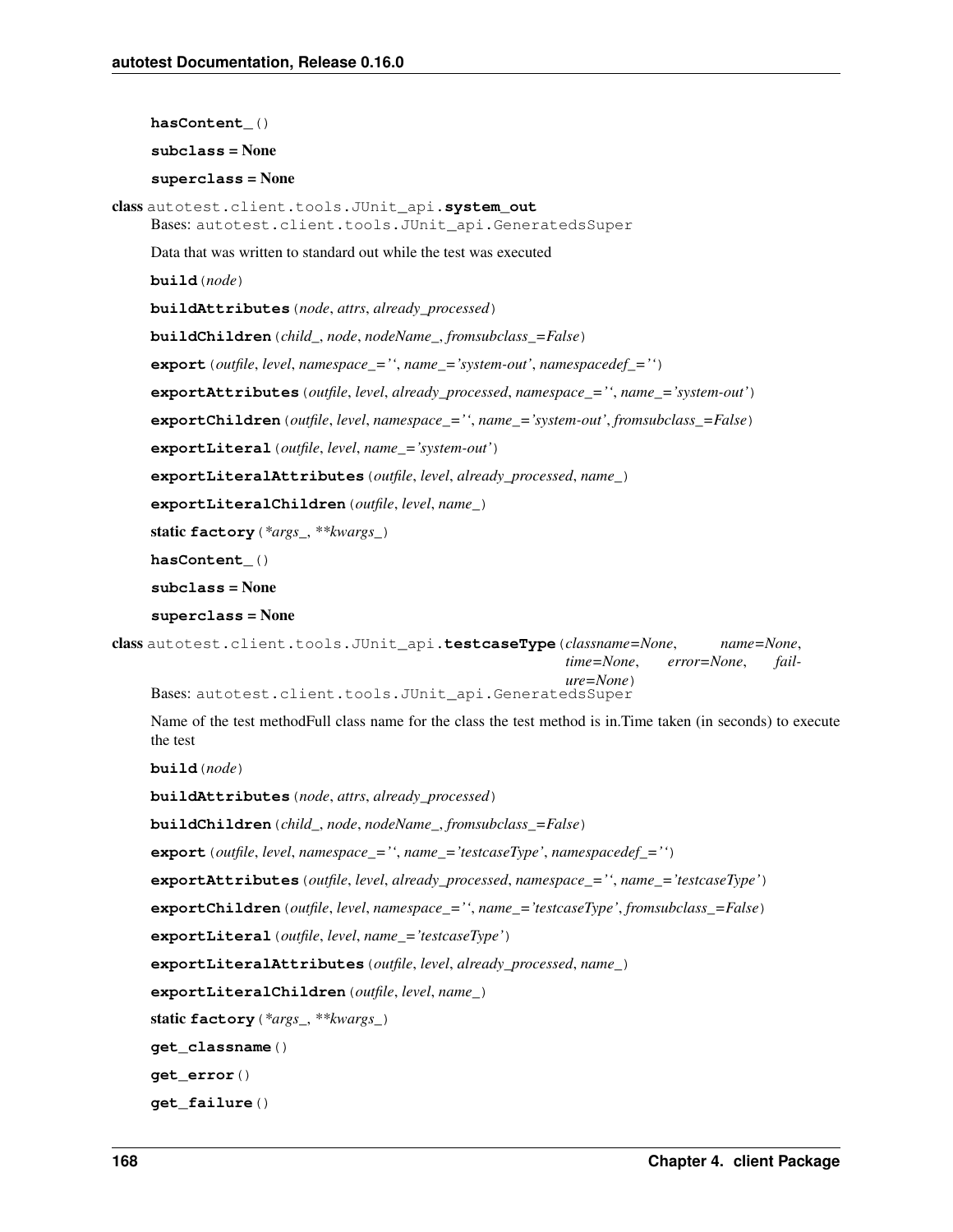**get\_name**() **get\_time**() **hasContent\_**() **set\_classname**(*classname*) **set\_error**(*error*) **set\_failure**(*failure*) **set\_name**(*name*) **set\_time**(*time*) **subclass** = None **superclass** = None

<span id="page-172-0"></span>class autotest.client.tools.JUnit\_api.**testsuite**(*tests=None*, *errors=None*, *name=None*, *timestamp=None*, *hostname=None*, *time=None*, *failures=None*, *properties=None*, *testcase=None*, *system\_out=None*, *system\_err=None*, *extensiontype\_=None*) Bases: autotest.client.tools.JUnit\_api.GeneratedsSuper

Contains the results of exexuting a testsuiteFull class name of the test for non-aggregated testsuite documents. Class name without the package for aggregated testsuites documentswhen the test was executed. Timezone may not be specified.Host on which the tests were executed. 'localhost' should be used if the hostname cannot be determined.The total number of tests in the suiteThe total number of tests in the suite that failed. A failure is a test which the code has explicitly failed by using the mechanisms for that purpose. e.g., via an assertEqualsThe total number of tests in the suite that errorrd. An errored test is one that had an unanticipated problem. e.g., an unchecked throwable; or a problem with the implementation of the test.Time taken (in seconds) to execute the tests in the suite

**add\_testcase**(*value*)

**build**(*node*)

**buildAttributes**(*node*, *attrs*, *already\_processed*)

**buildChildren**(*child\_*, *node*, *nodeName\_*, *fromsubclass\_=False*)

**export**(*outfile*, *level*, *namespace\_=''*, *name\_='testsuite'*, *namespacedef\_=''*)

**exportAttributes**(*outfile*, *level*, *already\_processed*, *namespace\_=''*, *name\_='testsuite'*)

**exportChildren**(*outfile*, *level*, *namespace\_=''*, *name\_='testsuite'*, *fromsubclass\_=False*)

```
exportLiteral(outfile, level, name_='testsuite')
```
**exportLiteralAttributes**(*outfile*, *level*, *already\_processed*, *name\_*)

**exportLiteralChildren**(*outfile*, *level*, *name\_*)

static **factory**(*\*args\_*, *\*\*kwargs\_*)

**get\_errors**()

**get\_extensiontype\_**()

**get\_failures**()

**get\_hostname**()

**get\_name**()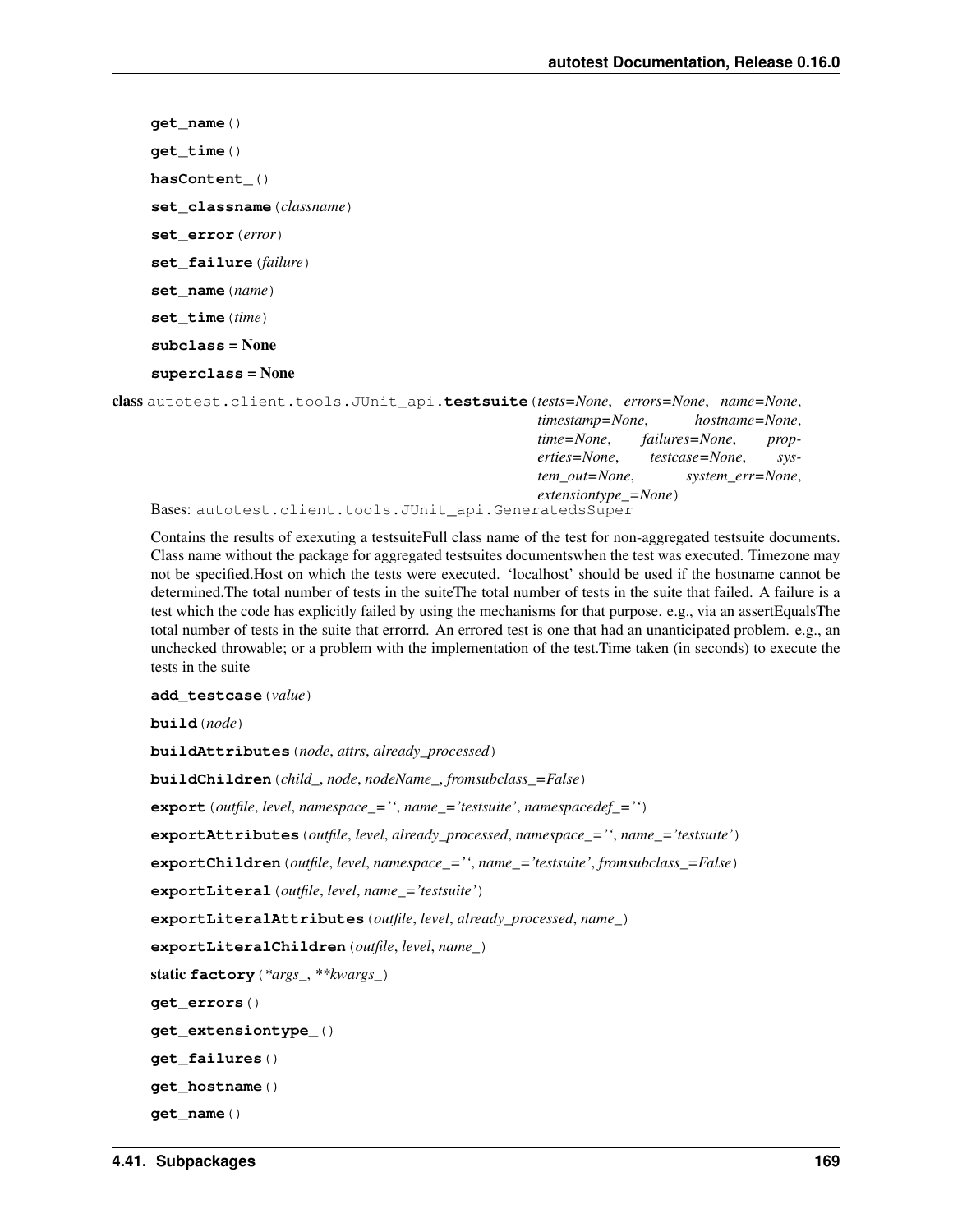```
get_properties()
```

```
get_system_err()
```

```
get_system_out()
```

```
get_testcase()
```

```
get_tests()
```

```
get_time()
```

```
get_timestamp()
```
**hasContent\_**()

**insert\_testcase**(*index*, *value*)

```
set_errors(errors)
```

```
set_extensiontype_(extensiontype_)
```

```
set_failures(failures)
```
**set\_hostname**(*hostname*)

**set\_name**(*name*)

```
set_properties(properties)
```

```
set_system_err(system_err)
```

```
set_system_out(system_out)
```

```
set_testcase(testcase)
```

```
set_tests(tests)
```

```
set_time(time)
```

```
set_timestamp(timestamp)
```

```
subclass = None
```

```
superclass = None
```
# **validate\_ISO8601\_DATETIME\_PATTERN**(*value*)

class autotest.client.tools.JUnit\_api.**testsuiteType**(*tests=None*, *errors=None*, *name=None*, *timestamp=None*, *hostname=None*, *time=None*, *failures=None*, *properties=None*, *testcase=None*, *system\_out=None*, *system\_err=None*, *id=None*, *package=None*)

Bases: [autotest.client.tools.JUnit\\_api.testsuite](#page-172-0)

Derived from [testsuite/@name](mailto:testsuite/@name) in the non-aggregated documentsStarts at '0' for the first testsuite and is incremented by 1 for each following testsuite

**build**(*node*)

**buildAttributes**(*node*, *attrs*, *already\_processed*)

**buildChildren**(*child\_*, *node*, *nodeName\_*, *fromsubclass\_=False*)

**export**(*outfile*, *level*, *namespace\_=''*, *name\_='testsuiteType'*, *namespacedef\_=''*)

**exportAttributes**(*outfile*, *level*, *already\_processed*, *namespace\_=''*, *name\_='testsuiteType'*)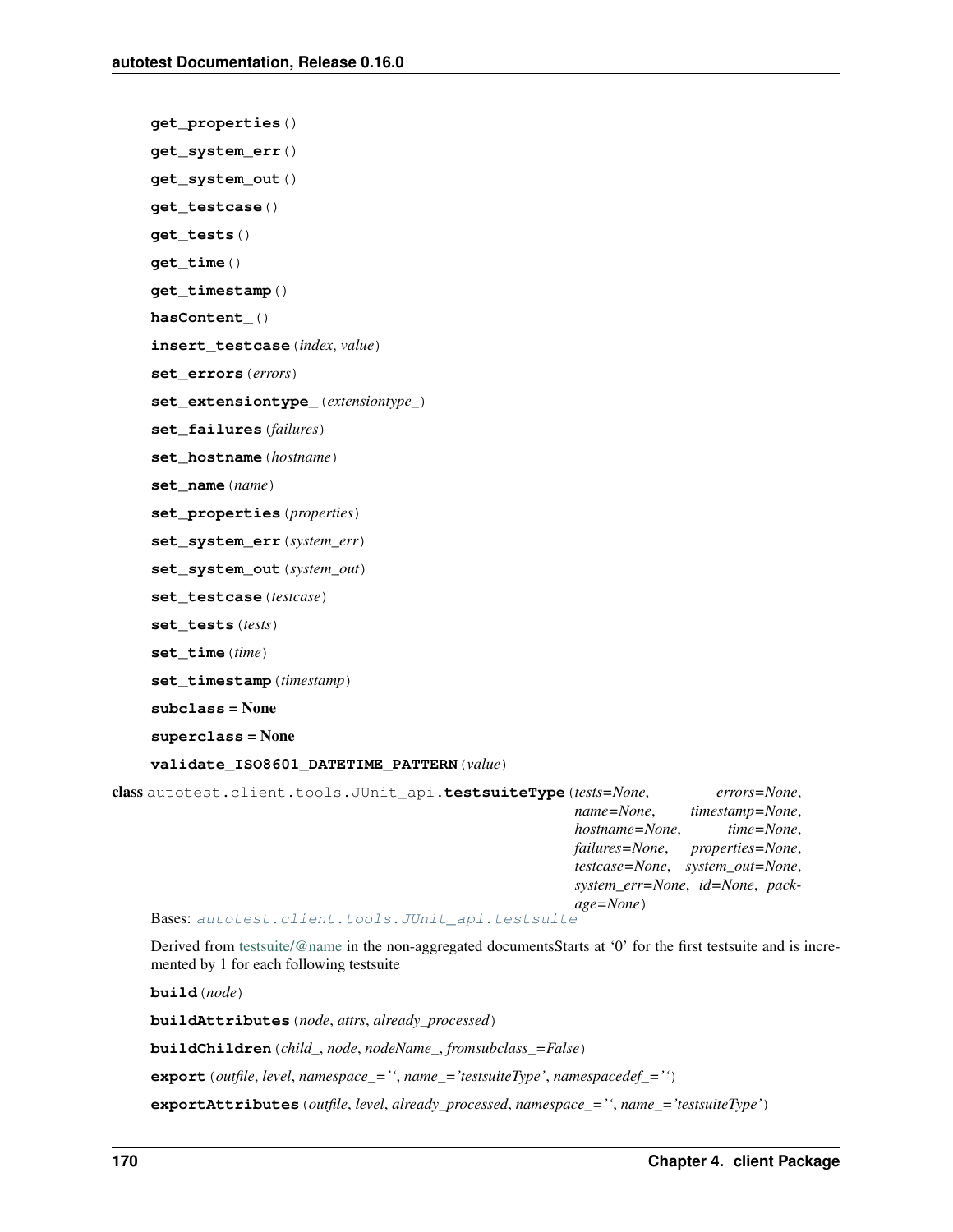```
exportChildren(outfile, level, namespace_='', name_='testsuiteType', fromsubclass_=False)
     exportLiteral(outfile, level, name_='testsuiteType')
     exportLiteralAttributes(outfile, level, already_processed, name_)
     exportLiteralChildren(outfile, level, name_)
     static factory(*args_, **kwargs_)
     get_id()
     get_package()
     hasContent_()
     set_id(id)
     set_package(package)
     subclass = None
     superclass
          alias of testsuite
class autotest.client.tools.JUnit_api.testsuites(testsuite=None)
     Bases: autotest.client.tools.JUnit_api.GeneratedsSuper
     Contains an aggregation of testsuite results
     add_testsuite(value)
     build(node)
     buildAttributes(node, attrs, already_processed)
     buildChildren(child_, node, nodeName_, fromsubclass_=False)
     export(outfile, level, namespace_='', name_='testsuites', namespacedef_='')
     exportAttributes(outfile, level, already_processed, namespace_='', name_='testsuites')
     exportChildren(outfile, level, namespace_='', name_='testsuites', fromsubclass_=False)
     exportLiteral(outfile, level, name_='testsuites')
     exportLiteralAttributes(outfile, level, already_processed, name_)
     exportLiteralChildren(outfile, level, name_)
     static factory(*args_, **kwargs_)
     get_testsuite()
     hasContent_()
     insert_testsuite(index, value)
     set_testsuite(testsuite)
     subclass = None
     superclass = None
```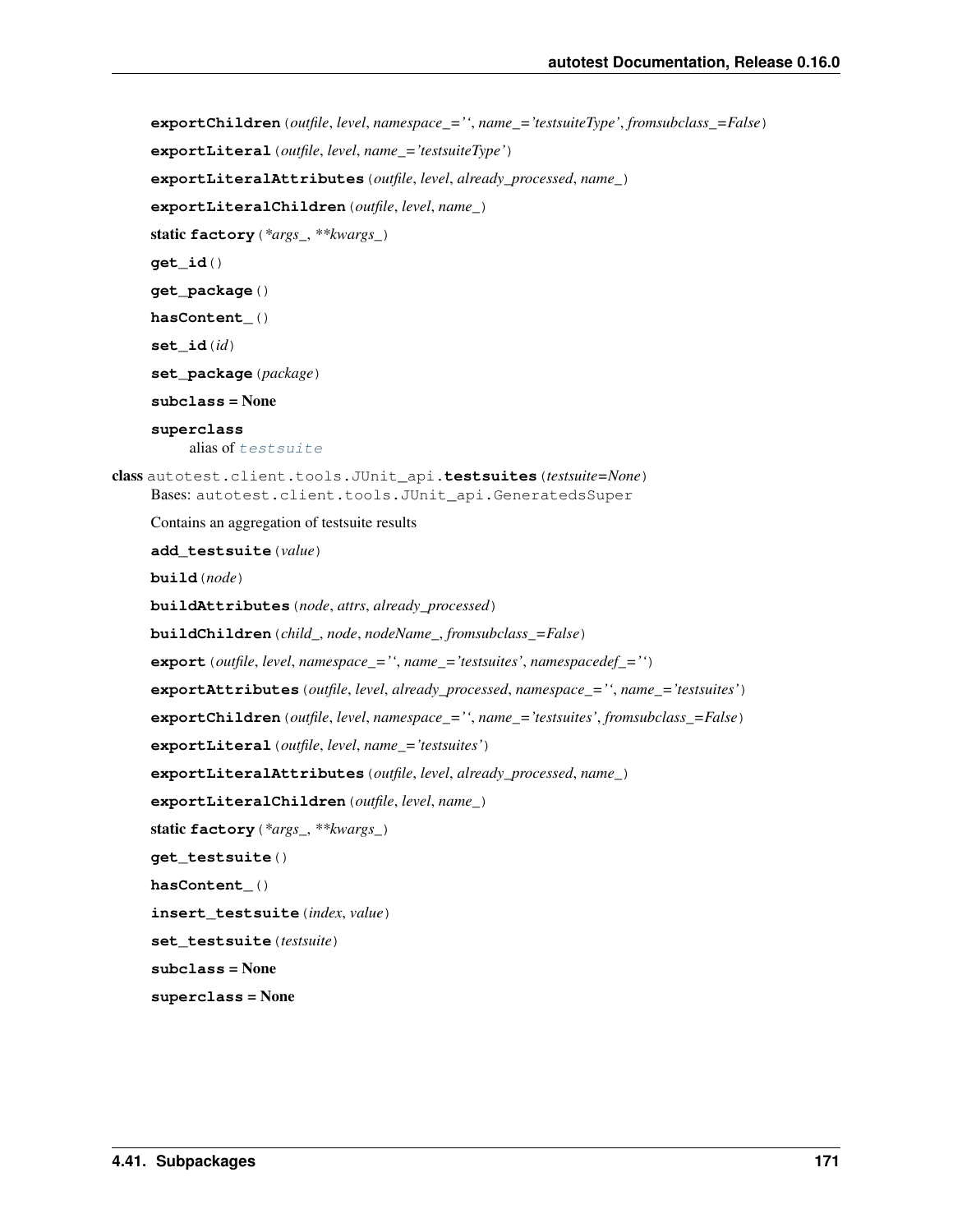# **boottool Module**

A boottool clone, but written in python and relying mostly on grubby[1].

```
[1] - http://git.fedorahosted.org/git/?p=grubby.git
```

```
class autotest.client.tools.boottool.Grubby(path=None, opts=None)
```
Bases: [object](http://docs.python.org/library/functions.html#object)

Grubby wrapper

This class calls the grubby binary for most commands, but also adds some functionality that is not really suited to be included in int, such as boot-once.

#### **SUPPORTED\_BOOTLOADERS** = ('lilo', 'grub2', 'grub', 'extlinux', 'yaboot', 'elilo')

```
add_args(kernel, args)
```
Add cmdline arguments for the specified kernel.

#### Parameters

- **kernel** can be a position number (index) or title
- **args** argument to be added to the current list of args

**add\_kernel**(*path*, *title='autoserv'*, *root=None*, *args=None*, *initrd=None*, *default=False*, *position='end'*)

Add a kernel entry to the bootloader (or replace if one exists already with the same title).

#### Parameters

- **path** string path to the kernel image file
- **title** title of this entry in the bootloader config
- **root** string of the root device
- **args** string with cmdline args
- **initrd** string path to the initrd file
- **default** set to True to make this entry the default one (default False)
- **position** where to insert the new entry in the bootloader config file (default 'end', other valid input 'start', or # of the title)
- **xen\_hypervisor** xen hypervisor image file (valid only when xen mode is enabled)

#### **arch\_probe**()

Get the system architecture

This is much simpler version then the original boottool version, that does not attempt to filter the result of the command / system call that returns the archicture.

Returns string with system archicteture, such as x86\_64, ppc64, etc

# **boot\_once**(*title=None*)

Configures the bootloader to boot an entry only once

This is not implemented by grubby, but directly implemented here, via the 'boot\_once\_<bootloader>' method.

#### **boot\_once\_elilo**(*entry\_index*)

Implements boot once for machines with kernel  $\geq$  2.6

This manipulates EFI variables via the interface available at /sys/firmware/efi/vars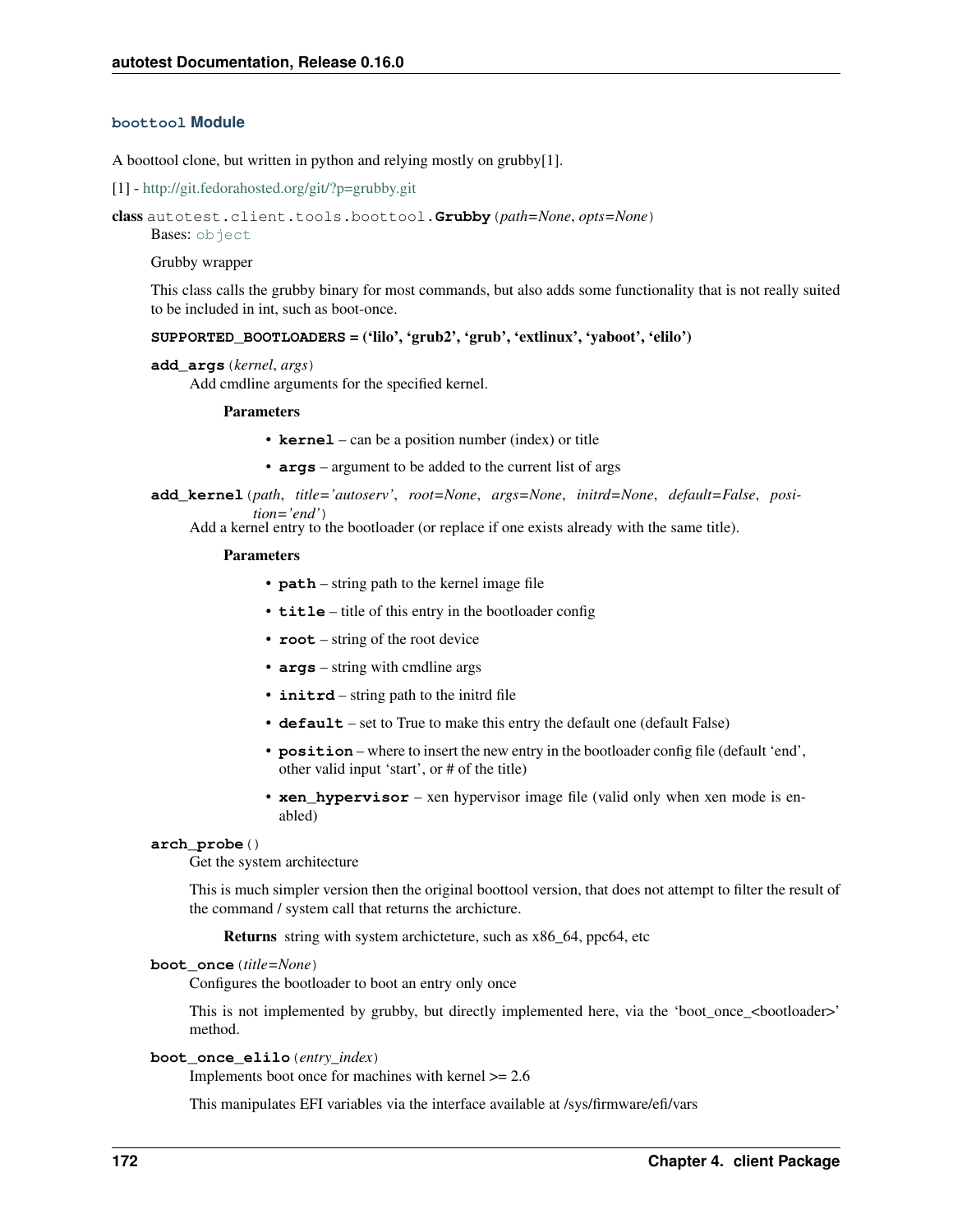## **boot\_once\_grub**(*entry\_index*)

Implements the boot once feature for the grub bootloader

# **boot\_once\_grub2**(*entry\_index*)

Implements the boot once feature for the grub2 bootloader

Caveat: this assumes the default set is of type "saved", and not a numeric value.

## **boot\_once\_yaboot**(*entry\_title*)

Implements the boot once feature for the yaboot bootloader

## **bootloader\_probe**()

Get the bootloader name that is detected on this machine

This module performs the same action as client side boottool.py get\_type() method, but with a better name IMHO.

Returns name of detected bootloader

# **default**()

Get the default entry index.

This module performs the same action as client side boottool.py get\_default() method, but with a better name IMHO.

Returns an integer with the the default entry.

## **get\_architecture**()

Get the system architecture

This is much simpler version then the original boottool version, that does not attempt to filter the result of the command / system call that returns the archicture.

Returns string with system archicteture, such as x86\_64, ppc64, etc

## **get\_bootloader**()

Get the bootloader name that is detected on this machine

This module performs the same action as client side boottool.py get\_type() method, but with a better name IMHO.

Returns name of detected bootloader

# **get\_default**()

Get the default entry index.

This module performs the same action as client side boottool.py get\_default() method, but with a better name IMHO.

Returns an integer with the the default entry.

## **get\_default\_index**()

Get the default entry index.

This module performs the same action as client side boottool.py get\_default() method, but with a better name IMHO.

Returns an integer with the the default entry.

#### **get\_default\_title**()

Get the default entry title.

Conforms to the client side boottool.py API, but rely directly on grubby functionality.

Returns a string of the default entry title.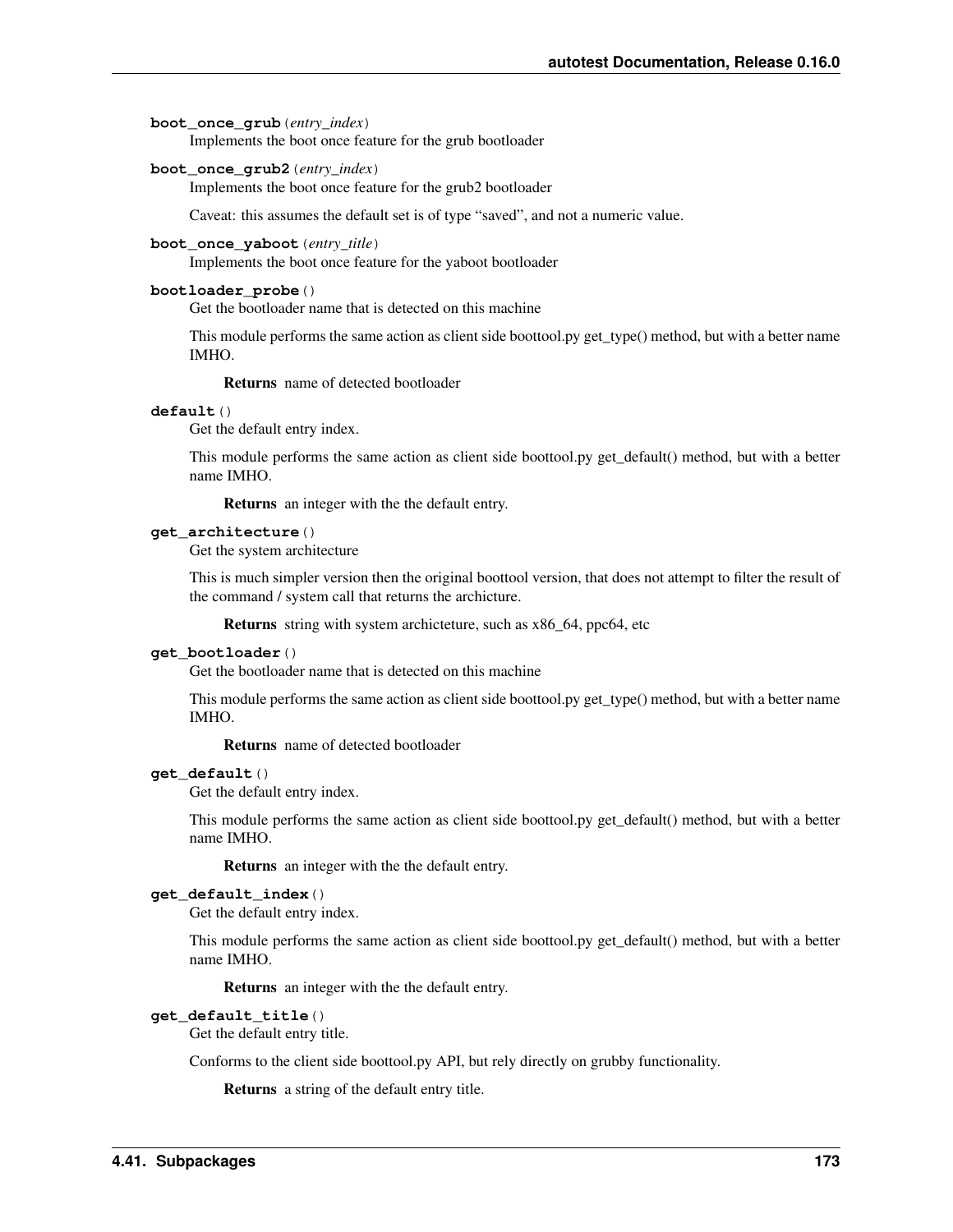#### **get\_entries**()

Get all entries information.

Returns a dictionary of index -> entry where entry is a dictionary of entry information as described for get\_entry().

## **get\_entry**(*search\_info*)

Get a single bootloader entry information.

NOTE: if entry is "fallback" and bootloader is grub use index instead of kernel title ("fallback") as fallback is a special option in grub

Parameters search\_info – can be 'default', position number or title

Returns a dictionary of key->value where key is the type of entry information (ex. 'title', 'args', 'kernel', etc) and value is the value for that piece of information.

## **get\_grubby\_version**()

Get the version of grubby that is installed on this machine

Returns tuple with (major, minor) grubby version

#### **get\_grubby\_version\_raw**()

Get the version of grubby that is installed on this machine as is

Returns string with raw output from grubby –version

#### **get\_info**(*entry='ALL'*)

Returns information on a given entry, or all of them if not specified

The information is returned as a set of lines, that match the output of 'grubby –info=<entry>'

Parameters **entry** (*[string](http://docs.python.org/library/string.html#module-string)*) – entry description, usually an index starting from 0

Returns set of lines

#### **get\_info\_lines**(*entry='ALL'*)

Returns information on a given entry, or all of them if not specified

The information is returned as a set of lines, that match the output of 'grubby –info=<entry>'

Parameters entry (*[string](http://docs.python.org/library/string.html#module-string)*) – entry description, usually an index starting from 0

Returns set of lines

#### **get\_title\_for\_kernel**(*path*)

Returns a title for a particular kernel.

**Parameters path** – path of the kernel image configured in the boot config

Returns if the given kernel path is found it will return a string with the title for the found entry, otherwise returns None

# **get\_titles**()

Get the title of all boot entries.

Returns list with titles of boot entries

#### **get\_type**()

Get the bootloader name that is detected on this machine

This module performs the same action as client side boottool.py get\_type() method, but with a better name IMHO.

Returns name of detected bootloader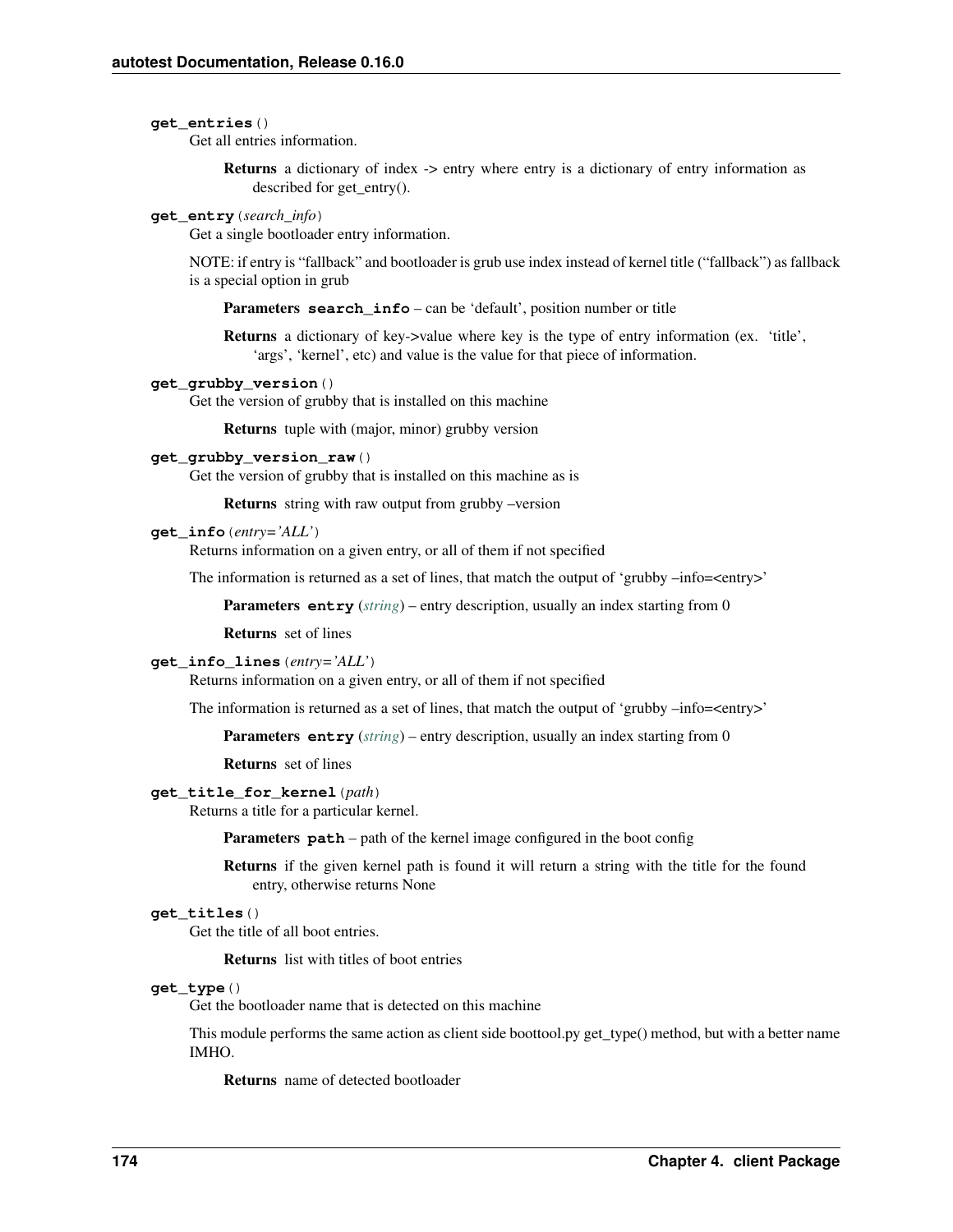## **grubby\_build**(*topdir*, *tarball*)

Attempts to build grubby from the source tarball

# **grubby\_install**(*path=None*)

Attempts to install a recent enough version of grubby

## So far tested on:

- Fedora 16 x86\_64
- Debian 6 x86 64
- SuSE 12.1 x86\_64
- RHEL 4 on ia64 (with updated python 2.4)
- RHEL 5 on ia64
- RHEL 6 on ppc64

## **grubby\_install\_backup**(*path*)

Backs up the current grubby binary to make room the one we'll build

Parameters **path** (*[string](http://docs.python.org/library/string.html#module-string)*) – path to the binary that should be backed up

# **grubby\_install\_fetch\_tarball**(*topdir*) Fetches and verifies the grubby source tarball

#### **grubby\_install\_patch\_makefile**()

Patch makefile, making CFLAGS more forgivable to older toolchains

## **remove\_args**(*kernel*, *args*)

Removes specified cmdline arguments.

#### Parameters

- **kernel** can be a position number (index) or title
- **args** argument to be removed of the current list of args

#### **remove\_kernel**(*kernel*)

Removes a specific entry from the bootloader configuration.

Parameters **kernel** – entry position or entry title.

FIXME: param kernel should also take 'start' or 'end'.

## **set\_default**(*index*)

Sets the given entry number to be the default on every next boot

To set a default only for the next boot, use boot\_once() instead.

This module performs the same action as client side boottool.py set\_default() method, but with a better name IMHO.

Note: both –set-default=<kernel> and –set-default-index=<index> on grubby returns no error when it doesn't find the kernel or index. So this method will, until grubby gets fixed, always return success.

Parameters **index** – entry index number to set as the default.

#### **set\_default\_by\_index**(*index*)

Sets the given entry number to be the default on every next boot

To set a default only for the next boot, use boot\_once() instead.

This module performs the same action as client side boottool.py set default() method, but with a better name IMHO.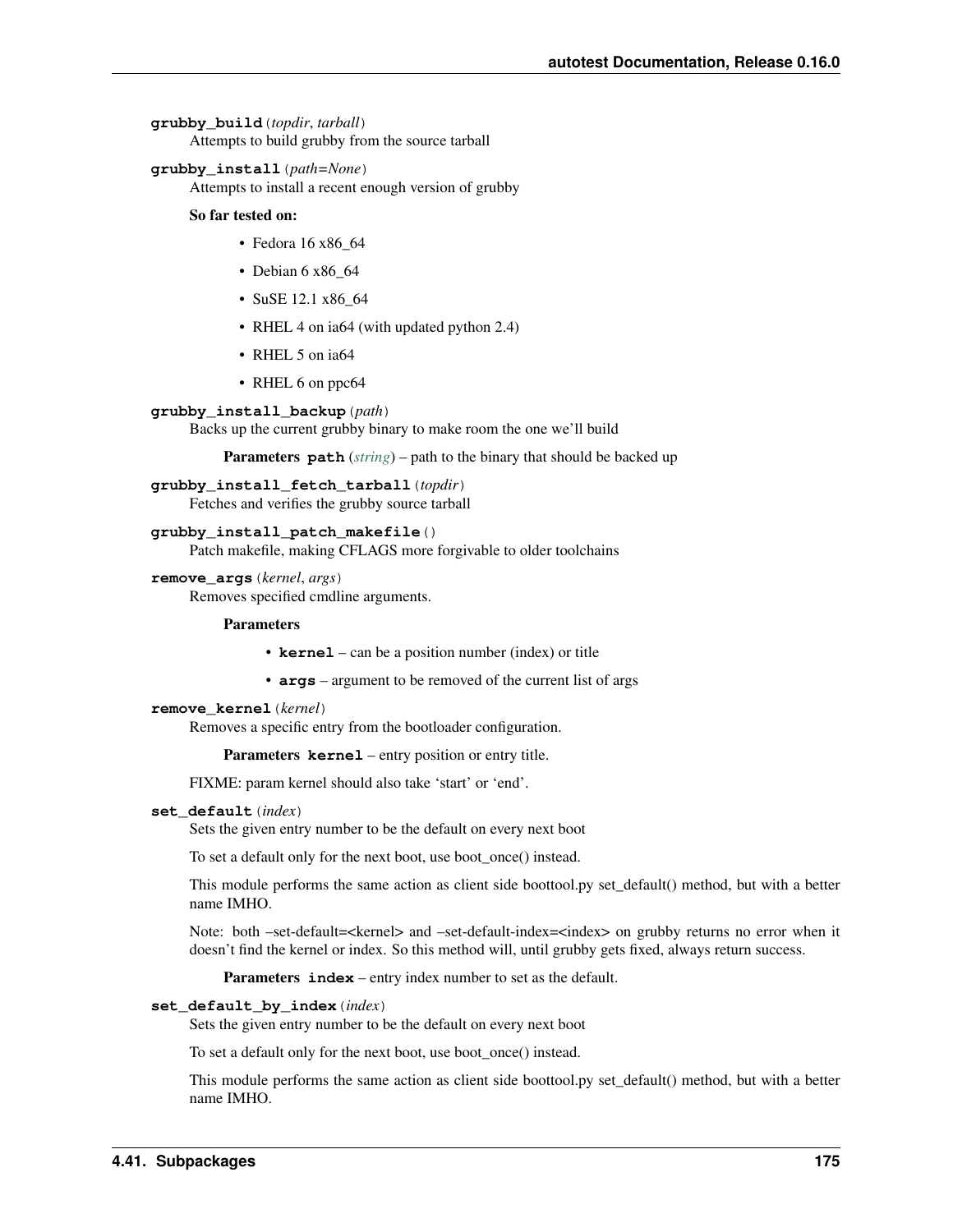Note: both –set-default=<kernel> and –set-default-index=<index> on grubby returns no error when it doesn't find the kernel or index. So this method will, until grubby gets fixed, always return success.

Parameters **index** – entry index number to set as the default.

class autotest.client.tools.boottool.**OptionParser**(*\*\*kwargs*) Bases: [optparse.OptionParser](http://docs.python.org/library/optparse.html#optparse.OptionParser)

Command line option parser

Aims to maintain compatibility at the command line level with boottool

```
check_values(opts, args)
     Validate the option the user has supplied
```
#### **option\_parser\_usage** = '%prog [options]'

**opts\_get\_action**(*opts*) Gets the selected action from the parsed opts

```
opts_has_action(opts)
      Checks if (parsed) opts has a first class action
```
class autotest.client.tools.boottool.**EfiVar**(*name*, *data*, *guid=None*, *attributes=None*) Bases: [object](http://docs.python.org/library/functions.html#object)

Helper class to manipulate EFI firmware variables

This class has no notion of the EFI firmware variables interface, that is, where it should read from or write to in order to create or delete EFI variables.

On systems with kernel >= 2.6, that interface is a directory structure under /sys/firmware/efi/vars.

On systems with kernel <= 2.4, that interface is going to be a directory structure under /proc/efi/vars. But be advised: this has not been tested yet on kernels  $\leq$  2.4.

#### **ATTR\_BOOTSERVICE\_ACCESS** = 2

**ATTR\_NON\_VOLATILE** = 1

**ATTR\_RUNTIME\_ACCESS** = 4

**DEFAULT\_ATTRIBUTES** = 7

## **FMT** = '512H16B1L512H1L1I'

**GUID\_CONTENT** = (0, 0, 0, 0, 0, 0, 0, 0, 0, 0, 0, 0, 0, 0, 0, 0)

## **GUID\_FMT** = '16B'

```
get_data()
```
Returns the variable data in a list ready for struct.pack()

```
get_name()
```
Returns the variable name in a list ready for struct.pack()

# **get\_packed**()

Returns the EFI variable raw data packed by struct.pack()

This data should be written to the appropriate interface to create an EFI variable

class autotest.client.tools.boottool.**EfiToolSys**

```
object
```
Interfaces with /sys/firmware/efi/vars provided by the kernel

This interface is present on kernels >= 2.6 with CONFIG\_EFI and CONFIG\_EFI\_VARS options set.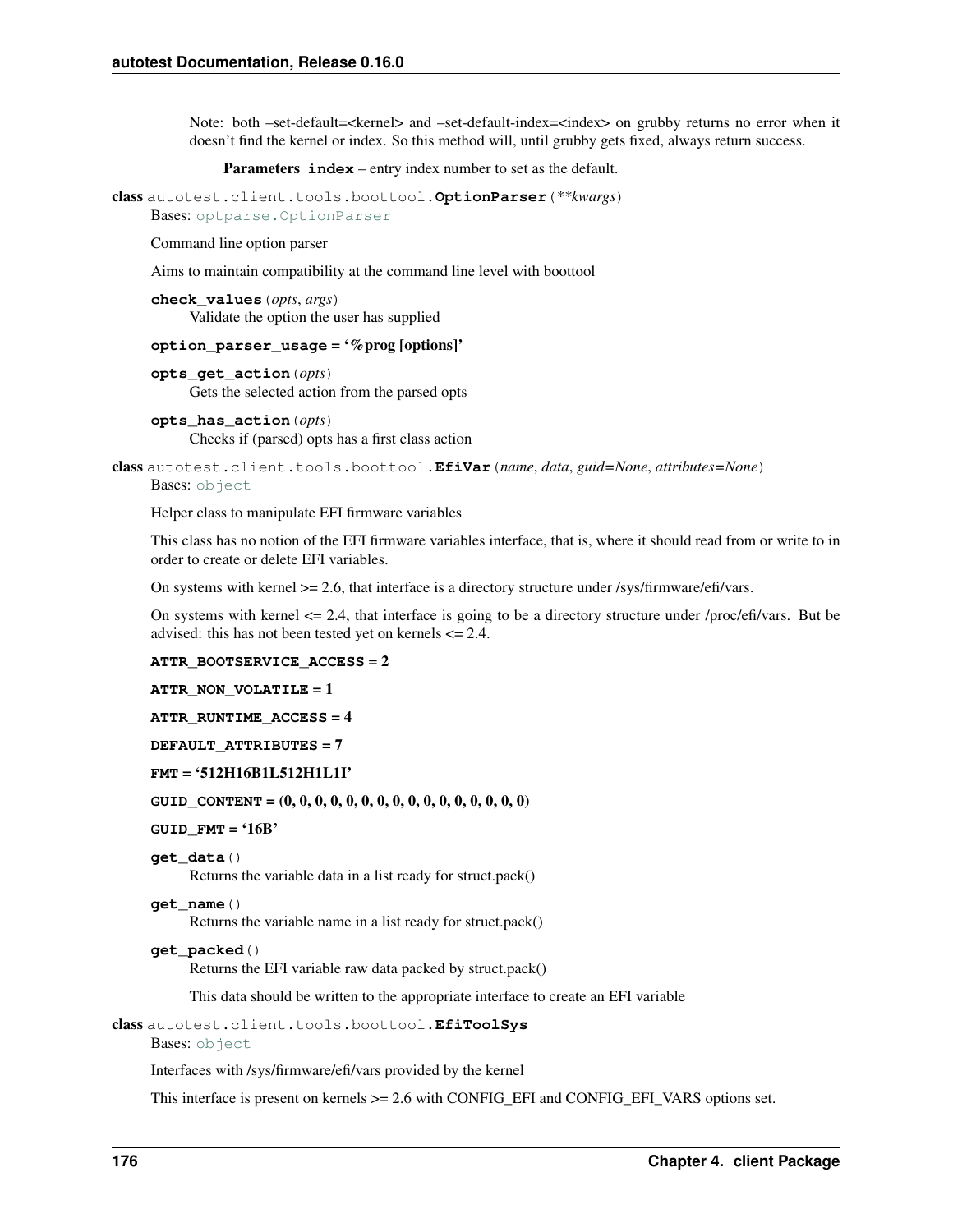<span id="page-180-0"></span>**BASE\_PATH** = '/sys/firmware/efi/vars'

- **DEL\_VAR** = '/sys/firmware/efi/vars/del\_var'
- **NEW\_VAR** = '/sys/firmware/efi/vars/new\_var'
- **check\_basic\_structure**()

Checks the basic directory structure for the /sys/.../vars interface

**create\_variable**(*name*, *data*, *guid=None*, *attributes=None*)

Creates a new EFI variable

#### Parameters

- **name** (*[string](http://docs.python.org/library/string.html#module-string)*) the name of the variable that will be created
- **data** (*[string](http://docs.python.org/library/string.html#module-string)*) user data that will populate the variable
- **guid** (*[tuple](http://docs.python.org/library/functions.html#tuple)*) content for the guid value that composes the full variable name
- **attributes** integer
- **attributes** bitwise AND of the EFI attributes this variable will have set

**delete\_variable**(*name*, *data*, *guid=None*, *attributes=None*) Delets an existing EFI variable

# Parameters

- **name** (*[string](http://docs.python.org/library/string.html#module-string)*) the name of the variable that will be deleted
- **data** (*[string](http://docs.python.org/library/string.html#module-string)*) user data that will populate the variable
- **guid** (*[tuple](http://docs.python.org/library/functions.html#tuple)*) content for the guid value that composes the full variable name
- **attributes** integer
- **attributes** bitwise AND of the EFI attributes this variable will have set

class autotest.client.tools.boottool.**EliloConf**(*path='/etc/elilo.conf '*)

# Bases: [object](http://docs.python.org/library/functions.html#object)

A simple parser for elilo configuration file

Has simple features to add and remove global options only, as this is all we need. grubby takes care of manipulating the boot entries themselves.

#### **add\_global\_option**(*key*, *val=None*)

Adds a global option to the updated elilo configuration file

# Parameters

- **key** (*[string](http://docs.python.org/library/string.html#module-string)*) option name
- **key** option value or None for options with no values

#### Returns None

# **get\_updated\_content**()

Returns the config file content with options to add and remove applied

#### **keyval\_to\_line**(*keyval*)

Transforms a tuple into a text line suitable for the config file

Parameters **keyval** (*[tuple](http://docs.python.org/library/functions.html#tuple)*) – a tuple containing key and value

Returns a text line suitable for the config file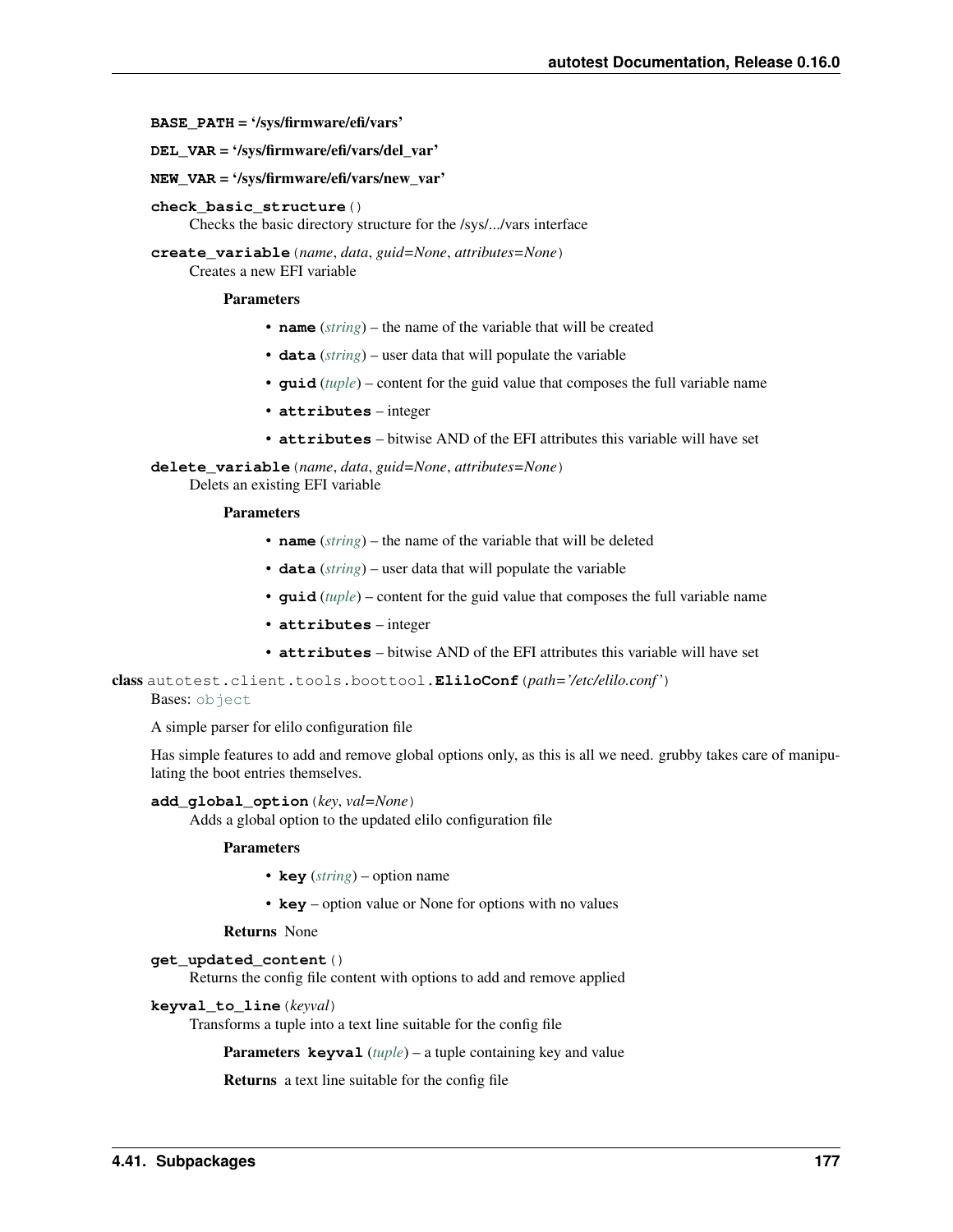# <span id="page-181-2"></span>**line\_to\_keyval**(*line*)

Transforms a text line from the configuration file into a tuple

Parameters line (*[string](http://docs.python.org/library/string.html#module-string)*) – line of text from the configuration file

Returns a tuple with key and value

**matches\_global\_option\_to\_add**(*line*)

Utility method to check if option is to be added

Parameters **line** (*[string](http://docs.python.org/library/string.html#module-string)*) – line of text from the configuration file

Returns True or False

# **matches\_global\_option\_to\_remove**(*line*)

Utility method to check if option is to be removed

Parameters **line** (*[string](http://docs.python.org/library/string.html#module-string)*) – line of text from the configuration file

Returns True or False

# **remove\_global\_option**(*key*, *val=None*)

Removes a global option to the updated elilo configuration file

#### Parameters

- **key** (*[string](http://docs.python.org/library/string.html#module-string)*) option name
- **key** option value or None for options with no values

Returns None

# **update**()

Writes the updated content to the configuration file

autotest.client.tools.boottool.**find\_executable**(*executable*, *favorite\_path=None*) Returns whether the system has a given executable

Parameters **executable** (*[string](http://docs.python.org/library/string.html#module-string)*) – the name of a file that can be read and executed

```
autotest.client.tools.boottool.parse_entry(entry_str, separator='=')
     Parse entry as returned by boottool.
```
Parameters **entry\_str** – one entry information as returned by boottool

Returns dictionary of key -> value where key is the string before the first ":" in an entry line and value is the string after it

# **cd\_hash Module**

# <span id="page-181-0"></span>**common Module**

<span id="page-181-1"></span>**crash\_handler Module**

Simple crash handling application for autotest

copyright Red Hat Inc 2009

author Lucas Meneghel Rodrigues [<lmr@redhat.com>](mailto:lmr@redhat.com)

autotest.client.tools.crash\_handler.**gdb\_report**(*path*) Use GDB to produce a report with information about a given core.

Parameters **path** – Path to core file.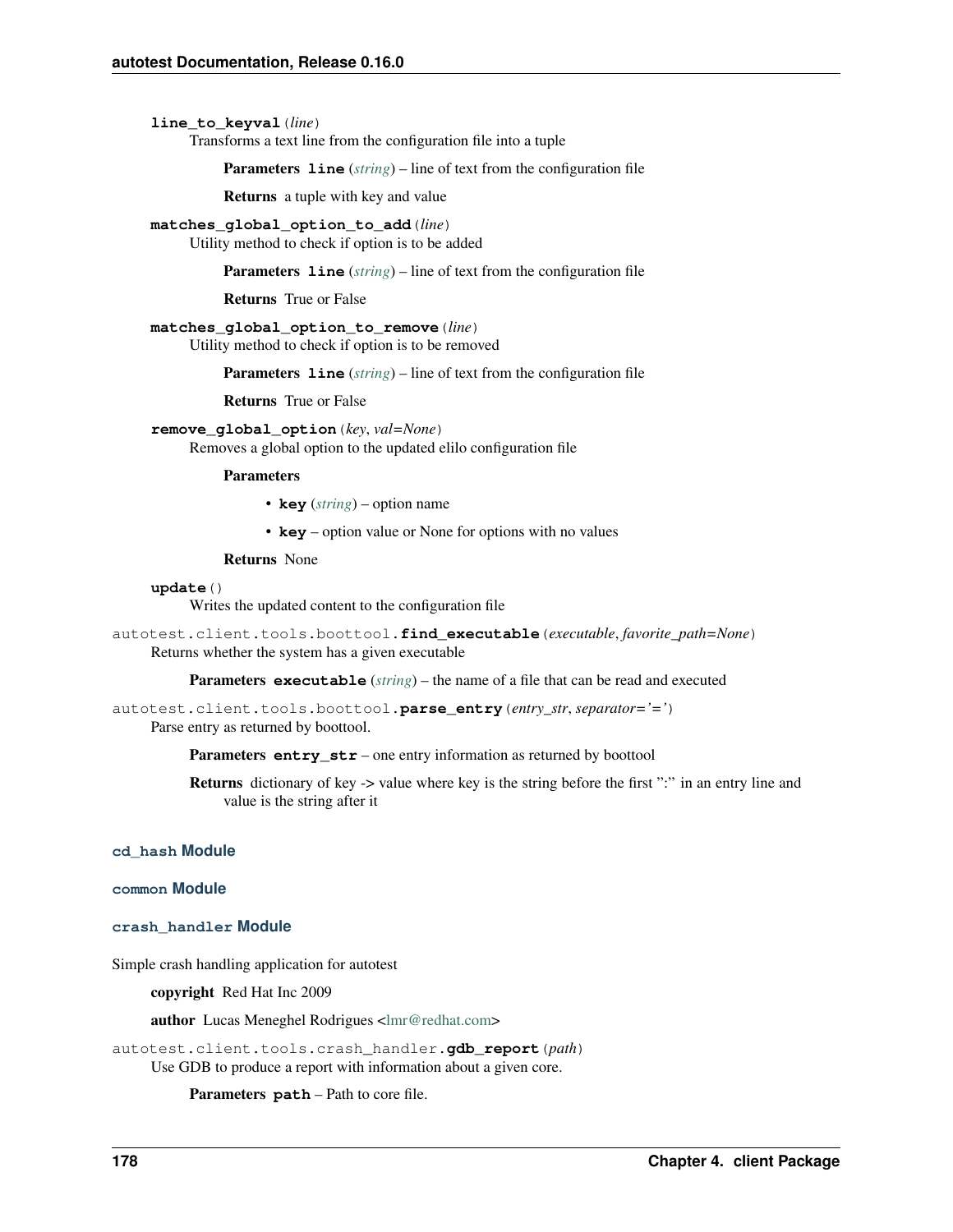<span id="page-182-1"></span>autotest.client.tools.crash\_handler.**generate\_random\_string**(*length*) Return a random string using alphanumeric characters.

@length: length of the string that will be generated.

autotest.client.tools.crash\_handler.**get\_info\_from\_core**(*path*) Reads a core file and extracts a dictionary with useful core information.

Right now, the only information extracted is the full executable name.

Parameters **path** – Path to core file.

autotest.client.tools.crash\_handler.**get\_parent\_pid**(*pid*) Returns the parent PID for a given PID, converted to an integer.

#### Parameters **pid** – Process ID.

autotest.client.tools.crash\_handler.**get\_results\_dir\_list**(*pid*, *core\_dir\_basename*) Get all valid output directories for the core file and the report. It works by inspecting files created by each test on /tmp and verifying if the PID of the process that crashed is a child or grandchild of the autotest test process. If it can't find any relationship (maybe a daemon that died during a test execution), it will write the core file to the debug dirs of all tests currently being executed. If there are no active autotest tests at a particular moment, it will return a list with ['/tmp'].

#### Parameters

- **pid** PID for the process that generated the core
- **core dir basename** Basename for the directory that will hold both the core dump and the crash report.

autotest.client.tools.crash\_handler.**write\_cores**(*core\_data*, *dir\_list*) Write core files to all directories, optionally providing reports.

#### Parameters

- **core\_data** Contents of the core file.
- **dir list** List of directories the cores have to be written.
- **report** Whether reports are to be generated for those core files.

autotest.client.tools.crash\_handler.**write\_to\_file**(*filename*, *data*, *report=False*) Write contents to a given file path specified. If not specified, the file will be created.

#### Parameters

- **file\_path** Path to a given file.
- **data** File contents.
- **report** Whether we'll use GDB to get a backtrace report of the file.

#### <span id="page-182-0"></span>**process\_metrics Module**

Program that parses autotest metrics results and prints them to stdout, so that the jenkins measurement-plots plugin can parse them.

Authors: Steve Conklin [<sconklin@canonical.com>](mailto:sconklin@canonical.com) Brad Figg <br/> <br/>ed.figg@canonical.com>

Copyright (C) 2012 Canonical Ltd.

This script is distributed under the terms and conditions of the GNU General Public License, Version 2 or later. See <http://www.gnu.org/copyleft/gpl.html> for details.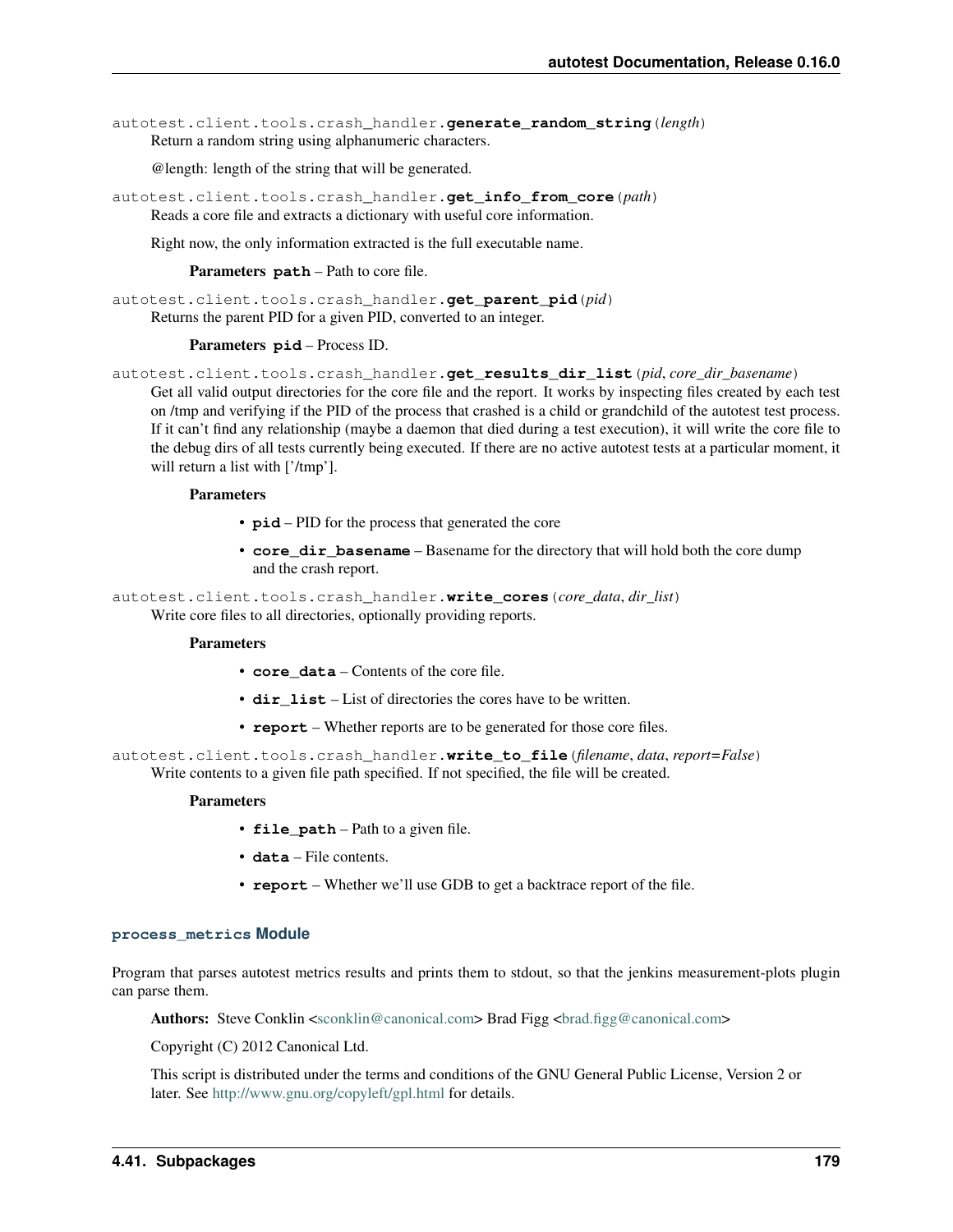<span id="page-183-2"></span>autotest.client.tools.process\_metrics.**main**(*path*) autotest.client.tools.process\_metrics.**usage**()

#### **regression Module**

#### <span id="page-183-0"></span>**results2junit Module**

Program that parses the autotest results and generates JUnit test results in XML format.

autotest.client.tools.results2junit.**dbg**(*ostr*)

autotest.client.tools.results2junit.**dump**(*obj*)

autotest.client.tools.results2junit.**file\_load**(*file\_name*) Load the indicated file into a string and return the string.

autotest.client.tools.results2junit.**main**(*basedir*, *resfiles*)

autotest.client.tools.results2junit.**parse\_results**(*text*) Parse text containing Autotest results.

Returns A list of result 4-tuples.

autotest.client.tools.results2junit.**text\_clean**(*text*) This always seems like such a hack, however, there are some characters that we can't deal with properly so this function just removes them from the text passed in.

#### <span id="page-183-1"></span>**scan\_results Module**

Program that parses the autotest results and return a nicely printed final test result.

#### copyright Red Hat 2008-2009

autotest.client.tools.scan\_results.**main**(*resfiles*)

autotest.client.tools.scan\_results.**parse\_results**(*text*) Parse text containing Autotest results.

Returns A list of result 4-tuples.

autotest.client.tools.scan\_results.**print\_result**(*result*, *name\_width*) Nicely print a single Autotest result.

#### Parameters

- **result** a 4-tuple
- **name\_width** test name maximum width

## **virt\_disk Module**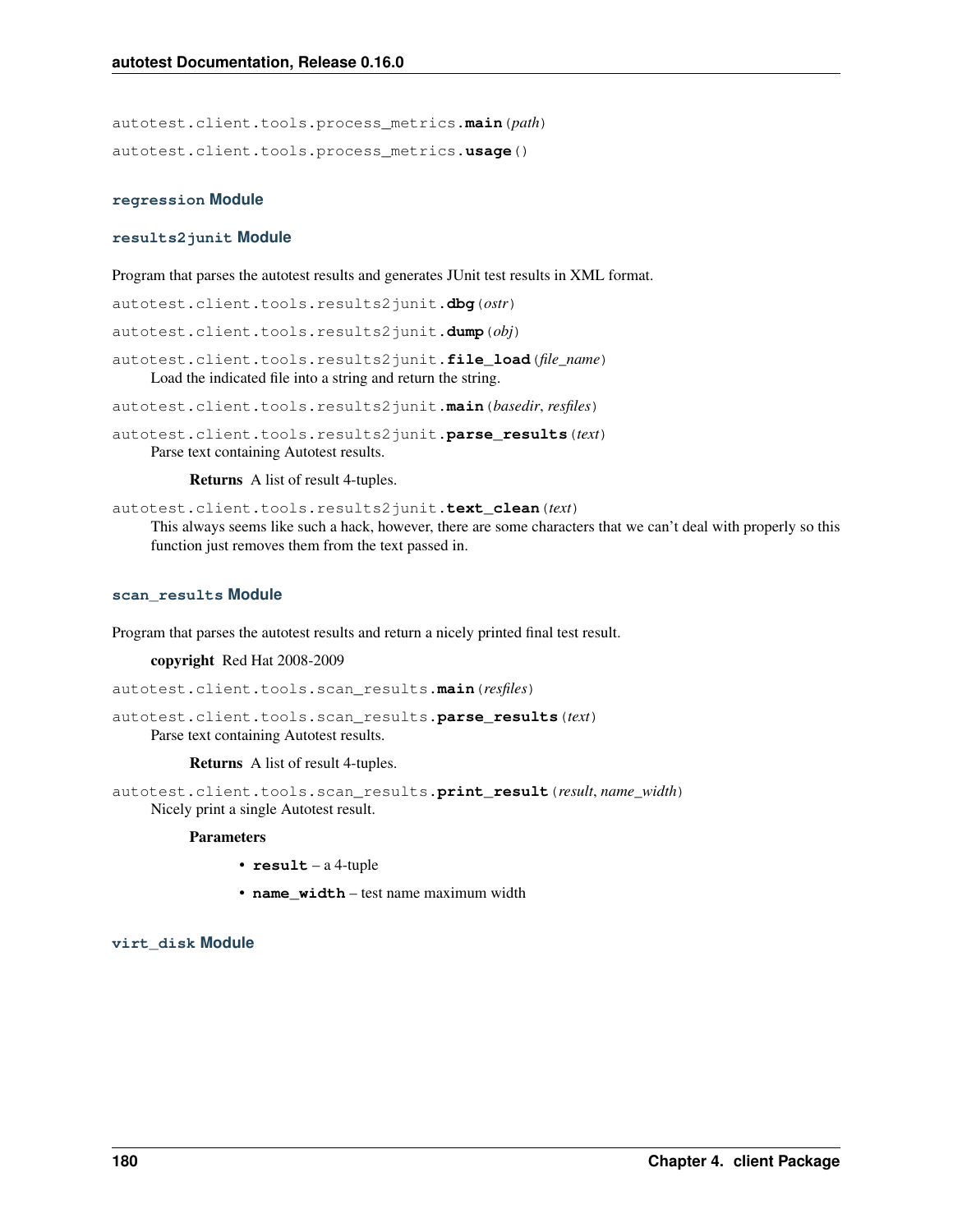**CHAPTER 5**

**Indices and tables**

- genindex
- modindex
- search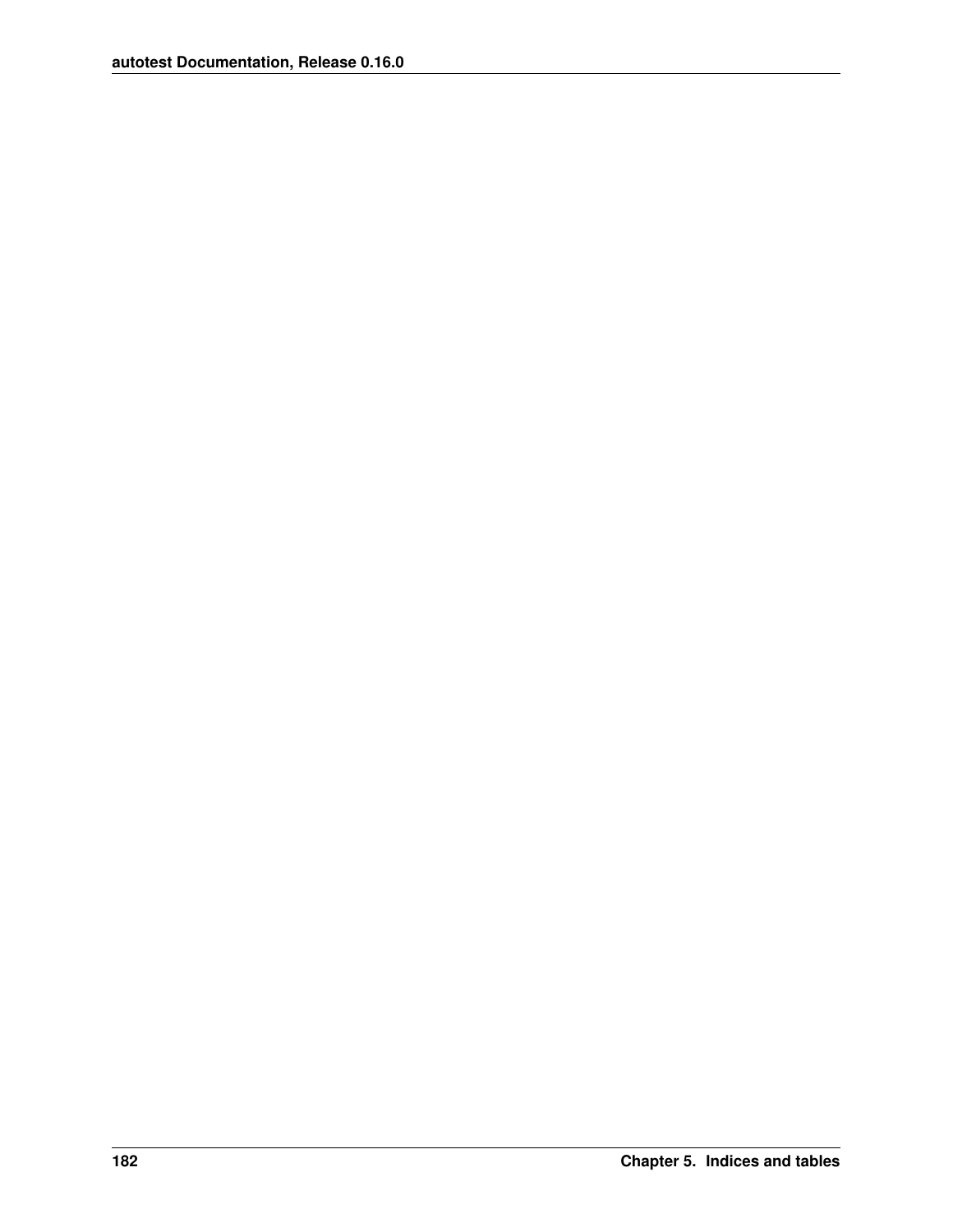# Python Module Index

# a

autotest.client.autotest\_local, [13](#page-16-0) autotest.client.base\_sysinfo, [13](#page-16-1) autotest.client.base\_utils, [14](#page-17-0) autotest.client.bkr\_proxy, [17](#page-20-0) autotest.client.bkr\_xml, [20](#page-23-0) autotest.client.client\_logging\_config, [20](#page-23-1) autotest.client.cmdparser, [21](#page-24-0) autotest.client.common, [21](#page-24-1) autotest.client.config, [21](#page-24-2) autotest.client.cpuset, [22](#page-25-0) autotest.client.fsdev\_disks, [23](#page-26-0) autotest.client.fsdev mgr, [25](#page-28-0) autotest.client.fsinfo, [25](#page-28-1) autotest.client.harness, [26](#page-29-0) autotest.client.harness\_autoserv, [27](#page-30-0) autotest.client.harness beaker, [27](#page-30-1) autotest.client.harness\_simple, [29](#page-32-0) autotest.client.harness\_standalone, [29](#page-32-1) autotest.client.job, [29](#page-32-2) autotest.client.kernel, [33](#page-36-0) autotest.client.kernel\_config, [34](#page-37-0) autotest.client.kernel\_versions, [35](#page-38-0) autotest.client.kernelexpand, [35](#page-38-1) autotest.client.kvm\_control, [36](#page-39-0) autotest.client.local\_host, [36](#page-39-1) autotest.client.lv\_utils, [37](#page-40-0) autotest.client.net.basic\_machine, [46](#page-49-0) autotest.client.net.common, [46](#page-49-1) autotest.client.net.net tc, [46](#page-49-2) autotest.client.net.net\_utils, [49](#page-52-0) autotest.client.net.net utils mock, [53](#page-56-0) autotest.client.optparser, [37](#page-40-1) autotest.client.os\_dep, [38](#page-41-0) autotest.client.parallel, [38](#page-41-1) autotest.client.partition, [38](#page-41-2) autotest.client.profiler, [42](#page-45-0) autotest.client.profilers, [54](#page-57-0)

autotest.client.profilers.blktrace.blktrace, [54](#page-57-1) autotest.client.profilers.catprofile.catprofile, [55](#page-58-0) autotest.client.profilers.cmdprofile.cmdprofile, [55](#page-58-1) autotest.client.profilers.cpistat.cpistat, [55](#page-58-2) autotest.client.profilers.ftrace.ftrace, [55](#page-58-3) autotest.client.profilers.inotify.inotify, [56](#page-59-0) autotest.client.profilers.iostat.iostat, [57](#page-60-0) autotest.client.profilers.kvm\_stat.kvm\_stat, [57](#page-60-1) autotest.client.profilers.lockmeter.lockmeter, [58](#page-61-0) autotest.client.profilers.lttng.lttng, [58](#page-61-1) autotest.client.profilers.mpstat.mpstat, [59](#page-62-0) autotest.client.profilers.oprofile.oprofile, [59](#page-62-1) autotest.client.profilers.perf.perf, [59](#page-62-2) autotest.client.profilers.powertop.powertop, [60](#page-63-0) autotest.client.profilers.readprofile.readprofile, [60](#page-63-1) autotest.client.profilers.sar.sar, [60](#page-63-2) autotest.client.profilers.systemtap.systemtap, [61](#page-64-0) autotest.client.profilers.vmstat.vmstat, [61](#page-64-1) autotest.client.setup, [43](#page-46-0) autotest.client.setup\_job, [43](#page-46-1) autotest.client.setup\_modules, [44](#page-47-0) autotest.client.shared.autotemp, [61](#page-64-2) autotest.client.shared.backports, [147](#page-150-0) autotest.client.shared.backports.collections, [148](#page-151-0)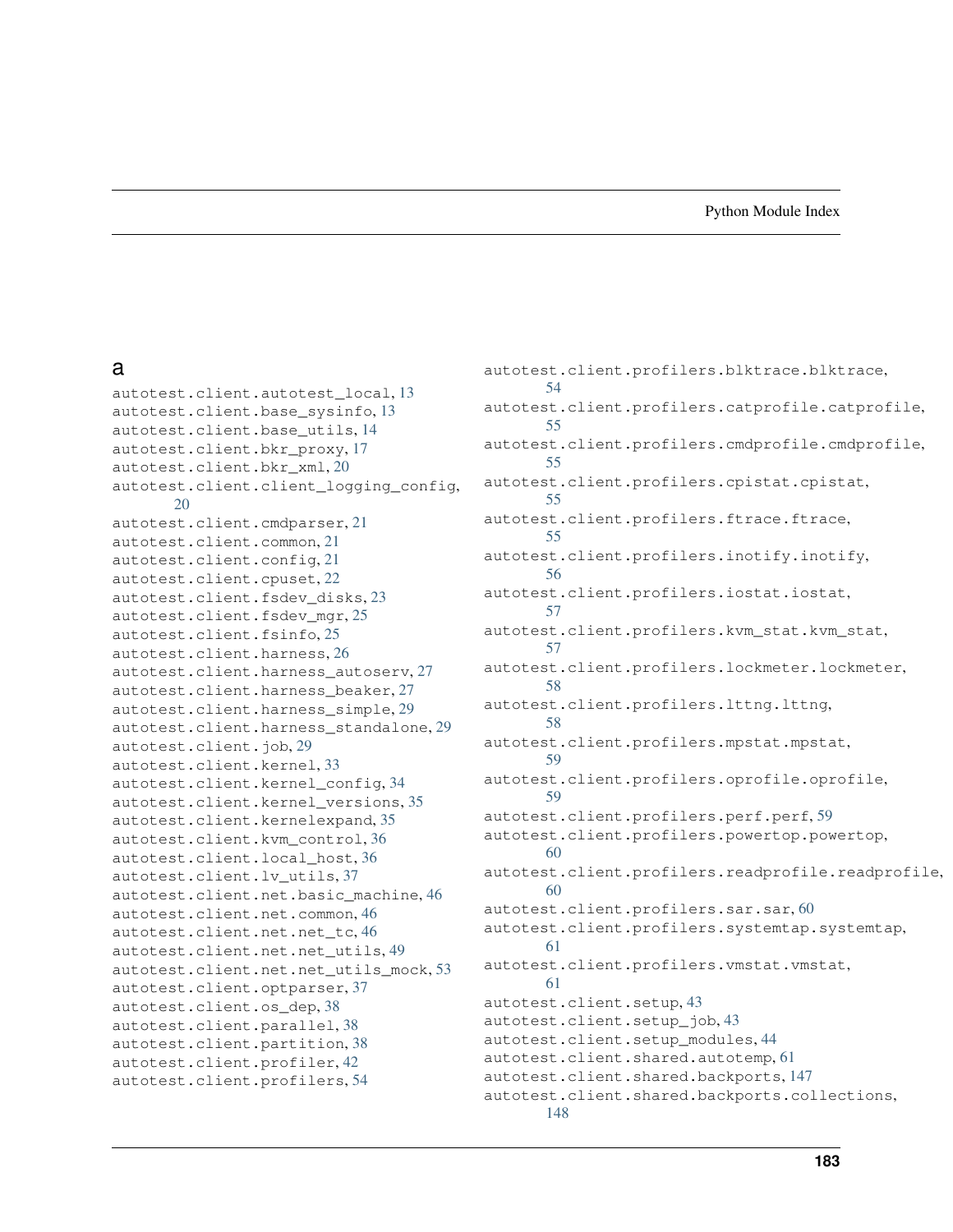```
115
      149
117
      149
autotest.client.shared.backports.collections.OrberedDict,
      148
autotest.client.shared.barrier, 62
autotest.client.shared.base_barrier, 62
autotest.client.shared.base_check_versionutotest.client.shared.test_utils.config_change_validation.com
      63
autotest.client.shared.base_job, 64
autotest.client.shared.base_packages,
      71
autotest.client.shared.base_syncdata,
      77
autotest.client.shared.boottool, 78
autotest.client.shared.check_version,
      78
autotest.client.shared.common, 78
autotest.client.shared.control_data, 78
autotest.client.shared.distro, 3
80
autotest.client.shared.enum, 81
autotest.client.shared.error, 82
autotest.client.shared.git, 86
autotest.client.shared.host_protections,
autotest.client.test_config, 45
      87
autotest.client.shared.host_queue_entry_states,
autotest.client.tools.common, 178
      87
autotest.client.shared.hosts, 150
autotest.client.shared.hosts.base_classeautotest.client.tools.process_metrics,
      150
autotest.client.shared.hosts.common, 154
autotest.client.tools.results2junit, 180
autotest.client.shared.iscsi, 88
autotest.client.shared.iso9660, 89
autotest.client.shared.jsontemplate, 90
autotest.client.shared.kernel_versions,
autotest.frontend.afe.model_logic, 9
      92
autotest.client.shared.log, 93
autotest.client.shared.logging_config,
      93
autotest.client.shared.logging_manager,
      94
autotest.client.shared.magic, 96
autotest.client.shared.mail, 96
autotest.client.shared.mock, 97
autotest.client.shared.openvswitch, 101
autotest.client.shared.packages, 104
autotest.client.shared.pexpect, 104
autotest.client.shared.pidfile, 112
autotest.client.shared.profiler_manager,
      112
autotest.client.shared.progressbar, 113
autotest.client.shared.pxssh, 113
                                       autotest.client.shared.service, 116
                                       autotest.client.shared.software_manager,
                                       autotest.client.shared.ssh_key, 122
                                       autotest.client.shared.syncdata, 122
                                       autotest.client.shared.test, 122
                                              154
                                       autotest.client.shared.test_utils.functools_24,
                                              155
                                       autotest.client.shared.test_utils.mock,
                                              155
                                       autotest.client.shared.test_utils.mock_demo_MUT,
                                              157
                                       autotest.client.shared.test_utils.unittest,
                                              158
                                       autotest.client.shared.utils, 125
                                       autotest.client.shared.utils_cgroup, 138
                                       autotest.client.shared.utils_koji, 141
                                       autotest.client.shared.utils_memory, 146
                                       autotest.client.shared.version, 147
                                       autotest.client.sysinfo, 44
                                       autotest.client.test, 44
                                       autotest.client.tools.boottool, 172
                                       autotest.client.tools.crash_handler, 178
                                       autotest.client.tools.JUnit_api, 165
                                              179
                                       autotest.client.tools.scan_results, 180
                                       autotest.client.utils, 45
                                       autotest.client.xen, 45
                                       autotest.frontend.afe.models, 9
                                       autotest.frontend.tko.models, 10
                                       autotest.shared.frontend, 7
                                       autotest.shared.rpc, 7
```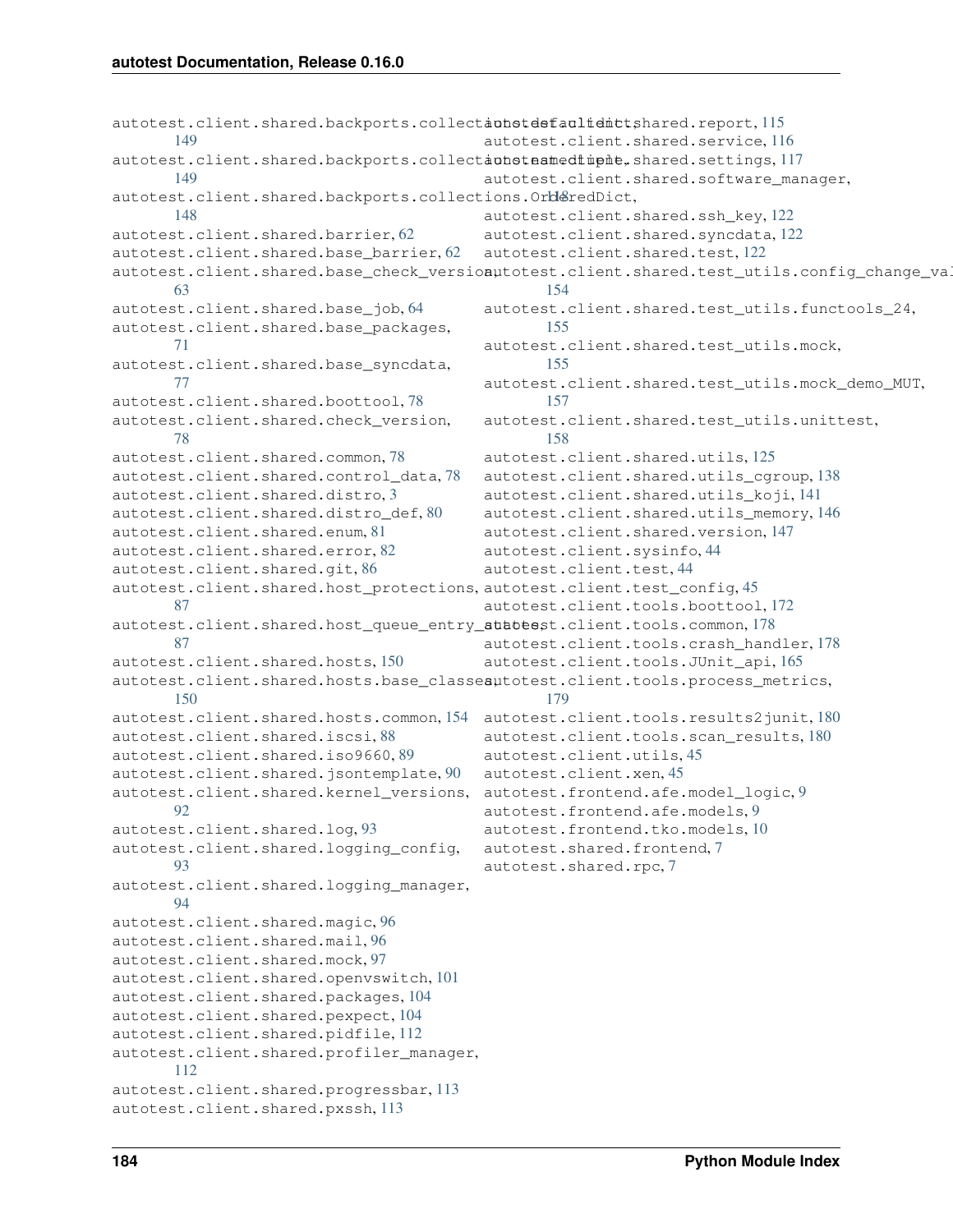# Index

# A

| A                                                                               | 177                                                                                                                   |
|---------------------------------------------------------------------------------|-----------------------------------------------------------------------------------------------------------------------|
| AB_MODE<br>(autotest.client.net.net_utils.bonding<br>at-                        | add_kernel()<br>(autotest.client.tools.boottool.Grubby                                                                |
| tribute), 49                                                                    | method), 172                                                                                                          |
| abbrev_list() (in module autotest.client.cpuset), 22                            | add_maddr()(autotest.client.net.net_utils.network_interface                                                           |
| active() (autotest.client.shared.profiler_manager.profiler_manager              | method), $50$                                                                                                         |
| method), 112                                                                    | add_param() (autotest.client.net.net_tc.netem method),                                                                |
| AD_MODE (autotest.client.net.net_utils.bonding<br>at-                           | 47                                                                                                                    |
| tribute), 49                                                                    | add_port() (autotest.client.shared.openvswitch.OpenVSwitchControl                                                     |
| add() (autotest.client.shared.profiler_manager.profiler_manager                 | method), 101                                                                                                          |
| method), $112$                                                                  | add_port() (autotest.client.shared.openvswitch.OpenVSwitchControlCli_14                                               |
| add() (autotest.client.shared.utils.run_randomly method),                       | method), 102                                                                                                          |
| 135                                                                             | add_port_tag() (autotest.client.shared.openvswitch.OpenVSwitchControl                                                 |
| add_args()<br>(autotest.client.tools.boottool.Grubby                            | method), 101                                                                                                          |
| method), 172                                                                    | add_port_tag()(autotest.client.shared.openvswitch.OpenVSwitchControlCli                                               |
| add_br() (autotest.client.shared.openvswitch.OpenVSwitchControl                 | method), 102                                                                                                          |
| method), 101                                                                    | add_port_trunk() (autotest.client.shared.openvswitch.OpenVSwitchControl                                               |
| add_br() (autotest.client.shared.openvswitch.OpenVSwitchControlCli_mqtbod), 101 | add_port_trunk()(autotest.client.shared.openvswitch.OpenVSwitchControl                                                |
| method), 102                                                                    | method), 102                                                                                                          |
| add_child() (autotest.client.net.net_tc.tcclass method), 48                     | add_property()(autotest.client.tools.JUnit_api.propertiesType                                                         |
| (autotest.client.net.net_tc.classful_qdisc<br>add_class()                       | method), 166                                                                                                          |
| method), 47                                                                     | add_repo()(autotest.client.shared.software_manager.AptBackend                                                         |
| add_console_handlers()<br>$(au-$                                                | method), 118                                                                                                          |
| totest.client.shared.logging_config.LoggingConfig                               | add_repo() (autotest.client.shared.software_manager.YumBackend                                                        |
| method), 93                                                                     | method), 120                                                                                                          |
| add_debug_file_handlers()<br>$(au-$                                             | totest.client.client_logging_config.ClientLogging@dffagepo()(autotest.client.shared.software_manager.ZypperBackend    |
| method), 20                                                                     | method), 121                                                                                                          |
| add_debug_file_handlers()<br>$(au-$                                             | add_repository()<br>(autotest.client.job.base_client_job                                                              |
| totest.client.shared.logging_config.LoggingConfig                               | method), 29                                                                                                           |
| method), 93                                                                     | add_repository() (autotest.client.shared.base_packages.BasePackageManage                                              |
| add_fake_br()(autotest.client.shared.openvswitch.OpenVSwitchControlethod4o72    |                                                                                                                       |
| method), 102                                                                    | add_rule() (autotest.client.net.net_tc.u32filter method),                                                             |
| add_file_handler() (autotest.client.shared.logging_config.LoggingConfig         |                                                                                                                       |
| method), 93                                                                     | add_stream_handler()<br>(au-                                                                                          |
|                                                                                 | add_file_handler()(autotest.client.shared.logging_config.TestingConfigtest.client.shared.logging_config.LoggingConfig |
| method), 93                                                                     | method), 93                                                                                                           |
| (autotest.client.net.net_tc.classful_qdisc<br>add_filter()                      | add_stream_handler()<br>(au-                                                                                          |
| method), 47                                                                     | totest.client.shared.logging_config.TestingConfig                                                                     |
| add_global_option()<br>(au-                                                     | method), 93                                                                                                           |
| totest.client.tools.boottool.EliloConf method),                                 | add_sysinfo_command()<br>$(au-$                                                                                       |
|                                                                                 | totest.client.job.base_client_job<br>method),                                                                         |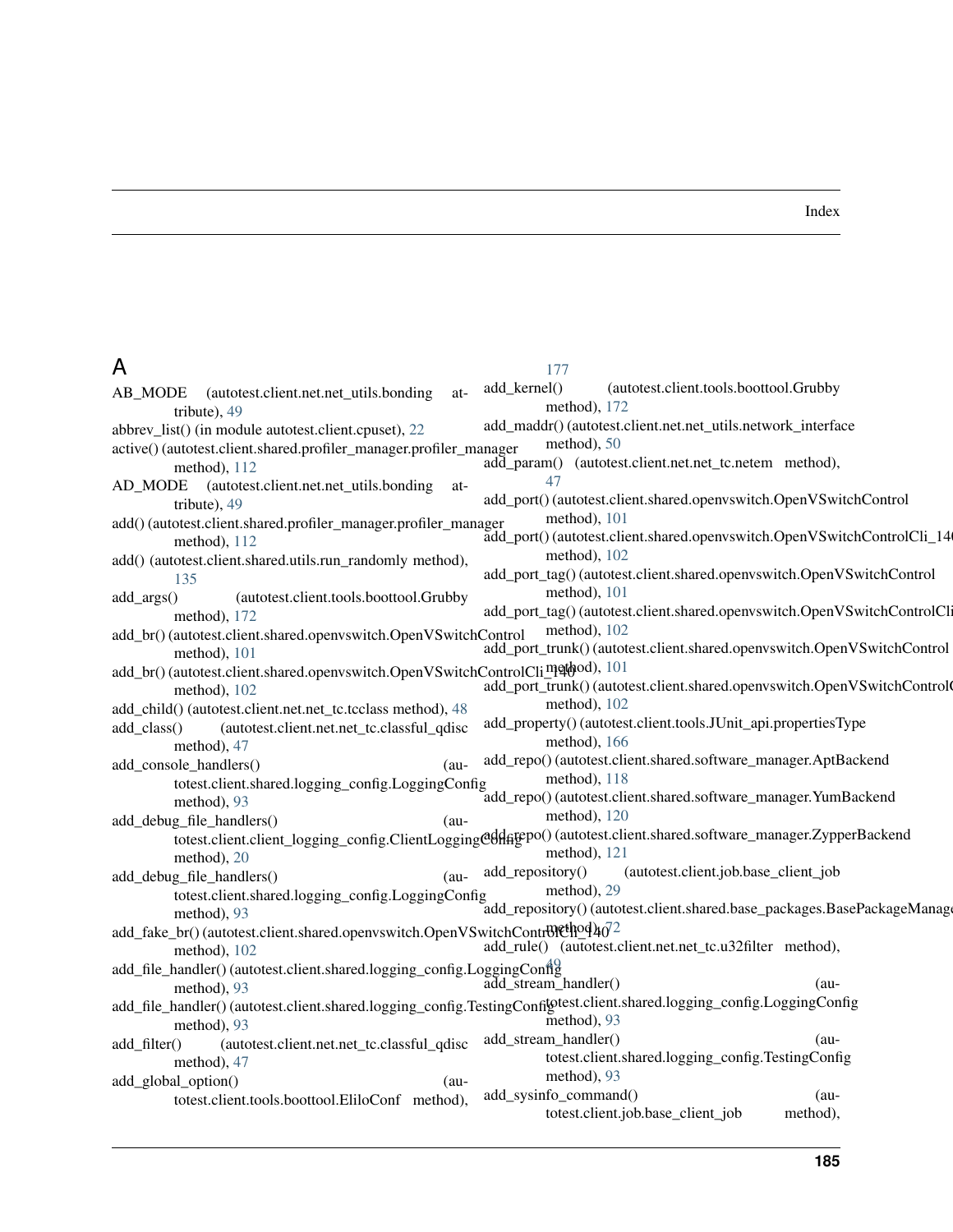[30](#page-33-0) add sysinfo logfile() (autotest.client.job.base client job method), [30](#page-33-0) add\_testcase() (autotest.client.tools.JUnit\_api.testsuite method), [169](#page-172-0) add\_testsuite() (autotest.client.tools.JUnit\_api.testsuites method), [171](#page-174-0) add to bootloader() (autotest.client.kernel.BootableKernel method), [33](#page-36-1) add\_to\_bootloader() (autotest.client.kernel.rpm\_kernel\_suse method), [34](#page-37-1) add\_to\_bootloader() (autotest.client.xen.xen method), [45](#page-48-3) addError() (autotest.client.shared.test\_utils.unittest.TestResult method), [158](#page-161-1) addExpectedFailure() (autotest.client.shared.test\_utils.unittest.TestResult method), [158](#page-161-1) addFailure()(autotest.client.shared.test\_utils.unittest.TestReaustert\_() (autotest.client.shared.test.base\_test method), method), [158](#page-161-1) addSkip() (autotest.client.shared.test\_utils.unittest.TestResult assert\_() (autotest.client.shared.test\_utils.unittest.TestCase method), [158](#page-161-1) addSuccess() (autotest.client.shared.test\_utils.unittest.TestR**essut**rt\_any\_call() (autotest.client.shared.mock.NonCallableMock method), [158](#page-161-1) addTest() (autotest.client.shared.test\_utils.unittest.TestSuite assert\_called\_once\_with() (aumethod), [163](#page-166-0) addTests() (autotest.client.shared.test\_utils.unittest.TestSuite method), [163](#page-166-0) addTypeEqualityFunc() (autotest.client.shared.test\_utils.unittest.TestCase method), [159](#page-162-0) addUnexpectedSuccess() (autotest.client.shared.test\_utils.unittest.TestResult method), [159](#page-162-0) AFE\_PATH (in module autotest.shared.rpc), [7](#page-10-2) AFE\_SERVICE\_NAME (in module autotest.shared.frontend), [7](#page-10-2) AFE\_URL\_PREFIX (in module autotest.shared.frontend), [7](#page-10-2) after\_run\_once() (autotest.client.shared.test.base\_test method), [123](#page-126-0) all() (in module autotest.client.shared.backports), [147](#page-150-2) all\_cgroup\_delete() (in module autotest.client.shared.utils\_cgroup), [140](#page-143-0) all\_drive\_names() (in module autotest.client.cpuset), [22](#page-25-1) AllowBelowSeverity (class in autotest.client.shared.logging\_config), [93](#page-96-2) analyze\_perf\_constraints() (autotest.client.shared.test.base\_test method), [123](#page-126-0) and\_raises() (autotest.client.shared.test\_utils.mock.function\_mapping method), [160](#page-163-0) method), [156](#page-159-0) and\_return() (autotest.client.shared.test\_utils.mock.function\_mapping method), [156](#page-159-0) any() (in module autotest.client.shared.backports), [147](#page-150-2) anything\_comparator (class in autotest.client.shared.test\_utils.mock), [155](#page-158-2) append path() (in module autotest.client.base utils), [14](#page-17-1) apply overrides() (in module autotest.client.kernel\_config), [34](#page-37-1) apply\_patches() (autotest.client.kernel.kernel method), [33](#page-36-1) AptBackend (class in autotest.client.shared.software\_manager), [118](#page-121-1) arch\_probe() (autotest.client.tools.boottool.Grubby method), [172](#page-175-1) archive as tarball() (in module autotest.client.shared.utils), [129](#page-132-0) args to dict() (in module autotest.client.shared.utils), [130](#page-133-0) argument comparator (class in autotest.client.shared.test\_utils.mock), [155](#page-158-2) ask() (in module autotest.client.shared.utils), [130](#page-133-0) [123](#page-126-0) method), [162](#page-165-0) method), [99](#page-102-0) totest.client.shared.mock.NonCallableMock method), [100](#page-103-0) assert\_called\_with() (autotest.client.shared.mock.NonCallableMock method), [100](#page-103-0) assert config\_change() (in module autotest.client.shared.test\_utils.config\_change\_validation), [154](#page-157-2) assert config change dict() (in module autotest.client.shared.test\_utils.config\_change\_validation), [154](#page-157-2) assert\_has\_calls() (autotest.client.shared.mock.NonCallableMock method), [100](#page-103-0) assertAlmostEqual() (autotest.client.shared.test\_utils.unittest.TestCase method), [159](#page-162-0) assertAlmostEquals() (autotest.client.shared.test\_utils.unittest.TestCase method), [159](#page-162-0) assertDictContainsSubset() (autotest.client.shared.test\_utils.unittest.TestCase method), [159](#page-162-0) assertDictEqual() (autotest.client.shared.test\_utils.unittest.TestCase method), [160](#page-163-0) assertEqual() (autotest.client.shared.test\_utils.unittest.TestCase assertEquals() (autotest.client.shared.test\_utils.unittest.TestCase method), [160](#page-163-0)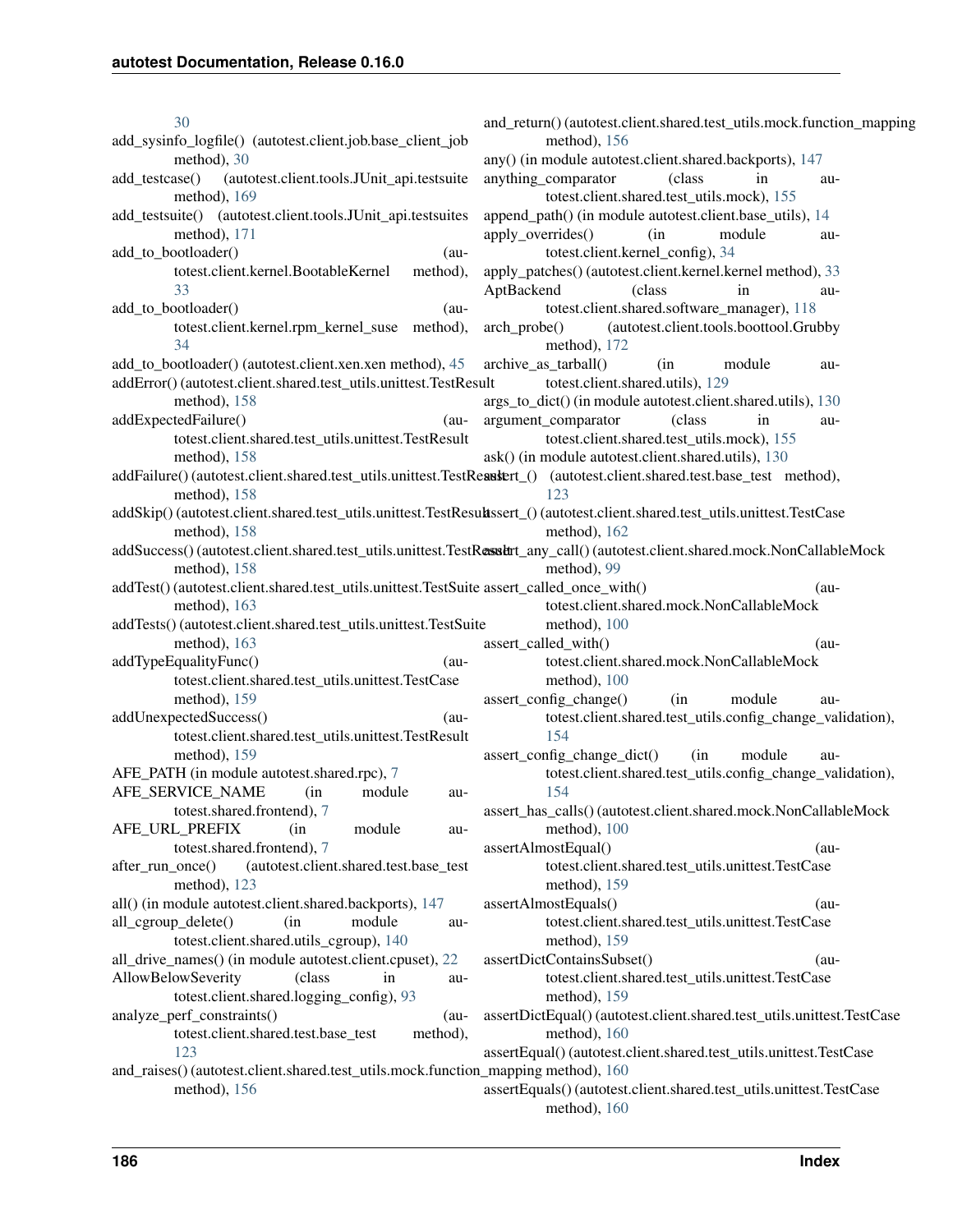|                                                                                                                                        | assertFalse()(autotest.client.shared.test_utils.unittest.TestCasssertTrue()(autotest.client.shared.test_utils.unittest.TestCase |
|----------------------------------------------------------------------------------------------------------------------------------------|---------------------------------------------------------------------------------------------------------------------------------|
| method), 160                                                                                                                           | method), 162                                                                                                                    |
| assertGreater()(autotest.client.shared.test_utils.unittest.TestGssertTupleEqual()                                                      | $(au-$                                                                                                                          |
| method), 160                                                                                                                           | totest.client.shared.test_utils.unittest.TestCase                                                                               |
| assertGreaterEqual()<br>$(au-$                                                                                                         | method), 162                                                                                                                    |
| totest.client.shared.test_utils.unittest.TestCase                                                                                      | AsyncJob (class in autotest.client.shared.utils), 125                                                                           |
| method), 160                                                                                                                           | attach_mock()(autotest.client.shared.mock.NonCallableMock                                                                       |
| assertIn() (autotest.client.shared.test_utils.unittest.TestCase                                                                        | method), 100<br>ATTR_BOOTSERVICE_ACCESS                                                                                         |
| method), 160<br>assertIs() (autotest.client.shared.test_utils.unittest.TestCase                                                        | $(au -$<br>totest.client.tools.boottool.EfiVar<br>attribute),                                                                   |
| method), 160                                                                                                                           | 176                                                                                                                             |
| assertIsNone()(autotest.client.shared.test_utils.unittest.TestQaGTR_NON_VOLATILE                                                       | $(au -$                                                                                                                         |
| method), 160                                                                                                                           | totest.client.tools.boottool.EfiVar<br>attribute),                                                                              |
| assertIsNot() (autotest.client.shared.test_utils.unittest.TestCase                                                                     | 176                                                                                                                             |
| method), 160                                                                                                                           | ATTR_RUNTIME_ACCESS<br>$(au -$                                                                                                  |
| assertIsNotNone() (autotest.client.shared.test_utils.unittest.TestCase totest.client.tools.boottool.EfiVar                             | attribute),<br>176                                                                                                              |
| method), $160$<br>assertLess() (autotest.client.shared.test_utils.unittest.TestCasauto_kernel() (in module autotest.client.kernel), 33 |                                                                                                                                 |
| method), 160                                                                                                                           | autodir (autotest.client.kernel.kernel attribute), 33                                                                           |
| assertLessEqual()(autotest.client.shared.test_utils.unittest.Tastfodise                                                                | (autotest.client.shared.base_job.base_job<br>at-                                                                                |
| method), 160                                                                                                                           | tribute), 66                                                                                                                    |
| assertListEqual() (autotest.client.shared.test_utils.unittest.TeattConstatic_test_tag                                                  | $(au-$                                                                                                                          |
| method), 160                                                                                                                           | totest.client.shared.base_job.base_job<br>at-                                                                                   |
| assertMultiLineEqual()<br>$(au-$                                                                                                       | tribute), 66                                                                                                                    |
| totest.client.shared.test_utils.unittest.TestCase                                                                                      | AutoservDiskFullHostError, 84                                                                                                   |
| method), $160$                                                                                                                         | AutoservError, 84                                                                                                               |
| assertNotAlmostEqual()<br>$(au-$                                                                                                       | AutoservFetcher<br>(class)<br>in<br>au-                                                                                         |
| totest.client.shared.test_utils.unittest.TestCase                                                                                      | totest.client.harness_autoserv), 27                                                                                             |
| method), 160                                                                                                                           | AutoservHardwareHostError, 84                                                                                                   |
| assertNotAlmostEquals()<br>$(au-$                                                                                                      | AutoservHardwareRepairRequestedError, 86                                                                                        |
| totest.client.shared.test_utils.unittest.TestCase                                                                                      | AutoservHardwareRepairRequiredError, 82                                                                                         |
| method), 160                                                                                                                           | AutoservHostError, 84                                                                                                           |
| assertNotEqual() (autotest.client.shared.test_utils.unittest.Text0kwservHostIsShuttingDownError, 82                                    |                                                                                                                                 |
| method), 161                                                                                                                           | AutoservInstallError, 84                                                                                                        |
| assertNotEquals() (autotest.client.shared.test_utils.unittest.TestCaservNotMountedHostError, 86                                        |                                                                                                                                 |
| method), 161                                                                                                                           | AutoservRebootError, 83                                                                                                         |
| assertNotIn() (autotest.client.shared.test_utils.unittest.TestCaNatoservRunError, 85                                                   |                                                                                                                                 |
| AutoservShutdownError, 82<br>method), $161$                                                                                            |                                                                                                                                 |
| assertRaises()(autotest.client.shared.test_utils.unittest.TestCAstdoservSshPermissionDeniedError, 86                                   |                                                                                                                                 |
| method), 161                                                                                                                           | AutoservSshPingHostError, 86                                                                                                    |
| assertRaisesRegexp()<br>$(au-$                                                                                                         | AutoservSSHTimeout, 84                                                                                                          |
| totest.client.shared.test_utils.unittest.TestCase                                                                                      | AutoservSubcommandError, 83                                                                                                     |
| method), $161$                                                                                                                         | AutoservUnsupportedError, 82                                                                                                    |
| assertRegexpMatches()<br>$(au-$                                                                                                        | AutoservVirtError, 85                                                                                                           |
| totest.client.shared.test_utils.unittest.TestCase                                                                                      | autotest.client.autotest_local (module), 13                                                                                     |
| method), 161                                                                                                                           | autotest.client.base_sysinfo (module), 13                                                                                       |
| assertSameElements()<br>$(au-$                                                                                                         | autotest.client.base_utils (module), 14                                                                                         |
| totest.client.shared.test_utils.unittest.TestCase                                                                                      | autotest.client.bkr_proxy (module), 17                                                                                          |
| method), 161                                                                                                                           | autotest.client.bkr_xml (module), 20                                                                                            |
| assertSequenceEqual()<br>$(au-$                                                                                                        | autotest.client.client_logging_config (module), 20                                                                              |
| totest.client.shared.test_utils.unittest.TestCase                                                                                      | autotest.client.cmdparser (module), 21                                                                                          |
| method), $161$                                                                                                                         | autotest.client.common (module), 21                                                                                             |
| assertSetEqual() (autotest.client.shared.test_utils.unittest.TestCtatest.client.config (module), 21                                    |                                                                                                                                 |
| method), 161                                                                                                                           | autotest.client.cpuset (module), 22                                                                                             |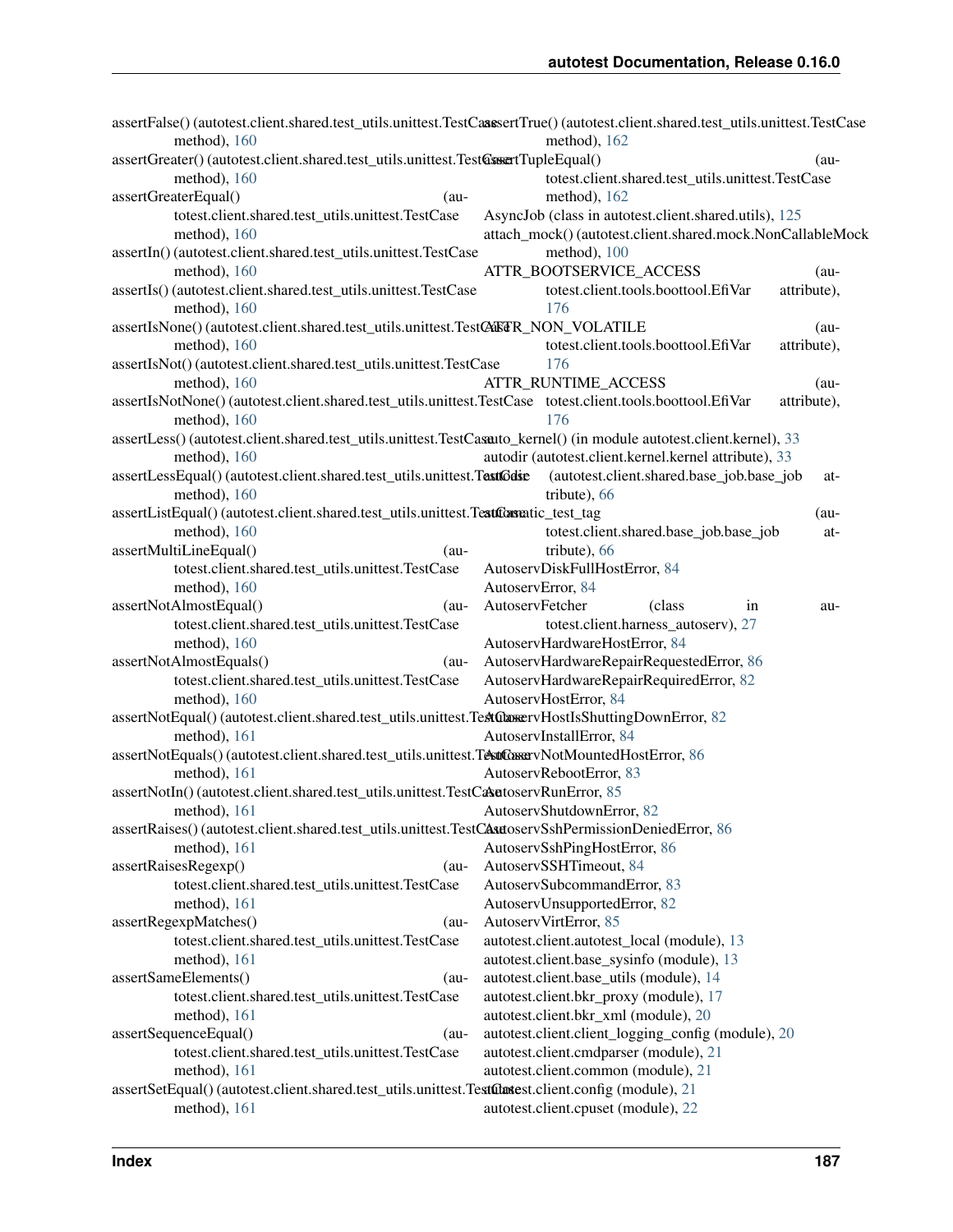autotest.client.fsdev\_disks (module), [23](#page-26-1) autotest.client.fsdev\_mgr (module), [25](#page-28-2) autotest.client.fsinfo (module), [25](#page-28-2) autotest.client.harness (module), [26](#page-29-1) autotest.client.harness\_autoserv (module), [27](#page-30-2) autotest.client.harness\_beaker (module), [27](#page-30-2) autotest.client.harness\_simple (module), [29](#page-32-3) autotest.client.harness\_standalone (module), [29](#page-32-3) autotest.client.job (module), [29](#page-32-3) autotest.client.kernel (module), [33](#page-36-1) autotest.client.kernel\_config (module), [34](#page-37-1) autotest.client.kernel\_versions (module), [35](#page-38-2) autotest.client.kernelexpand (module), [35](#page-38-2) autotest.client.kvm\_control (module), [36](#page-39-2) autotest.client.local\_host (module), [36](#page-39-2) autotest.client.lv\_utils (module), [37](#page-40-2) autotest.client.net.basic\_machine (module), [46](#page-49-3) autotest.client.net.common (module), [46](#page-49-3) autotest.client.net.net tc (module), [46](#page-49-3) autotest.client.net.net\_utils (module), [49](#page-52-1) autotest.client.net.net\_utils\_mock (module), [53](#page-56-1) autotest.client.optparser (module), [37](#page-40-2) autotest.client.os\_dep (module), [38](#page-41-3) autotest.client.parallel (module), [38](#page-41-3) autotest.client.partition (module), [38](#page-41-3) autotest.client.profiler (module), [42](#page-45-1) autotest.client.profilers (module), [54](#page-57-2) autotest.client.profilers.blktrace.blktrace (module), [54](#page-57-2) autotest.client.profilers.catprofile.catprofile (module), [55](#page-58-4) autotest.client.profilers.cmdprofile.cmdprofile (module), [55](#page-58-4) autotest.client.profilers.cpistat.cpistat (module), [55](#page-58-4) autotest.client.profilers.ftrace.ftrace (module), [55](#page-58-4) autotest.client.profilers.inotify.inotify (module), [56](#page-59-1) autotest.client.profilers.iostat.iostat (module), [57](#page-60-2) autotest.client.profilers.kvm\_stat.kvm\_stat (module), [57](#page-60-2) autotest.client.profilers.lockmeter.lockmeter (module), [58](#page-61-2) autotest.client.profilers.lttng.lttng (module), [58](#page-61-2) autotest.client.profilers.mpstat.mpstat (module), [59](#page-62-3) autotest.client.profilers.oprofile.oprofile (module), [59](#page-62-3) autotest.client.profilers.perf.perf (module), [59](#page-62-3) autotest.client.profilers.powertop.powertop (module), [60](#page-63-3) autotest.client.profilers.readprofile.readprofile (module), [60](#page-63-3) autotest.client.profilers.sar.sar (module), [60](#page-63-3)

autotest.client.profilers.systemtap.systemtap (module), [61](#page-64-3) autotest.client.profilers.vmstat.vmstat (module), [61](#page-64-3) autotest.client.setup (module), [43](#page-46-2) autotest.client.setup\_job (module), [43](#page-46-2) autotest.client.setup\_modules (module), [44](#page-47-3) autotest.client.shared.autotemp (module), [61](#page-64-3) autotest.client.shared.backports (module), [147](#page-150-2) autotest.client.shared.backports.collections (module), [148](#page-151-2)

autotest.client.shared.backports.collections.defaultdict (module), [149](#page-152-2) autotest.client.shared.backports.collections.namedtuple (module), [149](#page-152-2) autotest.client.shared.backports.collections.OrderedDict (module), [148](#page-151-2) autotest.client.shared.barrier (module), [62](#page-65-2) autotest.client.shared.base\_barrier (module), [62](#page-65-2) autotest.client.shared.base\_check\_version (module), [63](#page-66-1) autotest.client.shared.base\_job (module), [64](#page-67-1) autotest.client.shared.base\_packages (module), [71](#page-74-1) autotest.client.shared.base\_syncdata (module), [77](#page-80-1) autotest.client.shared.boottool (module), [78](#page-81-4) autotest.client.shared.check\_version (module), [78](#page-81-4) autotest.client.shared.common (module), [78](#page-81-4) autotest.client.shared.control\_data (module), [78](#page-81-4) autotest.client.shared.distro (module), [3,](#page-6-1) [79](#page-82-0) autotest.client.shared.distro\_def (module), [80](#page-83-1) autotest.client.shared.enum (module), [81](#page-84-1) autotest.client.shared.error (module), [82](#page-85-1) autotest.client.shared.git (module), [86](#page-89-1) autotest.client.shared.host\_protections (module), [87](#page-90-2) autotest.client.shared.host\_queue\_entry\_states (module), [87](#page-90-2) autotest.client.shared.hosts (module), [150](#page-153-2) autotest.client.shared.hosts.base\_classes (module), [150](#page-153-2) autotest.client.shared.hosts.common (module), [154](#page-157-2) autotest.client.shared.iscsi (module), [88](#page-91-1) autotest.client.shared.iso9660 (module), [89](#page-92-1) autotest.client.shared.jsontemplate (module), [90](#page-93-1) autotest.client.shared.kernel\_versions (module), [92](#page-95-1) autotest.client.shared.log (module), [93](#page-96-2) autotest.client.shared.logging\_config (module), [93](#page-96-2) autotest.client.shared.logging\_manager (module), [94](#page-97-1) autotest.client.shared.magic (module), [96](#page-99-2) autotest.client.shared.mail (module), [96](#page-99-2) autotest.client.shared.mock (module), [97](#page-100-1) autotest.client.shared.openvswitch (module), [101](#page-104-1) autotest.client.shared.packages (module), [104](#page-107-2) autotest.client.shared.pexpect (module), [104](#page-107-2) autotest.client.shared.pidfile (module), [112](#page-115-2) autotest.client.shared.profiler\_manager (module), [112](#page-115-2) autotest.client.shared.progressbar (module), [113](#page-116-2) autotest.client.shared.pxssh (module), [113](#page-116-2) autotest.client.shared.report (module), [115](#page-118-1) autotest.client.shared.service (module), [116](#page-119-1) autotest.client.shared.settings (module), [117](#page-120-1) autotest.client.shared.software\_manager (module), [118](#page-121-1) autotest.client.shared.ssh\_key (module), [122](#page-125-3) autotest.client.shared.syncdata (module), [122](#page-125-3) autotest.client.shared.test (module), [122](#page-125-3) autotest.client.shared.test\_utils.config\_change\_validation (module), [154](#page-157-2)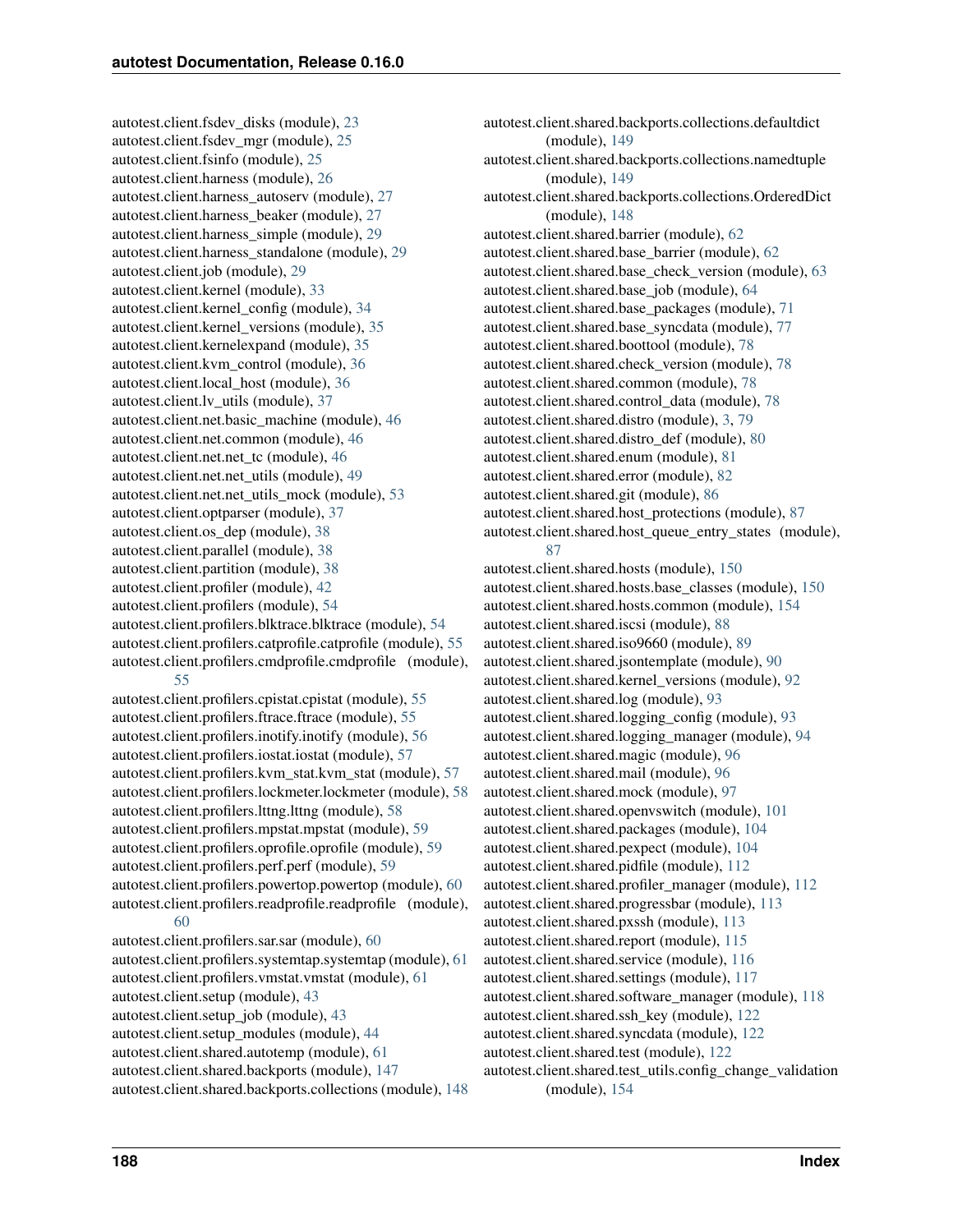autotest.client.shared.test\_utils.functools\_24 (module), [155](#page-158-2) autotest.client.shared.test\_utils.mock (module), [155](#page-158-2) autotest.client.shared.test\_utils.mock\_demo\_MUT (module), [157](#page-160-1) autotest.client.shared.test\_utils.unittest (module), [158](#page-161-1) autotest.client.shared.utils (module), [125](#page-128-1) autotest.client.shared.utils\_cgroup (module), [138](#page-141-1) autotest.client.shared.utils\_koji (module), [141](#page-144-1) autotest.client.shared.utils\_memory (module), [146](#page-149-1) autotest.client.shared.version (module), [147](#page-150-2) autotest.client.sysinfo (module), [44](#page-47-3) autotest.client.test (module), [44](#page-47-3) autotest.client.test\_config (module), [45](#page-48-3) autotest.client.tools.boottool (module), [172](#page-175-1) autotest.client.tools.common (module), [178](#page-181-2) autotest.client.tools.crash\_handler (module), [178](#page-181-2) autotest.client.tools.JUnit\_api (module), [165](#page-168-1) autotest.client.tools.process\_metrics (module), [179](#page-182-1) autotest.client.tools.results2junit (module), [180](#page-183-2) autotest.client.tools.scan\_results (module), [180](#page-183-2) autotest.client.utils (module), [45](#page-48-3) autotest.client.xen (module), [45](#page-48-3) autotest.frontend.afe.model\_logic (module), [9](#page-12-2) autotest.frontend.afe.models (module), [9](#page-12-2) autotest.frontend.tko.models (module), [10](#page-13-1) autotest.shared.frontend (module), [7](#page-10-2) autotest.shared.rpc (module), [7](#page-10-2) AutotestError, [83](#page-86-0) AutotestHostRunError, [83](#page-86-0) AutotestLocalApp (class in autotest.client.autotest\_local), [13](#page-16-2) AutotestLocalOptionParser (class in autotest.client.optparser), [37](#page-40-2) AutotestRunError, [85](#page-88-0) AutotestTimeoutError, [86](#page-89-1) avail\_mbytes() (in module autotest.client.cpuset), [22](#page-25-1) available\_exclusive\_mem\_nodes() (in module autotest.client.cpuset), [22](#page-25-1) avgtime\_print() (in module autotest.client.base\_utils), [14](#page-17-1) B

| <b>BAD_CHAR_REGEX</b>                                      | (au- |
|------------------------------------------------------------|------|
| totest.client.shared.base_job.status_log_entry             |      |
| attribute), 70                                             |      |
| BadFormatter, 90                                           |      |
| BadPredicate, 90                                           |      |
| barrier (class in autotest.client.shared.base_barrier), 62 |      |
| barrier() (autotest.client.job.base_client_job method), 30 |      |
| BarrierAbortError, 62, 83                                  |      |
| BarrierError, 85                                           |      |
| base_check_python_version<br>(class)<br>1n                 | au-  |
| totest.client.shared.base check version),                  |      |
| 63                                                         |      |

base client job (class in autotest.client.job), [29](#page-32-3) base job (class in autotest.client.shared.base job), [64](#page-67-1) base mapping (class in autotest.client.shared.test\_utils.mock), [156](#page-159-0) BASE\_PATH (autotest.client.tools.boottool.EfiToolSys attribute), [176](#page-179-0) base\_sysinfo (class in autotest.client.base\_sysinfo), [13](#page-16-2) base\_test (class in autotest.client.shared.test), [123](#page-126-0) BaseBackend (class in autotest.client.shared.software\_manager), [119](#page-122-0) BaseFsdevManager (class in autotest.client.fsdev\_mgr), [25](#page-28-2) BasePackageManager (class in autotest.client.shared.base\_packages), [72](#page-75-0) BeakerXMLParser (class in autotest.client.bkr\_xml), [20](#page-23-2) before\_run\_once() (autotest.client.shared.test.base\_test method), [123](#page-126-0) before\_start() (autotest.client.shared.profiler\_manager.profiler\_manager method), [112](#page-115-2) BgJob (class in autotest.client.shared.utils), [125](#page-128-1) bin() (in module autotest.client.shared.backports), [148](#page-151-2) bind() (autotest.client.net.net\_utils\_mock.socket\_stub method), [54](#page-57-2) bindir (autotest.client.shared.base\_job.base\_job attribute), [66](#page-69-0) BkrProxy (class in autotest.client.bkr\_proxy), [17](#page-20-1) BkrProxyException, [18](#page-21-0) blktrace (class in autotest.client.profilers.blktrace.blktrace), [54](#page-57-2) bond() (in module autotest.client.net.net\_utils), [49](#page-52-1) bonding (class in autotest.client.net.net\_utils), [49](#page-52-1) boot() (autotest.client.kernel.kernel method), [33](#page-36-1) boot() (autotest.client.kernel.rpm\_kernel method), [34](#page-37-1) boot\_once() (autotest.client.tools.boottool.Grubby method), [172](#page-175-1) boot once elilo() (autotest.client.tools.boottool.Grubby method), [172](#page-175-1) boot\_once\_grub() (autotest.client.tools.boottool.Grubby method), [172](#page-175-1) boot\_once\_grub2() (autotest.client.tools.boottool.Grubby method), [173](#page-176-0) boot\_once\_yaboot() (autotest.client.tools.boottool.Grubby method), [173](#page-176-0) BootableKernel (class in autotest.client.kernel), [33](#page-36-1) bootloader\_probe() (autotest.client.tools.boottool.Grubby method), [173](#page-176-0) bootstrap() (autotest.client.cmdparser.CommandParser method), [21](#page-24-3) bootstrap() (autotest.client.harness\_beaker.harness\_beaker method), [28](#page-31-0) boottool (class in autotest.client.shared.boottool), [78](#page-81-4) br\_exist() (autotest.client.shared.openvswitch.OpenVSwitchControl

method), [101](#page-104-1)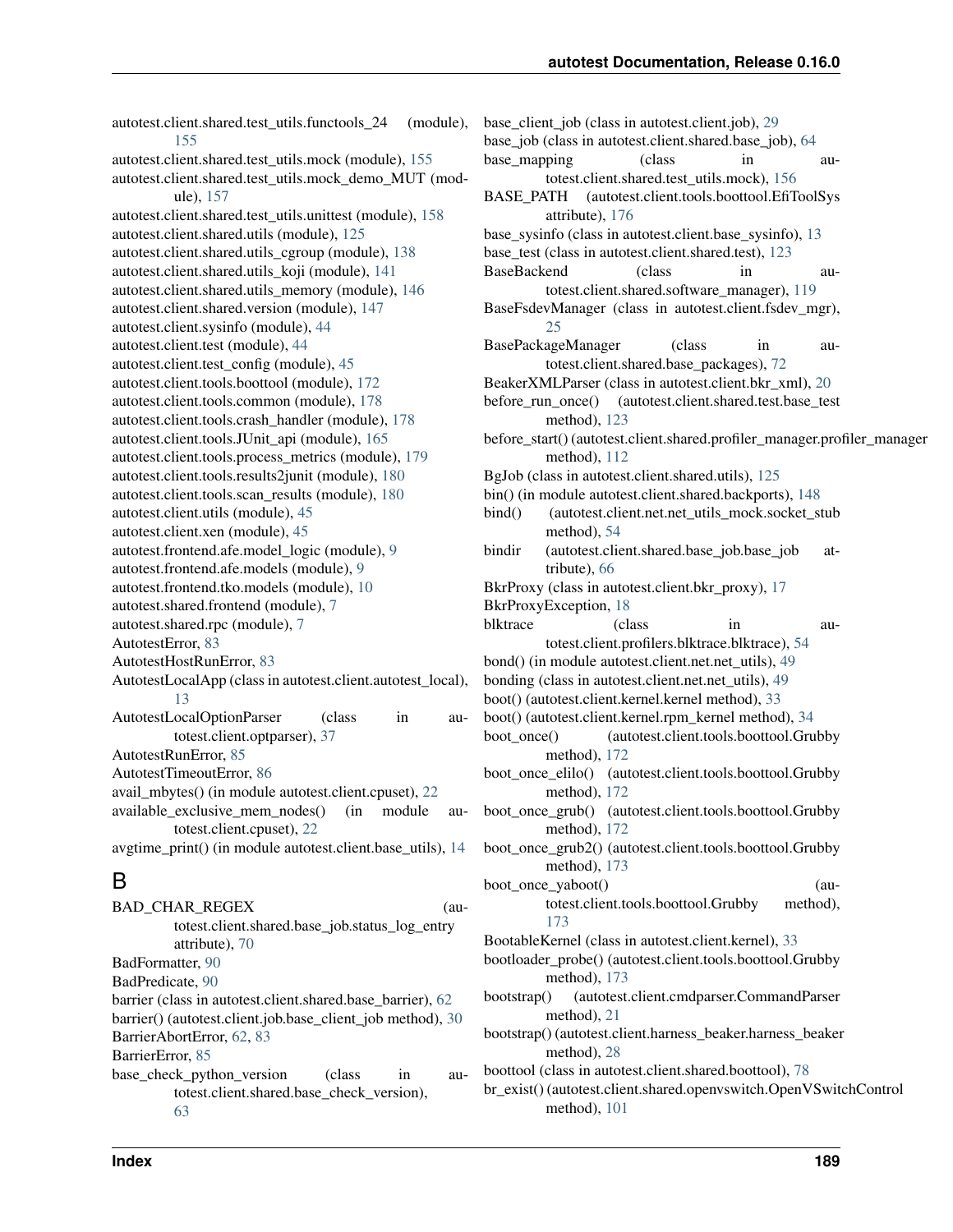| method), 102                                                                                                               | br_exist()(autotest.client.shared.openvswitch.OpenVSwitchbiddfddfddfreh40(autotest.client.tools.JUnit_api.propertyType<br>method), 167 |
|----------------------------------------------------------------------------------------------------------------------------|----------------------------------------------------------------------------------------------------------------------------------------|
| build() (autotest.client.kernel.kernel method), 33                                                                         | buildChildren() (autotest.client.tools.JUnit_api.system_err                                                                            |
| build() (autotest.client.kernel.rpm_kernel method), 34                                                                     | method), 167                                                                                                                           |
| (autotest.client.tools.JUnit_api.errorType<br>build()<br>method), 165                                                      | buildChildren() (autotest.client.tools.JUnit_api.system_out<br>method), 168                                                            |
| build()<br>(autotest.client.tools.JUnit_api.failureType                                                                    | buildChildren() (autotest.client.tools.JUnit_api.testcaseType                                                                          |
| method), 166<br>build()<br>(autotest.client.tools.JUnit_api.propertiesType                                                 | method), 168<br>buildChildren() (autotest.client.tools.JUnit_api.testsuite                                                             |
| method), 166<br>build()<br>(autotest.client.tools.JUnit_api.propertyType                                                   | method), 169<br>buildChildren() (autotest.client.tools.JUnit_api.testsuites                                                            |
| method), 167                                                                                                               | method), 171                                                                                                                           |
| build()<br>(autotest.client.tools.JUnit_api.system_err<br>method), 167                                                     | buildChildren() (autotest.client.tools.JUnit_api.testsuiteType<br>method), 170                                                         |
| build()<br>(autotest.client.tools.JUnit_api.system_out<br>method), 168                                                     | C                                                                                                                                      |
| build()<br>(autotest.client.tools.JUnit_api.testcaseType                                                                   | call (in module autotest.client.shared.mock), 99                                                                                       |
| method), 168<br>build() (autotest.client.tools.JUnit_api.testsuite method),                                                | call_args (autotest.client.shared.mock.NonCallableMock<br>attribute), 100                                                              |
| 169<br>build() (autotest.client.tools.JUnit_api.testsuites method),                                                        | call_args_list (autotest.client.shared.mock.NonCallableMock                                                                            |
| 171                                                                                                                        | attribute), 100                                                                                                                        |
| (autotest.client.tools.JUnit_api.testsuiteType<br>build()                                                                  | call_count (autotest.client.shared.mock.NonCallableMock<br>attribute), 100                                                             |
| method), 170                                                                                                               | called (autotest.client.shared.mock.NonCallableMock at-                                                                                |
| build() (autotest.client.xen.xen method), 46                                                                               | tribute), 100                                                                                                                          |
| build_timed() (autotest.client.kernel.kernel method), 33                                                                   | cat_file_to_cmd() (in module autotest.client.base_utils),                                                                              |
| build_timed() (autotest.client.xen.xen method), 46                                                                         | 14                                                                                                                                     |
| buildAttributes() (autotest.client.tools.JUnit_api.errorType                                                               | catprofile<br>(class)<br>in<br>au-                                                                                                     |
| method), 165                                                                                                               | totest.client.profilers.catprofile.catprofile),                                                                                        |
| buildAttributes() (autotest.client.tools.JUnit_api.failureType<br>method), 166                                             | 55                                                                                                                                     |
| buildAttributes() (autotest.client.tools.JUnit_api.propertiesType                                                          | cgclassify_cgroup()<br>$(au -$                                                                                                         |
| method), 166                                                                                                               | totest.client.shared.utils_cgroup.Cgroup<br>method), 138                                                                               |
| buildAttributes() (autotest.client.tools.JUnit_api.propertyTypegconfig_condrestart()<br>method), 167                       | (in)<br>module<br>au-<br>totest.client.shared.utils_cgroup), 140                                                                       |
| buildAttributes() (autotest.client.tools.JUnit_api.system_err cgconfig_exists()                                            | (in<br>module<br>au-                                                                                                                   |
| method), $167$                                                                                                             | totest.client.shared.utils_cgroup), 140                                                                                                |
| buildAttributes() (autotest.client.tools.JUnit_api.system_out <sub>cgconfig_is_running</sub> () (in module<br>method), 168 | au-<br>totest.client.shared.utils_cgroup), 140                                                                                         |
| buildAttributes() (autotest.client.tools.JUnit_api.testcaseTypggconfig_restart()<br>method), 168                           | (in<br>module<br>au-<br>totest.client.shared.utils_cgroup), 140                                                                        |
| buildAttributes() (autotest.client.tools.JUnit_api.testsuite                                                               | cgconfig_start()<br>module<br>(in                                                                                                      |
| method), 169                                                                                                               | au-<br>totest.client.shared.utils_cgroup), 140                                                                                         |
| buildAttributes() (autotest.client.tools.JUnit_api.testsuites                                                              | cgconfig_stop()<br>(in<br>module<br>au-                                                                                                |
| method), 171                                                                                                               | totest.client.shared.utils_cgroup), 140                                                                                                |
| buildAttributes()(autotest.client.tools.JUnit_api.testsuiteTypegdelete_all_cgroups()                                       | $(au-$                                                                                                                                 |
| method), 170                                                                                                               | totest.client.shared.utils_cgroup.Cgroup                                                                                               |
| buildChildren() (autotest.client.tools.JUnit_api.errorType                                                                 | method), 138                                                                                                                           |
| method), $165$<br>buildChildren() (autotest.client.tools.JUnit_api.failureType                                             | cgdelete_cgroup()(autotest.client.shared.utils_cgroup.Cgroup                                                                           |
| method), 166                                                                                                               | method), 138<br>(autotest.client.shared.utils_cgroup.Cgroup<br>cgexec()                                                                |
| buildChildren() (autotest.client.tools.JUnit_api.propertiesType                                                            | method), 138                                                                                                                           |
| method), 166                                                                                                               | Cgroup (class in autotest.client.shared.utils_cgroup), 138                                                                             |
|                                                                                                                            |                                                                                                                                        |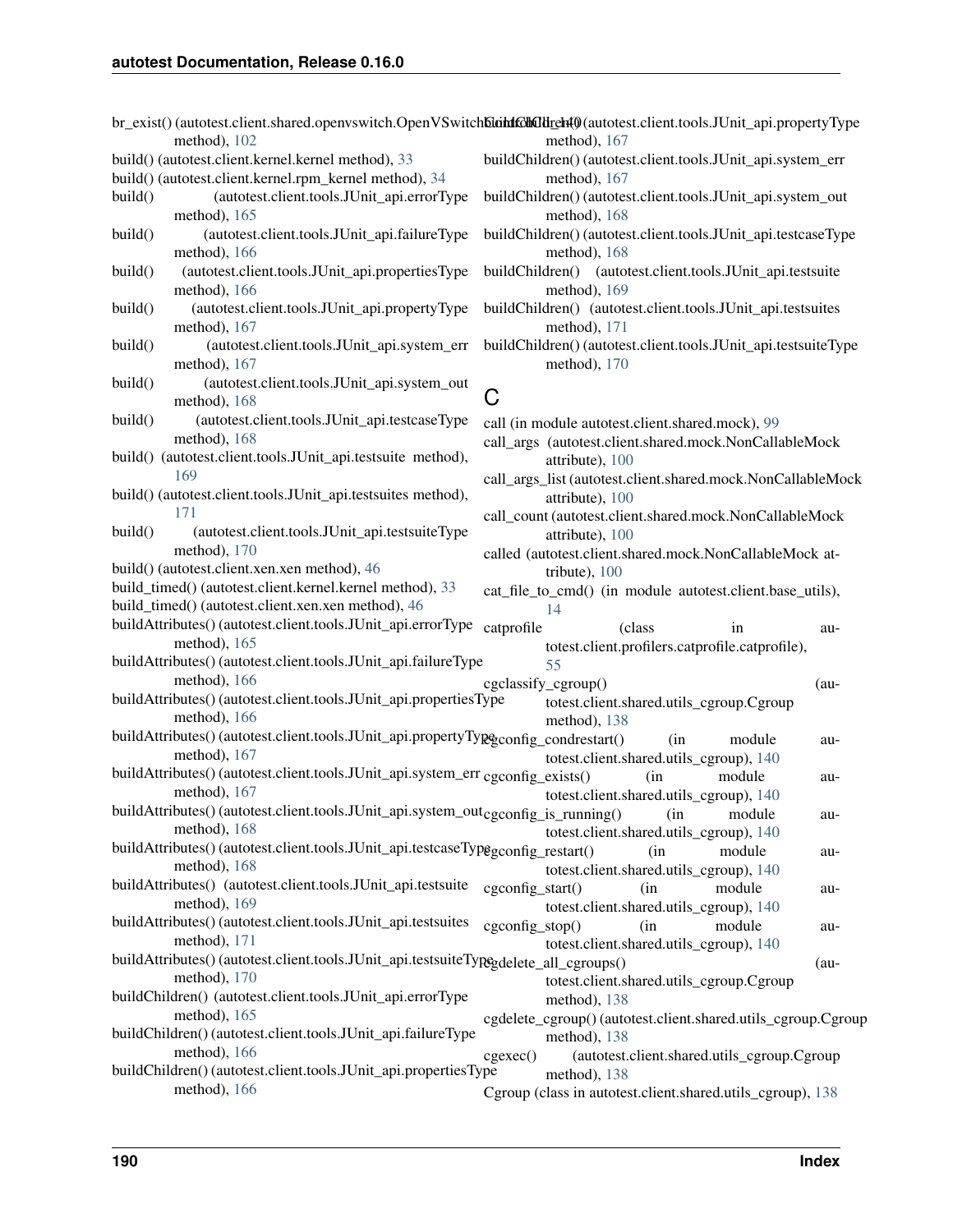|                   | CgroupModules                  | (class<br>totest.client.shared.utils_cgroup), 140                                                                           | in          |         | au- check_partitions()(autotest.client.shared.hosts.base_classes.Host | method), 151                                                            |         |                                           |    |             |  |
|-------------------|--------------------------------|-----------------------------------------------------------------------------------------------------------------------------|-------------|---------|-----------------------------------------------------------------------|-------------------------------------------------------------------------|---------|-------------------------------------------|----|-------------|--|
|                   | method), 138                   | cgset_property()(autotest.client.shared.utils_cgroup.Cgroupcheck_playback()(autotest.client.shared.test_utils.mock.mock_god |             |         |                                                                       | method), 157                                                            |         |                                           |    |             |  |
|                   |                                | check()(autotest.client.shared.openvswitch.OpenVSwitchSystemk_port_in_br()                                                  |             |         |                                                                       |                                                                         |         |                                           |    | $(au-$      |  |
|                   | method), 103                   |                                                                                                                             |             |         |                                                                       | totest.client.shared.openvswitch.OpenVSwitchControl                     |         |                                           |    |             |  |
| check()           |                                | (autotest.client.test_config.config_loader                                                                                  |             |         |                                                                       | method), 101                                                            |         |                                           |    |             |  |
|                   | method), 45                    |                                                                                                                             |             |         |                                                                       | check_python_version                                                    |         | (class                                    | in | au-         |  |
|                   | check_basic_structure()        |                                                                                                                             |             | $(au-$  |                                                                       | totest.client.shared.check_version), 78                                 |         |                                           |    |             |  |
|                   |                                | totest.client.tools.boottool.EfiToolSys method),                                                                            |             |         | check_release()                                                       |                                                                         |         | (autotest.client.shared.distro.Probe      |    |             |  |
|                   | 177                            |                                                                                                                             |             |         |                                                                       | method), 5, 79                                                          |         |                                           |    |             |  |
|                   | check_db_daemon()              |                                                                                                                             |             | $(au-$  |                                                                       | check_repair_versions()                                                 |         |                                           |    | $(au-$      |  |
|                   |                                | totest.client.shared.openvswitch.OpenVSwitchSystem                                                                          |             |         |                                                                       | totest.client.shared.utils.VersionableClass                             |         |                                           |    |             |  |
|                   | method), 103                   |                                                                                                                             |             |         |                                                                       | class method), 129                                                      |         |                                           |    |             |  |
|                   |                                | check_db_file()(autotest.client.shared.openvswitch.OpenVSxhitchSytatednalone_client_run()                                   |             |         |                                                                       |                                                                         |         |                                           |    | $(au-$      |  |
|                   | method), 103                   |                                                                                                                             |             |         |                                                                       | totest.client.shared.settings.Settings                                  |         |                                           |    | method),    |  |
|                   | check_db_socket()              |                                                                                                                             |             | $(au -$ |                                                                       | 117                                                                     |         |                                           |    |             |  |
|                   |                                | totest.client.shared.openvswitch.OpenVSwitchSystherck_switch_daemon()                                                       |             |         |                                                                       |                                                                         |         |                                           |    | $(au-$      |  |
|                   | method), 103                   |                                                                                                                             |             |         |                                                                       | totest.client.shared.openvswitch.OpenVSwitchSystem                      |         |                                           |    |             |  |
|                   |                                | check_diskspace()(autotest.client.shared.hosts.base_classes.Host                                                            |             |         |                                                                       | method), 103                                                            |         |                                           |    |             |  |
|                   | method), 151                   |                                                                                                                             |             |         |                                                                       | check_values() (autotest.client.tools.boottool.OptionParser             |         |                                           |    |             |  |
|                   | check_diskspace()              | (in                                                                                                                         | module      | au-     |                                                                       | method), 176                                                            |         |                                           |    |             |  |
|                   |                                | totest.client.shared.base_packages), 75                                                                                     |             |         | check_version()                                                       |                                                                         |         | (autotest.client.shared.distro.Probe      |    |             |  |
| <b>CHECK_FILE</b> |                                | (autotest.client.shared.distro.Probe                                                                                        |             |         |                                                                       | method), 5, 79                                                          |         |                                           |    |             |  |
|                   | attribute), 5, 79              |                                                                                                                             |             |         |                                                                       | CHECK_VERSION_REGEX                                                     |         |                                           |    | $(au-$      |  |
|                   | CHECK_FILE_CONTAINS            |                                                                                                                             |             | $(au -$ |                                                                       | totest.client.shared.distro.Probe                                       |         |                                           |    | attribute), |  |
|                   |                                | totest.client.shared.distro.Probe                                                                                           | attribute), |         |                                                                       | 4, 5, 79                                                                |         |                                           |    |             |  |
|                   | 5,79                           |                                                                                                                             |             |         | check_write()                                                         |                                                                         | (in     | module                                    |    | au-         |  |
|                   | CHECK_FILE_DISTRO_NAME         |                                                                                                                             |             | $(au -$ |                                                                       | totest.client.shared.base_packages), 76                                 |         |                                           |    |             |  |
|                   |                                | totest.client.shared.distro.Probe                                                                                           | attribute), |         | checkout()                                                            |                                                                         |         | (autotest.client.shared.git.GitRepoHelper |    |             |  |
|                   | 5,79                           |                                                                                                                             |             |         |                                                                       | method), 86                                                             |         |                                           |    |             |  |
|                   | check_for_kernel_feature()     | (in                                                                                                                         | module      | au-     |                                                                       | CheckPlaybackError, 155                                                 |         |                                           |    |             |  |
|                   | totest.client.base_utils), 14  |                                                                                                                             |             |         |                                                                       | CHECKSUM_LEN (autotest.client.net.net_utils.ethernet                    |         |                                           |    |             |  |
|                   |                                | check_glibc_ver() (in module autotest.client.base_utils),                                                                   |             |         |                                                                       | attribute), 49                                                          |         |                                           |    |             |  |
|                   | 14                             |                                                                                                                             |             |         |                                                                       | choices() (autotest.client.shared.enum.Enum method), 82                 |         |                                           |    |             |  |
|                   |                                | check_installed()(autotest.client.shared.software_manager.DthssBuckenalutotest.client.net.net_tc.classful_qdisc             |             |         |                                                                       |                                                                         |         |                                           |    | at-         |  |
|                   | method), 119                   |                                                                                                                             |             |         |                                                                       | tribute), 47                                                            |         |                                           |    |             |  |
|                   | method), 120                   | check_installed()(autotest.client.shared.software_manager.Rhanffatken(dutotest.client.net.net_tc.classless_qdisc at-        |             |         |                                                                       | tribute), $47$                                                          |         |                                           |    |             |  |
|                   |                                | check_kernel_ver() (in module autotest.client.base_utils),                                                                  |             |         |                                                                       | classful_qdisc (class in autotest.client.net.net_tc), 47                |         |                                           |    |             |  |
|                   | 14                             |                                                                                                                             |             |         |                                                                       | classless_qdisc (class in autotest.client.net.net_tc), 47               |         |                                           |    |             |  |
|                   | check_mount_point()            |                                                                                                                             |             | $(au-$  |                                                                       | classSuiteClass (autotest.client.shared.test_utils.unittest.TestLoader  |         |                                           |    |             |  |
|                   |                                | totest.client.fsdev_mgr.BaseFsdevManager                                                                                    |             |         |                                                                       | attribute), 163                                                         |         |                                           |    |             |  |
|                   | method), $25$                  |                                                                                                                             |             |         | ClassTestSuite                                                        |                                                                         | (class) |                                           | in | au-         |  |
|                   | check_name_for_file()          |                                                                                                                             |             | $(au-$  |                                                                       | totest.client.shared.test_utils.unittest), 163                          |         |                                           |    |             |  |
|                   |                                | totest.client.shared.distro.Probe                                                                                           | method),    |         |                                                                       | clean() (autotest.client.kernel.kernel method), 33                      |         |                                           |    |             |  |
|                   | 5,79                           |                                                                                                                             |             |         |                                                                       | clean() (autotest.client.shared.autotemp.tempdir method),               |         |                                           |    |             |  |
|                   | check_name_for_file_contains() |                                                                                                                             |             | $(au-$  |                                                                       | 62                                                                      |         |                                           |    |             |  |
|                   |                                | totest.client.shared.distro.Probe                                                                                           | method),    |         | clean()                                                               |                                                                         |         | (autotest.client.shared.autotemp.tempfile |    |             |  |
|                   | 5,79                           |                                                                                                                             |             |         |                                                                       | method), 62                                                             |         |                                           |    |             |  |
|                   | check_parameter()              |                                                                                                                             |             | $(au-$  | clean()                                                               | (autotest.client.shared.base_syncdata.TempDir                           |         |                                           |    |             |  |
|                   |                                | totest.client.test_config.config_loader method),                                                                            |             |         |                                                                       | method), 77                                                             |         |                                           |    |             |  |
|                   | 45                             |                                                                                                                             |             |         |                                                                       | clean() (autotest.client.shared.openvswitch.OpenVSwitch<br>method), 101 |         |                                           |    |             |  |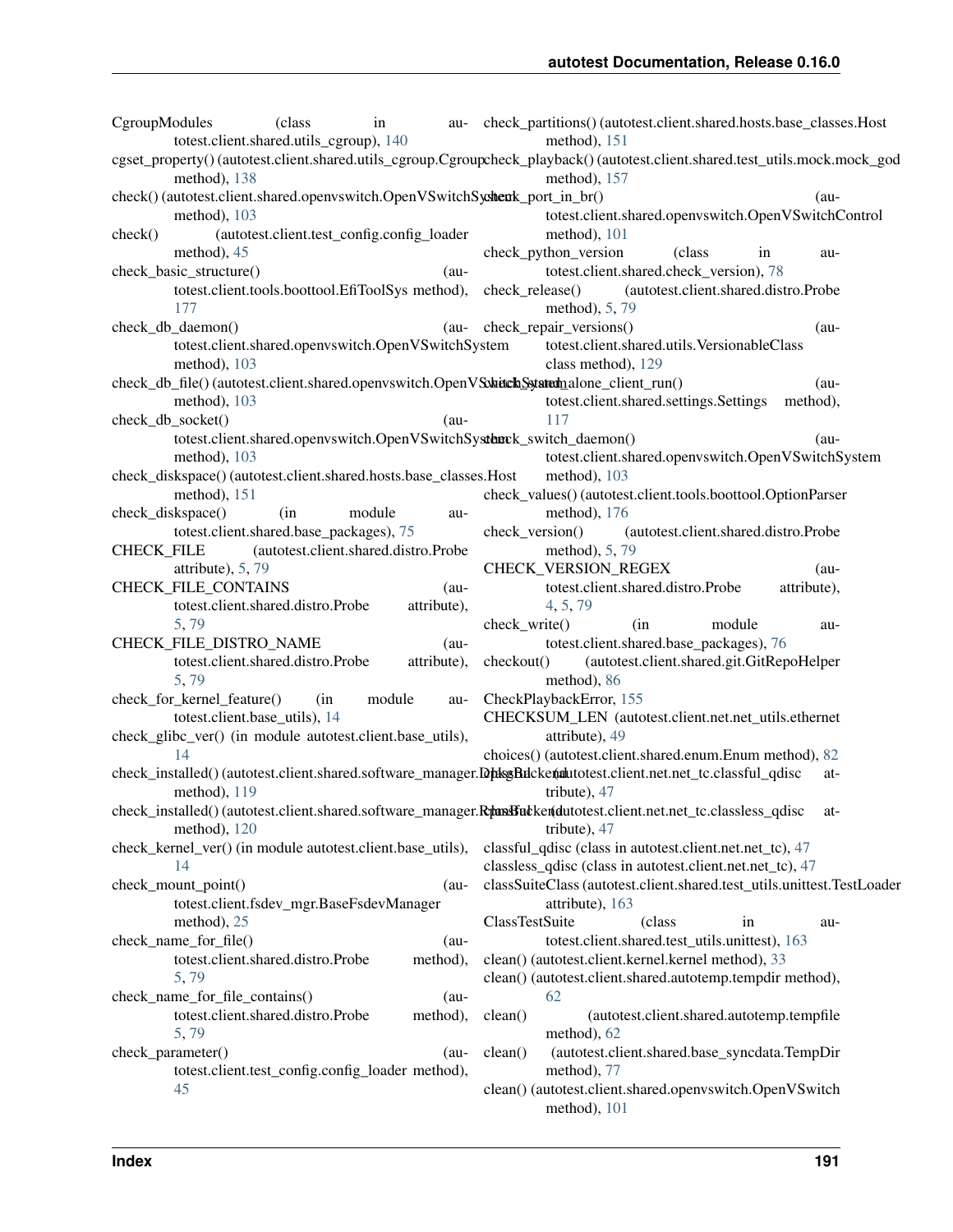| clean() (autotest.client.shared.openvswitch.OpenVSwitchSystemmand (class in autotest.client.base_sysinfo), 13<br>method), $103$ | command() (in module autotest.client.os_dep), 38                                                              |
|---------------------------------------------------------------------------------------------------------------------------------|---------------------------------------------------------------------------------------------------------------|
| clean() (autotest.client.shared.test.Subtest method), 122                                                                       | <b>COMMAND_LIST</b><br>$(au-$                                                                                 |
| cleanup() (autotest.client.shared.hosts.base_classes.Host<br>method), 151                                                       | totest.client.cmdparser.CommandParser<br>at-<br>tribute), 21                                                  |
| cleanup() (autotest.client.shared.iscsi.Iscsi method), 88                                                                       | CommandParser (class in autotest.client.cmdparser), 21                                                        |
| cleanup() (autotest.client.shared.test.base_test method),                                                                       | commands() (in module autotest.client.os_dep), 38                                                             |
| 123                                                                                                                             |                                                                                                               |
|                                                                                                                                 | (autotest.client.shared.magic.MagicTest<br>compare()                                                          |
| cleanup() (autotest.client.shared.utils.AsyncJob method),                                                                       | method), 96                                                                                                   |
| 125                                                                                                                             | compare_checksum()<br>$(au-$                                                                                  |
| (autotest.client.shared.utils.BgJob method),<br>cleanup()<br>125                                                                | totest.client.shared.base_packages.BasePackageManager<br>method), 72                                          |
| cleanup_kernels() (autotest.client.shared.hosts.base_classes.ltompare_features() (in module autotest.client.fsinfo), 25         |                                                                                                               |
| method), $151$                                                                                                                  | compare_versions()<br>(in<br>module<br>au-                                                                    |
| clear() (autotest.client.shared.backports.collections.OrderedDict.OrdenedDictlient.shared.utils), 130                           |                                                                                                               |
| method), $148$                                                                                                                  | CompilationError, 90                                                                                          |
| (autotest.client.shared.base_job.base_job<br>clientdir<br>at-                                                                   | compile_pattern_list()<br>$(au-$                                                                              |
| tribute), 66                                                                                                                    | totest.client.shared.pexpect.spawn<br>method),                                                                |
| ClientLoggingConfig<br>(class)<br>in<br>au-                                                                                     | 106                                                                                                           |
| totest.client.client_logging_config), 20                                                                                        | CompileTemplate()<br>module<br>(in<br>au-                                                                     |
| close() (autotest.client.net.net_utils.raw_socket method),                                                                      | totest.client.shared.jsontemplate), 90                                                                        |
| 52                                                                                                                              | complete() (autotest.client.job.base_client_job method),                                                      |
| (autotest.client.net.net_utils_mock.socket_stub<br>close()                                                                      | 30                                                                                                            |
| method), 54                                                                                                                     | compose()<br>module<br>(in<br>au-                                                                             |
| (autotest.client.shared.base_barrier.listen_server<br>close()                                                                   | totest.client.shared.test_utils.functools_24),                                                                |
| method), 63                                                                                                                     | 155                                                                                                           |
| close() (autotest.client.shared.base_syncdata.SessionData compute_checksum()                                                    | $(au-$                                                                                                        |
| method), 77                                                                                                                     | totest.client.shared.base_packages.BasePackageManager                                                         |
|                                                                                                                                 | method), 72                                                                                                   |
| (autotest.client.shared.base_syncdata.SyncData<br>close()                                                                       |                                                                                                               |
| method), 77                                                                                                                     | conf_command<br>(autotest.client.net.net_tc.tcfilter<br>at-                                                   |
| close()(autotest.client.shared.base_syncdata.SyncListenServer                                                                   | tribute), 48                                                                                                  |
| method), 77                                                                                                                     | conf_device (autotest.client.net.net_tc.tcfilter attribute),                                                  |
| (autotest.client.shared.hosts.base_classes.Host<br>close()                                                                      | 48                                                                                                            |
| method), 151                                                                                                                    | conf_flowid (autotest.client.net.net_tc.tcfilter attribute),                                                  |
| (autotest.client.shared.iso9660.Iso9660IsoRead<br>close()                                                                       | 48                                                                                                            |
| method), 89                                                                                                                     | conf_name (autotest.client.net.net_tc.tcfilter attribute), 48                                                 |
| (autotest.client.shared.iso9660.Iso9660Mount<br>close()                                                                         | conf_params (autotest.client.net.net_tc.tcfilter attribute),                                                  |
| method), 89                                                                                                                     | 48                                                                                                            |
| close()<br>105                                                                                                                  | (autotest.client.shared.pexpect.spawn method), conf_parent (autotest.client.net_tc.tcfilter attribute),<br>48 |
| close()(autotest.client.shared.test_utils.mock.SaveDataAfterColnfsgotionigyQautotest.client.net.net_tc.tcfilter attribute),     |                                                                                                               |
| method), 155                                                                                                                    | 48                                                                                                            |
| close_file() (autotest.client.shared.pidfile.PidFileManager<br>method), 112                                                     | conf_protocol (autotest.client.net.net_tc.tcfilter attribute),<br>48                                          |
| CMD_LOOKUP_ORDER<br>$(au-$                                                                                                      | conf_qdiscid (autotest.client.net.net_tc.tcfilter attribute),                                                 |
| totest.client.shared.utils_koji.KojiClient<br>at-                                                                               | 48                                                                                                            |
| tribute), 141                                                                                                                   | conf_rules (autotest.client.net.net_tc.tcfilter attribute), 48                                                |
| CmdError, 83                                                                                                                    | conf_type (autotest.client.net.net_tc.tcfilter attribute), 48                                                 |
| CmdParserLoggingConfig<br>(class)<br>in<br>au-                                                                                  | config (autotest.client.shared.settings.Settings attribute),                                                  |
|                                                                                                                                 | 117                                                                                                           |
| totest.client.cmdparser), 21                                                                                                    |                                                                                                               |
| cmdprofile<br>(class)<br>in<br>au-<br>totest.client.profilers.cmdprofile.cmdprofile),                                           | config (class in autotest.client.config), 21                                                                  |
|                                                                                                                                 | config() (autotest.client.kernel.kernel method), 33                                                           |
| 55                                                                                                                              | config() (autotest.client.xen.xen method), 46                                                                 |
| CmdResult (class in autotest.client.shared.utils), 125                                                                          |                                                                                                               |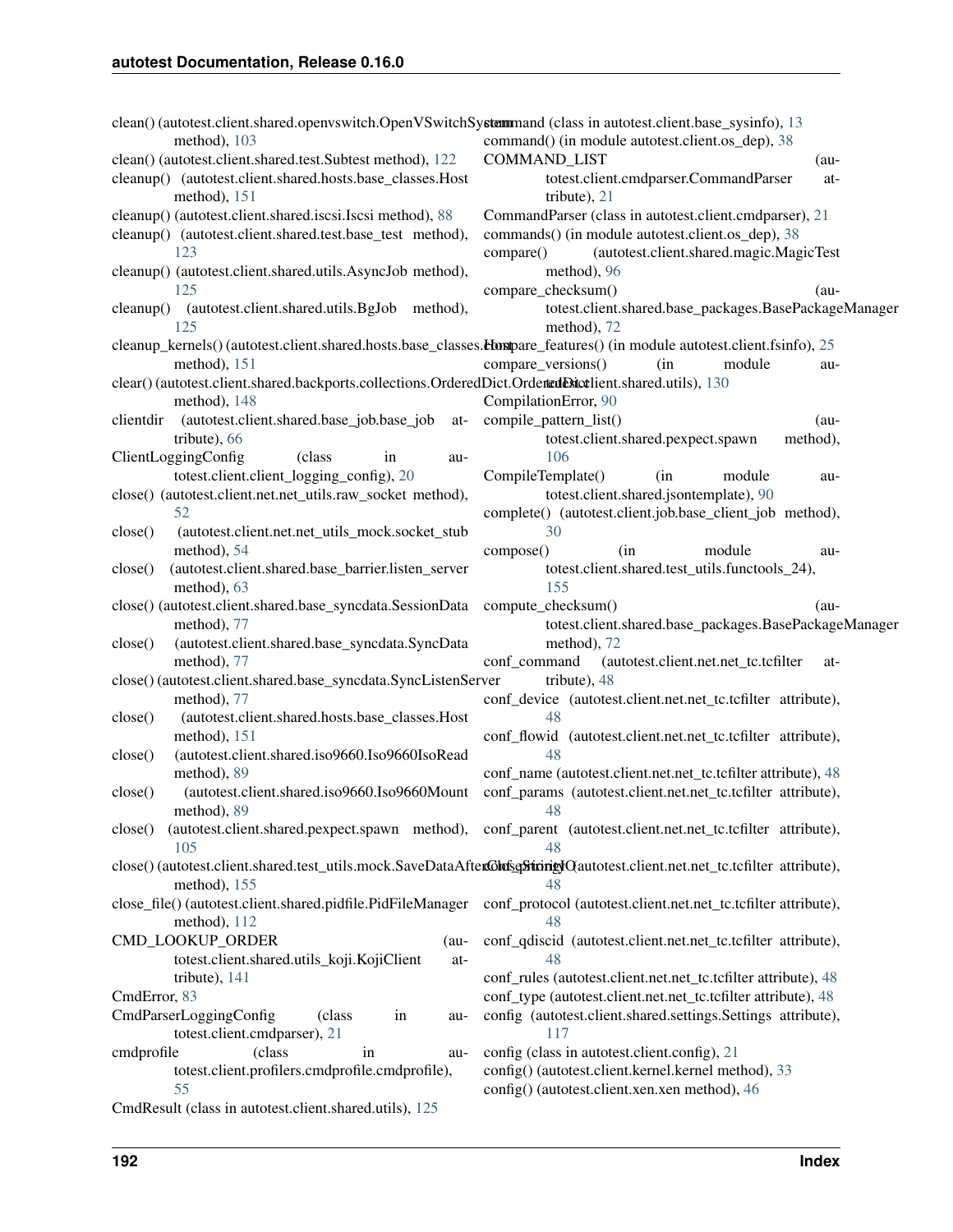| config_by_name()                                                                    | (in<br>module<br>totest.client.kernel_config), 34       | au-                | container_bytes() (in module autotest.client.cpuset), 22<br>container_exists() (in module autotest.client.cpuset), 22         |
|-------------------------------------------------------------------------------------|---------------------------------------------------------|--------------------|-------------------------------------------------------------------------------------------------------------------------------|
| config_file<br>attribute), 117                                                      | (autotest.client.shared.settings.Settings               |                    | container_mbytes() (in module autotest.client.cpuset), 22<br>context() (in module autotest.client.shared.error), 82           |
| config_get() (autotest.client.job.base_client_job method),                          |                                                         |                    | context_aware() (in module autotest.client.shared.error),                                                                     |
| 30                                                                                  |                                                         |                    | 82                                                                                                                            |
| config_loader (class in autotest.client.test_config), 45                            |                                                         |                    | control_get()<br>(autotest.client.job.base_client_job                                                                         |
| CONFIG_MAP (autotest.client.shared.utils_koji.KojiClient                            |                                                         |                    | method), 30                                                                                                                   |
| attribute), 141                                                                     |                                                         |                    | control set()<br>(autotest.client.job.base_client_job                                                                         |
| config_record()(autotest.client.kernel_config.kernel_config                         |                                                         |                    | method), 30                                                                                                                   |
| method), 35                                                                         |                                                         |                    | ControlData (class in autotest.client.shared.control_data),                                                                   |
| config_sched_tunables()                                                             |                                                         | $(au-$             | 78                                                                                                                            |
|                                                                                     | totest.client.fsdev_disks.fsdev_disks method),          |                    | ControlVariableException, 79                                                                                                  |
| 23                                                                                  |                                                         |                    | convert_conf_opt() (in module autotest.client.fsinfo), 26                                                                     |
| config_set() (autotest.client.job.base_client_job method),                          |                                                         |                    | convert_data_size()<br>module<br>(in<br>au-                                                                                   |
| 30                                                                                  |                                                         |                    | totest.client.shared.utils), 130                                                                                              |
| configdir                                                                           | (autotest.client.shared.base_job.base_job               |                    | convert_systemd_target_to_runlevel() (in module au-                                                                           |
| attribute), 66                                                                      |                                                         |                    | totest.client.shared.service), 116                                                                                            |
| ConfigurationError, 90                                                              |                                                         |                    | convert_sysv_runlevel()<br>(in<br>module                                                                                      |
| configure() (in module autotest.client.shared.utils), 130                           |                                                         |                    | au-<br>totest.client.shared.service), 116                                                                                     |
| configure_crash_handler()                                                           |                                                         |                    | convert_task_to_control()<br>$(au-$                                                                                           |
|                                                                                     | totest.client.shared.test.base_test                     | $(au-$<br>method), | totest.client.harness_beaker.harness_beaker                                                                                   |
| 123                                                                                 |                                                         |                    | method), 28                                                                                                                   |
| configure_crash_handler()                                                           |                                                         |                    | (autotest.client.test.test convert_version_to_int()<br>$(au-$                                                                 |
| method), 44                                                                         |                                                         |                    | totest.client.shared.openvswitch.OpenVSwitchControl                                                                           |
| configure_logging()                                                                 |                                                         | $(au-$             | static method), 101                                                                                                           |
|                                                                                     |                                                         |                    | totest.client.client_logging_config.ClientLoggingCopfig (autotest.client.shared.backports.collections.defaultdict.defaultdict |
| method), 20                                                                         |                                                         |                    | method), 149                                                                                                                  |
| configure_logging()                                                                 |                                                         |                    | (au-copy() (autotest.client.shared.backports.collections.OrderedDict.OrderedDic                                               |
|                                                                                     | totest.client.cmdparser.CmdParserLoggingConfig          |                    | method), 148                                                                                                                  |
| method), 21                                                                         |                                                         |                    | (autotest.client.shared.iso9660.Iso9660IsoRead<br>copy()                                                                      |
| configure_logging()                                                                 |                                                         | $(au-$             | method), 89                                                                                                                   |
|                                                                                     | totest.client.shared.logging_config.LoggingConfigcopy() |                    | (autotest.client.shared.iso9660.Iso9660Mount                                                                                  |
| method), 93                                                                         |                                                         |                    | method), 89                                                                                                                   |
| configure_logging()                                                                 |                                                         |                    | (au-copy_data() (in module autotest.client.bkr_proxy), 18                                                                     |
|                                                                                     |                                                         |                    | totest.client.shared.logging_config.TestingConfig copy_local() (in module autotest.client.bkr_proxy), 18                      |
| method), 93                                                                         |                                                         |                    | copy_remote() (in module autotest.client.bkr_proxy), 18                                                                       |
| configure_logging()                                                                 |                                                         |                    | (au- count_cpus() (in module autotest.client.base_utils), 14                                                                  |
|                                                                                     |                                                         |                    | totest.client.shared.magic.MagicLoggingConfig countTestCases()(autotest.client.shared.test_utils.unittest.TestCase            |
| method), 96                                                                         |                                                         |                    | method), 162                                                                                                                  |
| configure_logging()                                                                 |                                                         | $(au-$             | countTestCases()(autotest.client.shared.test_utils.unittest.TestSuite                                                         |
|                                                                                     | totest.client.shared.report.ReportLoggingConfig         |                    | method), $163$                                                                                                                |
| method), $115$                                                                      |                                                         |                    | cpistat (class in autotest.client.profilers.cpistat.cpistat), 55                                                              |
| configure_logging()                                                                 |                                                         | $(au-$             | cpu_affinity_by_task()<br>(in<br>module<br>au-                                                                                |
|                                                                                     |                                                         |                    | totest.client.shared.software_manager.SoftwareManagerLoggitegCclinfigt.shared.utils), 131                                     |
| method), $120$                                                                      |                                                         |                    | cpu_count() (autotest.client.job.base_client_job method),                                                                     |
| configure_logging()                                                                 | module<br>(in                                           | au-                | 30                                                                                                                            |
|                                                                                     | totest.client.shared.logging_manager), 95               |                    | cpu_has_flags() (in module autotest.client.base_utils), 14                                                                    |
|                                                                                     |                                                         |                    | configure_mock() (autotest.client.shared.mock.NonCallablebfoxclonline_map() (in module autotest.client.base_utils),           |
| method), 100                                                                        |                                                         |                    | 14                                                                                                                            |
| conmuxdir (autotest.client.shared.base_job.base_job at-                             |                                                         |                    | cpus_path() (in module autotest.client.cpuset), 22                                                                            |
| tribute), 66                                                                        |                                                         |                    | cpuset_attr() (in module autotest.client.cpuset), 22                                                                          |
| console_formatter (autotest.client.shared.logging_config.LoggingQranfilger_report() |                                                         |                    | $(au-$                                                                                                                        |
| attribute), 93                                                                      |                                                         |                    | totest.client.shared.test.base_test<br>method),                                                                               |
|                                                                                     |                                                         |                    |                                                                                                                               |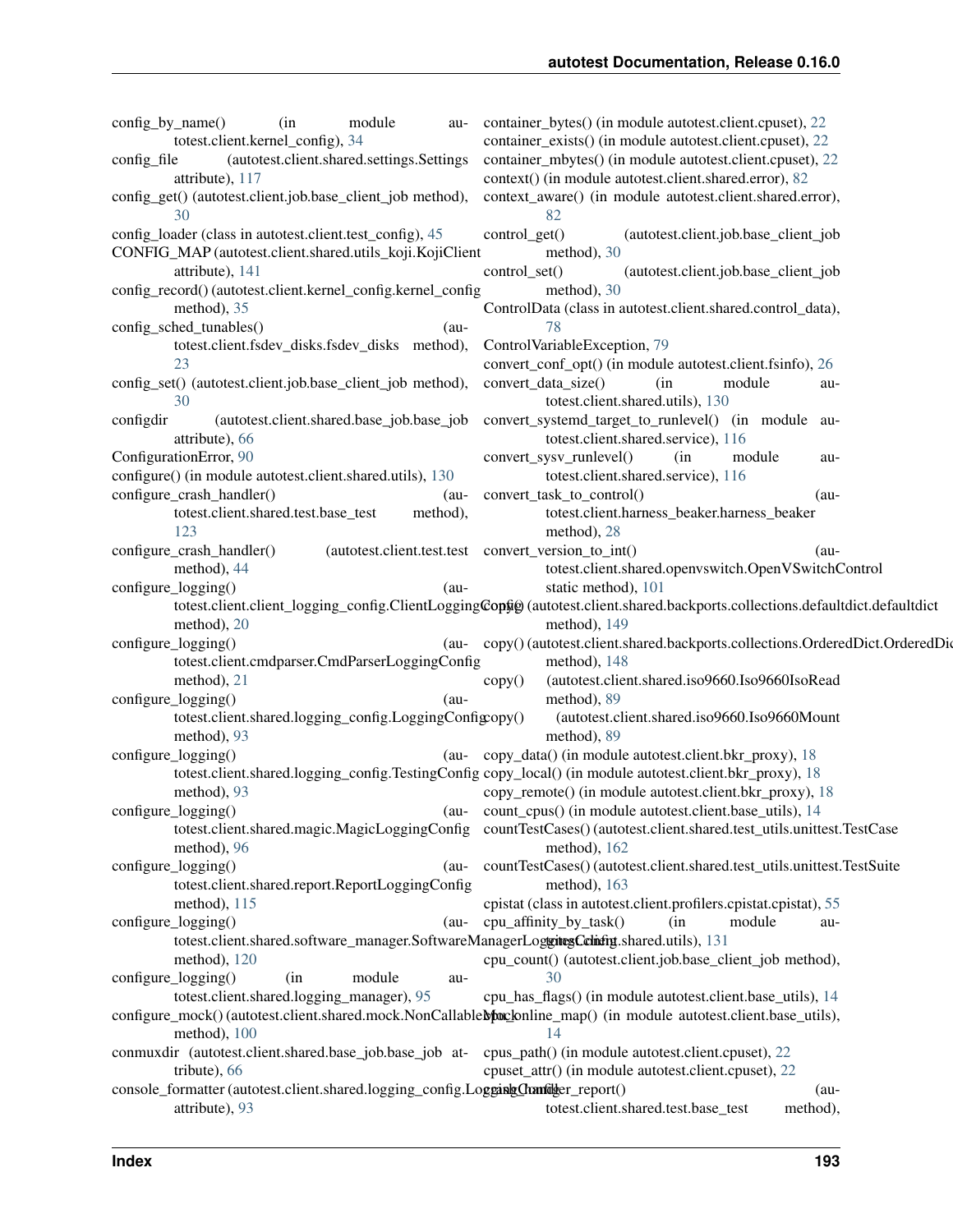[124](#page-127-0) crash\_handler\_report() (autotest.client.test.test method [44](#page-47-3) create\_autospec() (in module totest.client.shared.mock), [99](#page-102-0) create container directly() (in module totest.client.cpuset), [22](#page-25-1) create\_container\_via\_memcg() (in module totest.client.cpuset), [22](#page-25-1) create\_container\_with\_mbytes\_and\_specific\_cpus() (in module autotest.client.cpuset), [22](#page-25-1) create\_container\_with\_specific\_mems\_cpus() (in mod autotest.client.cpuset), [22](#page-25-1)  $create\_directory()$  (in module totest.client.shared.base\_packages), [76](#page-79-0) create\_mock\_class() totest.client.shared.test\_utils.mock.mock\_god method), [157](#page-160-1) create\_mock\_class\_obj() (autotest.client.shared.test\_utils.mock.mock\_god method), [157](#page-160-1) create mock function() (and  $\alpha$ totest.client.shared.test\_utils.mock.mock\_god method), [157](#page-160-1) create\_subnet\_mask() (in module totest.client.shared.utils), [131](#page-134-0) create\_variable() (autotest.client.tools.boottool.EfiTool method), [177](#page-180-0) current\_profilers() (autotest.client.shared.profiler\_mana method), [112](#page-115-2) customtestdir (autotest.client.shared.base\_job.base\_job attribute), [66](#page-69-0) D DataSyncError, [84](#page-87-0) dbg() (in module autotest.client.tools.results2junit), 18

- debug() (autotest.client.shared.test\_utils.unittest.TestCase method), [162](#page-165-0) debug() (autotest.client.shared.test\_utils.unittest.TestSu
- method), [163](#page-166-0)
- decompose\_kernel() (in module totest.client.kernelexpand), [35](#page-38-2)
- $decompose\_kernel_2x\_once()$  (in module totest.client.kernelexpand), [35](#page-38-2)
- decompose kernel post  $2x$  once() (in module totest.client.kernelexpand), [36](#page-39-2)
- decored() (autotest.client.shared.test.Subtest method [122](#page-125-3)
- decrement() (autotest.client.job.status\_indenter method [32](#page-35-0)
- decrement() (autotest.client.shared.base\_job.status\_ind method), [70](#page-73-0)
- default() (autotest.client.tools.boottool.Grubby method), [173](#page-176-0)

|            | DEFAULT_ATTRIBUTES<br>$(au-$                                                     |
|------------|----------------------------------------------------------------------------------|
| d),        | totest.client.tools.boottool.EfiVar<br>attribute),                               |
|            | 176                                                                              |
| au-        | DEFAULT_PATH (in module autotest.shared.rpc), 7                                  |
|            | default_profile_only<br>(au-                                                     |
| au-        | totest.client.shared.base_job.base_job<br>at-                                    |
|            | tribute), 66                                                                     |
| au-        | DEFAULT_REBOOT_TIMEOUT<br>$(au-$                                                 |
|            | totest.client.shared.hosts.base_classes.Host                                     |
| (in        | attribute), 151                                                                  |
|            | DEFAULT_WIDTH<br>(au-                                                            |
| ule        | totest.client.shared.progressbar.ProgressBar                                     |
|            | attribute), 113                                                                  |
| au-        | defaultdict<br>(class<br>in<br>au-                                               |
|            | totest.client.shared.backports.collections.defaultdict),                         |
| au-        | 149                                                                              |
| d          | defaultTestResult()<br>(au-                                                      |
|            | totest.client.shared.test_utils.unittest.TestCase                                |
| au-        | method), 162                                                                     |
| d          | del_br() (autotest.client.shared.openvswitch.OpenVSwitchControl                  |
|            | method), 102                                                                     |
| au-        | del_br()(autotest.client.shared.openvswitch.OpenVSwitchControlCli_140            |
| d          | method), 102                                                                     |
|            | del_maddr()(autotest.client.net.net_utils.network_interface                      |
| au-        | method), 51                                                                      |
| <b>Sys</b> | del_port()(autotest.client.shared.openvswitch.OpenVSwitchControl<br>method), 102 |
|            | del_port()(autotest.client.shared.openvswitch.OpenVSwitchControlCli_140          |
|            | ager.profiler_manathend), 102                                                    |
|            | del_temp_file_copies()<br>module<br>(in<br>au-                                   |
| job        | totest.client.shared.test_utils.config_change_validation),                       |
|            | 155                                                                              |
|            | DEL_VAR (autotest.client.tools.boottool.EfiToolSys at-                           |
|            | tribute), 177                                                                    |
|            | delete()(autotest.client.shared.profiler_manager.profiler_manager                |
| :0         | method), 112                                                                     |
| ase        | delete_leftover_test_containers()<br>module<br>(in<br>au-                        |
|            | totest.client.cpuset), 22                                                        |
| uite       | delete_pid_file_if_exists()<br>module<br>(in<br>au-                              |
|            | totest.client.shared.utils), 131                                                 |
| au-        | delete_target() (autotest.client.shared.iscsi.Iscsi method),                     |
|            | 88                                                                               |
| au-        | delete_variable()(autotest.client.tools.boottool.EfiToolSys                      |
|            | method), 177                                                                     |
| au-        | deprecated() (in module autotest.client.shared.utils), 131                       |
|            | describe() (autotest.client.shared.utils_koji.KojiPkgSpec                        |
| d),        | method), 144                                                                     |
|            | describe_invalid()(autotest.client.shared.utils_koji.KojiPkgSpec                 |
| d),        | method), 144                                                                     |
|            | deserialize()<br>(autotest.client.base_sysinfo.base_sysinfo                      |
| lenter     | method), 13                                                                      |
|            | destroy()<br>(autotest.client.partition.virtual_partition<br>method), 42         |
| d),        |                                                                                  |

detect() (in module autotest.client.shared.distro), [6,](#page-9-0) [80](#page-83-1)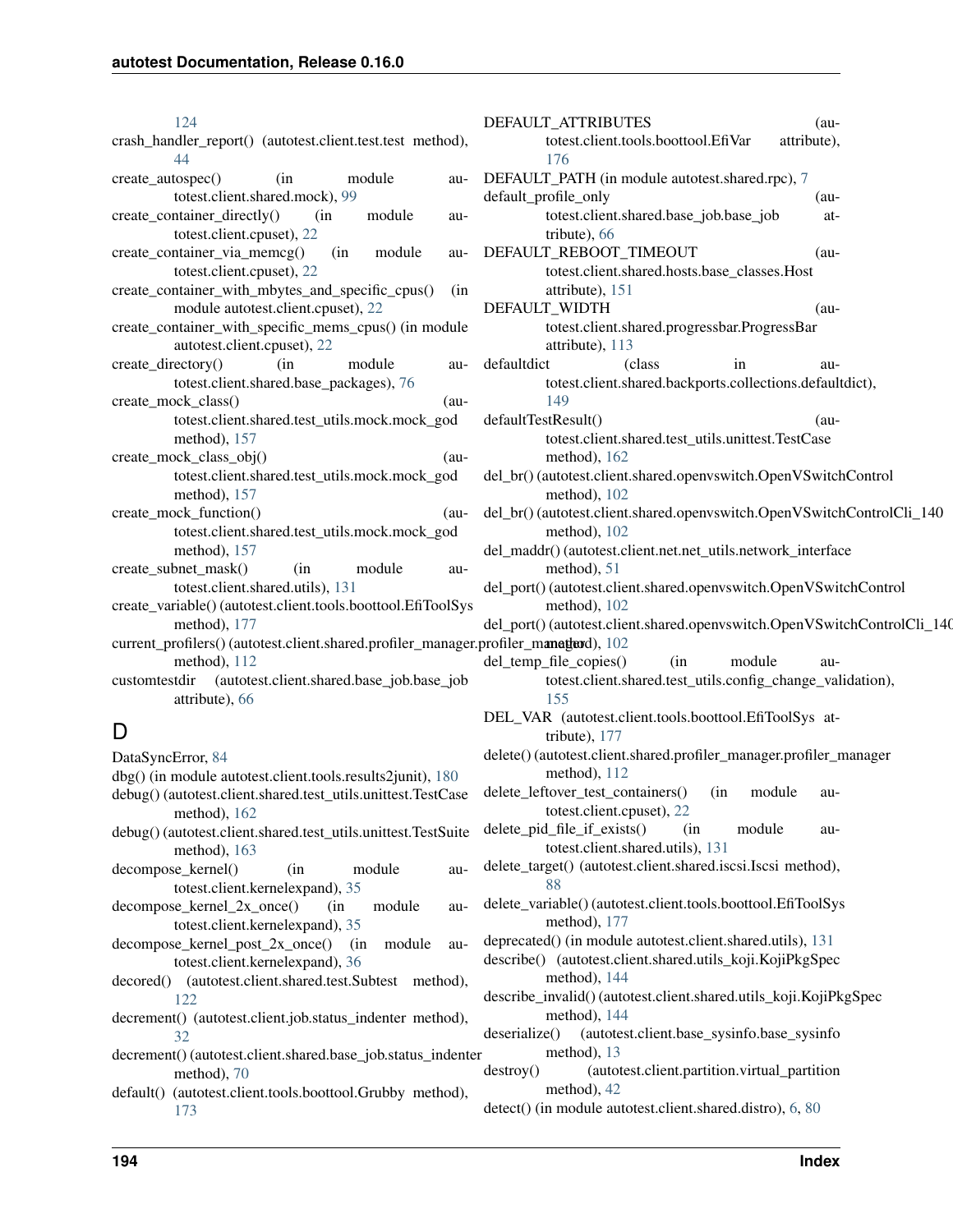diff\_configs() (in module autotest.client.kernel\_config), dump\_object() (in module autotest.client.base\_utils), [14](#page-17-1) [34](#page-37-1) difflist() (in module autotest.client.base\_utils), [14](#page-17-1) DISABLE (autotest.client.net.net\_utils.network\_interface attribute), [50](#page-53-0) disable() (autotest.client.net.net utils.bonding method), [49](#page-52-1) disable external logging() (autotest.client.job.base\_client\_job method), [30](#page-33-0) disable\_ip\_local\_loopback() (autotest.client.net.net\_utils.network\_utils method), [52](#page-55-0) disable\_ipfilters() (autotest.client.shared.hosts.base\_classes.Host method), [151](#page-154-0) disable\_loopback() (autotest.client.net.net\_utils.network\_interface method), [51](#page-54-0) disable\_promisc() (autotest.client.net.net\_utils.network\_interface=ipfilters() (autotest.client.shared.hosts.base\_classes.Host method), [51](#page-54-0) disable\_warnings() (autotest.client.job.base\_client\_job method), [30](#page-33-0) discard() (autotest.client.shared.base\_job.job\_state method), [68](#page-71-0) discard namespace() (autotest.client.shared.base\_job.job\_state method), [68](#page-71-0) discover\_container\_style() (in module autotest.client.cpuset), [22](#page-25-1) disk\_block\_size() (in module autotest.client.base\_utils), [14](#page-17-1) disk usage monitor (class in autotest.client.job), [32](#page-35-0) display\_data\_size() (in module autotest.client.shared.utils), [131](#page-134-0) DISTRO\_PKG\_INFO\_LOADERS (in module autotest.client.shared.distro\_def), [81](#page-84-1) DistroDef (class in autotest.client.shared.distro\_def), [81](#page-84-1) do\_create\_stuff() (in module autotest.client.shared.test\_utils.mock\_demo\_MUT), environ() (in module autotest.client.base\_utils), [14](#page-17-1) [157](#page-160-1) do\_not\_report\_as\_logging\_caller() (in module autotest.client.shared.logging\_manager), [95](#page-98-0) down() (autotest.client.net.net\_utils.network\_interface method), [51](#page-54-0) DpkgBackend (class in autotest.client.shared.software\_manager), [119](#page-122-0) drop\_caches() (in module autotest.client.shared.utils\_memory), [146](#page-149-1) drop caches between iterations() (autotest.client.shared.test.base\_test method), [124](#page-127-0) dump() (autotest.client.shared.utils.SystemLoad method), [127](#page-130-0) dump() (in module autotest.client.tools.results2junit), [180](#page-183-2) E EfiToolSys (class in autotest.client.tools.boottool), [176](#page-179-0) EfiVar (class in autotest.client.tools.boottool), [176](#page-179-0) EliloConf (class in autotest.client.tools.boottool), [177](#page-180-0) EmailNotificationManager (class in autotest.client.shared.mail), [96](#page-99-2) ENABLE (autotest.client.net.net\_utils.network\_interface attribute), [50](#page-53-0) enable() (autotest.client.net.net\_utils.bonding method), [49](#page-52-1) enable\_external\_logging() (autotest.client.job.base\_client\_job method), [30](#page-33-0) enable ip local loopback() (autotest.client.net.net\_utils.network\_utils method), [52](#page-55-0) method), [151](#page-154-0) enable\_loopback() (autotest.client.net.net\_utils.network\_interface method), [51](#page-54-0) enable\_promisc() (autotest.client.net.net\_utils.network\_interface method), [51](#page-54-0) enable\_warnings() (autotest.client.job.base\_client\_job method), [30](#page-33-0) end\_reboot() (autotest.client.job.base\_client\_job method), [30](#page-33-0) end\_reboot\_and\_verify() (autotest.client.job.base\_client\_job method), [30](#page-33-0) enqueue\_admin() (autotest.client.shared.mail.EmailNotificationManager method), [96](#page-99-2) enqueue exception admin() (autotest.client.shared.mail.EmailNotificationManager method), [96](#page-99-2) Enum (class in autotest.client.shared.enum), [81](#page-84-1) EOF, [105](#page-108-0) eof() (autotest.client.shared.pexpect.spawn method), [106](#page-109-0) equality\_comparator (class in autotest.client.shared.test\_utils.mock), [156](#page-159-0) erase\_dir\_contents() (autotest.client.shared.hosts.base\_classes.Host method), [151](#page-154-0) Error, [90](#page-93-1) errorType (class in autotest.client.tools.JUnit\_api), [165](#page-168-1) ETH\_LLDP\_DST\_MAC (autotest.client.net.net\_utils.ethernet attribute), [49](#page-52-1) ETH\_P\_ALL (autotest.client.net.net\_utils.raw\_socket attribute), [52](#page-55-0)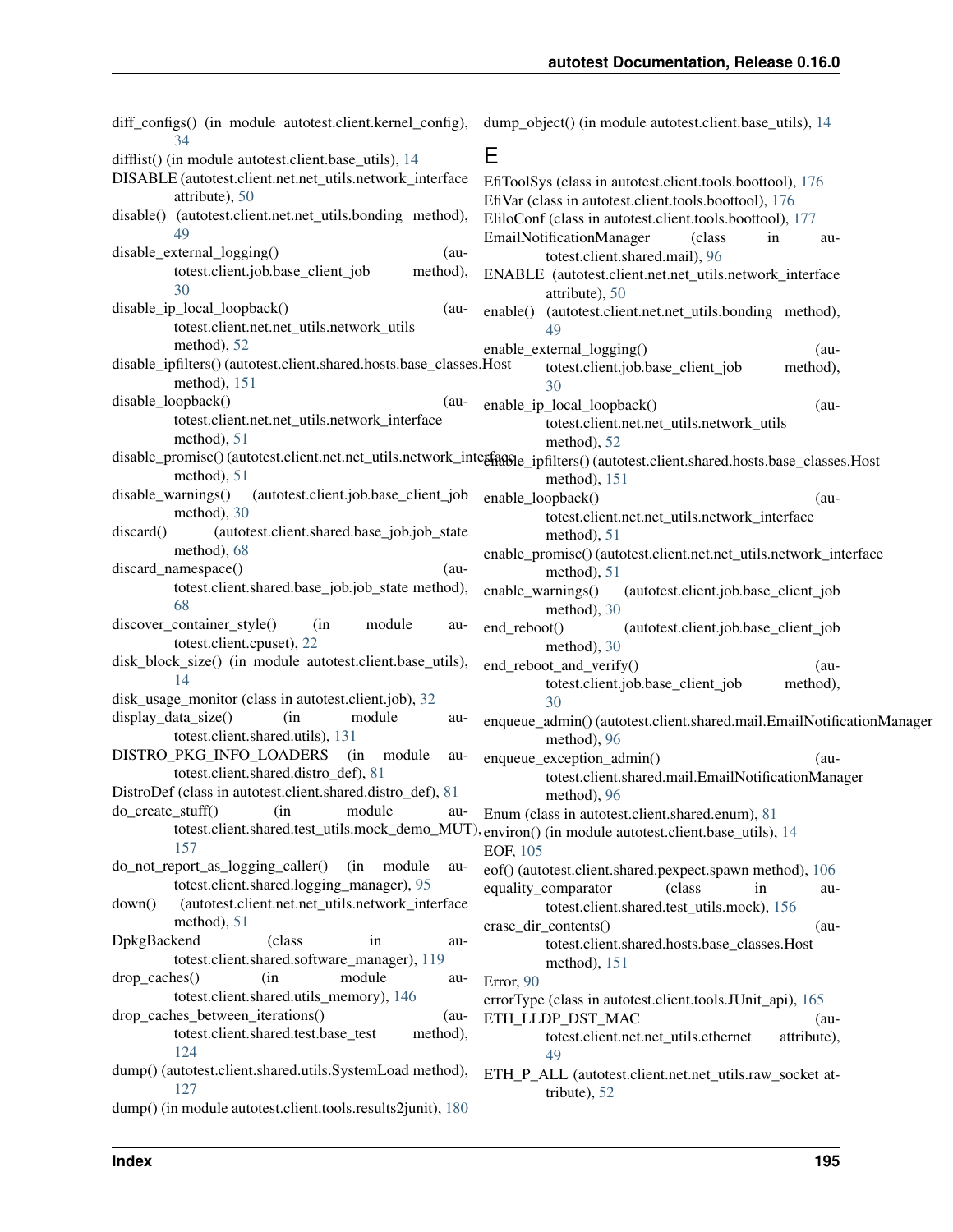ETH\_PACKET\_MAX\_SIZE (autotest.client.net.net\_utils.ethernet attribute), [49](#page-52-1) ETH\_PACKET\_MIN\_SIZE (autotest.client.net.net\_utils.ethernet attribute), [49](#page-52-1) ETH\_TYPE\_8021Q (autotest.client.net.net\_utils.ethernet\_expect\_loop() attribute), [49](#page-52-1) attribute), [49](#page-52-1) ETH\_TYPE\_CDP (autotest.client.net.net\_utils.ethernet attribute), [49](#page-52-1) ETH\_TYPE\_IP (autotest.client.net.net\_utils.ethernet attribute), [50](#page-53-0) ETH\_TYPE\_IP6 (autotest.client.net.net\_utils.ethernet attribute), [50](#page-53-0) ETH\_TYPE\_LLDP (autotest.client.net.net\_utils.ethernet attribute), [50](#page-53-0) ETH\_TYPE\_LOOPBACK (autotest.client.net.net\_utils.ethernet attribute), [50](#page-53-0) ethernet (class in autotest.client.net.net\_utils), [49](#page-52-1) ethernet\_packet() (in module autotest.client.net.net\_utils), [50](#page-53-0) etraceback() (in module autotest.client.shared.utils), [131](#page-134-0) EvaluationError, [90](#page-93-1) exception\_context() (in module autotest.client.shared.error), [82](#page-85-1) ExceptionPexpect, [105](#page-108-0) ExceptionPxssh, [113](#page-116-2) execute() (autotest.client.shared.git.GitRepoHelper method), [87](#page-90-2) execute() (autotest.client.shared.test.base\_test method), [124](#page-127-0) attribute), [84](#page-87-0) exit status (autotest.client.shared.error.TestError attribute), [85](#page-88-0) exit status (autotest.client.shared.error.TestFail attribute), [85](#page-88-0) exit status (autotest.client.shared.error.TestNAError attribute), [84](#page-87-0) exit status (autotest.client.shared.error.TestWarn attribute), [83](#page-86-0) expand() (autotest.client.shared.jsontemplate.Template method), [92](#page-95-1) expand() (in module autotest.client.shared.jsontemplate), [92](#page-95-1) expand\_classic() (in module autotest.client.kernelexpand), [36](#page-39-2) [106](#page-109-0) method), [156](#page-159-0)

ETH\_TYPE\_ARP (autotest.client.net.net\_utils.ethernet expectedFailure() (in module auexit\_status (autotest.client.shared.error.TestBaseException exportAttributes() (autotest.client.tools.JUnit\_api.failureType expect() (autotest.client.shared.pexpect.spawn method), exportAttributes() (autotest.client.tools.JUnit\_api.testsuiteType expect\_call() (autotest.client.shared.test\_utils.mock.mock\_function method), [156](#page-159-0) expect\_exact() (autotest.client.shared.pexpect.spawn method), [107](#page-110-0) expect\_list() (autotest.client.shared.pexpect.spawn method), [107](#page-110-0) (autotest.client.shared.pexpect.spawn method), [107](#page-110-0) totest.client.shared.test\_utils.unittest), [164](#page-167-0) (autotest.client.tools.JUnit\_api.errorType method), [165](#page-168-1) export() (autotest.client.tools.JUnit\_api.failureType method), [166](#page-169-0) export() (autotest.client.tools.JUnit\_api.propertiesType method), [166](#page-169-0) export() (autotest.client.tools.JUnit\_api.propertyType method), [167](#page-170-0) export() (autotest.client.tools.JUnit\_api.system\_err method), [167](#page-170-0) export() (autotest.client.tools.JUnit\_api.system\_out method), [168](#page-171-0) export() (autotest.client.tools.JUnit\_api.testcaseType method), [168](#page-171-0) export() (autotest.client.tools.JUnit\_api.testsuite method), [169](#page-172-0) export() (autotest.client.tools.JUnit\_api.testsuites method), [171](#page-174-0) export() (autotest.client.tools.JUnit\_api.testsuiteType method), [170](#page-173-0) export target() (autotest.client.shared.iscsi.Iscsi method), [88](#page-91-1) exportAttributes() (autotest.client.tools.JUnit\_api.errorType method), [165](#page-168-1) method), [166](#page-169-0) exportAttributes() (autotest.client.tools.JUnit\_api.propertiesType method), [166](#page-169-0) exportAttributes() (autotest.client.tools.JUnit\_api.propertyType method), [167](#page-170-0) exportAttributes() (autotest.client.tools.JUnit\_api.system\_err method), [167](#page-170-0) exportAttributes() (autotest.client.tools.JUnit\_api.system\_out method), [168](#page-171-0) exportAttributes() (autotest.client.tools.JUnit\_api.testcaseType method), [168](#page-171-0) exportAttributes() (autotest.client.tools.JUnit\_api.testsuite method), [169](#page-172-0) exportAttributes() (autotest.client.tools.JUnit\_api.testsuites method), [171](#page-174-0) method), [170](#page-173-0)

expect\_any\_call() (autotest.client.shared.test\_utils.mock.mockpctrtchiddren() (autotest.client.tools.JUnit\_api.errorType method), [165](#page-168-1)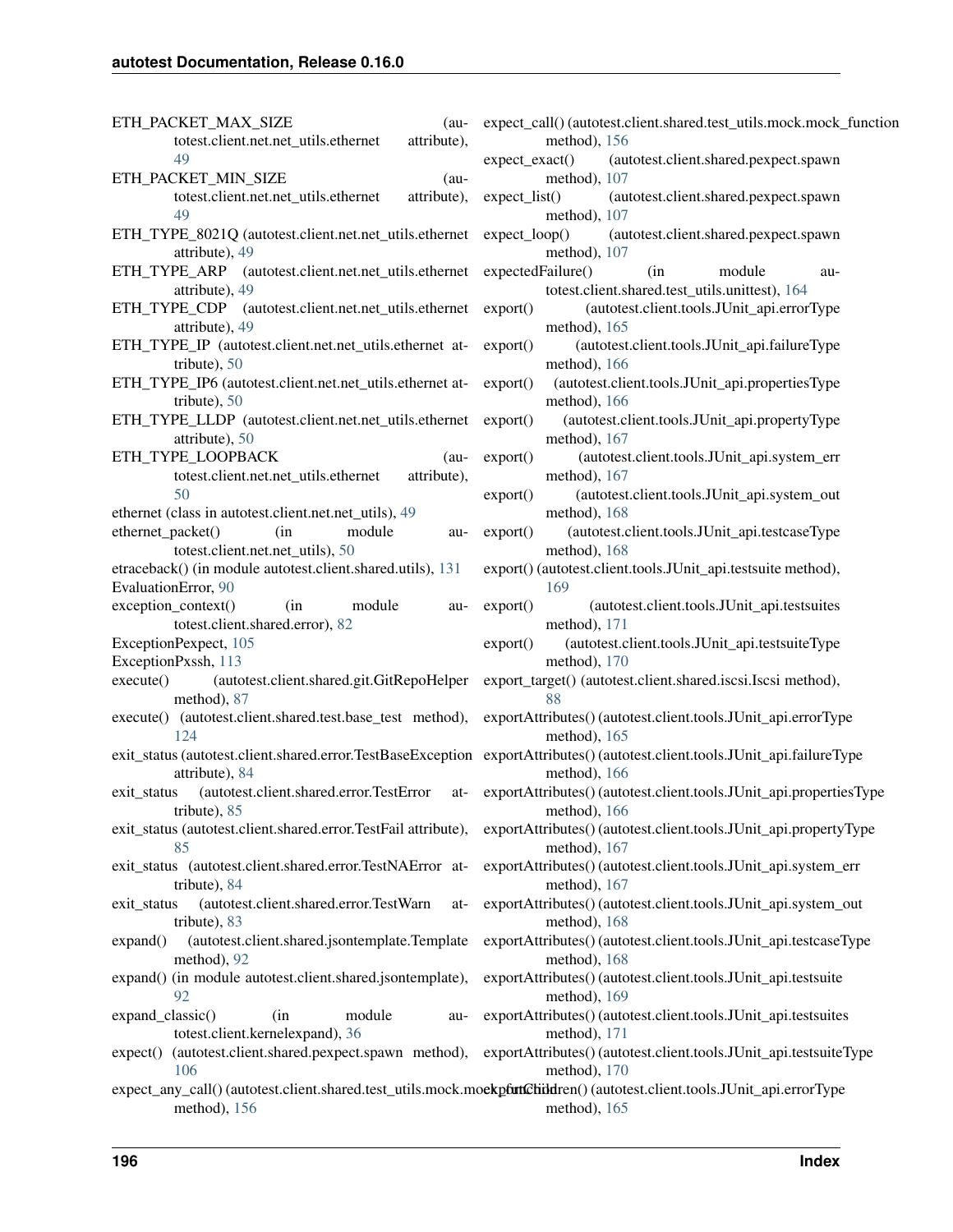| exportChildren() (autotest.client.tools.JUnit_api.failureTypeexportLiteralAttributes() |                                                              | $(au-$  |
|----------------------------------------------------------------------------------------|--------------------------------------------------------------|---------|
| method), 166                                                                           | totest.client.tools.JUnit_api.system_out                     |         |
| exportChildren() (autotest.client.tools.JUnit_api.propertiesType                       | method), 168                                                 |         |
| method), 166                                                                           | exportLiteralAttributes()                                    | $(au -$ |
| exportChildren() (autotest.client.tools.JUnit_api.propertyType                         | totest.client.tools.JUnit_api.testcaseType                   |         |
| method), 167                                                                           | method), 168                                                 |         |
| exportChildren() (autotest.client.tools.JUnit_api.system_err exportLiteralAttributes() |                                                              | $(au-$  |
| method), $167$                                                                         | totest.client.tools.JUnit_api.testsuite method),             |         |
| exportChildren() (autotest.client.tools.JUnit_api.system_out                           | 169                                                          |         |
| method), 168                                                                           | exportLiteralAttributes()                                    | $(au-$  |
| exportChildren() (autotest.client.tools.JUnit_api.testcaseType                         | totest.client.tools.JUnit_api.testsuites method),            |         |
| method), 168                                                                           | 171                                                          |         |
| exportChildren() (autotest.client.tools.JUnit_api.testsuite exportLiteralAttributes()  |                                                              | $(au-$  |
| method), 169                                                                           | totest.client.tools.JUnit_api.testsuiteType                  |         |
| exportChildren() (autotest.client.tools.JUnit_api.testsuites                           | method), 171                                                 |         |
| method), 171                                                                           | exportLiteralChildren()                                      | $(au-$  |
| exportChildren() (autotest.client.tools.JUnit_api.testsuiteType                        | totest.client.tools.JUnit_api.errorType method),             |         |
| method), 170                                                                           | 165                                                          |         |
| exportLiteral() (autotest.client.tools.JUnit_api.errorType exportLiteralChildren()     |                                                              | $(au-$  |
| method), 165                                                                           | totest.client.tools.JUnit_api.failureType                    |         |
| exportLiteral() (autotest.client.tools.JUnit_api.failureType                           | method), 166                                                 |         |
| method), 166                                                                           | exportLiteralChildren()                                      | $(au-$  |
| exportLiteral() (autotest.client.tools.JUnit_api.propertiesType                        | totest.client.tools.JUnit_api.propertiesType                 |         |
| method), 166                                                                           | method), 166                                                 |         |
| exportLiteral()(autotest.client.tools.JUnit_api.propertyTypeexportLiteralChildren()    |                                                              | $(au-$  |
| method), 167                                                                           | totest.client.tools.JUnit_api.propertyType                   |         |
| exportLiteral() (autotest.client.tools.JUnit_api.system_err                            | method), 167                                                 |         |
| method), 167                                                                           | exportLiteralChildren()                                      | $(au-$  |
| exportLiteral()(autotest.client.tools.JUnit_api.system_out                             | totest.client.tools.JUnit_api.system_err                     |         |
| method), 168                                                                           | method), 167                                                 |         |
| exportLiteral() (autotest.client.tools.JUnit_api.testcaseType exportLiteralChildren()  |                                                              | $(au-$  |
| method), 168                                                                           | totest.client.tools.JUnit_api.system_out                     |         |
| (autotest.client.tools.JUnit_api.testsuite<br>exportLiteral()                          | method), 168                                                 |         |
| method), 169                                                                           | exportLiteralChildren()                                      | $(au -$ |
| exportLiteral() (autotest.client.tools.JUnit_api.testsuites                            | totest.client.tools.JUnit_api.testcaseType                   |         |
| method), 171                                                                           | method), $168$                                               |         |
| exportLiteral() (autotest.client.tools.JUnit_api.testsuiteType exportLiteralChildren() |                                                              | (au-    |
| method), $171$                                                                         | totest.client.tools.JUnit_api.testsuite method),             |         |
| exportLiteralAttributes()<br>$(au-$                                                    | 169                                                          |         |
| totest.client.tools.JUnit_api.errorType method),                                       | exportLiteralChildren()                                      | $(au-$  |
| 165                                                                                    | totest.client.tools.JUnit_api.testsuites method),            |         |
| exportLiteralAttributes()<br>$(au-$                                                    | 171                                                          |         |
| totest.client.tools.JUnit_api.failureType                                              | exportLiteralChildren()                                      | $(au-$  |
| method), $166$                                                                         | totest.client.tools.JUnit_api.testsuiteType                  |         |
| exportLiteralAttributes()<br>$(au-$                                                    | method), $171$                                               |         |
| totest.client.tools.JUnit_api.propertiesType                                           | ext_mkfs_options() (in module autotest.client.fsinfo), 26    |         |
| method), $166$                                                                         | ext_tunables() (in module autotest.client.fsinfo), 26        |         |
| exportLiteralAttributes()<br>$(au-$                                                    | extract() (autotest.client.kernel.kernel method), 33         |         |
| totest.client.tools.JUnit_api.propertyType                                             | extract_all_time_results()<br>(in<br>module                  | au-     |
| method), $167$                                                                         | totest.client.base_utils), 14                                |         |
| exportLiteralAttributes()<br>$(au-$                                                    | extract_config_changes()<br>(in<br>module                    | au-     |
| totest.client.tools.JUnit_api.system_err                                               | totest.client.shared.test_utils.config_change_validation),   |         |
| method), $167$                                                                         | 155                                                          |         |
|                                                                                        | extract_tarball() (in module autotest.client.base_utils), 14 |         |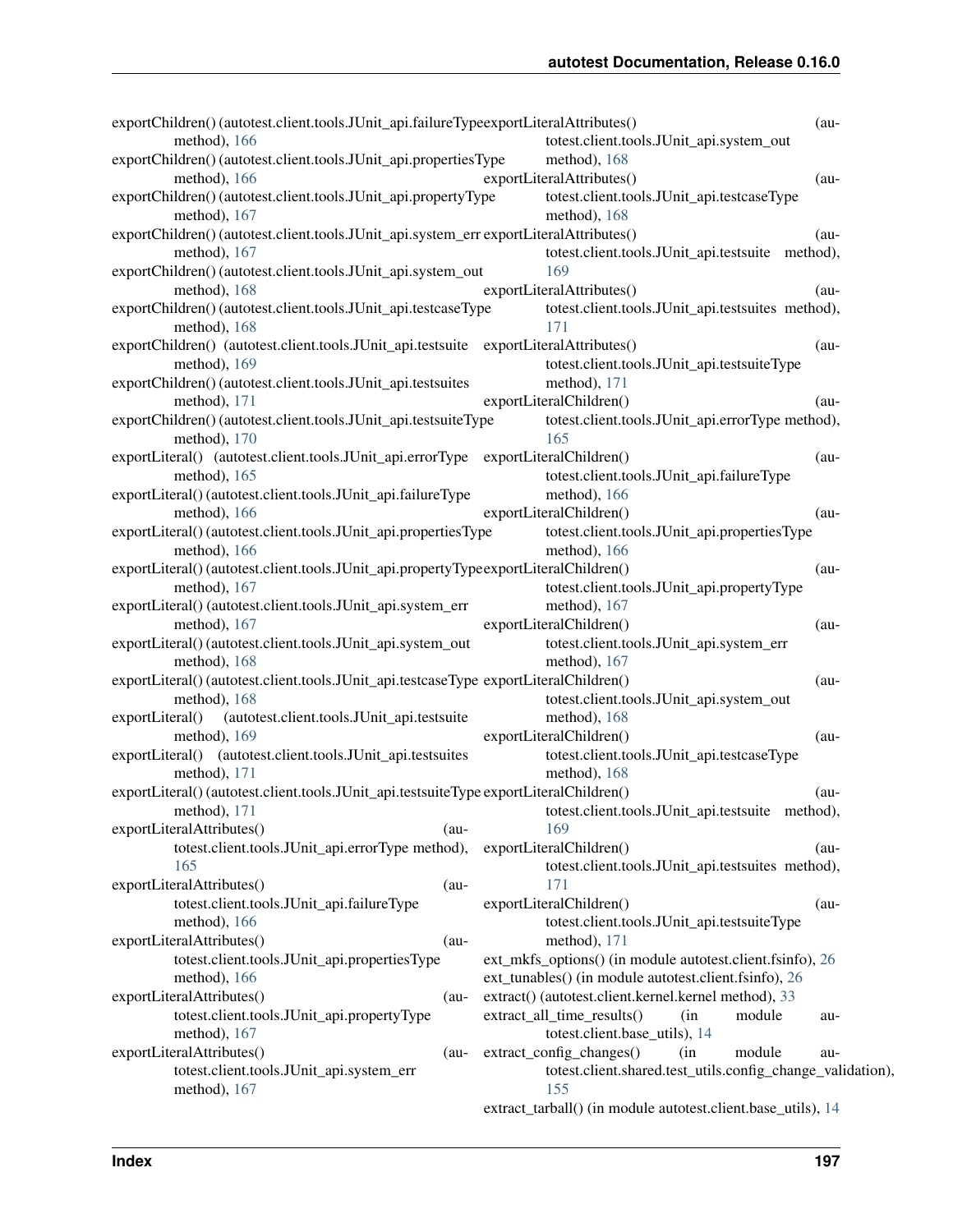|                     | extract_tarball_to_dir()<br>totest.client.base_utils), 15             | (in    | module       |        | au- feature_enabled()                                                                                                           | (in<br>totest.client.kernel_config), 34 | module                                                          | au-    |  |
|---------------------|-----------------------------------------------------------------------|--------|--------------|--------|---------------------------------------------------------------------------------------------------------------------------------|-----------------------------------------|-----------------------------------------------------------------|--------|--|
|                     |                                                                       |        |              |        | extract_version()(autotest.client.shared.base_check_versionfbtshe()check_p(sthtontestextsient.cmdparser.CommandParser           |                                         |                                                                 |        |  |
|                     | method), 64                                                           |        |              |        | method), 21                                                                                                                     |                                         |                                                                 |        |  |
|                     | extraversion() (autotest.client.kernel.kernel method), 33             |        |              |        | fetch()                                                                                                                         |                                         | (autotest.client.shared.git.GitRepoHelper                       |        |  |
|                     |                                                                       |        |              |        | method), 87                                                                                                                     |                                         |                                                                 |        |  |
| F                   |                                                                       |        |              |        | fetch_package()(autotest.client.harness_autoserv.harness_autoserv                                                               |                                         |                                                                 |        |  |
|                     |                                                                       |        |              |        | method), 27                                                                                                                     |                                         |                                                                 |        |  |
|                     | factory() (autotest.client.tools.JUnit_api.errorType static           |        |              |        | fetch_pkg()(autotest.client.shared.base_packages.BasePackageManager                                                             |                                         |                                                                 |        |  |
|                     | method), 165                                                          |        |              |        | method), 72                                                                                                                     |                                         |                                                                 |        |  |
| factory()           | (autotest.client.tools.JUnit_api.failureType                          |        |              |        | fetch_pkg_file() (autotest.client.harness_autoserv.AutoservFetcher                                                              |                                         |                                                                 |        |  |
|                     | static method), 166                                                   |        |              |        | method), 27                                                                                                                     |                                         |                                                                 |        |  |
| factory()           | (autotest.client.tools.JUnit_api.propertiesType                       |        |              |        | fetch_pkg_file() (autotest.client.shared.base_packages.GitFetcher                                                               |                                         |                                                                 |        |  |
|                     | static method), 166                                                   |        |              |        | method), 74                                                                                                                     |                                         |                                                                 |        |  |
| factory()           | (autotest.client.tools.JUnit_api.propertyType                         |        |              |        |                                                                                                                                 |                                         |                                                                 |        |  |
|                     | static method), 167                                                   |        |              |        | fetch_pkg_file() (autotest.client.shared.base_packages.HttpFetcher                                                              |                                         |                                                                 |        |  |
|                     | factory() (autotest.client.tools.JUnit_api.system_err static          |        |              |        | method), 75                                                                                                                     |                                         |                                                                 |        |  |
|                     | method), 167                                                          |        |              |        | fetch_pkg_file()(autotest.client.shared.base_packages.LocalFilesystemFetc                                                       |                                         |                                                                 |        |  |
| factory()           | (autotest.client.tools.JUnit_api.system_out                           |        |              |        | method), 75                                                                                                                     |                                         |                                                                 |        |  |
|                     | static method), 168                                                   |        |              |        | fetch_pkg_file() (autotest.client.shared.base_packages.RepositoryFetcher                                                        |                                         |                                                                 |        |  |
| factory()           | (autotest.client.tools.JUnit_api.testcaseType                         |        |              |        | method), 75                                                                                                                     |                                         |                                                                 |        |  |
|                     | static method), 168                                                   |        |              |        | file_contains_pattern()                                                                                                         | (in                                     | module                                                          | au-    |  |
| factory()           | (autotest.client.tools.JUnit_api.testsuite static                     |        |              |        |                                                                                                                                 | totest.client.base_utils), 15           |                                                                 |        |  |
|                     | method), 169                                                          |        |              |        | file_formatter (autotest.client.shared.logging_config.LoggingConfig                                                             |                                         |                                                                 |        |  |
|                     | factory() (autotest.client.tools.JUnit_api.testsuites static          |        |              |        | attribute), 93                                                                                                                  |                                         |                                                                 |        |  |
|                     | method), 171                                                          |        |              |        | file_load() (in module autotest.client.tools.results2junit),                                                                    |                                         |                                                                 |        |  |
| factory()           | (autotest.client.tools.JUnit_api.testsuiteType                        |        |              |        | 180                                                                                                                             |                                         |                                                                 |        |  |
|                     | static method), 171                                                   |        |              |        | FileFieldMonitor (class in autotest.client.shared.utils),                                                                       |                                         |                                                                 |        |  |
| fail()              | (autotest.client.shared.test_utils.unittest.TestCase                  |        |              |        | 125                                                                                                                             |                                         |                                                                 |        |  |
|                     | method), $162$                                                        |        |              |        | FileFieldMonitor.Monitor                                                                                                        |                                         | (class)<br>in                                                   | au-    |  |
|                     | failed (autotest.client.shared.test.Subtest attribute), 122           |        |              |        |                                                                                                                                 | totest.client.shared.utils), 126        |                                                                 |        |  |
|                     | failIf() (autotest.client.shared.test_utils.unittest.TestCase         |        |              |        | fileno() (autotest.client.shared.pexpect.spawn method),                                                                         |                                         |                                                                 |        |  |
|                     | method), $162$                                                        |        |              |        | 107                                                                                                                             |                                         |                                                                 |        |  |
| failIfAlmostEqual() |                                                                       |        |              | $(au-$ | filesystem() (autotest.client.job.base_client_job method),                                                                      |                                         |                                                                 |        |  |
|                     | totest.client.shared.test_utils.unittest.TestCase                     |        |              |        | 30                                                                                                                              |                                         |                                                                 |        |  |
|                     | method), $162$                                                        |        |              |        | filesystems() (in module autotest.client.partition), 38                                                                         |                                         |                                                                 |        |  |
|                     |                                                                       |        |              |        | failIfEqual()(autotest.client.shared.test_utils.unittest.TestCasdler()(autotest.client.shared.logging_config.AllowBelowSeverity |                                         |                                                                 |        |  |
|                     | method), $162$                                                        |        |              |        | method), 93                                                                                                                     |                                         |                                                                 |        |  |
|                     |                                                                       |        |              |        | failUnless() (autotest.client.shared.test_utils.unittest.TestCastiller_partition_list() (in module autotest.client.partition),  |                                         |                                                                 |        |  |
|                     | method), 162                                                          |        |              |        | 38                                                                                                                              |                                         |                                                                 |        |  |
|                     | failUnlessAlmostEqual()                                               |        |              | $(au-$ | filtertype (autotest.client.net.net_tc.u32filter attribute), 49                                                                 |                                         |                                                                 |        |  |
|                     | totest.client.shared.test_utils.unittest.TestCase                     |        |              |        | final_data (autotest.client.shared.test_utils.mock.SaveDataAfterCloseString                                                     |                                         |                                                                 |        |  |
|                     | method), 162                                                          |        |              |        | attribute), 155                                                                                                                 |                                         |                                                                 |        |  |
|                     |                                                                       |        |              |        | failUnlessEqual() (autotest.client.shared.test_utils.unittest.Tendagesired_python()                                             |                                         |                                                                 | $(au-$ |  |
|                     | method), 162                                                          |        |              |        |                                                                                                                                 |                                         | totest.client.shared.base_check_version.base_check_python_versi |        |  |
|                     |                                                                       |        |              |        | failUnlessRaises()(autotest.client.shared.test_utils.unittest.TestCase method), 64                                              |                                         |                                                                 |        |  |
|                     | method), 162                                                          |        |              |        | find_executable()                                                                                                               | (in                                     | module                                                          | au-    |  |
|                     | failureException (autotest.client.shared.test_utils.unittest.TestCase |        |              |        |                                                                                                                                 | totest.client.tools.boottool), 178      |                                                                 |        |  |
|                     | attribute), 162                                                       |        |              |        | find_recipe() (autotest.client.harness_beaker.harness_beaker                                                                    |                                         |                                                                 |        |  |
|                     | failureType (class in autotest.client.tools.JUnit_api), 165           |        |              |        | method), 28                                                                                                                     |                                         |                                                                 |        |  |
| fastcut()           | (in                                                                   | module |              | au-    | findTestCases()                                                                                                                 | (in                                     | module                                                          | au-    |  |
|                     | totest.client.shared.test_utils.functools_24),                        |        |              |        |                                                                                                                                 |                                         | totest.client.shared.test_utils.unittest), 165                  |        |  |
|                     | 155                                                                   |        |              |        | finish_fsdev() (in module autotest.client.fsdev_disks), 23                                                                      |                                         |                                                                 |        |  |
|                     | FdRedirectionLoggingManager                                           |        | (class<br>in | au-    | fix_up_xen_kernel_makefile()                                                                                                    |                                         | (autotest.client.xen.xen                                        |        |  |
|                     | totest.client.shared.logging_manager), 94                             |        |              |        | method), 46                                                                                                                     |                                         |                                                                 |        |  |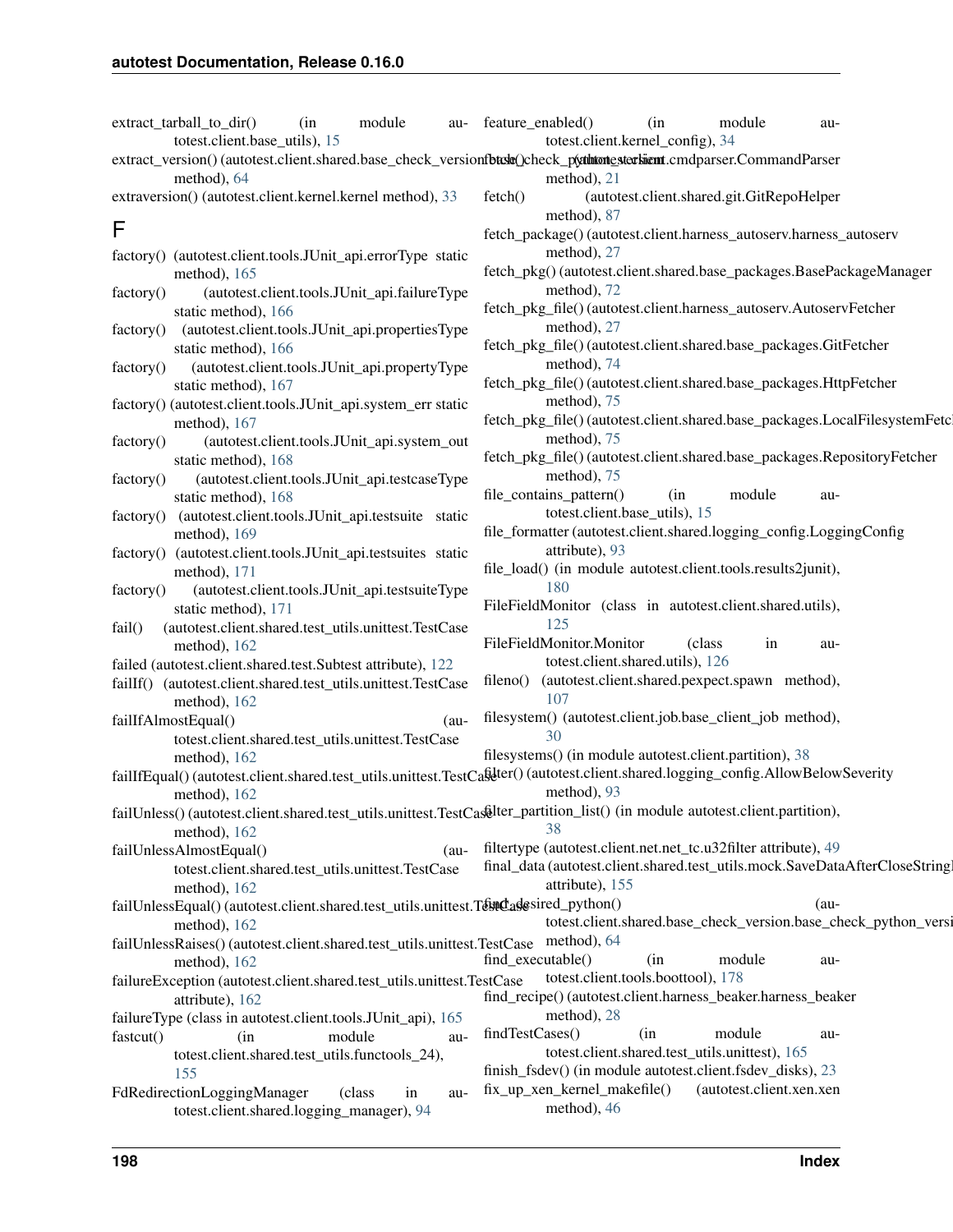| flush()<br>(autotest.client.net.net_utils.network_interface FunctionTestCase<br>method), 51                                 | (class)<br>in<br>au-<br>totest.client.shared.test_utils.unittest), 164                                                                 |
|-----------------------------------------------------------------------------------------------------------------------------|----------------------------------------------------------------------------------------------------------------------------------------|
| flush() (autotest.client.shared.logging_manager.LoggingFile<br>method), 94                                                  | G                                                                                                                                      |
| (autotest.client.shared.pexpect.spawn method),<br>flush()<br>107                                                            | gdb_report()<br>(in<br>module<br>au-<br>totest.client.tools.crash_handler), 178                                                        |
| FMT (autotest.client.tools.boottool.EfiVar attribute), 176<br>ForAll (class in autotest.client.shared.utils), 126           | generate_html_report()<br>(in<br>module<br>au-<br>totest.client.shared.report), 115                                                    |
| ForAllP (class in autotest.client.shared.utils), 126<br>ForAllPSE (class in autotest.client.shared.utils), 126              | generate_json_file()<br>(in<br>module<br>au-<br>totest.client.shared.report), 115                                                      |
| force_copy() (in module autotest.client.base_utils), 15<br>force_link() (in module autotest.client.base_utils), 15          | generate_random_string()<br>(in<br>module<br>au-<br>totest.client.shared.utils), 131                                                   |
| fork_nuke_subprocess()<br>module<br>(in<br>au-<br>totest.client.parallel), 38                                               | generate_random_string()<br>(in<br>module<br>au-<br>totest.client.tools.crash_handler), 178                                            |
| fork_start() (in module autotest.client.parallel), 38<br>fork_waitfor() (in module autotest.client.parallel), 38            | get() (autotest.client.config.config method), 22<br>get() (autotest.client.shared.base_job.job_state method),                          |
| fork_waitfor_timed() (in module autotest.client.parallel),<br>38                                                            | 68                                                                                                                                     |
| format_error() (in module autotest.client.shared.error), 82<br>format_ip_with_mask()<br>(in<br>module<br>au-                | get() (autotest.client.test_config.config_loader method),<br>45                                                                        |
| totest.client.shared.utils), 131<br>FRAME_KEY_DST_MAC<br>$(au-$                                                             | get_active_interfaces()<br>$(au-$<br>method),<br>totest.client.net.net_utils.bonding                                                   |
| totest.client.net.net_utils.ethernet<br>attribute),<br>50                                                                   | 49<br>get_advertised_link_modes()<br>$(au-$                                                                                            |
| FRAME_KEY_PAYLOAD<br>$(au-$                                                                                                 | totest.client.net.net_utils.network_interface<br>method), 51                                                                           |
| totest.client.net.net_utils.ethernet<br>attribute),<br>50                                                                   | get_all_controllers()<br>(in<br>module<br>au-<br>totest.client.shared.utils_cgroup), 140                                               |
| FRAME_KEY_PROTO<br>$(au-$<br>totest.client.net.net_utils.ethernet<br>attribute),                                            | get_arch() (autotest.client.shared.hosts.base_classes.Host<br>method), 151                                                             |
| 50<br>FRAME_KEY_SRC_MAC<br>$(au -$                                                                                          | get_arch()(autotest.client.shared.utils_koji.RPMFileNameInfo<br>method), 145                                                           |
| totest.client.net.net_utils.ethernet<br>attribute),<br>50                                                                   | get_arch() (in module autotest.client.shared.utils), 131<br>get_architecture() (autotest.client.tools.boottool.Grubby                  |
| freememtotal()<br>module<br>(in<br>au-<br>totest.client.shared.utils_memory), 146                                           | method), 173<br>get_archive_tarball_name()<br>(in<br>module<br>au-                                                                     |
| freespace() (in module autotest.client.base_utils), 15<br>FromFile()<br>(in<br>module<br>au-                                | totest.client.shared.utils), 131<br>get_attr_name() (autotest.client.shared.enum.Enum static                                           |
| totest.client.shared.jsontemplate), 91                                                                                      | method), 82<br>fromkeys()(autotest.client.shared.backports.collections.OrdggdDift607rOquidDift54.client.shared.hosts.base_classes.Host |
| class method), 148<br>FromString()<br>module<br>(in<br>au-                                                                  | method), 151<br>get_autotest_root()<br>$(au-$                                                                                          |
| totest.client.shared.jsontemplate), 91<br>fs_tag (autotest.client.partition.FsOptions attribute), 38                        | totest.client.shared.logging_config.LoggingConfig<br>class method), 93                                                                 |
| fsck() (autotest.client.partition.partition method), 40<br>fsdev_disks (class in autotest.client.fsdev_disks), 23           | (autotest.client.shared.utils.Statistic<br>get_average()<br>method), 126                                                               |
| FsdevManager (class in autotest.client.fsdev_mgr), 25<br>FsOptions (class in autotest.client.partition), 38                 | get_beaker_code()<br>module<br>(in<br>au-<br>totest.client.harness_beaker), 27                                                         |
| fstype (autotest.client.partition.FsOptions attribute), 38<br>ftrace (class in autotest.client.profilers.ftrace.ftrace), 55 | get_boot_id()(autotest.client.shared.hosts.base_classes.Host<br>method), 152                                                           |
| full_path() (in module autotest.client.cpuset), 22<br>function_any_args_mapping<br>(class)<br>in<br>au-                     | get_boot_numa() (in module autotest.client.cpuset), 22                                                                                 |
| totest.client.shared.test_utils.mock), 156<br>function_mapping<br>(class)<br>in<br>au-                                      | get_bootloader()<br>(autotest.client.tools.boottool.Grubby<br>method), 173                                                             |
| totest.client.shared.test_utils.mock), 156                                                                                  | get_buddy_info()<br>(in<br>module<br>au-<br>totest.client.shared.utils_memory), 146                                                    |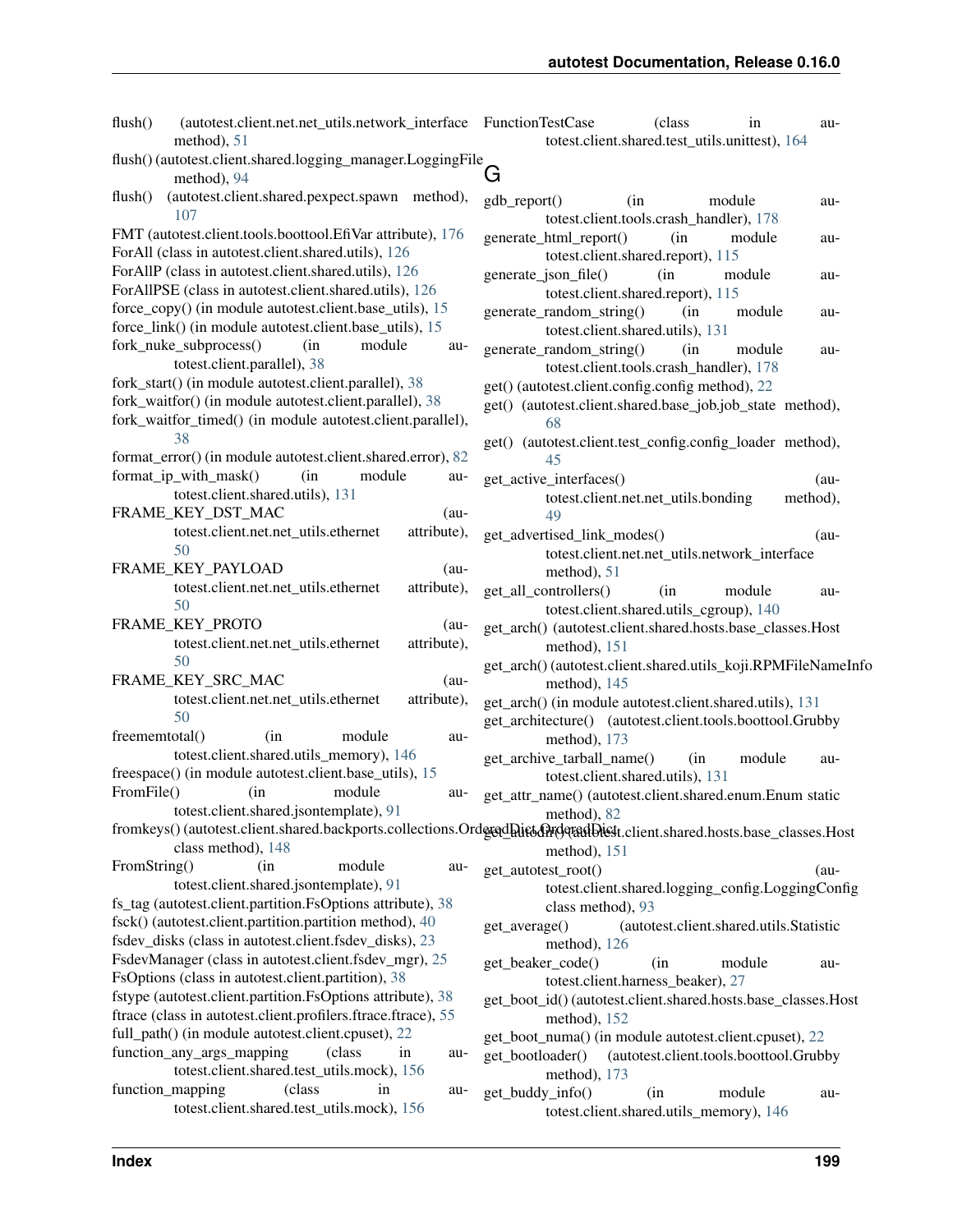| method), 51                                                                                                                          | get_carrier()(autotest.client.net_utils.network_interface get_device()(autotest.client.profilers.blktrace.blktrace.blktrace<br>method), 54 |
|--------------------------------------------------------------------------------------------------------------------------------------|--------------------------------------------------------------------------------------------------------------------------------------------|
| get_cc() (in module autotest.client.base_utils), 15                                                                                  | get_device_name()<br>(autotest.client.shared.iscsi.Iscsi                                                                                   |
| get_cgroup_index()<br>$(au-$                                                                                                         | method), 88                                                                                                                                |
| totest.client.shared.utils_cgroup.Cgroup                                                                                             | get_disk_list() (in module autotest.client.fsdev_disks), 24                                                                                |
| method), 138                                                                                                                         | get_disks() (in module autotest.client.base_utils), 15                                                                                     |
| get_cgroup_mountpoint()<br>module<br>(in<br>au-                                                                                      | get_distro() (autotest.client.shared.distro.Probe method),                                                                                 |
| totest.client.shared.utils_cgroup), 140                                                                                              | 5,80                                                                                                                                       |
| get_cgroup_name()<br>$(au-$                                                                                                          | get_driver() (autotest.client.net.net_utils.network_interface                                                                              |
| totest.client.shared.utils_cgroup.Cgroup                                                                                             | method), 51                                                                                                                                |
| method), $139$                                                                                                                       | get_driver() (autotest.client.net.net_utils_mock.network_interface_mock                                                                    |
| get_children_pids()<br>module<br>(in                                                                                                 | method), 53                                                                                                                                |
| au-                                                                                                                                  |                                                                                                                                            |
| totest.client.shared.utils), 131                                                                                                     | get_entries()<br>(autotest.client.tools.boottool.Grubby                                                                                    |
| get_class() (autotest.client.net.net_tc.prio method), 47                                                                             | method), 173                                                                                                                               |
| get_classname()(autotest.client.tools.JUnit_api.testcaseTypget_entry()<br>method), 168                                               | (autotest.client.tools.boottool.Grubby<br>method), 174                                                                                     |
| get_cmdline()(autotest.client.shared.hosts.base_classes.Hosget_error() (autotest.client.tools.JUnit_api.testcaseType<br>method), 152 | method), 168                                                                                                                               |
| get_context() (in module autotest.client.shared.error), 82                                                                           | get_errors()<br>(autotest.client.tools.JUnit_api.testsuite                                                                                 |
| get_cpu_arch() (in module autotest.client.base_utils), 15                                                                            | method), 169                                                                                                                               |
| get_cpu_family() (in module autotest.client.base_utils),                                                                             | get_extensiontype_()<br>$(au-$                                                                                                             |
| 15                                                                                                                                   | totest.client.tools.JUnit_api.testsuite method),                                                                                           |
| get_cpu_info() (in module autotest.client.base_utils), 15                                                                            | 169                                                                                                                                        |
| get_cpu_percentage()<br>module<br>(in)<br>au-                                                                                        | get_failure() (autotest.client.tools.JUnit_api.testcaseType                                                                                |
| totest.client.shared.utils), 132                                                                                                     | method), 168                                                                                                                               |
| get_cpu_stat() (in module autotest.client.base_utils), 15                                                                            | get_failures()<br>(autotest.client.tools.JUnit_api.testsuite                                                                               |
| get_cpu_status_string()<br>$(au-$                                                                                                    | method), 169                                                                                                                               |
| totest.client.shared.utils.SystemLoad method),                                                                                       | get_fetcher() (autotest.client.shared.base_packages.BasePackageManager                                                                     |
| 127                                                                                                                                  | method), 72                                                                                                                                |
| get_cpu_vendor() (in module autotest.client.base_utils),                                                                             | get_field() (in module autotest.client.shared.utils), 132                                                                                  |
| 15                                                                                                                                   | get_file() (autotest.client.shared.hosts.base_classes.Host                                                                                 |
| get_cpu_vendor_name()<br>module<br>(in<br>au-                                                                                        | method), $152$                                                                                                                             |
| totest.client.base_utils), 15                                                                                                        | get_file() (in module autotest.client.shared.utils), 132                                                                                   |
| get_cpus() (in module autotest.client.cpuset), 23                                                                                    | get_file_arch() (in module autotest.client.base_utils), 15                                                                                 |
| get_current_kernel_arch()<br>(in<br>module<br>au-                                                                                    | get_filelist() (in module autotest.client.setup), 43                                                                                       |
| totest.client.base_utils), 15                                                                                                        | get_filename_without_arch()<br>$(au-$                                                                                                      |
| get_data() (autotest.client.tools.boottool.EfiVar method),                                                                           | totest.client.shared.utils_koji.RPMFileNameInfo                                                                                            |
| 176                                                                                                                                  | method), $145$                                                                                                                             |
| get_data_files() (in module autotest.client.setup), 43                                                                               | get_filename_without_suffix()<br>$(au-$                                                                                                    |
| get_default()<br>(autotest.client.tools.boottool.Grubby                                                                              | totest.client.shared.utils_koji.RPMFileNameInfo                                                                                            |
| method), 173                                                                                                                         | method), $145$                                                                                                                             |
| get_default_command()                                                                                                                | get_fsck_exec()<br>(autotest.client.partition.partition                                                                                    |
| $(au-$<br>totest.client.shared.utils_koji.KojiClient                                                                                 | method), 40                                                                                                                                |
|                                                                                                                                      |                                                                                                                                            |
| method), $141$                                                                                                                       | get_fsdev_mgr() (autotest.client.fsdev_disks.fsdev_disks                                                                                   |
| get_default_index()<br>$(au-$                                                                                                        | method), 23                                                                                                                                |
| totest.client.tools.boottool.Grubby<br>method),<br>173                                                                               | get_full_text_result() (autotest.client.shared.test.Subtest                                                                                |
| module                                                                                                                               | class method), 122                                                                                                                         |
| get_default_koji_tag()<br>(in)<br>au-                                                                                                | get_grubby_version()<br>$(au-$                                                                                                             |
| totest.client.shared.utils_koji), 146                                                                                                | totest.client.tools.boottool.Grubby<br>method),                                                                                            |
| get_default_title() (autotest.client.tools.boottool.Grubby                                                                           | 174                                                                                                                                        |
| method), 173                                                                                                                         | get_grubby_version_raw()<br>$(au-$                                                                                                         |
| (autotest.client.net.net_tc.tcfilter<br>get_dest_qdisc()                                                                             | totest.client.tools.boottool.Grubby<br>method),                                                                                            |
| method), 48                                                                                                                          | 174                                                                                                                                        |
|                                                                                                                                      | get_handle() (autotest.client.net.net_tc.qdisc method), 47                                                                                 |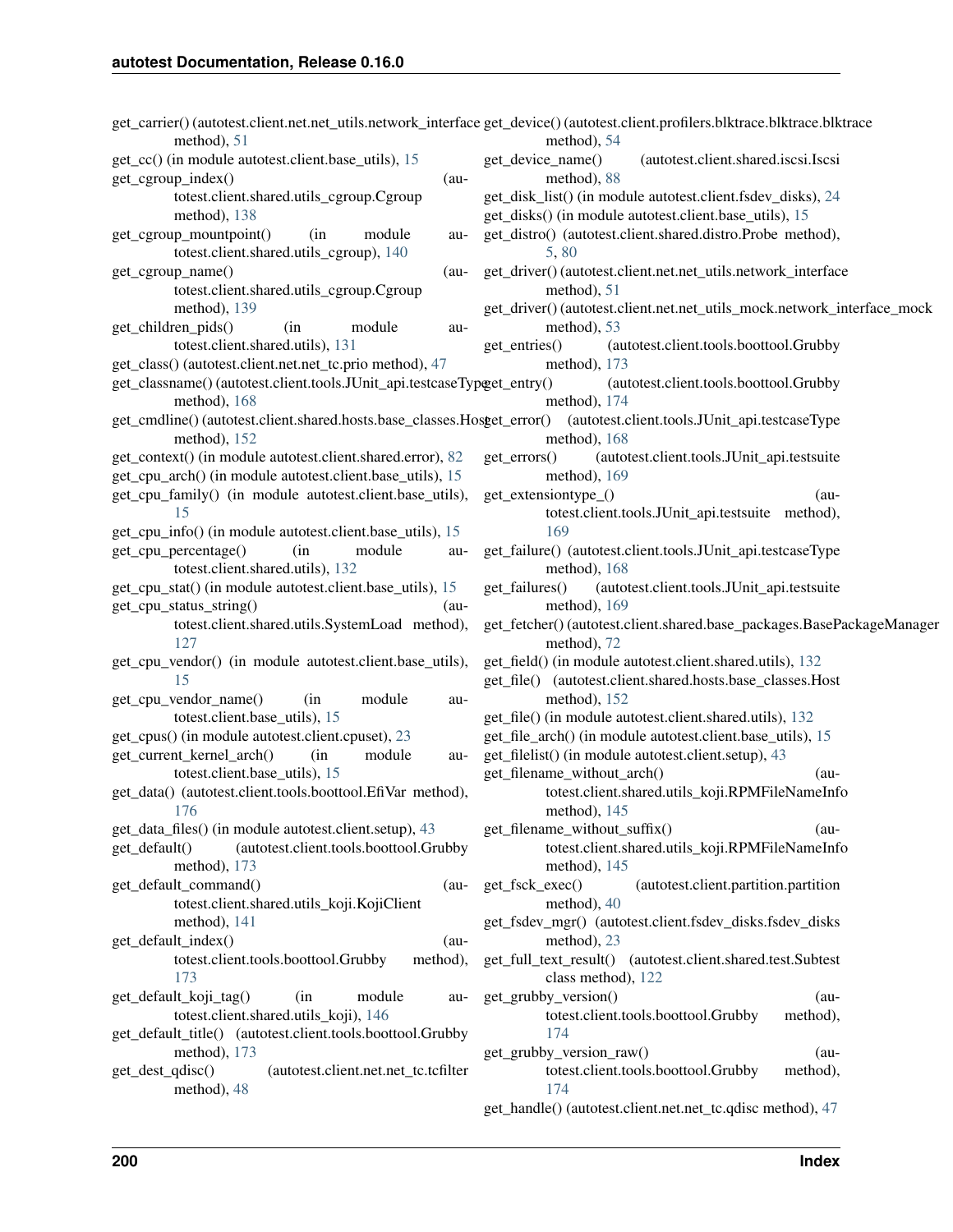| get_handle() (autotest.client.net.net_tc.tcfilter method),<br>48                                                                                                 | get_loaded_modules()<br>(in<br>module<br>au-<br>totest.client.base_utils), 15                                                            |
|------------------------------------------------------------------------------------------------------------------------------------------------------------------|------------------------------------------------------------------------------------------------------------------------------------------|
| module<br>get_host_from_id()<br>(in<br>au-<br>totest.client.shared.base_barrier), 63                                                                             | get_logging_manager()<br>(in<br>module<br>au-<br>totest.client.shared.logging_manager), 95                                               |
| get_hostname() (autotest.client.tools.JUnit_api.testsuite                                                                                                        | $get\_mappings_2x()$<br>(in<br>module<br>au-                                                                                             |
| method), 169                                                                                                                                                     | totest.client.kernelexpand), 36                                                                                                          |
| (in<br>get_huge_page_size()<br>module<br>au-                                                                                                                     | $get\_mappings\_post_2x()$<br>(in<br>module<br>au-                                                                                       |
| totest.client.shared.utils_memory), 146<br>get_hwaddr()(autotest.client.net.net_utils.network_interfaceget_max()(autotest.client.shared.utils.Statistic method), | totest.client.kernelexpand), 36                                                                                                          |
| method), 51                                                                                                                                                      | 126                                                                                                                                      |
| module<br>get_hwclock_seconds()<br>(in<br>au-                                                                                                                    | get_mem_nodes() (in module autotest.client.cpuset), 23                                                                                   |
| totest.client.base_utils), 15                                                                                                                                    | get_mem_status_string()<br>$(au-$                                                                                                        |
| (autotest.client.tools.JUnit_api.testsuiteType<br>$get_id()$<br>method), 171                                                                                     | totest.client.shared.utils.SystemLoad method),<br>127                                                                                    |
| get_info() (autotest.client.tools.boottool.Grubby method),<br>174                                                                                                | get_meminfo() (autotest.client.shared.hosts.base_classes.Host                                                                            |
| get_info_file() (in module autotest.client.shared.report),                                                                                                       | method), 152<br>get_message() (autotest.client.tools.JUnit_api.errorType                                                                 |
| 115                                                                                                                                                              | method), 165                                                                                                                             |
| module<br>get_info_from_core()<br>(in<br>au-<br>totest.client.tools.crash_handler), 179                                                                          | get_message()(autotest.client.tools.JUnit_api.failureType<br>method), 166                                                                |
| (autotest.client.tools.boottool.Grubby<br>get_info_lines()<br>method), 174                                                                                       | get_mii_status()<br>(autotest.client.net.net_utils.bonding<br>method), 49                                                                |
| (autotest.client.partition.partition<br>get_io_scheduler()                                                                                                       | get_min() (autotest.client.shared.utils.Statistic method),                                                                               |
| method), 40                                                                                                                                                      | 126                                                                                                                                      |
| get_io_scheduler_list() (autotest.client.partition.partition<br>method), 40                                                                                      | get_minor() (autotest.client.net.net_tc.tcclass method), 48<br>get_mirror_list() (autotest.client.shared.base_packages.BasePackageManage |
| get_iosched_path() (in module autotest.client.partition),                                                                                                        | method), 72                                                                                                                              |
|                                                                                                                                                                  |                                                                                                                                          |
| 39                                                                                                                                                               | (autotest.client.net.net_utils.bonding<br>get_mode()                                                                                     |
| get_ip_local() (autotest.client.net.net_utils.network_utils                                                                                                      | method), 49                                                                                                                              |
| method), 52                                                                                                                                                      | get_modules_dir() (in module autotest.client.base_utils),                                                                                |
| get_ip_local_port_range()<br>(in<br>module<br>au-<br>totest.client.shared.utils), 132                                                                            | 15<br>get_mount_info() (in module autotest.client.partition), 39                                                                         |
| get_ipaddr()(autotest.client.net.net_utils.network_interface get_mountpoint()                                                                                    | (autotest.client.partition.partition                                                                                                     |
| method), 51<br>get_ipaddr()(autotest.client.net.net_utils_mock.network_intgrfaceumookkautotest.client.net.net_utils.network_interface                            | method), 40                                                                                                                              |
| method), 53<br>(autotest.client.kernel.kernel get_name()<br>get_kernel_build_arch()                                                                              | method), 51<br>(autotest.client.tools.boottool.EfiVar                                                                                    |
| method), 33                                                                                                                                                      | method), $176$                                                                                                                           |
| get_kernel_build_ident()                                                                                                                                         | (autotest.client.kernel.kernel get_name() (autotest.client.tools.JUnit_api.propertyType                                                  |
| method), 33<br>(autotest.client.kernel.kernel                                                                                                                    | method), 167                                                                                                                             |
| get_kernel_build_release()<br>method), 33                                                                                                                        | get_name() (autotest.client.tools.JUnit_api.testcaseType<br>method), 168                                                                 |
| get_kernel_build_ver()<br>(autotest.client.kernel.kernel                                                                                                         | get_name()<br>(autotest.client.tools.JUnit_api.testsuite                                                                                 |
| method), 33<br>get_kernel_tree() (autotest.client.kernel.kernel method),                                                                                         | method), 169<br>get_name_of_init()<br>module<br>(in<br>au-                                                                               |
| 33                                                                                                                                                               | totest.client.shared.service), 116                                                                                                       |
| method), 152                                                                                                                                                     | get_kernel_ver()(autotest.client.shared.hosts.base_classes.Host_num_cpu()(autotest.client.shared.hosts.base_classes.Host<br>method), 152 |
| get_kvm_arch() (in module autotest.client.kvm_control),<br>36                                                                                                    | get_num_huge_pages()<br>module<br>(in<br>au-<br>totest.client.shared.utils_memory), 146                                                  |
| get_leaf_qdisc()<br>(autotest.client.net.net_tc.tcclass                                                                                                          | get_num_logical_cpus_per_socket() (in module<br>au-                                                                                      |
| method), 48<br>get_load_per_cpu()<br>module<br>(in<br>au-<br>totest.client.shared.utils_cgroup), 140                                                             | totest.client.shared.utils), 132<br>get_nvr_info()(autotest.client.shared.utils_koji.RPMFileNameInfo<br>method), $145$                   |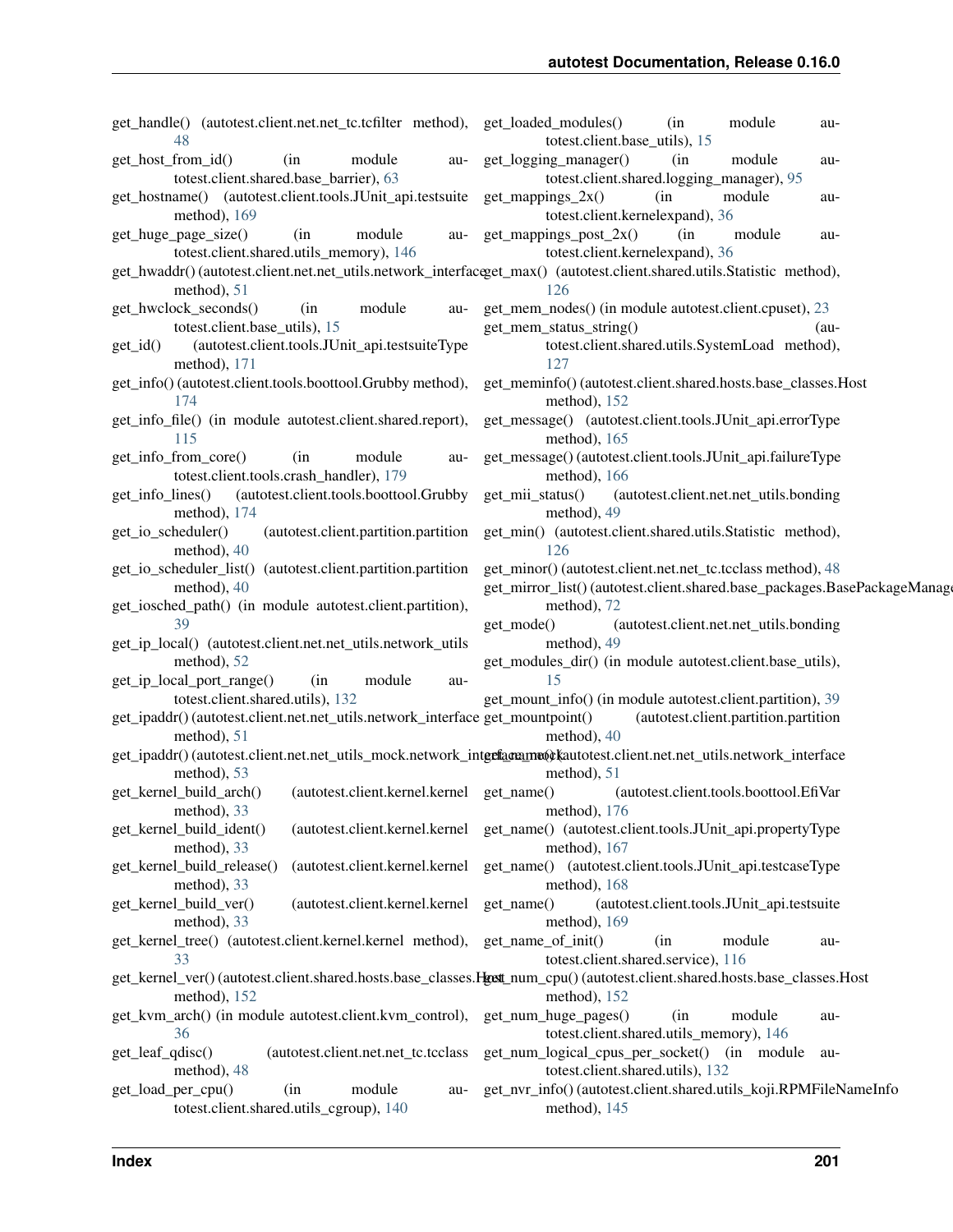| get_open_func()(autotest.client.shared.hosts.base_classes.Hgstt_process_name()<br>method), $152$                                                                | (in<br>module<br>au-<br>totest.client.shared.utils), 132                                                           |
|-----------------------------------------------------------------------------------------------------------------------------------------------------------------|--------------------------------------------------------------------------------------------------------------------|
| get_os_vendor() (in module autotest.client.base_utils), 15 get_processed_tests()<br>get_package()(autotest.client.tools.JUnit_api.testsuiteType<br>method), 171 | $(au-$<br>totest.client.harness_beaker.harness_beaker<br>method), 28                                               |
| get_package_data() (in module autotest.client.setup), 43<br>get_package_dir() (in module autotest.client.setup), 43                                             | get_properties() (autotest.client.tools.JUnit_api.testsuite<br>method), 170                                        |
| get_package_management()<br>$(au-$<br>totest.client.shared.software_manager.SystemInspector                                                                     | get_property() (autotest.client.shared.utils_cgroup.Cgroup<br>method), 139                                         |
| method), $120$<br>get_package_name()<br>(au-                                                                                                                    | get_property() (autotest.client.tools.JUnit_api.propertiesType<br>method), 166                                     |
| method), 72                                                                                                                                                     | totest.client.shared.base_packages.BasePackageMgataganotocol() (autotest.client.net.net_tc.tcfilter method),<br>48 |
| get_packages() (in module autotest.client.setup), 43                                                                                                            | get_public_key()<br>module<br>(in<br>au-                                                                           |
| (autotest.client.tools.boottool.EfiVar<br>get_packed()<br>method), $176$                                                                                        | totest.client.shared.ssh_key), 122<br>get_pwd()(autotest.client.shared.utils_cgroup.CgroupModules                  |
| get_param() (autotest.client.bkr_xml.Task method), 20<br>(autotest.client.net.net_tc.qdisc<br>get_parent_class()                                                | method), 140<br>$get\_recipe()$<br>(autotest.client.bkr_proxy.BkrProxy                                             |
| method), 47                                                                                                                                                     | method), 17                                                                                                        |
| get_parent_class()<br>(autotest.client.net.net_tc.tcclass<br>method), 48                                                                                        | get_recipe_from_LC()<br>$(au-$<br>totest.client.harness_beaker.harness_beaker                                      |
| module<br>get_parent_pid()<br>(in<br>au-<br>totest.client.tools.crash_handler), 179                                                                             | method), 28<br>get_relative_path()<br>(in<br>module<br>au-                                                         |
| get_parent_qdisc()<br>(autotest.client.net.net_tc.tcfilter<br>method), 48                                                                                       | totest.client.shared.utils), 132<br>get_repo() (in module autotest.client.shared.git), 87                          |
| get_partition_list() (in module autotest.client.partition),<br>39                                                                                               | get_result() (autotest.client.shared.test.Subtest<br>class<br>method), 122                                         |
| get_patches() (autotest.client.kernel.kernel method), 33<br>get_pid_from_file()<br>(in<br>module<br>au-                                                         | get_results_dir_list()<br>module<br>(in<br>au-<br>totest.client.tools.crash_handler), 179                          |
| totest.client.shared.utils), 132                                                                                                                                | get_scratch_base_url()<br>$(au-$                                                                                   |
| get_pid_path() (in module autotest.client.shared.utils),<br>132                                                                                                 | totest.client.shared.utils_koji.KojiClient<br>method), 142                                                         |
| (autotest.client.shared.utils_cgroup.Cgroup<br>get_pids()<br>method), 139                                                                                       | get_scratch_pkg_urls()<br>$(au-$<br>totest.client.shared.utils_koji.KojiClient                                     |
| get_pkg_base_url()<br>$(au-$<br>totest.client.shared.utils_koji.KojiClient                                                                                      | method), 142<br>get_scratch_pkgs()<br>$(au-$                                                                       |
| method), $141$<br>get_pkg_info()(autotest.client.shared.utils_koji.KojiClient                                                                                   | totest.client.shared.utils_koji.KojiClient<br>method), $142$                                                       |
| method), 141                                                                                                                                                    | get_screen_text() (autotest.client.shared.progressbar.ProgressBar                                                  |
| get_pkg_rpm_file_names()<br>$(au-$<br>totest.client.shared.utils_koji.KojiClient                                                                                | method), $113$<br>get_scripts() (in module autotest.client.setup), 43                                              |
| method), $141$<br>get_pkg_rpm_info()<br>$(au-$<br>totest.client.shared.utils_koji.KojiClient                                                                    | get_section_values()<br>$(au-$<br>totest.client.shared.settings.Settings<br>method),<br>117                        |
| method), $141$                                                                                                                                                  | get_server_log_dir()<br>$(au-$                                                                                     |
| get_pkg_rpm_names()<br>$(au-$<br>totest.client.shared.utils_koji.KojiClient                                                                                     | totest.client.shared.logging_config.LoggingConfig<br>class method), 93                                             |
| method), 142<br>get_pkg_urls() (autotest.client.shared.utils_koji.KojiClient                                                                                    | get_session_options()<br>$(au-$<br>totest.client.shared.utils_koji.KojiClient                                      |
| method), 142                                                                                                                                                    | method), 142                                                                                                       |
| (autotest.client.shared.utils_koji.KojiClient get_slave_interfaces()<br>get_pkgs()<br>method), $142$                                                            | $(au-$<br>totest.client.net.net_utils.bonding<br>method),                                                          |
| get_priority() (autotest.client.net.net_tc.tcfilter method),<br>48                                                                                              | 49                                                                                                                 |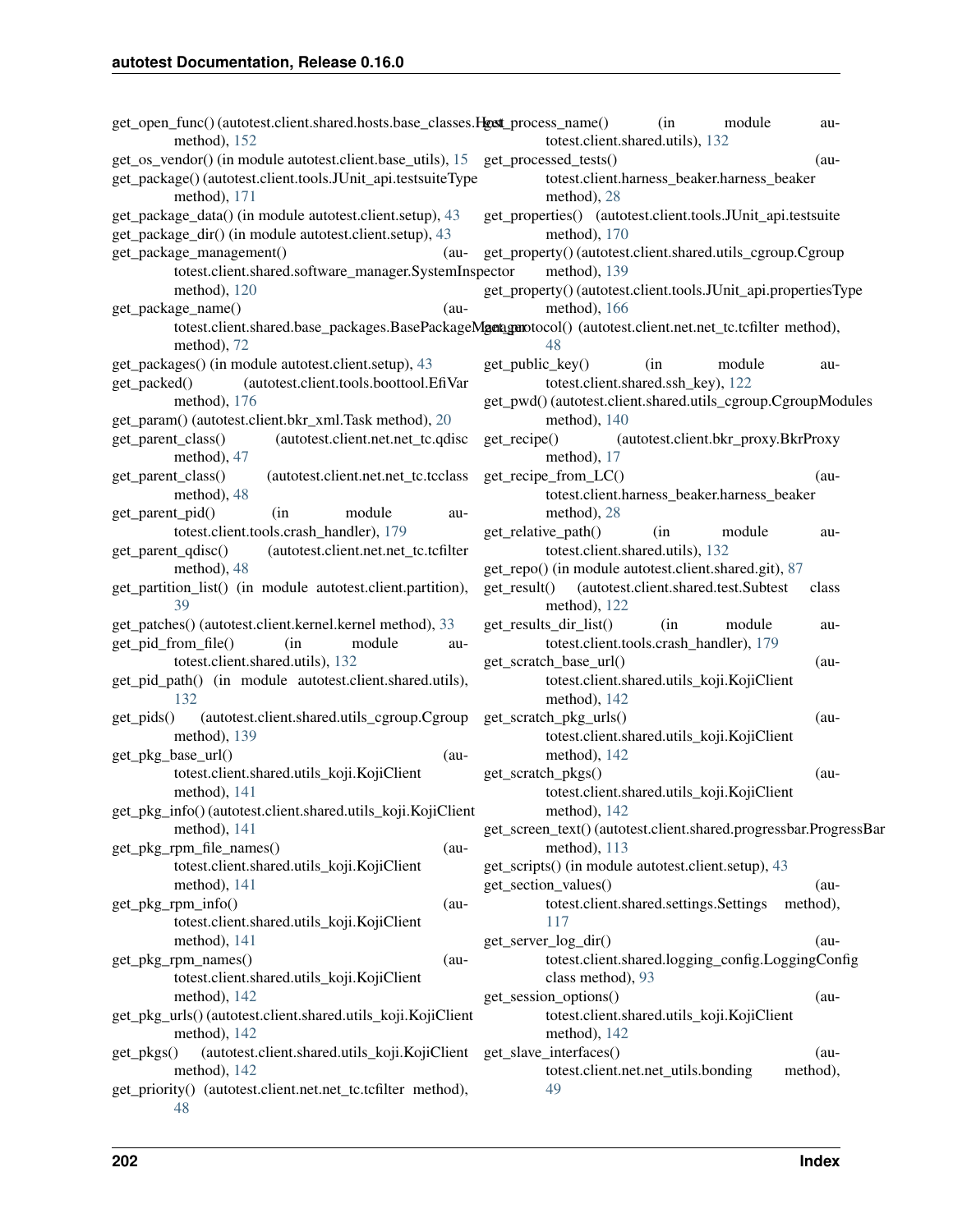| get_speed()(autotest.client.net.net_utils.network_interface_get_timestamped_log_name()<br>method), 51 | $(au-$<br>totest.client.shared.logging_config.LoggingConfig                                                                                |
|-------------------------------------------------------------------------------------------------------|--------------------------------------------------------------------------------------------------------------------------------------------|
| (autotest.client.shared.base_job.base_job<br>get_state()                                              | class method), 93                                                                                                                          |
| method), 66                                                                                           | get_title_for_kernel()<br>$(au-$                                                                                                           |
| get_stats() (autotest.client.net.net_utils.network_interface                                          | totest.client.tools.boottool.Grubby<br>method),                                                                                            |
| method), 51                                                                                           | 174                                                                                                                                        |
| get_stats_diff() (autotest.client.net.net_utils.network_interfaget_titles()<br>method), 51            | (autotest.client.tools.boottool.Grubby                                                                                                     |
|                                                                                                       | method), $174$<br>get_status() (autotest.client.shared.utils.FileFieldMonitor get_tmp_dir()(autotest.client.shared.hosts.base_classes.Host |
| method), $126$                                                                                        | method), $152$                                                                                                                             |
| (autotest.client.shared.utils.AsyncJob<br>get_stderr()                                                | get_top_commit() (autotest.client.shared.git.GitRepoHelper                                                                                 |
| method), $125$                                                                                        | method), 87                                                                                                                                |
| get_stderr_level() (in module autotest.client.shared.utils),                                          | get_top_tag() (autotest.client.shared.git.GitRepoHelper                                                                                    |
| 132                                                                                                   | method), 87                                                                                                                                |
| (autotest.client.shared.utils.AsyncJob<br>get_stdout()                                                | get_trace() (autotest.client.shared.pexpect.ExceptionPexpect                                                                               |
| method), $125$                                                                                        | method), $105$                                                                                                                             |
| get_stream_tee_file()<br>(in<br>module<br>au-                                                         | (autotest.client.tools.boottool.Grubby<br>$get_type()$                                                                                     |
| totest.client.shared.utils), 132                                                                      | method), 174                                                                                                                               |
| get_string() (autotest.client.shared.enum.Enum method),                                               | (autotest.client.tools.JUnit_api.errorType<br>$get_type()$                                                                                 |
| 82                                                                                                    | method), $165$                                                                                                                             |
| get_supported_link_modes()<br>$(au-$                                                                  | (autotest.client.tools.JUnit_api.failureType<br>$get_type()$                                                                               |
| totest.client.net.net_utils.network_interface                                                         | method), 166                                                                                                                               |
| method), $51$                                                                                         | get_unmounted_partition_list()<br>module<br>(in<br>au-                                                                                     |
| get_system_err() (autotest.client.tools.JUnit_api.testsuite                                           | totest.client.partition), 39                                                                                                               |
| method), 170                                                                                          | get_unused_port()<br>module<br>(in<br>au-                                                                                                  |
| get_system_out() (autotest.client.tools.JUnit_api.testsuite                                           | totest.client.shared.utils), 132                                                                                                           |
| method), $170$                                                                                        | get_updated_content()<br>(au-                                                                                                              |
| get_systemmap() (in module autotest.client.base_utils),                                               | totest.client.tools.boottool.EliloConf method),                                                                                            |
| 15                                                                                                    | 177                                                                                                                                        |
| get_tarball_name()<br>$(au-$                                                                          | get_uptime() (in module autotest.client.base_utils), 16                                                                                    |
| static method), 72                                                                                    | totest.client.shared.base_packages.BasePackageMgatggalue() (autotest.client.shared.enum.Enum method),<br>82                                |
| get_target_id() (autotest.client.shared.iscsi.Iscsi method), get_value()                              | (autotest.client.shared.settings.Settings                                                                                                  |
| 88                                                                                                    | method), $118$                                                                                                                             |
| get_tasks() (in module autotest.client.cpuset), 23                                                    | get_value() (autotest.client.tools.JUnit_api.propertyType                                                                                  |
| get_temp_file_path()<br>module<br>(in<br>au-                                                          | method), $167$                                                                                                                             |
|                                                                                                       | totest.client.shared.test_utils.config_change_validation)alueOf_() (autotest.client.tools.JUnit_api.errorType                              |
| 155                                                                                                   | method), $165$                                                                                                                             |
|                                                                                                       | get_test_name()(autotest.client.harness_beaker.harness_beaker_valueOf_()(autotest.client.tools.JUnit_api.failureType                       |
| method), 28                                                                                           | method), 166                                                                                                                               |
| get_testcase()<br>(autotest.client.tools.JUnit_api.testsuite                                          | get_version() (autotest.client.shared.openvswitch.OpenVSwitchControl                                                                       |
| method), 170                                                                                          | class method), 102                                                                                                                         |
| (autotest.client.tools.JUnit_api.testsuite<br>$get\_tests()$                                          | get_version() (autotest.client.shared.openvswitch.ServiceManagerInterface                                                                  |
| method), 170                                                                                          | class method), 103                                                                                                                         |
| (autotest.client.tools.JUnit_api.testsuites<br>get_testsuite()                                        | get_version() (autotest.client.shared.utils.VersionableClass                                                                               |
| method), 171                                                                                          | class method), 129                                                                                                                         |
| get_text_result() (autotest.client.shared.test.Subtest class                                          | get_version() (in module autotest.client.shared.version),                                                                                  |
| method), 122                                                                                          | 147                                                                                                                                        |
| (autotest.client.tools.JUnit_api.testcaseType<br>get_time()                                           | get_vmlinux() (in module autotest.client.base_utils), 16                                                                                   |
| method), 169                                                                                          | get_wait_up_processes()<br>$(au-$                                                                                                          |
| (autotest.client.tools.JUnit_api.testsuite<br>get_time()                                              | totest.client.shared.hosts.base_classes.Host                                                                                               |
| method), 170<br>get_timestamp() (autotest.client.tools.JUnit_api.testsuite                            | method), 152<br>get_wakeon() (autotest.client.net.net_utils.network_interface                                                              |
| method), 170                                                                                          | method), 51                                                                                                                                |
|                                                                                                       |                                                                                                                                            |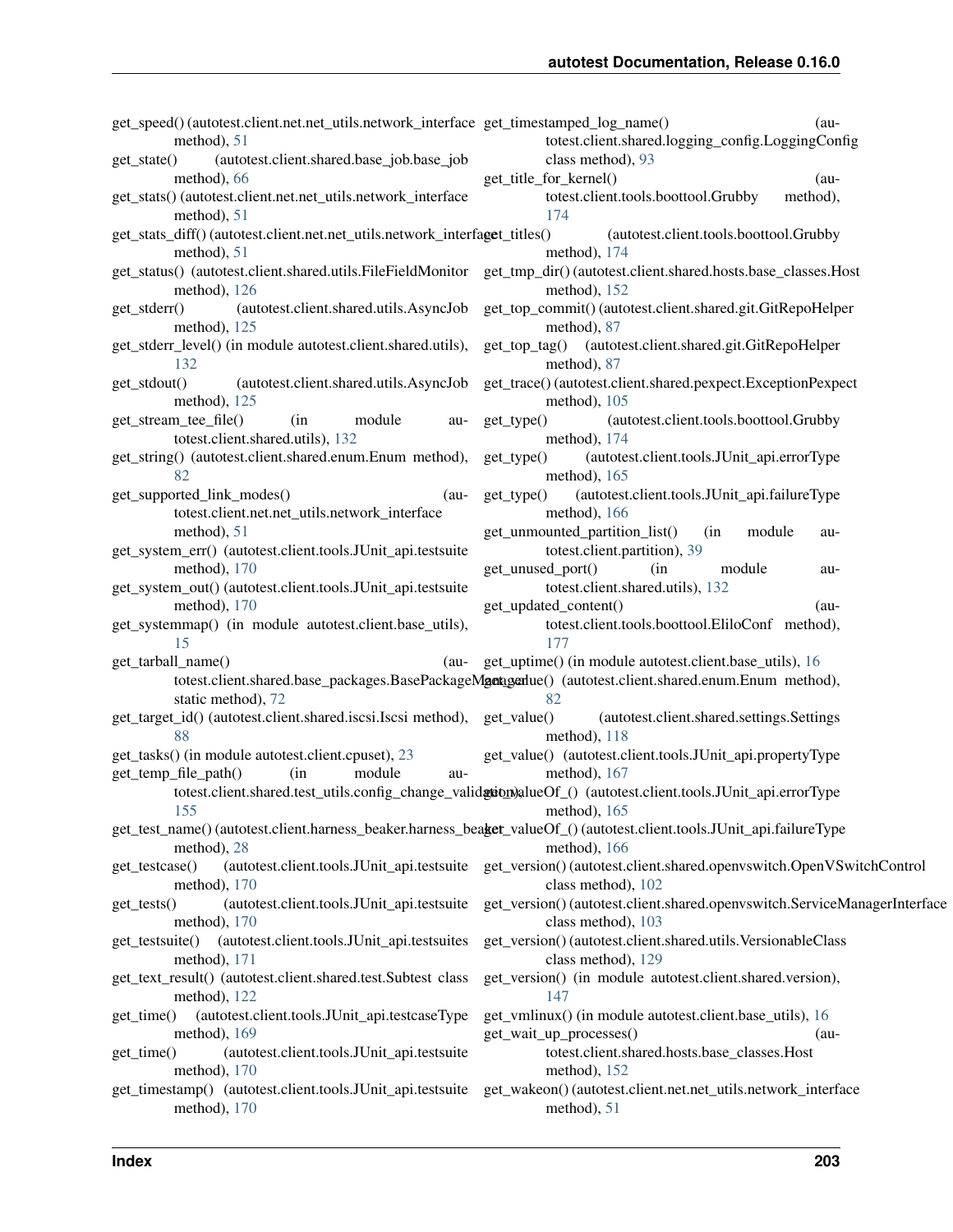| get_xen_build_ver() (autotest.client.xen.xen method), 46<br>get_xen_kernel_build_ver()<br>(autotest.client.xen.xen    | handle_task() (autotest.client.bkr_xml.BeakerXMLParser<br>method), 20 |
|-----------------------------------------------------------------------------------------------------------------------|-----------------------------------------------------------------------|
| method), 46                                                                                                           | handle_task_param()<br>$(au-$                                         |
| getecho() (autotest.client.shared.pexpect.spawn method),                                                              | totest.client.bkr_xml.BeakerXMLParser                                 |
| 108                                                                                                                   | method), $20$                                                         |
| getTestCaseNames()<br>$(au-$                                                                                          | handle_task_params()<br>$(au-$                                        |
| totest.client.shared.test_utils.unittest.TestLoader                                                                   | totest.client.bkr_xml.BeakerXMLParser                                 |
| method), $163$                                                                                                        | method), 20                                                           |
| getTestCaseNames()<br>(in<br>module<br>au-                                                                            | handle_tasks()(autotest.client.bkr_xml.BeakerXMLParser                |
| totest.client.shared.test_utils.unittest), 165                                                                        | method), $20$                                                         |
| (autotest.client.shared.pexpect.spawn<br>getwinsize()                                                                 | HARDWARE_REPAIR_REQUEST_THRESHOLD (au-                                |
| method), 108                                                                                                          | totest.client.shared.hosts.base_classes.Host at-                      |
| git_archive_cmd_pattern<br>$(au-$                                                                                     | tribute), $151$                                                       |
| totest.client.shared.base_packages.GitFetcher                                                                         | harness (class in autotest.client.harness), 26                        |
| attribute), 74                                                                                                        | (class<br>harness_autoserv<br>in<br>au-                               |
| (autotest.client.shared.git.GitRepoHelper<br>git_cmd()                                                                | totest.client.harness_autoserv), 27                                   |
| method), 87                                                                                                           | harness_beaker (class in autotest.client.harness_beaker),             |
| GitFetcher<br>(class)<br>in<br>au-                                                                                    | 28                                                                    |
| totest.client.shared.base_packages), 74                                                                               | harness_select()<br>(autotest.client.job.base_client_job              |
| GitRepoHelper (class in autotest.client.shared.git), 86                                                               | method), 30                                                           |
| global_level (autotest.client.shared.logging_config.LoggingGonfigss_simple (class in autotest.client.harness_simple), |                                                                       |
| attribute), 93                                                                                                        | 29                                                                    |
| grep() (in module autotest.client.base_utils), 16                                                                     | harness_standalone<br>(class)<br>in<br>au-                            |
| Grubby (class in autotest.client.tools.boottool), 172                                                                 | totest.client.harness_standalone), 29                                 |
| grubby_build()<br>(autotest.client.tools.boottool.Grubby                                                              | HarnessError, 86                                                      |
| method), 174                                                                                                          | HarnessException, 27                                                  |
| grubby_install()<br>(autotest.client.tools.boottool.Grubby                                                            | has() (autotest.client.shared.base_job.job_state method),             |
| method), 175                                                                                                          | 69                                                                    |
| grubby_install_backup()<br>$(au-$                                                                                     | has_failed()<br>(autotest.client.shared.test.Subtest<br>class         |
| totest.client.tools.boottool.Grubby<br>method),                                                                       | method), $122$                                                        |
| 175                                                                                                                   | (in<br>$has\_pbzip2()$<br>module<br>au-                               |
| grubby_install_fetch_tarball()<br>$(au -$                                                                             | totest.client.shared.base_packages), 76                               |
| totest.client.tools.boottool.Grubby<br>method),                                                                       | hasContent_() (autotest.client.tools.JUnit_api.errorType              |
| 175                                                                                                                   | method), $165$                                                        |
| grubby_install_patch_makefile()<br>$(au-$                                                                             | hasContent_() (autotest.client.tools.JUnit_api.failureType            |
| totest.client.tools.boottool.Grubby<br>method),                                                                       | method), $166$                                                        |
| 175                                                                                                                   | hasContent_() (autotest.client.tools.JUnit_api.propertiesType         |
| guess_type() (in module autotest.client.shared.magic), 96                                                             | method), $166$                                                        |
| GUID_CONTENT (autotest.client.tools.boottool.EfiVar                                                                   | hasContent_() (autotest.client.tools.JUnit_api.propertyType           |
| attribute), 176                                                                                                       | method), 167                                                          |
| <b>GUID FMT</b><br>(autotest.client.tools.boottool.EfiVar<br>at-                                                      | hasContent_() (autotest.client.tools.JUnit_api.system_err             |
| tribute), 176                                                                                                         | method), 167                                                          |
|                                                                                                                       | hasContent_() (autotest.client.tools.JUnit_api.system_out             |
| Н                                                                                                                     | method), 168                                                          |
| handle_persistent_option()<br>$(au -$                                                                                 | hasContent_() (autotest.client.tools.JUnit_api.testcaseType           |
| totest.client.job.base_client_job<br>method),                                                                         | method), 169                                                          |
| 30                                                                                                                    | (autotest.client.tools.JUnit_api.testsuite<br>$hasContent_()$         |
| handle_recipe()(autotest.client.bkr_xml.BeakerXMLParser                                                               | method), 170                                                          |
| method), 20                                                                                                           | hasContent_() (autotest.client.tools.JUnit_api.testsuites             |
| handle_recipes() (autotest.client.bkr_xml.BeakerXMLParser                                                             | method), 171                                                          |
| method), 20                                                                                                           | hasContent_() (autotest.client.tools.JUnit_api.testsuiteType          |
| handle_starttag() (autotest.client.shared.utils_koji.KojiDirIndexParser method), 171                                  |                                                                       |
| method), 143                                                                                                          | hash() (in module autotest.client.shared.utils), 132                  |
|                                                                                                                       | hash_file() (in module autotest.client.base_utils), 16                |
|                                                                                                                       |                                                                       |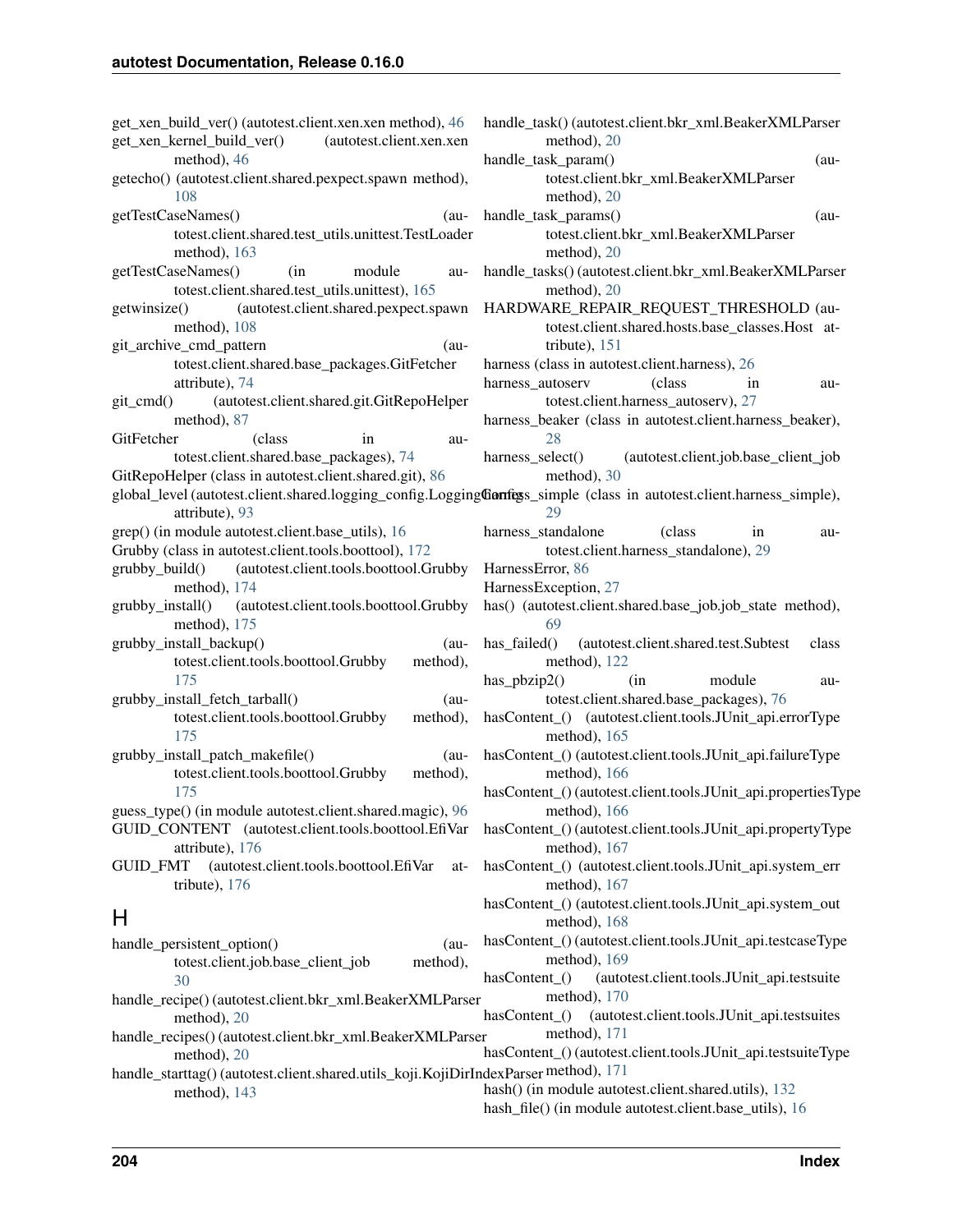HDR\_LEN (autotest.client.net.net\_utils.ethernet attribute), [50](#page-53-0) header() (in module autotest.client.os dep), [38](#page-41-3) headers() (in module autotest.client.os\_dep), [38](#page-41-3) help() (autotest.client.cmdparser.CommandParser class method), [21](#page-24-3) Host (class in autotest.client.shared.hosts.base\_classes), [150](#page-153-2) HostInstallProfileError, [83](#page-86-0) HostInstallTimeoutError, [86](#page-89-1) HostRunErrorMixIn, [86](#page-89-1) HOURS\_TO\_WAIT\_FOR\_RECOVERY (autotest.client.shared.hosts.base\_classes.Host attribute), [151](#page-154-0) HttpFetcher (class in autotest.client.shared.base\_packages), [74](#page-77-0) human format() (in module autotest.client.base utils), [16](#page-19-0) I id() (autotest.client.net.net\_tc.qdisc method), [47](#page-50-0) id() (autotest.client.net.net\_tc.tcclass method), [48](#page-51-0) id() (autotest.client.shared.test\_utils.unittest.ClassTestSuite method), [163](#page-166-0) id() (autotest.client.shared.test\_utils.unittest.FunctionTestCase method), [164](#page-167-0) id() (autotest.client.shared.test\_utils.unittest.TestCase method), [162](#page-165-0) import module() (in module autotest.client.setup\_modules), [44](#page-47-3) import site class() (in module autotest.client.shared.utils), [133](#page-136-0) import site function() (in module autotest.client.shared.utils), [133](#page-136-0) import\_site\_module() (in module autotest.client.shared.utils), [133](#page-136-0) import\_site\_symbol() (in module autotest.client.shared.utils), [133](#page-136-0) include\_partition() (autotest.client.fsdev\_mgr.BaseFsdevManager method), [25](#page-28-2) increment() (autotest.client.job.status indenter method),  $32$ increment() (autotest.client.shared.base\_job.status\_indenter initialize() (autotest.client.profilers.sar.sar.sar method), [60](#page-63-3) method), [70](#page-73-0) increment() (autotest.client.shared.progressbar.ProgressBar method), [113](#page-116-2) indent (autotest.client.job.status indenter attribute), [32](#page-35-0) indent (autotest.client.shared.base\_job.status\_indenter attribute), [70](#page-73-0) init() (autotest.client.shared.git.GitRepoHelper method), [87](#page-90-2) init() (autotest.client.shared.utils\_cgroup.CgroupModules method), [140](#page-143-0)

init\_db() (autotest.client.shared.openvswitch.OpenVSwitch method), [101](#page-104-1) init\_new() (autotest.client.shared.openvswitch.OpenVSwitch method), [101](#page-104-1) init recipe from beaker() (autotest.client.harness\_beaker.harness\_beaker method), [28](#page-31-0) init\_system() (autotest.client.shared.openvswitch.OpenVSwitchSystem method), [103](#page-106-0) init\_task\_params() (autotest.client.harness\_beaker.harness\_beaker method), [28](#page-31-0) init\_test() (in module autotest.client.setup\_job), [43](#page-46-2) initialize() (autotest.client.profiler.profiler method), [42](#page-45-1) initialize() (autotest.client.profilers.blktrace.blktrace.blktrace method), [54](#page-57-2) initialize() (autotest.client.profilers.catprofile.catprofile.catprofile method), [55](#page-58-4) initialize() (autotest.client.profilers.cmdprofile.cmdprofile.cmdprofile method), [55](#page-58-4) initialize() (autotest.client.profilers.cpistat.cpistat.cpistat method), [55](#page-58-4) initialize() (autotest.client.profilers.ftrace.ftrace.ftrace method), [56](#page-59-1) initialize() (autotest.client.profilers.inotify.inotify.inotify method), [57](#page-60-2) initialize() (autotest.client.profilers.iostat.iostat.iostat method), [57](#page-60-2) initialize() (autotest.client.profilers.kvm\_stat.kvm\_stat.kvm\_stat method), [57](#page-60-2) initialize() (autotest.client.profilers.lockmeter.lockmeter.lockmeter method), [58](#page-61-2) initialize() (autotest.client.profilers.lttng.lttng.lttng method), [58](#page-61-2) initialize() (autotest.client.profilers.mpstat.mpstat.mpstat method), [59](#page-62-3) initialize() (autotest.client.profilers.oprofile.oprofile.oprofile method), [59](#page-62-3) initialize() (autotest.client.profilers.perf.perf.perf method), [59](#page-62-3) initialize() (autotest.client.profilers.readprofile.readprofile.readprofile method), [60](#page-63-3) initialize() (autotest.client.profilers.systemtap.systemtap.systemtap method), [61](#page-64-3) initialize() (autotest.client.profilers.vmstat.vmstat.vmstat method), [61](#page-64-3) initialize() (autotest.client.shared.test.base\_test method), [124](#page-127-0) initialize() (autotest.client.shared.utils\_cgroup.Cgroup method), [139](#page-142-0) inner\_containers\_of() (in module autotest.client.cpuset),

[23](#page-26-1)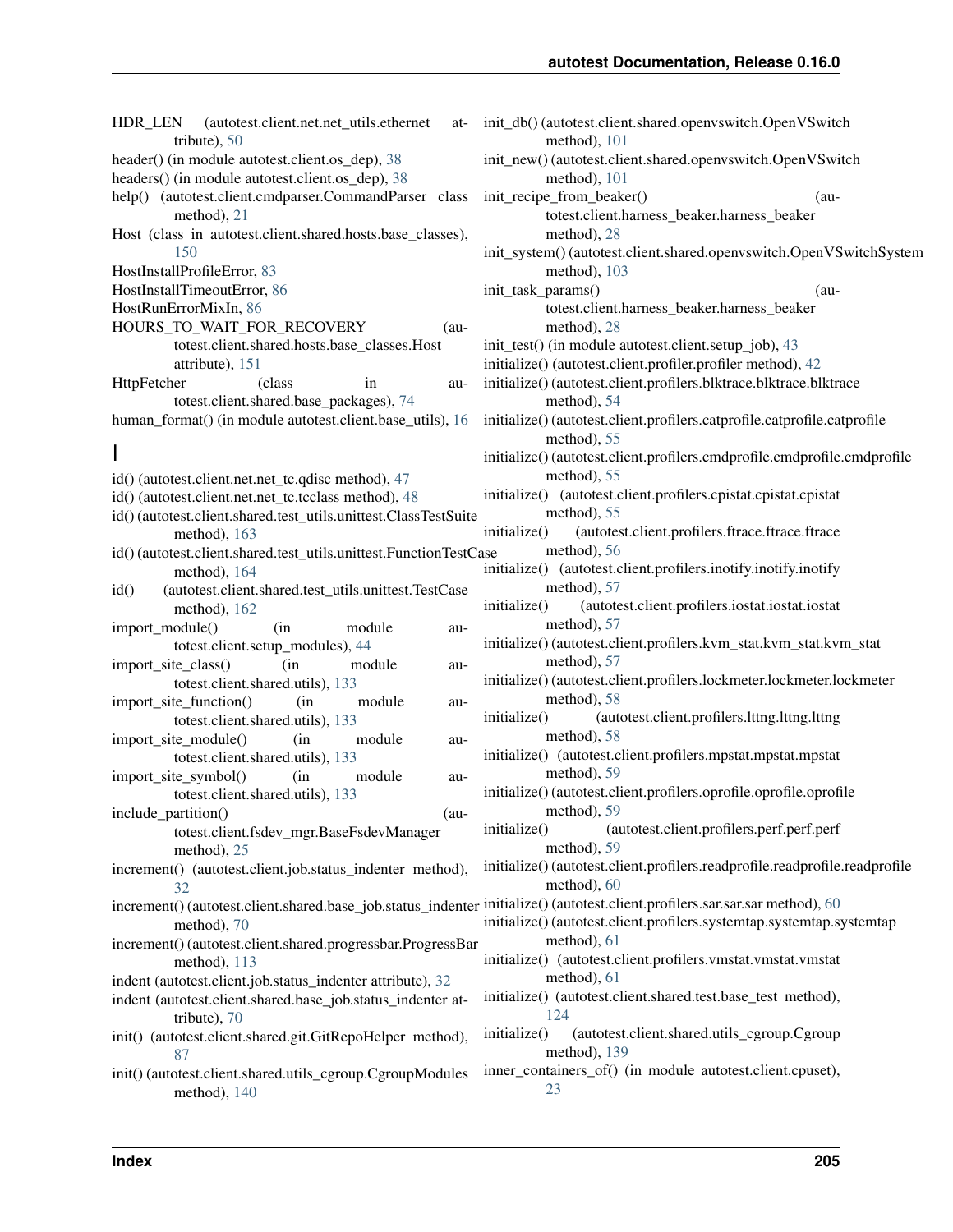inotify (class in autotest.client.profilers.inotify.inotify), [56](#page-59-1) insert\_property() (autotest.client.tools.JUnit\_api.propertiesType method), [167](#page-170-0) insert\_testcase() (autotest.client.tools.JUnit\_api.testsuite method), [170](#page-173-0) insert\_testsuite() (autotest.client.tools.JUnit\_api.testsuites method), [171](#page-174-0) install() (autotest.client.kernel.kernel method), [34](#page-37-1) install() (autotest.client.kernel.rpm\_kernel method), [34](#page-37-1) install() (autotest.client.kernel.rpm\_kernel\_suse method), [34](#page-37-1) install() (autotest.client.shared.hosts.base\_classes.Host is\_down() (autotest.client.net.net\_utils.network\_interface method), [152](#page-155-0) install() (autotest.client.shared.software\_manager.AptBackend\_down() (autotest.client.net.net\_utils\_mock.network\_interface\_mock method), [118](#page-121-1) install() (autotest.client.shared.software\_manager.YumBackendenabled() method), [120](#page-123-0) install() (autotest.client.shared.software\_manager.ZypperBackend() (autotest.client.shared.base\_job.status\_log\_entry method), [121](#page-124-0) install() (autotest.client.xen.xen method), [46](#page-49-3) install\_distro\_packages() (in module autotest.client.shared.software\_manager), [121](#page-124-0) install\_pkg() (autotest.client.job.base\_client\_job is\_full\_duplex() (autotest.client.net.net\_utils.network\_interface method), [30](#page-33-0) install\_pkg() (autotest.client.shared.base\_packages.BasePackageMallager(autotest.client.shared.openvswitch.OpenVSwitchSystem method), [73](#page-76-0) install\_pkg\_post() (autotest.client.shared.base\_packages.GitFetintetance\_comparator (class in aumethod), [74](#page-77-0) install\_pkg\_post() (autotest.client.shared.base\_packages.RepositoryFetschype() (in module autotest.client.partition), method), [75](#page-78-0)  $install$ \_pkg\_setup() totest.client.shared.base\_packages.RepositoryFetcher method), [75](#page-78-0) install\_what\_provides() totest.client.shared.software\_manager.BaseBackend method), [119](#page-122-0) INSTALLED\_OUTPUT totest.client.shared.software\_manager.DpkgBackend attribute), [119](#page-122-0) InstallError, [84](#page-87-0) interact() (autotest.client.shared.pexpect.spawn method), [108](#page-111-0) interactive\_download() (in module autotest.client.shared.utils), [133](#page-136-0) InterruptedThread (class in autotest.client.shared.utils), [126](#page-129-0) InvalidAutotestResultDirError, [115](#page-118-1) InvalidOutputDirError, [115](#page-118-1) io attr() (in module autotest.client.cpuset), [23](#page-26-1) iostat (class in autotest.client.profilers.iostat.iostat), [57](#page-60-2) ip to long() (in module autotest.client.shared.utils), [134](#page-137-0) is autoneg advertised() (autotest.client.net.net\_utils.network\_interface method), [51](#page-54-0) is autoneg on() (autotest.client.net.net utils.network interface method), [51](#page-54-0) is\_bondable() (autotest.client.net.net\_utils.bonding method), [49](#page-52-1) is cgroup() (autotest.client.shared.utils cgroup.Cgroup method), [139](#page-142-0) is command valid() (autotest.client.shared.utils\_koji.KojiClient method), [143](#page-146-0) is\_config\_valid() (autotest.client.shared.utils\_koji.KojiClient method), [143](#page-146-0) method), [51](#page-54-0) method), [53](#page-56-1) (autotest.client.net.net\_utils.bonding method), [49](#page-52-1) method), [70](#page-73-0) is\_failure() (in module autotest.client.shared.log), [93](#page-96-2) is\_finished() (autotest.client.shared.base\_syncdata.SessionData method), [77](#page-80-1) method), [51](#page-54-0) method), [103](#page-106-0) totest.client.shared.test\_utils.mock), [156](#page-159-0) [39](#page-42-0) (au- is loopback enabled() (autotest.client.net.net\_utils.network\_interface method), [51](#page-54-0) (au- is loopback enabled() (autotest.client.net.net\_utils\_mock.network\_interface\_mock method), [53](#page-56-1) is\_pause\_autoneg\_on() (autotest.client.net.net\_utils.network\_interface method), [51](#page-54-0) is pkg spec build valid()  $(au$ totest.client.shared.utils\_koji.KojiClient method), [143](#page-146-0) is\_pkg\_spec\_tag\_valid() (autotest.client.shared.utils\_koji.KojiClient method), [143](#page-146-0) is\_pkg\_valid() (autotest.client.shared.utils\_koji.KojiClient method), [143](#page-146-0) is release candidate() (in module autotest.client.kernel\_versions), [35](#page-38-2) is\_release\_candidate() (in module autotest.client.shared.kernel\_versions), [92](#page-95-1) is released kernel() (in module autotest.client.kernel\_versions), [35](#page-38-2)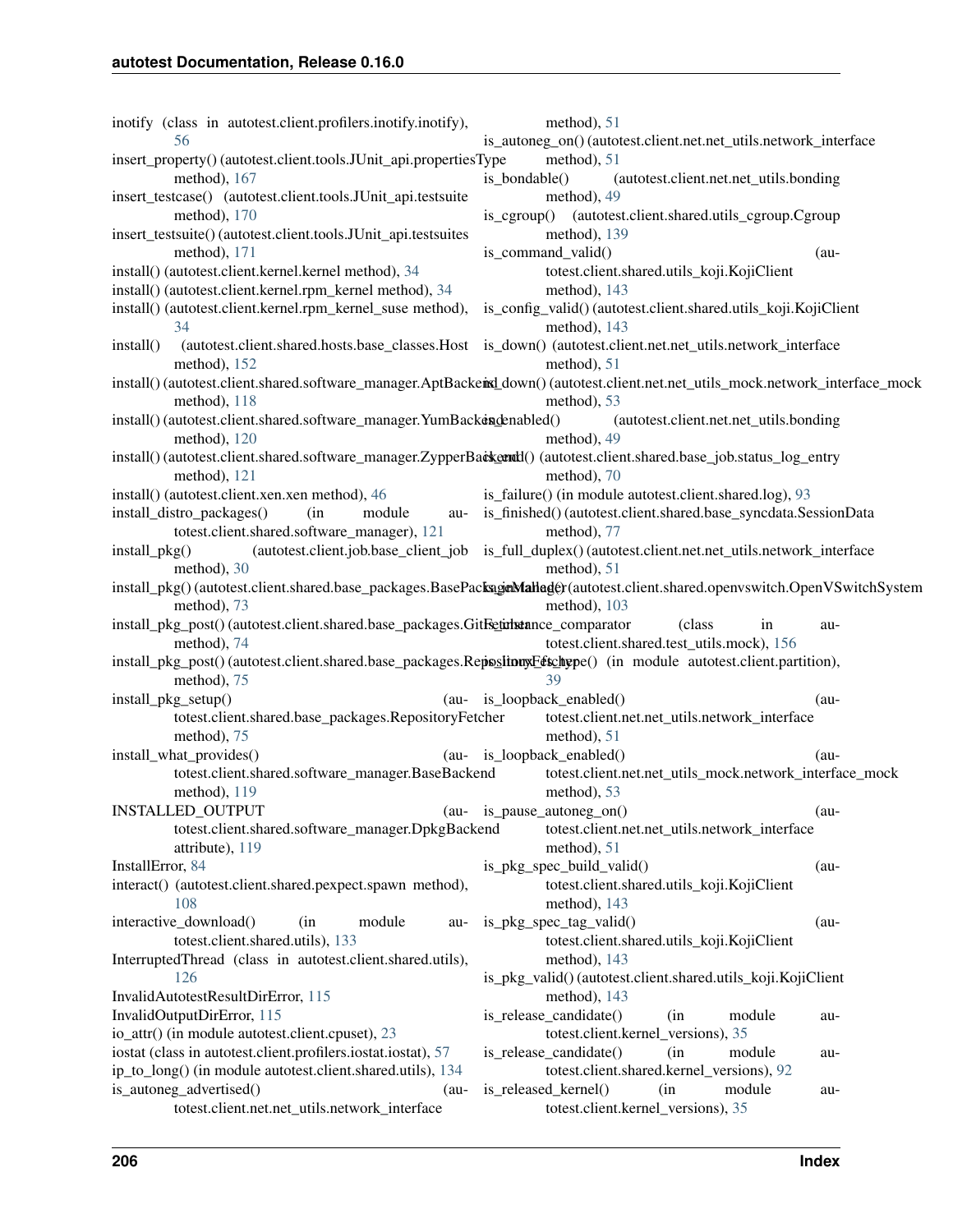|            | is_released_kernel()<br>totest.client.shared.kernel_versions), 92 | (in     | module    | au- is_valid_partition() (in module autotest.client.partition),<br>40                                                                    |
|------------|-------------------------------------------------------------------|---------|-----------|------------------------------------------------------------------------------------------------------------------------------------------|
|            | class method), 102                                                |         |           | is_right_version() (autotest.client.shared.openvswitch.OpenVsSwatchGtattrs(IC)(in14fdodule autotest.client.shared.log),                  |
|            |                                                                   |         |           |                                                                                                                                          |
|            | class method), 103                                                |         |           | is_right_version()(autotest.client.shared.openvswitch.OpenVsSilwitchOcanttotH3Bclieft0.shared.pexpect.spawn method),<br>108              |
|            | class method), 104                                                |         |           | is_right_version() (autotest.client.shared.openvswitch.ServideMtay(a) ganSytetstnaDent.shared.logging_manager.LoggingFile<br>method), 94 |
|            |                                                                   |         |           | is_right_version() (autotest.client.shared.openvswitch.ServideMtan(agetalyotenitclient.shared.pexpect.spawn method),                     |
|            | class method), 104                                                |         |           | 108                                                                                                                                      |
|            |                                                                   |         |           | is_right_version() (autotest.client.shared.utils.VersionableCllsssi (class in autotest.client.shared.iscsi), 88                          |
|            | class method), 129                                                |         |           | iscsi_discover() (in module autotest.client.shared.iscsi),                                                                               |
|            | is_root_cgroup()(autotest.client.shared.utils_cgroup.Cgroup       |         |           | 88                                                                                                                                       |
|            | method), 139                                                      |         |           | iscsi_get_nodes() (in module autotest.client.shared.iscsi),                                                                              |
|            | is_rx_pause_on() (autotest.client.net.net_utils.network_interface |         |           | 88                                                                                                                                       |
|            | method), 51                                                       |         |           | module<br>iscsi_get_sessions()<br>(in<br>au-                                                                                             |
|            | $is_{rx\_summing\_on()}$                                          |         | $(au-$    | totest.client.shared.iscsi), 88                                                                                                          |
|            | totest.client.net.net_utils.network_interface                     |         |           | iscsi_login() (in module autotest.client.shared.iscsi), 88                                                                               |
|            | method), 51                                                       |         |           | iscsi_logout() (in module autotest.client.shared.iscsi), 88                                                                              |
|            |                                                                   |         |           | is_satisfied_by()(autotest.client.shared.test_utils.mock.anythion9660m parametrical autotest.client.shared.iso9660), 89                  |
|            | method), 155                                                      |         |           | Iso9660IsoInfo (class in autotest.client.shared.iso9660),                                                                                |
|            |                                                                   |         |           | is_satisfied_by()(autotest.client.shared.test_utils.mock.argument_comparator                                                             |
|            | method), 155                                                      |         |           |                                                                                                                                          |
|            |                                                                   |         |           | Iso9660IsoRead (class in autotest.client.shared.iso9660),                                                                                |
|            |                                                                   |         |           | is_satisfied_by()(autotest.client.shared.test_utils.mock.equality_compa0ator                                                             |
|            | method), $156$                                                    |         |           | Iso9660Mount (class in autotest.client.shared.iso9660),                                                                                  |
|            |                                                                   |         |           | is_satisfied_by()(autotest.client.shared.test_utils.mock.is_instance_comparator                                                          |
|            | method), 156                                                      |         |           | items() (autotest.client.shared.backports.collections.OrderedDict.OrderedDi                                                              |
|            |                                                                   |         |           | is_satisfied_by()(autotest.client.shared.test_utils.mock.is_string_comparathord), 148                                                    |
|            | method), 156                                                      |         |           | iteritems() (autotest.client.shared.backports.collections.OrderedDict.Ordere                                                             |
|            |                                                                   |         |           | is_satisfied_by()(autotest.client.shared.test_utils.mock.regex_comparatethod), 148                                                       |
|            | method), 157                                                      |         |           | iterkeys() (autotest.client.shared.backports.collections.OrderedDict.Ordered                                                             |
|            | is_scatter_gather_on()                                            |         | $(au-$    | method), 148                                                                                                                             |
|            | totest.client.net.net_utils.network_interface                     |         |           | itervalues()(autotest.client.shared.backports.collections.OrderedDict.Ordere                                                             |
|            | method), 51                                                       |         |           | method), $148$                                                                                                                           |
|            | is_shutting_down()                                                |         | $(au-$    | J                                                                                                                                        |
|            | totest.client.shared.hosts.base_classes.Host                      |         |           |                                                                                                                                          |
|            | method), 152                                                      |         |           | (autotest.client.shared.hosts.base_classes.Host at-<br>job                                                                               |
|            | is_start()(autotest.client.shared.base_job.status_log_entry       |         |           | tribute), $152$                                                                                                                          |
|            | method), 70                                                       |         |           | job (class in autotest.client.job), 32                                                                                                   |
|            | is_string_comparator                                              | (class) | in<br>au- | job_directory (class in autotest.client.shared.base_job),                                                                                |
|            | totest.client.shared.test_utils.mock), 156                        |         |           | 68                                                                                                                                       |
|            | is_tso_on()(autotest.client.net.net_utils.network_interface       |         |           | job_directory.JobDirectoryException, 68                                                                                                  |
|            | method), 51                                                       |         |           | job_directory.MissingDirectoryException, 68                                                                                              |
|            |                                                                   |         |           | is_tx_pause_on()(autotest.client.net.net_utils.network_interfabedirectory.UncreatableDirectoryException, 68                              |
|            | method), 51                                                       |         |           | job_directory.UnwritableDirectoryException, 68                                                                                           |
|            | $is_{tx\_summing\_on()}$                                          |         | $(au-$    | job_state (class in autotest.client.shared.base_job), 68                                                                                 |
|            | totest.client.net.net_utils.network_interface                     |         |           | job_statuses (autotest.client.shared.base_job.TAPReport                                                                                  |
|            | method), 51                                                       |         |           | attribute), 64                                                                                                                           |
| $is\_up()$ | (autotest.client.shared.hosts.base_classes.Host                   |         |           | JobError, 85                                                                                                                             |
|            | method), 152                                                      |         |           | join()<br>(autotest.client.shared.utils.InterruptedThread                                                                                |
|            | is_url() (in module autotest.client.shared.utils), 134            |         |           | method), 126                                                                                                                             |
|            | is_valid() (autotest.client.shared.utils_koji.KojiPkgSpec         |         |           | join_bg_jobs() (in module autotest.client.shared.utils),                                                                                 |
|            | method), 144                                                      |         |           | 134                                                                                                                                      |
|            | is_valid_disk() (in module autotest.client.partition), 40         |         |           |                                                                                                                                          |
|            |                                                                   |         |           |                                                                                                                                          |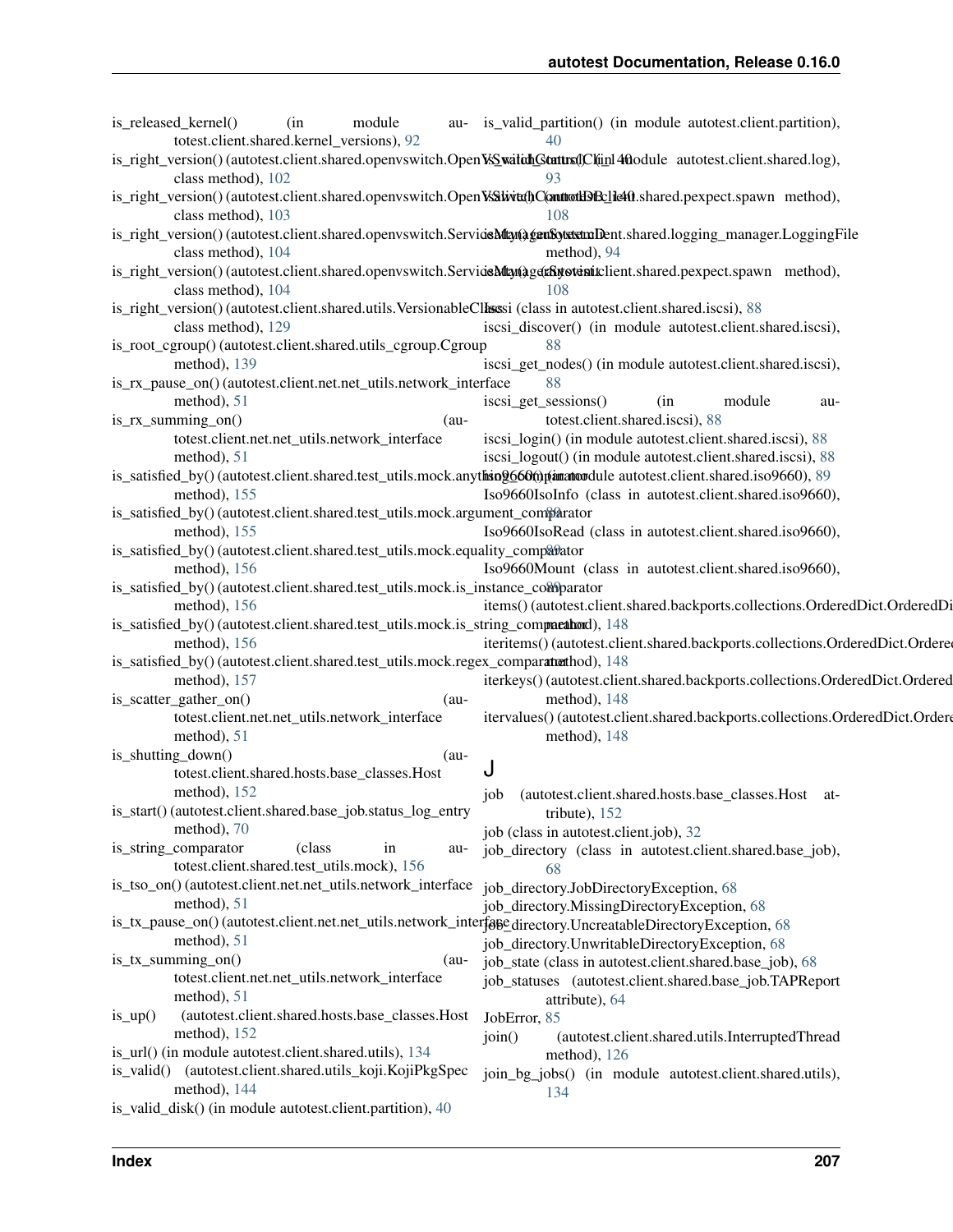| join_command()(autotest.client.profilers.ftrace.ftrace.ftracelist_grep()(in module autotest.client.base_utils), 16 |                                                                          |        |
|--------------------------------------------------------------------------------------------------------------------|--------------------------------------------------------------------------|--------|
| static method), 56                                                                                                 | list_mount_devices() (in module autotest.client.partition),<br>40        |        |
| Κ                                                                                                                  | list_mount_points() (in module autotest.client.partition),               |        |
| kernel (class in autotest.client.kernel), 33                                                                       | 40                                                                       |        |
| kernel() (autotest.client.job.base_client_job method), 30                                                          | list_ports()(autotest.client.shared.openvswitch.OpenVSwitchControlCli_14 |        |
| kernel_config (class in autotest.client.kernel_config), 35                                                         | method), 102                                                             |        |
| kernelexpand() (autotest.client.kernel.kernel method), 34                                                          | (autotest.client.cmdparser.CommandParser<br>$list_test()$                |        |
| keys() (autotest.client.shared.backports.collections.OrderedDict.Order&HDStatedod), 21                             |                                                                          |        |
| method), 148                                                                                                       | listen_server (class in autotest.client.shared.base_barrier),            |        |
| keyval_to_line() (autotest.client.tools.boottool.EliloConf                                                         | 63                                                                       |        |
| method), $177$                                                                                                     | load() (in module autotest.client.shared.distro_def), 80                 |        |
| kill() (autotest.client.shared.pexpect.spawn method), 108                                                          | load_all_client_tests()<br>(in<br>module                                 | au-    |
| kill_watchdog()(autotest.client.harness_beaker.harness_beaker                                                      | totest.client.setup_job), 43                                             |        |
| method), 28                                                                                                        | load_from_tree()<br>(in<br>module                                        | au-    |
| KojiClient (class in autotest.client.shared.utils_koji), 141                                                       | totest.client.shared.distro_def), 80                                     |        |
| KojiDirIndexParser<br>(class<br>in<br>au-                                                                          | load_kvm() (in module autotest.client.kvm_control), 36                   |        |
| totest.client.shared.utils_koji), 143                                                                              | load_module() (in module autotest.client.base_utils), 16                 |        |
| KojiPkgSpec (class in autotest.client.shared.utils_koji),                                                          | load_profiler() (autotest.client.profilers.profilers method),            |        |
| 143                                                                                                                | 54                                                                       |        |
| KojiScratchPkgSpec<br>(class)<br>in<br>au-                                                                         | load_profiler()(autotest.client.shared.profiler_manager.profiler_manager |        |
| totest.client.shared.utils_koji), 145                                                                              | method), 112                                                             |        |
| (class)<br>kvm_stat<br>in<br>au-                                                                                   | load_sched_tunable_values()                                              | $(au-$ |
| totest.client.profilers.kvm_stat.kvm_stat),                                                                        | totest.client.fsdev_disks.fsdev_disks method),                           |        |
| 57                                                                                                                 | 23                                                                       |        |
|                                                                                                                    | loadTestsFromModule()<br>$(au-$                                          |        |
| L                                                                                                                  | totest.client.shared.test_utils.unittest.TestLoader                      |        |
| (autotest.client.shared.base_job.base_job<br>last_boot_tag                                                         | method), 163                                                             |        |
| attribute), 66                                                                                                     | loadTestsFromName()                                                      | $(au-$ |
| levenshtein_distance()(autotest.client.shared.pxssh.pxssh                                                          | totest.client.shared.test_utils.unittest.TestLoader                      |        |
| method), 114                                                                                                       | method), 163                                                             |        |
| libraries() (in module autotest.client.os_dep), 38                                                                 | loadTestsFromNames()                                                     | $(au-$ |
| library() (in module autotest.client.os_dep), 38                                                                   | totest.client.shared.test_utils.unittest.TestLoader                      |        |
| line_to_keyval() (autotest.client.tools.boottool.EliloConf                                                         | method), 164                                                             |        |
| method), 177                                                                                                       | loadTestsFromTestCase()                                                  | $(au-$ |
| LinuxDistro (class in autotest.client.shared.distro), 5, 79                                                        | totest.client.shared.test_utils.unittest.TestLoader<br>method), 164      |        |
| list() (autotest.client.net.net_utils.network_utils method),                                                       | LocalFilesystemFetcher<br>(class)                                        |        |
| 52                                                                                                                 | 1n<br>totest.client.shared.base_packages), 75                            | au-    |
| list_all()(autotest.client.shared.software_manager.DpkgBackend                                                     | LocalHost (class in autotest.client.local_host), 36                      |        |
| method), 119                                                                                                       | $(au-$                                                                   |        |
| list_all() (autotest.client.shared.software_manager.RpmBackenCALTIME_FIELD                                         | totest.client.shared.base_job.status_log_entry                           |        |
| method), 120                                                                                                       | attribute), 70                                                           |        |
| list_br()(autotest.client.shared.openvswitch.OpenVSwitchControl                                                    | locate() (in module autotest.client.base_utils), 16                      |        |
| method), 102<br>list_br() (autotest.client.shared.openvswitch.OpenVSwitchCbRrRDCfFr 140                            | (class)<br>in                                                            | au-    |
| method), $102$                                                                                                     | totest.client.profilers.lockmeter.lockmeter),                            |        |
| list_files()(autotest.client.shared.software_manager.DpkgBackend                                                   | 58                                                                       |        |
| method), 119                                                                                                       | log() (autotest.client.xen.xen method), 46                               |        |
| list_files() (autotest.client.shared.software_manager.RpmBacREnafter_each_iteration()                              | $(au-$                                                                   |        |
| method), 120                                                                                                       | totest.client.base_sysinfo.base_sysinfo                                  |        |
| (autotest.client.local_host.LocalHost<br>list_files_glob()                                                         | method), $13$                                                            |        |
| method), 36                                                                                                        | log_after_each_test()<br>$(au-$                                          |        |
| list_files_glob()(autotest.client.shared.hosts.base_classes.Host                                                   | totest.client.base_sysinfo.base_sysinfo                                  |        |
| method), 152                                                                                                       | method), 13                                                              |        |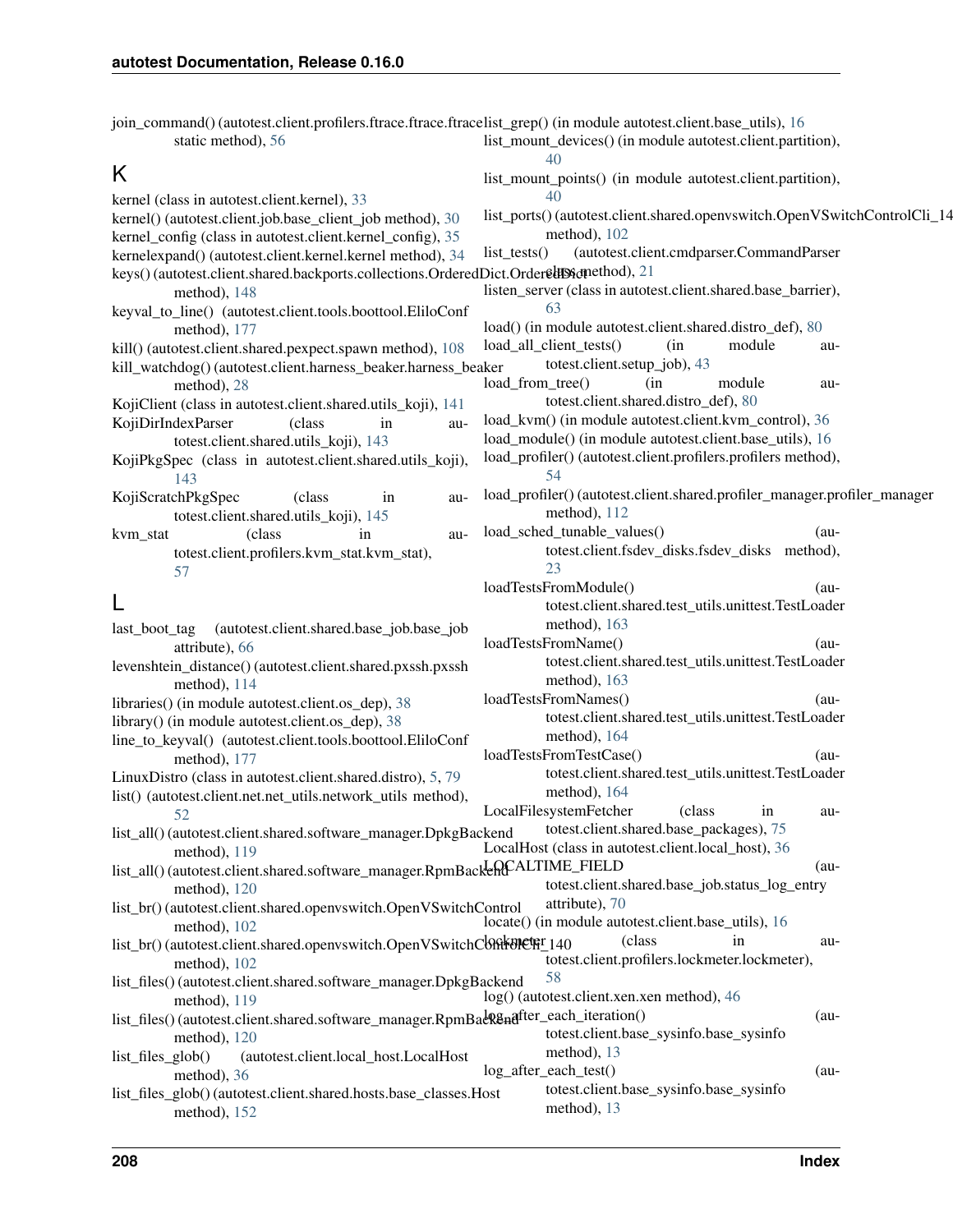| log_and_ignore_errors()<br>module<br>(in<br>au-<br>totest.client.shared.log), 93                                  | MagicMock (class in autotest.client.shared.mock), 98<br>MagicTest (class in autotest.client.shared.magic), 96        |
|-------------------------------------------------------------------------------------------------------------------|----------------------------------------------------------------------------------------------------------------------|
| log_append() (autotest.client.shared.test.Subtest<br>class<br>method), 123                                        | main (in module autotest.client.shared.test_utils.unittest),<br>164                                                  |
| log_before_each_iteration()<br>$(au-$<br>totest.client.base_sysinfo.base_sysinfo                                  | main()<br>(autotest.client.autotest_local.AutotestLocalApp<br>method), 13                                            |
| method), 13<br>log_before_each_test()<br>$(au-$                                                                   | main() (in module autotest.client.tools.process_metrics),<br>179                                                     |
| totest.client.base_sysinfo.base_sysinfo                                                                           | main() (in module autotest.client.tools.results2junit), 180                                                          |
| method), 13                                                                                                       | main() (in module autotest.client.tools.scan_results), 180                                                           |
| log_kernel() (autotest.client.shared.hosts.base_classes.Host make() (in module autotest.client.shared.utils), 134 |                                                                                                                      |
| method), $152$                                                                                                    | make_path_bkrcache()<br>(in<br>module<br>au-                                                                         |
| log_last_traceback()<br>module<br>(in<br>au-                                                                      | totest.client.bkr_proxy), 19                                                                                         |
| totest.client.shared.utils), 134                                                                                  | make_path_cmdlog()<br>(in<br>module<br>au-                                                                           |
| log_per_reboot_data()<br>$(au-$                                                                                   | totest.client.bkr_proxy), 19                                                                                         |
| totest.client.base_sysinfo.base_sysinfo<br>method), 13                                                            | make_path_log() (in module autotest.client.bkr_proxy),                                                               |
| log_reboot() (autotest.client.shared.hosts.base_classes.Host make_path_recipe()<br>method), $152$                 | module<br>(in<br>au-<br>totest.client.bkr_proxy), 19                                                                 |
| log_test_keyvals()(autotest.client.base_sysinfo.base_sysinfomake_path_result()<br>method), 13                     | module<br>(in<br>au-<br>totest.client.bkr_proxy), 19                                                                 |
| logfile (class in autotest.client.base_sysinfo), 13                                                               | make_path_status()<br>(in<br>module<br>au-                                                                           |
| loggable (class in autotest.client.base_sysinfo), 13                                                              | totest.client.bkr_proxy), 19                                                                                         |
| logged_in() (autotest.client.shared.iscsi.Iscsi method), 88                                                       | make_path_watchdog()<br>module<br>(in<br>au-                                                                         |
| logging_config_object<br>$(au-$                                                                                   | totest.client.bkr_proxy), 20                                                                                         |
| totest.client.shared.logging_manager.LoggingManageretemp_file_copies()<br>attribute), 94                          | (in<br>module<br>au-<br>totest.client.shared.test_utils.config_change_validation),                                   |
| LoggingConfig<br>(class<br>in<br>au-                                                                              | 155                                                                                                                  |
| totest.client.shared.logging_config), 93<br>LoggingFile<br>in                                                     | makeSuite()<br>module<br>(in<br>au-<br>totest.client.shared.test_utils.unittest), 165                                |
| (class)<br>au-<br>totest.client.shared.logging_manager), 94                                                       | manage_stderr() (autotest.client.shared.logging_manager.LoggingManager                                               |
| LoggingManager<br>(class)<br>in<br>au-                                                                            | method), 94                                                                                                          |
| totest.client.shared.logging_manager), 94                                                                         | manage_stdout() (autotest.client.shared.logging_manager.LoggingManager                                               |
| login() (autotest.client.shared.iscsi.Iscsi method), 88                                                           | method), 94                                                                                                          |
| login() (autotest.client.shared.pxssh.pxssh method), 114                                                          | manage_stream() (autotest.client.shared.logging_manager.LoggingManager                                               |
| logout() (autotest.client.shared.iscsi.Iscsi method), 88                                                          | method), 94                                                                                                          |
| logout() (autotest.client.shared.pxssh.pxssh method), 114                                                         | map_drive_name()<br>$(au-$                                                                                           |
| long_to_ip() (in module autotest.client.shared.utils), 134                                                        | totest.client.fsdev_mgr.BaseFsdevManager                                                                             |
| longMessage (autotest.client.shared.test_utils.unittest.TestCase                                                  | method), 25                                                                                                          |
| attribute), 162                                                                                                   | mask_function<br>(class<br>in<br>au-                                                                                 |
| lttng (class in autotest.client.profilers.lttng.lttng), 58                                                        | totest.client.shared.test_utils.mock), 156                                                                           |
| ly check() (in module autotest.client.ly utils), 37                                                               | match()(autotest.client.shared.test_utils.mock.base_mapping                                                          |
| M                                                                                                                 | method), 156                                                                                                         |
|                                                                                                                   | match() (autotest.client.shared.test_utils.mock.function_any_args_mapping                                            |
| mac_binary_to_string()<br>$(au -$                                                                                 | method), 156                                                                                                         |
| totest.client.net.net_utils.ethernet<br>static                                                                    | match_ext_options() (in module autotest.client.fsinfo), 26<br>match_fs() (in module autotest.client.fsdev_disks), 24 |
| method), 50                                                                                                       | match_mkfs_option() (in module autotest.client.fsinfo),                                                              |
| mac_string_to_binary()<br>$(au-$<br>totest.client.net.net_utils.ethernet<br>static                                | 26                                                                                                                   |
| method), 50                                                                                                       | match_xfs_options() (in module autotest.client.fsinfo), 26                                                           |
| machine_install()(autotest.client.shared.hosts.base_classes.mostphes_global_option_to_add()                       | $(au-$                                                                                                               |
| method), 152                                                                                                      | totest.client.tools.boottool.EliloConf method),                                                                      |
| MagicLoggingConfig<br>(class<br>in<br>au-                                                                         | 178                                                                                                                  |
| totest.client.shared.magic), 96                                                                                   |                                                                                                                      |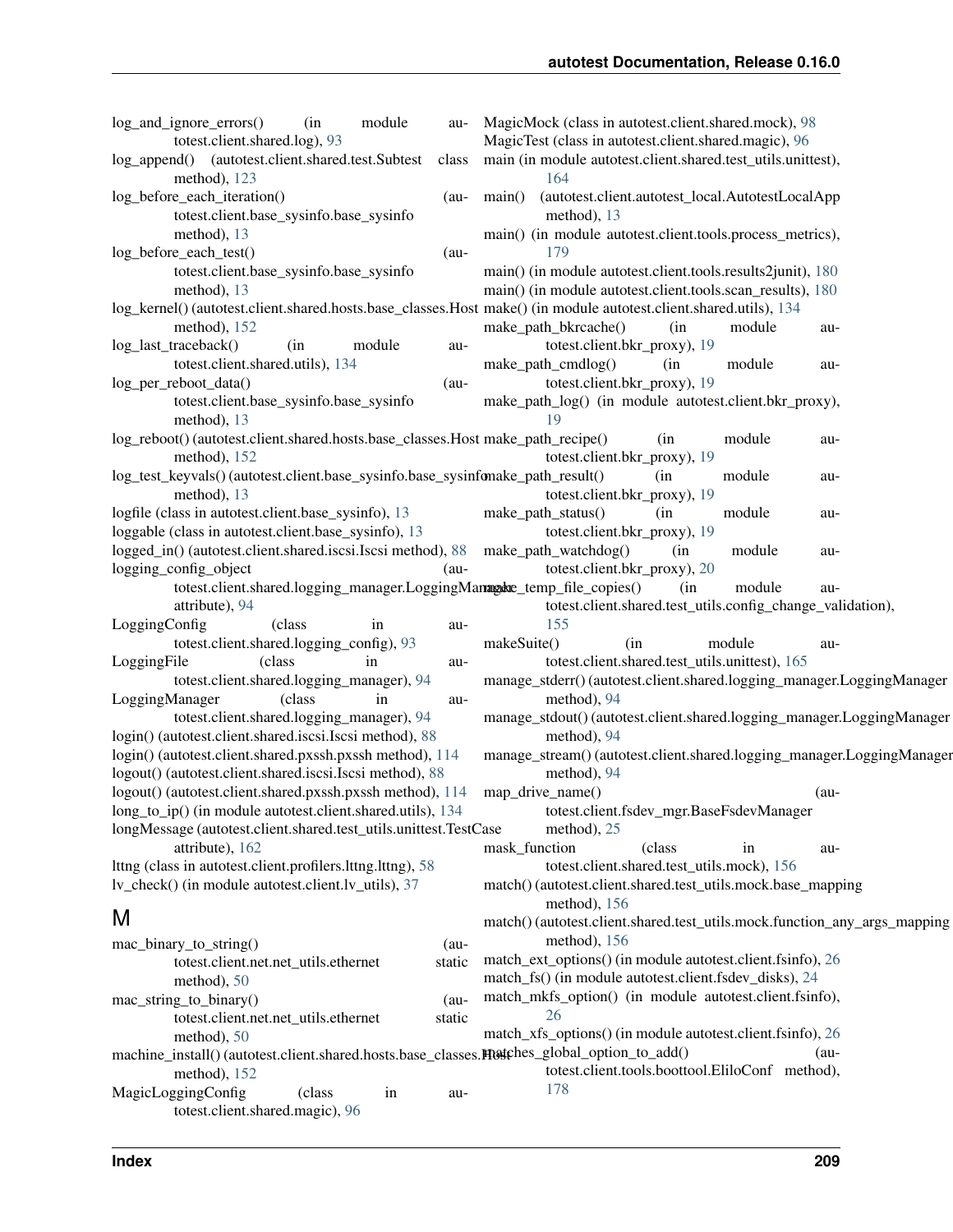- matches global option to remove() (autotest.client.tools.boottool.EliloConf method), [178](#page-181-2)
- matrix\_to\_string() (in module autotest.client.shared.utils), [134](#page-137-0)
- mbytes per mem node() (in module autotest.client.cpuset), [23](#page-26-1)
- memory path() (in module autotest.client.cpuset), [23](#page-26-1)
- mems\_path() (in module autotest.client.cpuset), [23](#page-26-1)
- memtotal() (in module autotest.client.shared.utils\_memory), [146](#page-149-1)
- merge\_configs() (autotest.client.shared.settings.Settings method), [118](#page-121-1)
- merge\_ext\_features() (in module autotest.client.fsinfo), [26](#page-29-1)
- merge\_trees() (in module autotest.client.shared.utils), [134](#page-137-0)
- mirror kernel components() (in module autotest.client.kernelexpand), [36](#page-39-2)
- MissingFormatter, [90](#page-93-1)
- mk\_cgroup() (autotest.client.shared.utils\_cgroup.Cgroup method), [139](#page-142-0)
- mk\_cgroup\_cgcreate() (autotest.client.shared.utils\_cgroup.Cgroup method), [139](#page-142-0)
- mkfs() (autotest.client.partition.partition method), [40](#page-43-0)
- mkfs all disks() (in module autotest.client.fsdev disks), [24](#page-27-0)
- mkfs\_exec() (autotest.client.partition.partition method), [40](#page-43-0)
- mkfs\_flags (autotest.client.partition.FsOptions attribute), [38](#page-41-3)
- mkinitrd() (autotest.client.kernel.kernel method), [34](#page-37-1)
- Mock (class in autotest.client.shared.mock), [97](#page-100-1)
- mock\_add\_spec() (autotest.client.shared.mock.MagicMock method), [98](#page-101-0)
- module is loaded() (in module autotest.client.base\_utils), [16](#page-19-0)
- modules needed() (in module au-totest.client.kernel\_config), [35](#page-38-2)
- monitor\_disk\_usage() (autotest.client.job.base\_client\_job method), [30](#page-33-0)
- mount() (autotest.client.partition.partition method), [41](#page-44-0)
- mount options (autotest.client.partition.FsOptions) attribute), [38](#page-41-3)
- mountpoint (autotest.client.profilers.ftrace.ftrace.ftrace attribute), [56](#page-59-1)
- move\_self\_into\_container() (in module autotest.client.cpuset), [23](#page-26-1)
- move\_tasks\_into\_container() (in module autotest.client.cpuset), [23](#page-26-1)
- mpstat (class in autotest.client.profilers.mpstat.mpstat), [59](#page-62-3)
- my available exclusive mem nodes() (in module autotest.client.cpuset), [23](#page-26-1)
- my\_container\_name() (in module autotest.client.cpuset), [23](#page-26-1)

my lock() (in module autotest.client.cpuset), [23](#page-26-1)

my\_mem\_nodes() (in module autotest.client.cpuset), [23](#page-26-1) my\_unlock() (in module autotest.client.cpuset), [23](#page-26-1)

# N

mock\_add\_spec() (autotest.client.shared.mock.NonCallableMagicMoqk method), [100](#page-103-0) mock\_add\_spec() (autotest.client.shared.mock.NonCallableMock\_fake\_numa() (in module autotest.client.cpuset), [23](#page-26-1) method), [100](#page-103-0) mock\_calls (autotest.client.shared.mock.NonCallableMock attribute), [100](#page-103-0) mock class (class in autotest.client.shared.test\_utils.mock), [156](#page-159-0) mock\_function (class in autotest.client.shared.test\_utils.mock), [156](#page-159-0) mock\_god (class in autotest.client.shared.test\_utils.mock), [157](#page-160-1) mock\_io() (autotest.client.shared.test\_utils.mock.mock\_god netif\_stub (class in autotest.client.net.net\_utils\_mock), [53](#page-56-1) method), [157](#page-160-1) mock\_open() (in module autotest.client.shared.mock), mock\_up() (autotest.client.shared.test\_utils.mock.mock\_god network\_destabilizing (aumethod), [157](#page-160-1) name (autotest.client.net.net\_tc.netem attribute), [47](#page-50-0) name (autotest.client.net.net\_tc.pfifo attribute), [47](#page-50-0) name (autotest.client.net.net\_tc.prio attribute), [47](#page-50-0) name\_for\_file() (autotest.client.shared.distro.Probe method), [5,](#page-8-0) [80](#page-83-1) name\_for\_file\_contains() (autotest.client.shared.distro.Probe method), [6,](#page-9-0) [80](#page-83-1) namedtuple() (in module auibtest.client.shared.backports.collections.namedtuple), [149](#page-152-2) need mem containers() (in module autotest.client.cpuset), [23](#page-26-1) net recv object() (in module autotest.client.shared.base\_syncdata), [77](#page-80-1) net send object() (in module autotest.client.shared.base\_syncdata), [78](#page-81-4) NetCommunicationError, [83](#page-86-0) netem (class in autotest.client.net.net\_tc), [47](#page-50-0) netif() (in module autotest.client.net.net\_utils), [50](#page-53-0) netutils netif() (in module au-totest.client.net.net\_utils\_mock), [53](#page-56-1) network() (in module autotest.client.net.net\_utils), [50](#page-53-0) totest.client.shared.test.base\_test attribute), [124](#page-127-0)

[100](#page-103-0)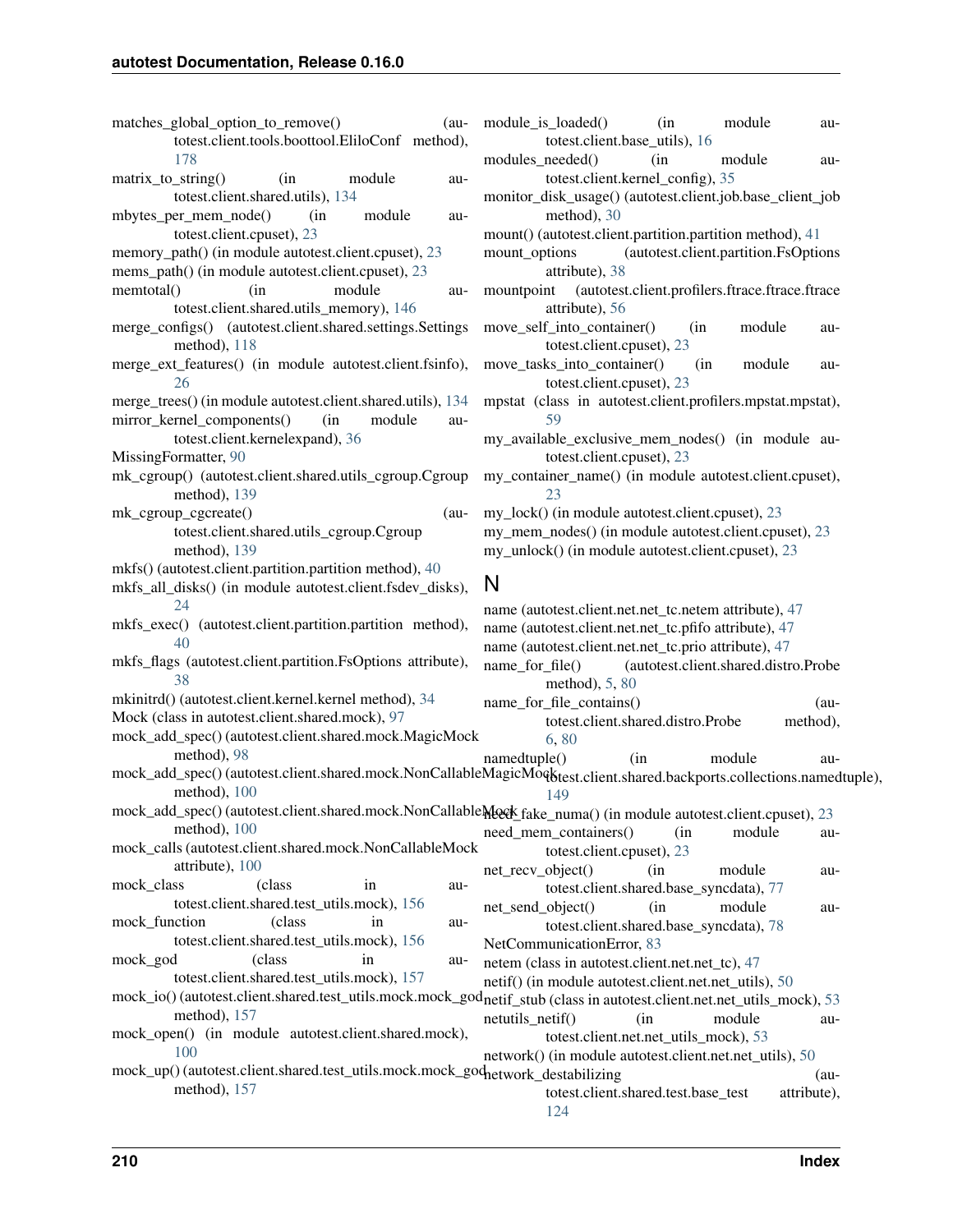| network_interface (class in autotest.client.net.net_utils),<br>50                                                     | OpenVSwitch<br>(class)<br>in<br>au-<br>totest.client.shared.openvswitch), 101                                           |
|-----------------------------------------------------------------------------------------------------------------------|-------------------------------------------------------------------------------------------------------------------------|
| network_interface_mock<br>(class)<br>in<br>au-<br>totest.client.net.net_utils_mock), 53                               | OpenVSwitchControl<br>(class<br>in<br>au-<br>totest.client.shared.openvswitch), 101                                     |
| network_utils (class in autotest.client.net.net_utils), 52<br>new_handle() (in module autotest.client.net.net_tc), 47 | OpenVSwitchControlCli<br>(class)<br>in<br>au-<br>totest.client.shared.openvswitch), 102                                 |
| NEW_VAR (autotest.client.tools.boottool.EfiToolSys at-<br>tribute), 177                                               | OpenVSwitchControlCli_140<br>(class<br>in<br>au-<br>totest.client.shared.openvswitch), 102                              |
| next() (autotest.client.shared.pexpect.spawn method), 108<br>next() (in module autotest.client.shared.backports), 148 | OpenVSwitchControlDB<br>(class)<br>in<br>au-<br>totest.client.shared.openvswitch), 102                                  |
| next_step() (autotest.client.job.base_client_job method),<br>31                                                       | OpenVSwitchControlDB_140<br>(class)<br>in<br>au-<br>totest.client.shared.openvswitch), 103                              |
| next_step_append() (autotest.client.job.base_client_job<br>method), 31                                                | OpenVSwitchSystem<br>(class)<br>in<br>au-<br>totest.client.shared.openvswitch), 103                                     |
| next_step_prepend() (autotest.client.job.base_client_job<br>method), 31                                               | oprofile<br>(class)<br>in<br>au-<br>totest.client.profilers.oprofile.oprofile), 59                                      |
| NO_DEFAULT (autotest.client.shared.base_job.job_state                                                                 | opt_string2dict() (in module autotest.client.fsinfo), 26                                                                |
| attribute), 68<br>NO_MODE<br>(autotest.client.net.net_utils.bonding<br>at-                                            | option_parser_usage<br>(au-<br>totest.client.tools.boottool.OptionParser<br>at-                                         |
| tribute), 49                                                                                                          | tribute), $176$                                                                                                         |
| node_avail_kbytes() (in module autotest.client.cpuset), 23                                                            | OptionParser (class in autotest.client.tools.boottool), 176                                                             |
| node_size()<br>module<br>(in<br>au-                                                                                   | opts_get_action() (autotest.client.tools.boottool.OptionPa                                                              |
| totest.client.shared.utils_memory), 146                                                                               | method), 176                                                                                                            |
| nodes_avail_mbytes() (in module autotest.client.cpuset),                                                              | opts_has_action() (autotest.client.tools.boottool.OptionPa                                                              |
| 23                                                                                                                    | method), 176                                                                                                            |
| NonCallableMagicMock<br>(class)<br>in<br>au-                                                                          | OrderedDict<br>(class)<br>in<br>au-                                                                                     |
| totest.client.shared.mock), 100<br>NonCallableMock (class in autotest.client.shared.mock),                            | totest.client.shared.backports.collections.Order<br>148                                                                 |
| 99                                                                                                                    | os_open() (in module autotest.client.net.net_utils_mock),                                                               |
| NONEXISTENT_ATTRIBUTE<br>$(au-$                                                                                       | 53                                                                                                                      |
| totest.client.shared.test_utils.mock.mock_god<br>attribute), 157                                                      | os_stub (class in autotest.client.net.net_utils_mock), 54<br>(autotest.client.shared.utils.AsyncJob<br>output_prepare() |
| noop() (autotest.client.job.base_client_job method), 31                                                               | method), 125                                                                                                            |
| normalize_hostname()<br>(in<br>module<br>au-<br>totest.client.shared.utils), 134                                      | (autotest.client.shared.utils.BgJob<br>output_prepare()<br>method), $125$                                               |
| NotAvailableError, 29<br>nuke_pid() (in module autotest.client.shared.utils), 134                                     | override_value() (autotest.client.shared.settings.Settings<br>method), 118                                              |
| $nuke\_subprocess()$<br>(in<br>module<br>au-                                                                          | ovs_vsctl()(autotest.client.shared.openvswitch.OpenVSw                                                                  |
| totest.client.shared.utils), 134                                                                                      | method), $102$                                                                                                          |
| numa_nodes()<br>module<br>(in<br>au-                                                                                  |                                                                                                                         |
| totest.client.shared.utils_memory), 146                                                                               | P                                                                                                                       |
| Ő                                                                                                                     | pack()<br>(autotest.client.net.net_utils.ethernet<br>static<br>method), 50                                              |
| only() (autotest.client.shared.profiler_manager.profiler_manRACKAGE_TYPE                                              | (au-                                                                                                                    |
| method), 112                                                                                                          | totest.client.shared.software_manager.DpkgBac                                                                           |
| open() (autotest.client.net.net_utils.raw_socket method),                                                             | attribute), 119                                                                                                         |
| 52                                                                                                                    | PACKAGE_TYPE<br>(au-<br>totest.client.shared.software_manager.RpmBacl                                                   |
| (autotest.client.net.net_utils_mock.os_stub<br>open()<br>method), 54                                                  | attribute), 119                                                                                                         |
| open_file() (autotest.client.shared.pidfile.PidFileManager                                                            | PackageError, 83                                                                                                        |
| method), 112                                                                                                          | PackageFetchError, 85                                                                                                   |

open\_write\_close() (in module totest.client.shared.utils), [134](#page-137-0)

|                  | totest.client.shared.openvswitch), 101                                  |                                     |    |        |  |
|------------------|-------------------------------------------------------------------------|-------------------------------------|----|--------|--|
|                  | OpenVSwitchControl                                                      | (class                              | in | au-    |  |
|                  | totest.client.shared.openvswitch), 101                                  |                                     |    |        |  |
|                  | OpenVSwitchControlCli                                                   | (class                              | in | au-    |  |
|                  | totest.client.shared.openvswitch), 102                                  |                                     |    |        |  |
|                  | OpenVSwitchControlCli_140                                               | (class                              | in | au-    |  |
|                  | totest.client.shared.openvswitch), 102                                  |                                     |    |        |  |
|                  | OpenVSwitchControlDB                                                    | (class                              | in | au-    |  |
|                  | totest.client.shared.openvswitch), 102                                  |                                     |    |        |  |
|                  | OpenVSwitchControlDB_140 (class                                         |                                     | in | au-    |  |
|                  | totest.client.shared.openvswitch), 103                                  |                                     |    |        |  |
|                  | OpenVSwitchSystem                                                       | (class                              | in | au-    |  |
|                  | totest.client.shared.openvswitch), 103                                  |                                     |    |        |  |
|                  | (class                                                                  | in                                  |    |        |  |
| oprofile         |                                                                         |                                     |    | au-    |  |
|                  | totest.client.profilers.oprofile.oprofile), 59                          |                                     |    |        |  |
|                  | opt_string2dict() (in module autotest.client.fsinfo), 26                |                                     |    |        |  |
|                  | option_parser_usage                                                     |                                     |    | $(au-$ |  |
|                  | totest.client.tools.boottool.OptionParser                               |                                     |    | at-    |  |
|                  | tribute), 176                                                           |                                     |    |        |  |
|                  | OptionParser (class in autotest.client.tools.boottool), 176             |                                     |    |        |  |
|                  | opts_get_action() (autotest.client.tools.boottool.OptionParser          |                                     |    |        |  |
|                  | method), 176                                                            |                                     |    |        |  |
|                  | opts_has_action() (autotest.client.tools.boottool.OptionParser          |                                     |    |        |  |
|                  | method), 176                                                            |                                     |    |        |  |
| OrderedDict      | (class                                                                  |                                     | in | au-    |  |
|                  | totest.client.shared.backports.collections.OrderedDict),                |                                     |    |        |  |
|                  | 148                                                                     |                                     |    |        |  |
|                  | os_open() (in module autotest.client.net.net_utils_mock),               |                                     |    |        |  |
|                  | 53                                                                      |                                     |    |        |  |
|                  | os_stub (class in autotest.client.net.net_utils_mock), 54               |                                     |    |        |  |
|                  | output_prepare() (autotest.client.shared.utils.AsyncJob                 |                                     |    |        |  |
|                  | method), 125                                                            |                                     |    |        |  |
| output_prepare() |                                                                         | (autotest.client.shared.utils.BgJob |    |        |  |
|                  | method), 125                                                            |                                     |    |        |  |
|                  |                                                                         |                                     |    |        |  |
|                  | override_value() (autotest.client.shared.settings.Settings              |                                     |    |        |  |
|                  | method), 118                                                            |                                     |    |        |  |
|                  | ovs_vsctl()(autotest.client.shared.openvswitch.OpenVSwitchControlCli_14 |                                     |    |        |  |
|                  | method), $102$                                                          |                                     |    |        |  |
| P                |                                                                         |                                     |    |        |  |
|                  |                                                                         |                                     |    |        |  |
| pack()           | (autotest.client.net.net_utils.ethernet                                 |                                     |    | static |  |
|                  | method), 50                                                             |                                     |    |        |  |
|                  | <b>RACKAGE_TYPE</b>                                                     |                                     |    | $(au-$ |  |
|                  | totest.client.shared.software_manager.DpkgBackend                       |                                     |    |        |  |
|                  | attribute), 119                                                         |                                     |    |        |  |
|                  | PACKAGE_TYPE                                                            |                                     |    | $(au-$ |  |
|                  | totest.client.shared.software_manager.RpmBackend                        |                                     |    |        |  |
|                  |                                                                         |                                     |    |        |  |

au- PackageInstallError, [83](#page-86-0)

PackageManager (class in autotest.client.shared.packages), [104](#page-107-2)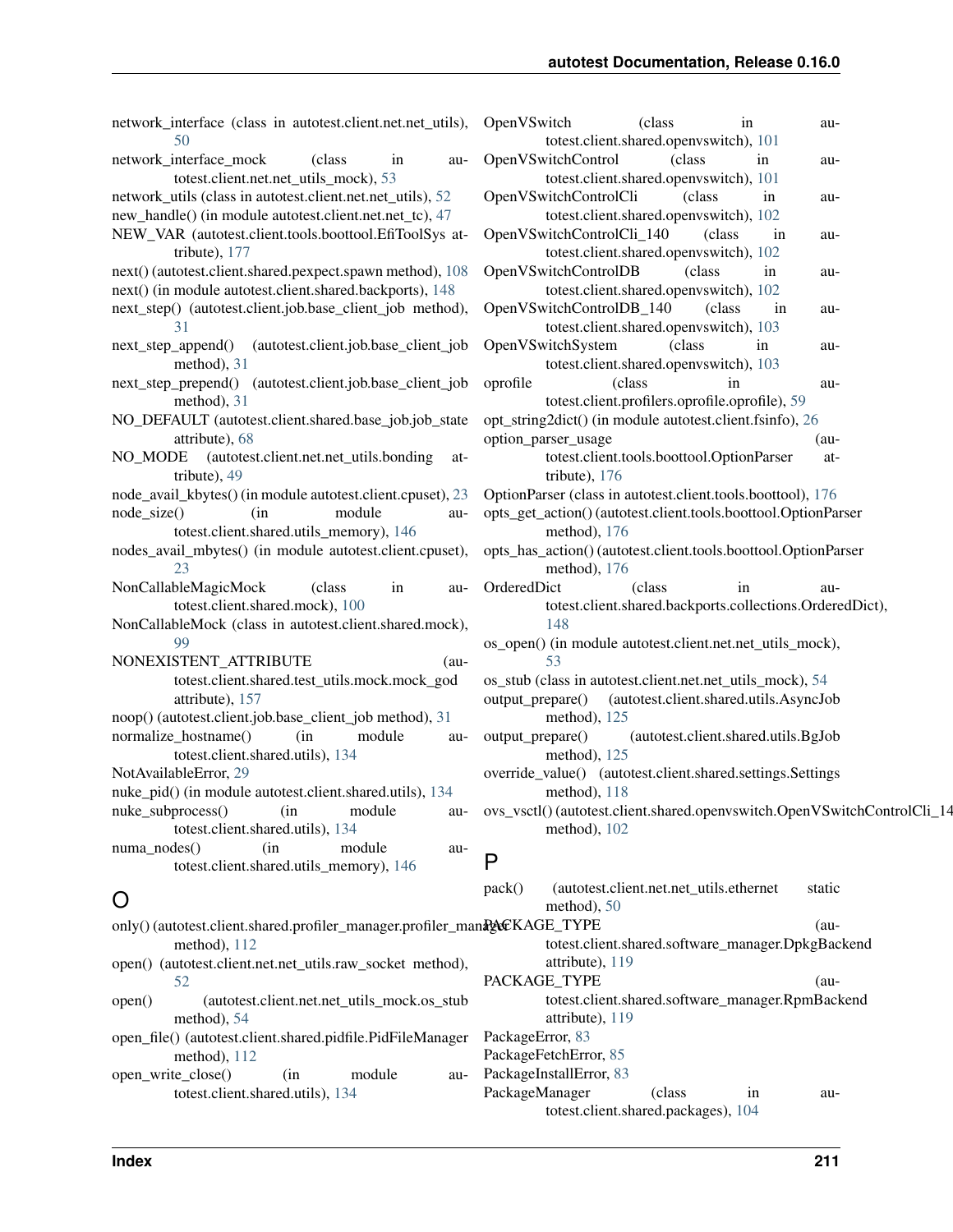| PackageRemoveError, 84                                                            | patch() (autotest.client.kernel.kernel method), 34                                                                                    |
|-----------------------------------------------------------------------------------|---------------------------------------------------------------------------------------------------------------------------------------|
| PackageUploadError, 85                                                            | patch() (in module autotest.client.shared.mock), 98                                                                                   |
| PackagingError, 85                                                                | path_exists() (autotest.client.shared.hosts.base_classes.Host                                                                         |
| parallel() (autotest.client.job.base_client_job method), 31                       | method), 152                                                                                                                          |
| parallel() (in module autotest.client.partition), 40                              | PATHS (in module autotest.shared.rpc), 7                                                                                              |
| parse() (autotest.client.shared.base_job.status_log_entry                         | perf (class in autotest.client.profilers.perf.perf), 59                                                                               |
| class method), 71                                                                 | pfifo (class in autotest.client.net.net_tc), 47                                                                                       |
| (autotest.client.shared.utils_koji.KojiPkgSpec<br>parse()                         | pickle_dump() (autotest.client.kernel.kernel method), 34                                                                              |
| method), 144                                                                      | pickle_load() (in module autotest.client.base_utils), 16                                                                              |
| parse() (autotest.client.shared.utils_koji.KojiScratchPkgSpedPICKLE_PROTOCOL      | $(au-$                                                                                                                                |
| method), 145<br>parse_args() (autotest.client.cmdparser.CommandParser             | totest.client.shared.base_job.job_state<br>at-<br>tribute), 68                                                                        |
| method), 21                                                                       | pid_is_alive() (in module autotest.client.shared.utils), 134                                                                          |
|                                                                                   | parse_args()(autotest.client.harness_beaker.harness_beaker PidFileManager (class in autotest.client.shared.pidfile),                  |
| method), 28                                                                       | 112                                                                                                                                   |
| parse_cmdline()(autotest.client.autotest_local.AutotestLocaphpy_default_gateway() | module<br>(in<br>au-                                                                                                                  |
| method), 13                                                                       | totest.client.base_utils), 16                                                                                                         |
| parse_config_file()<br>$(au-$                                                     | (autotest.client.shared.base_job.base_job<br>pkgdir<br>at-                                                                            |
| method),<br>totest.client.shared.settings.Settings                                | tribute), 66                                                                                                                          |
| 118                                                                               | pop() (autotest.client.shared.backports.collections.OrderedDict.OrderedDict                                                           |
| (in<br>module<br>parse_control()<br>au-                                           | method), 149                                                                                                                          |
| totest.client.shared.control_data), 79                                            | pop_execution_context()<br>$(au-$                                                                                                     |
| parse_entry() (in module autotest.client.tools.boottool),                         | totest.client.shared.base_job.base_job method),                                                                                       |
| 178                                                                               | 66                                                                                                                                    |
|                                                                                   | parse_ethtool() (autotest.client.net_utils.network_interfapopitem() (autotest.client.shared.backports.collections.OrderedDict.Ordered |
| method), 51                                                                       | method), 149                                                                                                                          |
|                                                                                   | parse_from_file()(autotest.client.bkr_xml.BeakerXMLParsqrort_to_br()(autotest.client.shared.openvswitch.OpenVSwitchControlCli_1       |
| method), 20                                                                       | method), $102$                                                                                                                        |
| parse_mke2fs_conf() (in module autotest.client.fsinfo), portal_visible()<br>26    | (autotest.client.shared.iscsi.Iscsi<br>method), 88                                                                                    |
| parse_quickcmd()(autotest.client.harness_beaker.harness_beakeprocess()            | (autotest.client.shared.test.base_test                                                                                                |
| method), 28                                                                       | method), 124                                                                                                                          |
| module<br>(in<br>parse_results()<br>au-                                           | postprocess_iteration()<br>$(au-$                                                                                                     |
| totest.client.tools.results2junit), 180                                           | totest.client.shared.test.base_test<br>method),                                                                                       |
| module<br>parse_results()<br>(in)<br>au-                                          | 124                                                                                                                                   |
| totest.client.tools.scan_results), 180                                            | (class<br>in<br>powertop<br>au-                                                                                                       |
| parse_results_dir()<br>(in<br>module<br>au-                                       | totest.client.profilers.powertop.powertop),                                                                                           |
| totest.client.shared.report), 115                                                 | 60.                                                                                                                                   |
| parse_ssh_path()<br>module<br>(in<br>au-                                          | prepare_disks() (in module autotest.client.fsdev_disks),                                                                              |
| totest.client.shared.base_packages), 76                                           | 24                                                                                                                                    |
| parse_tarball_name()                                                              | (au- prepare_fsdev() (in module autotest.client.fsdev_disks),                                                                         |
| totest.client.shared.base_packages.BasePackageManager                             | 25                                                                                                                                    |
| static method), 73                                                                | prepend_path() (in module autotest.client.base_utils), 16                                                                             |
| parse_unified_diff_output()<br>module<br>(in                                      | au- preprocess_path() (in module autotest.client.kernel), 34                                                                          |
|                                                                                   | totest.client.shared.test_utils.config_change_validpticare);t() (autotest.client.shared.profiler_manager.profiler_manager             |
| 155                                                                               | method), $112$                                                                                                                        |
|                                                                                   | parse_xml() (autotest.client.bkr_xml.BeakerXMLParser preserve_srcdir (autotest.client.profiler.profiler attribute),<br>42             |
| method), 20<br>partition (class in autotest.client.partition), 40                 |                                                                                                                                       |
| partition() (autotest.client.job.base_client_job method),                         | preserve_srcdir (autotest.client.profilers.powertop.powertop.powertop<br>attribute), 60                                               |
| 31                                                                                | preserve_srcdir (autotest.client.shared.test.base_test at-                                                                            |
| partname_to_device()<br>(in<br>module<br>au-                                      | tribute), 124                                                                                                                         |
| totest.client.partition), 42                                                      | print_change_diffs()<br>module<br>(in<br>au-                                                                                          |
| passed (autotest.client.shared.test.Subtest attribute), 123                       | totest.client.shared.test_utils.config_change_validation),                                                                            |
|                                                                                   |                                                                                                                                       |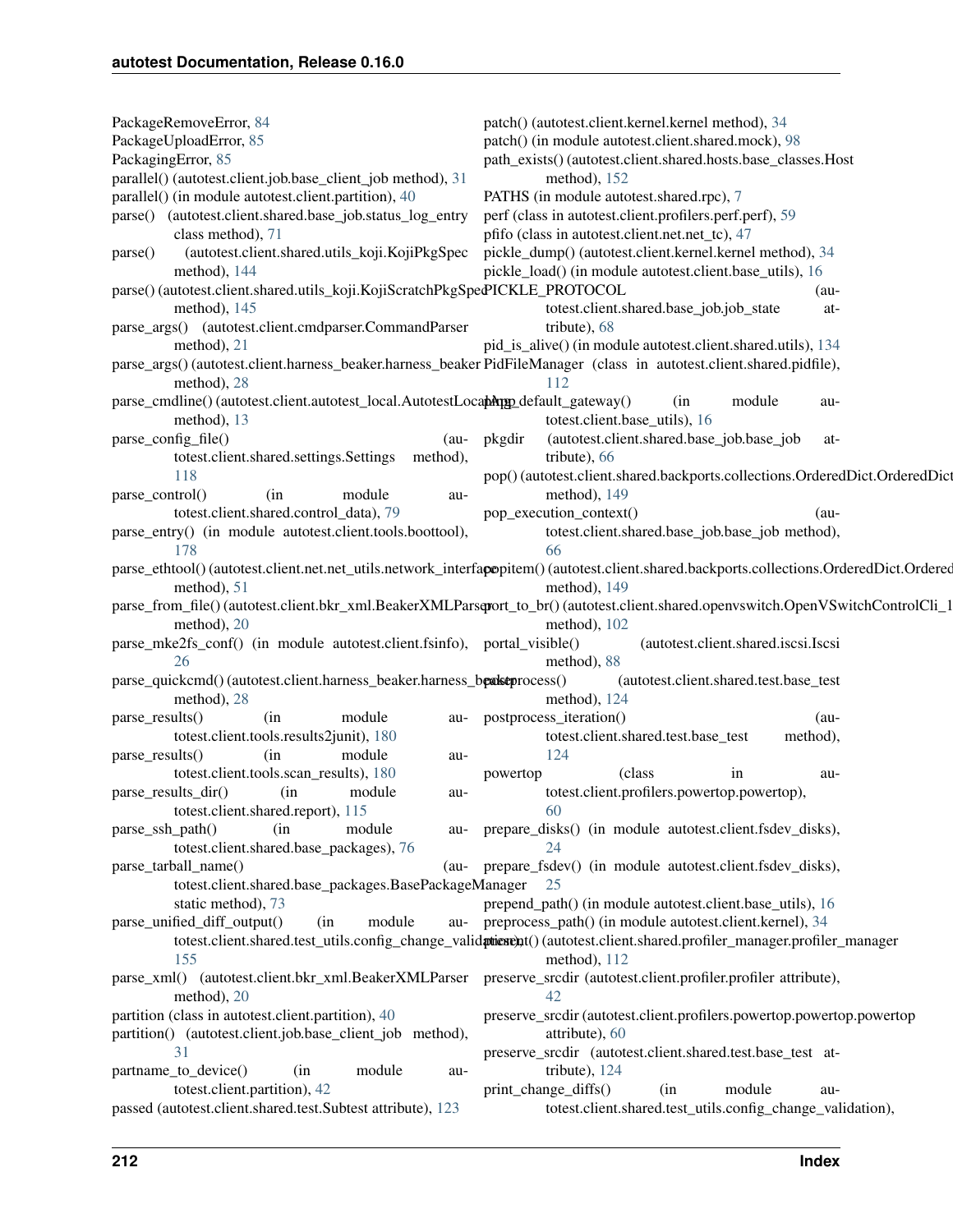| 155                                                                                    |                                                 |                                     |          | Q              |                                                                                                                        |                                             |          |
|----------------------------------------------------------------------------------------|-------------------------------------------------|-------------------------------------|----------|----------------|------------------------------------------------------------------------------------------------------------------------|---------------------------------------------|----------|
| print_result()                                                                         | (in                                             | module                              | au-      |                | qdisc (class in autotest.client.net.net_tc), 47                                                                        |                                             |          |
|                                                                                        | totest.client.tools.scan_results), 180          |                                     |          |                | quit() (autotest.client.job.base_client_job method), 31                                                                |                                             |          |
| print_to_tty() (in module autotest.client.base_utils), 16                              |                                                 |                                     |          |                |                                                                                                                        |                                             |          |
| prio (class in autotest.client.net.net_tc), 47                                         |                                                 |                                     |          | R              |                                                                                                                        |                                             |          |
| Probe (class in autotest.client.shared.distro), 5, 79                                  |                                                 |                                     |          |                | rangelist_to_set() (in module autotest.client.cpuset), 23                                                              |                                             |          |
| process_failed_constraints()                                                           |                                                 |                                     | $(au-$   |                | raw_socket (class in autotest.client.net.net_utils), 52                                                                |                                             |          |
| 124                                                                                    | totest.client.shared.test.base_test             |                                     | method), | read()         |                                                                                                                        | (autotest.client.net.net_utils_mock.os_stub |          |
| process_is_alive() (in module autotest.client.base_utils),                             |                                                 |                                     |          |                | method), 54                                                                                                            |                                             |          |
| 16                                                                                     |                                                 |                                     |          | read()         | (autotest.client.shared.iso9660.Iso9660IsoInfo                                                                         |                                             |          |
| process_mpstat() (autotest.client.net.net_utils.network_utils                          |                                                 |                                     |          |                | method), 89                                                                                                            |                                             |          |
| method), 52                                                                            |                                                 |                                     |          | read()         | (autotest.client.shared.iso9660.Iso9660IsoRead<br>method), 89                                                          |                                             |          |
| process_output()                                                                       | (autotest.client.shared.utils.AsyncJob          |                                     |          | read()         | (autotest.client.shared.iso9660.Iso9660Mount                                                                           |                                             |          |
| method), 125                                                                           |                                                 |                                     |          |                | method), 89                                                                                                            |                                             |          |
| process_output()                                                                       |                                                 | (autotest.client.shared.utils.BgJob |          |                | read() (autotest.client.shared.pexpect.spawn method), 108                                                              |                                             |          |
| method), 125                                                                           |                                                 |                                     |          |                | read_config() (autotest.client.shared.utils_koji.KojiClient                                                            |                                             |          |
| profdir<br>tribute), 66                                                                | (autotest.client.shared.base_job.base_job       |                                     | at-      |                | method), 143                                                                                                           |                                             |          |
| profiler (class in autotest.client.profiler), 42                                       |                                                 |                                     |          |                | read_file() (in module autotest.client.shared.utils), 134                                                              |                                             |          |
| profiler_manager                                                                       | (class                                          | in                                  | au-      |                | read_from_file()(autotest.client.shared.base_job.job_state                                                             |                                             |          |
|                                                                                        | totest.client.shared.profiler_manager), 112     |                                     |          |                | method), 69                                                                                                            |                                             |          |
| ProfilerNotPresentError, 112                                                           |                                                 |                                     |          |                | read_from_meminfo()<br>totest.client.shared.utils_memory), 146                                                         | (in<br>module                               | au-      |
| profilers (class in autotest.client.profilers), 54                                     |                                                 |                                     |          |                | read_from_numa_maps()                                                                                                  | module<br>(in                               | au-      |
| program_is_alive()                                                                     | (in                                             | module                              | au-      |                | totest.client.shared.utils_memory), 146                                                                                |                                             |          |
|                                                                                        | totest.client.shared.utils), 134                |                                     |          |                | read_from_smaps()<br>(in                                                                                               | module                                      | au-      |
| ProgressBar (class in autotest.client.shared.progressbar),<br>113                      |                                                 |                                     |          |                | totest.client.shared.utils_memory), 146                                                                                |                                             |          |
| prompt()                                                                               | (autotest.client.shared.pxssh.pxssh method),    |                                     |          |                | read_from_vmstat()<br>(in                                                                                              | module                                      | au-      |
| 114                                                                                    |                                                 |                                     |          |                | totest.client.shared.utils_memory), 147                                                                                |                                             |          |
| propertiesType (class in autotest.client.tools.JUnit_api),                             |                                                 |                                     |          |                | read_keyval() (in module autotest.client.shared.utils), 135<br>read_nonblocking()                                      |                                             | $(au-$   |
| 166                                                                                    |                                                 |                                     |          |                | totest.client.shared.pexpect.spawn                                                                                     |                                             | method), |
| property_factory()(autotest.client.shared.base_job.job_directory<br>static method), 68 |                                                 |                                     |          |                | 108                                                                                                                    |                                             |          |
|                                                                                        |                                                 |                                     |          |                | property_factory()(autotest.client.shared.base_job.job_state read_one_line() (in module autotest.client.shared.utils), |                                             |          |
| static method), 69                                                                     |                                                 |                                     |          |                | readline() (autotest.client.base_sysinfo.loggable method),                                                             |                                             |          |
| PropertyMock (class in autotest.client.shared.mock), 101                               |                                                 |                                     |          |                | 14                                                                                                                     |                                             |          |
| propertyType (class in autotest.client.tools.JUnit_api),<br>167                        |                                                 |                                     |          |                | readline() (autotest.client.shared.pexpect.spawn method),<br>109                                                       |                                             |          |
| provides() (autotest.client.shared.software_manager.AptBackend.com                     |                                                 |                                     |          |                |                                                                                                                        | (autotest.client.shared.pexpect.spawn       |          |
| method), $119$                                                                         |                                                 |                                     |          |                | method), 109                                                                                                           |                                             |          |
| method), $120$                                                                         |                                                 |                                     |          |                | (class                                                                                                                 | in                                          | au-      |
| provides() (autotest.client.shared.software_manager.ZypperBackend                      |                                                 |                                     |          |                | totest.client.profilers.readprofile.readprofile),                                                                      |                                             |          |
| method), 121                                                                           |                                                 |                                     |          |                | 60                                                                                                                     |                                             |          |
| push_execution_context()                                                               |                                                 |                                     | $(au-$   | readval        | attribute), 54                                                                                                         | (autotest.client.net.net_utils_mock.os_stub |          |
|                                                                                        | totest.client.shared.base_job.base_job method), |                                     |          |                | reboot() (autotest.client.job.base_client_job method), 31                                                              |                                             |          |
| 67                                                                                     |                                                 |                                     |          | reboot()       | (autotest.client.shared.hosts.base_classes.Host                                                                        |                                             |          |
| pxssh (class in autotest.client.shared.pxssh), 113                                     |                                                 |                                     |          |                | method), 153                                                                                                           |                                             |          |
| PYTHON_BIN_GLOB_STRINGS                                                                |                                                 |                                     | $(au-$   |                |                                                                                                                        |                                             |          |
| attribute), 63                                                                         |                                                 |                                     |          |                | LOB_STKINGS<br>totest.client.shared.base_check_version.base_check_python_version<br>method), 153                       |                                             |          |
|                                                                                        |                                                 |                                     |          | reboot_setup() | thod(21)                                                                                                               | (autotest.client.job.base_client_job        |          |

method), [31](#page-34-0)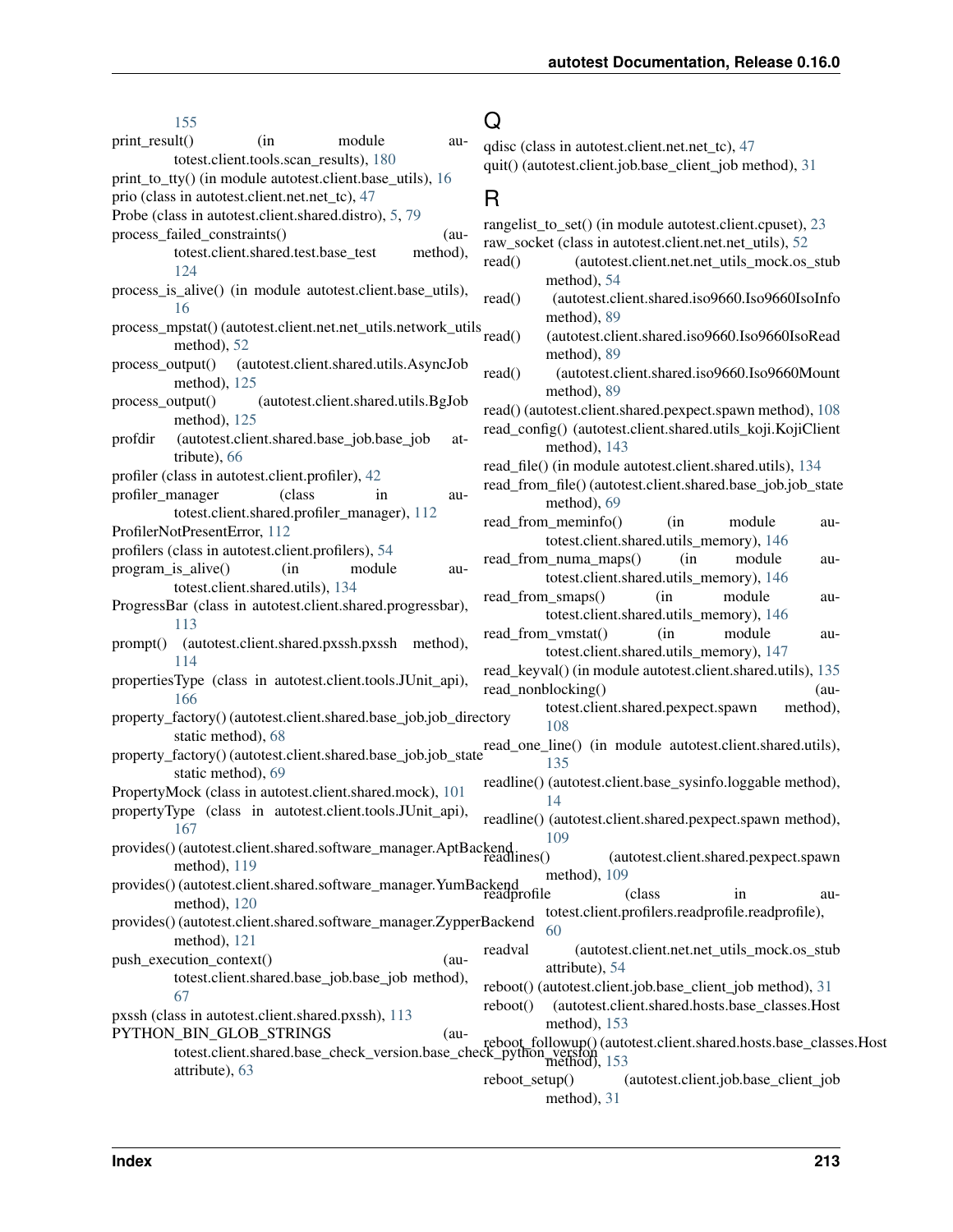|                                                                                                             | reboot_setup()(autotest.client.shared.hosts.base_classes.Hostemove()(autotest.client.shared.software_manager.AptBackend                    |
|-------------------------------------------------------------------------------------------------------------|--------------------------------------------------------------------------------------------------------------------------------------------|
| method), 153                                                                                                | method), $119$                                                                                                                             |
| Recipe (class in autotest.client.bkr_xml), 20                                                               | remove() (autotest.client.shared.software_manager.YumBackend                                                                               |
| recipe_abort()<br>(autotest.client.bkr_proxy.BkrProxy                                                       | method), 121                                                                                                                               |
| method), 18                                                                                                 | remove()(autotest.client.shared.software_manager.ZypperBackend                                                                             |
| (autotest.client.bkr_proxy.BkrProxy<br>recipe_stop()                                                        | method), 121                                                                                                                               |
| method), 18<br>recipe_upload_file() (autotest.client.bkr_proxy.BkrProxy                                     | (autotest.client.test_config.config_loader<br>remove()<br>method), 45                                                                      |
| method), 18                                                                                                 | (autotest.client.tools.boottool.Grubby<br>remove_args()                                                                                    |
| (autotest.client.shared.base_job.base_job<br>record()                                                       | method), 175                                                                                                                               |
| method), 67                                                                                                 | remove_checksum()<br>$(au-$                                                                                                                |
| (autotest.client.shared.base_job.TAPReport<br>record()                                                      | totest.client.shared.base_packages.BasePackageManager                                                                                      |
| method), 64                                                                                                 | method), 73                                                                                                                                |
| (autotest.client.shared.hosts.base_classes.Host remove_empty_prio_classes()<br>record()                     | (in<br>module<br>au-                                                                                                                       |
| method), 153                                                                                                | totest.client.cpuset), 23                                                                                                                  |
| (autotest.client.shared.utils.Statistic method), remove_global_option()<br>record()                         | $(au-$                                                                                                                                     |
| 126                                                                                                         | totest.client.tools.boottool.EliloConf method),                                                                                            |
| record() (in module autotest.client.shared.log), 93                                                         | 178                                                                                                                                        |
| record_entry() (autotest.client.shared.base_job.base_job remove_kernel()                                    | (autotest.client.tools.boottool.Grubby                                                                                                     |
| method), 67                                                                                                 | method), 175                                                                                                                               |
|                                                                                                             | record_entry()(autotest.client.shared.base_job.status_loggeremove_pkg()(autotest.client.shared.base_packages.BasePackageManager            |
| method), 71                                                                                                 | method), 73                                                                                                                                |
|                                                                                                             | record_keyval() (autotest.client.shared.base_job.TAPReport remove_pkg_file() (autotest.client.shared.base_packages.BasePackageMana         |
| method), 64                                                                                                 | method), 73                                                                                                                                |
| recv()                                                                                                      | (autotest.client.net.net_utils.network_interface remove_repo()(autotest.client.shared.software_manager.AptBackend                          |
| method), 51                                                                                                 | method), 119<br>recv() (autotest.client.net.net_utils.raw_socket method), remove_repo()(autotest.client.shared.software_manager.YumBackend |
| 52                                                                                                          | method), 121                                                                                                                               |
| recv()                                                                                                      | (autotest.client.net.net_utils_mock.socket_stub remove_repo()(autotest.client.shared.software_manager.ZypperBackend                        |
| method), 54                                                                                                 | method), 121                                                                                                                               |
| recv_from()                                                                                                 | (autotest.client.net.net_utils.raw_socket render() (autotest.client.shared.base_job.status_log_entry                                       |
| method), 52                                                                                                 | method), 71                                                                                                                                |
| redirect() (autotest.client.shared.logging_manager.LoggingMender(t)                                         | (autotest.client.shared.jsontemplate.Template                                                                                              |
| method), 94                                                                                                 | method), 92                                                                                                                                |
| redirect_to_stream()                                                                                        | (au- render_entry()(autotest.client.shared.base_job.status_logger                                                                          |
| totest.client.shared.logging_manager.LoggingManager                                                         | method), 71                                                                                                                                |
| method), 95                                                                                                 | RENDERED_NONE_VALUE<br>$(au-$                                                                                                              |
| refresh_cgroups()(autotest.client.shared.utils_cgroup.Cgroup totest.client.shared.base_job.status_log_entry |                                                                                                                                            |
| method), 139                                                                                                | attribute), 70                                                                                                                             |
| (class)<br>regex_comparator<br>in                                                                           | au- rendezvous() (autotest.client.shared.base_barrier.barrier                                                                              |
| totest.client.shared.test_utils.mock), 157                                                                  | method), 63                                                                                                                                |
| register_after_iteration_hook()<br>$(au-$                                                                   | rendezvous_servers()<br>$(au-$                                                                                                             |
| totest.client.shared.test.base_test<br>method),                                                             | totest.client.shared.base_barrier.barrier                                                                                                  |
| 124                                                                                                         | method), 63                                                                                                                                |
| register_before_iteration_hook()<br>$(au-$<br>totest.client.shared.test.base_test                           | repair_filesystem_only()<br>$(au-$                                                                                                         |
| method),<br>124                                                                                             | totest.client.shared.hosts.base_classes.Host<br>method), $153$                                                                             |
|                                                                                                             | register_probe() (in module autotest.client.shared.distro), repair_full() (autotest.client.shared.hosts.base_classes.Host                  |
| 5, 6, 80                                                                                                    | method), $153$                                                                                                                             |
| relative_path()                                                                                             | (autotest.client.job.base_client_job repair_full_disk()(autotest.client.shared.hosts.base_classes.Host                                     |
| method), 31                                                                                                 | method), 153                                                                                                                               |
| release() (autotest.client.shared.distro.Probe method), 6,                                                  | repair_software_only()<br>$(au-$                                                                                                           |
| 80                                                                                                          | totest.client.shared.hosts.base_classes.Host                                                                                               |
| release_container() (in module autotest.client.cpuset), 23                                                  | method), $153$                                                                                                                             |
|                                                                                                             |                                                                                                                                            |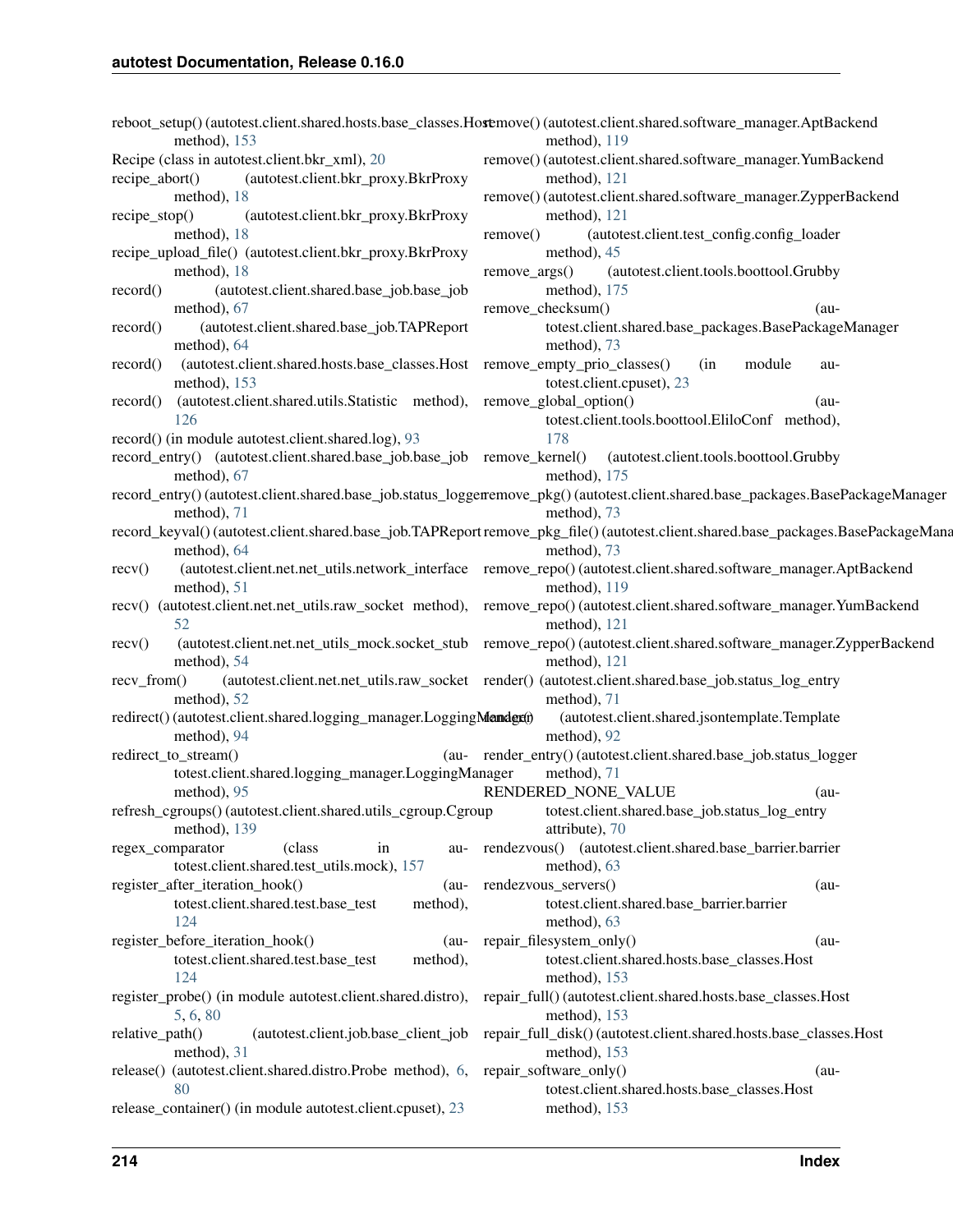| repair_with_protection()<br>totest.client.shared.hosts.base_classes.Host<br>method), 153                                | (au- reset_mock() (autotest.client.shared.mock.NonCallableMock<br>method), 100<br>(autotest.client.shared.settings.Settings<br>reset values()          |
|-------------------------------------------------------------------------------------------------------------------------|--------------------------------------------------------------------------------------------------------------------------------------------------------|
| repo_check()(autotest.client.shared.base_packages.BasePackageManagethod), 118                                           |                                                                                                                                                        |
| method), 73                                                                                                             | resolve_task_cgroup_path()<br>module<br>(in<br>au-                                                                                                     |
| repo_run_command()<br>(in<br>module<br>au-                                                                              | totest.client.shared.utils_cgroup), 140                                                                                                                |
| totest.client.shared.base_packages), 76                                                                                 | restart()(autotest.client.shared.base_check_version.base_check_python_ver                                                                              |
| RepoDiskFullError, 83                                                                                                   | method), 64                                                                                                                                            |
| RepoError, 85                                                                                                           | restart() (autotest.client.shared.openvswitch.ServiceManagerInterface                                                                                  |
| report() (autotest.client.profiler.profiler method), 42                                                                 | method), $103$                                                                                                                                         |
| method), 54                                                                                                             | report() (autotest.client.profilers.blktrace.blktrace.blktrace restart() (autotest.client.shared.openvswitch.ServiceManagerSystemD<br>method), 104     |
| method), 55                                                                                                             | report() (autotest.client.profilers.catprofile.catprofile.catprofilestart() (autotest.client.shared.openvswitch.ServiceManagerSysvinit<br>method), 104 |
| (autotest.client.profilers.inotify.inotify.inotify restore()<br>report()                                                | (autotest.client.net.net_tc.classful_qdisc                                                                                                             |
| method), 57                                                                                                             | method), 47                                                                                                                                            |
| report()                                                                                                                | (autotest.client.profilers.iostat.iostat.iostat_restore() (autotest.client.net_tc.qdisc method), 47                                                    |
| method), 57                                                                                                             | restore() (autotest.client.net.net_tc.tcclass method), 48                                                                                              |
| report() (autotest.client.profilers.kvm_stat.kvm_stat.kvm_statestore() (autotest.client.net_tc.tcfilter method), 48     |                                                                                                                                                        |
| method), 57                                                                                                             | restore() (autotest.client.net.net_tc.u32filter method), 49                                                                                            |
| report() (autotest.client.profilers.lockmeter.lockmeter.lockmetstore() (autotest.client.net.net_utils.network_interface |                                                                                                                                                        |
| method), 58                                                                                                             | method), 51                                                                                                                                            |
| report()                                                                                                                | (autotest.client.profilers.mpstat.mpstat.mpstat restore()(autotest.client.shared.logging_manager.LoggingManager                                        |
| method), 59                                                                                                             | method), 95                                                                                                                                            |
| report() (autotest.client.profilers.oprofile.oprofile.oprofile                                                          | restore_disks() (in module autotest.client.fsdev_disks), 25                                                                                            |
| method), 59                                                                                                             | result (autotest.client.shared.test.Subtest attribute), 123                                                                                            |
| (autotest.client.profilers.perf.perf.perf method), result_to_string()<br>report()                                       | (autotest.client.shared.test.Subtest                                                                                                                   |
| 59                                                                                                                      | static method), 123                                                                                                                                    |
| report() (autotest.client.profilers.powertop.powertop.powertopsult_to_string_debug()                                    | $(au-$                                                                                                                                                 |
| method), 60                                                                                                             | totest.client.shared.test.Subtest static method),                                                                                                      |
| report() (autotest.client.profilers.readprofile.readprofile.readprofile                                                 | 123                                                                                                                                                    |
| method), 60                                                                                                             | result_upload_file() (autotest.client.bkr_proxy.BkrProxy                                                                                               |
| report() (autotest.client.profilers.sar.sar.sar method), 60                                                             | method), 18                                                                                                                                            |
| report() (autotest.client.profilers.systemtap.systemtap.systemtapultdir (autotest.client.shared.base_job.base_job at-   |                                                                                                                                                        |
| method), 61                                                                                                             | tribute), 67                                                                                                                                           |
| report()                                                                                                                | (autotest.client.profilers.vmstat.vmstat.vmstat return_value (autotest.client.shared.mock.NonCallableMock                                              |
| method), $61$                                                                                                           | attribute), 100                                                                                                                                        |
| report() (autotest.client.shared.profiler_manager.profiler_managergroup() (autotest.client.shared.utils_cgroup.Cgroup   |                                                                                                                                                        |
| method), $112$                                                                                                          | method), 139                                                                                                                                           |
| ReportLoggingConfig<br>(class<br>in<br>au-                                                                              | rounded_memtotal()<br>module<br>(in<br>au-                                                                                                             |
| totest.client.shared.report), 115                                                                                       | totest.client.shared.utils_memory), 147                                                                                                                |
| ReportOptionParser<br>(class<br>in<br>au-                                                                               | rpm_kernel (class in autotest.client.kernel), 34                                                                                                       |
| totest.client.shared.report), 115                                                                                       | rpm_kernel_suse (class in autotest.client.kernel), 34                                                                                                  |
| RepositoryFetcher<br>(class)<br>in<br>au-                                                                               | rpm_kernel_vendor() (in module autotest.client.kernel),                                                                                                |
| totest.client.shared.base_packages), 75                                                                                 | 34                                                                                                                                                     |
| RepoUnknownError, 85                                                                                                    | RpmBackend<br>(class<br>in<br>au-                                                                                                                      |
| RepoWriteError, 82                                                                                                      | totest.client.shared.software_manager), 119                                                                                                            |
| request_hardware_repair()<br>$(au-$                                                                                     | RPMFileNameInfo<br>(class)<br>in<br>au-                                                                                                                |
| totest.client.shared.hosts.base_classes.Host                                                                            | totest.client.shared.utils_koji), 145                                                                                                                  |
| method), 153                                                                                                            | run() (autotest.client.base_sysinfo.command method), 13                                                                                                |
| (autotest.client.job.base_client_job<br>$require\_gcc()$                                                                | run() (autotest.client.base_sysinfo.logfile method), 13                                                                                                |
| method), 31                                                                                                             | (autotest.client.cmdparser.CommandParser<br>run()                                                                                                      |
| (autotest.client.net.net_utils.network_utils<br>reset()                                                                 | method), 21                                                                                                                                            |
| method), 52                                                                                                             | run() (autotest.client.local_host.LocalHost method), 36                                                                                                |
|                                                                                                                         |                                                                                                                                                        |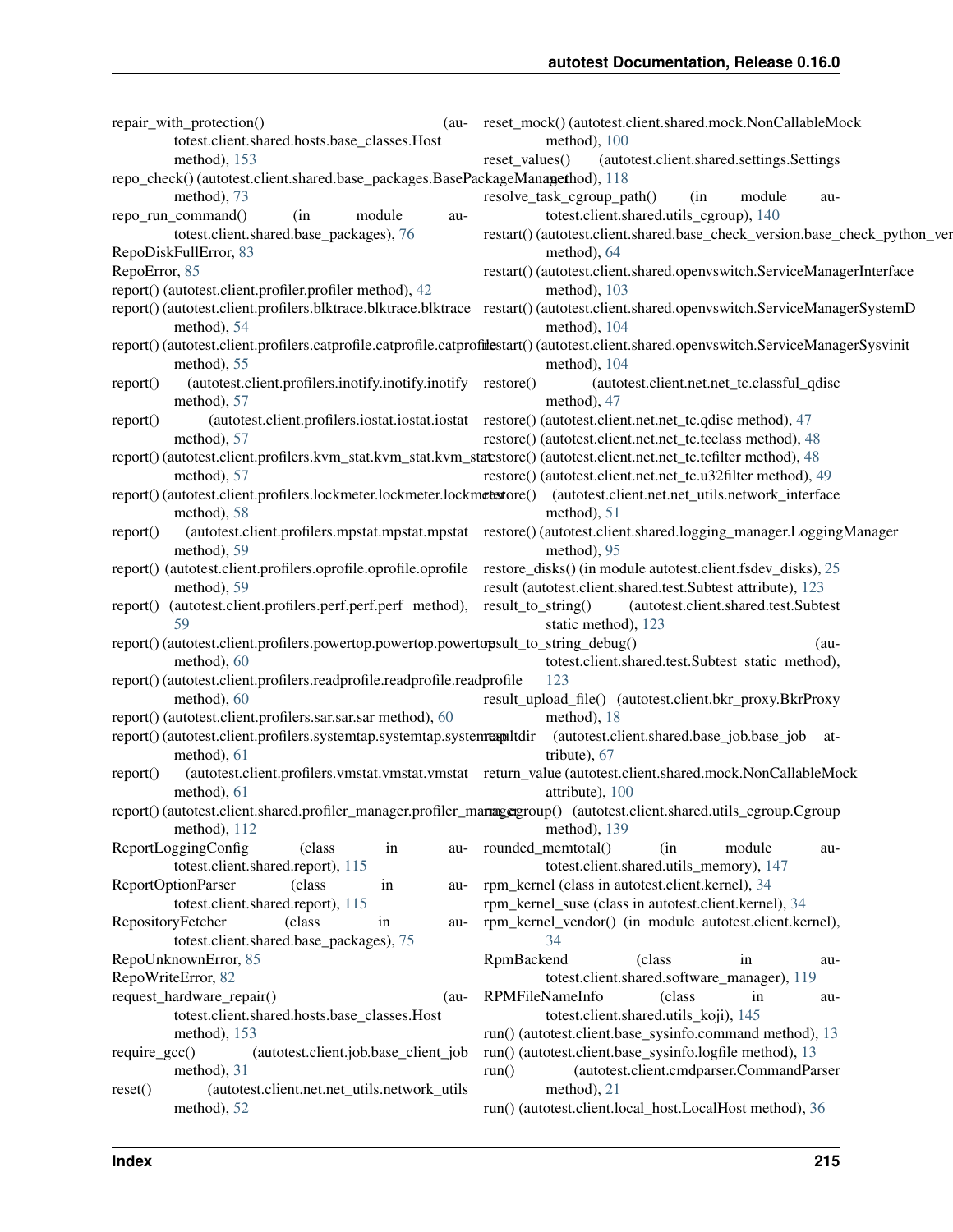| run() | (autotest.client.shared.hosts.base_classes.Host run_test_complete()<br>method), 153                                       |        | method), 26                   | (autotest.client.harness.harness                                       |        |
|-------|---------------------------------------------------------------------------------------------------------------------------|--------|-------------------------------|------------------------------------------------------------------------|--------|
|       | run()(autotest.client.shared.test_utils.unittest.ClassTestSuiterun_test_complete()                                        |        |                               |                                                                        | $(au-$ |
|       | method), 163                                                                                                              |        |                               | totest.client.harness_autoserv.harness_autoserv                        |        |
| run() | (autotest.client.shared.test_utils.unittest.TestCase                                                                      |        | method), 27                   |                                                                        |        |
|       | method), 162                                                                                                              |        | run_test_complete()           |                                                                        | $(au-$ |
| run() | (autotest.client.shared.test_utils.unittest.TestSuite                                                                     |        |                               | totest.client.harness_beaker.harness_beaker                            |        |
|       | method), 163                                                                                                              |        | method), 28                   |                                                                        |        |
|       | run() (autotest.client.shared.test_utils.unittest.TextTestRunnerun_test_detail()                                          |        |                               | (autotest.client.job.base_client_job                                   |        |
|       | method), 163                                                                                                              |        | method), 31                   |                                                                        |        |
|       | run() (autotest.client.shared.utils.FileFieldMonitor.Monitor run_test_on_partition() (autotest.client.partition.partition |        |                               |                                                                        |        |
|       | method), 126                                                                                                              |        | method), 41                   |                                                                        |        |
|       | (autotest.client.shared.utils.InterruptedThread run_test_on_partitions()                                                  |        |                               | (in<br>module                                                          |        |
| run() |                                                                                                                           |        |                               |                                                                        | au-    |
|       | method), 126                                                                                                              |        | totest.client.partition), 42  |                                                                        |        |
|       | run() (autotest.client.shared.utils.run_randomly method),                                                                 |        |                               | runjob() (in module autotest.client.job), 32                           |        |
|       | 135                                                                                                                       |        |                               | running_config() (in module autotest.client.base_utils),               |        |
|       | run() (in module autotest.client.setup), 43                                                                               |        | 16                            |                                                                        |        |
|       | run() (in module autotest.client.shared.pexpect), 110                                                                     |        | running_os_full_version()     | module<br>(in                                                          | au-    |
|       | run() (in module autotest.client.shared.utils), 135                                                                       |        | totest.client.base_utils), 16 |                                                                        |        |
|       | run_abort() (autotest.client.harness.harness method), 26                                                                  |        |                               | running_os_ident() (in module autotest.client.base_utils),             |        |
|       | run_abort()(autotest.client.harness_beaker.harness_beaker                                                                 |        | 16                            |                                                                        |        |
|       | method), 28                                                                                                               |        | running_os_release()          | module<br>(in                                                          | au-    |
|       | run_bg() (in module autotest.client.shared.utils), 135                                                                    |        | totest.client.base_utils), 16 |                                                                        |        |
|       | run_complete() (autotest.client.harness.harness method),                                                                  |        | running_stand_alone_client    |                                                                        | $(au-$ |
|       | 26                                                                                                                        |        |                               | totest.client.shared.settings.Settings attribute),                     |        |
|       | run_complete()(autotest.client.harness_beaker.harness_beaker                                                              |        | 118                           |                                                                        |        |
|       | method), 28                                                                                                               |        |                               | runsubtest() (autotest.client.shared.test.Subtest method),             |        |
|       | run_group() (autotest.client.job.base_client_job method),                                                                 |        | 123                           |                                                                        |        |
|       | 31                                                                                                                        |        |                               | runTest() (autotest.client.shared.test_utils.unittest.FunctionTestCase |        |
|       | run_once_profiling() (autotest.client.shared.test.base_test                                                               |        | method), 164                  |                                                                        |        |
|       | method), 124                                                                                                              |        |                               | runtest() (in module autotest.client.shared.test), 124                 |        |
|       | run_original_function()<br>$(au-$                                                                                         |        |                               | runtest() (in module autotest.client.test), 44                         |        |
|       | nal_tunction()<br>totest.client.shared.test_utils.mock.mask_function                                                      |        |                               |                                                                        |        |
|       | method), 156                                                                                                              |        |                               |                                                                        |        |
|       | run_output() (autotest.client.shared.hosts.base_classes.Host safe_rmdir() (in module autotest.client.shared.utils), 135   |        |                               |                                                                        |        |
|       | method), 153                                                                                                              |        |                               | sar (class in autotest.client.profilers.sar.sar), 60                   |        |
|       | run_parallel() (in module autotest.client.shared.utils), 135                                                              |        |                               | save() (autotest.client.test_config.config_loader method),             |        |
|       | run_pause() (autotest.client.harness.harness method), 26                                                                  |        | 45                            |                                                                        |        |
|       | run_pause()(autotest.client.harness_beaker.harness_beaker save()(in module autotest.client.shared.distro_def), 80         |        |                               |                                                                        |        |
|       | method), 28                                                                                                               |        |                               |                                                                        |        |
|       | run_randomly (class in autotest.client.shared.utils), 135                                                                 |        | SaveDataAfterCloseStringIO    | (class<br>in                                                           | au-    |
|       | run_reboot() (autotest.client.harness.harness method), 26                                                                 |        |                               | totest.client.shared.test_utils.mock), 155                             |        |
|       |                                                                                                                           |        |                               | select() (in module autotest.client.harness), 27                       |        |
|       | run_reboot()(autotest.client.harness_beaker.harness_beaker <sub>select_kernel_components()</sub>                          |        |                               | (in<br>module                                                          | au-    |
|       | method), 28                                                                                                               |        |                               | totest.client.kernelexpand), 36                                        |        |
|       | run_start() (autotest.client.harness.harness method), 26                                                                  | send() |                               | (autotest.client.net.net_utils.network_interface                       |        |
|       | run_start() (autotest.client.harness_autoserv.harness_autoserv                                                            |        | method), 51                   |                                                                        |        |
|       | method), 27                                                                                                               |        |                               | send() (autotest.client.net.net_utils.raw_socket method),              |        |
|       | run_start()(autotest.client.harness_beaker.harness_beaker                                                                 |        | 53                            |                                                                        |        |
|       | method), 28                                                                                                               | send() |                               | (autotest.client.net.net_utils_mock.socket_stub                        |        |
|       | run_test()(autotest.client.job.base_client_job method), 31                                                                |        | method), 54                   |                                                                        |        |
|       | run_test() (autotest.client.partition.partition method), 41                                                               |        |                               | send() (autotest.client.shared.mail.EmailNotificationManager           |        |
|       | run_test_cleanup (autotest.client.shared.base_job.base_job                                                                |        | method), 96                   |                                                                        |        |
|       | attribute), 67                                                                                                            | send() |                               | (autotest.client.shared.pexpect.spawn method),                         |        |
|       |                                                                                                                           |        | 109                           |                                                                        |        |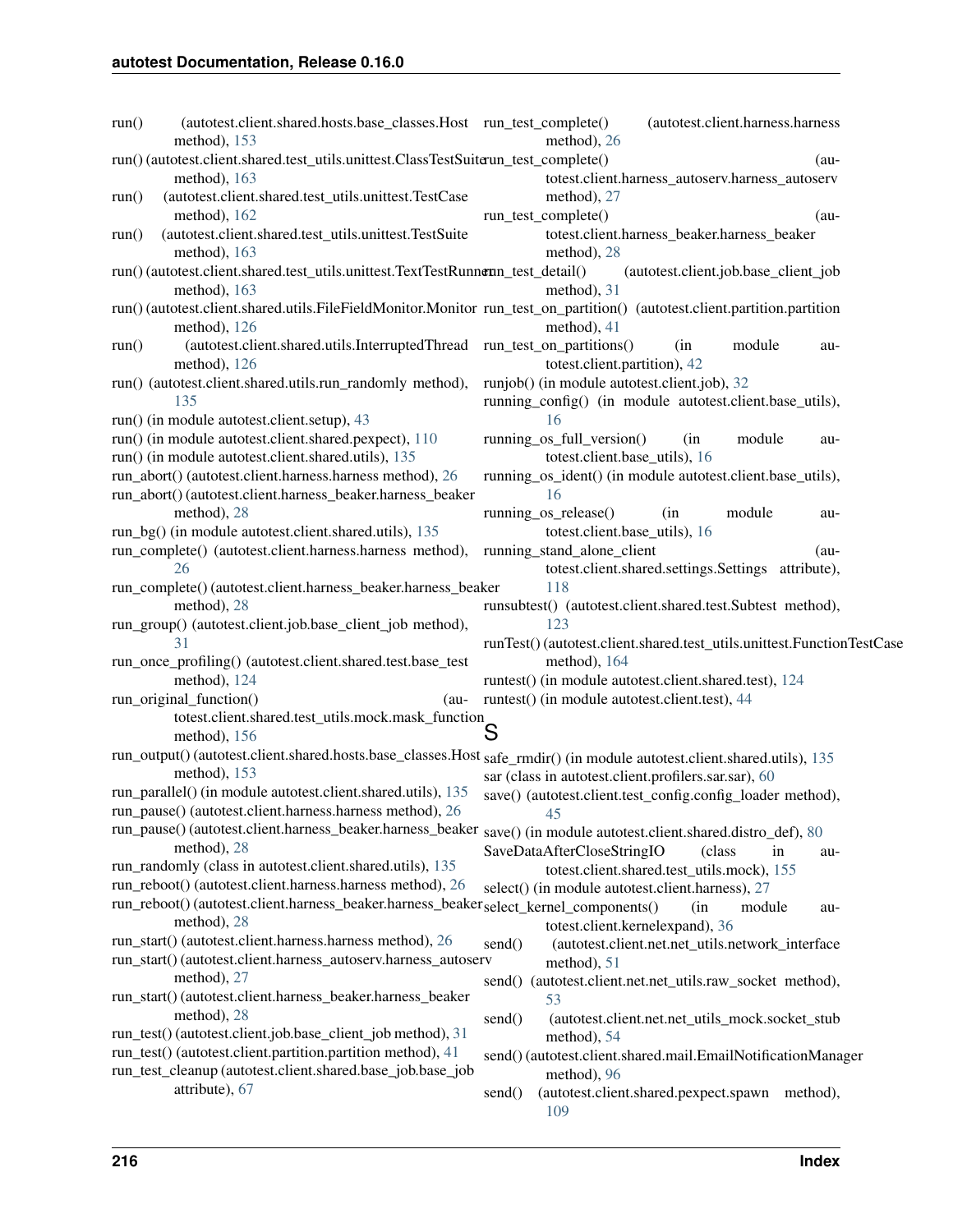| send() (in module autotest.client.shared.mail), 97<br>send_admin() (autotest.client.shared.mail.EmailNotificationManager 34 | set_build_image() (autotest.client.kernel.kernel method),                                                                                |
|-----------------------------------------------------------------------------------------------------------------------------|------------------------------------------------------------------------------------------------------------------------------------------|
| method), 97<br>send_file()(autotest.client.shared.hosts.base_classes.Host                                                   | set_build_target() (autotest.client.kernel.kernel method),<br>34                                                                         |
| method), 153<br>send_queued_admin()<br>$(au-$                                                                               | set_cgroup() (autotest.client.shared.utils_cgroup.Cgroup<br>method), 139                                                                 |
|                                                                                                                             | totest.client.shared.mail.EmailNotificationManagert_classname()(autotest.client.tools.JUnit_api.testcaseType                             |
| method), 97<br>$send_to()$                                                                                                  | method), 169<br>(autotest.client.net.net_utils.raw_socket set_config_files() (autotest.client.shared.settings.Settings                   |
| method), 53                                                                                                                 | method), 118                                                                                                                             |
| sendcontrol()<br>(autotest.client.shared.pexpect.spawn<br>method), 109                                                      | set_cross_cc() (autotest.client.kernel.kernel method), 34<br>(autotest.client.tools.boottool.Grubby<br>set_default()                     |
| sendeof() (autotest.client.shared.pexpect.spawn method),                                                                    | method), $175$                                                                                                                           |
| 109                                                                                                                         | set_default_by_index()<br>$(au-$                                                                                                         |
| sendintr() (autotest.client.shared.pexpect.spawn method),<br>109                                                            | totest.client.tools.boottool.Grubby<br>method),<br>175                                                                                   |
| sendline() (autotest.client.shared.pexpect.spawn method),<br>109                                                            | set_default_koji_tag()<br>(in<br>module<br>au-<br>totest.client.shared.utils_koji), 146                                                  |
| <b>SEP</b><br>(autotest.client.shared.utils_koji.KojiPkgSpec                                                                | set_dependencies()<br>$(au-$                                                                                                             |
| attribute), 144                                                                                                             | totest.client.shared.control_data.ControlData                                                                                            |
| SEP (autotest.client.shared.utils_koji.KojiScratchPkgSpec                                                                   | method), 78                                                                                                                              |
| attribute), 145                                                                                                             | set_dest_qdisc()<br>(autotest.client.net.net_tc.tcfilter                                                                                 |
| (autotest.client.base_sysinfo.base_sysinfo<br>serialize()<br>method), 13                                                    | method), 48<br>set_doc()(autotest.client.shared.control_data.ControlData                                                                 |
| (autotest.client.shared.base_job.base_job<br>serverdir                                                                      | method), 78                                                                                                                              |
| attribute), 67                                                                                                              | (autotest.client.tools.JUnit_api.testcaseType<br>$set_error()$                                                                           |
| service_cgconfig_control()<br>(in<br>module<br>au-                                                                          | method), 169                                                                                                                             |
| totest.client.shared.utils_cgroup), 141                                                                                     | (autotest.client.tools.JUnit_api.testsuite<br>$set_error()$                                                                              |
| ServiceManager<br>(class<br>in<br>au-                                                                                       | method), 170                                                                                                                             |
| totest.client.shared.openvswitch), 103<br>ServiceManager()<br>(in<br>module<br>au-                                          | set_experimental()<br>$(au-$<br>totest.client.shared.control_data.ControlData                                                            |
| totest.client.shared.service), 116                                                                                          | method), 78                                                                                                                              |
| ServiceManagerInterface<br>(class<br>in<br>au-                                                                              | set_extensiontype_()<br>$(au-$                                                                                                           |
| totest.client.shared.openvswitch), 103                                                                                      | totest.client.tools.JUnit_api.testsuite method),                                                                                         |
| ServiceManagerSystemD<br>(class<br>in<br>au-                                                                                | 170                                                                                                                                      |
| totest.client.shared.openvswitch), 104                                                                                      | set_fail_fast() (autotest.client.shared.test_utils.mock.mock_god                                                                         |
| ServiceManagerSysvinit<br>(class)<br>in<br>au-<br>totest.client.shared.openvswitch), 104                                    | method), 157<br>set_failure() (autotest.client.tools.JUnit_api.testcaseType                                                              |
| SessionData<br>(class)<br>in<br>au-                                                                                         | method), 169                                                                                                                             |
| totest.client.shared.base_syncdata), 77                                                                                     | (autotest.client.tools.JUnit_api.testsuite<br>set_failures()                                                                             |
| set() (autotest.client.config.config method), 22                                                                            | method), 170                                                                                                                             |
| set() (autotest.client.shared.base_job.job_state method),                                                                   | set_finish()(autotest.client.shared.base_syncdata.SessionData                                                                            |
| 69<br>set() (autotest.client.test_config.config_loader method),                                                             | method), 77<br>set_fs_options()<br>(autotest.client.partition.partition                                                                  |
| 45                                                                                                                          | method), 41                                                                                                                              |
| set_attr()(autotest.client.shared.control_data.ControlData<br>method), 78                                                   | set_handle() (autotest.client.net.net_tc.tcfilter method),<br>48                                                                         |
| set_author() (autotest.client.shared.control_data.ControlDataet_hostname()<br>method), 78                                   | (autotest.client.tools.JUnit_api.testsuite<br>method), 170                                                                               |
| method), 153                                                                                                                | set_autodir()(autotest.client.shared.hosts.base_classes.Host set_hwaddr()(autotest.client.net.net_utils.network_interface<br>method), 51 |
| set_backing_file() (autotest.client.shared.base_job.job_state set_id()                                                      | (autotest.client.tools.JUnit_api.testsuiteType                                                                                           |
| method), 70                                                                                                                 | method), 171                                                                                                                             |

set\_io\_controls() (in module autotest.client.cpuset), [23](#page-26-0)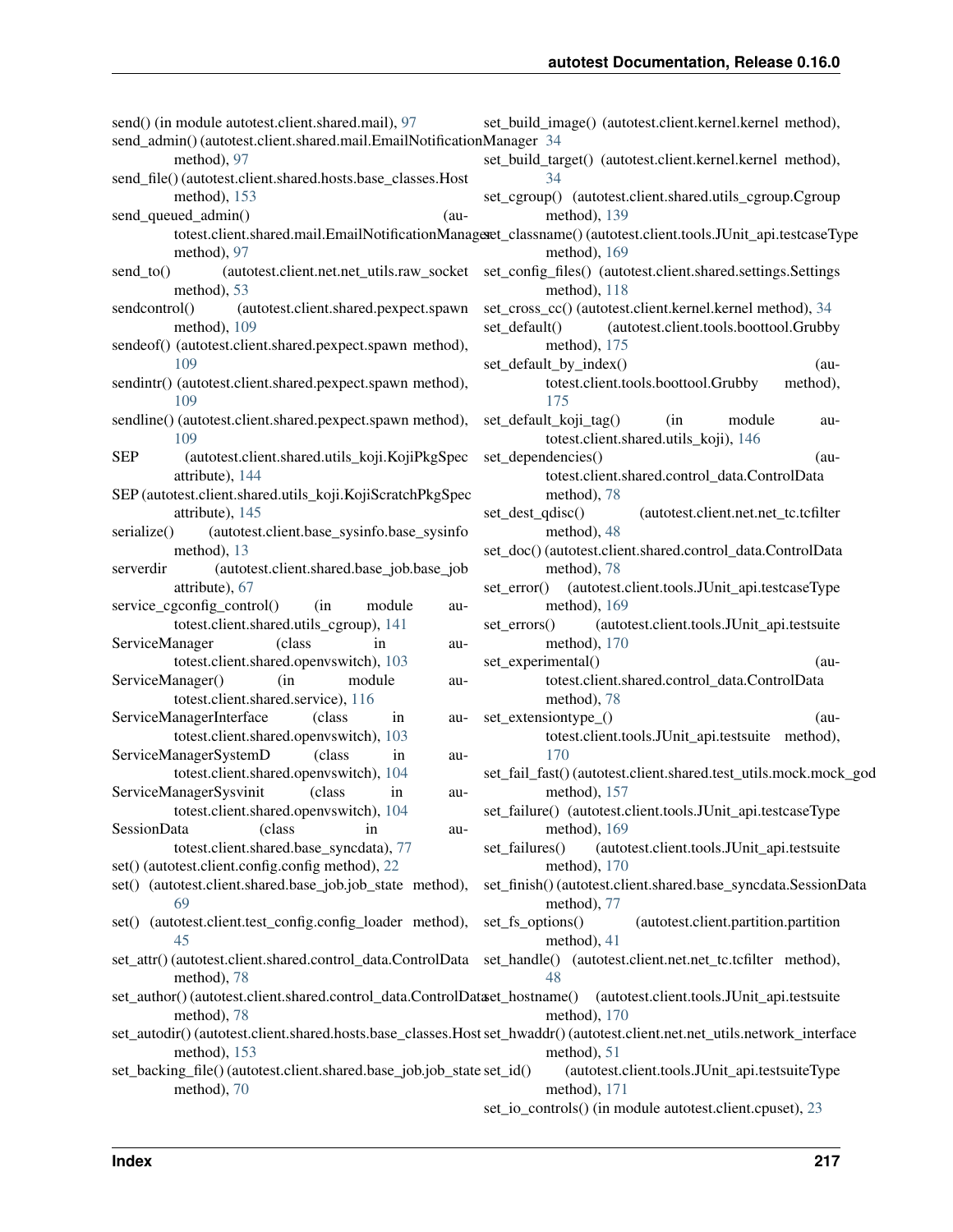| set_io_scheduler()<br>method), 41                                                                                                    | (autotest.client.partition.partition set_run_verify()(autotest.client.shared.control_data.ControlData<br>method), 78                         |
|--------------------------------------------------------------------------------------------------------------------------------------|----------------------------------------------------------------------------------------------------------------------------------------------|
| set_ip_local_port_range()<br>(in<br>module<br>au-<br>totest.client.shared.utils), 136                                                | set_sched_tunables()<br>$(au-$<br>totest.client.fsdev_disks.fsdev_disks method),                                                             |
| set_ipaddr() (autotest.client.net.net_utils.network_interface                                                                        | 24                                                                                                                                           |
| method), 51                                                                                                                          | set_socket_timeout()<br>$(au-$                                                                                                               |
| set_leaf_qdisc()<br>(autotest.client.net.net_tc.tcclass<br>method), 48                                                               | totest.client.net.net_utils.raw_socket method),<br>53                                                                                        |
| set_message() (autotest.client.tools.JUnit_api.errorType                                                                             | set_state()<br>(autotest.client.shared.base_job.base_job                                                                                     |
| method), $165$                                                                                                                       | method), 67                                                                                                                                  |
| set_message() (autotest.client.tools.JUnit_api.failureType<br>method), $166$                                                         | set_sync_count() (autotest.client.shared.control_data.ControlData<br>method), 78                                                             |
| set_module()(autotest.client.shared.mail.EmailNotificationNatnagetem_err()(autotest.client.tools.JUnit_api.testsuite                 |                                                                                                                                              |
| method), 97                                                                                                                          | method), 170                                                                                                                                 |
| set_name()(autotest.client.shared.control_data.ControlData set_system_out()(autotest.client.tools.JUnit_api.testsuite<br>method), 78 | method), 170                                                                                                                                 |
| set_name() (autotest.client.tools.JUnit_api.propertyType                                                                             | set_test_category()<br>$(au-$                                                                                                                |
| method), 167                                                                                                                         | totest.client.shared.control_data.ControlData                                                                                                |
| set_name() (autotest.client.tools.JUnit_api.testcaseType                                                                             | method), 79                                                                                                                                  |
| method), 169<br>(autotest.client.tools.JUnit_api.testsuite<br>set_name()                                                             | set_test_class()(autotest.client.shared.control_data.ControlData<br>method), 79                                                              |
| method), $170$                                                                                                                       | set_test_parameters()<br>$(au-$                                                                                                              |
| set_num_huge_pages()<br>(in<br>module<br>au-                                                                                         | totest.client.shared.control_data.ControlData                                                                                                |
| totest.client.shared.utils_memory), 147                                                                                              | method), 79                                                                                                                                  |
| method), 112                                                                                                                         | set_only() (autotest.client.shared.profiler_manager.profiler_managert_type() (autotest.client.shared.control_data.ControlData<br>method), 79 |
| set_package()(autotest.client.tools.JUnit_api.testsuiteType set_testcase()<br>method), $171$                                         | (autotest.client.tools.JUnit_api.testsuite<br>method), $170$                                                                                 |
| (autotest.client.net.net_tc.qdisc<br>set_parent_class()<br>method), 47                                                               | set_tests()<br>(autotest.client.tools.JUnit_api.testsuite<br>method), $170$                                                                  |
| (autotest.client.net.net_tc.tcclass<br>set_parent_class()<br>method), 48                                                             | (autotest.client.tools.JUnit_api.testsuites<br>set_testsuite()<br>method), 171                                                               |
| (autotest.client.net.net_tc.tcfilter<br>set_parent_qdisc()<br>method), 48                                                            | set_time() (autotest.client.shared.control_data.ControlData<br>method), 79                                                                   |
| set_power_state() (in module autotest.client.base_utils),<br>17                                                                      | set_time()<br>(autotest.client.tools.JUnit_api.testcaseType<br>method), $169$                                                                |
| set_priority() (autotest.client.net.net_tc.tcfilter method),<br>48                                                                   | set_time()<br>(autotest.client.tools.JUnit_api.testsuite<br>method), 170                                                                     |
| set_priority_class()<br>(au-<br>totest.client.shared.utils.VersionableClass                                                          | set_timestamp() (autotest.client.tools.JUnit_api.testsuite<br>method), 170                                                                   |
| class method), 129                                                                                                                   | (autotest.client.fsdev_disks.fsdev_disks<br>set tunable()                                                                                    |
| set_properties() (autotest.client.tools.JUnit_api.testsuite<br>method), 170                                                          | method), 24<br>(autotest.client.tools.JUnit_api.errorType<br>set_type()                                                                      |
| set_property() (autotest.client.shared.utils_cgroup.Cgroup<br>method), 139                                                           | method), 165                                                                                                                                 |
| set_property()(autotest.client.tools.JUnit_api.propertiesType                                                                        | (autotest.client.tools.JUnit_api.failureType<br>$set_type()$<br>method), 166                                                                 |
| method), 167                                                                                                                         | set_unique_prompt() (autotest.client.shared.pxssh.pxssh                                                                                      |
| set_property_h() (autotest.client.shared.utils_cgroup.Cgroup<br>method), 139                                                         | method), 114<br>set_value() (autotest.client.tools.JUnit_api.propertyType                                                                    |
| set_protocol() (autotest.client.net.net_tc.tcfilter method),                                                                         | method), 167                                                                                                                                 |
| 48<br>set_root_cgroup() (autotest.client.shared.utils_cgroup.Cgroup                                                                  | set_valueOf_() (autotest.client.tools.JUnit_api.errorType<br>method), 165                                                                    |
| method), 139                                                                                                                         | set_valueOf_() (autotest.client.tools.JUnit_api.failureType                                                                                  |
|                                                                                                                                      | method), 166                                                                                                                                 |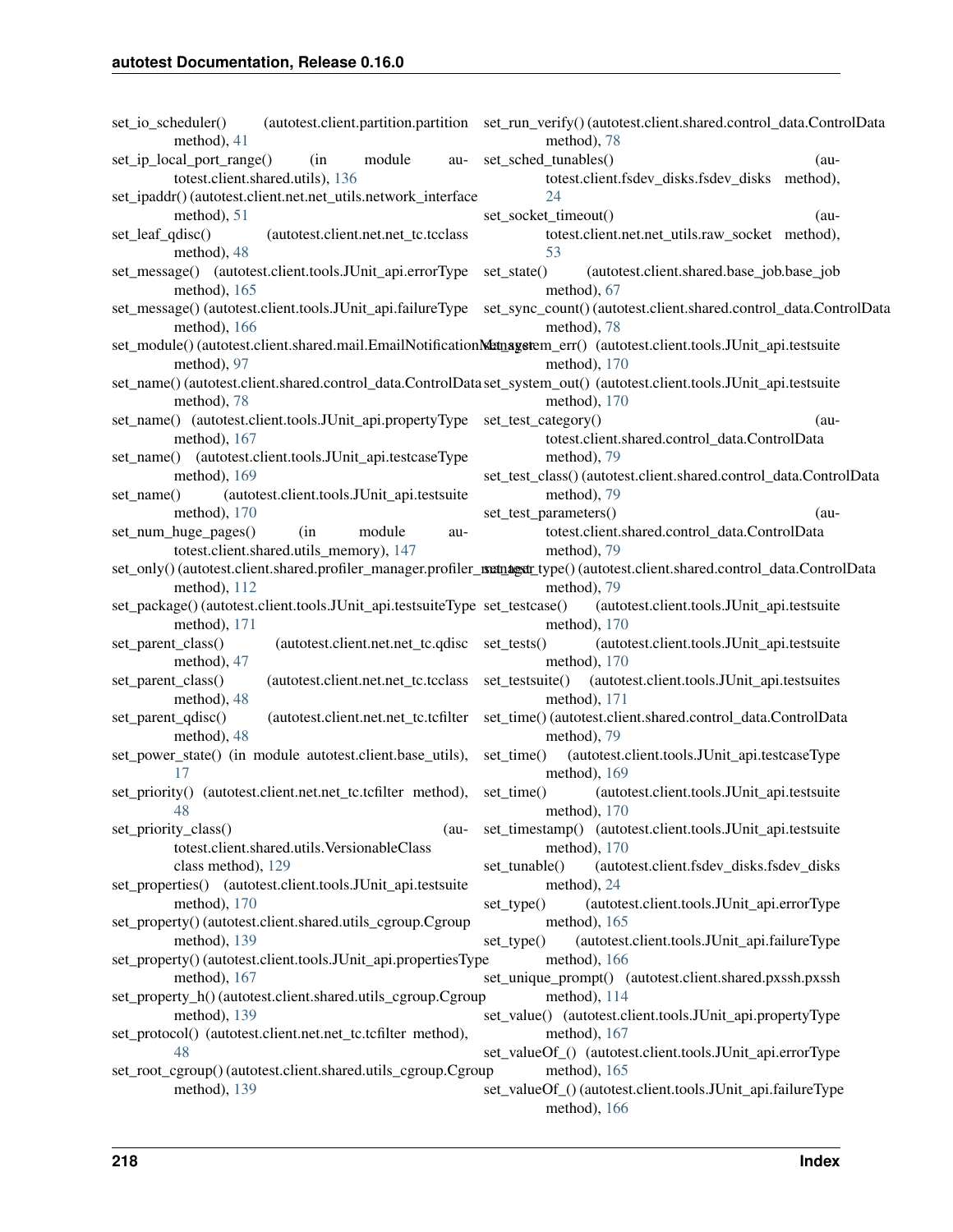| set_vlanmode()(autotest.client.shared.openvswitch.OpenVSsxittph@optjoqautotest.client.job.base_client_job method),<br>method), 102    | 32.                                                                                                                                         |
|---------------------------------------------------------------------------------------------------------------------------------------|---------------------------------------------------------------------------------------------------------------------------------------------|
| set_vlanmode()(autotest.client.shared.openvswitch.OpenVSsettuph@instjol@iltode\$0.client.job.base_client_job method),<br>method), 102 | 32                                                                                                                                          |
| 17                                                                                                                                    | set_wake_alarm() (in module autotest.client.base_utils), setup_done (autotest.client.profilers.oprofile.oprofile.oprofile<br>attribute), 59 |
| setdefault() (autotest.client.shared.backports.collections.OrdsrtupDjctbQcdassedDacttotest.client.setup_job), 43                      |                                                                                                                                             |
| method), 149<br>setecho() (autotest.client.shared.pexpect.spawn method),                                                              | setup_ssh_key()<br>(in<br>module<br>au-<br>totest.client.shared.ssh_key), 122                                                               |
| 109                                                                                                                                   | setup_test() (in module autotest.client.setup_job), 43                                                                                      |
| (autotest.client.shared.pexpect.spawn method),<br>setlog()<br>110                                                                     | setup_tests() (in module autotest.client.setup_job), 43<br>setupInitSymlink()<br>$(au-$                                                     |
| setmaxread()<br>(autotest.client.shared.pexpect.spawn                                                                                 | totest.client.harness_beaker.harness_beaker                                                                                                 |
| method), $110$                                                                                                                        | method), 28                                                                                                                                 |
| settimeout() (autotest.client.net.net_utils_mock.socket_stub setwinsize()                                                             | (autotest.client.shared.pexpect.spawn                                                                                                       |
| method), 54                                                                                                                           | method), 110                                                                                                                                |
| Settings (class in autotest.client.shared.settings), 117                                                                              | sh_escape() (in module autotest.client.shared.utils), 136                                                                                   |
| SettingsError, 118                                                                                                                    | shadow_file (autotest.client.shared.settings.Settings at-                                                                                   |
| SettingsValueError, 118                                                                                                               | tribute), $118$                                                                                                                             |
| setup() (autotest.client.harness.harness method), 27                                                                                  | shortDescription() (autotest.client.shared.test_utils.unittest.ClassTestSuite                                                               |
| setup() (autotest.client.net.net_tc.classful_qdisc method),<br>47                                                                     | method), 163<br>shortDescription() (autotest.client.shared.test_utils.unittest.FunctionTestCas                                              |
| setup() (autotest.client.net.net_tc.netem method), 47                                                                                 | method), 164                                                                                                                                |
| setup() (autotest.client.net.net_tc.pfifo method), 47                                                                                 | shortDescription() (autotest.client.shared.test_utils.unittest.TestCase                                                                     |
| setup() (autotest.client.net.net_tc.prio method), 47                                                                                  | method), 162                                                                                                                                |
| setup() (autotest.client.net.net_tc.qdisc method), 47                                                                                 | side_effect (autotest.client.shared.mock.NonCallableMock                                                                                    |
| setup() (autotest.client.net.net_tc.tcclass method), 48                                                                               | attribute), 100                                                                                                                             |
| setup() (autotest.client.net.net_tc.tcfilter method), 48                                                                              | signal_pid() (in module autotest.client.shared.utils), 136                                                                                  |
| setup() (autotest.client.net.net_tc.u32filter method), 49                                                                             | signal_program() (in module autotest.client.shared.utils),                                                                                  |
| setup() (autotest.client.profiler.profiler method), 42                                                                                | 136                                                                                                                                         |
| setup() (autotest.client.profilers.blktrace.blktrace.blktrace                                                                         | single_sync() (autotest.client.shared.base_syncdata.SyncData                                                                                |
| method), 54                                                                                                                           | method), 77<br>in                                                                                                                           |
| (autotest.client.profilers.ftrace.ftrace.ftrace<br>setup()<br>method), 56                                                             | site_check_python_version<br>(class)<br>au-<br>totest.client.shared.check_version), 78                                                      |
| setup() (autotest.client.profilers.lockmeter.lockmeter.lockmetete_job (in module autotest.client.job), 32                             |                                                                                                                                             |
| method), 58                                                                                                                           | site_testdir (autotest.client.shared.base_job.base_job at-<br>tribute), 67                                                                  |
| setup() (autotest.client.profilers.lttng.lttng.lttng method),<br>58.                                                                  | SiteFsdevManager (in module autotest.client.fsdev_mgr),                                                                                     |
| setup() (autotest.client.profilers.oprofile.oprofile.oprofile                                                                         | 25                                                                                                                                          |
| method), 59                                                                                                                           | module<br>skip()<br>(in<br>au-                                                                                                              |
| setup() (autotest.client.profilers.powertop.powertop.powertop                                                                         | totest.client.shared.test_utils.unittest), 164                                                                                              |
| method), 60                                                                                                                           | skipIf()<br>module<br>(in<br>au-                                                                                                            |
| setup() (autotest.client.profilers.readprofile.readprofile.readprofile<br>method), 60                                                 | totest.client.shared.test_utils.unittest), 164<br>SkipTest, 164                                                                             |
| (autotest.client.shared.hosts.base_classes.Host<br>setup()<br>method), $153$                                                          | skipTest() (autotest.client.shared.test_utils.unittest.TestCase<br>method), 162                                                             |
| setup() (autotest.client.shared.test.base_test method), 124                                                                           | skipUnless()<br>module<br>(in<br>au-                                                                                                        |
| setUp() (autotest.client.shared.test_utils.unittest.FunctionTestCase<br>method), 164                                                  | totest.client.shared.test_utils.unittest), 164<br>smoke_test() (autotest.client.shared.utils_cgroup.Cgroup                                  |
| setUp() (autotest.client.shared.test_utils.unittest.TestCase<br>method), 162                                                          | method), 140<br>(autotest.client.net.net_utils.raw_socket<br>socket()                                                                       |
| setup() (in module autotest.client.setup_modules), 44                                                                                 | method), 53                                                                                                                                 |
| (autotest.client.partition.partition<br>setup_before_test()                                                                           | (autotest.client.net.net_utils_mock.socket_stub<br>socket()                                                                                 |
| method), 41                                                                                                                           | method), 54                                                                                                                                 |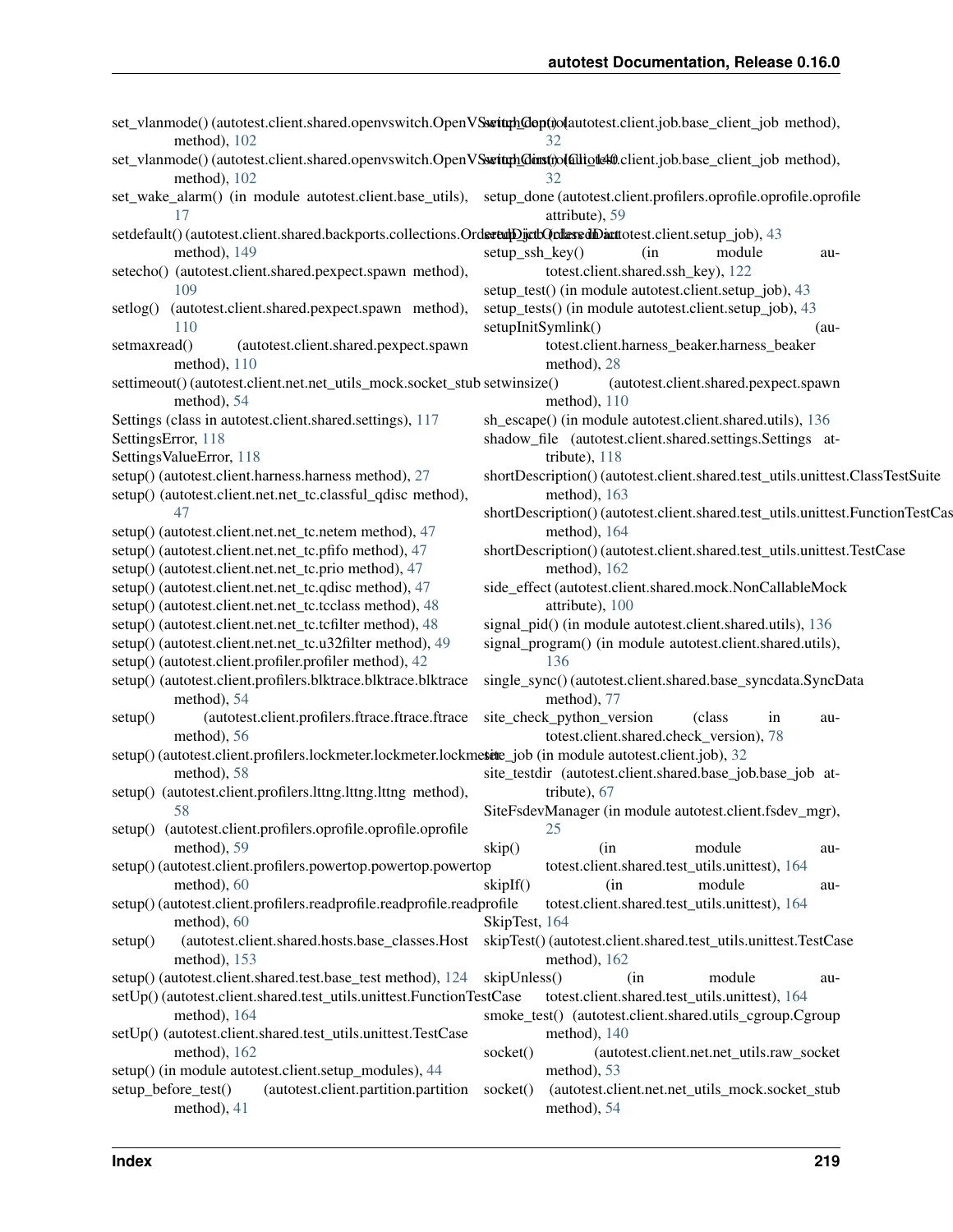| 54                                                                                                               | socket_stub (class in autotest.client.net.net_utils_mock), start()(autotest.client.profilers.lockmeter.lockmeter.lockmeter<br>method), 58 |
|------------------------------------------------------------------------------------------------------------------|-------------------------------------------------------------------------------------------------------------------------------------------|
| <b>SOCKET TIMEOUT</b><br>$(au-$                                                                                  | start() (autotest.client.profilers.lttng.lttng.lttng method),                                                                             |
| totest.client.net.net_utils.raw_socket attribute),                                                               | 58                                                                                                                                        |
| 52                                                                                                               | (autotest.client.profilers.mpstat.mpstat.mpstat<br>start()                                                                                |
| socket_timeout() (autotest.client.net.net_utils.raw_socket                                                       | method), 59                                                                                                                               |
| method), 53                                                                                                      | (autotest.client.profilers.oprofile.oprofile.oprofile<br>start()                                                                          |
| SOFTWARE_COMPONENT_QRY<br>$(au-$                                                                                 | method), 59                                                                                                                               |
|                                                                                                                  | totest.client.shared.software_manager.RpmBackendart() (autotest.client.profilers.perf.perf.perf method), 59                               |
| attribute), 120                                                                                                  | start() (autotest.client.profilers.powertop.powertop.powertop                                                                             |
| software_packages<br>$(au -$                                                                                     | method), 60                                                                                                                               |
| totest.client.shared.distro_def.DistroDef                                                                        | start() (autotest.client.profilers.readprofile.readprofile.readprofile                                                                    |
| attribute), 81                                                                                                   | method), 60                                                                                                                               |
| software_packages_type<br>$(au-$                                                                                 | start() (autotest.client.profilers.sar.sar.sar method), 61                                                                                |
| totest.client.shared.distro_def.DistroDef                                                                        | start() (autotest.client.profilers.systemtap.systemtap.systemtap                                                                          |
| attribute), 81                                                                                                   | method), 61                                                                                                                               |
| SoftwareManager<br>(class<br>in<br>au-                                                                           | (autotest.client.profilers.vmstat.vmstat.vmstat<br>start()                                                                                |
| totest.client.shared.software_manager), 120                                                                      | method), 61                                                                                                                               |
| SoftwareManagerLoggingConfig<br>(class)<br>in<br>au-                                                             | start() (autotest.client.shared.openvswitch.ServiceManagerInterface                                                                       |
| totest.client.shared.software_manager), 120                                                                      | method), 103                                                                                                                              |
| SoftwarePackage<br>in<br>(class)<br>au-                                                                          | start() (autotest.client.shared.openvswitch.ServiceManagerSystemD                                                                         |
| totest.client.shared.distro_def), 81                                                                             | method), 104                                                                                                                              |
| SortingLoggingFile<br>(class)<br>in<br>au-                                                                       | start() (autotest.client.shared.openvswitch.ServiceManagerSysvinit                                                                        |
| totest.client.shared.logging_manager), 95                                                                        | method), 104                                                                                                                              |
| sortTestMethodsUsing()<br>$(au-$                                                                                 | start() (autotest.client.shared.profiler_manager.profiler_manager                                                                         |
| totest.client.shared.test_utils.unittest.TestLoader                                                              | method), $112$                                                                                                                            |
| method), 164                                                                                                     | (autotest.client.shared.utils.FileFieldMonitor<br>start()                                                                                 |
| spawn (class in autotest.client.shared.pexpect), 105                                                             | method), 126                                                                                                                              |
| SpecificServiceManager()<br>(in<br>module<br>au-                                                                 | start() (autotest.client.shared.utils.SystemLoad method),                                                                                 |
| totest.client.shared.service), 116                                                                               | 127                                                                                                                                       |
| split_command_line()<br>module<br>(in<br>au-                                                                     | start_loggers()(autotest.client.shared.hosts.base_classes.Host                                                                            |
| totest.client.shared.pexpect), 111                                                                               | method), 154                                                                                                                              |
| standby() (in module autotest.client.base_utils), 17<br>start() (autotest.client.job.disk_usage_monitor method), | start_logging()(autotest.client.shared.logging_manager.FdRedirectionLogg<br>method), 94                                                   |
| 32                                                                                                               | start_logging() (autotest.client.shared.logging_manager.LoggingManager                                                                    |
| (autotest.client.net.net_utils.network_utils<br>start()                                                          | method), 95                                                                                                                               |
| method), 52                                                                                                      | start_ovs_vswitchd()<br>$(au-$                                                                                                            |
| start() (autotest.client.profiler.profiler method), 42                                                           | totest.client.shared.openvswitch.OpenVSwitch                                                                                              |
| start() (autotest.client.profilers.blktrace.blktrace.blktrace                                                    | method), 101                                                                                                                              |
| method), 54                                                                                                      | start_reboot()<br>(autotest.client.job.base_client_job                                                                                    |
| start() (autotest.client.profilers.catprofile.catprofile.catprofile                                              | method), 32                                                                                                                               |
| method), 55                                                                                                      | start_watchdog()(autotest.client.harness_beaker.harness_beaker                                                                            |
| start() (autotest.client.profilers.cmdprofile.cmdprofile.cmdprofile                                              | method), 28                                                                                                                               |
| method), 55                                                                                                      | startTest() (autotest.client.shared.test_utils.unittest.TestResult                                                                        |
| (autotest.client.profilers.cpistat.cpistat.cpistat<br>start()                                                    | method), 159                                                                                                                              |
| method), 55                                                                                                      | Statistic (class in autotest.client.shared.utils), 126                                                                                    |
| (autotest.client.profilers.ftrace.ftrace.ftrace<br>start()                                                       | status() (autotest.client.shared.openvswitch.OpenVSwitchControl                                                                           |
| method), 56                                                                                                      | method), 102                                                                                                                              |
| (autotest.client.profilers.inotify.inotify.inotify<br>start()                                                    | status() (autotest.client.shared.openvswitch.OpenVSwitchControlCli_140                                                                    |
| method), 57                                                                                                      | method), 102                                                                                                                              |
| (autotest.client.profilers.iostat.iostat.iostat<br>start()                                                       | status() (autotest.client.shared.openvswitch.ServiceManagerInterface                                                                      |
| method), 57                                                                                                      | method), 104                                                                                                                              |
|                                                                                                                  | start() (autotest.client.profilers.kvm_stat.kvm_stat.kvm_stat status() (autotest.client.shared.openvswitch.ServiceManagerSystemD          |
| method), 57                                                                                                      | method), 104                                                                                                                              |
|                                                                                                                  |                                                                                                                                           |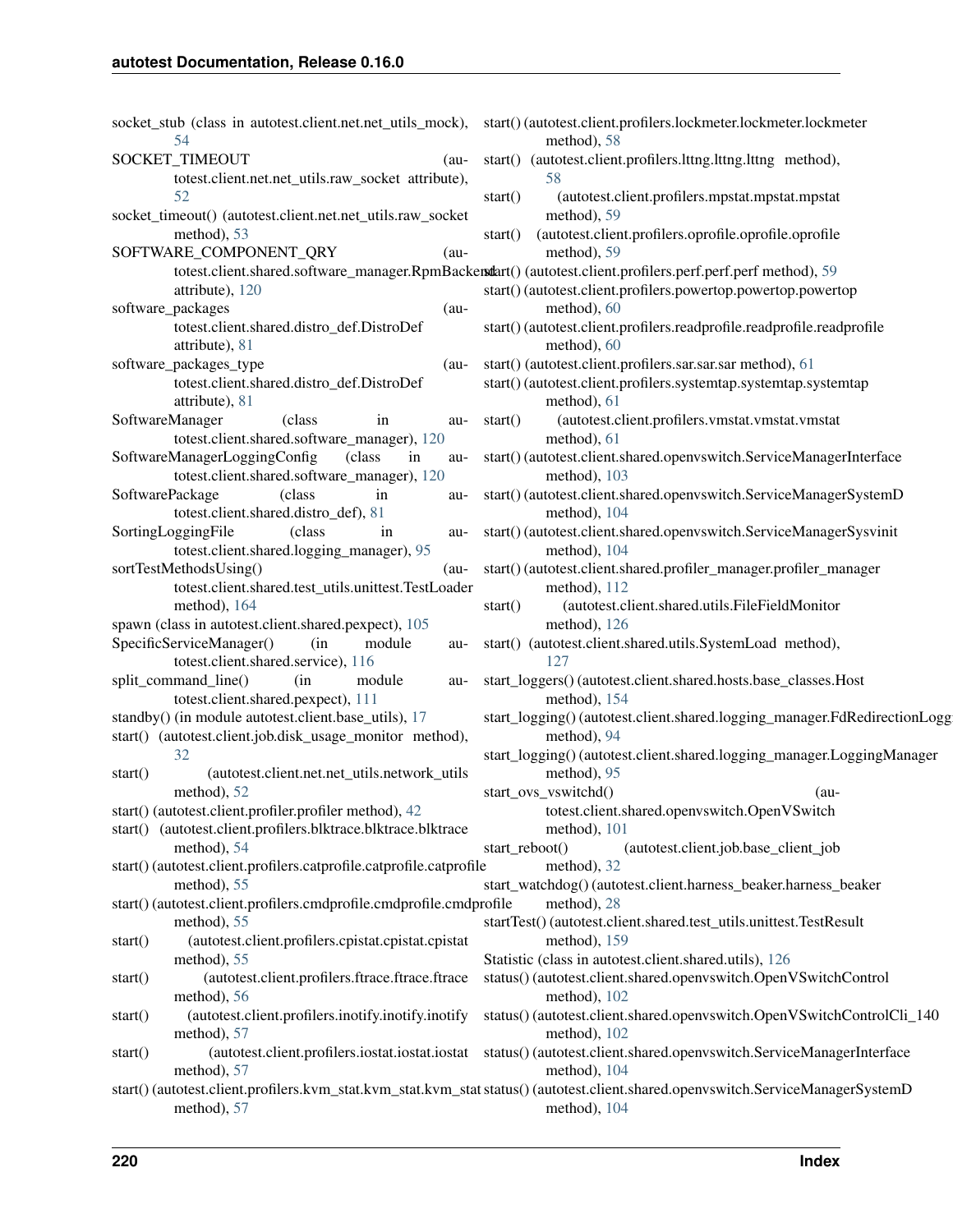## **autotest Documentation, Release 0.16.0**

status indenter (class in autotest.client.job), [32](#page-35-0) status indenter (class in autotest.client.shared.base job), [70](#page-73-0) status\_log\_entry (class in autotest.client.shared.base\_job), [70](#page-73-0) status logger (class in autotest.client.shared.base job), [71](#page-74-0) stderr\_level (autotest.client.shared.logging\_config.LoggingConfig attribute), [93](#page-96-0) stdout\_level (autotest.client.shared.logging\_config.LoggingConfig attribute), [93](#page-96-0) step\_engine() (autotest.client.job.base\_client\_job method), [32](#page-35-0) StepError, [29](#page-32-0) stop() (autotest.client.job.disk\_usage\_monitor method), [32](#page-35-0) stop() (autotest.client.net.net\_utils.network\_utils method), [52](#page-55-0) stop() (autotest.client.profiler.profiler method), [43](#page-46-0) stop() (autotest.client.profilers.blktrace.blktrace.blktrace method), [54](#page-57-0) stop() (autotest.client.profilers.catprofile.catprofile.catprofile method), [55](#page-58-0) stop() (autotest.client.profilers.cmdprofile.cmdprofile.cmdpr**6fIRE**EAM\_MANAGER\_CLASS (aumethod), [55](#page-58-0) stop() (autotest.client.profilers.cpistat.cpistat.cpistat method), [55](#page-58-0) stop() (autotest.client.profilers.ftrace.ftrace.ftrace method), [56](#page-59-0) stop() (autotest.client.profilers.inotify.inotify.inotify method), [57](#page-60-0) stop() (autotest.client.profilers.iostat.iostat.iostat method), [57](#page-60-0) stop() (autotest.client.profilers.kvm\_stat.kvm\_stat.kvm\_stat stub\_function() (autotest.client.shared.test\_utils.mock.mock\_god method), [57](#page-60-0) stop() (autotest.client.profilers.lockmeter.lockmeter.lockmet**st**ub\_function\_to\_return() (aumethod), [58](#page-61-0) stop() (autotest.client.profilers.lttng.lttng.lttng method), [58](#page-61-0) stop() (autotest.client.profilers.mpstat.mpstat.mpstat method), [59](#page-62-0) stop() (autotest.client.profilers.oprofile.oprofile.oprofile method), [59](#page-62-0) stop() (autotest.client.profilers.perf.perf.perf method), [59](#page-62-0) stop() (autotest.client.profilers.powertop.powertop.powertop method), [60](#page-63-0) stop() (autotest.client.profilers.readprofile.readprofile.readprofile method), [60](#page-63-0) stop() (autotest.client.profilers.sar.sar.sar method), [61](#page-64-0) stop() (autotest.client.profilers.systemtap.systemtap.systemtapbclass method), [61](#page-64-0) stop() (autotest.client.profilers.vmstat.vmstat.vmstat subclass method), [61](#page-64-0) stop() (autotest.client.shared.openvswitch.ServiceManagerInterface method), [104](#page-107-0) stop() (autotest.client.shared.openvswitch.ServiceManagerSystemD method), [104](#page-107-0) stop() (autotest.client.shared.openvswitch.ServiceManagerSysvinit method), [104](#page-107-0) stop() (autotest.client.shared.profiler\_manager.profiler\_manager method), [112](#page-115-0) stop() (autotest.client.shared.test\_utils.unittest.TestResult method), [159](#page-162-0) stop() (autotest.client.shared.utils.FileFieldMonitor method), [126](#page-129-0) stop() (autotest.client.shared.utils.SystemLoad method), [127](#page-130-0) stop\_loggers() (autotest.client.shared.hosts.base\_classes.Host method), [154](#page-157-0) stop\_logging() (autotest.client.shared.logging\_manager.LoggingManager method), [95](#page-98-0) stopTest() (autotest.client.shared.test\_utils.unittest.TestResult method), [159](#page-162-0) STREAM\_MANAGER\_CLASS (autotest.client.shared.logging\_manager.FdRedirectionLoggingMana attribute), [94](#page-97-0) totest.client.shared.logging\_manager.LoggingManager attribute), [94](#page-97-0) strip\_unicode() (in module autotest.client.shared.utils), [136](#page-139-0) stub\_class() (autotest.client.shared.test\_utils.mock.mock\_god method), [157](#page-160-0) stub class method() (autotest.client.shared.test\_utils.mock.mock\_god method), [157](#page-160-0) method), [157](#page-160-0) totest.client.shared.test\_utils.mock.mock\_god method), [157](#page-160-0) stub\_with() (autotest.client.shared.test\_utils.mock.mock\_god method), [157](#page-160-0) StubNotFoundError, [155](#page-158-0) subclass (autotest.client.tools.JUnit\_api.errorType attribute), [165](#page-168-0) subclass (autotest.client.tools.JUnit\_api.failureType attribute), [166](#page-169-0) subclass (autotest.client.tools.JUnit\_api.propertiesType attribute), [167](#page-170-0) subclass (autotest.client.tools.JUnit\_api.propertyType attribute), [167](#page-170-0) (autotest.client.tools.JUnit\_api.system\_err attribute), [168](#page-171-0) (autotest.client.tools.JUnit\_api.system\_out attribute), [168](#page-171-0)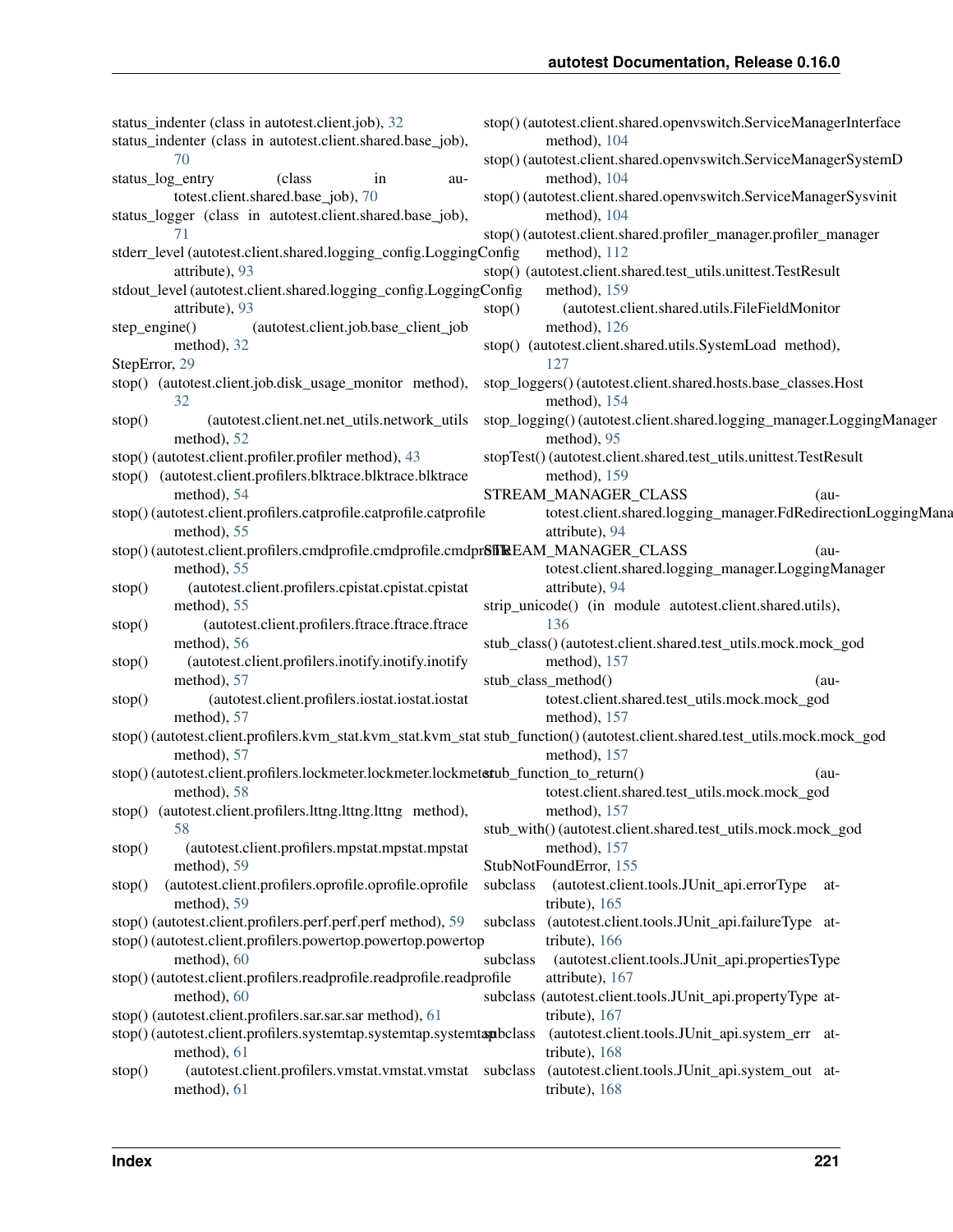| subclass (autotest.client.tools.JUnit_api.testcaseType at-<br>tribute), 169                   | synch_original<br>totes                      |
|-----------------------------------------------------------------------------------------------|----------------------------------------------|
| (autotest.client.tools.JUnit_api.testsuite<br>subclass<br>at-<br>tribute), 170                | 115<br>SyncListenSer                         |
| (autotest.client.tools.JUnit_api.testsuites<br>subclass<br>at-<br>tribute), 171               | totes<br>sys_v_init_cor                      |
| subclass (autotest.client.tools.JUnit_api.testsuiteType at-                                   | totes                                        |
| tribute), 171<br>Subtest (class in autotest.client.shared.test), 122                          | sys_v_init_rest<br>totes                     |
| subtest_fatal() (in module autotest.client.shared.test), 125                                  | $systl()$ (in mo                             |
| (in<br>module<br>subtest_nocleanup()<br>au-                                                   | sysctl_kernel()                              |
| totest.client.shared.test), 125                                                               | sysrq_reboot()                               |
| suiteClass (autotest.client.shared.test_utils.unittest.TestLoader                             | meth                                         |
| attribute), 164                                                                               | system() (in m                               |
| superclass (autotest.client.tools.JUnit_api.errorType at-<br>tribute), $165$                  | system_err (cla<br>system_out (cl            |
| superclass (autotest.client.tools.JUnit_api.failureType at-                                   | system_output                                |
| tribute), 166<br>superclass (autotest.client.tools.JUnit_api.propertiesType                   | 136                                          |
| attribute), 167                                                                               | system_output<br>totes                       |
| (autotest.client.tools.JUnit_api.propertyType<br>superclass<br>attribute), 167                | system_paralle<br>137                        |
| superclass (autotest.client.tools.JUnit_api.system_err at-<br>tribute), 168                   | systemd_comn<br>totes                        |
| superclass (autotest.client.tools.JUnit_api.system_out at-<br>tribute), 168                   | systemd_result<br>totes                      |
| (autotest.client.tools.JUnit_api.testcaseType<br>superclass                                   | SystemInspect                                |
| attribute), 169                                                                               | totes                                        |
| (autotest.client.tools.JUnit_api.testsuite<br>superclass                                      | SystemLoad (c                                |
| attribute), 170                                                                               | systemtap                                    |
| (autotest.client.tools.JUnit_api.testsuites<br>superclass<br>-at<br>tribute), 171             | totes<br>61                                  |
|                                                                                               |                                              |
| (autotest.client.tools.JUnit_api.testsuiteType<br>superclass<br>attribute), 171               | T                                            |
| SUPPORTED_BOOTLOADERS<br>$(au-$                                                               | tag<br>(autotest.                            |
| totest.client.tools.boottool.Grubby<br>attribute),<br>172                                     | 67<br>$tap_ok()$<br>$\overline{\phantom{a}}$ |
| supports_reboot (autotest.client.profiler.profiler attribute),                                | class                                        |
| 43                                                                                            | TAPReport (cl.                               |
| supports_reboot (autotest.client.profilers.cmdprofile.cmdprofile.padagefile<br>attribute), 55 | meth                                         |
| suspend_to_disk() (in module autotest.client.base_utils),<br>17                               | Task (class in a<br>task_abort()             |
| suspend_to_ram() (in module autotest.client.base_utils),                                      | meth                                         |
| 17                                                                                            | $task\_result()$                             |
| symlink_closure() (autotest.client.local_host.LocalHost<br>method), 36                        | meth<br>task_start() (au                     |
| symlink_closure() (autotest.client.shared.hosts.base_classes.Host                             | 18                                           |
| method), 154<br>(autotest.client.shared.base_syncdata.SyncData<br>sync()                      | task_stop() (au<br>18                        |
| method), 77                                                                                   | task_upload_fi                               |
| SyncData (class in autotest.client.shared.base_syncdata),                                     | meth                                         |
| 77                                                                                            | tasks_path() (ii                             |

ginal prompt() (autotest.client.shared.pxssh.pxssh method), [115](#page-118-0) enServer (class in autotest.client.shared.base\_syncdata), [77](#page-80-0) it command generator() (in module autotest.client.shared.service), [117](#page-120-0) it result parser() (in module autotest.client.shared.service), [117](#page-120-0) n module autotest.client.base\_utils), [17](#page-20-0) rnel() (in module autotest.client.base\_utils), [17](#page-20-0) sysrq\_reboot() (autotest.client.shared.hosts.base\_classes.Host method), [154](#page-157-0) in module autotest.client.shared.utils), [136](#page-139-0) rr (class in autotest.client.tools.JUnit\_api), [167](#page-170-0) ut (class in autotest.client.tools.JUnit\_api), [168](#page-171-0) utput() (in module autotest.client.shared.utils), [136](#page-139-0) utput\_parallel() (in module autotest.client.shared.utils), [137](#page-140-0) arallel() (in module autotest.client.shared.utils), [137](#page-140-0) command\_generator() (in module autotest.client.shared.service), [117](#page-120-0) result parser() (in module autotest.client.shared.service), [117](#page-120-0) spector (class in autotest.client.shared.software\_manager), [120](#page-123-0) bad (class in autotest.client.shared.utils), [126](#page-129-0) systemtap (class in autotest.client.profilers.systemtap.systemtap), [61](#page-64-0) test.client.shared.base\_job.base\_job\_attribute), [67](#page-70-0) (autotest.client.shared.base\_job.TAPReport class method), [64](#page-67-0) ort (class in autotest.client.shared.base\_job), [64](#page-67-0) torally (autotest.client.shared.base\_packages.BasePackageManager method), [73](#page-76-0)  $\sin$  autotest.client.bkr  $xml$ ), [20](#page-23-0) tt() (autotest.client.bkr\_proxy.BkrProxy method), [18](#page-21-0) lt() (autotest.client.bkr\_proxy.BkrProxy method), [18](#page-21-0) t() (autotest.client.bkr\_proxy.BkrProxy method), [18](#page-21-0)

() (autotest.client.bkr\_proxy.BkrProxy method), [18](#page-21-0)

ad\_file() (autotest.client.bkr\_proxy.BkrProxy method), [18](#page-21-0)

 $h()$  (in module autotest.client.cpuset), [23](#page-26-0) tc\_cmd() (autotest.client.net.net\_tc.qdisc method), [47](#page-50-0)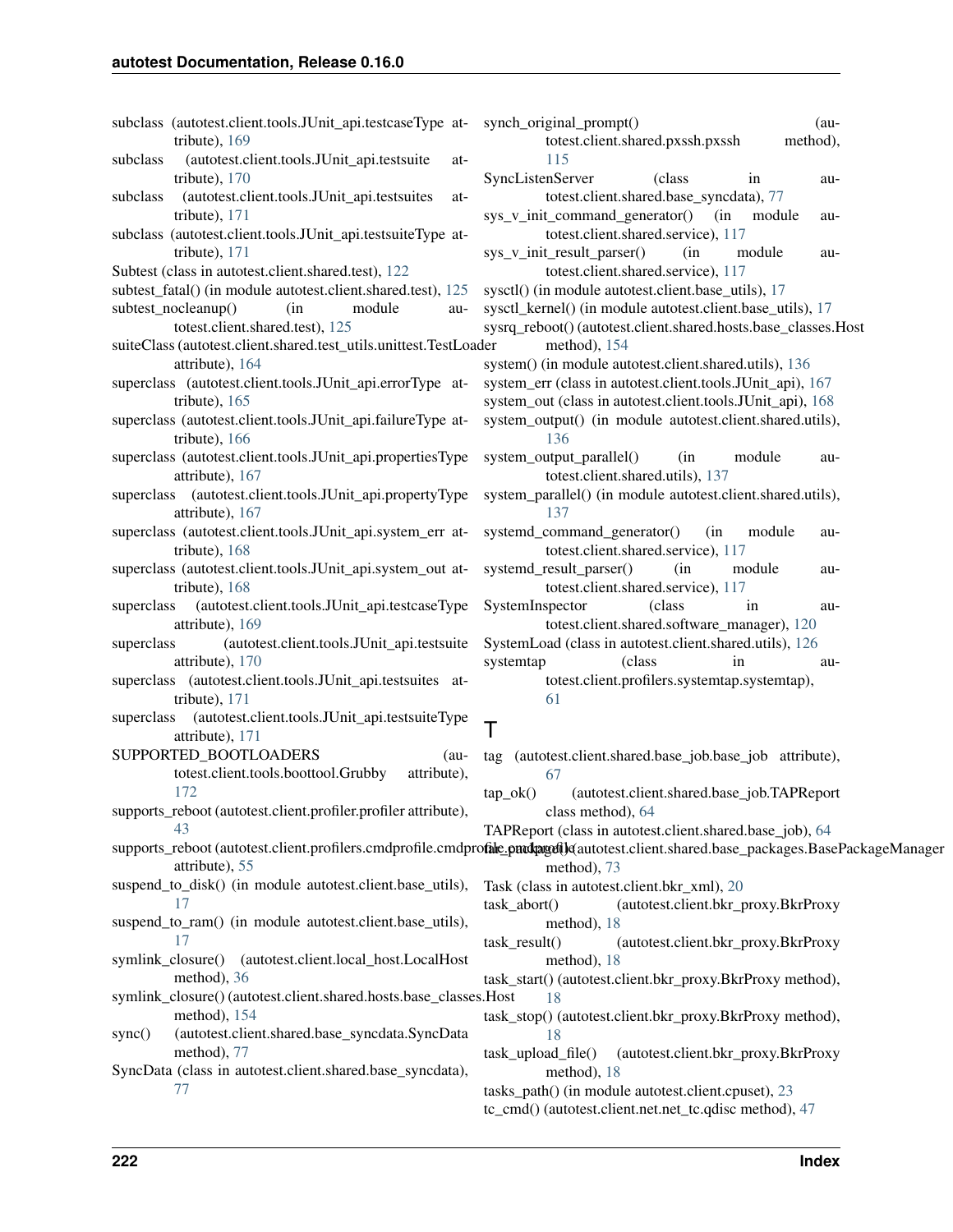tc\_cmd() (autotest.client.net.net\_tc.tcfilter method), [48](#page-51-0) tcclass (class in autotest.client.net.net tc), [47](#page-50-0) tcfilter (class in autotest.client.net.net\_tc), [48](#page-51-0) tear\_down() (autotest.client.harness\_beaker.harness\_beaker method), [28](#page-31-0) tearDown() (autotest.client.shared.test\_utils.unittest.FunctionTestCase attribute), [164](#page-167-0) method), [164](#page-167-0) tearDown() (autotest.client.shared.test\_utils.unittest.TestCasTestResult (class in aumethod), [162](#page-165-0) tee\_output\_logdir\_mark() (in module autotest.client.kernel), [34](#page-37-0) tee\_redirect() (autotest.client.shared.logging\_manager.Logg**ingMaimagerass** in autotest.client.tools.JUnit\_api), [169](#page-172-0) method), [95](#page-98-0) tee\_redirect\_debug\_dir() (autotest.client.shared.logging\_manager.LoggingManager method), [95](#page-98-0) tee\_redirect\_to\_stream() (autotest.client.shared.logging\_manager.LoggingManager method), [95](#page-98-0) tempdir (class in autotest.client.shared.autotemp), [62](#page-65-0) TempDir (class in autotest.client.shared.base\_syncdata), [77](#page-80-0) tempfile (class in autotest.client.shared.autotemp), [62](#page-65-0) Template (class in autotest.client.shared.jsontemplate), [91](#page-94-0) TemplateSyntaxError, [90](#page-93-0) terminate() (autotest.client.shared.pexpect.spawn method), [110](#page-113-0) test (class in autotest.client.test), [44](#page-47-0) test() (autotest.client.shared.magic.MagicTest method), [96](#page-99-0) test() (autotest.client.shared.test.Subtest method), [123](#page-126-0) test() (autotest.client.shared.utils\_cgroup.Cgroup method), [140](#page-143-0) test\_status() (autotest.client.harness.harness method), [27](#page-30-0) test\_status() (autotest.client.harness\_autoserv.harness\_autoserv method), [27](#page-30-0) test status() (autotest.client.harness beaker.harness beaker to text() method), [28](#page-31-0) test\_status() (autotest.client.harness\_simple.harness\_simple tokenstream() (autotest.client.shared.jsontemplate.Template method), [29](#page-32-0) test\_status\_detail() (autotest.client.harness.harness method), [27](#page-30-0) test status detail() (autotest.client.harness\_beaker.harness\_beaker method), [28](#page-31-0) TestBaseException, [84](#page-87-0) TestCase (class in autotest.client.shared.test\_utils.unittest), [159](#page-162-0) testcaseType (class in autotest.client.tools.JUnit\_api), [168](#page-171-0) testdir (autotest.client.shared.base\_job.base\_job attribute), [67](#page-70-0) TestError, [85](#page-88-0) TestFail, [85](#page-88-0) TestingConfig (class in autotest.client.shared.logging\_config), [93](#page-96-0) TestLoader (class in autotest.client.shared.test\_utils.unittest), [163](#page-166-0) testMethodPrefix (autotest.client.shared.test\_utils.unittest.TestLoader TestNAError, [84](#page-87-0) totest.client.shared.test\_utils.unittest), [158](#page-161-0) TestSuite (class in autotest.client.shared.test\_utils.unittest), [162](#page-165-0) testsuites (class in autotest.client.tools.JUnit\_api), [171](#page-174-0) testsuiteType (class in autotest.client.tools.JUnit\_api), [170](#page-173-0) TestWarn, [83](#page-86-0) text clean() (in module autotest.client.tools.results2junit), [180](#page-183-0) TextTestRunner (class in autotest.client.shared.test\_utils.unittest), [163](#page-166-0) TIMEOUT, [105](#page-108-0) timeout() (autotest.client.shared.base\_syncdata.SessionData method), [77](#page-80-0) timeout() (autotest.client.shared.base\_syncdata.SyncData method), [77](#page-80-0) TIMESTAMP\_FIELD (autotest.client.shared.base\_job.status\_log\_entry attribute), [70](#page-73-0) TKO\_PATH (in module autotest.shared.rpc), [7](#page-10-0) TKO\_SERVICE\_NAME (in module autotest.shared.frontend), [7](#page-10-0) TKO\_URL\_PREFIX (in module autotest.shared.frontend), [7](#page-10-0) tmpdir (autotest.client.shared.base\_job.base\_job attribute), [67](#page-70-0) to seconds() (in module autotest.client.base utils), [17](#page-20-0)  $t$ autotest.client.shared.utils koji.KojiPkgSpec method), [144](#page-147-0) method), [92](#page-95-0) toolsdir (autotest.client.shared.base\_job.base\_job attribute), [68](#page-71-0) tracing\_dir (autotest.client.profilers.ftrace.ftrace.ftrace attribute), [56](#page-59-0) trim\_custom\_directories() (in module autotest.client.shared.base\_packages), [76](#page-79-0) U u32filter (class in autotest.client.net.net\_tc), [48](#page-51-0) UndefinedVariable, [90](#page-93-0) undo\_redirect() (autotest.client.shared.logging\_manager.FdRedirectionLogg method), [94](#page-97-0) undo\_redirect() (autotest.client.shared.logging\_manager.LoggingManager method), [95](#page-98-0)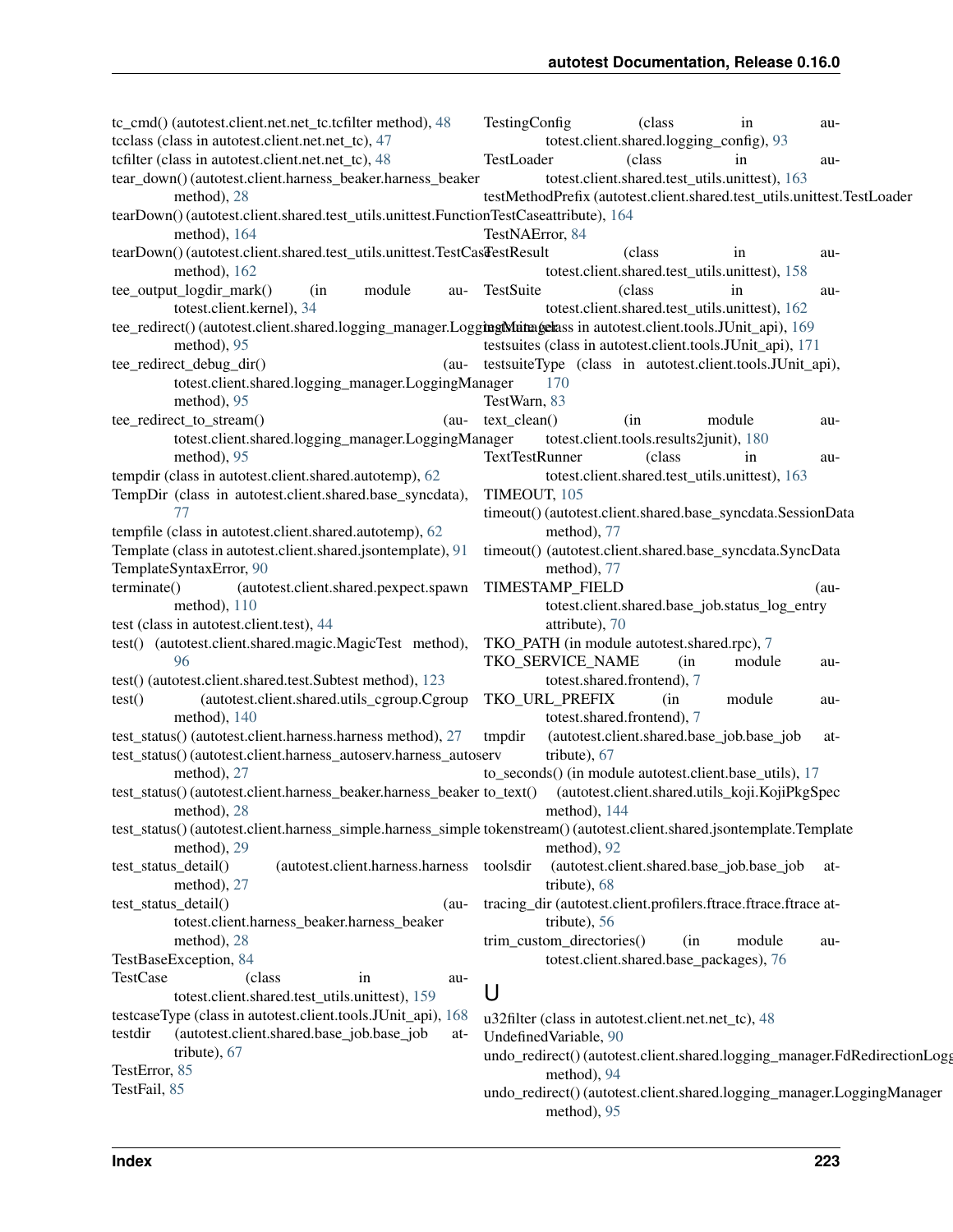| UnhandledJobError, 85<br>UnhandledTestError, 84                                                                        | upgrade()(autotest.client.shared.software_manager.ZypperBackend<br>method), 121                                         |
|------------------------------------------------------------------------------------------------------------------------|-------------------------------------------------------------------------------------------------------------------------|
| UnhandledTestFail, 83                                                                                                  | upkeep() (autotest.client.shared.base_packages.BasePackageManager                                                       |
| UNKNOWN_DISTRO<br>(in<br>module<br>au-                                                                                 | method), 74                                                                                                             |
| totest.client.shared.distro), 4                                                                                        | upload_pkg()(autotest.client.shared.base_packages.BasePackageManager                                                    |
| unload_kvm() (in module autotest.client.kvm_control),                                                                  | method), 74                                                                                                             |
| 36                                                                                                                     | upload_pkg_dir()(autotest.client.shared.base_packages.BasePackageManag                                                  |
| unload_module() (in module autotest.client.base_utils),                                                                | method), 74                                                                                                             |
| 17                                                                                                                     | upload_pkg_file()(autotest.client.shared.base_packages.BasePackageMana                                                  |
| unmap_url() (in module autotest.client.shared.utils), 137                                                              | method), 74                                                                                                             |
| unmap_url_cache() (in module autotest.client.base_utils),                                                              | upload_pkg_parallel()<br>(au-                                                                                           |
| 17                                                                                                                     | totest.client.shared.base_packages.BasePackageManager                                                                   |
| unmock_io()(autotest.client.shared.test_utils.mock.mock_god                                                            | method), 74                                                                                                             |
| method), 157                                                                                                           | upload_recipe_files()<br>$(au-$                                                                                         |
| unmount() (autotest.client.partition.partition method), 41                                                             | totest.client.harness_beaker.harness_beaker                                                                             |
| (autotest.client.partition.partition<br>unmount_force()                                                                | method), 28                                                                                                             |
| method), 41                                                                                                            | upload_result_files()<br>$(au-$                                                                                         |
| unmount_partition() (in module autotest.client.partition),                                                             | totest.client.harness_beaker.harness_beaker                                                                             |
| 42                                                                                                                     | method), 28                                                                                                             |
| (autotest.client.net.net_utils.ethernet<br>unpack()                                                                    | static upload_task_files()<br>$(au-$                                                                                    |
| method), 50                                                                                                            | totest.client.harness_beaker.harness_beaker                                                                             |
| unpath() (in module autotest.client.cpuset), 23                                                                        | method), 28                                                                                                             |
|                                                                                                                        | unstub()(autotest.client.shared.test_utils.mock.mock_god url(autotest.client.shared.base_packages.RepositoryFetcher     |
| method), 157                                                                                                           | attribute), 75                                                                                                          |
| unstub_all() (autotest.client.shared.test_utils.mock.mock_godrl_accessible() (in module autotest.client.kernelexpand), |                                                                                                                         |
| method), 157                                                                                                           | 36                                                                                                                      |
| untar_pkg() (autotest.client.shared.base_packages.BasePackagebtan@gen module autotest.client.shared.utils), 137        |                                                                                                                         |
| method), 73                                                                                                            | urlretrieve() (in module autotest.client.shared.utils), 137                                                             |
| untar_required()(autotest.client.shared.base_packages.BaseBaakageMantagest.client.autotest_local.AutotestLocalApp      |                                                                                                                         |
| method), 73                                                                                                            | method), 13                                                                                                             |
| up()                                                                                                                   | (autotest.client.net.net_utils.network_interface usage() (in module autotest.client.tools.process_metrics),             |
| method), 52                                                                                                            | 180                                                                                                                     |
| update()(autotest.client.shared.backports.collections.OrderedDidtsOrdehttDidth module autotest.client.fsdev_disks),    |                                                                                                                         |
| method), 149                                                                                                           | 25                                                                                                                      |
| update()                                                                                                               | (autotest.client.shared.progressbar.ProgressBar use_partition()(autotest.client.fsdev_mgr.BaseFsdevManager              |
| method), 113                                                                                                           | method), 25                                                                                                             |
| (autotest.client.tools.boottool.EliloConf use_sequence_number<br>update()                                              | $(au-$                                                                                                                  |
| method), $178$                                                                                                         | totest.client.shared.base_job.base_job<br>at-                                                                           |
| update_checksum()<br>$(au-$                                                                                            | tribute), 68                                                                                                            |
| totest.client.shared.base_packages.BasePackageManager                                                                  |                                                                                                                         |
| method), 74                                                                                                            |                                                                                                                         |
| update_config()(autotest.client.kernel_config.kernel_configvalidate_ISO8601_DATETIME_PATTERN()                         | $(au-$                                                                                                                  |
| method), 35                                                                                                            | totest.client.tools.JUnit_api.testsuite method),                                                                        |
| update_screen()(autotest.client.shared.progressbar.ProgressBar                                                         | 170                                                                                                                     |
| method), 113                                                                                                           | values() (autotest.client.shared.backports.collections.OrderedDict.OrderedD                                             |
| update_version() (in module autotest.client.shared.utils),                                                             | method), 149                                                                                                            |
| 137                                                                                                                    | verify()<br>(autotest.client.shared.hosts.base_classes.Host                                                             |
| update_watchdog() (autotest.client.bkr_proxy.BkrProxy                                                                  | method), 154                                                                                                            |
| method), 18                                                                                                            | verify_connectivity()<br>$(au-$                                                                                         |
| upgrade()(autotest.client.shared.software_manager.AptBackend                                                           | totest.client.shared.hosts.base_classes.Host                                                                            |
| method), 119                                                                                                           | method), 154                                                                                                            |
|                                                                                                                        | upgrade()(autotest.client.shared.software_manager.YumBackendy_hardware()(autotest.client.shared.hosts.base_classes.Host |
| method), 121                                                                                                           | method), 154                                                                                                            |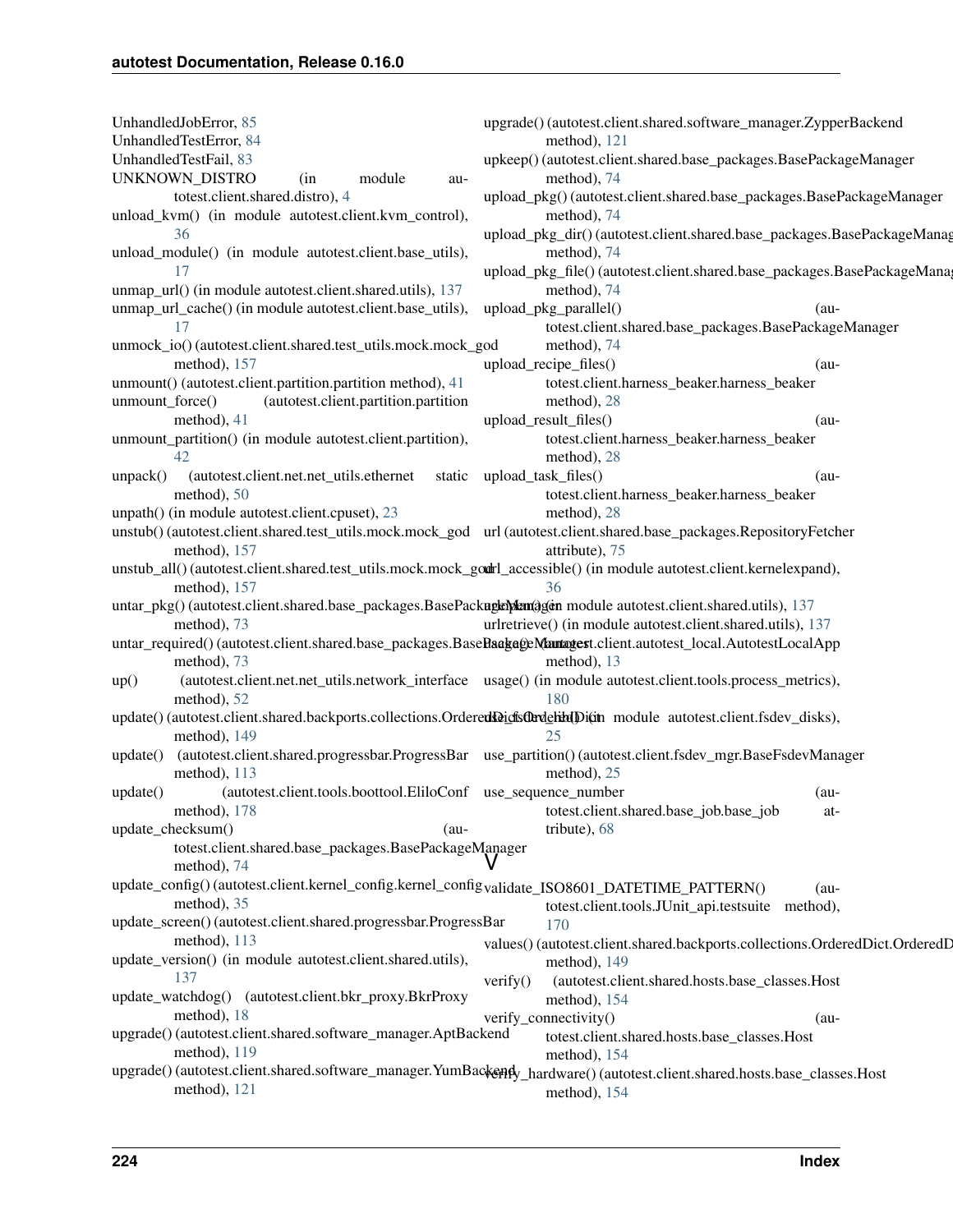| verify_software()(autotest.client.shared.hosts.base_classes.hostion_limit()                                                                           | module<br>(in<br>au-                                                                                                                                      |
|-------------------------------------------------------------------------------------------------------------------------------------------------------|-----------------------------------------------------------------------------------------------------------------------------------------------------------|
| method), 154                                                                                                                                          | totest.client.shared.kernel_versions), 92                                                                                                                 |
| version (autotest.client.profilers.blktrace.blktrace.blktrace VersionableClass (class in autotest.client.shared.utils),<br>attribute), 54             | 127                                                                                                                                                       |
| version (autotest.client.profilers.catprofile.catprofile.catprofileg_check() (in module autotest.client.lv_utils), 37<br>attribute), 55               | vg_list() (in module autotest.client.lv_utils), 37                                                                                                        |
| version (autotest.client.profilers.cmdprofile.cmdprofile.cmdpxpfilamdisk_cleanup()<br>attribute), 55                                                  | (in<br>module<br>au-<br>totest.client.lv_utils), 37                                                                                                       |
| tribute), 55                                                                                                                                          | version (autotest.client.profilers.cpistat.cpistat.cpistat at- viewitems()(autotest.client.shared.backports.collections.OrderedDict.Order<br>method), 149 |
| (autotest.client.profilers.ftrace.ftrace.ftrace<br>version<br>attribute), 56                                                                          | viewkeys() (autotest.client.shared.backports.collections.OrderedDict.Ordere<br>method), 149                                                               |
| version (autotest.client.profilers.inotify.inotify.inotify at-<br>tribute), 57                                                                        | viewvalues() (autotest.client.shared.backports.collections.OrderedDict.Orde<br>method), 149                                                               |
| (autotest.client.profilers.iostat.iostat.iostat<br>version<br>at-<br>tribute), 57                                                                     | virtual_partition (class in autotest.client.partition), 42<br>vmstat (class in autotest.client.profilers.vmstat.vmstat),                                  |
| version (autotest.client.profilers.kvm_stat.kvm_stat.kvm_stat                                                                                         | 61                                                                                                                                                        |
| attribute), 58                                                                                                                                        |                                                                                                                                                           |
| version (autotest.client.profilers.lockmeter.lockmeter.lockme $\mathsf{\mathsf{W}}$                                                                   |                                                                                                                                                           |
| attribute), 58<br>version (autotest.client.profilers.lttng.lttng.lttng attribute),                                                                    | wait() (autotest.client.shared.pexpect.spawn method), 110                                                                                                 |
| 58                                                                                                                                                    | wait_down() (autotest.client.shared.hosts.base_classes.Host<br>method), 154                                                                               |
| version (autotest.client.profilers.mpstat.mpstat.mpstat at-                                                                                           | WAIT_DOWN_REBOOT_TIMEOUT<br>$(au-$                                                                                                                        |
| tribute), 59                                                                                                                                          | totest.client.shared.hosts.base_classes.Host                                                                                                              |
| version (autotest.client.profilers.oprofile.oprofile.oprofile<br>attribute), 59                                                                       | attribute), 151                                                                                                                                           |
| version (autotest.client.profilers.perf.perf.perf attribute),                                                                                         | WAIT_DOWN_REBOOT_WARNING<br>$(au-$<br>totest.client.shared.hosts.base_classes.Host                                                                        |
| 59                                                                                                                                                    | attribute), 151                                                                                                                                           |
| version (autotest.client.profilers.powertop.powertop.powertopait_for() (autotest.client.shared.utils.AsyncJob method),<br>attribute), 60              | 125                                                                                                                                                       |
| version (autotest.client.profilers.readprofile.readprofile.readprofilefor_carrier()(autotest.client.net.net_utils.network_interface<br>attribute), 60 | method), 52                                                                                                                                               |
| version (autotest.client.profilers.sar.sar.sar attribute), 61                                                                                         | wait_for_carrier()(autotest.client.net.net_utils_mock.netif_stub                                                                                          |
| version (autotest.client.profilers.systemtap.systemtap.systemtap<br>attribute), 61                                                                    | method), 53<br>wait_for_carrier() (autotest.client.net.net_utils_mock.network_interface_mo                                                                |
| version (autotest.client.profilers.vmstat.vmstat.vmstat at-                                                                                           | method), 53                                                                                                                                               |
| tribute), $61$                                                                                                                                        | wait_for_restart() (autotest.client.shared.hosts.base_classes.Host                                                                                        |
| version() (autotest.client.shared.distro.Probe method), 6,                                                                                            | method), $154$                                                                                                                                            |
| 80<br>version_choose_config()<br>module<br>(in                                                                                                        | wait_for_state_change()<br>$(au-$                                                                                                                         |
| au-<br>totest.client.kernel_versions), 35                                                                                                             | totest.client.net.net_utils.bonding<br>method),<br>49                                                                                                     |
| version_choose_config()<br>(in<br>module<br>au-                                                                                                       | wait_up() (autotest.client.local_host.LocalHost method),                                                                                                  |
| totest.client.shared.kernel_versions), 92                                                                                                             | 37                                                                                                                                                        |
| version_encode()<br>module<br>(in<br>au-                                                                                                              | wait_up() (autotest.client.shared.hosts.base_classes.Host                                                                                                 |
| totest.client.kernel_versions), 35                                                                                                                    | method), 154                                                                                                                                              |
| version encode()<br>(in<br>module<br>au-<br>totest.client.shared.kernel_versions), 92                                                                 | waitnoecho()<br>(autotest.client.shared.pexpect.spawn<br>method), $110$                                                                                   |
| version_len() (in module autotest.client.kernel_versions),                                                                                            | warmup() (autotest.client.shared.test.base_test method),                                                                                                  |
| 35                                                                                                                                                    | 124                                                                                                                                                       |
| version_len()<br>module<br>(in<br>au-                                                                                                                 | wasSuccessful() (autotest.client.shared.test_utils.unittest.TestResult                                                                                    |
| totest.client.shared.kernel_versions), 92<br>version_limit()<br>(in<br>module<br>$\text{watch}()$<br>au-                                              | method), 159                                                                                                                                              |
|                                                                                                                                                       | (autotest.client.job.disk_usage_monitor<br>class                                                                                                          |